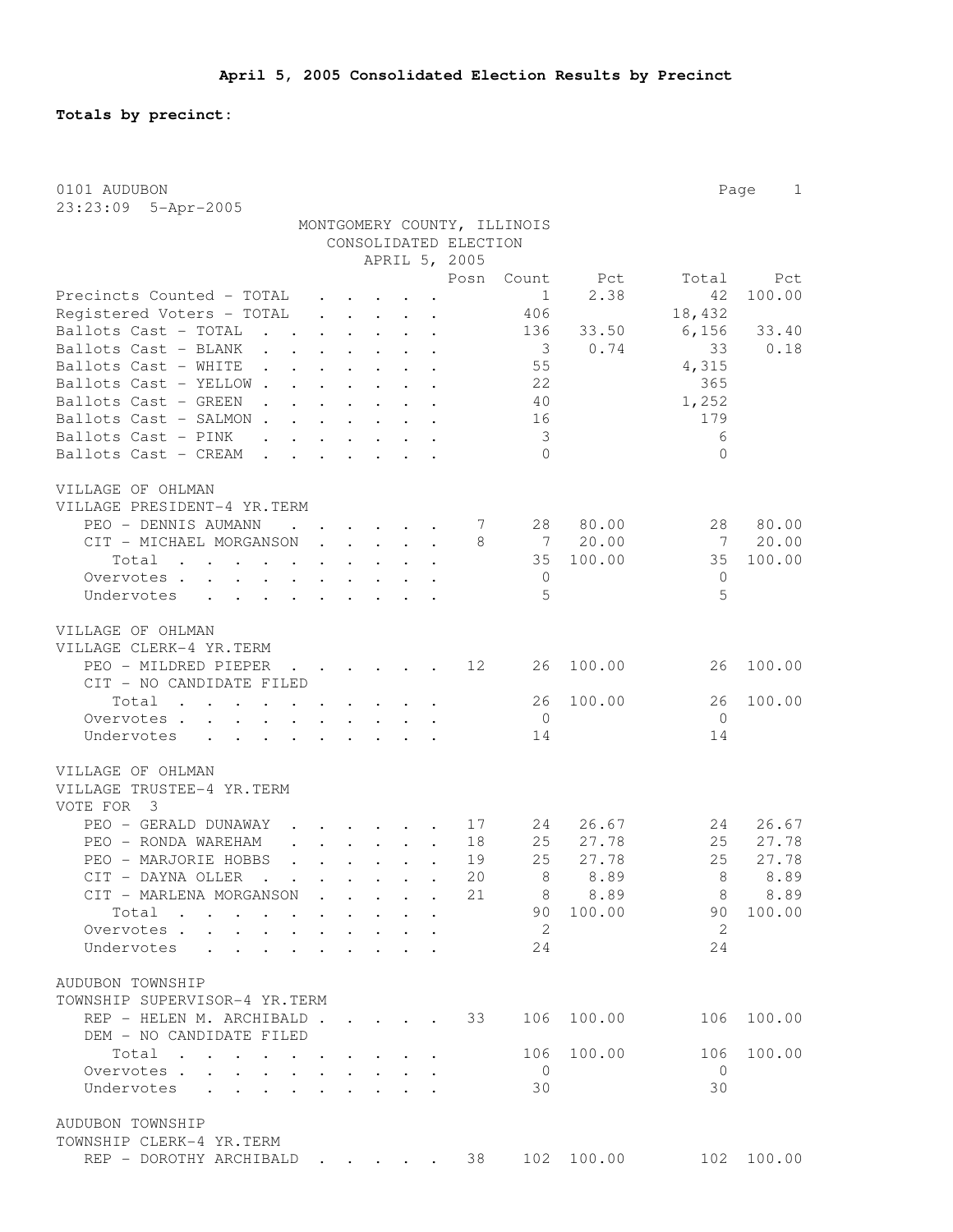| DEM - NO CANDIDATE FILED |  |  |  |  |            |            |
|--------------------------|--|--|--|--|------------|------------|
| Total                    |  |  |  |  | 102 100.00 | 102 100.00 |
| Overvotes. $\cdot$       |  |  |  |  |            |            |
| Undervotes               |  |  |  |  |            | 3 4        |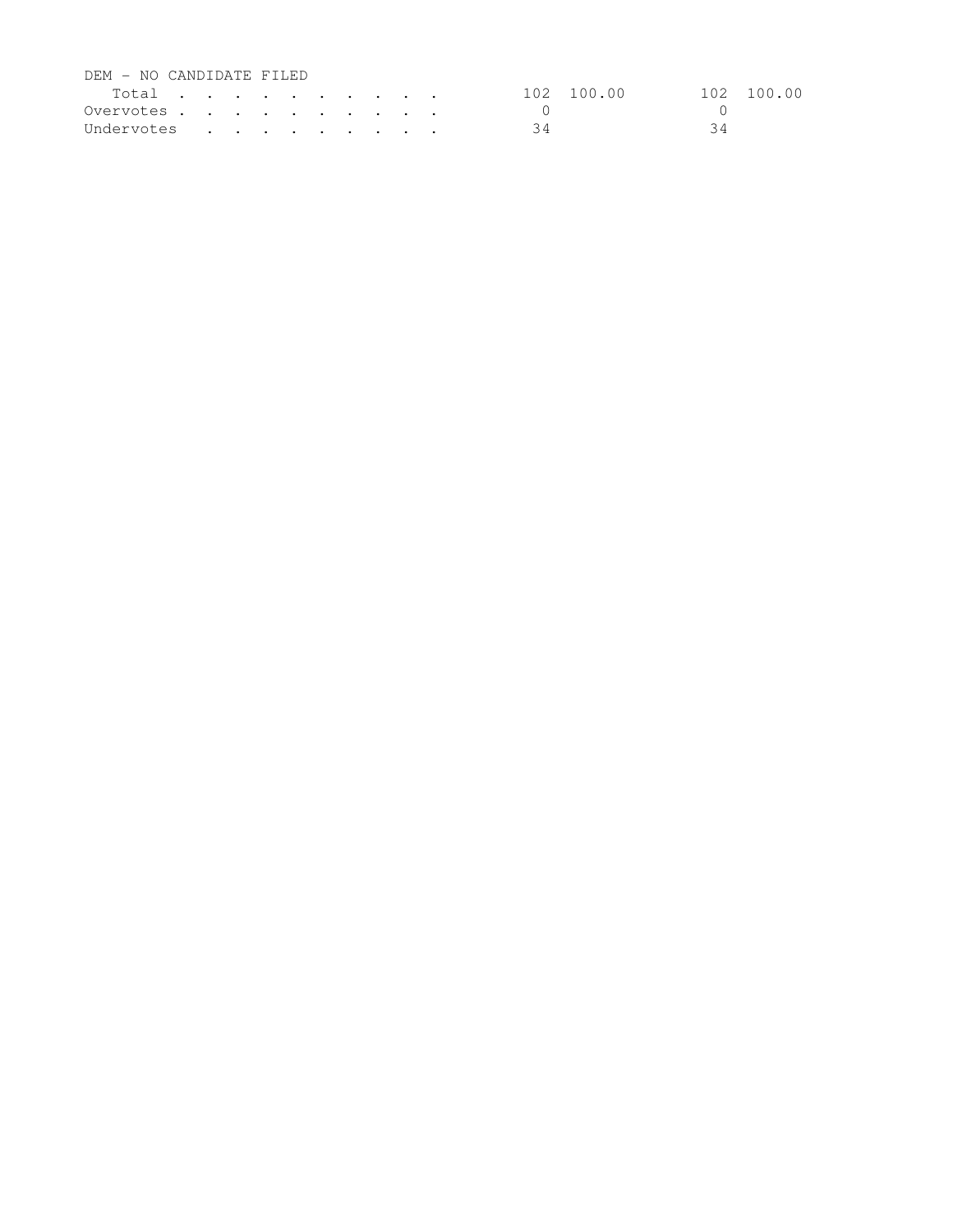0101 AUDUBON Page 2 23:23:09 5-Apr-2005

|                                                                                                                          |  |                                                                       |                      |                      | CONSOLIDATED ELECTION | MONTGOMERY COUNTY, ILLINOIS |                |                   |                |
|--------------------------------------------------------------------------------------------------------------------------|--|-----------------------------------------------------------------------|----------------------|----------------------|-----------------------|-----------------------------|----------------|-------------------|----------------|
|                                                                                                                          |  |                                                                       |                      |                      | APRIL 5, 2005         |                             | Posn Count Pct |                   | Total Pct      |
| AUDUBON TOWNSHIP                                                                                                         |  |                                                                       |                      |                      |                       |                             |                |                   |                |
| HIGHWAY COMMISSIONER-4 YR.TERM<br>REP - GARY W. BARKER 43                                                                |  |                                                                       |                      |                      |                       | 114                         | 100.00         | 114               | 100.00         |
| DEM - NO CANDIDATE FILED                                                                                                 |  |                                                                       |                      |                      |                       |                             |                |                   |                |
| Total<br>. The simple state is a strong state of the state $\mathcal{A}$ is a strong state of $\mathcal{A}$              |  |                                                                       |                      |                      |                       | 114                         | 100.00         | 114               | 100.00         |
| Overvotes                                                                                                                |  |                                                                       |                      |                      |                       | $\overline{0}$<br>22        |                | $\bigcirc$<br>22  |                |
| Undervotes                                                                                                               |  |                                                                       |                      |                      |                       |                             |                |                   |                |
| AUDUBON TOWNSHIP<br>TOWNSHIP TRUSTEE-4 YR.TERM<br>VOTE FOR 4                                                             |  |                                                                       |                      |                      |                       |                             |                |                   |                |
| REP - JOSEPH D. SPANNAGEL                                                                                                |  |                                                                       |                      |                      | 59                    | 98                          | 23.56          | 98                | 23.56          |
| REP - LESTER D. HAMLIN                                                                                                   |  |                                                                       |                      |                      | 60                    |                             | 109 26.20      | 109               | 26.20          |
| DEM - ROBERT E. BURRUS                                                                                                   |  | $\cdot$ $\cdot$ $\cdot$ $\cdot$ $\cdot$ $\cdot$ $\cdot$               |                      |                      | 61                    |                             | 111 26.68      | 111               | 26.68          |
| DEM - MARC D. PATKUS<br>$\mathbf{r}$ , $\mathbf{r}$ , $\mathbf{r}$ , $\mathbf{r}$ , $\mathbf{r}$                         |  |                                                                       |                      |                      | 62                    |                             | 98 23.56       | 98                | 23.56          |
| Total                                                                                                                    |  |                                                                       |                      |                      |                       | 416                         | 100.00         | 416               | 100.00         |
| Overvotes<br>Undervotes                                                                                                  |  |                                                                       |                      |                      |                       | $\overline{0}$              |                | $\bigcirc$        |                |
| $\mathbf{r}$ , and $\mathbf{r}$ , and $\mathbf{r}$ , and $\mathbf{r}$<br>$\ddot{\phantom{0}}$                            |  |                                                                       |                      |                      |                       | 128                         |                | 128               |                |
| AUDUBON/NOKOMIS TOWNSHIPS<br>MULTI-TOWNSHIP ASSESSOR-4 YR.TERM                                                           |  |                                                                       |                      |                      |                       |                             |                |                   |                |
| REP - ROBERT SCHNIEPP 70                                                                                                 |  |                                                                       |                      |                      |                       |                             | 91 100.00      | 611               | 100.00         |
| Total<br>the contract of the contract of the contract of the contract of the contract of the contract of the contract of |  |                                                                       |                      |                      |                       | $\overline{0}$              | 91 100.00      | 611<br>$\bigcirc$ | 100.00         |
| Overvotes<br>Undervotes                                                                                                  |  |                                                                       |                      |                      |                       | 45                          |                | 331               |                |
|                                                                                                                          |  |                                                                       |                      |                      |                       |                             |                |                   |                |
| PANA C.U.S.D. #8<br>MEMBERS OF THE BOARD OF EDUCATION-FULL 4-YR. TERM<br>VOTE FOR 3                                      |  |                                                                       |                      |                      |                       |                             |                |                   |                |
| STEPHEN J. BEYERS<br>.                                                                                                   |  |                                                                       |                      |                      | 147                   |                             | 18 39.13       |                   | 18 39.13       |
| AARON M. SCHAFER                                                                                                         |  |                                                                       |                      |                      | 148                   |                             | 15 32.61       |                   | 15 32.61       |
| CLINT FOOR<br>$\sim$<br>$\bullet$                                                                                        |  | $\mathbf{r}$ , and $\mathbf{r}$ , and $\mathbf{r}$ , and $\mathbf{r}$ |                      |                      | 149                   |                             | 11 23.91       | 11                | 23.91          |
| STEPHEN R. "SMILEY" SMART                                                                                                |  |                                                                       |                      |                      | 150                   | 2                           | 4.35           | $\overline{2}$    | 4.35           |
| Total                                                                                                                    |  |                                                                       |                      |                      |                       | 46                          | 100.00         | 46                | 100.00         |
| Overvotes.                                                                                                               |  |                                                                       |                      |                      |                       | $\mathbf{0}$                |                | $\Omega$          |                |
| Undervotes                                                                                                               |  |                                                                       |                      |                      |                       | 20 <sub>o</sub>             |                | 20                |                |
| NOKOMIS C.U.S.D. #22<br>MEMBERS OF THE BOARD OF EDUCATION-FULL 4-YR. TERM                                                |  |                                                                       |                      |                      |                       |                             |                |                   |                |
| VOTE FOR 4                                                                                                               |  |                                                                       |                      |                      |                       |                             |                |                   |                |
| REGINA K. CHAUSSE<br>BRENT ENGELMAN                                                                                      |  |                                                                       |                      |                      | 148<br>149            | 28<br>59                    | 8.56<br>18.04  | 386<br>600        | 10.54<br>16.39 |
| DENNY BAUMAN.                                                                                                            |  |                                                                       |                      |                      | 150                   | 40                          | 12.23          | 520               | 14.20          |
| PAM BURDZILAUSKAS                                                                                                        |  |                                                                       |                      |                      | 151                   | 32                          | 9.79           | 405               | 11.06          |
| WILLIAM DOOLEY                                                                                                           |  |                                                                       |                      |                      | 152                   | 43                          | 13.15          | 431               | 11.77          |
| STEVEN JANSSEN                                                                                                           |  |                                                                       |                      | $\ddot{\phantom{a}}$ | 153                   | 34                          | 10.40          | 416               | 11.36          |
| J. DAVID HADLEY.                                                                                                         |  |                                                                       | $\ddot{\phantom{a}}$ | $\cdot$              | 154                   | 53                          | 16.21          | 572               | 15.62          |
| CHARLES TOBERMAN                                                                                                         |  |                                                                       |                      | $\ddot{\phantom{a}}$ | 155                   | 38                          | 11.62          | 331               | 9.04           |
| Total<br>$\sim$                                                                                                          |  |                                                                       |                      | $\bullet$            |                       | 327                         | 100.00         | 3,661             | 100.00         |
| Overvotes .                                                                                                              |  |                                                                       |                      |                      |                       | 1                           |                | 17                |                |
| Undervotes                                                                                                               |  |                                                                       |                      |                      |                       | 113                         |                | 723               |                |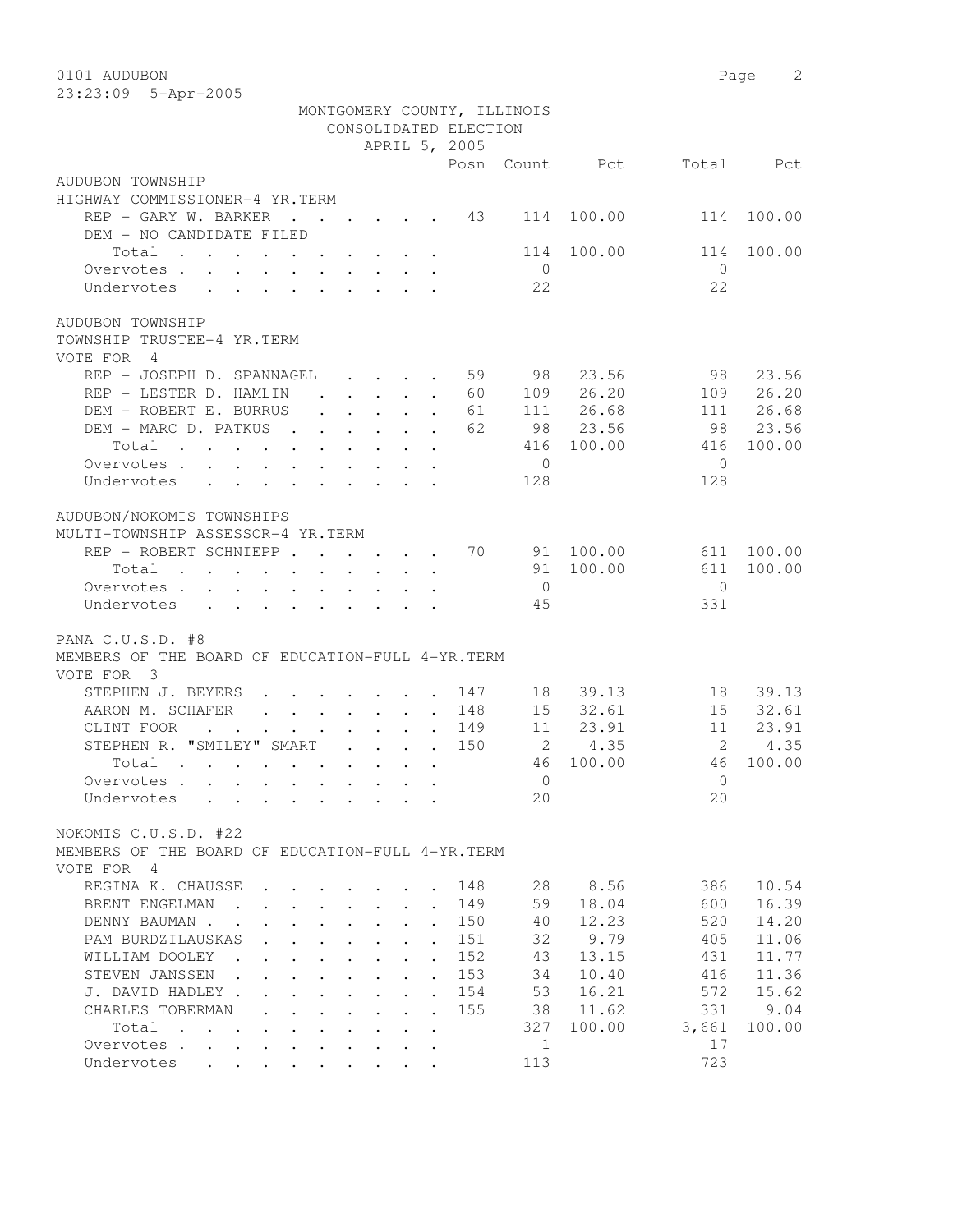0101 AUDUBON Page 3 23:23:09 5-Apr-2005 MONTGOMERY COUNTY, ILLINOIS CONSOLIDATED ELECTION APRIL 5, 2005 Posn Count Pct Total Pct RAMSEY C.U.S.D. #204 MEMBERS OF THE BOARD OF EDUCATION-FULL 4-YR.TERM VOTE FOR 4 SHARON EDDY . . . . . . . . . 145 3 25.00 3 25.00 JAMES MASSET . . . . . . . . . 146 2 16.67 2 16.67 PATRICK REISS . . . . . . . 147 3 25.00 3 25.00 VICKY SCHAAL . . . . . . . . . 148 2 16.67 2 16.67 JACOB HORTENSTINE . . . . . . 149 1 8.33 1 8.33 SHANE HADLEY . . . . . . . . 150 0 0.00 0 0.00 JEREMY KELLY . . . . . . . . . 151 1 8.33 1 8.33 Total . . . . . . . . . . 12 100.00 12 100.00 Overvotes . . . . . . . . . . 0 0 Undervotes . . . . . . . . . 0 0 LAKE LAND COLLEGE COMMUNITY COLLEGE DISTRICT #517 TRUSTEES OF THE COMMUNITY COLLEGE DIST.-FULL TERM VOTE FOR 3 DORIS REYNOLDS . . . . . . . . 191 8 25.00 8 25.00 MIKE SULLIVAN . . . . . . . . 192 5 15.63 5 15.63 JAMES D. SHAFFER . . . . . . . 193 9 28.13 9 28.13 LARRY MICENHEIMER . . . . . . . 194 6 18.75 6 18.75 ALLEN D. WENTE . . . . . . . 195 4 12.50 4 12.50 DON TICHENOR . . . . . . . . . 196 0 0.00 0 0.00 Total . . . . . . . . . . 32 100.00 32 100.00 Overvotes . . . . . . . . . . 0 0 Undervotes . . . . . . . . . 43 43 LAKE LAND COLLEGE COMMUNITY COLLEGE DISTRICT #517 TRUSTEES OF THE COMMUNITY COLLEGE DIST.-UNEXP.2-YR. ANNE M. KABBES . . . . . . 200 8 66.67 8 66.67 DAVID A. CARPENTER . . . . . 201 4 33.33 4 33.33 Total . . . . . . . . . . 12 100.00 12 100.00 Overvotes . . . . . . . . . . . . 1 1 1 1 1 Undervotes . . . . . . . . . 12 12 CHRISTIAN AND MONTGOMERY COUNTIES REGIONAL BOARD OF SCHOOL TRUSTEES-FULL TERM VOTE FOR 2 DON SCOTT-CHRISTIAN COUNTY . . . . 216 62 40.52 3,345 48.83 BYRON L. SCHNEIDER-CHRISTIAN CO. . . 217 91 59.48 3,505 51.17 Total . . . . . . . . . . 153 100.00 6,850 100.00 Overvotes . . . . . . . . . . 0 0 Undervotes . . . . . . . . . 113 5,304 CHRISTIAN AND MONTGOMERY COUNTIES REGIONAL BOARD OF SCHOOL TRUSTEES-UNEXP.4 YR.TERM DONNA YESKE-MONTGOMERY COUNTY . . . 221 84 100.00 4,310 100.00 Total . . . . . . . . . . 84 100.00 4,310 100.00 Overvotes . . . . . . . . . . 0 0 Undervotes . . . . . . . . . 49 1,767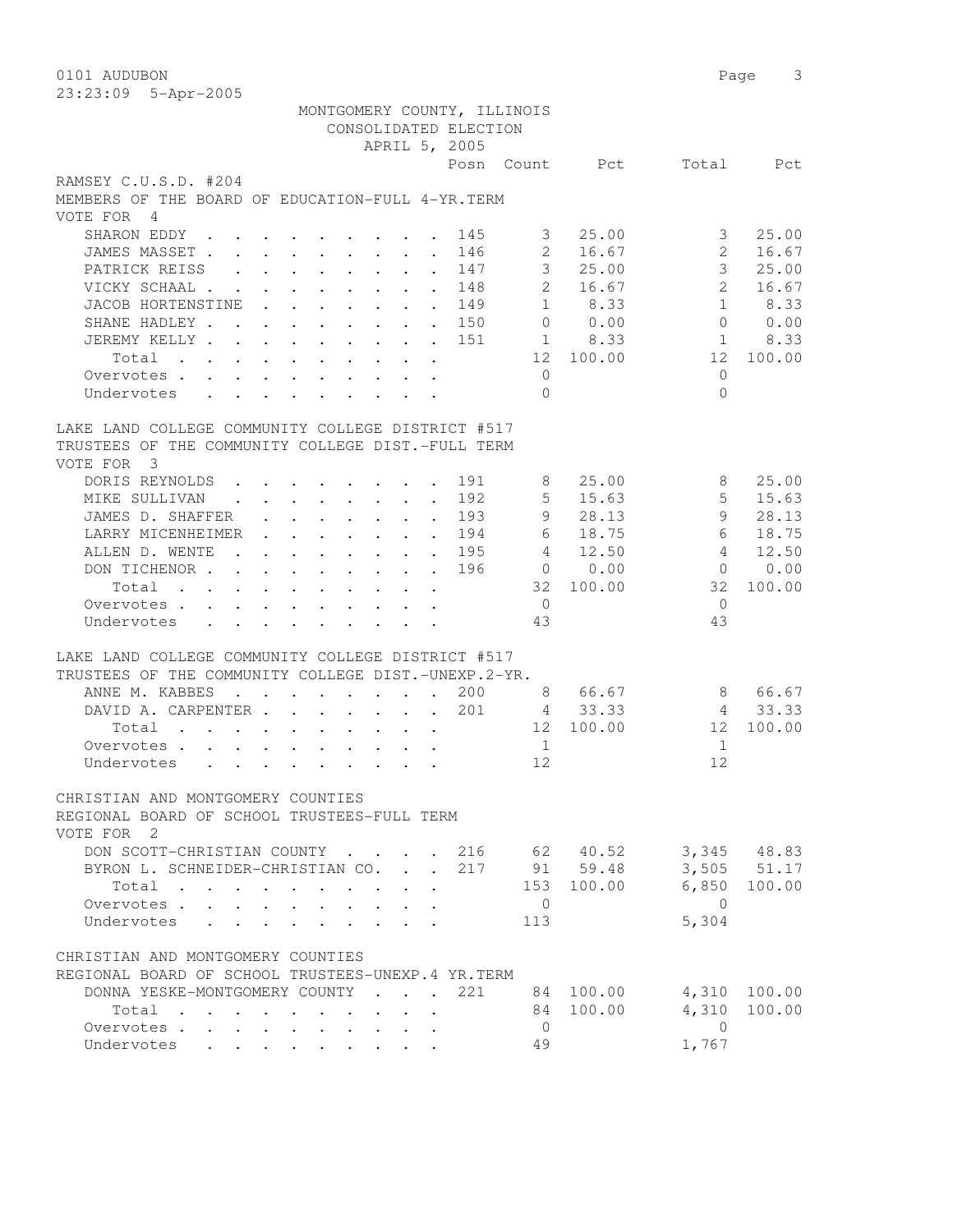0101 AUDUBON Page 4 23:23:09 5-Apr-2005

| MONTGOMERY COUNTY, ILLINOIS<br>CONSOLIDATED ELECTION                                                       | APRIL 5, 2005 |                 |          |                          |           |
|------------------------------------------------------------------------------------------------------------|---------------|-----------------|----------|--------------------------|-----------|
|                                                                                                            |               |                 |          | Posn Count Pct Total Pct |           |
| BOND, EFFINGHAM AND FAYETTE COUNTIES                                                                       |               |                 |          |                          |           |
| REGIONAL BOARD OF SCHOOL TRUSTEES-FULL TERM                                                                |               |                 |          |                          |           |
| VOTE FOR 2                                                                                                 |               |                 |          |                          |           |
| DANIEL H. JOHNSON-BOND COUNTY 215 3 50.00 17 44.74<br>JERRY K. BEABOUT-FAYETTE COUNTY 216 3 50.00 21 55.26 |               |                 |          |                          |           |
|                                                                                                            |               |                 |          |                          |           |
| Total                                                                                                      |               |                 | 6 100.00 |                          | 38 100.00 |
| Overvotes                                                                                                  |               | $\Omega$        |          | $\bigcirc$               |           |
| Undervotes                                                                                                 |               | $\Omega$        |          | 20                       |           |
| CREATION OF THE PANA COMMUNITY                                                                             |               |                 |          |                          |           |
| FIRE PROTECTION DISTRICT                                                                                   |               |                 |          |                          |           |
| FOR FIRE PROTECTION DIST. 267 7 18.92 7 18.92                                                              |               |                 |          |                          |           |
| AGAINST FIRE PROTECTION DIST. 268 30 81.08 30 81.08                                                        |               |                 |          |                          |           |
| Total 37 100.00 37 100.00                                                                                  |               |                 |          |                          |           |
| Overvotes 0                                                                                                |               |                 |          | $\bigcirc$               |           |
| Undervotes                                                                                                 |               | $\sqrt{1}$      |          | $\mathbf{1}$             |           |
|                                                                                                            |               |                 |          |                          |           |
| EXTENSION NOT TO EXCEED \$187,000 BE MADE                                                                  |               |                 |          |                          |           |
| FOR THE 2005 LEVY YEAR FOR PANA COMM. F.P.D.                                                               |               |                 |          |                          |           |
| YES 273 7 22.58 7 22.58                                                                                    |               |                 |          |                          |           |
| NO 274 24 77.42 24 77.42                                                                                   |               |                 |          |                          |           |
| Total $\cdot$                                                                                              |               |                 |          | 31 100.00 31 100.00      |           |
| Overvotes                                                                                                  |               | $\bigcirc$      |          | $\Omega$                 |           |
| Undervotes                                                                                                 |               | 7               |          | $\overline{7}$           |           |
|                                                                                                            |               |                 |          |                          |           |
| TAX RATE INCREASE FROM .125% TO .30%                                                                       |               |                 |          |                          |           |
| FOR PANA COMMUNITY F.P.D.                                                                                  |               |                 |          |                          |           |
| YES 280 4 12.90 4 12.90                                                                                    |               |                 |          |                          |           |
| NO 281 27 87.10 27 87.10                                                                                   |               |                 |          |                          |           |
| Total 31 100.00 31 100.00                                                                                  |               |                 |          |                          |           |
| Overvotes.                                                                                                 |               | $\bigcirc$      |          | $\Omega$                 |           |
| Undervotes                                                                                                 |               | $7\phantom{.0}$ |          | $\overline{7}$           |           |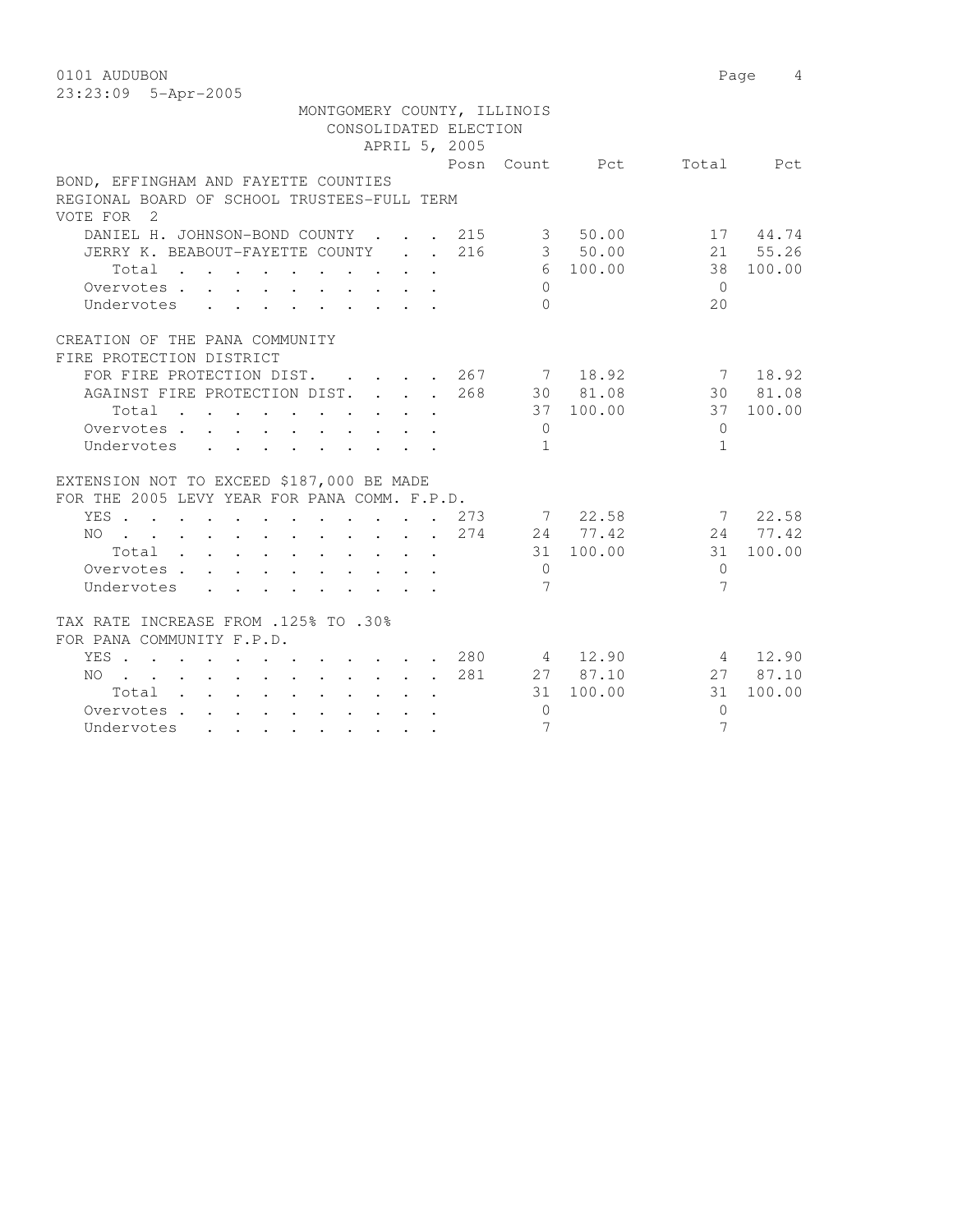|                                                                                                                                                                                                                                                                                                                                                                                                                |                                                           |                                                             |                                                              | APRIL 5, 2005 |                            |              |                |           |
|----------------------------------------------------------------------------------------------------------------------------------------------------------------------------------------------------------------------------------------------------------------------------------------------------------------------------------------------------------------------------------------------------------------|-----------------------------------------------------------|-------------------------------------------------------------|--------------------------------------------------------------|---------------|----------------------------|--------------|----------------|-----------|
|                                                                                                                                                                                                                                                                                                                                                                                                                |                                                           |                                                             |                                                              |               | Posn Count                 | Pct          | Total          | Pct       |
| Precincts Counted - TOTAL                                                                                                                                                                                                                                                                                                                                                                                      |                                                           |                                                             |                                                              |               | 1                          | 2.38         | 42             | 100.00    |
| Registered Voters - TOTAL                                                                                                                                                                                                                                                                                                                                                                                      | $\mathbf{r}$ , $\mathbf{r}$ , $\mathbf{r}$ , $\mathbf{r}$ |                                                             |                                                              |               | 692                        |              | 18,432         |           |
| Ballots Cast - TOTAL                                                                                                                                                                                                                                                                                                                                                                                           |                                                           |                                                             |                                                              |               | 223                        | 32.23        | 6,156          | 33.40     |
| Ballots Cast - BLANK                                                                                                                                                                                                                                                                                                                                                                                           |                                                           |                                                             |                                                              |               | $\overline{\phantom{0}}^2$ | 0.29         | 33             | 0.18      |
| Ballots Cast - WHITE                                                                                                                                                                                                                                                                                                                                                                                           |                                                           |                                                             |                                                              |               | 195                        |              | 4,315          |           |
| Ballots Cast - YELLOW.<br>$\mathbf{L}$<br>$\ddot{\phantom{a}}$                                                                                                                                                                                                                                                                                                                                                 |                                                           |                                                             | $\ddot{\phantom{a}}$ . $\ddot{\phantom{a}}$                  |               | $\overline{0}$             |              | 365            |           |
| Ballots Cast - GREEN<br>$\ddot{\phantom{0}}$<br>$\sim$ $\sim$                                                                                                                                                                                                                                                                                                                                                  | $\ddot{\phantom{0}}$                                      |                                                             |                                                              |               | 2                          |              | 1,252          |           |
| Ballots Cast - SALMON.<br>$\mathbf{A}$                                                                                                                                                                                                                                                                                                                                                                         |                                                           |                                                             |                                                              |               | $\mathbb O$                |              | 179            |           |
| Ballots Cast - PINK                                                                                                                                                                                                                                                                                                                                                                                            | $\mathbf{r}$ and $\mathbf{r}$                             |                                                             | $\mathbf{L} = \mathbf{L}$                                    |               | $\overline{0}$             |              | 6              |           |
| Ballots Cast - CREAM<br>$\mathbf{r}$ and $\mathbf{r}$ and $\mathbf{r}$ and $\mathbf{r}$ and $\mathbf{r}$                                                                                                                                                                                                                                                                                                       |                                                           |                                                             |                                                              |               | $\mathbf{0}$               |              | $\mathbf{0}$   |           |
| Ballots Cast - BLUE                                                                                                                                                                                                                                                                                                                                                                                            |                                                           |                                                             |                                                              |               | $\mathbf{0}$               |              | 13             |           |
| Ballots Cast - WHT/BLK.ST.                                                                                                                                                                                                                                                                                                                                                                                     |                                                           |                                                             |                                                              |               | $\overline{0}$             |              | $\mathbf{0}$   |           |
| Ballots Cast - YEL/BLK.ST.                                                                                                                                                                                                                                                                                                                                                                                     |                                                           |                                                             |                                                              |               | $\overline{2}$             |              | $\overline{2}$ |           |
|                                                                                                                                                                                                                                                                                                                                                                                                                |                                                           |                                                             |                                                              |               |                            |              | 16             |           |
| Ballots Cast - GRN/BLK.ST.                                                                                                                                                                                                                                                                                                                                                                                     |                                                           |                                                             |                                                              |               | 16                         |              |                |           |
| Ballots Cast - SAL/BLK.ST.                                                                                                                                                                                                                                                                                                                                                                                     |                                                           |                                                             |                                                              |               | $\overline{3}$             |              | 3              |           |
| Ballots Cast - PINK/BLK.ST.                                                                                                                                                                                                                                                                                                                                                                                    |                                                           |                                                             |                                                              |               | $\overline{0}$             |              | $\mathbf{0}$   |           |
| Ballots Cast - BLUE/BLK.ST.                                                                                                                                                                                                                                                                                                                                                                                    |                                                           |                                                             |                                                              |               | $\circledcirc$             |              | $\mathbf{0}$   |           |
| Ballots Cast - CRM/BLK.ST.                                                                                                                                                                                                                                                                                                                                                                                     |                                                           |                                                             |                                                              |               | $\overline{5}$             |              | 5              |           |
| VILLAGE OF FARMERSVILLE                                                                                                                                                                                                                                                                                                                                                                                        |                                                           |                                                             |                                                              |               |                            |              |                |           |
| VILLAGE PRESIDENT-4 YR.TERM                                                                                                                                                                                                                                                                                                                                                                                    |                                                           |                                                             |                                                              |               |                            |              |                |           |
| IND - JOE TISCHKAU 7 156 100.00                                                                                                                                                                                                                                                                                                                                                                                |                                                           |                                                             |                                                              |               |                            |              | 156            | 100.00    |
| Total<br>the contract of the contract of the contract of the contract of the contract of the contract of the contract of                                                                                                                                                                                                                                                                                       |                                                           |                                                             |                                                              |               |                            | 156 100.00   | 156            | 100.00    |
| Overvotes                                                                                                                                                                                                                                                                                                                                                                                                      |                                                           |                                                             | $\mathbf{L} = \mathbf{L} \mathbf{L} + \mathbf{L} \mathbf{L}$ |               | $\overline{0}$             |              | $\overline{0}$ |           |
| Undervotes<br>$\ddot{\phantom{a}}$<br>$\ddot{\phantom{a}}$                                                                                                                                                                                                                                                                                                                                                     |                                                           |                                                             |                                                              |               | 39                         |              | 39             |           |
|                                                                                                                                                                                                                                                                                                                                                                                                                |                                                           |                                                             |                                                              |               |                            |              |                |           |
| VILLAGE OF FARMERSVILLE                                                                                                                                                                                                                                                                                                                                                                                        |                                                           |                                                             |                                                              |               |                            |              |                |           |
| VILLAGE CLERK-4 YR.TERM                                                                                                                                                                                                                                                                                                                                                                                        |                                                           |                                                             |                                                              |               |                            |              |                |           |
| IND - YVONNE REIM 11 152 100.00                                                                                                                                                                                                                                                                                                                                                                                |                                                           |                                                             |                                                              |               |                            |              | 152            | 100.00    |
| Total<br>$\mathbf{r}$ , and $\mathbf{r}$ , and $\mathbf{r}$ , and $\mathbf{r}$ , and $\mathbf{r}$ , and $\mathbf{r}$                                                                                                                                                                                                                                                                                           |                                                           |                                                             |                                                              |               | 152                        | 100.00       | 152            | 100.00    |
| Overvotes                                                                                                                                                                                                                                                                                                                                                                                                      |                                                           |                                                             |                                                              |               | $\overline{0}$             |              | $\overline{0}$ |           |
| Undervotes                                                                                                                                                                                                                                                                                                                                                                                                     |                                                           |                                                             |                                                              |               | 43                         |              | 43             |           |
| $\mathbf{r} = \mathbf{r} + \mathbf{r} + \mathbf{r} + \mathbf{r} + \mathbf{r} + \mathbf{r} + \mathbf{r} + \mathbf{r} + \mathbf{r}$                                                                                                                                                                                                                                                                              |                                                           |                                                             |                                                              |               |                            |              |                |           |
| VILLAGE OF FARMERSVILLE                                                                                                                                                                                                                                                                                                                                                                                        |                                                           |                                                             |                                                              |               |                            |              |                |           |
| VILLAGE TRUSTEE-4 YR.TERM                                                                                                                                                                                                                                                                                                                                                                                      |                                                           |                                                             |                                                              |               |                            |              |                |           |
| VOTE FOR 3                                                                                                                                                                                                                                                                                                                                                                                                     |                                                           |                                                             |                                                              |               |                            |              |                |           |
| IND - ALEX P. JORDAN                                                                                                                                                                                                                                                                                                                                                                                           | $\cdot$ $\cdot$ $\cdot$ $\cdot$                           |                                                             |                                                              | 15            | 143                        | 30.04        | 143            | 30.04     |
| $TND - BTIJ, RETM$ , , , , , , , , ,                                                                                                                                                                                                                                                                                                                                                                           |                                                           |                                                             |                                                              |               |                            | 16 133 27.94 |                | 133 27.94 |
| $\begin{minipage}[c]{0.9\linewidth} \texttt{IND} \hspace{0.2cm} \texttt{-JIM} \hspace{0.2cm} \texttt{ALLEN} \hspace{0.2cm} \texttt{.} \hspace{0.2cm} \texttt{.} \hspace{0.2cm} \texttt{.} \hspace{0.2cm} \texttt{.} \hspace{0.2cm} \texttt{.} \hspace{0.2cm} \texttt{.} \hspace{0.2cm} \texttt{.} \hspace{0.2cm} \texttt{.} \hspace{0.2cm} \texttt{.} \hspace{0.2cm} \texttt{.} \hspace{0.2cm} \texttt{.} \hs$ |                                                           |                                                             |                                                              | 17            |                            | 126 26.47    | 126            | 26.47     |
| IND - JEFF GRIEVE, SR.                                                                                                                                                                                                                                                                                                                                                                                         |                                                           |                                                             |                                                              | 18            |                            | 74 15.55     | 74             | 15.55     |
| Total                                                                                                                                                                                                                                                                                                                                                                                                          |                                                           | $\bullet$ .<br><br><br><br><br><br><br><br><br><br><br><br> |                                                              |               | 476                        | 100.00       | 476            | 100.00    |
| Overvotes                                                                                                                                                                                                                                                                                                                                                                                                      |                                                           |                                                             |                                                              |               | - 3                        |              | 3              |           |
| Undervotes                                                                                                                                                                                                                                                                                                                                                                                                     |                                                           |                                                             |                                                              |               | 100                        |              | 100            |           |
|                                                                                                                                                                                                                                                                                                                                                                                                                |                                                           |                                                             |                                                              |               |                            |              |                |           |
| BOIS D'ARC TOWNSHIP                                                                                                                                                                                                                                                                                                                                                                                            |                                                           |                                                             |                                                              |               |                            |              |                |           |
| TOWNSHIP SUPERVISOR-4 YR.TERM                                                                                                                                                                                                                                                                                                                                                                                  |                                                           |                                                             |                                                              |               |                            |              |                |           |
| DEM - ANDREW J. AHERIN                                                                                                                                                                                                                                                                                                                                                                                         |                                                           |                                                             |                                                              | 33            | 200                        | 100.00       | 200            | 100.00    |
| REP - NO CANDIDATE FILED                                                                                                                                                                                                                                                                                                                                                                                       |                                                           |                                                             |                                                              |               |                            |              |                |           |
| Total                                                                                                                                                                                                                                                                                                                                                                                                          |                                                           |                                                             |                                                              |               | 200                        | 100.00       | 200            | 100.00    |
| Overvotes                                                                                                                                                                                                                                                                                                                                                                                                      |                                                           |                                                             |                                                              |               | $\overline{0}$             |              | $\overline{0}$ |           |
| Undervotes                                                                                                                                                                                                                                                                                                                                                                                                     |                                                           |                                                             |                                                              |               | 23                         |              | 23             |           |

 MONTGOMERY COUNTY, ILLINOIS CONSOLIDATED ELECTION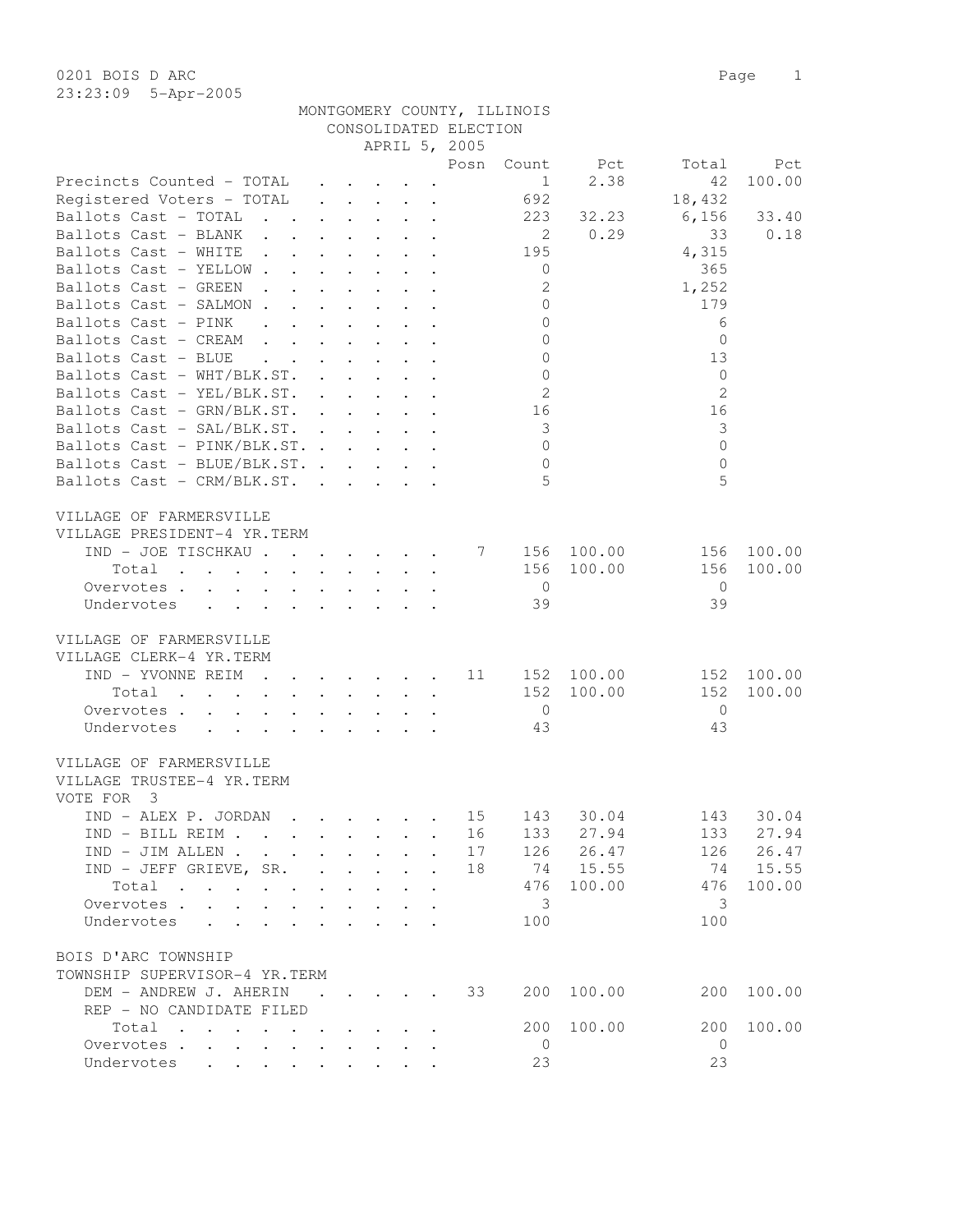| MONTGOMERY COUNTY, ILLINOIS<br>CONSOLIDATED ELECTION<br>APRIL 5, 2005<br>Posn<br>Count<br>Pct<br>Total<br>Pct<br>BOIS D'ARC TOWNSHIP<br>TOWNSHIP CLERK-4 YR.TERM<br>DEM - ROSEMARY MARTIN<br>38<br>199<br>100.00<br>199<br>100.00<br>REP - NO CANDIDATE FILED<br>Total<br>199<br>100.00<br>199<br>100.00<br>$\overline{0}$<br>$\bigcirc$<br>Overvotes.<br>24<br>24<br>Undervotes<br>BOIS D'ARC TOWNSHIP<br>TOWNSHIP ASSESSOR-4 YR.TERM<br>DEM - RITA DURSTON<br>100.00<br>100.00<br>43<br>176<br>176<br>REP - NO CANDIDATE FILED<br>100.00<br>176<br>100.00<br>Total<br>176<br>Overvotes.<br>$\overline{0}$<br>$\mathbf{0}$<br>47<br>47<br>Undervotes<br>BOIS D'ARC TOWNSHIP<br>HIGHWAY COMMISSIONER-4 YR.TERM<br>DEM - DANNY RIEMANN<br>58<br>193<br>100.00<br>193<br>100.00<br>REP - NO CANDIDATE FILED<br>193<br>100.00<br>193<br>100.00<br>Total<br>Overvotes<br>$\overline{0}$<br>$\overline{0}$<br>30<br>30<br>Undervotes<br>BOIS D'ARC TOWNSHIP<br>TOWNSHIP TRUSTEE-4 YR.TERM<br>VOTE FOR 4<br>DEM - JEFFREY BROWN<br>34.15<br>34.15<br>- 63<br>195<br>195<br>$\cdots$<br>32.57<br>32.57<br>186<br>186<br>DEM - SHAWN JORDAN<br>64<br>33.27<br>33.27<br>DEM - MICHAEL STIEREN<br>65<br>190<br>190<br>REP - NO CANDIDATE FILED<br>100.00<br>571<br>100.00<br>Total<br>571<br>$\mathbf{r}$ , and $\mathbf{r}$ , and $\mathbf{r}$ , and $\mathbf{r}$ , and $\mathbf{r}$<br>$\mathbf{0}$<br>$\Omega$<br>Overvotes.<br>321<br>321<br>Undervotes<br>FARMERSVILLE-WAGGONER PUBLIC LIBRARY DISTRICT<br>LIBRARY TRUSTEE-6 YR.TERM<br>VOTE FOR 2<br>DELORES SEELBACH<br>192<br>53.48<br>278<br>53.46<br>111<br>46.54<br>112<br>167 46.52<br>242<br>BRENDA BEAL<br>$\mathbf{L}$ and $\mathbf{L}$<br>$\ddot{\phantom{0}}$<br>$\sim$<br>$\sim$<br>$\sim$<br>$\mathbf{r}$<br>359<br>100.00<br>520<br>100.00<br>Total .<br>$\ddot{\phantom{a}}$<br>$\ddot{\phantom{a}}$<br>$\ddot{\phantom{a}}$<br>$\mathbf{0}$<br>$\Omega$<br>Overvotes.<br>$\ddot{\phantom{a}}$<br>73<br>132<br>Undervotes<br>$\cdot$<br>GRAND PRAIRIE OF THE WEST PUBLIC LIBRARY DISTRICT<br>LIBRARY TRUSTEE-4 YR.TERM<br>VOTE FOR 3<br>33.33<br>5<br>33.33<br>LISA WHISLER.<br>111<br>5<br>5<br>112<br>33.33<br>5<br>33.33<br>NANCY O'DELL.<br>$\mathbf{L}$<br>$\mathbf{L}$<br>$\mathbf{L}$<br>$\mathbf{L}$<br>$\ddot{\phantom{a}}$<br>5<br>5<br>33.33<br>33.33<br>SHIRLEY MORTIMER<br>113<br>$\ddot{\phantom{a}}$<br>$\ddot{\phantom{a}}$<br>$\ddot{\phantom{a}}$<br>15<br>100.00<br>15<br>100.00<br>Total<br>$\mathbf{r}$ , $\mathbf{r}$ , $\mathbf{r}$ , $\mathbf{r}$<br>$\ddot{\phantom{a}}$<br>$\ddot{\phantom{a}}$<br>$\ddot{\phantom{0}}$<br>$\ddot{\phantom{a}}$<br>Overvotes<br>0<br>$\Omega$<br>$\ddot{\phantom{a}}$<br>$\ddot{\phantom{a}}$<br>$\Omega$<br>Undervotes<br>$\Omega$<br>$\bullet$ $\bullet$ | 0201 BOIS D ARC     |  |  |  |  | Page | 2 |
|---------------------------------------------------------------------------------------------------------------------------------------------------------------------------------------------------------------------------------------------------------------------------------------------------------------------------------------------------------------------------------------------------------------------------------------------------------------------------------------------------------------------------------------------------------------------------------------------------------------------------------------------------------------------------------------------------------------------------------------------------------------------------------------------------------------------------------------------------------------------------------------------------------------------------------------------------------------------------------------------------------------------------------------------------------------------------------------------------------------------------------------------------------------------------------------------------------------------------------------------------------------------------------------------------------------------------------------------------------------------------------------------------------------------------------------------------------------------------------------------------------------------------------------------------------------------------------------------------------------------------------------------------------------------------------------------------------------------------------------------------------------------------------------------------------------------------------------------------------------------------------------------------------------------------------------------------------------------------------------------------------------------------------------------------------------------------------------------------------------------------------------------------------------------------------------------------------------------------------------------------------------------------------------------------------------------------------------------------------------------------------------------------------------------------------------------------------------------------------------------------------------------------------------------------------------------------------------------------------------------------------------------------------------------------------------------------------------------------------------------------------------------------------|---------------------|--|--|--|--|------|---|
|                                                                                                                                                                                                                                                                                                                                                                                                                                                                                                                                                                                                                                                                                                                                                                                                                                                                                                                                                                                                                                                                                                                                                                                                                                                                                                                                                                                                                                                                                                                                                                                                                                                                                                                                                                                                                                                                                                                                                                                                                                                                                                                                                                                                                                                                                                                                                                                                                                                                                                                                                                                                                                                                                                                                                                                 | 23:23:09 5-Apr-2005 |  |  |  |  |      |   |
|                                                                                                                                                                                                                                                                                                                                                                                                                                                                                                                                                                                                                                                                                                                                                                                                                                                                                                                                                                                                                                                                                                                                                                                                                                                                                                                                                                                                                                                                                                                                                                                                                                                                                                                                                                                                                                                                                                                                                                                                                                                                                                                                                                                                                                                                                                                                                                                                                                                                                                                                                                                                                                                                                                                                                                                 |                     |  |  |  |  |      |   |
|                                                                                                                                                                                                                                                                                                                                                                                                                                                                                                                                                                                                                                                                                                                                                                                                                                                                                                                                                                                                                                                                                                                                                                                                                                                                                                                                                                                                                                                                                                                                                                                                                                                                                                                                                                                                                                                                                                                                                                                                                                                                                                                                                                                                                                                                                                                                                                                                                                                                                                                                                                                                                                                                                                                                                                                 |                     |  |  |  |  |      |   |
|                                                                                                                                                                                                                                                                                                                                                                                                                                                                                                                                                                                                                                                                                                                                                                                                                                                                                                                                                                                                                                                                                                                                                                                                                                                                                                                                                                                                                                                                                                                                                                                                                                                                                                                                                                                                                                                                                                                                                                                                                                                                                                                                                                                                                                                                                                                                                                                                                                                                                                                                                                                                                                                                                                                                                                                 |                     |  |  |  |  |      |   |
|                                                                                                                                                                                                                                                                                                                                                                                                                                                                                                                                                                                                                                                                                                                                                                                                                                                                                                                                                                                                                                                                                                                                                                                                                                                                                                                                                                                                                                                                                                                                                                                                                                                                                                                                                                                                                                                                                                                                                                                                                                                                                                                                                                                                                                                                                                                                                                                                                                                                                                                                                                                                                                                                                                                                                                                 |                     |  |  |  |  |      |   |
|                                                                                                                                                                                                                                                                                                                                                                                                                                                                                                                                                                                                                                                                                                                                                                                                                                                                                                                                                                                                                                                                                                                                                                                                                                                                                                                                                                                                                                                                                                                                                                                                                                                                                                                                                                                                                                                                                                                                                                                                                                                                                                                                                                                                                                                                                                                                                                                                                                                                                                                                                                                                                                                                                                                                                                                 |                     |  |  |  |  |      |   |
|                                                                                                                                                                                                                                                                                                                                                                                                                                                                                                                                                                                                                                                                                                                                                                                                                                                                                                                                                                                                                                                                                                                                                                                                                                                                                                                                                                                                                                                                                                                                                                                                                                                                                                                                                                                                                                                                                                                                                                                                                                                                                                                                                                                                                                                                                                                                                                                                                                                                                                                                                                                                                                                                                                                                                                                 |                     |  |  |  |  |      |   |
|                                                                                                                                                                                                                                                                                                                                                                                                                                                                                                                                                                                                                                                                                                                                                                                                                                                                                                                                                                                                                                                                                                                                                                                                                                                                                                                                                                                                                                                                                                                                                                                                                                                                                                                                                                                                                                                                                                                                                                                                                                                                                                                                                                                                                                                                                                                                                                                                                                                                                                                                                                                                                                                                                                                                                                                 |                     |  |  |  |  |      |   |
|                                                                                                                                                                                                                                                                                                                                                                                                                                                                                                                                                                                                                                                                                                                                                                                                                                                                                                                                                                                                                                                                                                                                                                                                                                                                                                                                                                                                                                                                                                                                                                                                                                                                                                                                                                                                                                                                                                                                                                                                                                                                                                                                                                                                                                                                                                                                                                                                                                                                                                                                                                                                                                                                                                                                                                                 |                     |  |  |  |  |      |   |
|                                                                                                                                                                                                                                                                                                                                                                                                                                                                                                                                                                                                                                                                                                                                                                                                                                                                                                                                                                                                                                                                                                                                                                                                                                                                                                                                                                                                                                                                                                                                                                                                                                                                                                                                                                                                                                                                                                                                                                                                                                                                                                                                                                                                                                                                                                                                                                                                                                                                                                                                                                                                                                                                                                                                                                                 |                     |  |  |  |  |      |   |
|                                                                                                                                                                                                                                                                                                                                                                                                                                                                                                                                                                                                                                                                                                                                                                                                                                                                                                                                                                                                                                                                                                                                                                                                                                                                                                                                                                                                                                                                                                                                                                                                                                                                                                                                                                                                                                                                                                                                                                                                                                                                                                                                                                                                                                                                                                                                                                                                                                                                                                                                                                                                                                                                                                                                                                                 |                     |  |  |  |  |      |   |
|                                                                                                                                                                                                                                                                                                                                                                                                                                                                                                                                                                                                                                                                                                                                                                                                                                                                                                                                                                                                                                                                                                                                                                                                                                                                                                                                                                                                                                                                                                                                                                                                                                                                                                                                                                                                                                                                                                                                                                                                                                                                                                                                                                                                                                                                                                                                                                                                                                                                                                                                                                                                                                                                                                                                                                                 |                     |  |  |  |  |      |   |
|                                                                                                                                                                                                                                                                                                                                                                                                                                                                                                                                                                                                                                                                                                                                                                                                                                                                                                                                                                                                                                                                                                                                                                                                                                                                                                                                                                                                                                                                                                                                                                                                                                                                                                                                                                                                                                                                                                                                                                                                                                                                                                                                                                                                                                                                                                                                                                                                                                                                                                                                                                                                                                                                                                                                                                                 |                     |  |  |  |  |      |   |
|                                                                                                                                                                                                                                                                                                                                                                                                                                                                                                                                                                                                                                                                                                                                                                                                                                                                                                                                                                                                                                                                                                                                                                                                                                                                                                                                                                                                                                                                                                                                                                                                                                                                                                                                                                                                                                                                                                                                                                                                                                                                                                                                                                                                                                                                                                                                                                                                                                                                                                                                                                                                                                                                                                                                                                                 |                     |  |  |  |  |      |   |
|                                                                                                                                                                                                                                                                                                                                                                                                                                                                                                                                                                                                                                                                                                                                                                                                                                                                                                                                                                                                                                                                                                                                                                                                                                                                                                                                                                                                                                                                                                                                                                                                                                                                                                                                                                                                                                                                                                                                                                                                                                                                                                                                                                                                                                                                                                                                                                                                                                                                                                                                                                                                                                                                                                                                                                                 |                     |  |  |  |  |      |   |
|                                                                                                                                                                                                                                                                                                                                                                                                                                                                                                                                                                                                                                                                                                                                                                                                                                                                                                                                                                                                                                                                                                                                                                                                                                                                                                                                                                                                                                                                                                                                                                                                                                                                                                                                                                                                                                                                                                                                                                                                                                                                                                                                                                                                                                                                                                                                                                                                                                                                                                                                                                                                                                                                                                                                                                                 |                     |  |  |  |  |      |   |
|                                                                                                                                                                                                                                                                                                                                                                                                                                                                                                                                                                                                                                                                                                                                                                                                                                                                                                                                                                                                                                                                                                                                                                                                                                                                                                                                                                                                                                                                                                                                                                                                                                                                                                                                                                                                                                                                                                                                                                                                                                                                                                                                                                                                                                                                                                                                                                                                                                                                                                                                                                                                                                                                                                                                                                                 |                     |  |  |  |  |      |   |
|                                                                                                                                                                                                                                                                                                                                                                                                                                                                                                                                                                                                                                                                                                                                                                                                                                                                                                                                                                                                                                                                                                                                                                                                                                                                                                                                                                                                                                                                                                                                                                                                                                                                                                                                                                                                                                                                                                                                                                                                                                                                                                                                                                                                                                                                                                                                                                                                                                                                                                                                                                                                                                                                                                                                                                                 |                     |  |  |  |  |      |   |
|                                                                                                                                                                                                                                                                                                                                                                                                                                                                                                                                                                                                                                                                                                                                                                                                                                                                                                                                                                                                                                                                                                                                                                                                                                                                                                                                                                                                                                                                                                                                                                                                                                                                                                                                                                                                                                                                                                                                                                                                                                                                                                                                                                                                                                                                                                                                                                                                                                                                                                                                                                                                                                                                                                                                                                                 |                     |  |  |  |  |      |   |
|                                                                                                                                                                                                                                                                                                                                                                                                                                                                                                                                                                                                                                                                                                                                                                                                                                                                                                                                                                                                                                                                                                                                                                                                                                                                                                                                                                                                                                                                                                                                                                                                                                                                                                                                                                                                                                                                                                                                                                                                                                                                                                                                                                                                                                                                                                                                                                                                                                                                                                                                                                                                                                                                                                                                                                                 |                     |  |  |  |  |      |   |
|                                                                                                                                                                                                                                                                                                                                                                                                                                                                                                                                                                                                                                                                                                                                                                                                                                                                                                                                                                                                                                                                                                                                                                                                                                                                                                                                                                                                                                                                                                                                                                                                                                                                                                                                                                                                                                                                                                                                                                                                                                                                                                                                                                                                                                                                                                                                                                                                                                                                                                                                                                                                                                                                                                                                                                                 |                     |  |  |  |  |      |   |
|                                                                                                                                                                                                                                                                                                                                                                                                                                                                                                                                                                                                                                                                                                                                                                                                                                                                                                                                                                                                                                                                                                                                                                                                                                                                                                                                                                                                                                                                                                                                                                                                                                                                                                                                                                                                                                                                                                                                                                                                                                                                                                                                                                                                                                                                                                                                                                                                                                                                                                                                                                                                                                                                                                                                                                                 |                     |  |  |  |  |      |   |
|                                                                                                                                                                                                                                                                                                                                                                                                                                                                                                                                                                                                                                                                                                                                                                                                                                                                                                                                                                                                                                                                                                                                                                                                                                                                                                                                                                                                                                                                                                                                                                                                                                                                                                                                                                                                                                                                                                                                                                                                                                                                                                                                                                                                                                                                                                                                                                                                                                                                                                                                                                                                                                                                                                                                                                                 |                     |  |  |  |  |      |   |
|                                                                                                                                                                                                                                                                                                                                                                                                                                                                                                                                                                                                                                                                                                                                                                                                                                                                                                                                                                                                                                                                                                                                                                                                                                                                                                                                                                                                                                                                                                                                                                                                                                                                                                                                                                                                                                                                                                                                                                                                                                                                                                                                                                                                                                                                                                                                                                                                                                                                                                                                                                                                                                                                                                                                                                                 |                     |  |  |  |  |      |   |
|                                                                                                                                                                                                                                                                                                                                                                                                                                                                                                                                                                                                                                                                                                                                                                                                                                                                                                                                                                                                                                                                                                                                                                                                                                                                                                                                                                                                                                                                                                                                                                                                                                                                                                                                                                                                                                                                                                                                                                                                                                                                                                                                                                                                                                                                                                                                                                                                                                                                                                                                                                                                                                                                                                                                                                                 |                     |  |  |  |  |      |   |
|                                                                                                                                                                                                                                                                                                                                                                                                                                                                                                                                                                                                                                                                                                                                                                                                                                                                                                                                                                                                                                                                                                                                                                                                                                                                                                                                                                                                                                                                                                                                                                                                                                                                                                                                                                                                                                                                                                                                                                                                                                                                                                                                                                                                                                                                                                                                                                                                                                                                                                                                                                                                                                                                                                                                                                                 |                     |  |  |  |  |      |   |
|                                                                                                                                                                                                                                                                                                                                                                                                                                                                                                                                                                                                                                                                                                                                                                                                                                                                                                                                                                                                                                                                                                                                                                                                                                                                                                                                                                                                                                                                                                                                                                                                                                                                                                                                                                                                                                                                                                                                                                                                                                                                                                                                                                                                                                                                                                                                                                                                                                                                                                                                                                                                                                                                                                                                                                                 |                     |  |  |  |  |      |   |
|                                                                                                                                                                                                                                                                                                                                                                                                                                                                                                                                                                                                                                                                                                                                                                                                                                                                                                                                                                                                                                                                                                                                                                                                                                                                                                                                                                                                                                                                                                                                                                                                                                                                                                                                                                                                                                                                                                                                                                                                                                                                                                                                                                                                                                                                                                                                                                                                                                                                                                                                                                                                                                                                                                                                                                                 |                     |  |  |  |  |      |   |
|                                                                                                                                                                                                                                                                                                                                                                                                                                                                                                                                                                                                                                                                                                                                                                                                                                                                                                                                                                                                                                                                                                                                                                                                                                                                                                                                                                                                                                                                                                                                                                                                                                                                                                                                                                                                                                                                                                                                                                                                                                                                                                                                                                                                                                                                                                                                                                                                                                                                                                                                                                                                                                                                                                                                                                                 |                     |  |  |  |  |      |   |
|                                                                                                                                                                                                                                                                                                                                                                                                                                                                                                                                                                                                                                                                                                                                                                                                                                                                                                                                                                                                                                                                                                                                                                                                                                                                                                                                                                                                                                                                                                                                                                                                                                                                                                                                                                                                                                                                                                                                                                                                                                                                                                                                                                                                                                                                                                                                                                                                                                                                                                                                                                                                                                                                                                                                                                                 |                     |  |  |  |  |      |   |
|                                                                                                                                                                                                                                                                                                                                                                                                                                                                                                                                                                                                                                                                                                                                                                                                                                                                                                                                                                                                                                                                                                                                                                                                                                                                                                                                                                                                                                                                                                                                                                                                                                                                                                                                                                                                                                                                                                                                                                                                                                                                                                                                                                                                                                                                                                                                                                                                                                                                                                                                                                                                                                                                                                                                                                                 |                     |  |  |  |  |      |   |
|                                                                                                                                                                                                                                                                                                                                                                                                                                                                                                                                                                                                                                                                                                                                                                                                                                                                                                                                                                                                                                                                                                                                                                                                                                                                                                                                                                                                                                                                                                                                                                                                                                                                                                                                                                                                                                                                                                                                                                                                                                                                                                                                                                                                                                                                                                                                                                                                                                                                                                                                                                                                                                                                                                                                                                                 |                     |  |  |  |  |      |   |
|                                                                                                                                                                                                                                                                                                                                                                                                                                                                                                                                                                                                                                                                                                                                                                                                                                                                                                                                                                                                                                                                                                                                                                                                                                                                                                                                                                                                                                                                                                                                                                                                                                                                                                                                                                                                                                                                                                                                                                                                                                                                                                                                                                                                                                                                                                                                                                                                                                                                                                                                                                                                                                                                                                                                                                                 |                     |  |  |  |  |      |   |
|                                                                                                                                                                                                                                                                                                                                                                                                                                                                                                                                                                                                                                                                                                                                                                                                                                                                                                                                                                                                                                                                                                                                                                                                                                                                                                                                                                                                                                                                                                                                                                                                                                                                                                                                                                                                                                                                                                                                                                                                                                                                                                                                                                                                                                                                                                                                                                                                                                                                                                                                                                                                                                                                                                                                                                                 |                     |  |  |  |  |      |   |
|                                                                                                                                                                                                                                                                                                                                                                                                                                                                                                                                                                                                                                                                                                                                                                                                                                                                                                                                                                                                                                                                                                                                                                                                                                                                                                                                                                                                                                                                                                                                                                                                                                                                                                                                                                                                                                                                                                                                                                                                                                                                                                                                                                                                                                                                                                                                                                                                                                                                                                                                                                                                                                                                                                                                                                                 |                     |  |  |  |  |      |   |
|                                                                                                                                                                                                                                                                                                                                                                                                                                                                                                                                                                                                                                                                                                                                                                                                                                                                                                                                                                                                                                                                                                                                                                                                                                                                                                                                                                                                                                                                                                                                                                                                                                                                                                                                                                                                                                                                                                                                                                                                                                                                                                                                                                                                                                                                                                                                                                                                                                                                                                                                                                                                                                                                                                                                                                                 |                     |  |  |  |  |      |   |
|                                                                                                                                                                                                                                                                                                                                                                                                                                                                                                                                                                                                                                                                                                                                                                                                                                                                                                                                                                                                                                                                                                                                                                                                                                                                                                                                                                                                                                                                                                                                                                                                                                                                                                                                                                                                                                                                                                                                                                                                                                                                                                                                                                                                                                                                                                                                                                                                                                                                                                                                                                                                                                                                                                                                                                                 |                     |  |  |  |  |      |   |
|                                                                                                                                                                                                                                                                                                                                                                                                                                                                                                                                                                                                                                                                                                                                                                                                                                                                                                                                                                                                                                                                                                                                                                                                                                                                                                                                                                                                                                                                                                                                                                                                                                                                                                                                                                                                                                                                                                                                                                                                                                                                                                                                                                                                                                                                                                                                                                                                                                                                                                                                                                                                                                                                                                                                                                                 |                     |  |  |  |  |      |   |
|                                                                                                                                                                                                                                                                                                                                                                                                                                                                                                                                                                                                                                                                                                                                                                                                                                                                                                                                                                                                                                                                                                                                                                                                                                                                                                                                                                                                                                                                                                                                                                                                                                                                                                                                                                                                                                                                                                                                                                                                                                                                                                                                                                                                                                                                                                                                                                                                                                                                                                                                                                                                                                                                                                                                                                                 |                     |  |  |  |  |      |   |
|                                                                                                                                                                                                                                                                                                                                                                                                                                                                                                                                                                                                                                                                                                                                                                                                                                                                                                                                                                                                                                                                                                                                                                                                                                                                                                                                                                                                                                                                                                                                                                                                                                                                                                                                                                                                                                                                                                                                                                                                                                                                                                                                                                                                                                                                                                                                                                                                                                                                                                                                                                                                                                                                                                                                                                                 |                     |  |  |  |  |      |   |
|                                                                                                                                                                                                                                                                                                                                                                                                                                                                                                                                                                                                                                                                                                                                                                                                                                                                                                                                                                                                                                                                                                                                                                                                                                                                                                                                                                                                                                                                                                                                                                                                                                                                                                                                                                                                                                                                                                                                                                                                                                                                                                                                                                                                                                                                                                                                                                                                                                                                                                                                                                                                                                                                                                                                                                                 |                     |  |  |  |  |      |   |
|                                                                                                                                                                                                                                                                                                                                                                                                                                                                                                                                                                                                                                                                                                                                                                                                                                                                                                                                                                                                                                                                                                                                                                                                                                                                                                                                                                                                                                                                                                                                                                                                                                                                                                                                                                                                                                                                                                                                                                                                                                                                                                                                                                                                                                                                                                                                                                                                                                                                                                                                                                                                                                                                                                                                                                                 |                     |  |  |  |  |      |   |
|                                                                                                                                                                                                                                                                                                                                                                                                                                                                                                                                                                                                                                                                                                                                                                                                                                                                                                                                                                                                                                                                                                                                                                                                                                                                                                                                                                                                                                                                                                                                                                                                                                                                                                                                                                                                                                                                                                                                                                                                                                                                                                                                                                                                                                                                                                                                                                                                                                                                                                                                                                                                                                                                                                                                                                                 |                     |  |  |  |  |      |   |
|                                                                                                                                                                                                                                                                                                                                                                                                                                                                                                                                                                                                                                                                                                                                                                                                                                                                                                                                                                                                                                                                                                                                                                                                                                                                                                                                                                                                                                                                                                                                                                                                                                                                                                                                                                                                                                                                                                                                                                                                                                                                                                                                                                                                                                                                                                                                                                                                                                                                                                                                                                                                                                                                                                                                                                                 |                     |  |  |  |  |      |   |
|                                                                                                                                                                                                                                                                                                                                                                                                                                                                                                                                                                                                                                                                                                                                                                                                                                                                                                                                                                                                                                                                                                                                                                                                                                                                                                                                                                                                                                                                                                                                                                                                                                                                                                                                                                                                                                                                                                                                                                                                                                                                                                                                                                                                                                                                                                                                                                                                                                                                                                                                                                                                                                                                                                                                                                                 |                     |  |  |  |  |      |   |
|                                                                                                                                                                                                                                                                                                                                                                                                                                                                                                                                                                                                                                                                                                                                                                                                                                                                                                                                                                                                                                                                                                                                                                                                                                                                                                                                                                                                                                                                                                                                                                                                                                                                                                                                                                                                                                                                                                                                                                                                                                                                                                                                                                                                                                                                                                                                                                                                                                                                                                                                                                                                                                                                                                                                                                                 |                     |  |  |  |  |      |   |
|                                                                                                                                                                                                                                                                                                                                                                                                                                                                                                                                                                                                                                                                                                                                                                                                                                                                                                                                                                                                                                                                                                                                                                                                                                                                                                                                                                                                                                                                                                                                                                                                                                                                                                                                                                                                                                                                                                                                                                                                                                                                                                                                                                                                                                                                                                                                                                                                                                                                                                                                                                                                                                                                                                                                                                                 |                     |  |  |  |  |      |   |
|                                                                                                                                                                                                                                                                                                                                                                                                                                                                                                                                                                                                                                                                                                                                                                                                                                                                                                                                                                                                                                                                                                                                                                                                                                                                                                                                                                                                                                                                                                                                                                                                                                                                                                                                                                                                                                                                                                                                                                                                                                                                                                                                                                                                                                                                                                                                                                                                                                                                                                                                                                                                                                                                                                                                                                                 |                     |  |  |  |  |      |   |
|                                                                                                                                                                                                                                                                                                                                                                                                                                                                                                                                                                                                                                                                                                                                                                                                                                                                                                                                                                                                                                                                                                                                                                                                                                                                                                                                                                                                                                                                                                                                                                                                                                                                                                                                                                                                                                                                                                                                                                                                                                                                                                                                                                                                                                                                                                                                                                                                                                                                                                                                                                                                                                                                                                                                                                                 |                     |  |  |  |  |      |   |
|                                                                                                                                                                                                                                                                                                                                                                                                                                                                                                                                                                                                                                                                                                                                                                                                                                                                                                                                                                                                                                                                                                                                                                                                                                                                                                                                                                                                                                                                                                                                                                                                                                                                                                                                                                                                                                                                                                                                                                                                                                                                                                                                                                                                                                                                                                                                                                                                                                                                                                                                                                                                                                                                                                                                                                                 |                     |  |  |  |  |      |   |
|                                                                                                                                                                                                                                                                                                                                                                                                                                                                                                                                                                                                                                                                                                                                                                                                                                                                                                                                                                                                                                                                                                                                                                                                                                                                                                                                                                                                                                                                                                                                                                                                                                                                                                                                                                                                                                                                                                                                                                                                                                                                                                                                                                                                                                                                                                                                                                                                                                                                                                                                                                                                                                                                                                                                                                                 |                     |  |  |  |  |      |   |
|                                                                                                                                                                                                                                                                                                                                                                                                                                                                                                                                                                                                                                                                                                                                                                                                                                                                                                                                                                                                                                                                                                                                                                                                                                                                                                                                                                                                                                                                                                                                                                                                                                                                                                                                                                                                                                                                                                                                                                                                                                                                                                                                                                                                                                                                                                                                                                                                                                                                                                                                                                                                                                                                                                                                                                                 |                     |  |  |  |  |      |   |
|                                                                                                                                                                                                                                                                                                                                                                                                                                                                                                                                                                                                                                                                                                                                                                                                                                                                                                                                                                                                                                                                                                                                                                                                                                                                                                                                                                                                                                                                                                                                                                                                                                                                                                                                                                                                                                                                                                                                                                                                                                                                                                                                                                                                                                                                                                                                                                                                                                                                                                                                                                                                                                                                                                                                                                                 |                     |  |  |  |  |      |   |
|                                                                                                                                                                                                                                                                                                                                                                                                                                                                                                                                                                                                                                                                                                                                                                                                                                                                                                                                                                                                                                                                                                                                                                                                                                                                                                                                                                                                                                                                                                                                                                                                                                                                                                                                                                                                                                                                                                                                                                                                                                                                                                                                                                                                                                                                                                                                                                                                                                                                                                                                                                                                                                                                                                                                                                                 |                     |  |  |  |  |      |   |
|                                                                                                                                                                                                                                                                                                                                                                                                                                                                                                                                                                                                                                                                                                                                                                                                                                                                                                                                                                                                                                                                                                                                                                                                                                                                                                                                                                                                                                                                                                                                                                                                                                                                                                                                                                                                                                                                                                                                                                                                                                                                                                                                                                                                                                                                                                                                                                                                                                                                                                                                                                                                                                                                                                                                                                                 |                     |  |  |  |  |      |   |
|                                                                                                                                                                                                                                                                                                                                                                                                                                                                                                                                                                                                                                                                                                                                                                                                                                                                                                                                                                                                                                                                                                                                                                                                                                                                                                                                                                                                                                                                                                                                                                                                                                                                                                                                                                                                                                                                                                                                                                                                                                                                                                                                                                                                                                                                                                                                                                                                                                                                                                                                                                                                                                                                                                                                                                                 |                     |  |  |  |  |      |   |
|                                                                                                                                                                                                                                                                                                                                                                                                                                                                                                                                                                                                                                                                                                                                                                                                                                                                                                                                                                                                                                                                                                                                                                                                                                                                                                                                                                                                                                                                                                                                                                                                                                                                                                                                                                                                                                                                                                                                                                                                                                                                                                                                                                                                                                                                                                                                                                                                                                                                                                                                                                                                                                                                                                                                                                                 |                     |  |  |  |  |      |   |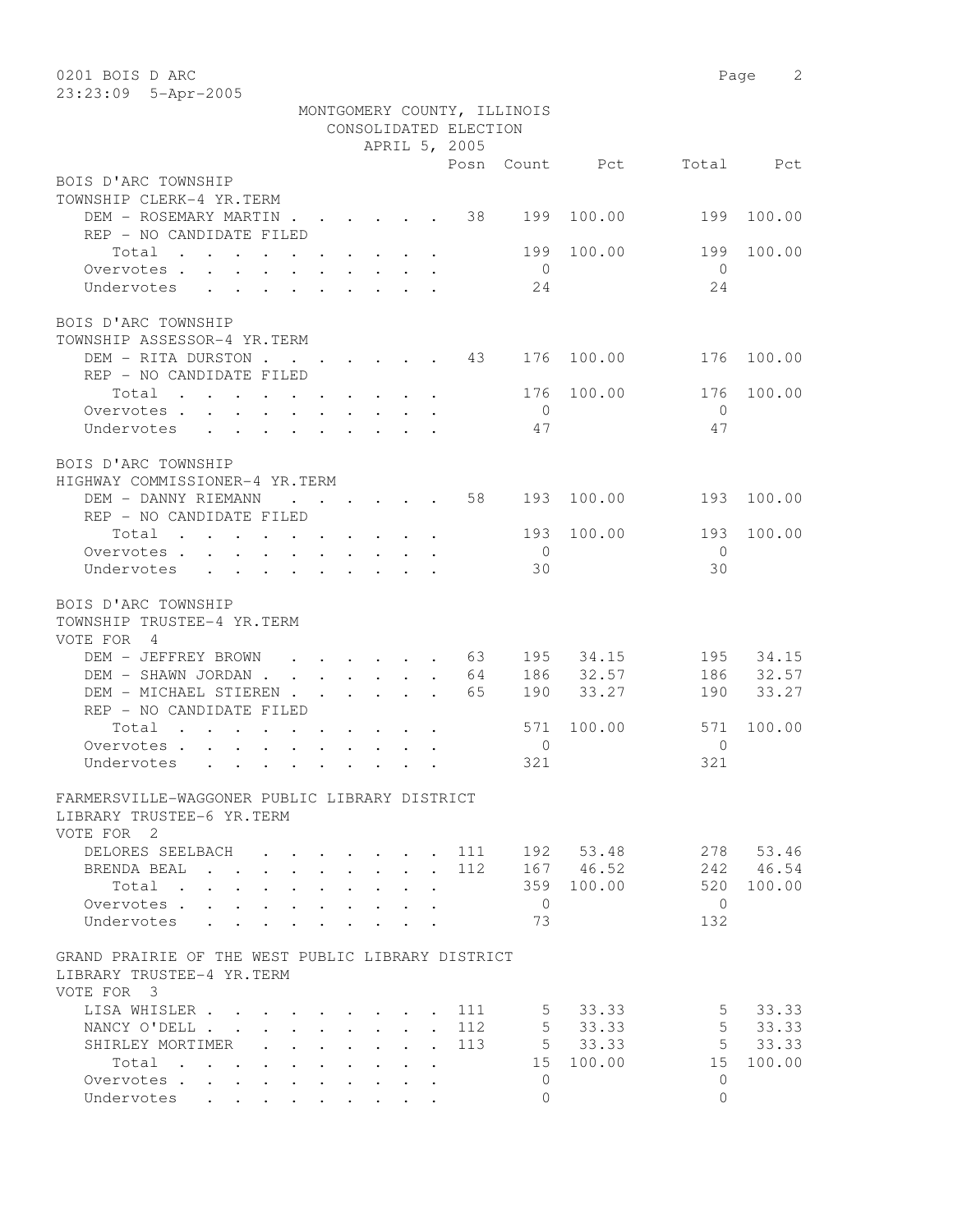| 0201 BOIS D ARC                                                                                                                                                                                                                        |                       |                                | 3<br>Page |
|----------------------------------------------------------------------------------------------------------------------------------------------------------------------------------------------------------------------------------------|-----------------------|--------------------------------|-----------|
| 23:23:09 5-Apr-2005                                                                                                                                                                                                                    |                       |                                |           |
| MONTGOMERY COUNTY, ILLINOIS                                                                                                                                                                                                            |                       |                                |           |
| CONSOLIDATED ELECTION                                                                                                                                                                                                                  |                       |                                |           |
| APRIL 5, 2005                                                                                                                                                                                                                          |                       |                                |           |
|                                                                                                                                                                                                                                        | Posn<br>Count         | Pct<br>Total                   | Pct       |
| MORRISONVILLE C.U.S.D. #1                                                                                                                                                                                                              |                       |                                |           |
| MEMBERS OF THE BOARD OF EDUCATION-UNEXP.2 YR. TERM                                                                                                                                                                                     |                       |                                |           |
| DEBRA KAY FORBES                                                                                                                                                                                                                       | 147<br>0              | 3                              | 100.00    |
| Total                                                                                                                                                                                                                                  | 0                     | 3                              | 100.00    |
| Overvotes                                                                                                                                                                                                                              | $\Omega$              | $\Omega$                       |           |
| Undervotes                                                                                                                                                                                                                             | $\bigcap$             | $\mathbf{1}$                   |           |
| MORRISONVILLE C.U.S.D. #1                                                                                                                                                                                                              |                       |                                |           |
| MEMBERS OF THE BOARD OF EDUCATION-FULL 4-YR. TERM                                                                                                                                                                                      |                       |                                |           |
| VOTE FOR 3                                                                                                                                                                                                                             |                       |                                |           |
| SCOTT ERIC HUGHES                                                                                                                                                                                                                      | 150<br>$\mathbf 0$    | $\mathbf{1}$                   | 11.11     |
| WAYNE B. MITCHELL                                                                                                                                                                                                                      | 151<br>$\mathbf{0}$   | $\overline{2}$                 | 22.22     |
|                                                                                                                                                                                                                                        | $\ddot{\phantom{a}}$  | $\mathcal{E}$                  | 33.33     |
| KURT WEMPEN<br>$\mathbf{r}$ , and $\mathbf{r}$ , and $\mathbf{r}$ , and $\mathbf{r}$ , and $\mathbf{r}$                                                                                                                                | $\circ$<br>152        |                                |           |
| DEREKE DUNKIRK                                                                                                                                                                                                                         | $\circ$<br>153        | 3                              | 33.33     |
| Total                                                                                                                                                                                                                                  | $\Omega$              | 9                              | 100.00    |
| Overvotes                                                                                                                                                                                                                              | $\Omega$              | $\Omega$                       |           |
| Undervotes                                                                                                                                                                                                                             | $\Omega$              | 3                              |           |
| PANHANDLE C.U.S.D. #2                                                                                                                                                                                                                  |                       |                                |           |
| MEMBERS OF THE BOARD OF EDUCATION-FULL 4-YR. TERM                                                                                                                                                                                      |                       |                                |           |
| VOTE FOR 3                                                                                                                                                                                                                             |                       |                                |           |
| TERRI S. POPE<br>$\mathbf{r} = \mathbf{r} + \mathbf{r} + \mathbf{r} + \mathbf{r} + \mathbf{r} + \mathbf{r} + \mathbf{r}$                                                                                                               | 153<br>145            | 32.35<br>458                   | 33.85     |
| DAVID ERNST                                                                                                                                                                                                                            | 146                   | 152 32.14                      | 435 32.15 |
| DEAN BUTLER                                                                                                                                                                                                                            | 147                   | 168 35.52                      | 460 34.00 |
| Total<br>$\mathcal{A}$ . The contribution of the contribution of the contribution of $\mathcal{A}$                                                                                                                                     | 473                   | 100.00<br>1,353                | 100.00    |
|                                                                                                                                                                                                                                        | $\overline{0}$        | $\mathbf{0}$                   |           |
| Overvotes                                                                                                                                                                                                                              |                       |                                |           |
| Undervotes                                                                                                                                                                                                                             | 160                   | 501                            |           |
| GIRARD C.U.S.D. #3                                                                                                                                                                                                                     |                       |                                |           |
| MEMBERS OF THE BOARD OF EDUCATION-FULL 4-YR. TERM                                                                                                                                                                                      |                       |                                |           |
| VOTE FOR 3                                                                                                                                                                                                                             |                       |                                |           |
| LINDA S. BOSTON                                                                                                                                                                                                                        | 143<br>$\mathbf{0}$   | $\circ$                        |           |
| . The contract of the contract of the contract of the contract of the contract of the contract of the contract of the contract of the contract of the contract of the contract of the contract of the contract of the contrac<br>Total | $\mathbf{0}$          | $\Omega$                       |           |
| Overvotes                                                                                                                                                                                                                              | $\Omega$              | $\Omega$                       |           |
| Undervotes<br>$\sim$ $\sim$ $\sim$ $\sim$                                                                                                                                                                                              | $\mathbf{0}$          | $\mathbf{0}$                   |           |
| VIRDEN C.U.S.D. #4                                                                                                                                                                                                                     |                       |                                |           |
| MEMBERS OF THE BOARD OF EDUCATION-FULL 4-YR. TERM                                                                                                                                                                                      |                       |                                |           |
| VOTE FOR 4                                                                                                                                                                                                                             |                       |                                |           |
| RICHARD C. WEERTS                                                                                                                                                                                                                      | 145<br>5              | 29.41<br>5.                    | 29.41     |
|                                                                                                                                                                                                                                        | 5                     | 29.41<br>5                     | 29.41     |
| MITCHELL WERNSING<br>$\ddot{\phantom{a}}$                                                                                                                                                                                              | 146<br>$\overline{2}$ | $\mathbf{2}^{\prime}$<br>11.76 |           |
| JAMES RINGER.<br>$\sim$ $\sim$                                                                                                                                                                                                         | 147                   |                                | 11.76     |
| STEPHEN J. FURMAN<br>$\ddot{\phantom{a}}$<br>$\ddot{\phantom{a}}$<br>$\ddot{\phantom{a}}$<br>$\ddot{\phantom{0}}$<br>$\ddot{\phantom{a}}$                                                                                              | 5<br>148              | 29.41<br>5                     | 29.41     |
| BENJAMIN KEITH JACKSON<br>$\ddot{\phantom{0}}$                                                                                                                                                                                         | 149<br>0              | 0.00<br>0                      | 0.00      |
| Total<br>$\sim$                                                                                                                                                                                                                        | 17                    | 100.00<br>17                   | 100.00    |
| Overvotes .                                                                                                                                                                                                                            | 0                     | 0                              |           |
| Undervotes<br>$\mathbf{A}$<br>$\mathbf{L}$                                                                                                                                                                                             | 3                     | 3                              |           |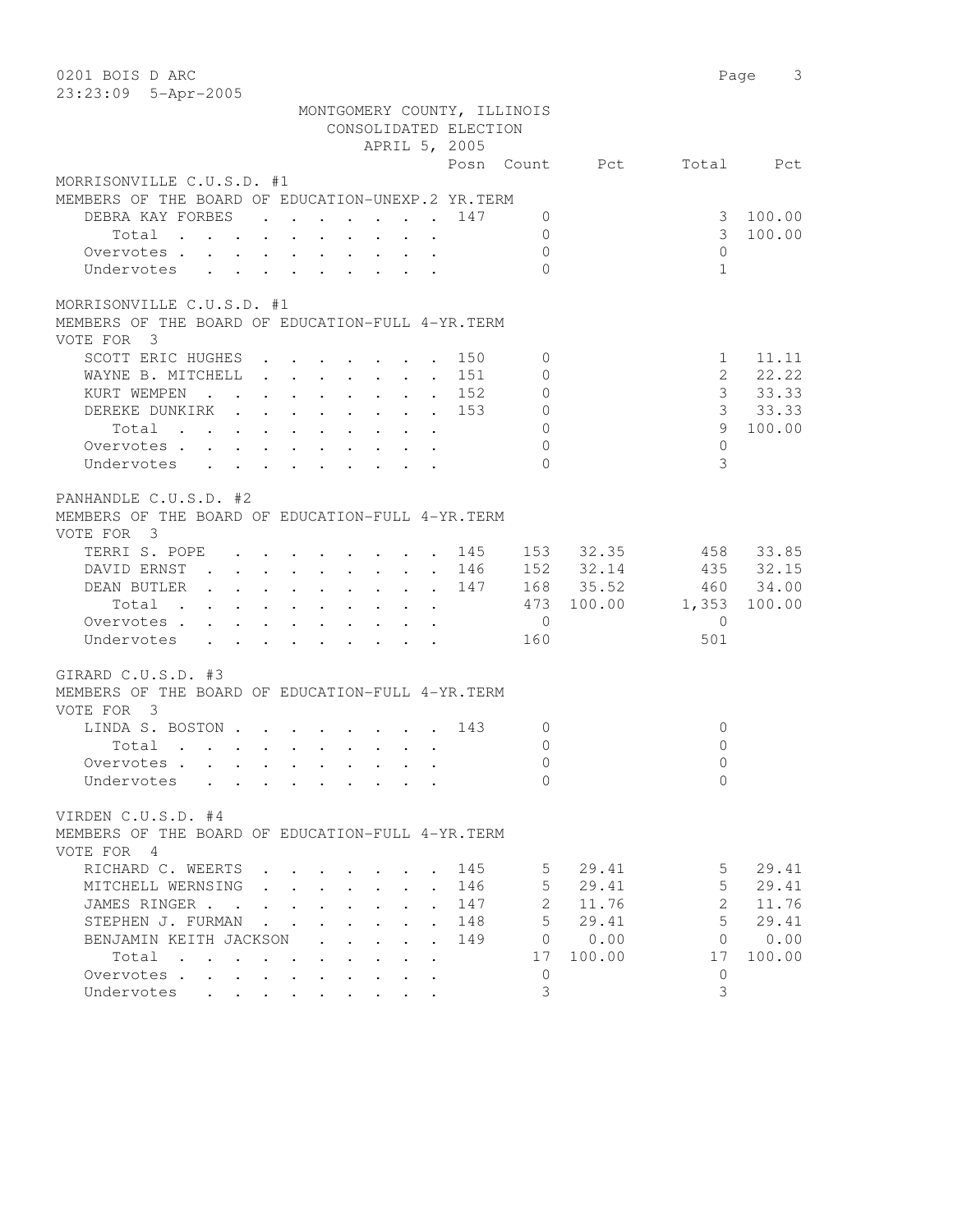| 0201 BOIS D ARC                                                                                                                                                |                                                      | Page<br>4                |
|----------------------------------------------------------------------------------------------------------------------------------------------------------------|------------------------------------------------------|--------------------------|
| 23:23:09 5-Apr-2005                                                                                                                                            |                                                      |                          |
| MONTGOMERY COUNTY, ILLINOIS                                                                                                                                    |                                                      |                          |
| CONSOLIDATED ELECTION                                                                                                                                          |                                                      |                          |
| APRIL 5, 2005                                                                                                                                                  |                                                      |                          |
|                                                                                                                                                                | Posn Count<br>Pct                                    | Total<br>Pct             |
| PAWNEE C.U.S.D. #11                                                                                                                                            |                                                      |                          |
| MEMBERS OF THE BOARD OF EDUCATION-FULL 4-YR. TERM                                                                                                              |                                                      |                          |
| VOTE FOR 4                                                                                                                                                     |                                                      |                          |
| WILLIAM MANNING.                                                                                                                                               | 162<br>20.00<br>4                                    | 20.00<br>4               |
| CARL PUZEY<br>$\cdot$ $\cdot$ $\cdot$ $\cdot$ $\cdot$ $\cdot$<br>$\ddot{\phantom{a}}$<br>$\ddot{\phantom{0}}$<br>$\mathbf{r}$                                  | 1<br>5.00<br>163                                     | $\mathbf{1}$<br>5.00     |
| MARCIE A. WALTERS<br>$\mathbf{r}$ , $\mathbf{r}$ , $\mathbf{r}$ , $\mathbf{r}$                                                                                 | $\mathbf{2}$<br>164<br>10.00<br>$\ddot{\phantom{a}}$ | 2<br>10.00               |
| ROBERT W. NELSON<br>.<br>$\ddot{\phantom{a}}$                                                                                                                  | $5 -$<br>25.00<br>165                                | 5 <sup>5</sup><br>25.00  |
| LYNN BENTLEY.<br>$\mathbf{r}$ , $\mathbf{r}$ , $\mathbf{r}$ , $\mathbf{r}$ , $\mathbf{r}$<br>$\sim$ $\sim$<br>$\ddot{\phantom{a}}$                             | $4\degree$<br>20.00<br>166                           | $\overline{4}$<br>20.00  |
| MICHELE HANEY<br>$\mathbf{r}$ , and $\mathbf{r}$ , and $\mathbf{r}$ , and $\mathbf{r}$<br>$\sim$                                                               | 4 20.00<br>167                                       | 20.00<br>$\overline{4}$  |
| Total                                                                                                                                                          | 100.00<br>20                                         | 100.00<br>20             |
| Overvotes .<br>$\cdot$<br>$\ddot{\phantom{0}}$                                                                                                                 | $\overline{0}$                                       | $\mathbf{0}$             |
| Undervotes<br>$\ddot{\phantom{0}}$                                                                                                                             | $\Omega$                                             | $\Omega$                 |
|                                                                                                                                                                |                                                      |                          |
| DIVERNON C.U.S.D. #13<br>MEMBERS OF THE BOARD OF EDUCATION-FULL 4-YR. TERM                                                                                     |                                                      |                          |
| VOTE FOR 4                                                                                                                                                     |                                                      |                          |
| TODD A. ROTH                                                                                                                                                   | 0.00<br>164<br>$\overline{0}$                        | 0.00<br>$\Omega$         |
| MARK E. MOBLEY .<br>$\mathbf{r}$ , $\mathbf{r}$ , $\mathbf{r}$ , $\mathbf{r}$ , $\mathbf{r}$                                                                   | 0.00<br>165<br>$\circ$<br>$\sim$                     | 0.00<br>$\Omega$         |
| LUCILLE HUNDLEY.<br>$\cdot$ $\cdot$ $\cdot$ $\cdot$ $\cdot$ $\cdot$ $\cdot$                                                                                    | 50.00<br>166<br>$1 \quad$<br>$\sim$                  | $\mathbf{1}$<br>50.00    |
| DAN L. STADE .<br>$\ddot{\phantom{a}}$<br>$\mathbf{L}$ and $\mathbf{L}$<br>$\sim 100$ km s $^{-1}$<br>$\ddot{\phantom{a}}$<br>$\bullet$ . The set of $\bullet$ | $\circ$<br>0.00<br>167<br>$\sim$ 100 $\mu$           | $\Omega$<br>0.00         |
| GEORGE L. ROGERS<br>$\mathbf{L}$<br>$\ddot{\phantom{0}}$<br>$\ddot{\phantom{0}}$                                                                               | 168<br>1<br>50.00<br>$\ddot{\phantom{a}}$            | $\mathbf{1}$<br>50.00    |
| Total<br>$\mathbf{L}^{\text{max}}$ , and $\mathbf{L}^{\text{max}}$<br>$\ddot{\phantom{0}}$                                                                     | 2 100.00                                             | $\mathfrak{L}$<br>100.00 |
| Overvotes .<br>$\mathbf{L}$<br>$\mathbf{L}$<br>$\mathbf{L}$<br>$\sim$                                                                                          | $\circ$                                              | $\circ$                  |
| Undervotes<br>$\mathbf{r} = \mathbf{r} + \mathbf{r}$<br>$\mathbf{L} = \mathbf{L} \mathbf{L}$<br>$\mathbf{r}$<br>$\mathbf{r}$                                   | 6                                                    | 6                        |
|                                                                                                                                                                |                                                      |                          |
| CHRISTIAN AND MONTGOMERY COUNTIES                                                                                                                              |                                                      |                          |
| REGIONAL BOARD OF SCHOOL TRUSTEES-FULL TERM                                                                                                                    |                                                      |                          |
| VOTE FOR<br>$\overline{\phantom{0}}^2$                                                                                                                         |                                                      |                          |
| DON SCOTT-CHRISTIAN COUNTY<br>$\mathbf{r}$ , $\mathbf{r}$                                                                                                      | 216<br>138 50.92                                     | 3,345 48.83              |
| BYRON L. SCHNEIDER-CHRISTIAN CO.<br>$\mathbf{L}$                                                                                                               | 217<br>133 49.08<br>$\ddot{\phantom{a}}$             | 3,505<br>51.17           |
| Total                                                                                                                                                          | 271<br>100.00                                        | 6,850<br>100.00          |
| Overvotes.<br>$\mathbf{L}$<br>$\cdot$ $\cdot$<br>$\sim$ $\sim$<br>$\ddot{\phantom{0}}$<br>$\ddot{\phantom{0}}$                                                 | $\mathbf{0}$                                         | $\Omega$                 |
| Undervotes<br>$\mathbf{r}$ , $\mathbf{r}$ , $\mathbf{r}$ , $\mathbf{r}$ , $\mathbf{r}$ , $\mathbf{r}$                                                          | 151                                                  | 5,304                    |
| CHRISTIAN AND MONTGOMERY COUNTIES                                                                                                                              |                                                      |                          |
| REGIONAL BOARD OF SCHOOL TRUSTEES-UNEXP.4 YR.TERM                                                                                                              |                                                      |                          |
| DONNA YESKE-MONTGOMERY COUNTY<br>$\mathbf{L} = \mathbf{L}$<br>$\sim$ $\sim$                                                                                    | 221<br>158 100.00                                    | 4,310<br>100.00          |
| Total                                                                                                                                                          | 158 100.00                                           | 4,310<br>100.00          |
| Overvotes.                                                                                                                                                     | $\overline{0}$                                       | $\overline{0}$           |
| Undervotes                                                                                                                                                     | 53                                                   | 1,767                    |
|                                                                                                                                                                |                                                      |                          |
| CALHOUN, GREENE, JERSEY AND MACOUPIN                                                                                                                           |                                                      |                          |
| REGIONAL BOARD OF SCHOOL TRUSTEES-FULL TERM                                                                                                                    |                                                      |                          |
| VOTE FOR 2                                                                                                                                                     |                                                      |                          |
| WENDELL C. ARMOUR-MACOUPIN CO. .<br>$\sim$                                                                                                                     | 215<br>50.00<br>4                                    | 28<br>57.14              |
| JEROME SIEVERS-CALHOUN COUNTY.<br>$\Delta \sim 100$ km s $^{-1}$                                                                                               | 216<br>4 50.00                                       | 21<br>42.86              |
| Total                                                                                                                                                          | 100.00<br>8                                          | 49<br>100.00             |
| Overvotes<br>$\ddot{\phantom{a}}$                                                                                                                              | $\circ$<br>$\overline{2}$                            | $\mathbf{0}$<br>37       |
| Undervotes<br>$\sim$                                                                                                                                           |                                                      |                          |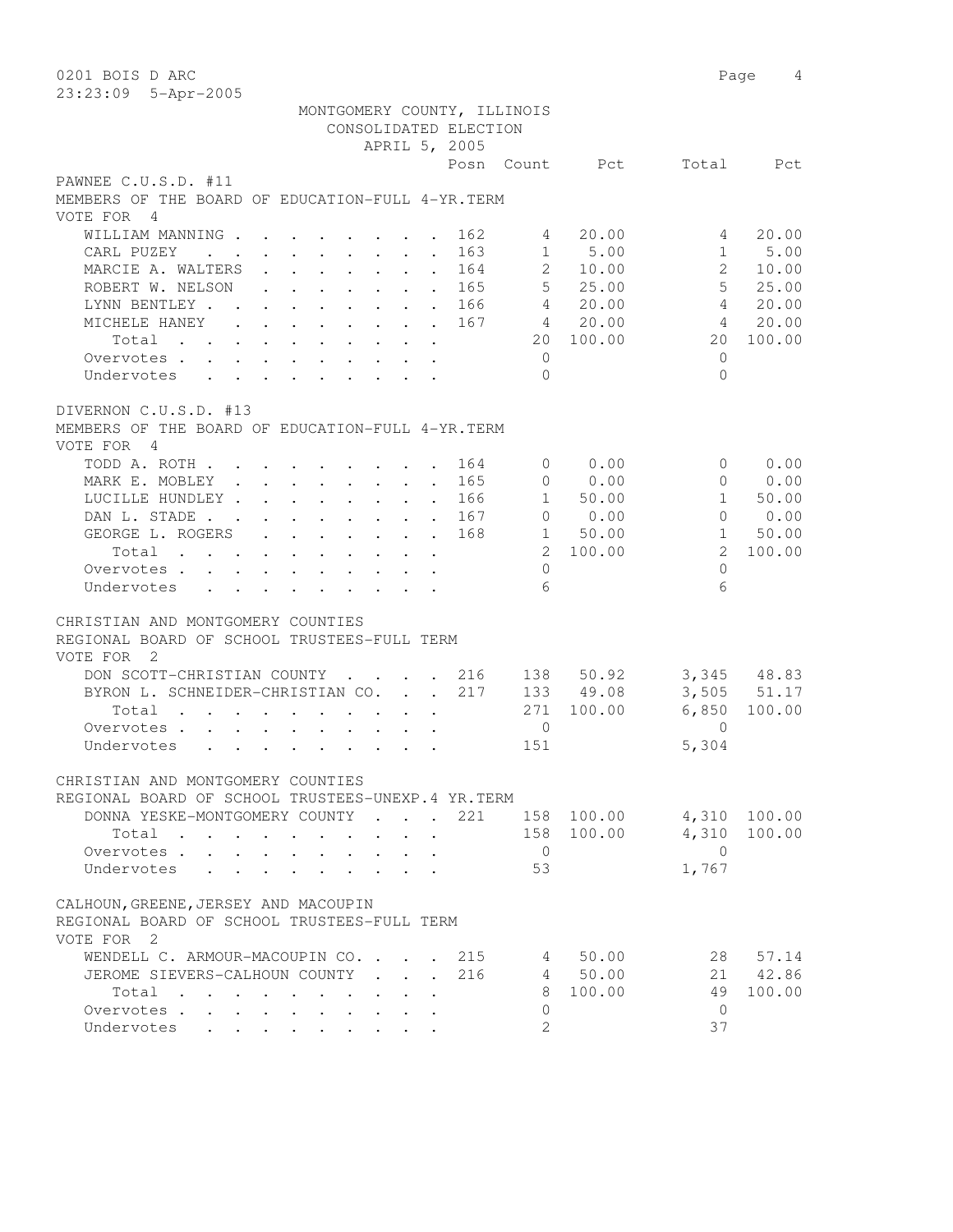| 0201 BOIS D ARC                                                                                                          |           |                | Page           | 5         |
|--------------------------------------------------------------------------------------------------------------------------|-----------|----------------|----------------|-----------|
| 23:23:09 5-Apr-2005                                                                                                      |           |                |                |           |
| MONTGOMERY COUNTY, ILLINOIS<br>CONSOLIDATED ELECTION                                                                     |           |                |                |           |
| APRIL 5, 2005                                                                                                            |           |                |                |           |
|                                                                                                                          |           | Posn Count Pct | Total          | Pct       |
| CALHOUN, GREENE, JERSEY AND MACOUPIN                                                                                     |           |                |                |           |
| REGIONAL BOARD OF SCHOOL TRUSTEES-UNEXP.2 YR.TERM                                                                        |           |                |                |           |
| ROBERT WALKER-GREENE COUNTY<br>220                                                                                       |           | 4 100.00       |                | 22 100.00 |
| Total<br>$\sim$ $\sim$ $\sim$                                                                                            |           | 4 100.00       | 2.2            | 100.00    |
| Overvotes                                                                                                                | $\Omega$  |                | $\Omega$       |           |
| Undervotes                                                                                                               | 1         |                | 2.1            |           |
| SANGAMON COUNTY                                                                                                          |           |                |                |           |
| REGIONAL BOARD OF SCHOOL TRUSTEES-FULL TERM                                                                              |           |                |                |           |
| VOTE FOR<br>$\overline{2}$                                                                                               |           |                |                |           |
| STEVEN R. FLYNN<br>. 216                                                                                                 | $3 \quad$ | 60.00          | 3              | 60.00     |
| FRANCES C. DAMBACHER<br>217                                                                                              |           | 2 40.00        |                | 2 40.00   |
| Total<br>the contract of the contract of the contract of the contract of the contract of the contract of the contract of |           | 5 100.00       | 5 <sup>1</sup> | 100.00    |
| Overvotes.                                                                                                               | $\Omega$  |                | $\Omega$       |           |
| Undervotes                                                                                                               | 9         |                | 9              |           |
|                                                                                                                          |           |                |                |           |
| MORRISONVILLE-PALMER FIRE PROTECTION DISTRICT                                                                            |           |                |                |           |
| TRUSTEE-FULL TERM                                                                                                        |           |                |                |           |
| VOTE FOR<br>$\overline{2}$                                                                                               |           |                |                |           |
| ROBERT H. WAGEHOFT.<br>242                                                                                               | $\Omega$  |                | $\mathbf{0}$   |           |
| DANNY WALTER.<br>243<br>$\sim$ $\sim$ $\sim$ $\sim$ $\sim$ $\sim$<br>$\sim$ $\sim$ $\sim$                                | $\Omega$  |                | $\Omega$       |           |
| Total<br>and the state of the state of the                                                                               | $\Omega$  |                | $\Omega$       |           |
| Overvotes                                                                                                                | $\Omega$  |                | $\Omega$       |           |
| Undervotes                                                                                                               | $\Omega$  |                | $\Omega$       |           |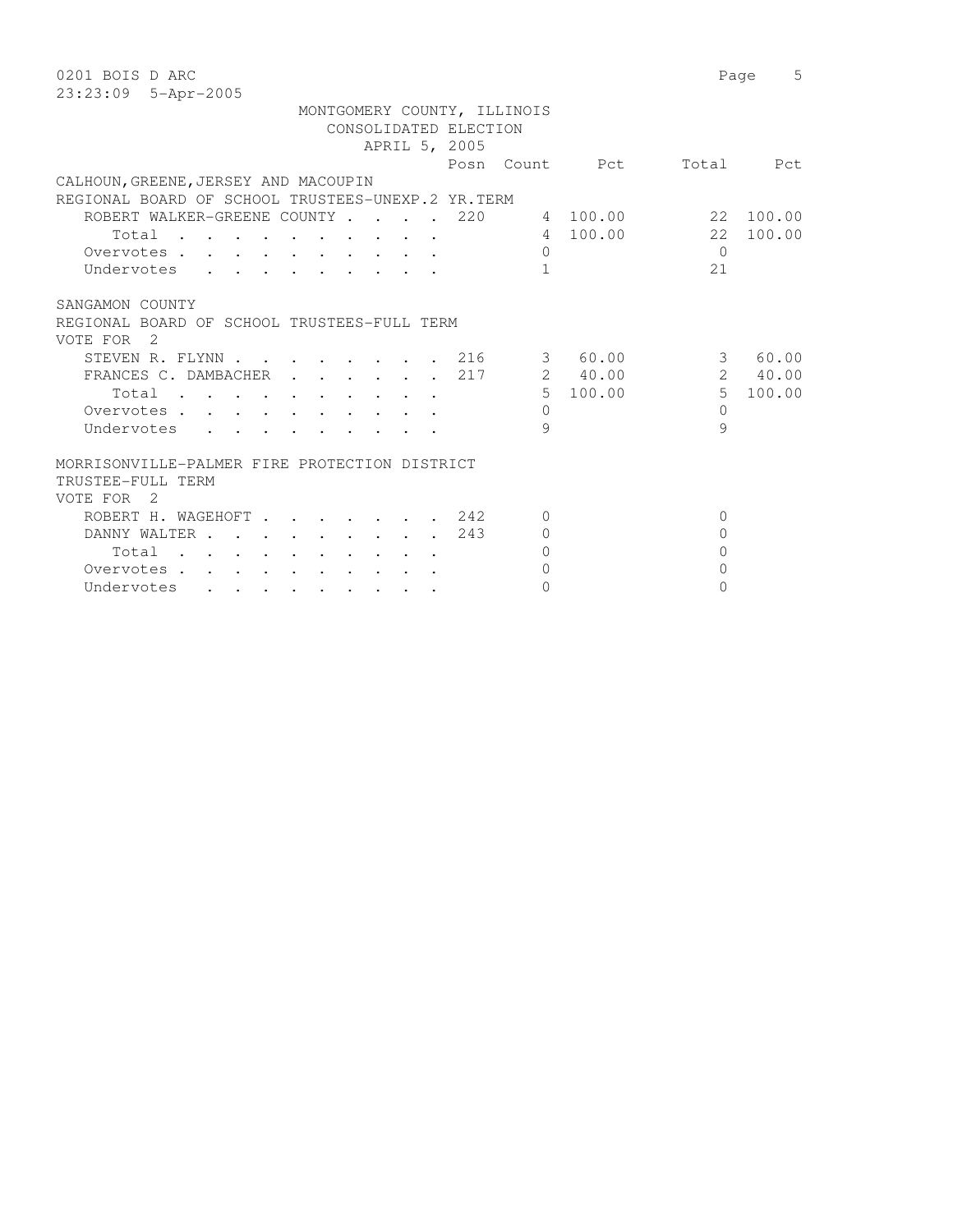| MONTGOMERY COUNTY, ILLINOIS |  |
|-----------------------------|--|
| CONSOLIDATED ELECTION       |  |

|                                                                                                                          |                      |                                                             | APRIL 5, 2005                                                                                                                                                                                                                     |                             |                |                |          |              |        |
|--------------------------------------------------------------------------------------------------------------------------|----------------------|-------------------------------------------------------------|-----------------------------------------------------------------------------------------------------------------------------------------------------------------------------------------------------------------------------------|-----------------------------|----------------|----------------|----------|--------------|--------|
|                                                                                                                          |                      |                                                             |                                                                                                                                                                                                                                   |                             | Posn           | Count          | Pct      | Total        | Pct    |
| Precincts Counted - TOTAL                                                                                                |                      |                                                             | $\cdot$ $\cdot$ $\cdot$                                                                                                                                                                                                           |                             |                | $\mathbf{1}$   | 2.38     | 42           | 100.00 |
| Registered Voters - TOTAL                                                                                                |                      |                                                             | $\cdot$ $\cdot$ $\cdot$ $\cdot$ $\cdot$ $\cdot$                                                                                                                                                                                   |                             |                | 546            |          | 18,432       |        |
| Ballots Cast - TOTAL<br>$\mathbf{L}$ and $\mathbf{L}$                                                                    |                      |                                                             | $\mathbf{L} = \mathbf{L} \times \mathbf{L} = \mathbf{L} \times \mathbf{L}$                                                                                                                                                        |                             |                | 97             | 17.77    | 6,156        | 33.40  |
| Ballots Cast - BLANK<br>$\sim 100$ km s $^{-1}$<br>$\sim$                                                                |                      |                                                             |                                                                                                                                                                                                                                   | $\ddot{\phantom{a}}$        |                | $\overline{0}$ | 0.00     | 33           | 0.18   |
| Ballots Cast - WHITE<br>$\cdot$ $\cdot$ $\cdot$                                                                          |                      |                                                             |                                                                                                                                                                                                                                   |                             |                | 66             |          | 4,315        |        |
| Ballots Cast - YELLOW.<br>$\mathcal{L}^{\text{max}}$                                                                     |                      |                                                             |                                                                                                                                                                                                                                   | $\mathbf{L}$                |                | 2              |          | 365          |        |
| Ballots Cast - GREEN<br>$\sim$                                                                                           |                      |                                                             |                                                                                                                                                                                                                                   |                             |                | 29             |          | 1,252        |        |
| $\sim$ $\sim$                                                                                                            |                      |                                                             | $\ddot{\phantom{0}}$                                                                                                                                                                                                              |                             |                |                |          |              |        |
| Ballots Cast - SALMON .<br>$\sim$                                                                                        |                      |                                                             | $\ddot{\phantom{0}}$                                                                                                                                                                                                              | $\sim$                      |                | $\bigcirc$     |          | 179          |        |
| VILLAGE OF BUTLER                                                                                                        |                      |                                                             |                                                                                                                                                                                                                                   |                             |                |                |          |              |        |
| VILLAGE PRESIDENT-4 YR.TERM                                                                                              |                      |                                                             |                                                                                                                                                                                                                                   |                             |                |                |          |              |        |
| CIT - DONALD L. BOLIARD                                                                                                  |                      |                                                             | $\cdot$ $\cdot$ $\cdot$ $\cdot$ $\cdot$ $\cdot$                                                                                                                                                                                   |                             | $\overline{7}$ | 20             | 100.00   | 20           | 100.00 |
| Total<br>the contract of the contract of the contract of the contract of the contract of the contract of the contract of |                      |                                                             |                                                                                                                                                                                                                                   |                             |                | 20             | 100.00   | 20           | 100.00 |
| Overvotes.                                                                                                               |                      |                                                             |                                                                                                                                                                                                                                   |                             |                | $\overline{0}$ |          | $\mathbf{0}$ |        |
| Undervotes<br>$\ddot{\phantom{0}}$                                                                                       |                      |                                                             | $\cdot$ $\cdot$ $\cdot$ $\cdot$ $\cdot$ $\cdot$                                                                                                                                                                                   |                             |                | 9              |          | 9            |        |
|                                                                                                                          |                      |                                                             |                                                                                                                                                                                                                                   |                             |                |                |          |              |        |
| VILLAGE OF BUTLER                                                                                                        |                      |                                                             |                                                                                                                                                                                                                                   |                             |                |                |          |              |        |
| VILLAGE CLERK-4 YR.TERM                                                                                                  |                      |                                                             |                                                                                                                                                                                                                                   |                             |                |                |          |              |        |
| CIT - KENDRA R. LANE                                                                                                     |                      |                                                             | $\cdot$ $\cdot$ $\cdot$ $\cdot$ $\cdot$ $\cdot$                                                                                                                                                                                   |                             | 11             | 28             | 100.00   | 28           | 100.00 |
| Total<br>the contract of the contract of the contract of                                                                 |                      |                                                             |                                                                                                                                                                                                                                   |                             |                | 28             | 100.00   | 28           | 100.00 |
| Overvotes<br>$\bullet$                                                                                                   | $\sim$               | $\bullet$ .<br><br><br><br><br><br><br><br><br><br><br><br> | $\sim$ $-$                                                                                                                                                                                                                        | $\cdot$ $\cdot$             |                | $\overline{0}$ |          | 0            |        |
| Undervotes                                                                                                               |                      |                                                             |                                                                                                                                                                                                                                   |                             |                | 1              |          | $\mathbf{1}$ |        |
|                                                                                                                          |                      |                                                             |                                                                                                                                                                                                                                   |                             |                |                |          |              |        |
| VILLAGE OF BUTLER                                                                                                        |                      |                                                             |                                                                                                                                                                                                                                   |                             |                |                |          |              |        |
| VILLAGE TRUSTEE-4 YR.TERM                                                                                                |                      |                                                             |                                                                                                                                                                                                                                   |                             |                |                |          |              |        |
| VOTE FOR 3                                                                                                               |                      |                                                             |                                                                                                                                                                                                                                   |                             |                |                |          |              |        |
| CIT - RICKEY L. LANE                                                                                                     |                      |                                                             | $\cdot$ $\cdot$ $\cdot$ $\cdot$ $\cdot$                                                                                                                                                                                           |                             | 15             | 28             | 35.00    | 28           | 35.00  |
| CIT - GENE A. REENER                                                                                                     |                      |                                                             | $\cdot$ $\cdot$ $\cdot$ $\cdot$                                                                                                                                                                                                   | $\ddot{\phantom{a}}$        | 16             |                | 28 35.00 | 28           | 35.00  |
| IND - DEBRA K. BEELER.                                                                                                   |                      |                                                             | $\cdot$ $\cdot$ $\cdot$ $\cdot$ $\cdot$ $\cdot$                                                                                                                                                                                   |                             | 17             |                | 24 30.00 | 24           | 30.00  |
| Total<br>$\mathbf{r}$ , $\mathbf{r}$ , $\mathbf{r}$ , $\mathbf{r}$                                                       | $\sim$               | $\sim$ $\sim$                                               | $\sim$ $\sim$                                                                                                                                                                                                                     | $\mathbf{L}^{\text{max}}$ . |                | 80             | 100.00   | 80           | 100.00 |
| Overvotes                                                                                                                | $\ddot{\phantom{0}}$ |                                                             | $\cdot$ $\cdot$ $\cdot$                                                                                                                                                                                                           |                             |                | $\mathbf{0}$   |          | 0            |        |
| $\mathbf{L}^{\text{max}}$ , and $\mathbf{L}^{\text{max}}$                                                                |                      |                                                             |                                                                                                                                                                                                                                   |                             |                | 7              |          | 7            |        |
| Undervotes<br>$\mathbf{r}$ , $\mathbf{r}$ , $\mathbf{r}$ , $\mathbf{r}$                                                  |                      |                                                             |                                                                                                                                                                                                                                   |                             |                |                |          |              |        |
| BUTLER GROVE TOWNSHIP                                                                                                    |                      |                                                             |                                                                                                                                                                                                                                   |                             |                |                |          |              |        |
| TOWNSHIP SUPERVISOR-4 YR.TERM                                                                                            |                      |                                                             |                                                                                                                                                                                                                                   |                             |                |                |          |              |        |
| DEM - NO CANDIDATE FILED                                                                                                 |                      |                                                             |                                                                                                                                                                                                                                   |                             |                |                |          |              |        |
| REP - ROY NIEMEYER.                                                                                                      |                      |                                                             | $\mathbf{r}$ . The set of the set of the set of the set of the set of the set of the set of the set of the set of the set of the set of the set of the set of the set of the set of the set of the set of the set of the set of t |                             | 34             | 84             | 100.00   | 84           | 100.00 |
| Total                                                                                                                    |                      |                                                             |                                                                                                                                                                                                                                   |                             |                | 84             | 100.00   | 84           | 100.00 |
| Overvotes                                                                                                                |                      |                                                             |                                                                                                                                                                                                                                   |                             |                | $\overline{0}$ |          | $\mathbf 0$  |        |
| Undervotes                                                                                                               |                      |                                                             |                                                                                                                                                                                                                                   |                             |                | 13             |          | 13           |        |
| $\bullet$ .<br><br><br><br><br><br><br><br><br><br><br><br>                                                              |                      |                                                             |                                                                                                                                                                                                                                   |                             |                |                |          |              |        |
| BUTLER GROVE TOWNSHIP                                                                                                    |                      |                                                             |                                                                                                                                                                                                                                   |                             |                |                |          |              |        |
| TOWNSHIP CLERK-4 YR.TERM                                                                                                 |                      |                                                             |                                                                                                                                                                                                                                   |                             |                |                |          |              |        |
| DEM - NO CANDIDATE FILED                                                                                                 |                      |                                                             |                                                                                                                                                                                                                                   |                             |                |                |          |              |        |
| REP - MARY C. FUCHS                                                                                                      |                      |                                                             |                                                                                                                                                                                                                                   |                             | 39             | 81             | 100.00   | 81           | 100.00 |
| Total<br>$\mathbf{r}$ , $\mathbf{r}$ , $\mathbf{r}$ , $\mathbf{r}$                                                       |                      |                                                             |                                                                                                                                                                                                                                   |                             |                | 81             | 100.00   | 81           | 100.00 |
| Overvotes<br>$\bullet$                                                                                                   | $\bullet$            |                                                             | $\bullet$                                                                                                                                                                                                                         |                             |                | $\mathbf{0}$   |          | $\mathbf{0}$ |        |
| Undervotes<br>the contract of the contract of the contract of                                                            |                      | $\bullet$                                                   | $\sim$                                                                                                                                                                                                                            |                             |                | 16             |          | 16           |        |
|                                                                                                                          |                      |                                                             |                                                                                                                                                                                                                                   |                             |                |                |          |              |        |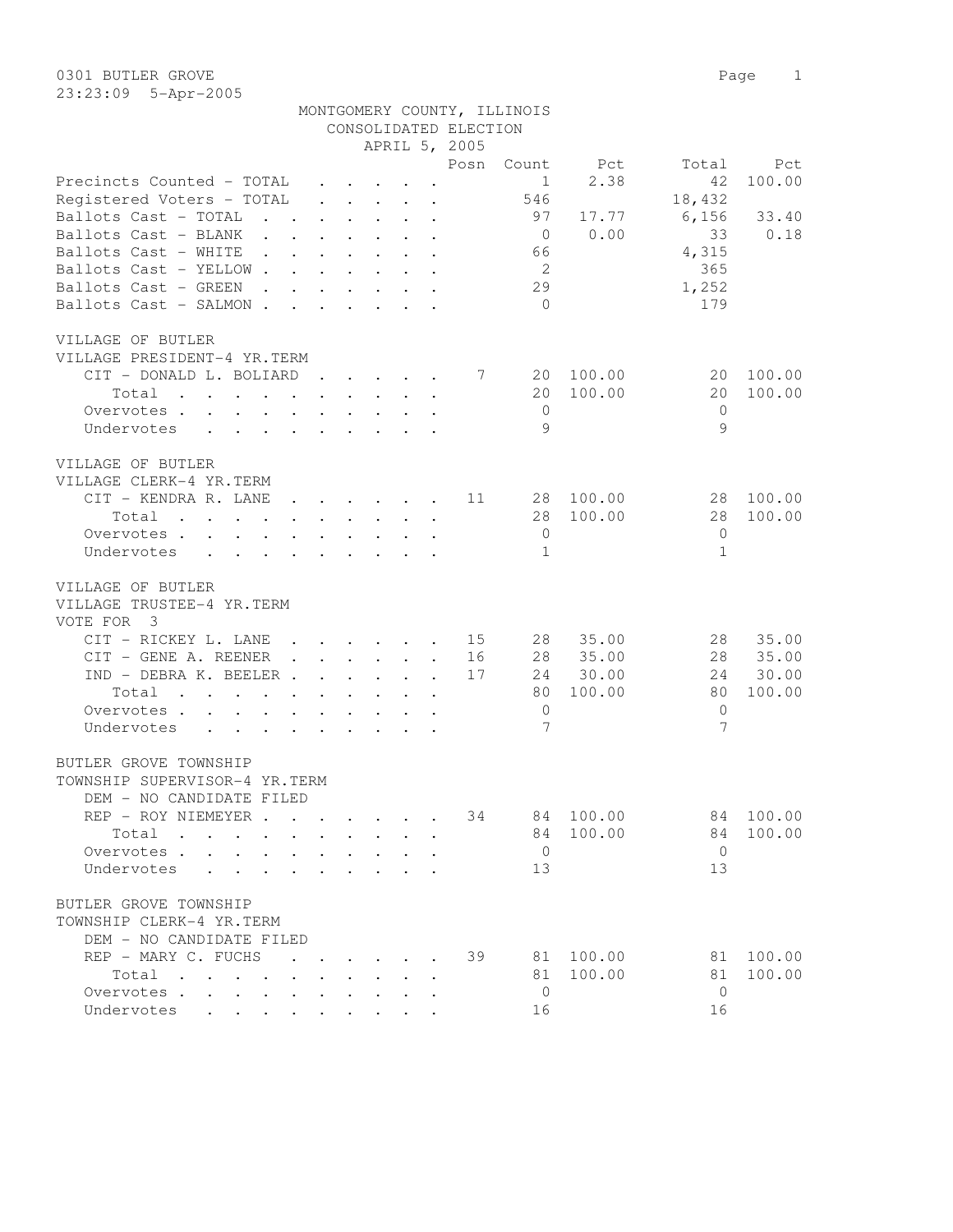| 0301 BUTLER GROVE                                                                                                                                  |                |           |              | Page<br>2 |
|----------------------------------------------------------------------------------------------------------------------------------------------------|----------------|-----------|--------------|-----------|
| 23:23:09 5-Apr-2005                                                                                                                                |                |           |              |           |
| MONTGOMERY COUNTY, ILLINOIS                                                                                                                        |                |           |              |           |
| CONSOLIDATED ELECTION                                                                                                                              |                |           |              |           |
| APRIL 5, 2005                                                                                                                                      |                |           |              |           |
| Posn                                                                                                                                               |                | Count Pct | Total        | Pct       |
| BUTLER GROVE TOWNSHIP                                                                                                                              |                |           |              |           |
| HIGHWAY COMMISSIONER-4 YR.TERM                                                                                                                     |                |           |              |           |
| DEM - RICKEY L. LANE<br>43<br>$\cdot$                                                                                                              | 86             | 100.00    | 86           | 100.00    |
| REP - NO CANDIDATE FILED                                                                                                                           |                |           |              |           |
| Total                                                                                                                                              | 86             | 100.00    | 86           | 100.00    |
| Overvotes                                                                                                                                          | $\overline{0}$ |           | $\bigcirc$   |           |
| Undervotes                                                                                                                                         | 11             |           | 11           |           |
|                                                                                                                                                    |                |           |              |           |
| BUTLER GROVE TOWNSHIP                                                                                                                              |                |           |              |           |
| TOWNSHIP TRUSTEE-4 YR.TERM                                                                                                                         |                |           |              |           |
| VOTE FOR<br>$\overline{4}$                                                                                                                         |                |           |              |           |
| DEM - DANNY T. EICKHOFF<br>58<br>$\cdot$ $\cdot$ $\cdot$ $\cdot$ $\cdot$<br>$\ddot{\phantom{a}}$                                                   | 80             | 24.39     | 80           | 24.39     |
| 59<br>DEM - BRIAN W. LAURENT<br>$\cdot$ $\cdot$ $\cdot$ $\cdot$ $\cdot$<br>$\ddot{\phantom{a}}$                                                    | 45             | 13.72     | 45           | 13.72     |
| $\mathbf{r}$ and $\mathbf{r}$ and $\mathbf{r}$ and $\mathbf{r}$<br>DEM - ROBERT A. ADAMS.<br>60                                                    | 67             | 20.43     | 67           | 20.43     |
| DEM - KENDRA R. LANE<br>$\mathbf{r}$ , $\mathbf{r}$ , $\mathbf{r}$ , $\mathbf{r}$<br>61<br>$\ddot{\phantom{a}}$                                    | 44             | 13.41     | 44           | 13.41     |
| REP - DWAIN FESSER<br>62                                                                                                                           | 49             | 14.94     | 49           | 14.94     |
| $\ddot{\phantom{a}}$<br>REP - DANA R. GRANTHAM<br>63                                                                                               |                | 13.11     |              | 13.11     |
| $\cdot$ $\cdot$ $\cdot$ $\cdot$ $\cdot$ $\cdot$                                                                                                    | 43             |           | 43           |           |
| Total<br>$\mathbf{r}$ , and $\mathbf{r}$ , and $\mathbf{r}$ , and $\mathbf{r}$<br>$\mathbf{L} = \mathbf{L} \mathbf{L}$<br>$\bullet$ .<br>$\bullet$ | 328            | 100.00    | 328          | 100.00    |
| Overvotes<br>$\mathbf{z} = \mathbf{z} + \mathbf{z}$ .                                                                                              | $\mathbf{1}$   |           | 1            |           |
| Undervotes<br>$\ddot{\phantom{a}}$                                                                                                                 | 56             |           | 56           |           |
|                                                                                                                                                    |                |           |              |           |
| BUTLER GROVE/IRVING/ROUNTREE TOWNSHIPS                                                                                                             |                |           |              |           |
| MULTI-TOWNSHIP ASSESSOR-4 YR.TERM                                                                                                                  |                |           |              |           |
| DEM - JOHANNA WHITE<br>70<br>$\cdots$                                                                                                              |                | 75 100.00 | 202          | 100.00    |
| Total<br>$\mathbf{r}$ , and $\mathbf{r}$ , and $\mathbf{r}$ , and $\mathbf{r}$ , and $\mathbf{r}$                                                  | 75             | 100.00    | 202          | 100.00    |
| Overvotes                                                                                                                                          | $\overline{0}$ |           | $\mathbf{0}$ |           |
| Undervotes                                                                                                                                         | 22             |           | 60           |           |
|                                                                                                                                                    |                |           |              |           |
| PANHANDLE C.U.S.D. #2                                                                                                                              |                |           |              |           |
| MEMBERS OF THE BOARD OF EDUCATION-FULL 4-YR. TERM                                                                                                  |                |           |              |           |
| VOTE FOR 3                                                                                                                                         |                |           |              |           |
| TERRI S. POPE<br>145<br>$\mathbf{r}$ , and $\mathbf{r}$ , and $\mathbf{r}$ , and $\mathbf{r}$                                                      | 2              | 33.33     | 458          | 33.85     |
| DAVID ERNST<br>and the contract of the contract of the contract of the contract of the contract of<br>146                                          | $\overline{2}$ | 33.33     | 435          | 32.15     |
| DEAN BUTLER<br>147<br>$\mathbf{r}$ , and $\mathbf{r}$ , and $\mathbf{r}$ , and $\mathbf{r}$ , and $\mathbf{r}$                                     | $\mathbf{2}$   | 33.33     |              | 460 34.00 |
| Total                                                                                                                                              | 6              | 100.00    | 1,353        | 100.00    |
| Overvotes<br>$\ddot{\phantom{0}}$                                                                                                                  | 0              |           | $\mathbf{0}$ |           |
| Undervotes<br>$\ddot{\phantom{0}}$<br>$\cdot$ $\cdot$ $\cdot$ $\cdot$ $\cdot$                                                                      | $\Omega$       |           | 501          |           |
|                                                                                                                                                    |                |           |              |           |
| HILLSBORO C.U.S.D. #3                                                                                                                              |                |           |              |           |
| MEMBERS OF THE BOARD OF EDUCATION-UNEXP.2 YR.TERM                                                                                                  |                |           |              |           |
| BARBARA ADAMS<br>149<br>$\cdot$<br>$\cdot$ $\cdot$ $\cdot$                                                                                         | 70             | 100.00    | 1,044        | 100.00    |
| Total<br>$\ddot{\phantom{0}}$<br>$\mathbf{L} = \mathbf{L} \mathbf{L}$<br>$\mathbf{L}$ and $\mathbf{L}$                                             | 70             | 100.00    | 1,044        | 100.00    |
| Overvotes<br>$\ddot{\phantom{a}}$                                                                                                                  | $\circ$        |           | $\mathbf{0}$ |           |
| Undervotes<br>$\cdot$ $\cdot$ $\cdot$ $\cdot$<br>$\bullet$<br>$\sim$ $\sim$ $\sim$<br>$\bullet$                                                    | 25             |           | 411          |           |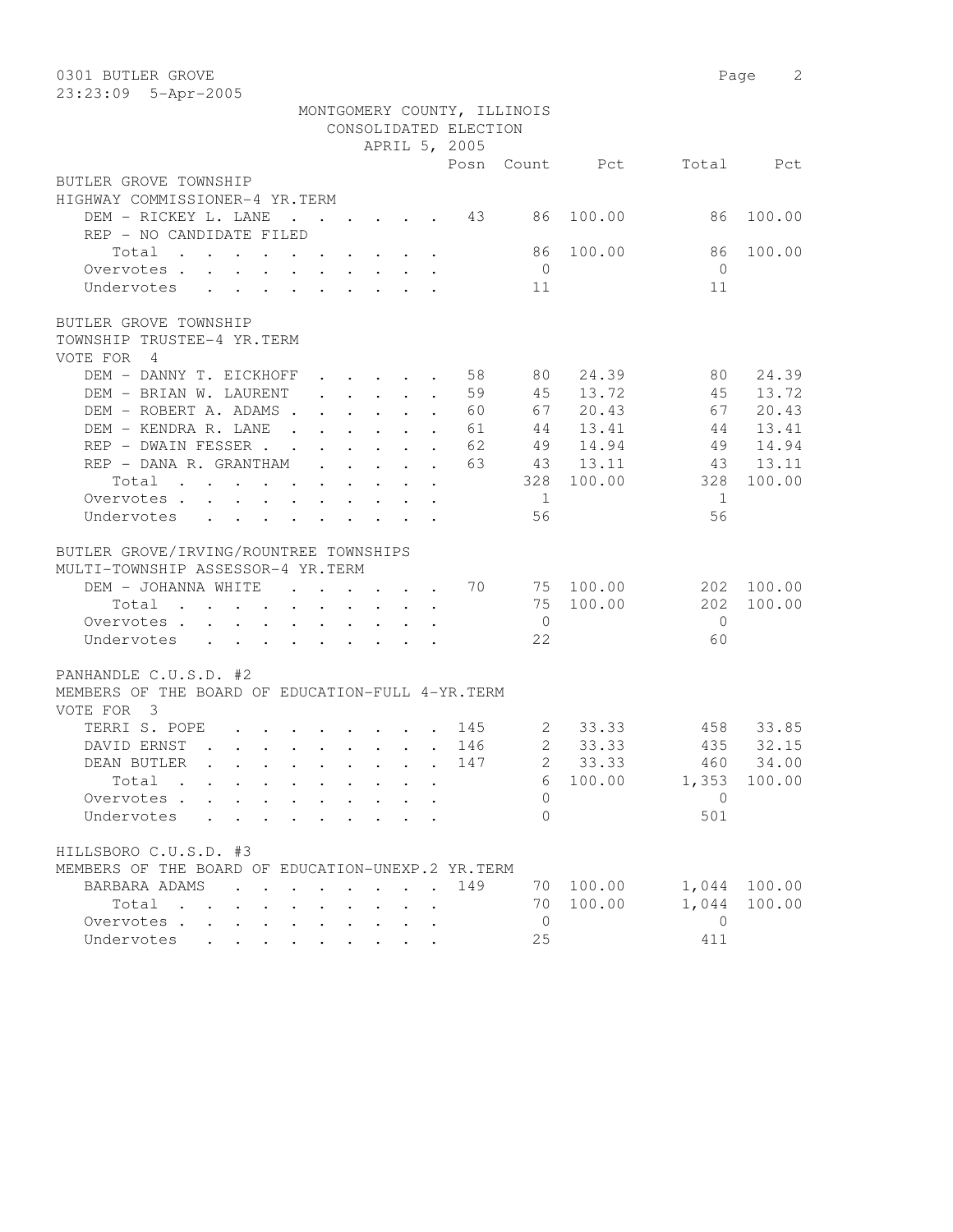| 0301 BUTLER GROVE                                                 |                                         | 3<br>Page       |
|-------------------------------------------------------------------|-----------------------------------------|-----------------|
| 23:23:09 5-Apr-2005                                               |                                         |                 |
| MONTGOMERY COUNTY, ILLINOIS                                       |                                         |                 |
| CONSOLIDATED ELECTION                                             |                                         |                 |
| APRIL 5, 2005                                                     |                                         |                 |
|                                                                   | Posn Count Pct                          | Total<br>Pct    |
| HILLSBORO C.U.S.D. #3                                             |                                         |                 |
| MEMBERS OF THE BOARD OF EDUCATION-FULL 4-YR. TERM                 |                                         |                 |
| VOTE FOR 3                                                        |                                         |                 |
| DOUG DONALDSON                                                    | 21.00<br>163<br>42                      | 830<br>26.37    |
| LYNNE M. HUTCHISON                                                | 62 31.00<br>164                         | 968<br>30.75    |
| BILL JONES                                                        | 51 25.50<br>165<br>$\ddot{\phantom{0}}$ | 820<br>26.05    |
| KENNY HANNERS                                                     | 45 22.50<br>166                         | 530<br>16.84    |
| Total $\cdot$                                                     | 100.00<br>200                           | 3,148<br>100.00 |
| Overvotes.                                                        | $\overline{0}$                          | 12.             |
| Undervotes                                                        | 85                                      | 1,181           |
| LITCHFIELD C.U.S.D. #12                                           |                                         |                 |
| MEMBERS OF THE BOARD OF EDUCATION-UNEXP.2 YR. TERM                |                                         |                 |
| VOTE FOR 2                                                        |                                         |                 |
| JOYCE L. BERGEN 147                                               | $\mathbf{0}$                            | 1,817 58.96     |
| JEFF SEABAUGH                                                     | 148<br>0                                | $1,265$ $41.04$ |
| Total                                                             | $\circ$                                 | 3,082 100.00    |
| Overvotes                                                         | $\circ$                                 | $\bigcirc$      |
| Undervotes                                                        | $\Omega$                                | 2,648           |
|                                                                   |                                         |                 |
| LITCHFIELD C.U.S.D. #12                                           |                                         |                 |
| MEMBERS OF THE BOARD OF EDUCATION-FULL 4-YR. TERM<br>VOTE FOR 3   |                                         |                 |
| SHERRY L. ROVEY                                                   | 151<br>$\mathbf{0}$                     | 1,238<br>20.27  |
| DON W. WILLIAMS                                                   | 152<br>$\mathbf{0}$                     | 1,240 20.30     |
| TIMOTHY E. REENTS                                                 | 153<br>$\mathbf{0}$<br>$\sim$           | 1,617 26.47     |
| SEAN J. VANSLYKE                                                  | 154<br>0                                | 1,167 19.11     |
| RON ANGLIN                                                        | 155<br>$\circ$                          | 846<br>13.85    |
| Total                                                             | $\mathbb O$                             | 6,108<br>100.00 |
| Overvotes                                                         | $\mathbf{0}$                            | 75              |
| Undervotes                                                        | $\bigcap$                               | 2,262           |
| CHRISTIAN AND MONTGOMERY COUNTIES                                 |                                         |                 |
| REGIONAL BOARD OF SCHOOL TRUSTEES-FULL TERM                       |                                         |                 |
| VOTE FOR 2                                                        |                                         |                 |
| DON SCOTT-CHRISTIAN COUNTY                                        | 49 47.57<br>216                         | 3,345<br>48.83  |
| BYRON L. SCHNEIDER-CHRISTIAN CO.<br>$\mathcal{L}^{\mathcal{L}}$ . | 54 52.43<br>217<br>$\overline{a}$       | 3,505<br>51.17  |
| Total                                                             | 103 100.00                              | 6,850<br>100.00 |
| Overvotes                                                         | $\overline{0}$                          | $\overline{0}$  |
| Undervotes<br>$\mathbf{L}$<br>$\mathbf{A}$                        | 91                                      | 5,304           |
| CHRISTIAN AND MONTGOMERY COUNTIES                                 |                                         |                 |
| REGIONAL BOARD OF SCHOOL TRUSTEES-UNEXP.4 YR.TERM                 |                                         |                 |
| DONNA YESKE-MONTGOMERY COUNTY<br>$\sim$                           | 221<br>75 100.00                        | 4,310<br>100.00 |
| Total<br>$\sim$<br>$\mathbf{r}$ , $\mathbf{r}$ , $\mathbf{r}$     | 100.00<br>75                            | 4,310<br>100.00 |
| Overvotes                                                         | $\overline{0}$                          | $\overline{0}$  |
| Undervotes<br>$\sim$                                              | 22                                      | 1,767           |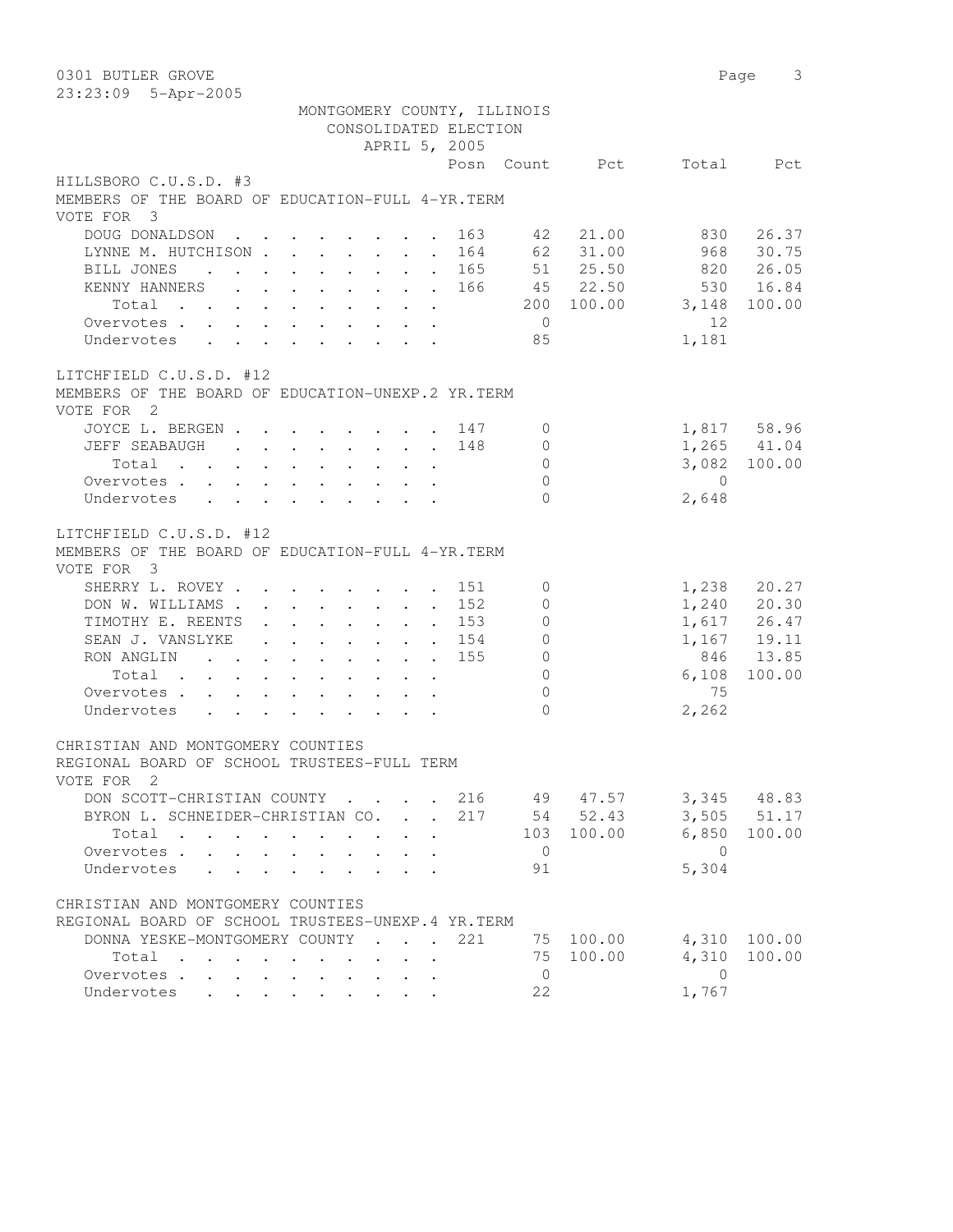0401 EAST FORK 1 Page 1 23:23:09 5-Apr-2005

|                                                                                                                                                                                                                                             |                                                                          |                                                             |                               |                                                 | CONSOLIDATED ELECTION      | MONTGOMERY COUNTY, ILLINOIS |             |                |               |
|---------------------------------------------------------------------------------------------------------------------------------------------------------------------------------------------------------------------------------------------|--------------------------------------------------------------------------|-------------------------------------------------------------|-------------------------------|-------------------------------------------------|----------------------------|-----------------------------|-------------|----------------|---------------|
|                                                                                                                                                                                                                                             |                                                                          |                                                             |                               |                                                 | APRIL 5, 2005              |                             |             |                |               |
| Precincts Counted - TOTAL                                                                                                                                                                                                                   |                                                                          |                                                             |                               |                                                 | Posn                       | Count<br>1                  | Pct<br>2.38 | Total<br>42    | Pct<br>100.00 |
| Registered Voters - TOTAL                                                                                                                                                                                                                   |                                                                          |                                                             |                               | $\cdot$ $\cdot$ $\cdot$ $\cdot$ $\cdot$ $\cdot$ |                            | 462                         |             | 18,432         |               |
| Ballots Cast - TOTAL<br>$\mathbf{r}$ , $\mathbf{r}$                                                                                                                                                                                         | $\ddot{\phantom{0}}$                                                     | $\mathbf{L}^{\text{max}}$                                   |                               | $\cdot$ $\cdot$ $\cdot$                         |                            | 143                         | 30.95       | 6,156          | 33.40         |
| Ballots Cast - BLANK                                                                                                                                                                                                                        |                                                                          | $\sim$ $-$                                                  |                               | $\cdot$ $\cdot$ $\cdot$                         |                            | $\overline{2}$              | 0.43        | 33             | 0.18          |
| Ballots Cast - WHITE                                                                                                                                                                                                                        |                                                                          |                                                             |                               | $\cdot$ $\cdot$ $\cdot$ $\cdot$                 |                            | 76                          |             | 4,315          |               |
| Ballots Cast - GREEN                                                                                                                                                                                                                        |                                                                          |                                                             |                               |                                                 |                            | 67                          |             | 1,252          |               |
| CITY OF COFFEEN<br>COMMISSIONER-UNEXP.2 YR.TERM<br>VOTE FOR 2                                                                                                                                                                               |                                                                          |                                                             |                               |                                                 |                            |                             |             |                |               |
| MARY COMBS                                                                                                                                                                                                                                  |                                                                          |                                                             |                               |                                                 |                            |                             |             | 87             | 100.00        |
| $\mathbf{r}$ , and $\mathbf{r}$ , and $\mathbf{r}$ , and $\mathbf{r}$ , and $\mathbf{r}$                                                                                                                                                    |                                                                          |                                                             |                               |                                                 | 7                          | 56                          | 100.00      |                |               |
| Total<br>. The second contract is a second contract of the second contract $\mathcal{L}_\text{c}$                                                                                                                                           |                                                                          |                                                             |                               |                                                 |                            | 56                          | 100.00      | 87             | 100.00        |
| Overvotes                                                                                                                                                                                                                                   |                                                                          |                                                             |                               |                                                 |                            | $\overline{0}$              |             | $\Omega$       |               |
| Undervotes<br>$\sim$ $\sim$ $\sim$                                                                                                                                                                                                          | $\mathbf{r} = \mathbf{r} \cdot \mathbf{r}$ . The set of the $\mathbf{r}$ |                                                             | $\cdot$ $\cdot$ $\cdot$       |                                                 |                            | 96                          |             | 149            |               |
| EAST FORK TOWNSHIP                                                                                                                                                                                                                          |                                                                          |                                                             |                               |                                                 |                            |                             |             |                |               |
| TOWNSHIP SUPERVISOR-4 YR.TERM                                                                                                                                                                                                               |                                                                          |                                                             |                               |                                                 |                            |                             |             |                |               |
| REP - JANICE LE ATTEBERRY                                                                                                                                                                                                                   |                                                                          |                                                             |                               | $\cdot$ $\cdot$ $\cdot$ $\cdot$ $\cdot$         | 33                         | 27                          | 20.93       | 88             | 27.33         |
| DEM - LIBBY CHUMLEY                                                                                                                                                                                                                         | $\mathbf{r}$ , $\mathbf{r}$ , $\mathbf{r}$ , $\mathbf{r}$                |                                                             |                               |                                                 | 34<br>$\ddot{\phantom{a}}$ |                             | 102 79.07   |                | 234 72.67     |
| Total<br>$\mathbf{r}$ . The contract of the contract of the contract of the contract of the contract of the contract of the contract of the contract of the contract of the contract of the contract of the contract of the contract of th  |                                                                          |                                                             |                               |                                                 |                            | 129                         | 100.00      | 322            | 100.00        |
| Overvotes                                                                                                                                                                                                                                   |                                                                          |                                                             |                               |                                                 |                            | $\overline{0}$              |             | -1             |               |
| Undervotes                                                                                                                                                                                                                                  |                                                                          |                                                             |                               |                                                 |                            | 14                          |             | 32             |               |
| EAST FORK TOWNSHIP<br>TOWNSHIP CLERK-4 YR.TERM<br>REP - NO CANDIDATE FILED                                                                                                                                                                  |                                                                          |                                                             |                               |                                                 |                            |                             |             |                |               |
| DEM - MARY L. BONE                                                                                                                                                                                                                          |                                                                          |                                                             |                               |                                                 | 39<br>$\ddot{\phantom{a}}$ |                             | 118 100.00  | 298            | 100.00        |
| Total<br>$\mathcal{A}$ . The set of the set of the set of the set of the set of the set of the set of the set of the set of the set of the set of the set of the set of the set of the set of the set of the set of the set of the set of t |                                                                          |                                                             |                               |                                                 |                            | 118                         | 100.00      | 298            | 100.00        |
| Overvotes                                                                                                                                                                                                                                   |                                                                          |                                                             |                               |                                                 |                            | $\overline{0}$              |             | $\overline{0}$ |               |
| Undervotes                                                                                                                                                                                                                                  |                                                                          |                                                             |                               |                                                 |                            | 25                          |             | 57             |               |
| EAST FORK TOWNSHIP<br>HIGHWAY COMMISSIONER-4 YR.TERM<br>REP - NO CANDIDATE FILED                                                                                                                                                            |                                                                          |                                                             |                               |                                                 |                            |                             |             |                |               |
| DEM - STEPHEN G. VOYLES                                                                                                                                                                                                                     | $\sim$                                                                   |                                                             |                               |                                                 | 44                         | 116                         | 100.00      | 290            | 100.00        |
| Total                                                                                                                                                                                                                                       |                                                                          |                                                             |                               |                                                 |                            |                             | 116 100.00  |                | 290 100.00    |
| Overvotes                                                                                                                                                                                                                                   |                                                                          |                                                             |                               |                                                 |                            | $\mathbf{0}$                |             | $\Omega$       |               |
| Undervotes                                                                                                                                                                                                                                  |                                                                          |                                                             |                               |                                                 |                            | 27                          |             | 65             |               |
|                                                                                                                                                                                                                                             |                                                                          |                                                             |                               |                                                 |                            |                             |             |                |               |
| EAST FORK TOWNSHIP<br>TOWNSHIP TRUSTEE-4 YR.TERM<br>VOTE FOR 4                                                                                                                                                                              |                                                                          |                                                             |                               |                                                 |                            |                             |             |                |               |
| REP - DEAN FULLER                                                                                                                                                                                                                           | $\mathbf{r}$ , $\mathbf{r}$ , $\mathbf{r}$ , $\mathbf{r}$                |                                                             |                               |                                                 | 58                         | 89                          | 19.43       | 225            | 20.47         |
| DEM - STAN R. THACKER                                                                                                                                                                                                                       |                                                                          |                                                             |                               |                                                 | 59<br>$\ddot{\phantom{a}}$ | 107                         | 23.36       | 237            | 21.57         |
| DEM - DONALD L. HUBER.                                                                                                                                                                                                                      |                                                                          |                                                             |                               | $\mathbf{r}$ , $\mathbf{r}$ , $\mathbf{r}$      | 60                         | 93                          | 20.31       | 235            | 21.38         |
| DEM - DAVID M. TOBERMAN                                                                                                                                                                                                                     |                                                                          |                                                             | $\mathbf{r}$ and $\mathbf{r}$ | $\mathbf{L}$                                    | 61<br>$\ddot{\phantom{a}}$ | 86                          | 18.78       | 205            | 18.65         |
| DEM - ANDREW L. THERIAC                                                                                                                                                                                                                     |                                                                          |                                                             | $\cdot$ $\cdot$ $\cdot$       | $\ddot{\phantom{a}}$                            | 62<br>$\ddot{\phantom{a}}$ | 83                          | 18.12       | 197            | 17.93         |
| Total                                                                                                                                                                                                                                       |                                                                          | $\ddot{\phantom{0}}$                                        |                               |                                                 |                            | 458                         | 100.00      | 1,099          | 100.00        |
| Overvotes.                                                                                                                                                                                                                                  |                                                                          | $\bullet$ .<br><br><br><br><br><br><br><br><br><br><br><br> |                               |                                                 |                            | 0                           |             | 1              |               |
| Undervotes                                                                                                                                                                                                                                  |                                                                          |                                                             |                               |                                                 |                            | 114                         |             | 317            |               |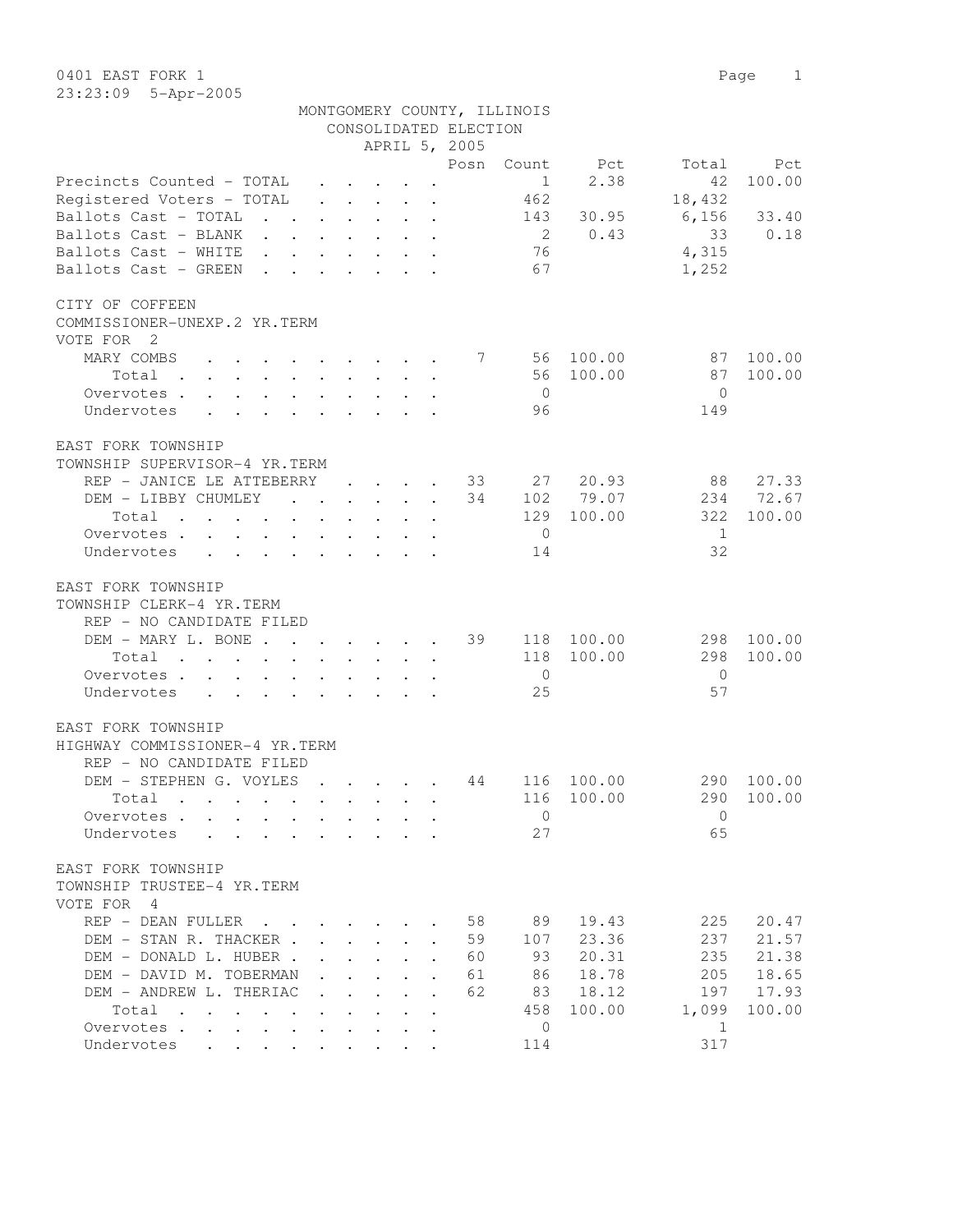| 0401 EAST FORK 1<br>23:23:09 5-Apr-2005                                                                                                                                                                                                                                                                                                                                                                                                                                                        |                                                                                                                                   |                         |                                                      |            |                          | Page<br>2   |
|------------------------------------------------------------------------------------------------------------------------------------------------------------------------------------------------------------------------------------------------------------------------------------------------------------------------------------------------------------------------------------------------------------------------------------------------------------------------------------------------|-----------------------------------------------------------------------------------------------------------------------------------|-------------------------|------------------------------------------------------|------------|--------------------------|-------------|
|                                                                                                                                                                                                                                                                                                                                                                                                                                                                                                |                                                                                                                                   |                         | MONTGOMERY COUNTY, ILLINOIS<br>CONSOLIDATED ELECTION |            |                          |             |
|                                                                                                                                                                                                                                                                                                                                                                                                                                                                                                |                                                                                                                                   | APRIL 5, 2005           |                                                      |            |                          |             |
| EAST FORK/GRISHAM/WALSHVILLE TOWNSHIPS<br>MULTI-TOWNSHIP ASSESSOR-4 YR.TERM                                                                                                                                                                                                                                                                                                                                                                                                                    |                                                                                                                                   |                         | Posn Count Pct                                       |            | Total                    | Pct         |
| NO CANDIDATE FILED                                                                                                                                                                                                                                                                                                                                                                                                                                                                             |                                                                                                                                   |                         |                                                      |            |                          |             |
| Total                                                                                                                                                                                                                                                                                                                                                                                                                                                                                          |                                                                                                                                   |                         | $\circ$<br>$\overline{0}$                            |            | $\mathbf{0}$<br>$\Omega$ |             |
| $\mathbf{1}=\mathbf{1}=\mathbf{1}=\mathbf{1}=\mathbf{1}=\mathbf{1}=\mathbf{1}=\mathbf{1}=\mathbf{1}=\mathbf{1}=\mathbf{1}=\mathbf{1}=\mathbf{1}=\mathbf{1}=\mathbf{1}=\mathbf{1}=\mathbf{1}=\mathbf{1}=\mathbf{1}=\mathbf{1}=\mathbf{1}=\mathbf{1}=\mathbf{1}=\mathbf{1}=\mathbf{1}=\mathbf{1}=\mathbf{1}=\mathbf{1}=\mathbf{1}=\mathbf{1}=\mathbf{1}=\mathbf{1}=\mathbf{1}=\mathbf{1}=\mathbf{1}=\mathbf{1}=\mathbf{$<br>Overvotes .<br>Undervotes<br>$\mathbf{r} = \mathbf{r}$<br>$\sim 100$ | $\cdot$ $\cdot$ $\cdot$ $\cdot$ $\cdot$                                                                                           |                         | 143                                                  |            | 595                      |             |
|                                                                                                                                                                                                                                                                                                                                                                                                                                                                                                |                                                                                                                                   |                         |                                                      |            |                          |             |
| HILLSBORO C.U.S.D. #3                                                                                                                                                                                                                                                                                                                                                                                                                                                                          |                                                                                                                                   |                         |                                                      |            |                          |             |
| MEMBERS OF THE BOARD OF EDUCATION-UNEXP.2 YR.TERM                                                                                                                                                                                                                                                                                                                                                                                                                                              |                                                                                                                                   |                         |                                                      |            |                          |             |
| BARBARA ADAMS                                                                                                                                                                                                                                                                                                                                                                                                                                                                                  | $\mathbf{r}$ , and $\mathbf{r}$ , and $\mathbf{r}$ , and $\mathbf{r}$ , and $\mathbf{r}$                                          |                         | 149                                                  | 95 100.00  | 1,044                    | 100.00      |
| Total                                                                                                                                                                                                                                                                                                                                                                                                                                                                                          |                                                                                                                                   |                         |                                                      | 95 100.00  | 1,044<br>$\Omega$        | 100.00      |
| Overvotes<br>Undervotes                                                                                                                                                                                                                                                                                                                                                                                                                                                                        |                                                                                                                                   |                         | $\overline{0}$<br>48                                 |            | 411                      |             |
|                                                                                                                                                                                                                                                                                                                                                                                                                                                                                                |                                                                                                                                   |                         |                                                      |            |                          |             |
| HILLSBORO C.U.S.D. #3<br>MEMBERS OF THE BOARD OF EDUCATION-FULL 4-YR. TERM<br>VOTE FOR 3                                                                                                                                                                                                                                                                                                                                                                                                       |                                                                                                                                   |                         |                                                      |            |                          |             |
| DOUG DONALDSON                                                                                                                                                                                                                                                                                                                                                                                                                                                                                 |                                                                                                                                   |                         | 163<br>54                                            | 18.75      | 830                      | 26.37       |
| LYNNE M. HUTCHISON 164                                                                                                                                                                                                                                                                                                                                                                                                                                                                         |                                                                                                                                   |                         |                                                      | 90 31.25   | 968                      | 30.75       |
| BILL JONES<br>$\sim$                                                                                                                                                                                                                                                                                                                                                                                                                                                                           |                                                                                                                                   |                         | . 165                                                | 82 28.47   | 820                      | 26.05       |
| KENNY HANNERS                                                                                                                                                                                                                                                                                                                                                                                                                                                                                  | $\mathbf{r} = \mathbf{r} + \mathbf{r} + \mathbf{r} + \mathbf{r} + \mathbf{r} + \mathbf{r} + \mathbf{r} + \mathbf{r} + \mathbf{r}$ |                         | 166                                                  | 62 21.53   |                          | 530 16.84   |
| Total                                                                                                                                                                                                                                                                                                                                                                                                                                                                                          |                                                                                                                                   |                         |                                                      | 288 100.00 | 3,148                    | 100.00      |
| Overvotes                                                                                                                                                                                                                                                                                                                                                                                                                                                                                      | $\mathbf{r}$ , and $\mathbf{r}$ , and $\mathbf{r}$ , and $\mathbf{r}$                                                             |                         | $\overline{0}$                                       |            | 12                       |             |
| Undervotes                                                                                                                                                                                                                                                                                                                                                                                                                                                                                     |                                                                                                                                   |                         | 141                                                  |            | 1,181                    |             |
|                                                                                                                                                                                                                                                                                                                                                                                                                                                                                                |                                                                                                                                   |                         |                                                      |            |                          |             |
| CHRISTIAN AND MONTGOMERY COUNTIES<br>REGIONAL BOARD OF SCHOOL TRUSTEES-FULL TERM                                                                                                                                                                                                                                                                                                                                                                                                               |                                                                                                                                   |                         |                                                      |            |                          |             |
| VOTE FOR 2                                                                                                                                                                                                                                                                                                                                                                                                                                                                                     |                                                                                                                                   |                         |                                                      |            |                          |             |
| DON SCOTT-CHRISTIAN COUNTY                                                                                                                                                                                                                                                                                                                                                                                                                                                                     |                                                                                                                                   |                         | . 216                                                | 69 48.94   |                          | 3,345 48.83 |
| BYRON L. SCHNEIDER-CHRISTIAN CO.                                                                                                                                                                                                                                                                                                                                                                                                                                                               |                                                                                                                                   |                         | 217                                                  | 72 51.06   |                          | 3,505 51.17 |
| Total                                                                                                                                                                                                                                                                                                                                                                                                                                                                                          |                                                                                                                                   |                         |                                                      | 141 100.00 | 6,850                    | 100.00      |
| Overvotes.<br>$\mathbf{r}$                                                                                                                                                                                                                                                                                                                                                                                                                                                                     |                                                                                                                                   |                         | $\mathbf 0$                                          |            | $\Omega$                 |             |
| Undervotes<br>$\cdot$ $\cdot$ $\cdot$ $\cdot$                                                                                                                                                                                                                                                                                                                                                                                                                                                  | $\sim$ $-$<br>$\sim$                                                                                                              | $\cdot$ $\cdot$ $\cdot$ | 145                                                  |            | 5,304                    |             |
| CHRISTIAN AND MONTGOMERY COUNTIES                                                                                                                                                                                                                                                                                                                                                                                                                                                              |                                                                                                                                   |                         |                                                      |            |                          |             |
| REGIONAL BOARD OF SCHOOL TRUSTEES-UNEXP.4 YR.TERM                                                                                                                                                                                                                                                                                                                                                                                                                                              |                                                                                                                                   |                         |                                                      |            |                          |             |
| DONNA YESKE-MONTGOMERY COUNTY                                                                                                                                                                                                                                                                                                                                                                                                                                                                  |                                                                                                                                   | $\mathbf{r}$            | 221<br>99                                            | 100.00     | 4,310                    | 100.00      |
| Total<br>$\sim$<br>$\mathbf{r}$ . The set of $\mathbf{r}$                                                                                                                                                                                                                                                                                                                                                                                                                                      |                                                                                                                                   |                         | 99                                                   | 100.00     | 4,310                    | 100.00      |
| Overvotes .                                                                                                                                                                                                                                                                                                                                                                                                                                                                                    |                                                                                                                                   |                         | $\overline{0}$                                       |            | $\mathbf{0}$<br>1,767    |             |
| Undervotes                                                                                                                                                                                                                                                                                                                                                                                                                                                                                     |                                                                                                                                   |                         | 44                                                   |            |                          |             |
| (INCORPORATED)<br>CREATION OF COFFEEN COMMUNITY LIBRARY                                                                                                                                                                                                                                                                                                                                                                                                                                        |                                                                                                                                   |                         |                                                      |            |                          |             |
| YES .<br>$\sim$ $\sim$ $\sim$ $\sim$                                                                                                                                                                                                                                                                                                                                                                                                                                                           |                                                                                                                                   |                         | 270<br>29                                            | 41.43      | 53                       | 45.30       |
| NO.<br>$\mathbf{r}$ , $\mathbf{r}$ , $\mathbf{r}$                                                                                                                                                                                                                                                                                                                                                                                                                                              |                                                                                                                                   |                         | 271<br>41                                            | 58.57      | 64                       | 54.70       |
| Total .<br>$\ddot{\phantom{0}}$<br>$\sim$                                                                                                                                                                                                                                                                                                                                                                                                                                                      | $\ddot{\phantom{a}}$                                                                                                              |                         | 70                                                   | 100.00     | 117                      | 100.00      |
| Overvotes<br>$\bullet$ .                                                                                                                                                                                                                                                                                                                                                                                                                                                                       |                                                                                                                                   |                         | 0                                                    |            | $\mathbf{0}$             |             |
| Undervotes                                                                                                                                                                                                                                                                                                                                                                                                                                                                                     |                                                                                                                                   |                         | 6                                                    |            | 11                       |             |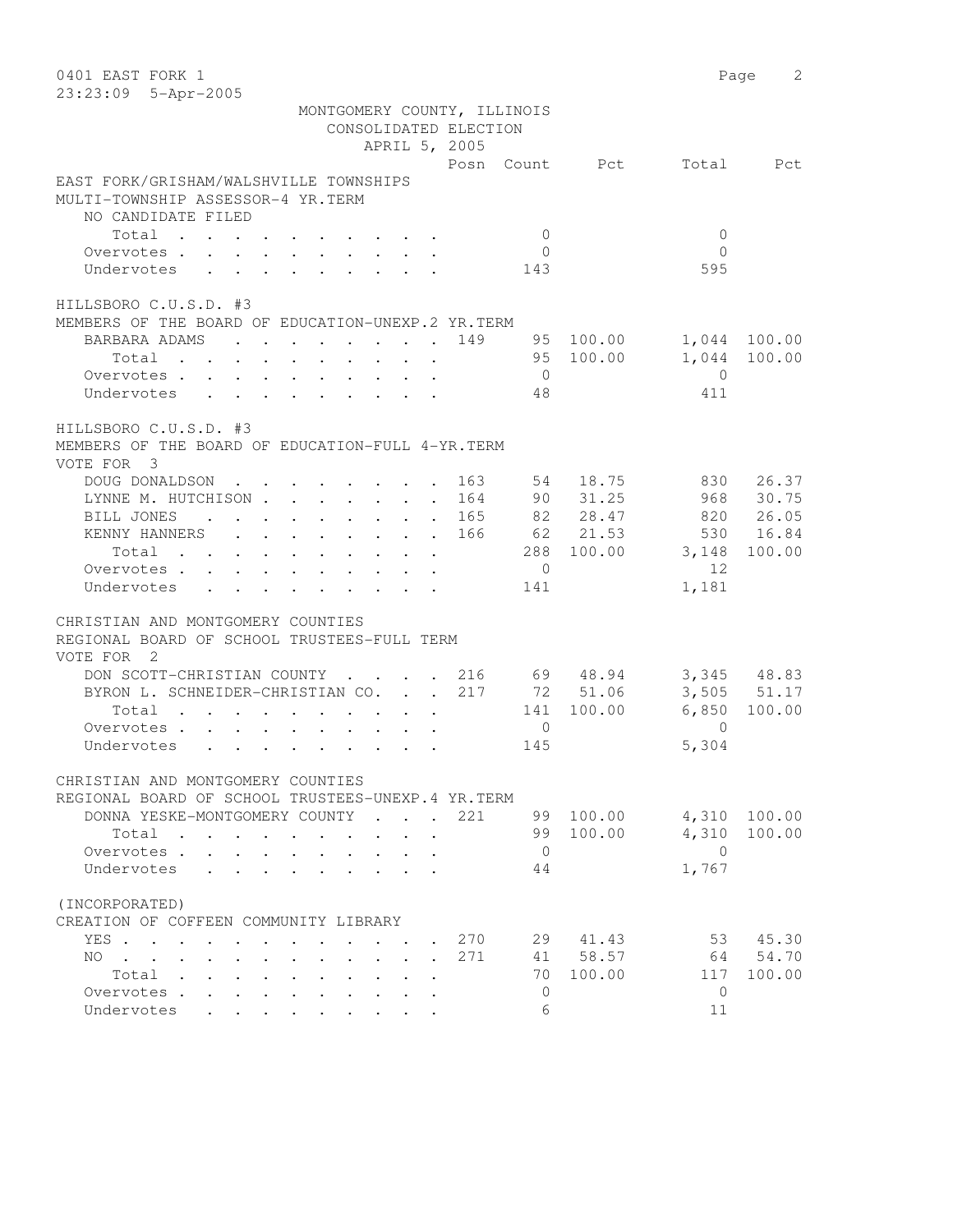## 0401 EAST FORK 1 Page 3

|                                       |       |        |  |                                                 |                             |                                                                          |               | CONSOLIDATED ELECTION |          |        |       |        |
|---------------------------------------|-------|--------|--|-------------------------------------------------|-----------------------------|--------------------------------------------------------------------------|---------------|-----------------------|----------|--------|-------|--------|
|                                       |       |        |  |                                                 |                             |                                                                          |               | APRIL 5, 2005         |          |        |       |        |
|                                       |       |        |  |                                                 |                             |                                                                          |               | Posn                  | - Count. | Pct    | Total | Pct.   |
| (UNINCORPORATED)                      |       |        |  |                                                 |                             |                                                                          |               |                       |          |        |       |        |
| CREATION OF COFFEEN COMMUNITY LIBRARY |       |        |  |                                                 |                             |                                                                          |               |                       |          |        |       |        |
| YES                                   |       |        |  |                                                 |                             |                                                                          |               | 2.70                  | 21       | 34.43  | 64    | 46.38  |
| NO.                                   |       |        |  |                                                 |                             | $\mathbf{r}$ , $\mathbf{r}$ , $\mathbf{r}$ , $\mathbf{r}$ , $\mathbf{r}$ |               | 2.71                  | 40       | 65.57  | 74    | 53.62  |
|                                       | Total |        |  |                                                 |                             | $\sim$ $\sim$                                                            | $\sim$ $\sim$ |                       | 61       | 100.00 | 138   | 100.00 |
| Overvotes                             |       | $\sim$ |  | and the state of the state of the               | $\sim$ $\sim$ $\sim$ $\sim$ |                                                                          |               |                       | 0        |        |       |        |
| Undervotes                            |       |        |  | $\cdot$ $\cdot$ $\cdot$ $\cdot$ $\cdot$ $\cdot$ | $\sim$                      |                                                                          |               |                       | 6        |        | 15    |        |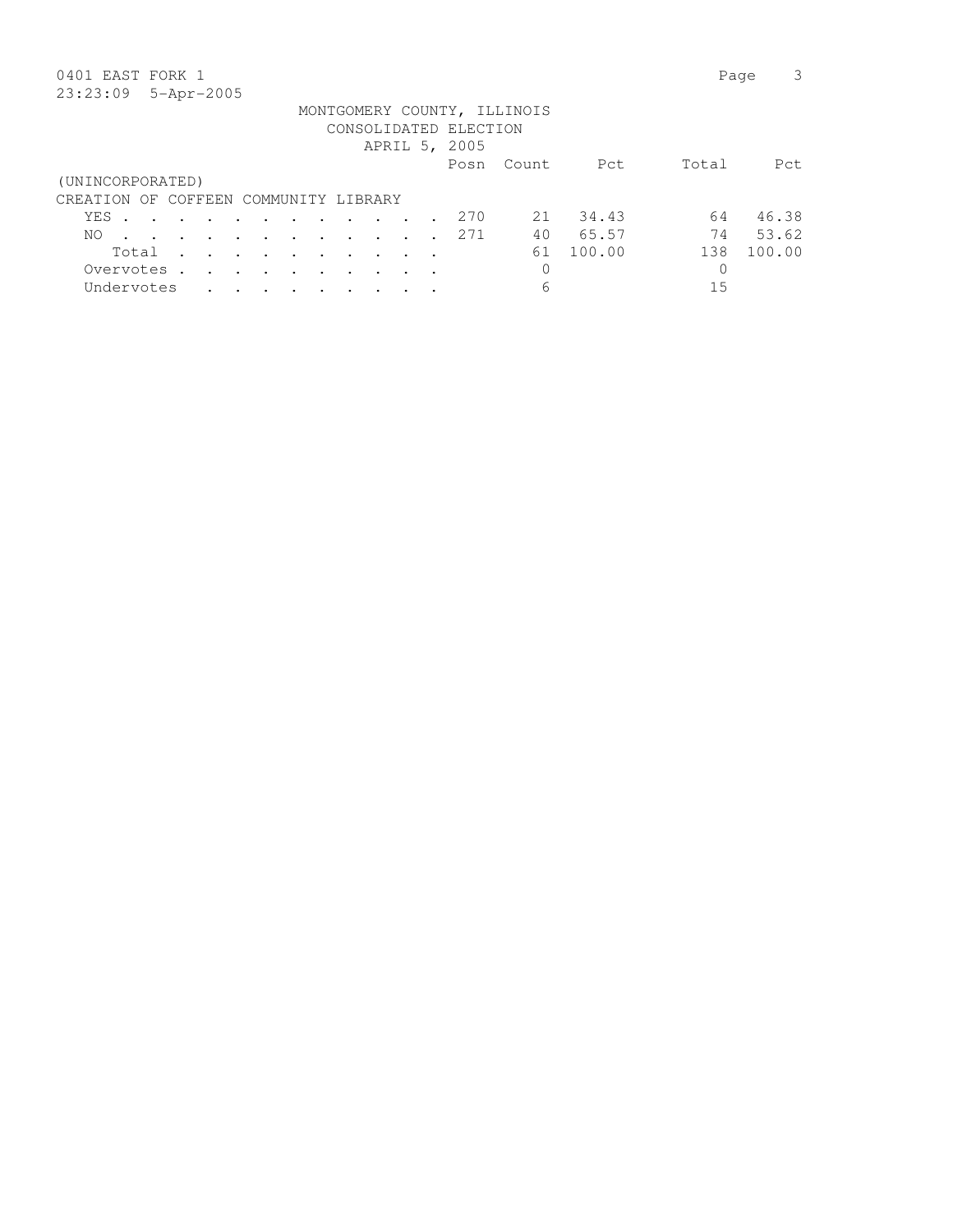0402 EAST FORK 2 Page 1 23:23:09 5-Apr-2005

|                                                                                                                                                                                                                                             |                                                                 |              |                                                           |                      | CONSOLIDATED ELECTION |                |           |                |            |
|---------------------------------------------------------------------------------------------------------------------------------------------------------------------------------------------------------------------------------------------|-----------------------------------------------------------------|--------------|-----------------------------------------------------------|----------------------|-----------------------|----------------|-----------|----------------|------------|
|                                                                                                                                                                                                                                             |                                                                 |              |                                                           |                      | APRIL 5, 2005         |                |           |                |            |
|                                                                                                                                                                                                                                             |                                                                 |              |                                                           |                      | Posn                  | Count          | Pct       | Total          | Pct        |
| Precincts Counted - TOTAL                                                                                                                                                                                                                   |                                                                 |              | $\cdot$ $\cdot$ $\cdot$ $\cdot$                           |                      |                       | $\mathbf{1}$   | 2.38      | 42             | 100.00     |
| Registered Voters - TOTAL                                                                                                                                                                                                                   | $\cdot$ $\cdot$ $\cdot$ $\cdot$ $\cdot$ $\cdot$                 |              |                                                           |                      |                       | 140            |           | 18,432         |            |
| Ballots Cast - TOTAL<br>$\mathbf{L}$ and $\mathbf{L}$ and $\mathbf{L}$                                                                                                                                                                      | $\cdot$ $\cdot$ $\cdot$ $\cdot$ $\cdot$ $\cdot$                 |              |                                                           |                      |                       | 30             | 21.43     | 6,156          | 33.40      |
| Ballots Cast - BLANK                                                                                                                                                                                                                        |                                                                 |              | $\cdot$ $\cdot$ $\cdot$                                   |                      |                       | 1              | 0.71      | 33             | 0.18       |
| Ballots Cast - WHITE                                                                                                                                                                                                                        |                                                                 |              |                                                           |                      |                       | 20             |           | 4,315          |            |
| Ballots Cast - GREEN<br>$\Delta \sim 10^4$<br><b>Contract Contract</b>                                                                                                                                                                      |                                                                 |              |                                                           |                      |                       | 10             |           | 1,252          |            |
| VILLAGE OF DONNELLSON<br>VILLAGE PRESIDENT-4 YR.TERM                                                                                                                                                                                        |                                                                 |              |                                                           |                      |                       |                |           |                |            |
| PEO - NO CANDIDATE FILED                                                                                                                                                                                                                    |                                                                 |              |                                                           |                      |                       |                |           |                |            |
| Total<br>. The contract of the contract of the contract of $\mathcal{A}$ is a set of the contract of the contract of the contract of the contract of the contract of the contract of the contract of the contract of the contract of the co |                                                                 |              |                                                           |                      |                       | $\overline{0}$ |           | $\mathbf{0}$   |            |
| Overvotes                                                                                                                                                                                                                                   |                                                                 |              |                                                           |                      |                       | $\Omega$       |           | $\Omega$       |            |
| Undervotes                                                                                                                                                                                                                                  |                                                                 |              |                                                           |                      |                       | 10             |           | 22             |            |
| VILLAGE OF DONNELLSON<br>VILLAGE CLERK-4 YR.TERM                                                                                                                                                                                            |                                                                 |              |                                                           |                      |                       |                |           |                |            |
| PEO - TAMMY LOSKOT                                                                                                                                                                                                                          |                                                                 |              |                                                           |                      | 11                    |                | 8 100.00  | 18             | 100.00     |
| Total<br>$\mathbf{r}$ , and $\mathbf{r}$ , and $\mathbf{r}$ , and $\mathbf{r}$                                                                                                                                                              |                                                                 |              |                                                           |                      |                       | 8              | 100.00    | 18             | 100.00     |
| Overvotes                                                                                                                                                                                                                                   |                                                                 |              |                                                           |                      |                       | $\mathbf{0}$   |           | $\mathbf{0}$   |            |
| Undervotes                                                                                                                                                                                                                                  |                                                                 |              |                                                           |                      |                       | $\mathfrak{L}$ |           | 4              |            |
| VILLAGE OF DONNELLSON<br>VILLAGE TRUSTEE-4 YR.TERM<br>VOTE FOR 3                                                                                                                                                                            |                                                                 |              |                                                           |                      |                       |                |           |                |            |
| PEO - NELDA ADKISSON<br>$\mathbf{r}$ , $\mathbf{r}$ , $\mathbf{r}$ , $\mathbf{r}$                                                                                                                                                           |                                                                 |              |                                                           |                      | 15                    | 8              | 50.00     | 17             | 53.13      |
| PEO - STEPHEN LANGHEIM                                                                                                                                                                                                                      | $\mathbf{r}$ and $\mathbf{r}$ and $\mathbf{r}$ and $\mathbf{r}$ |              |                                                           |                      | 16                    | 8              | 50.00     | 15             | 46.88      |
| Total<br>$\mathbf{r}$ , and $\mathbf{r}$ , and $\mathbf{r}$ , and $\mathbf{r}$ , and $\mathbf{r}$                                                                                                                                           |                                                                 |              |                                                           |                      |                       | 16             | 100.00    | 32             | 100.00     |
| Overvotes.                                                                                                                                                                                                                                  |                                                                 |              |                                                           |                      |                       | $\overline{0}$ |           | $\overline{0}$ |            |
| Undervotes                                                                                                                                                                                                                                  |                                                                 |              |                                                           |                      |                       | 14             |           | 34             |            |
|                                                                                                                                                                                                                                             |                                                                 |              |                                                           |                      |                       |                |           |                |            |
| EAST FORK TOWNSHIP                                                                                                                                                                                                                          |                                                                 |              |                                                           |                      |                       |                |           |                |            |
| TOWNSHIP SUPERVISOR-4 YR.TERM                                                                                                                                                                                                               |                                                                 |              |                                                           |                      |                       |                |           |                |            |
| REP - JANICE LE ATTEBERRY                                                                                                                                                                                                                   |                                                                 |              | and the state of the state of the                         |                      | 33                    | 16             | 69.57     | 88             | 27.33      |
| DEM - LIBBY CHUMLEY                                                                                                                                                                                                                         |                                                                 |              | $\mathbf{r}$ and $\mathbf{r}$ and $\mathbf{r}$            |                      | 34                    | 7              | 30.43     | 234            | 72.67      |
| Total<br>$\mathbf{r}$ , and $\mathbf{r}$ , and $\mathbf{r}$ , and $\mathbf{r}$ , and $\mathbf{r}$                                                                                                                                           |                                                                 |              |                                                           |                      |                       | 23             | 100.00    | 322            | 100.00     |
| Overvotes.                                                                                                                                                                                                                                  |                                                                 |              |                                                           |                      |                       | $\mathbf{0}$   |           | 1              |            |
| Undervotes                                                                                                                                                                                                                                  |                                                                 |              |                                                           |                      |                       | 7              |           | 32             |            |
| EAST FORK TOWNSHIP                                                                                                                                                                                                                          |                                                                 |              |                                                           |                      |                       |                |           |                |            |
| TOWNSHIP CLERK-4 YR.TERM<br>REP - NO CANDIDATE FILED                                                                                                                                                                                        |                                                                 |              |                                                           |                      |                       |                |           |                |            |
| DEM - MARY L. BONE                                                                                                                                                                                                                          |                                                                 |              |                                                           |                      | 39                    |                | 19 100.00 | 298            | 100.00     |
| Total<br>$\mathbf{L}$                                                                                                                                                                                                                       |                                                                 | $\mathbf{L}$ | $\sim$                                                    | $\ddot{\phantom{a}}$ |                       |                | 19 100.00 | 298            | 100.00     |
| Overvotes.                                                                                                                                                                                                                                  |                                                                 |              |                                                           |                      |                       | $\overline{0}$ |           | $\bigcirc$     |            |
| Undervotes                                                                                                                                                                                                                                  | $\mathbf{L}$                                                    |              | $\mathbf{r}$ , $\mathbf{r}$ , $\mathbf{r}$ , $\mathbf{r}$ |                      |                       | 11             |           | 57             |            |
|                                                                                                                                                                                                                                             |                                                                 |              |                                                           |                      |                       |                |           |                |            |
| EAST FORK TOWNSHIP                                                                                                                                                                                                                          |                                                                 |              |                                                           |                      |                       |                |           |                |            |
| HIGHWAY COMMISSIONER-4 YR.TERM                                                                                                                                                                                                              |                                                                 |              |                                                           |                      |                       |                |           |                |            |
| REP - NO CANDIDATE FILED                                                                                                                                                                                                                    |                                                                 |              |                                                           |                      |                       |                |           |                |            |
| DEM - STEPHEN G. VOYLES                                                                                                                                                                                                                     |                                                                 |              | $\mathbf{r}$                                              |                      | 44                    |                | 21 100.00 |                | 290 100.00 |
| Total                                                                                                                                                                                                                                       |                                                                 |              |                                                           |                      |                       |                | 21 100.00 | 290            | 100.00     |
| Overvotes<br>$\sim$ $-$                                                                                                                                                                                                                     |                                                                 |              |                                                           |                      |                       | $\Omega$       |           | $\bigcirc$     |            |
| Undervotes                                                                                                                                                                                                                                  |                                                                 |              |                                                           |                      |                       | 9              |           | 65             |            |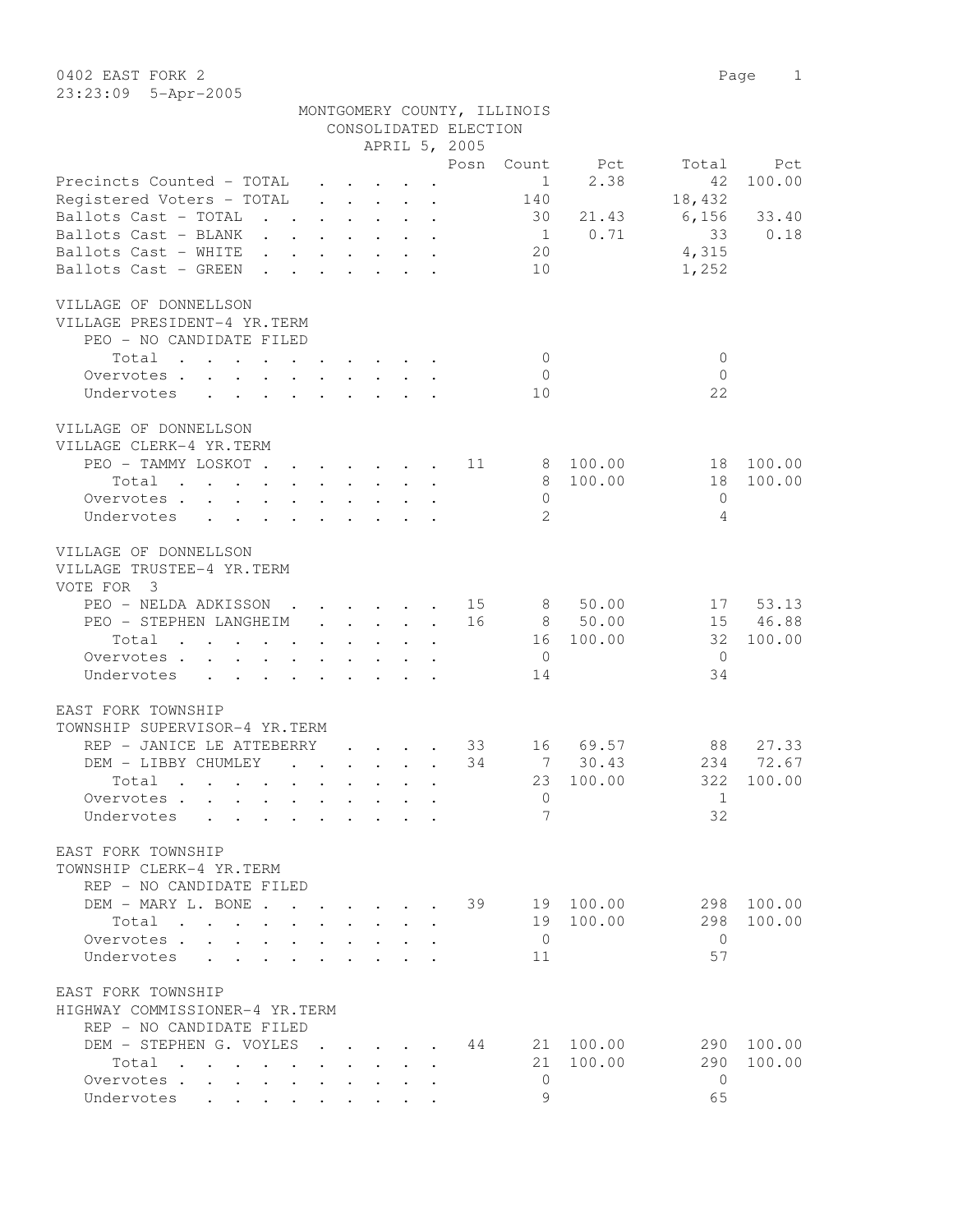| 0402 EAST FORK 2                                                                                                         |                                                                                          |                                                                 |                       |                |                |                | 2<br>Page       |
|--------------------------------------------------------------------------------------------------------------------------|------------------------------------------------------------------------------------------|-----------------------------------------------------------------|-----------------------|----------------|----------------|----------------|-----------------|
| 23:23:09 5-Apr-2005                                                                                                      |                                                                                          |                                                                 |                       |                |                |                |                 |
|                                                                                                                          | MONTGOMERY COUNTY, ILLINOIS                                                              |                                                                 |                       |                |                |                |                 |
|                                                                                                                          |                                                                                          |                                                                 | CONSOLIDATED ELECTION |                |                |                |                 |
|                                                                                                                          |                                                                                          | APRIL 5, 2005                                                   |                       |                |                |                |                 |
| EAST FORK TOWNSHIP                                                                                                       |                                                                                          |                                                                 |                       |                | Posn Count Pct | Total          | Pct             |
| TOWNSHIP TRUSTEE-4 YR.TERM                                                                                               |                                                                                          |                                                                 |                       |                |                |                |                 |
| VOTE FOR 4                                                                                                               |                                                                                          |                                                                 |                       |                |                |                |                 |
| REP - DEAN FULLER                                                                                                        |                                                                                          |                                                                 | 58                    | 22             | 29.73          | 225            | 20.47           |
| DEM - STAN R. THACKER                                                                                                    |                                                                                          | $\mathbf{r}$                                                    | 59                    | 10             | 13.51          | 237            | 21.57           |
| DEM - DONALD L. HUBER .                                                                                                  |                                                                                          | $\mathbf{r}$ and $\mathbf{r}$ and $\mathbf{r}$ and $\mathbf{r}$ | 60                    |                | 13 17.57       | 235            | 21.38           |
| DEM - DAVID M. TOBERMAN                                                                                                  |                                                                                          |                                                                 | 61                    |                | 16 21.62       |                | 205 18.65       |
| DEM - ANDREW L. THERIAC                                                                                                  |                                                                                          |                                                                 | 62                    |                | 13 17.57       |                | 197 17.93       |
| Total<br>$\mathcal{A}$ . The second contribution of the second contribution $\mathcal{A}$                                |                                                                                          |                                                                 |                       |                | 74 100.00      | 1,099          | 100.00          |
| Overvotes                                                                                                                |                                                                                          |                                                                 |                       | $\overline{0}$ |                | -1             |                 |
| Undervotes                                                                                                               |                                                                                          |                                                                 |                       | 46             |                | 317            |                 |
|                                                                                                                          |                                                                                          |                                                                 |                       |                |                |                |                 |
| EAST FORK/GRISHAM/WALSHVILLE TOWNSHIPS                                                                                   |                                                                                          |                                                                 |                       |                |                |                |                 |
| MULTI-TOWNSHIP ASSESSOR-4 YR.TERM                                                                                        |                                                                                          |                                                                 |                       |                |                |                |                 |
| NO CANDIDATE FILED                                                                                                       |                                                                                          |                                                                 |                       |                |                |                |                 |
| Total                                                                                                                    |                                                                                          |                                                                 |                       | $\overline{0}$ |                | $\mathbf{0}$   |                 |
| Overvotes.                                                                                                               |                                                                                          |                                                                 |                       | $\overline{0}$ |                | $\Omega$       |                 |
| Undervotes                                                                                                               |                                                                                          |                                                                 |                       | 30             |                | 595            |                 |
|                                                                                                                          |                                                                                          |                                                                 |                       |                |                |                |                 |
| HILLSBORO C.U.S.D. #3                                                                                                    |                                                                                          |                                                                 |                       |                |                |                |                 |
| MEMBERS OF THE BOARD OF EDUCATION-UNEXP.2 YR. TERM                                                                       |                                                                                          |                                                                 |                       |                |                |                |                 |
| BARBARA ADAMS<br><b>Contract Contract Contract</b>                                                                       | $\mathbf{r}$ , and $\mathbf{r}$ , and $\mathbf{r}$ , and $\mathbf{r}$                    |                                                                 | 149                   |                | 22 100.00      |                | 1,044 100.00    |
| Total                                                                                                                    | $\mathbf{r}$ , and $\mathbf{r}$ , and $\mathbf{r}$ , and $\mathbf{r}$ , and $\mathbf{r}$ |                                                                 |                       |                | 22 100.00      | 1,044          | 100.00          |
| Overvotes.                                                                                                               |                                                                                          |                                                                 |                       | $\overline{0}$ |                | $\Omega$       |                 |
| Undervotes                                                                                                               |                                                                                          |                                                                 |                       | -8             |                | 411            |                 |
|                                                                                                                          |                                                                                          |                                                                 |                       |                |                |                |                 |
| HILLSBORO C.U.S.D. #3                                                                                                    |                                                                                          |                                                                 |                       |                |                |                |                 |
| MEMBERS OF THE BOARD OF EDUCATION-FULL 4-YR. TERM                                                                        |                                                                                          |                                                                 |                       |                |                |                |                 |
| VOTE FOR 3<br>DOUG DONALDSON                                                                                             |                                                                                          |                                                                 |                       |                | 21.57          | 830            | 26.37           |
| $\mathbf{r}$ , $\mathbf{r}$ , $\mathbf{r}$ , $\mathbf{r}$ , $\mathbf{r}$ , $\mathbf{r}$<br>LYNNE M. HUTCHISON            |                                                                                          |                                                                 | 163<br>164            | 11<br>18       | 35.29          | 968            | 30.75           |
| <b>BILL JONES</b><br>$\mathcal{A}$ . The set of the set of the set of the set of the $\mathcal{A}$                       |                                                                                          |                                                                 | 165                   |                | 13 25.49       | 820            | 26.05           |
| KENNY HANNERS<br>$\mathbf{r}$ , $\mathbf{r}$ , $\mathbf{r}$ , $\mathbf{r}$ , $\mathbf{r}$ , $\mathbf{r}$                 |                                                                                          |                                                                 | 166                   | 9              | 17.65          | 530            | 16.84           |
| Total<br>the contract of the contract of the contract of the contract of the contract of the contract of the contract of |                                                                                          |                                                                 |                       |                | 51 100.00      |                | 3,148 100.00    |
| Overvotes.                                                                                                               |                                                                                          |                                                                 |                       | $\overline{0}$ |                | 12             |                 |
| Undervotes                                                                                                               |                                                                                          |                                                                 |                       | 39             |                | 1,181          |                 |
|                                                                                                                          |                                                                                          |                                                                 |                       |                |                |                |                 |
| CHRISTIAN AND MONTGOMERY COUNTIES                                                                                        |                                                                                          |                                                                 |                       |                |                |                |                 |
| REGIONAL BOARD OF SCHOOL TRUSTEES-FULL TERM                                                                              |                                                                                          |                                                                 |                       |                |                |                |                 |
| VOTE FOR 2                                                                                                               |                                                                                          |                                                                 |                       |                |                |                |                 |
| DON SCOTT-CHRISTIAN COUNTY 216 12 50.00 3,345 48.83                                                                      |                                                                                          |                                                                 |                       |                |                |                |                 |
| BYRON L. SCHNEIDER-CHRISTIAN CO. 217 12 50.00                                                                            |                                                                                          |                                                                 |                       |                |                |                | $3,505$ $51.17$ |
| Total                                                                                                                    |                                                                                          |                                                                 |                       |                | 24 100.00      |                | 6,850 100.00    |
| Overvotes.                                                                                                               |                                                                                          |                                                                 |                       | $\overline{0}$ |                | $\overline{0}$ |                 |
| Undervotes                                                                                                               |                                                                                          |                                                                 |                       | 36             |                | 5,304          |                 |
|                                                                                                                          |                                                                                          |                                                                 |                       |                |                |                |                 |
| CHRISTIAN AND MONTGOMERY COUNTIES                                                                                        |                                                                                          |                                                                 |                       |                |                |                |                 |
| REGIONAL BOARD OF SCHOOL TRUSTEES-UNEXP.4 YR.TERM                                                                        |                                                                                          |                                                                 |                       |                |                |                |                 |
| DONNA YESKE-MONTGOMERY COUNTY 221 18 100.00 4,310 100.00                                                                 |                                                                                          |                                                                 |                       |                |                |                |                 |
| Total                                                                                                                    |                                                                                          | $\cdot$ $\cdot$ $\cdot$<br>$\sim$                               |                       |                | 18 100.00      | 4,310          | 100.00          |
| Overvotes.                                                                                                               |                                                                                          |                                                                 |                       | $\overline{0}$ |                | $\overline{0}$ |                 |
| Undervotes                                                                                                               |                                                                                          |                                                                 |                       | 12             |                | 1,767          |                 |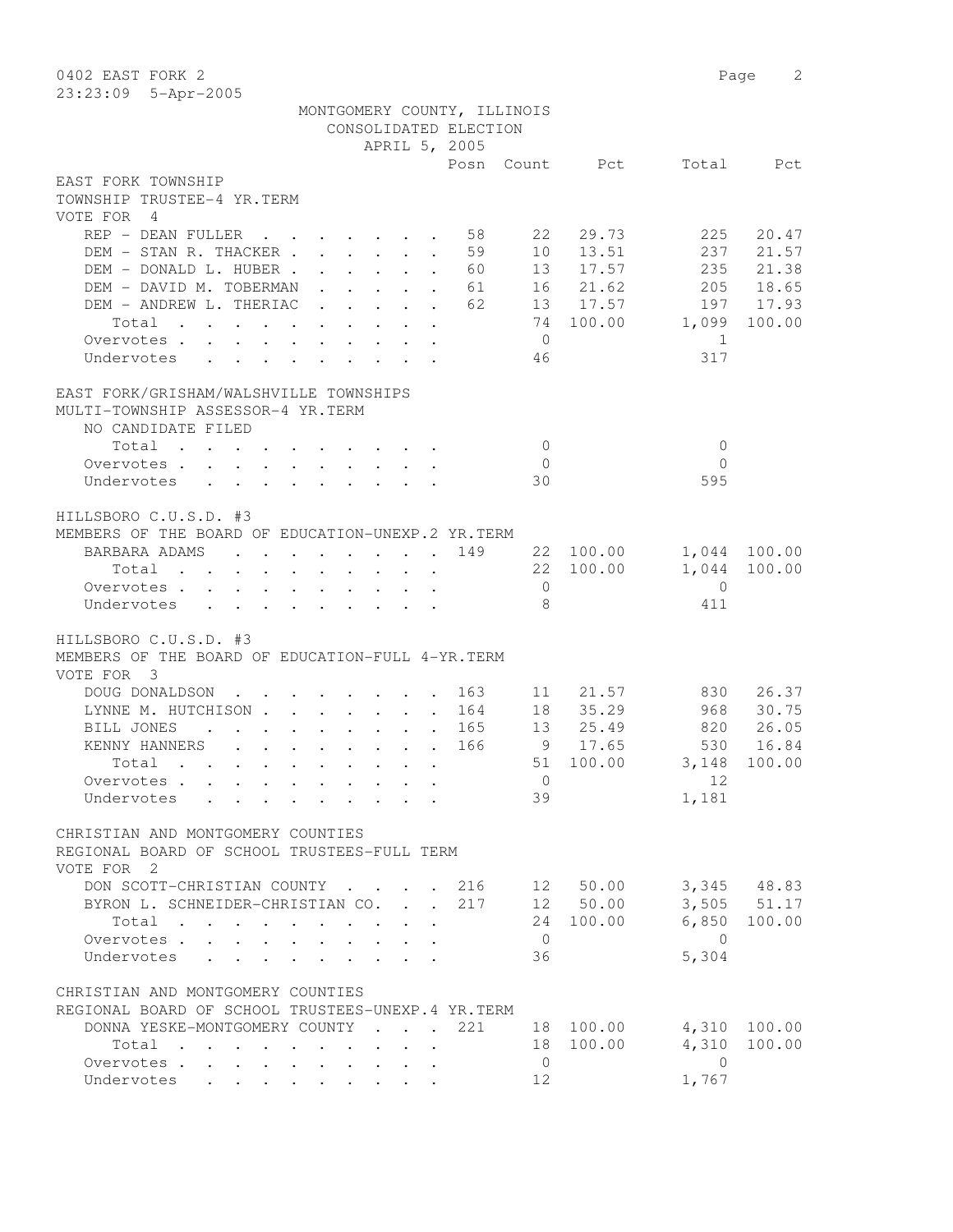0402 EAST FORK 2 Page 3  $23:23$ 

| $23:23:09$ 5-Apr-2005                 |                                                                                                                 |  |  |  |  |                       |                             |         |       |        |
|---------------------------------------|-----------------------------------------------------------------------------------------------------------------|--|--|--|--|-----------------------|-----------------------------|---------|-------|--------|
|                                       |                                                                                                                 |  |  |  |  |                       | MONTGOMERY COUNTY, ILLINOIS |         |       |        |
|                                       |                                                                                                                 |  |  |  |  | CONSOLIDATED ELECTION |                             |         |       |        |
|                                       |                                                                                                                 |  |  |  |  | APRIL 5, 2005         |                             |         |       |        |
|                                       |                                                                                                                 |  |  |  |  |                       | Posn Count                  | Pct     | Total | Pct    |
| (INCORPORATED)                        |                                                                                                                 |  |  |  |  |                       |                             |         |       |        |
| CREATION OF COFFEEN COMMUNITY LIBRARY |                                                                                                                 |  |  |  |  |                       |                             |         |       |        |
| YES.                                  |                                                                                                                 |  |  |  |  | 270                   |                             | 1 14.29 | 53    | 45.30  |
| NO.                                   | the contract of the contract of the contract of the contract of the contract of the contract of the contract of |  |  |  |  | 271                   |                             | 6 85.71 | 64    | 54.70  |
|                                       | Total                                                                                                           |  |  |  |  |                       |                             | 100.00  | 117   | 100.00 |
|                                       |                                                                                                                 |  |  |  |  |                       |                             |         |       |        |

| Total            |              |           | $\ddot{\phantom{a}}$ | $\bullet$ |                   |  |           |      |    | 100.00 |     | n n<br>$100 -$ |
|------------------|--------------|-----------|----------------------|-----------|-------------------|--|-----------|------|----|--------|-----|----------------|
| Overvotes        |              |           |                      |           |                   |  |           |      |    |        | 0   |                |
| Undervotes       |              | $\bullet$ | $\bullet$            | $\bullet$ |                   |  |           |      | 3  |        | 11  |                |
| (UNINCORPORATED) |              |           |                      |           |                   |  |           |      |    |        |     |                |
| CREATION<br>OF   | COFFEEN      |           |                      |           | COMMUNITY LIBRARY |  |           |      |    |        |     |                |
| YES              |              |           |                      |           |                   |  | $\bullet$ | 2.70 | 8  | 44.44  | 64  | 46.38          |
| NO.              |              |           |                      |           |                   |  |           | 271  | 10 | 55.56  | 74  | 53.62          |
| Total            |              |           |                      |           |                   |  |           |      | 18 | 100.00 | 138 | 100.00         |
| Overvotes        | $\mathbf{r}$ |           |                      |           |                   |  |           |      |    |        |     |                |
| Undervotes       |              | $\bullet$ |                      |           |                   |  |           |      | 2  |        | 15  |                |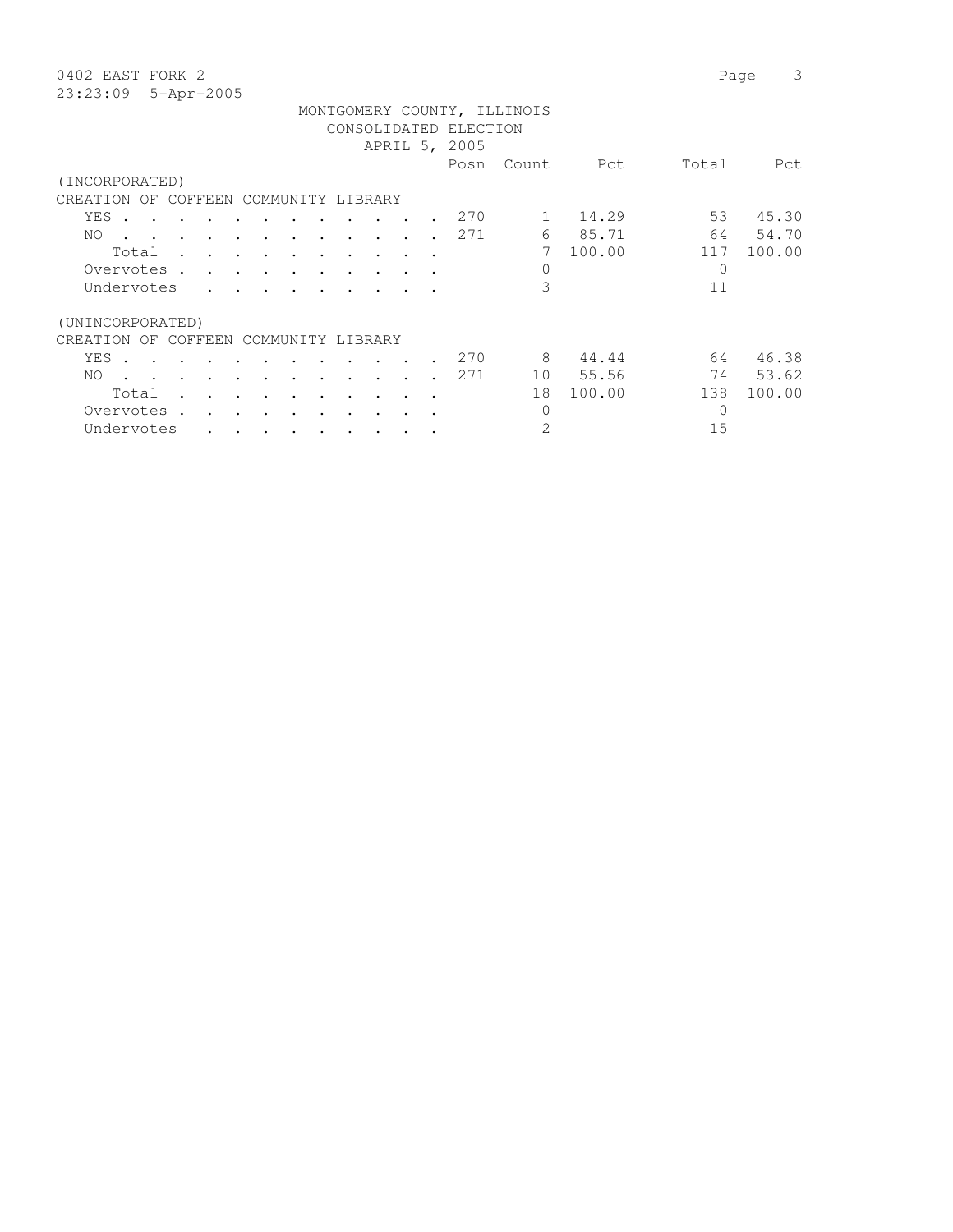0403 EAST FORK 3 Page 1 23:23:09 5-Apr-2005

|                                                                                                                          |  |                                                                          |  |                                                                                 | MONTGOMERY COUNTY, ILLINOIS |           |                |        |
|--------------------------------------------------------------------------------------------------------------------------|--|--------------------------------------------------------------------------|--|---------------------------------------------------------------------------------|-----------------------------|-----------|----------------|--------|
|                                                                                                                          |  |                                                                          |  | CONSOLIDATED ELECTION                                                           |                             |           |                |        |
|                                                                                                                          |  |                                                                          |  | APRIL 5, 2005                                                                   |                             |           |                |        |
|                                                                                                                          |  |                                                                          |  | Posn                                                                            | Count                       | Pct       | Total          | Pct    |
| Precincts Counted - TOTAL                                                                                                |  | $\cdot$ $\cdot$ $\cdot$ $\cdot$ $\cdot$ $\cdot$                          |  |                                                                                 | $\mathbf{1}$                | 2.38      | 42             | 100.00 |
| Registered Voters - TOTAL                                                                                                |  | $\cdot$ $\cdot$ $\cdot$ $\cdot$ $\cdot$ $\cdot$ $\cdot$                  |  |                                                                                 | 624                         |           | 18,432         |        |
| Ballots Cast - TOTAL                                                                                                     |  |                                                                          |  | the contract of the contract of the contract of the contract of the contract of | 102                         | 16.35     | 6,156          | 33.40  |
| Ballots Cast - BLANK                                                                                                     |  |                                                                          |  |                                                                                 | $\overline{0}$              | 0.00      | 33             | 0.18   |
| Ballots Cast - WHITE                                                                                                     |  |                                                                          |  |                                                                                 | 56                          |           | 4,315          |        |
| Ballots Cast - YELLOW                                                                                                    |  |                                                                          |  |                                                                                 | 18                          |           | 365            |        |
| Ballots Cast - GREEN.                                                                                                    |  | $\mathbf{r}$ and $\mathbf{r}$ and $\mathbf{r}$ and $\mathbf{r}$          |  |                                                                                 | 28                          |           | 1,252          |        |
| VILLAGE OF SCHRAM CITY<br>VILLAGE PRESIDENT-4 YR.TERM                                                                    |  |                                                                          |  |                                                                                 |                             |           |                |        |
| IND - MICHAEL L. RHOADES                                                                                                 |  |                                                                          |  |                                                                                 | 7 36                        | 100.00    | 36             | 100.00 |
| Total<br>the contract of the contract of the contract of the contract of the contract of the contract of the contract of |  |                                                                          |  |                                                                                 | 36                          | 100.00    | 36             | 100.00 |
| Overvotes                                                                                                                |  |                                                                          |  |                                                                                 | $\overline{0}$              |           | $\overline{0}$ |        |
| Undervotes                                                                                                               |  |                                                                          |  |                                                                                 | 20                          |           | 20             |        |
| VILLAGE OF SCHRAM CITY                                                                                                   |  |                                                                          |  |                                                                                 |                             |           |                |        |
| VILLAGE CLERK-4 YR.TERM                                                                                                  |  |                                                                          |  |                                                                                 |                             |           |                |        |
| IND - JANET K. STEWART                                                                                                   |  |                                                                          |  | 11                                                                              |                             | 38 100.00 | 38             | 100.00 |
| Total<br>$\mathbf{r}$ , and $\mathbf{r}$ , and $\mathbf{r}$ , and $\mathbf{r}$ , and $\mathbf{r}$                        |  |                                                                          |  |                                                                                 |                             | 38 100.00 | 38             | 100.00 |
| Overvotes.                                                                                                               |  |                                                                          |  |                                                                                 | $\overline{0}$              |           | $\overline{0}$ |        |
| Undervotes                                                                                                               |  |                                                                          |  |                                                                                 | 18                          |           | 18             |        |
| VILLAGE OF SCHRAM CITY<br>VILLAGE TRUSTEE-4 YR.TERM<br>VOTE FOR 3                                                        |  |                                                                          |  |                                                                                 |                             |           |                |        |
| IND - KELVIN L. STEWART                                                                                                  |  |                                                                          |  | . 15                                                                            |                             | 33 31.13  | 33             | 31.13  |
| IND - BERNARD L. GROVES                                                                                                  |  | $\mathbf{r}$ , $\mathbf{r}$ , $\mathbf{r}$ , $\mathbf{r}$                |  | 16                                                                              |                             | 33 31.13  | 33             | 31.13  |
| IND - KEVIN H. GUINN                                                                                                     |  | $\mathbf{r}$ , $\mathbf{r}$ , $\mathbf{r}$ , $\mathbf{r}$ , $\mathbf{r}$ |  | 17                                                                              |                             | 40 37.74  | 40             | 37.74  |
| Total<br>the contract of the contract of the contract of the contract of the contract of the contract of the contract of |  |                                                                          |  |                                                                                 | 106                         | 100.00    | 106            | 100.00 |
| Overvotes                                                                                                                |  |                                                                          |  |                                                                                 | $\overline{0}$              |           | $\overline{0}$ |        |
| Undervotes                                                                                                               |  |                                                                          |  |                                                                                 | 62                          |           | 62             |        |
| EAST FORK TOWNSHIP                                                                                                       |  |                                                                          |  |                                                                                 |                             |           |                |        |
| TOWNSHIP SUPERVISOR-4 YR.TERM                                                                                            |  |                                                                          |  |                                                                                 |                             |           |                |        |
| REP - JANICE LE ATTEBERRY                                                                                                |  | $\sim$ $\sim$ $\sim$ $\sim$ $\sim$                                       |  | 33                                                                              | 26                          | 27.37     | 88             | 27.33  |
| DEM - LIBBY CHUMLEY                                                                                                      |  |                                                                          |  | 34                                                                              |                             | 69 72.63  | 234            | 72.67  |
| Total                                                                                                                    |  |                                                                          |  |                                                                                 | 95                          | 100.00    | 322            | 100.00 |
| Overvotes                                                                                                                |  | $\bullet$ .<br><br><br><br><br><br><br><br><br><br><br><br><br>          |  |                                                                                 | $\Omega$                    |           | 1              |        |
| Undervotes                                                                                                               |  |                                                                          |  |                                                                                 | 7                           |           | 32             |        |
| EAST FORK TOWNSHIP                                                                                                       |  |                                                                          |  |                                                                                 |                             |           |                |        |
| TOWNSHIP CLERK-4 YR.TERM                                                                                                 |  |                                                                          |  |                                                                                 |                             |           |                |        |
| REP - NO CANDIDATE FILED                                                                                                 |  |                                                                          |  |                                                                                 |                             |           |                |        |
| DEM - MARY L. BONE                                                                                                       |  |                                                                          |  | 39                                                                              |                             | 90 100.00 | 298            | 100.00 |
| Total                                                                                                                    |  |                                                                          |  |                                                                                 |                             | 90 100.00 | 298            | 100.00 |
| Overvotes.                                                                                                               |  |                                                                          |  |                                                                                 | $\Omega$                    |           | $\Omega$       |        |

Undervotes . . . . . . . . . 12 57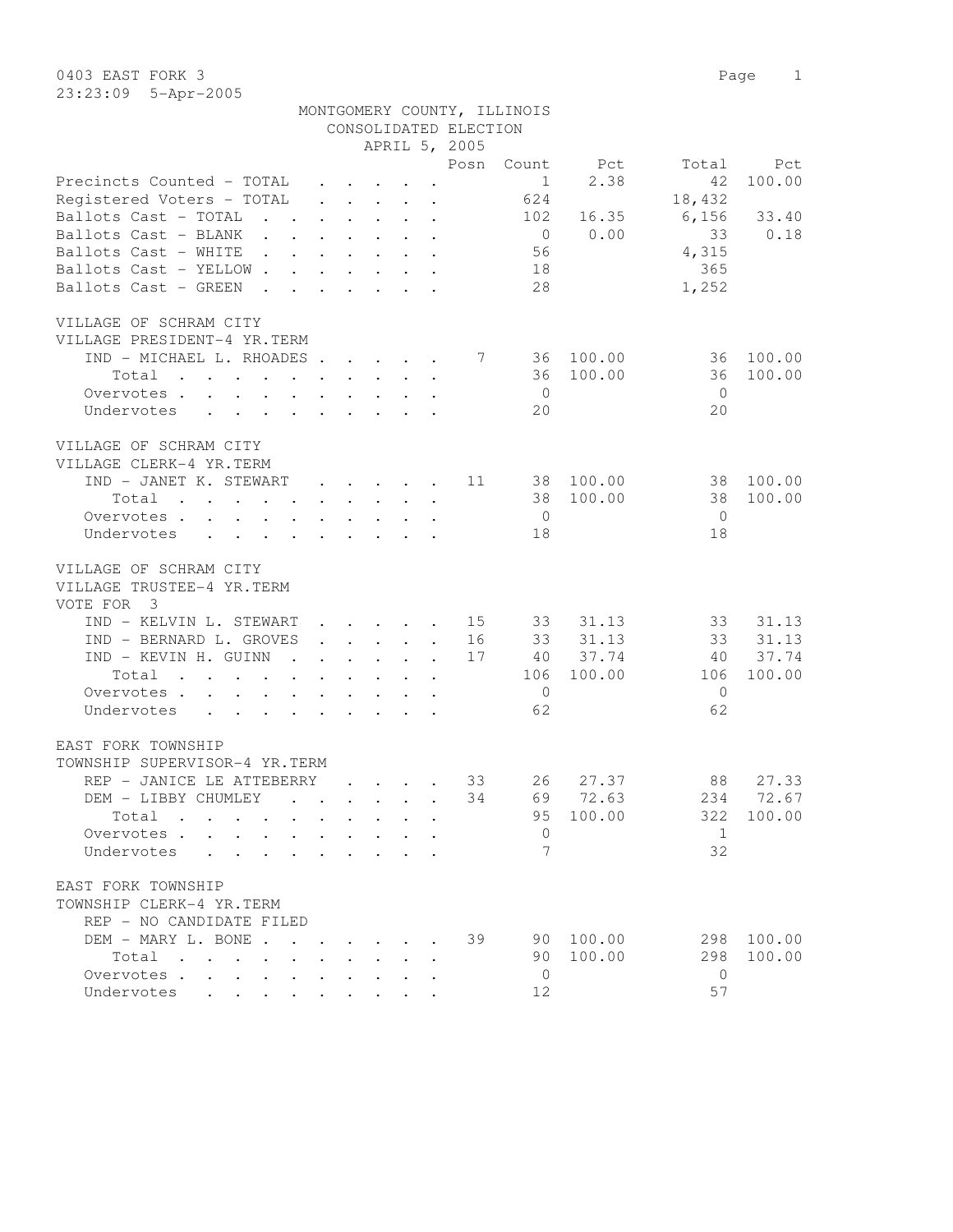| 0403 EAST FORK 3                                                                                                      |                                            |                                                           |                                                     |                           |                             |                |                |                | 2<br>Page    |
|-----------------------------------------------------------------------------------------------------------------------|--------------------------------------------|-----------------------------------------------------------|-----------------------------------------------------|---------------------------|-----------------------------|----------------|----------------|----------------|--------------|
| 23:23:09 5-Apr-2005                                                                                                   |                                            |                                                           |                                                     |                           |                             |                |                |                |              |
|                                                                                                                       |                                            |                                                           |                                                     |                           | MONTGOMERY COUNTY, ILLINOIS |                |                |                |              |
|                                                                                                                       |                                            |                                                           |                                                     |                           | CONSOLIDATED ELECTION       |                |                |                |              |
|                                                                                                                       |                                            |                                                           |                                                     |                           | APRIL 5, 2005               |                |                |                |              |
| EAST FORK TOWNSHIP                                                                                                    |                                            |                                                           |                                                     |                           |                             |                | Posn Count Pct |                | Total Pct    |
| HIGHWAY COMMISSIONER-4 YR.TERM                                                                                        |                                            |                                                           |                                                     |                           |                             |                |                |                |              |
| REP - NO CANDIDATE FILED                                                                                              |                                            |                                                           |                                                     |                           |                             |                |                |                |              |
| DEM - STEPHEN G. VOYLES                                                                                               |                                            |                                                           | $\mathbf{L} = \mathbf{L}$                           |                           |                             |                | 44 81 100.00   |                | 290 100.00   |
| Total                                                                                                                 |                                            |                                                           |                                                     | $\ddot{\phantom{a}}$      |                             |                | 81 100.00      | 290            | 100.00       |
| Overvotes.                                                                                                            |                                            |                                                           |                                                     |                           |                             | $\overline{0}$ |                | $\overline{0}$ |              |
| Undervotes                                                                                                            |                                            |                                                           |                                                     |                           |                             | 21             |                | 65             |              |
|                                                                                                                       |                                            |                                                           |                                                     |                           |                             |                |                |                |              |
| EAST FORK TOWNSHIP                                                                                                    |                                            |                                                           |                                                     |                           |                             |                |                |                |              |
| TOWNSHIP TRUSTEE-4 YR.TERM                                                                                            |                                            |                                                           |                                                     |                           |                             |                |                |                |              |
| VOTE FOR 4                                                                                                            |                                            |                                                           |                                                     |                           |                             |                |                |                |              |
| REP - DEAN FULLER                                                                                                     |                                            |                                                           |                                                     |                           | 58                          | 64             | 21.55          | 225            | 20.47        |
| DEM - STAN R. THACKER                                                                                                 |                                            |                                                           |                                                     |                           | 59                          | 59             | 19.87          | 237            | 21.57        |
| DEM - DONALD L. HUBER.                                                                                                |                                            | $\mathbf{r}$ , $\mathbf{r}$ , $\mathbf{r}$ , $\mathbf{r}$ |                                                     | $\mathbf{L}^{\text{max}}$ | 60                          | 66             | 22.22          | 235            | 21.38        |
| DEM - DAVID M. TOBERMAN                                                                                               |                                            | $\mathbf{r}$ and $\mathbf{r}$ and $\mathbf{r}$            |                                                     | $\mathbf{L}$              | 61                          |                | 58 19.53       |                | 205 18.65    |
| DEM - ANDREW L. THERIAC                                                                                               |                                            |                                                           |                                                     |                           | 62                          |                | 50 16.84       |                | 197 17.93    |
| Total                                                                                                                 |                                            |                                                           |                                                     |                           |                             | 297            | 100.00         | 1,099          | 100.00       |
| Overvotes.                                                                                                            |                                            |                                                           |                                                     |                           |                             | 1              |                | 1              |              |
| Undervotes                                                                                                            |                                            |                                                           |                                                     |                           |                             | 107            |                | 317            |              |
|                                                                                                                       |                                            |                                                           |                                                     |                           |                             |                |                |                |              |
| EAST FORK/GRISHAM/WALSHVILLE TOWNSHIPS                                                                                |                                            |                                                           |                                                     |                           |                             |                |                |                |              |
| MULTI-TOWNSHIP ASSESSOR-4 YR.TERM                                                                                     |                                            |                                                           |                                                     |                           |                             |                |                |                |              |
| NO CANDIDATE FILED                                                                                                    |                                            |                                                           |                                                     |                           |                             |                |                |                |              |
| Total                                                                                                                 |                                            |                                                           |                                                     |                           |                             | $\circ$        |                | 0              |              |
| Overvotes.                                                                                                            |                                            |                                                           |                                                     |                           |                             | $\overline{0}$ |                | $\Omega$       |              |
| Undervotes                                                                                                            |                                            |                                                           |                                                     |                           |                             | 102            |                | 595            |              |
|                                                                                                                       |                                            |                                                           |                                                     |                           |                             |                |                |                |              |
| HILLSBORO C.U.S.D. #3                                                                                                 |                                            |                                                           |                                                     |                           |                             |                |                |                |              |
| MEMBERS OF THE BOARD OF EDUCATION-UNEXP.2 YR.TERM                                                                     |                                            |                                                           |                                                     |                           |                             |                |                |                |              |
| BARBARA ADAMS<br>$\mathbf{L}$                                                                                         | $\mathbf{r}$ , $\mathbf{r}$ , $\mathbf{r}$ |                                                           | $\mathbf{r} = \mathbf{r} + \mathbf{r} + \mathbf{r}$ |                           | 149                         |                | 75 100.00      |                | 1,044 100.00 |
| Total<br>$\cdot$ $\cdot$ $\cdot$ $\cdot$ $\cdot$                                                                      |                                            |                                                           |                                                     |                           |                             |                | 75 100.00      | 1,044          | 100.00       |
| Overvotes.<br>$\mathbf{L}^{\mathrm{max}}$<br>$\mathbf{r}$ , $\mathbf{r}$ , $\mathbf{r}$ , $\mathbf{r}$ , $\mathbf{r}$ |                                            |                                                           | $\cdot$ $\cdot$ $\cdot$ $\cdot$ $\cdot$             |                           |                             | $\overline{0}$ |                | $\mathbf{0}$   |              |
| Undervotes                                                                                                            |                                            |                                                           |                                                     |                           |                             | 27             |                | 411            |              |
|                                                                                                                       |                                            |                                                           |                                                     |                           |                             |                |                |                |              |
| HILLSBORO C.U.S.D. #3<br>MEMBERS OF THE BOARD OF EDUCATION-FULL 4-YR. TERM                                            |                                            |                                                           |                                                     |                           |                             |                |                |                |              |
| VOTE FOR 3                                                                                                            |                                            |                                                           |                                                     |                           |                             |                |                |                |              |
| DOUG DONALDSON.                                                                                                       |                                            |                                                           |                                                     |                           | 163                         | 60             | 25.64          | 830            | 26.37        |
| LYNNE M. HUTCHISON.                                                                                                   |                                            |                                                           |                                                     |                           | 164                         | 75             | 32.05          | 968            | 30.75        |
| BILL JONES<br><b>Contract Contract</b>                                                                                |                                            |                                                           |                                                     |                           | 165                         | 63             | 26.92          | 820            | 26.05        |
| $\ddot{\phantom{0}}$<br>KENNY HANNERS<br>$\mathbf{L}$                                                                 | $\mathbf{L}$                               | $\mathbf{L}$                                              | $\mathbf{L}$                                        |                           | 166                         | 36             | 15.38          | 530            | 16.84        |
| Total                                                                                                                 | $\ddot{\phantom{0}}$                       | $\mathbf{L}$                                              | $\mathbf{L}$                                        |                           |                             | 234            | 100.00         | 3,148          | 100.00       |
| $\cdot$ $\cdot$ $\cdot$ $\cdot$<br>$\mathbf{r}$ $\mathbf{r}$<br>Overvotes.<br>$\mathbf{L}$                            | $\mathbf{A}$<br>$\mathbf{L}$               |                                                           |                                                     | $\ddot{\phantom{a}}$      |                             | $\mathbf{0}$   |                | 12             |              |
| Undervotes<br>$\mathbf{r} = \mathbf{r} + \mathbf{r}$                                                                  | $\mathbf{L}$<br>$\mathbf{L}$               |                                                           | $\cdot$ $\cdot$ $\cdot$ $\cdot$                     |                           |                             | 72             |                | 1,181          |              |
|                                                                                                                       |                                            |                                                           |                                                     |                           |                             |                |                |                |              |
| CHRISTIAN AND MONTGOMERY COUNTIES                                                                                     |                                            |                                                           |                                                     |                           |                             |                |                |                |              |
| REGIONAL BOARD OF SCHOOL TRUSTEES-FULL TERM                                                                           |                                            |                                                           |                                                     |                           |                             |                |                |                |              |
| VOTE FOR 2                                                                                                            |                                            |                                                           |                                                     |                           |                             |                |                |                |              |
| DON SCOTT-CHRISTIAN COUNTY                                                                                            |                                            |                                                           |                                                     |                           | 216                         |                | 44 47.83       |                | 3,345 48.83  |
| BYRON L. SCHNEIDER-CHRISTIAN CO.                                                                                      |                                            |                                                           | $\mathbf{L}$                                        | $\mathbf{r}$              | 217                         |                | 48 52.17       | 3,505          | 51.17        |
| Total                                                                                                                 |                                            | $\mathbf{r}$ , $\mathbf{r}$ , $\mathbf{r}$                |                                                     | $\ddot{\phantom{a}}$      |                             | 92             | 100.00         | 6,850          | 100.00       |
| Overvotes                                                                                                             |                                            |                                                           | $\sim$                                              |                           |                             | $\circ$        |                | $\Omega$       |              |
| Undervotes                                                                                                            |                                            |                                                           |                                                     |                           |                             | 112            |                | 5,304          |              |
|                                                                                                                       |                                            |                                                           |                                                     |                           |                             |                |                |                |              |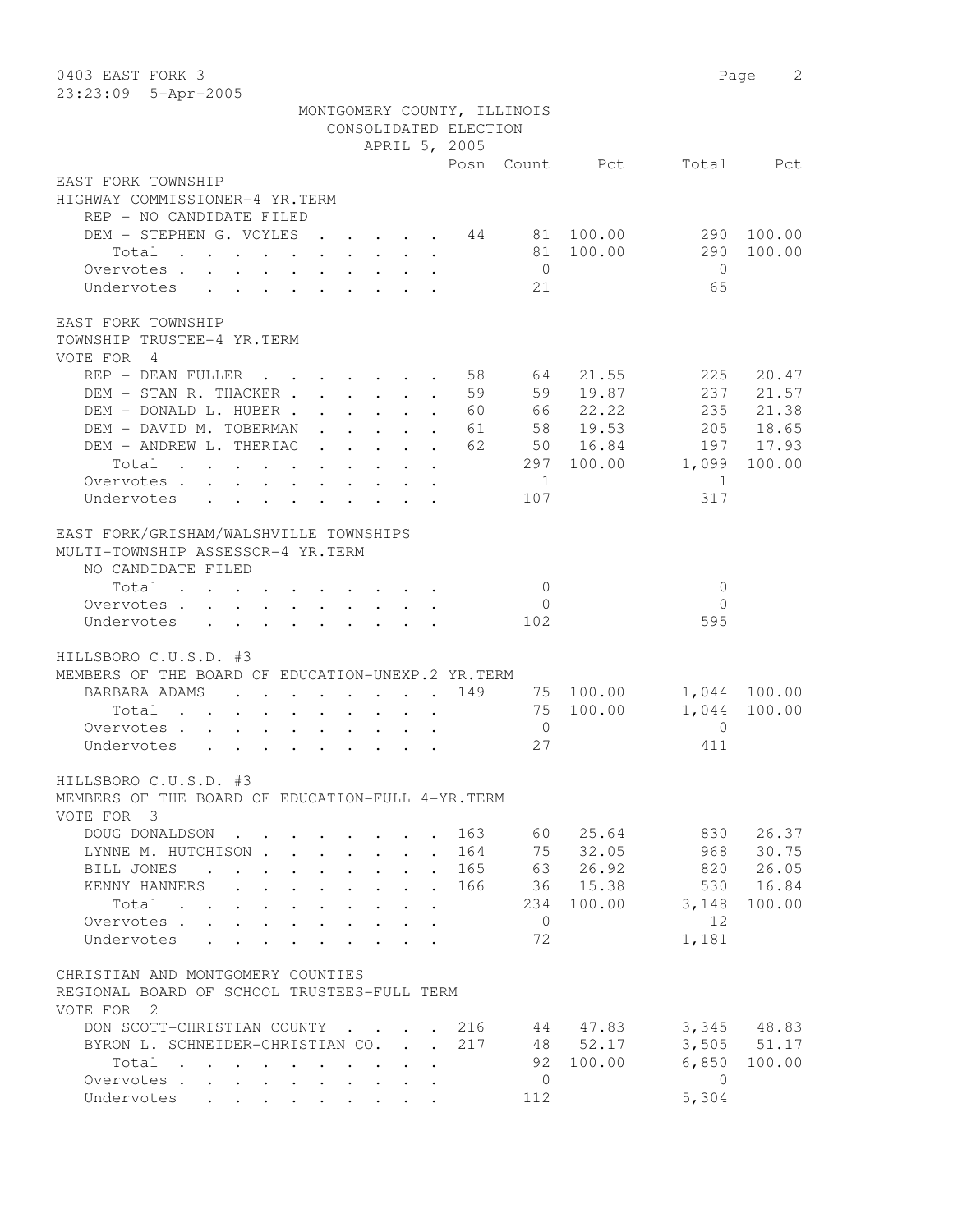| 0403 EAST FORK 3                                                          |                  | 3<br>Page |
|---------------------------------------------------------------------------|------------------|-----------|
| 23:23:09<br>5-Apr-2005                                                    |                  |           |
| MONTGOMERY COUNTY, ILLINOIS                                               |                  |           |
| CONSOLIDATED ELECTION                                                     |                  |           |
| APRIL 5, 2005                                                             |                  |           |
| Posn<br>Count<br>Pct                                                      | Total            | Pct       |
| CHRISTIAN AND MONTGOMERY COUNTIES                                         |                  |           |
| REGIONAL BOARD OF SCHOOL TRUSTEES-UNEXP.4 YR.TERM                         |                  |           |
| 100.00<br>DONNA YESKE-MONTGOMERY COUNTY<br>221<br>80                      | 4,310            | 100.00    |
| 100.00<br>80<br>Total                                                     | 4,310            | 100.00    |
| 0<br>Overvotes .<br>$\sim$ $\sim$ $\sim$                                  | $\left( \right)$ |           |
| 22<br>Undervotes<br>$\sim$                                                | 1,767            |           |
|                                                                           |                  |           |
| (UNINCORPORATED)                                                          |                  |           |
| COFFEEN<br>COMMUNITY<br>CREATION<br>OF<br>LIBRARY                         |                  |           |
| 50.00<br>2.70<br>12<br>YES .                                              | 64               | 46.38     |
| 50.00<br>271<br>12<br>NO.<br>$\ddot{\phantom{0}}$<br>$\ddot{\phantom{a}}$ | 74               | 53.62     |
| 100.00<br>24<br>Total                                                     | 138              | 100.00    |
| Overvotes.<br>0                                                           | 0                |           |
| Undervotes                                                                | 15               |           |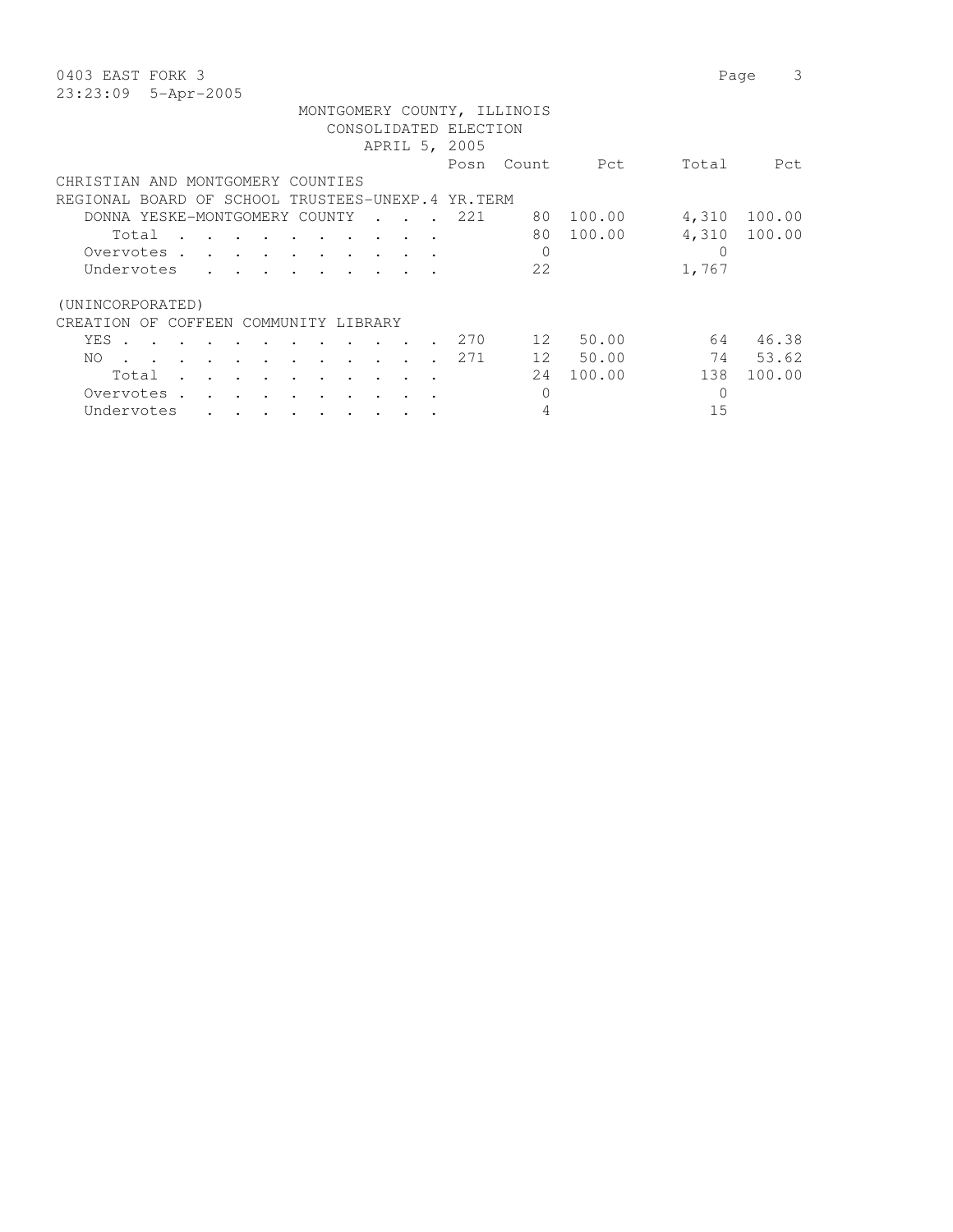0404 EAST FORK 4 Page 1 23:23:09 5-Apr-2005

|                                                                                                         |                         |                           |                                                                 |                                      |                      | CONSOLIDATED ELECTION |                |          |              |        |
|---------------------------------------------------------------------------------------------------------|-------------------------|---------------------------|-----------------------------------------------------------------|--------------------------------------|----------------------|-----------------------|----------------|----------|--------------|--------|
|                                                                                                         |                         |                           |                                                                 |                                      |                      | APRIL 5, 2005         |                |          |              |        |
|                                                                                                         |                         |                           |                                                                 |                                      |                      | Posn                  | Count          | Pct      | Total        | Pct    |
| Precincts Counted - TOTAL                                                                               |                         |                           | $\cdot$ $\cdot$ $\cdot$ $\cdot$                                 |                                      |                      |                       | 1              | 2.38     | 42           | 100.00 |
| Registered Voters - TOTAL                                                                               |                         |                           | $\mathbf{r}$ and $\mathbf{r}$ and $\mathbf{r}$ and $\mathbf{r}$ |                                      | $\ddot{\phantom{a}}$ |                       | 269            |          | 18,432       |        |
| Ballots Cast - TOTAL<br>$\mathbf{L} = \mathbf{L}$                                                       | $\sim$                  | $\mathbf{L}$              |                                                                 | $\mathbf{L} = \mathbf{L} \mathbf{L}$ | $\ddot{\phantom{a}}$ |                       | 80             | 29.74    | 6,156        | 33.40  |
| Ballots Cast - BLANK<br>$\sim$ $\sim$<br>$\sim$                                                         | $\sim$ $-$              | $\mathbf{L}^{\text{max}}$ | $\mathbf{L}^{\text{max}}$                                       | $\ddot{\phantom{0}}$                 | $\bullet$            |                       | $\overline{0}$ | 0.00     | 33           | 0.18   |
| Ballots Cast - WHITE                                                                                    |                         |                           |                                                                 |                                      |                      |                       | 42             |          | 4,315        |        |
| Ballots Cast - GREEN                                                                                    |                         |                           |                                                                 |                                      |                      |                       | 38             |          | 1,252        |        |
| CITY OF COFFEEN                                                                                         |                         |                           |                                                                 |                                      |                      |                       |                |          |              |        |
| COMMISSIONER-UNEXP.2 YR.TERM                                                                            |                         |                           |                                                                 |                                      |                      |                       |                |          |              |        |
| VOTE FOR 2                                                                                              |                         |                           |                                                                 |                                      |                      |                       |                |          |              |        |
| MARY COMBS                                                                                              |                         |                           |                                                                 |                                      |                      | 7                     | 31             | 100.00   | 87           | 100.00 |
| Total<br>$\mathbf{r}$ , and $\mathbf{r}$ , and $\mathbf{r}$ , and $\mathbf{r}$ , and $\mathbf{r}$       |                         |                           |                                                                 | $\sim$ $\sim$                        |                      |                       | 31             | 100.00   | 87           | 100.00 |
| Overvotes .<br>$\mathbf{r} = \mathbf{r} + \mathbf{r} + \mathbf{r} + \mathbf{r}$<br>$\ddot{\phantom{0}}$ |                         |                           | $\bullet$ . In the set of $\bullet$                             |                                      |                      |                       | $\overline{0}$ |          | $\mathbf{0}$ |        |
| Undervotes<br>$\ddot{\phantom{a}}$<br>$\sim$                                                            | $\sim$ $\sim$ $\sim$    |                           |                                                                 |                                      |                      |                       | 53             |          | 149          |        |
| EAST FORK TOWNSHIP                                                                                      |                         |                           |                                                                 |                                      |                      |                       |                |          |              |        |
| TOWNSHIP SUPERVISOR-4 YR.TERM                                                                           |                         |                           |                                                                 |                                      |                      |                       |                |          |              |        |
| REP - JANICE LE ATTEBERRY                                                                               |                         |                           | <b>Contract Contract Contract</b>                               | $\sim$                               |                      | 33                    | 19             | 25.33    | 88           | 27.33  |
| DEM - LIBBY CHUMLEY<br>$\mathbf{r}$ , $\mathbf{r}$ , $\mathbf{r}$ , $\mathbf{r}$                        |                         |                           |                                                                 |                                      | $\mathbf{r}$         | 34                    |                | 56 74.67 | 234          | 72.67  |
| Total<br>$\mathbf{r}$ , and $\mathbf{r}$ , and $\mathbf{r}$ , and $\mathbf{r}$ , and $\mathbf{r}$       |                         |                           |                                                                 |                                      | $\ddot{\phantom{a}}$ |                       | 75             | 100.00   | 322          | 100.00 |
| Overvotes                                                                                               |                         |                           |                                                                 | $\sim$ 100 $\pm$                     | $\ddot{\phantom{a}}$ |                       | 1              |          | 1            |        |
| Undervotes                                                                                              |                         |                           | $\ddot{\phantom{a}}$                                            |                                      |                      |                       | 4              |          | 32           |        |
| EAST FORK TOWNSHIP                                                                                      |                         |                           |                                                                 |                                      |                      |                       |                |          |              |        |
| TOWNSHIP CLERK-4 YR.TERM                                                                                |                         |                           |                                                                 |                                      |                      |                       |                |          |              |        |
| REP - NO CANDIDATE FILED                                                                                |                         |                           |                                                                 |                                      |                      |                       |                |          |              |        |
| DEM - MARY L. BONE                                                                                      |                         |                           |                                                                 |                                      |                      | 39                    | 71             | 100.00   | 298          | 100.00 |
| Total<br>$\mathbf{r}$ , and $\mathbf{r}$ , and $\mathbf{r}$ , and $\mathbf{r}$                          |                         |                           |                                                                 |                                      |                      |                       | 71             | 100.00   | 298          | 100.00 |
| Overvotes                                                                                               |                         |                           |                                                                 |                                      |                      |                       | $\mathbf{0}$   |          | $\Omega$     |        |
| Undervotes                                                                                              |                         |                           |                                                                 |                                      |                      |                       | 9              |          | 57           |        |
| EAST FORK TOWNSHIP                                                                                      |                         |                           |                                                                 |                                      |                      |                       |                |          |              |        |
| HIGHWAY COMMISSIONER-4 YR.TERM                                                                          |                         |                           |                                                                 |                                      |                      |                       |                |          |              |        |
| REP - NO CANDIDATE FILED                                                                                |                         |                           |                                                                 |                                      |                      |                       |                |          |              |        |
| DEM - STEPHEN G. VOYLES                                                                                 |                         |                           |                                                                 |                                      |                      | 44                    | 72             | 100.00   | 290          | 100.00 |
| Total<br>$\sim$<br>$\ddot{\phantom{a}}$                                                                 | $\ddot{\phantom{a}}$    | $\mathbf{L}$              |                                                                 |                                      |                      |                       | 72             | 100.00   | 290          | 100.00 |
| Overvotes                                                                                               |                         |                           |                                                                 |                                      |                      |                       | $\Omega$       |          | $\bigcirc$   |        |
| Undervotes<br>$\mathbf{r}$ , $\mathbf{r}$ , $\mathbf{r}$ , $\mathbf{r}$ , $\mathbf{r}$<br>$\bullet$     | $\cdot$ $\cdot$ $\cdot$ |                           |                                                                 |                                      |                      |                       | 8              |          | 65           |        |
| EAST FORK TOWNSHIP                                                                                      |                         |                           |                                                                 |                                      |                      |                       |                |          |              |        |
| TOWNSHIP TRUSTEE-4 YR.TERM                                                                              |                         |                           |                                                                 |                                      |                      |                       |                |          |              |        |
| VOTE FOR<br>$\overline{4}$                                                                              |                         |                           |                                                                 |                                      |                      |                       |                |          |              |        |
| REP - DEAN FULLER                                                                                       |                         |                           |                                                                 |                                      |                      | 58                    | 50             | 18.52    | 225          | 20.47  |
| DEM - STAN R. THACKER.                                                                                  |                         |                           |                                                                 |                                      |                      | 59                    | 61             | 22.59    | 237          | 21.57  |
| DEM - DONALD L. HUBER.                                                                                  |                         |                           | $\mathbf{r} = \mathbf{r}$                                       |                                      |                      | 60                    | 63             | 23.33    | 235          | 21.38  |
| DEM - DAVID M. TOBERMAN                                                                                 |                         |                           | $\mathbf{L}^{\text{max}}$                                       |                                      |                      | 61                    | 45             | 16.67    | 205          | 18.65  |
| DEM - ANDREW L. THERIAC                                                                                 |                         |                           | $\cdot$                                                         |                                      |                      | 62                    | 51             | 18.89    | 197          | 17.93  |
| Total<br>$\sim$<br>$\mathbf{r}$ . The set of $\mathbf{r}$                                               | $\ddot{\phantom{0}}$    |                           |                                                                 |                                      |                      |                       | 270            | 100.00   | 1,099        | 100.00 |
| Overvotes<br>$\sim$<br>$\ddot{\phantom{a}}$<br>$\bullet$                                                |                         |                           |                                                                 |                                      |                      |                       | 0              |          | 1            |        |
| Undervotes                                                                                              |                         |                           |                                                                 |                                      |                      |                       | 50             |          | 317          |        |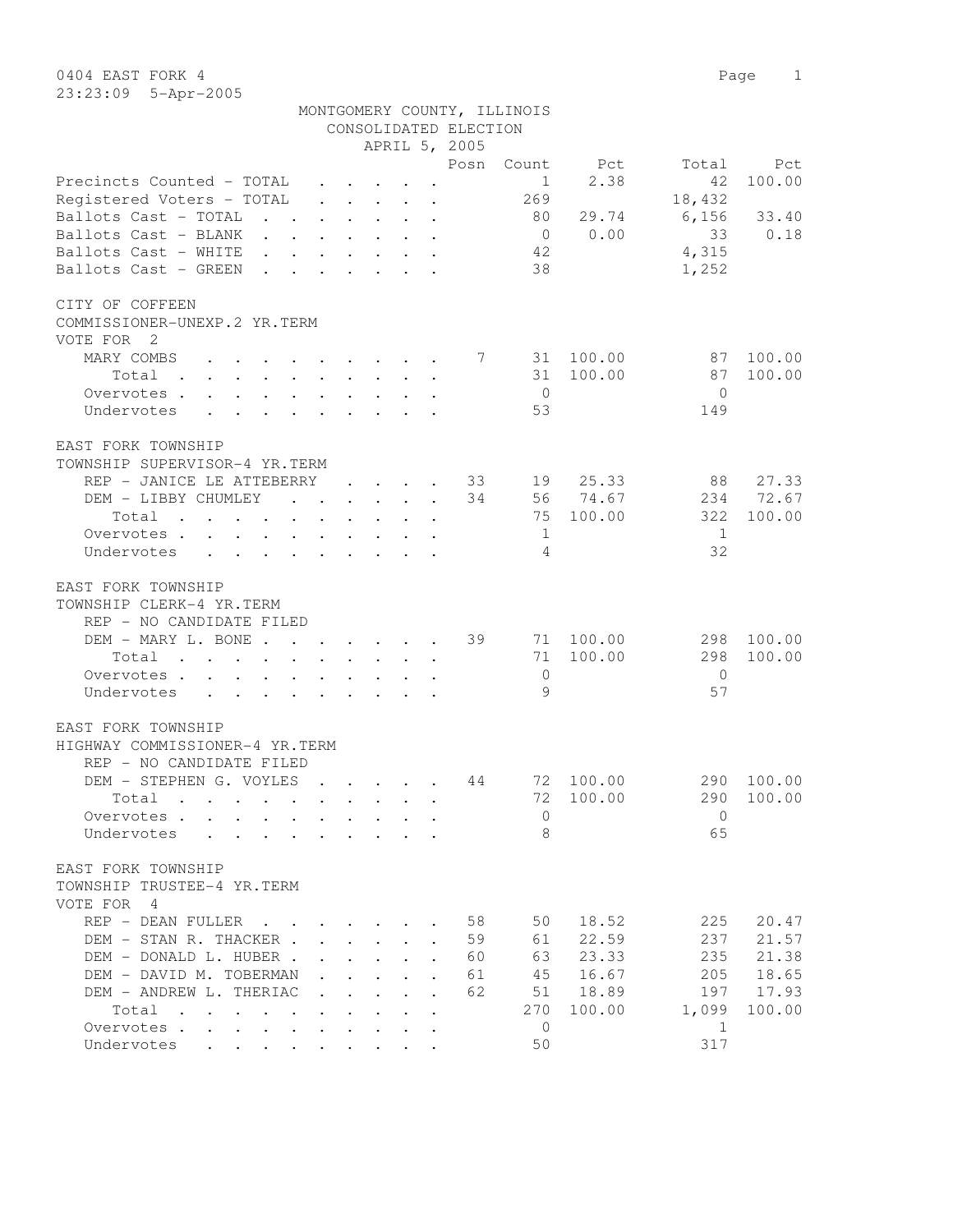| 0404 EAST FORK 4<br>23:23:09 5-Apr-2005                                                           |                                                                                          |                                        |                                                           |                                                                       |                |                |              | 2<br>Page   |
|---------------------------------------------------------------------------------------------------|------------------------------------------------------------------------------------------|----------------------------------------|-----------------------------------------------------------|-----------------------------------------------------------------------|----------------|----------------|--------------|-------------|
|                                                                                                   |                                                                                          |                                        |                                                           | MONTGOMERY COUNTY, ILLINOIS<br>CONSOLIDATED ELECTION<br>APRIL 5, 2005 |                |                |              |             |
|                                                                                                   |                                                                                          |                                        |                                                           |                                                                       |                | Posn Count Pct | Total        | Pct         |
| EAST FORK/GRISHAM/WALSHVILLE TOWNSHIPS<br>MULTI-TOWNSHIP ASSESSOR-4 YR.TERM<br>NO CANDIDATE FILED |                                                                                          |                                        |                                                           |                                                                       |                |                |              |             |
| Total                                                                                             |                                                                                          |                                        |                                                           |                                                                       | $\mathbf{0}$   |                | $\mathbf{0}$ |             |
| Overvotes .<br>$\mathbf{r}$ , $\mathbf{r}$ , $\mathbf{r}$ , $\mathbf{r}$ , $\mathbf{r}$           |                                                                                          |                                        |                                                           |                                                                       | $\circ$        |                | $\Omega$     |             |
| Undervotes<br>$\mathbf{L}$                                                                        |                                                                                          |                                        |                                                           |                                                                       | 80             |                | 595          |             |
| HILLSBORO C.U.S.D. #3                                                                             |                                                                                          |                                        |                                                           |                                                                       |                |                |              |             |
| MEMBERS OF THE BOARD OF EDUCATION-UNEXP.2 YR. TERM                                                |                                                                                          |                                        |                                                           |                                                                       |                |                |              |             |
| BARBARA ADAMS                                                                                     | $\mathbf{r}$ , and $\mathbf{r}$ , and $\mathbf{r}$ , and $\mathbf{r}$ , and $\mathbf{r}$ |                                        |                                                           | 149                                                                   |                | 65 100.00      | 1,044        | 100.00      |
| Total                                                                                             |                                                                                          |                                        |                                                           |                                                                       |                | 65 100.00      | 1,044        | 100.00      |
| Overvotes                                                                                         |                                                                                          |                                        |                                                           |                                                                       | $\overline{0}$ |                | $\Omega$     |             |
| Undervotes                                                                                        |                                                                                          |                                        |                                                           |                                                                       | 15             |                | 411          |             |
|                                                                                                   |                                                                                          |                                        |                                                           |                                                                       |                |                |              |             |
| HILLSBORO C.U.S.D. #3<br>MEMBERS OF THE BOARD OF EDUCATION-FULL 4-YR. TERM                        |                                                                                          |                                        |                                                           |                                                                       |                |                |              |             |
| VOTE FOR 3                                                                                        |                                                                                          |                                        |                                                           |                                                                       |                |                |              |             |
| DOUG DONALDSON                                                                                    |                                                                                          |                                        |                                                           | 163                                                                   | 42             | 24.56          | 830          | 26.37       |
| LYNNE M. HUTCHISON 164                                                                            |                                                                                          |                                        |                                                           |                                                                       |                | 56 32.75       | 968          | 30.75       |
| BILL JONES<br>$\ddot{\phantom{a}}$                                                                |                                                                                          |                                        |                                                           | . 165                                                                 |                | 40 23.39       | 820          | 26.05       |
| KENNY HANNERS<br>$\mathbf{r} = \mathbf{r} + \mathbf{r} + \mathbf{r} + \mathbf{r}$                 |                                                                                          |                                        | $\mathbf{r}$ , $\mathbf{r}$ , $\mathbf{r}$ , $\mathbf{r}$ | 166                                                                   |                | 33 19.30       | 530          | 16.84       |
| Total                                                                                             |                                                                                          |                                        |                                                           |                                                                       |                | 171 100.00     | 3,148        | 100.00      |
| Overvotes .<br>$\ddot{\phantom{0}}$                                                               |                                                                                          |                                        |                                                           |                                                                       | $\mathbf{1}$   |                | 12           |             |
| Undervotes                                                                                        |                                                                                          |                                        |                                                           |                                                                       | 66             |                | 1,181        |             |
|                                                                                                   |                                                                                          |                                        |                                                           |                                                                       |                |                |              |             |
| CHRISTIAN AND MONTGOMERY COUNTIES                                                                 |                                                                                          |                                        |                                                           |                                                                       |                |                |              |             |
| REGIONAL BOARD OF SCHOOL TRUSTEES-FULL TERM<br>VOTE FOR 2                                         |                                                                                          |                                        |                                                           |                                                                       |                |                |              |             |
| DON SCOTT-CHRISTIAN COUNTY                                                                        |                                                                                          | $\mathbf{r}$ . The set of $\mathbf{r}$ |                                                           | 216                                                                   |                | 37 48.68       |              | 3,345 48.83 |
| BYRON L. SCHNEIDER-CHRISTIAN CO.                                                                  |                                                                                          |                                        | $\mathbf{L} = \mathbf{L}$                                 | 217                                                                   |                | 39 51.32       |              | 3,505 51.17 |
| Total                                                                                             |                                                                                          |                                        |                                                           |                                                                       |                | 76 100.00      | 6,850        | 100.00      |
| Overvotes.<br>$\mathbf{r}$                                                                        |                                                                                          |                                        |                                                           |                                                                       | $\overline{0}$ |                | $\Omega$     |             |
| Undervotes<br>$\mathbf{r} = \mathbf{r} + \mathbf{r}$                                              | $\sim$<br>$\sim$ $\sim$                                                                  | $\cdot$ $\cdot$ $\cdot$                |                                                           |                                                                       | 84             |                | 5,304        |             |
|                                                                                                   |                                                                                          |                                        |                                                           |                                                                       |                |                |              |             |
| CHRISTIAN AND MONTGOMERY COUNTIES                                                                 |                                                                                          |                                        |                                                           |                                                                       |                |                |              |             |
| REGIONAL BOARD OF SCHOOL TRUSTEES-UNEXP.4 YR.TERM                                                 |                                                                                          |                                        |                                                           |                                                                       |                |                |              |             |
| DONNA YESKE-MONTGOMERY COUNTY                                                                     |                                                                                          |                                        | $\mathbf{r}$                                              | 221                                                                   | 61             | 100.00         | 4,310        | 100.00      |
| Total<br>$\sim$<br>$\sim$<br>$\sim$ 100 $\pm$                                                     |                                                                                          |                                        |                                                           |                                                                       | 61             | 100.00         | 4,310        | 100.00      |
| Overvotes .                                                                                       |                                                                                          |                                        |                                                           |                                                                       | $\mathbf 0$    |                | $\mathbf{0}$ |             |
| Undervotes                                                                                        |                                                                                          |                                        |                                                           |                                                                       | 19             |                | 1,767        |             |
| (INCORPORATED)                                                                                    |                                                                                          |                                        |                                                           |                                                                       |                |                |              |             |
| CREATION OF COFFEEN COMMUNITY LIBRARY                                                             |                                                                                          |                                        |                                                           |                                                                       |                |                |              |             |
| YES .<br>$\sim$ $\sim$ $\sim$                                                                     |                                                                                          |                                        |                                                           | 270                                                                   | 23             | 57.50          | 53           | 45.30       |
| NO.<br>$\mathbf{r}$ , $\mathbf{r}$ , $\mathbf{r}$                                                 |                                                                                          |                                        |                                                           | 271                                                                   | 17             | 42.50          | 64           | 54.70       |
| Total .<br>$\ddot{\phantom{0}}$<br>$\ddot{\phantom{0}}$                                           |                                                                                          |                                        |                                                           |                                                                       | 40             | 100.00         | 117          | 100.00      |
| Overvotes .<br>$\sim$<br>$\bullet$ .                                                              |                                                                                          |                                        |                                                           |                                                                       | 0              |                | $\mathbf{0}$ |             |
| Undervotes                                                                                        |                                                                                          |                                        |                                                           |                                                                       | $\overline{2}$ |                | 11           |             |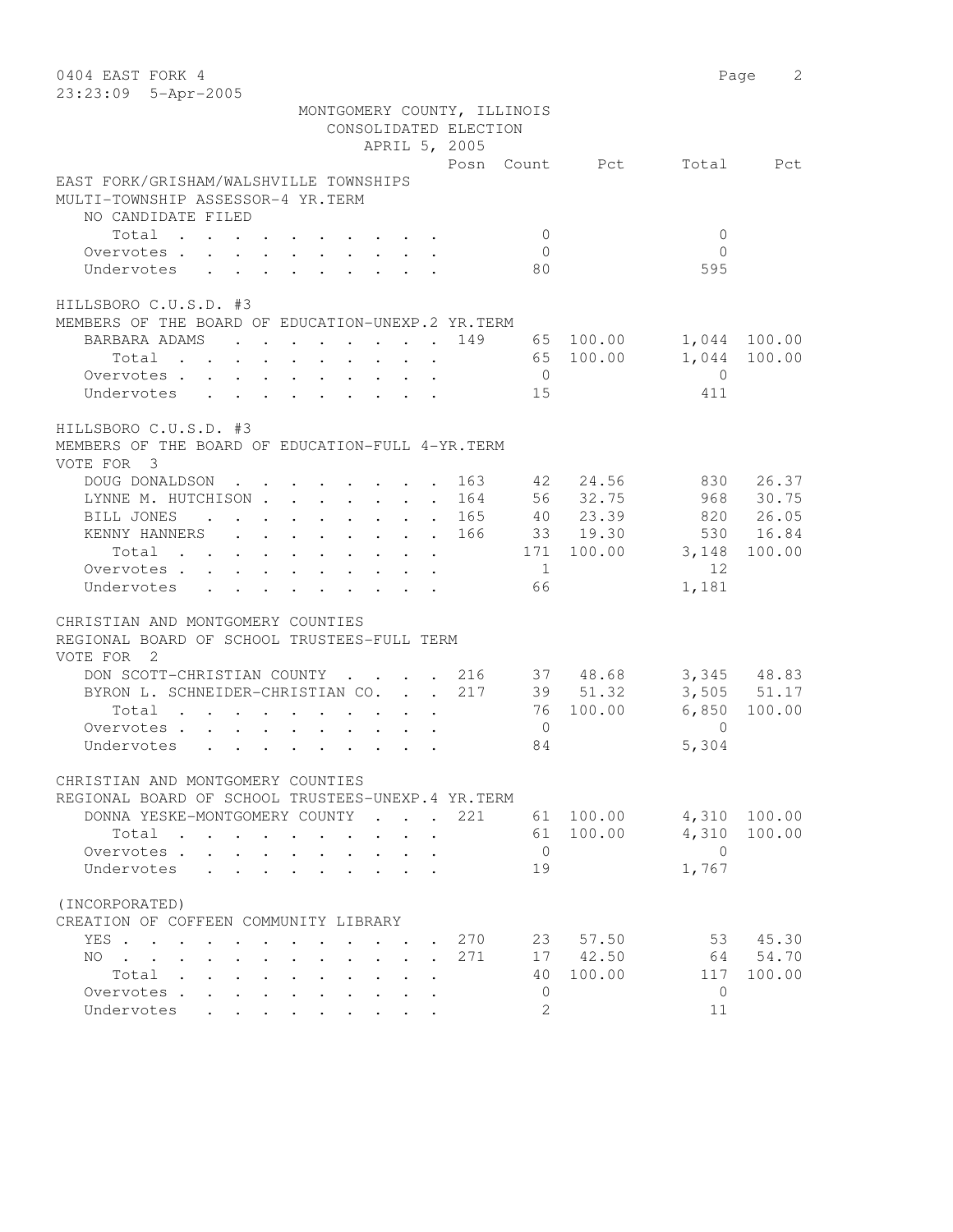## 0404 EAST FORK 4 Page 3

|                                       |       |                         |         |               |               |           |                      |                                                                                                                 |  | CONSOLIDATED ELECTION |        |        |       |        |
|---------------------------------------|-------|-------------------------|---------|---------------|---------------|-----------|----------------------|-----------------------------------------------------------------------------------------------------------------|--|-----------------------|--------|--------|-------|--------|
|                                       |       |                         |         |               |               |           |                      |                                                                                                                 |  | APRIL 5, 2005         |        |        |       |        |
|                                       |       |                         |         |               |               |           |                      |                                                                                                                 |  | Posn                  | Count. | Pct    | Total | Pct.   |
| (UNINCORPORATED)                      |       |                         |         |               |               |           |                      |                                                                                                                 |  |                       |        |        |       |        |
| CREATION OF COFFEEN COMMUNITY LIBRARY |       |                         |         |               |               |           |                      |                                                                                                                 |  |                       |        |        |       |        |
| YES .                                 |       |                         |         |               |               |           |                      | $\mathbf{r}$ , and $\mathbf{r}$ , and $\mathbf{r}$ , and $\mathbf{r}$ , and $\mathbf{r}$                        |  | 270                   | 23     | 65.71  | 64    | 46.38  |
| NO.                                   |       | $\sim 100$ km s $^{-1}$ |         |               |               |           |                      | $\mathbf{r}$ , and $\mathbf{r}$ , and $\mathbf{r}$ , and $\mathbf{r}$                                           |  | 2.71                  | 12     | 34.29  | 74    | 53.62  |
|                                       | Total |                         |         |               |               |           |                      | the contract of the contract of the contract of the contract of the contract of the contract of the contract of |  |                       | 35.    | 100.00 | 138   | 100.00 |
| Overvotes                             |       |                         |         | $\sim$ $\sim$ | $\sim$ $\sim$ | $\bullet$ | $\ddot{\phantom{a}}$ |                                                                                                                 |  |                       | 0      |        |       |        |
| Undervotes                            |       |                         | $\cdot$ |               | $\sim$        |           |                      |                                                                                                                 |  |                       | 3      |        | 15    |        |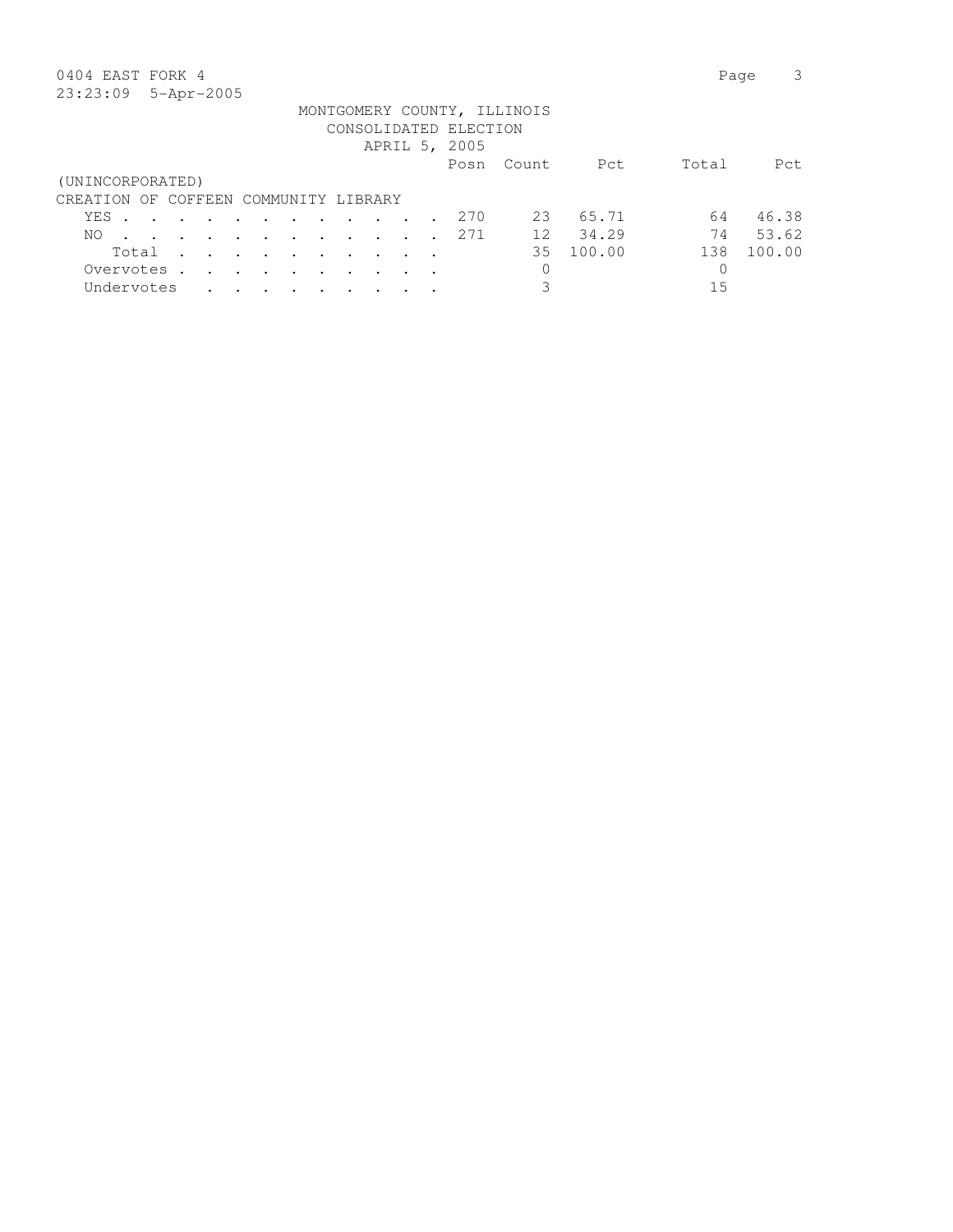|                                                                                                                      |                      |                                                                                                                 |              |                               | CONSOLIDATED ELECTION |                |           |                |        |
|----------------------------------------------------------------------------------------------------------------------|----------------------|-----------------------------------------------------------------------------------------------------------------|--------------|-------------------------------|-----------------------|----------------|-----------|----------------|--------|
|                                                                                                                      |                      |                                                                                                                 |              |                               | APRIL 5, 2005         |                |           |                |        |
|                                                                                                                      |                      |                                                                                                                 |              |                               | Posn                  | Count          | Pct       | Total          | Pct    |
| Precincts Counted - TOTAL                                                                                            |                      | $\cdot$ $\cdot$ $\cdot$ $\cdot$ $\cdot$                                                                         |              |                               |                       | 1              | 2.38      | 42             | 100.00 |
| Registered Voters - TOTAL                                                                                            |                      | $\begin{array}{cccccccccccccc} \bullet & \bullet & \bullet & \bullet & \bullet & \bullet & \bullet \end{array}$ |              |                               |                       | 455            |           | 18,432         |        |
| Ballots Cast - TOTAL<br><b>Contract Contract</b>                                                                     |                      |                                                                                                                 |              | $\sim$                        |                       | 106            | 23.30     | 6,156          | 33.40  |
| Ballots Cast - BLANK                                                                                                 |                      |                                                                                                                 |              |                               |                       | $\overline{0}$ | 0.00      | 33             | 0.18   |
| Ballots Cast - WHITE<br>$\mathbf{L} = \mathbf{L}$<br><b>Contract Contract</b>                                        |                      |                                                                                                                 |              | $\sim$                        |                       | 71             |           | 4,315          |        |
| Ballots Cast - YELLOW                                                                                                |                      | $\sim$ $\sim$                                                                                                   |              | $\ddot{\phantom{0}}$          |                       | 6              |           | 365            |        |
| Ballots Cast - GREEN<br>$\mathbf{r}$ , $\mathbf{r}$ , $\mathbf{r}$ , $\mathbf{r}$ , $\mathbf{r}$                     |                      |                                                                                                                 |              |                               |                       | 29             |           | 1,252          |        |
| Ballots Cast - SALMON.<br>$\mathbf{r}$ , $\mathbf{r}$ , $\mathbf{r}$ , $\mathbf{r}$                                  |                      |                                                                                                                 |              |                               |                       | $\bigcirc$     |           | 179            |        |
|                                                                                                                      |                      |                                                                                                                 |              |                               |                       |                |           |                |        |
| VILLAGE OF FILLMORE                                                                                                  |                      |                                                                                                                 |              |                               |                       |                |           |                |        |
| MAYOR-4 YR.TERM                                                                                                      |                      |                                                                                                                 |              |                               |                       |                |           |                |        |
| CIT - NO CANDIDATE FILED                                                                                             |                      |                                                                                                                 |              |                               |                       |                |           |                |        |
| IND - REXDON L. BOLIARD                                                                                              |                      | $\cdot$                                                                                                         |              |                               | 7                     |                | 53 100.00 | 53             | 100.00 |
| Total<br>$\mathbf{r}$ , $\mathbf{r}$ , $\mathbf{r}$ , $\mathbf{r}$ , $\mathbf{r}$                                    |                      | $\mathbf{r}$ . The set of $\mathbf{r}$                                                                          |              | $\mathbf{L} = \mathbf{L}$     |                       | 53             | 100.00    | 53             | 100.00 |
|                                                                                                                      |                      |                                                                                                                 |              |                               |                       |                |           |                |        |
| Overvotes.<br>$\mathbf{r}$ and $\mathbf{r}$<br>$\mathbf{L}$                                                          | $\sim$               | $\cdot$ $\cdot$ $\cdot$ $\cdot$                                                                                 |              |                               |                       | $\overline{0}$ |           | $\overline{0}$ |        |
| $\mathbf{r}$ , $\mathbf{r}$ , $\mathbf{r}$ , $\mathbf{r}$ , $\mathbf{r}$ , $\mathbf{r}$<br>Undervotes                |                      |                                                                                                                 |              |                               |                       | 18             |           | 18             |        |
|                                                                                                                      |                      |                                                                                                                 |              |                               |                       |                |           |                |        |
| VILLAGE OF FILLMORE                                                                                                  |                      |                                                                                                                 |              |                               |                       |                |           |                |        |
| VILLAGE TRUSTEE-4 YR.TERM                                                                                            |                      |                                                                                                                 |              |                               |                       |                |           |                |        |
| VOTE FOR 3                                                                                                           |                      |                                                                                                                 |              |                               |                       |                |           |                |        |
| CIT - DAVID DOYEN<br>$\mathbf{r}$ , $\mathbf{r}$ , $\mathbf{r}$ , $\mathbf{r}$ , $\mathbf{r}$ , $\mathbf{r}$         |                      |                                                                                                                 |              |                               | 11                    | 53             | 32.52     | 53             | 32.52  |
| CIT - FRED FESSER<br>$\mathcal{L}(\mathbf{z})$ , and $\mathcal{L}(\mathbf{z})$                                       |                      | $\cdot$ $\cdot$ $\cdot$ $\cdot$ $\cdot$                                                                         |              |                               | 12                    | 56             | 34.36     | 56             | 34.36  |
| CIT - MELBA J. WEBSTER                                                                                               | $\ddot{\phantom{0}}$ | $\mathbf{L}$ $\mathbf{L}$                                                                                       | $\mathbf{L}$ | $\ddot{\phantom{a}}$          | 13                    | 54             | 33.13     | 54             | 33.13  |
| Total                                                                                                                | $\sim$               | $\sim$ $\sim$<br>$\ddot{\phantom{0}}$                                                                           |              |                               |                       | 163            | 100.00    | 163            | 100.00 |
| Overvotes.                                                                                                           |                      |                                                                                                                 |              |                               |                       | $\overline{0}$ |           | $\Omega$       |        |
| Undervotes<br>$\mathbf{r}$ , and $\mathbf{r}$ , and $\mathbf{r}$ , and $\mathbf{r}$ , and $\mathbf{r}$               |                      |                                                                                                                 |              |                               |                       | 50             |           | 50             |        |
|                                                                                                                      |                      |                                                                                                                 |              |                               |                       |                |           |                |        |
| FILLMORE TOWNSHIP                                                                                                    |                      |                                                                                                                 |              |                               |                       |                |           |                |        |
| TOWNSHIP SUPERVISOR-4 YR.TERM                                                                                        |                      |                                                                                                                 |              |                               |                       |                |           |                |        |
| REP - NO CANDIDATE FILED                                                                                             |                      |                                                                                                                 |              |                               |                       |                |           |                |        |
| DEM - SCOT USHER<br>$\mathbf{L}$                                                                                     |                      | $\cdot$ $\cdot$ $\cdot$ $\cdot$                                                                                 |              |                               | 34                    |                | 96 100.00 | 96             | 100.00 |
| Total<br>$\mathbf{L}^{\text{max}}$<br>$\mathbf{L} = \mathbf{L}$                                                      |                      | $\mathbf{L} = \mathbf{L} \mathbf{L}$                                                                            |              | $\mathbf{L}$ and $\mathbf{L}$ |                       | 96 -           | 100.00    | 96             | 100.00 |
| Overvotes<br>$\cdot$ $\cdot$ $\cdot$ $\cdot$                                                                         |                      | $\mathbf{L} = \mathbf{L}$                                                                                       |              |                               |                       | $\overline{0}$ |           | $\overline{0}$ |        |
| $\mathbf{r}$ , $\mathbf{r}$ , $\mathbf{r}$ , $\mathbf{r}$ , $\mathbf{r}$ , $\mathbf{r}$ , $\mathbf{r}$<br>Undervotes |                      |                                                                                                                 |              |                               |                       | 10             |           | 10             |        |
|                                                                                                                      |                      |                                                                                                                 |              |                               |                       |                |           |                |        |
| FILLMORE TOWNSHIP                                                                                                    |                      |                                                                                                                 |              |                               |                       |                |           |                |        |
| TOWNSHIP CLERK-4 YR.TERM                                                                                             |                      |                                                                                                                 |              |                               |                       |                |           |                |        |
| REP - NO CANDIDATE FILED                                                                                             |                      |                                                                                                                 |              |                               |                       |                |           |                |        |
| DEM - JEANNA LORTON                                                                                                  |                      |                                                                                                                 |              |                               | 39                    | 93             | 100.00    | 93             | 100.00 |
| Total                                                                                                                |                      |                                                                                                                 |              |                               |                       | 93             | 100.00    | 93             | 100.00 |
|                                                                                                                      |                      |                                                                                                                 |              |                               |                       | $\overline{0}$ |           | $\overline{0}$ |        |
| Overvotes .<br>$\sim$                                                                                                |                      |                                                                                                                 |              |                               |                       |                |           |                |        |
| Undervotes                                                                                                           |                      |                                                                                                                 |              |                               |                       | 13             |           | 13             |        |
|                                                                                                                      |                      |                                                                                                                 |              |                               |                       |                |           |                |        |
| FILLMORE TOWNSHIP                                                                                                    |                      |                                                                                                                 |              |                               |                       |                |           |                |        |
| TOWNSHIP TRUSTEE-4 YR.TERM                                                                                           |                      |                                                                                                                 |              |                               |                       |                |           |                |        |
| VOTE FOR 4                                                                                                           |                      |                                                                                                                 |              |                               |                       |                |           |                |        |
| REP - CURTIS HOPWOOD                                                                                                 |                      |                                                                                                                 |              |                               | 58                    | 86             | 26.63     | 86             | 26.63  |
| REP - CARL FESSER                                                                                                    |                      |                                                                                                                 |              | $\ddot{\phantom{a}}$          | 59                    | 86             | 26.63     | 86             | 26.63  |
| DEM - KENNETH EUGENE SMITH .                                                                                         |                      |                                                                                                                 |              |                               | 60                    | 81             | 25.08     | 81             | 25.08  |
| DEM - CAROL J. CHRIST-MORAL .                                                                                        |                      | $\mathbf{L}$                                                                                                    |              |                               | 61                    | 70             | 21.67     | 70             | 21.67  |
| Total                                                                                                                |                      |                                                                                                                 |              |                               |                       | 323            | 100.00    | 323            | 100.00 |
| Overvotes.                                                                                                           |                      |                                                                                                                 |              |                               |                       | $\Omega$       |           | $\circ$        |        |

Undervotes . . . . . . . . . 101 101 101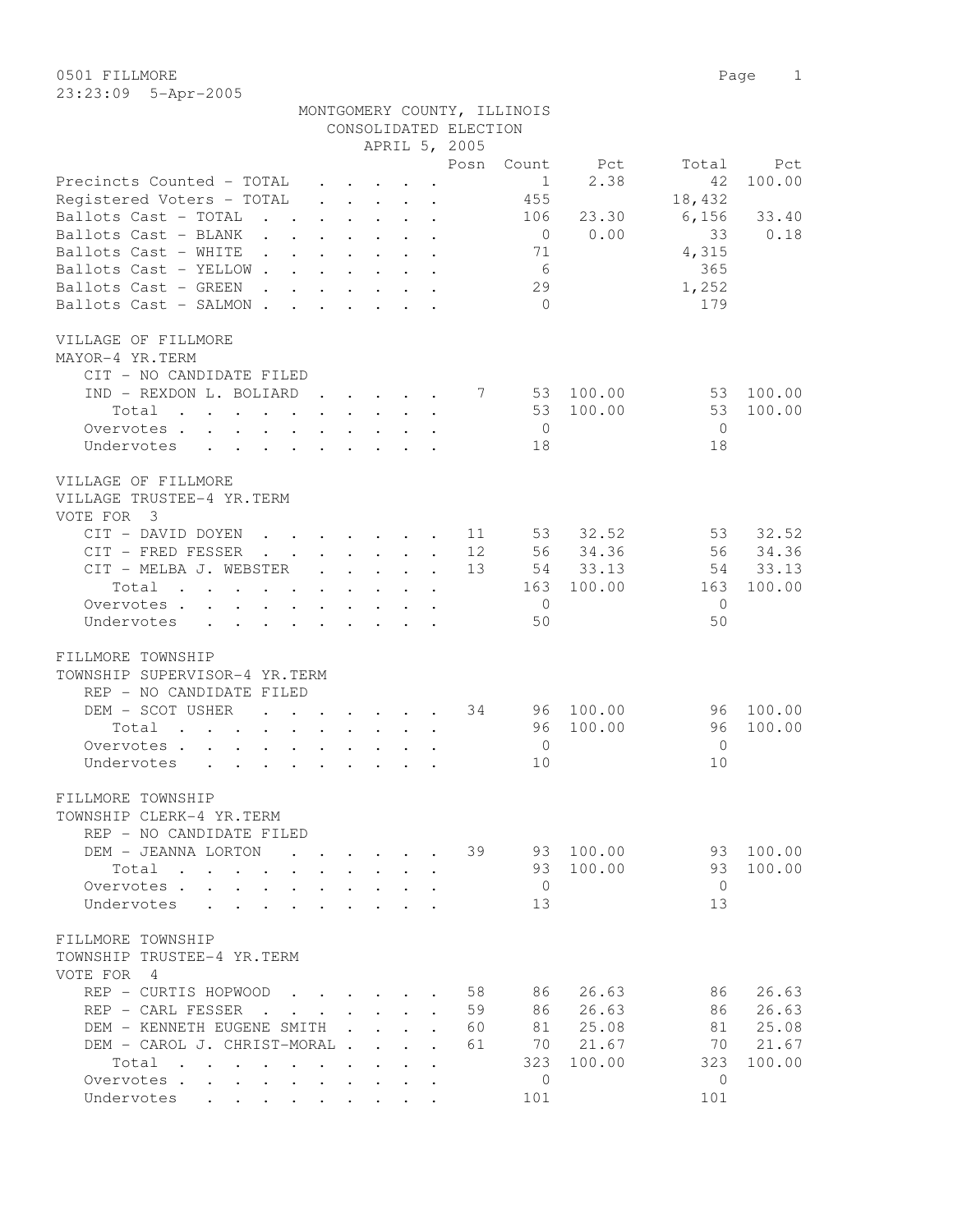0501 FILLMORE 2 23:23:09 5-Apr-2005

|                                                                                                                         | MONTGOMERY COUNTY, ILLINOIS                                  |                                          | CONSOLIDATED ELECTION       |                |                      |            |                              |
|-------------------------------------------------------------------------------------------------------------------------|--------------------------------------------------------------|------------------------------------------|-----------------------------|----------------|----------------------|------------|------------------------------|
|                                                                                                                         |                                                              |                                          | APRIL 5, 2005               |                |                      |            |                              |
|                                                                                                                         |                                                              |                                          |                             |                | Posn Count Pct       |            | Total Pct                    |
| FILLMORE/SOUTH FILLMORE/WITT TOWNSHIPS<br>MULTI-TOWNSHIP ASSESSOR-4 YR.TERM                                             |                                                              |                                          |                             |                |                      |            |                              |
| DEM - RITA A. MILLER 71 84 100.00                                                                                       |                                                              |                                          |                             |                |                      | 413        | 100.00                       |
| Total                                                                                                                   |                                                              |                                          |                             |                | 84 100.00            | 413        | 100.00                       |
| Overvotes.                                                                                                              |                                                              |                                          |                             | $\overline{0}$ |                      | $\bigcirc$ |                              |
| Undervotes                                                                                                              |                                                              |                                          |                             | 22             |                      | 96         |                              |
| FILLMORE CONSOLIDATED ROAD DISTRICT<br>HIGHWAY COMMISSIONER-4 YR.TERM<br>REP - NO CANDIDATE FILED                       |                                                              |                                          |                             |                |                      |            |                              |
| DEM - DALE HARRISON 44 96 100.00                                                                                        |                                                              |                                          |                             |                |                      |            | 127 100.00                   |
| Total                                                                                                                   |                                                              |                                          |                             |                | 96 100.00            | 127        | 100.00                       |
| Overvotes.                                                                                                              |                                                              |                                          |                             | $\overline{0}$ |                      | $\bigcirc$ |                              |
| Undervotes                                                                                                              |                                                              |                                          |                             | 10             |                      | 14         |                              |
| HILLSBORO C.U.S.D. #3<br>MEMBERS OF THE BOARD OF EDUCATION-UNEXP.2 YR. TERM<br>BARBARA ADAMS 149<br>Total<br>Overvotes. |                                                              |                                          |                             | $\circ$        | 4 100.00<br>4 100.00 | $\Omega$   | 1,044 100.00<br>1,044 100.00 |
| Undervotes                                                                                                              |                                                              |                                          |                             | 2              |                      | 411        |                              |
| HILLSBORO C.U.S.D. #3<br>MEMBERS OF THE BOARD OF EDUCATION-FULL 4-YR. TERM<br>VOTE FOR 3                                |                                                              |                                          |                             |                |                      |            |                              |
| DOUG DONALDSON 163                                                                                                      |                                                              |                                          |                             |                | 4 40.00              |            | 830 26.37                    |
| LYNNE M. HUTCHISON 164                                                                                                  |                                                              |                                          |                             |                | 2 20.00              |            | 968 30.75                    |
| BILL JONES                                                                                                              |                                                              |                                          | . 165                       |                | $3\quad 30.00$       |            | 820 26.05                    |
| KENNY HANNERS 166                                                                                                       |                                                              |                                          |                             |                | 1 10.00              |            | 530 16.84                    |
| Total                                                                                                                   |                                                              |                                          |                             |                | 10 100.00            | 3, 148     | 100.00                       |
| Overvotes                                                                                                               |                                                              |                                          |                             | $\overline{0}$ |                      | 12         |                              |
| Undervotes                                                                                                              |                                                              |                                          |                             | - 8            |                      | 1,181      |                              |
| NOKOMIS C.U.S.D. #22<br>MEMBERS OF THE BOARD OF EDUCATION-FULL 4-YR. TERM<br>VOTE FOR 4                                 |                                                              |                                          |                             |                |                      |            |                              |
| REGINA K. CHAUSSE                                                                                                       |                                                              |                                          | 148                         | 27             | 8.82                 | 386        | 10.54                        |
| BRENT ENGELMAN<br>$\mathbf{L}$ and $\mathbf{L}$ and $\mathbf{L}$                                                        | $\mathbf{L}^{\text{max}}$<br>$\mathbf{L}$<br>$\sim$          | $\sim$ 100 $\pm$<br>$\ddot{\phantom{a}}$ | 149<br>$\ddot{\phantom{a}}$ | 38             | 12.42                | 600        | 16.39                        |
| DENNY BAUMAN.<br>$\sim$ 100 $\sim$<br>$\mathbf{L}$                                                                      | $\ddot{\phantom{0}}$<br>$\ddot{\phantom{a}}$<br>$\mathbf{L}$ | $\ddot{\phantom{0}}$                     | 150<br>$\ddot{\phantom{a}}$ | 40             | 13.07                | 520        | 14.20                        |
| PAM BURDZILAUSKAS                                                                                                       | $\ddot{\phantom{0}}$<br>$\sim$                               | $\ddot{\phantom{0}}$                     | 151<br>$\ddot{\phantom{0}}$ | 20             | 6.54                 | 405        | 11.06                        |
| WILLIAM DOOLEY                                                                                                          | $\ddot{\phantom{a}}$                                         |                                          | 152<br>$\ddot{\phantom{a}}$ | 24             | 7.84                 | 431        | 11.77                        |
| STEVEN JANSSEN                                                                                                          | $\ddot{\phantom{a}}$                                         |                                          | 153<br>$\bullet$            | 61             | 19.93                | 416        | 11.36                        |
| J. DAVID HADLEY.                                                                                                        |                                                              |                                          | 154                         | 44             | 14.38                | 572        | 15.62                        |
| CHARLES TOBERMAN                                                                                                        |                                                              |                                          | 155                         | 52             | 16.99                | 331        | 9.04                         |
| Total<br>$\sim$                                                                                                         | $\ddot{\phantom{a}}$                                         |                                          |                             | 306            | 100.00               | 3,661      | 100.00                       |
| Overvotes                                                                                                               | $\ddot{\phantom{a}}$<br>$\ddot{\phantom{a}}$                 | $\ddot{\phantom{a}}$                     |                             | 3              |                      | 17         |                              |
| Undervotes                                                                                                              |                                                              | $\sim$                                   |                             | 82             |                      | 723        |                              |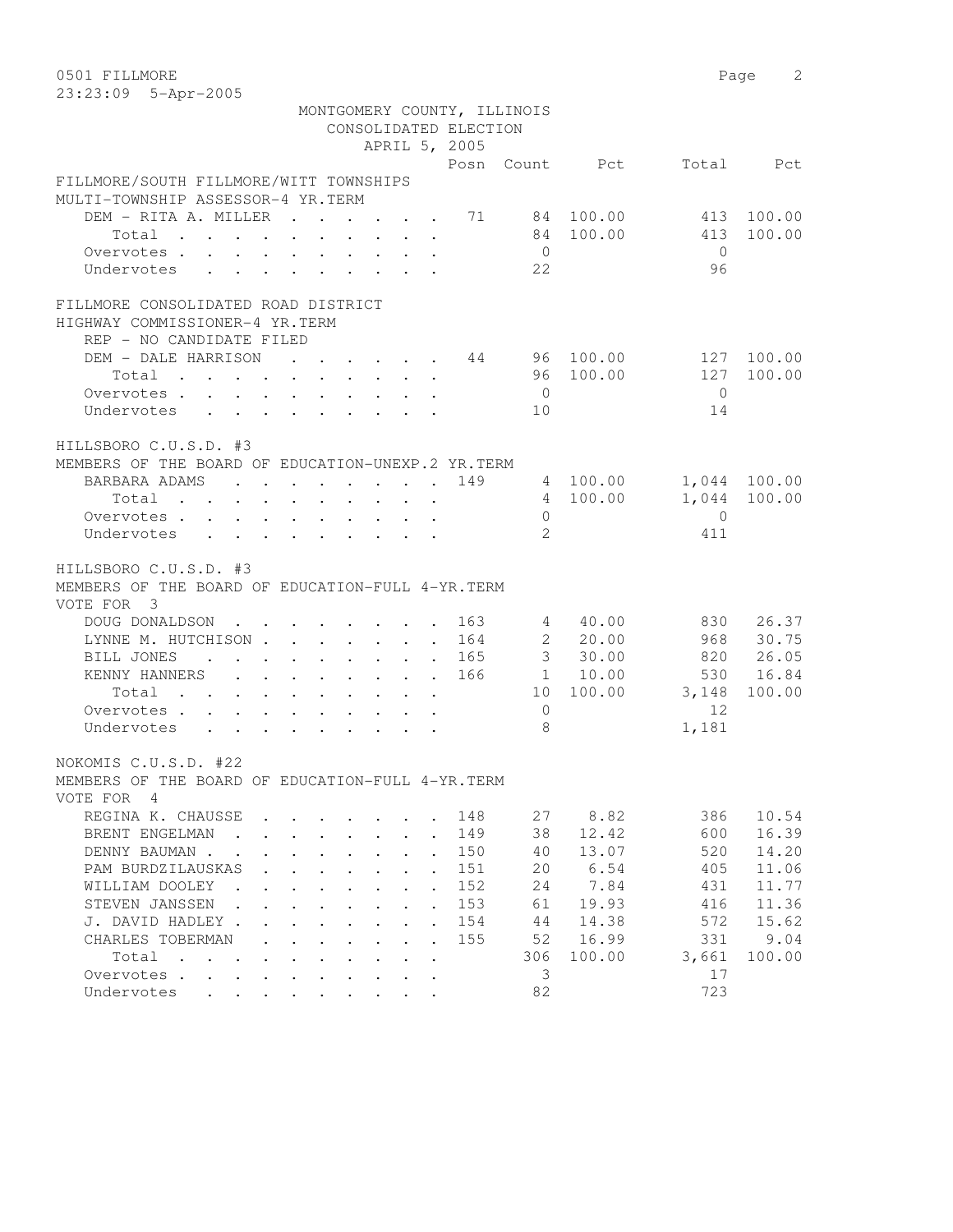0501 FILLMORE 2012 2022 12:00 Page 3 23:23:09 5-Apr-2005 MONTGOMERY COUNTY, ILLINOIS CONSOLIDATED ELECTION APRIL 5, 2005 Posn Count Pct Total Pct VANDALIA C.U.S.D. #203 MEMBERS OF THE BOARD OF EDUCATION-FULL 4-YR.TERM VOTE FOR 4 JAY CARROLL . . . . . . . . 145 0 14 20.59 TAMMY B. WOOLSEY . . . . . . . 146 0 11 16.18 ROY G. NICHOLS . . . . . . . 147 0 12 17.65 CHRISTOPHER A. PALMER . . . . . 148 0 15 22.06<br>JOE LAWSON . . . . . . . . 149 0 16 23.53 JOE LAWSON . . . . . . . . . 149 Total . . . . . . . . . . 0 68 100.00 Overvotes . . . . . . . . . . 0 0 Undervotes . . . . . . . . . 0 20 KASKASKIA COMMUNITY COLLEGE DISTRICT #501 TRUSTEES OF THE COMMUNITY COLLEGE DIST.-FULL TERM VOTE FOR 2 SHERM DOOLEN . . . . . . . . 190 0 7 22.58 ROBERT H. (BOB) GAFFNER . . . . 191 0 13 41.94 BRIAN THOMAS COURTNEY . . . . . 192 0 11 35.48 Total . . . . . . . . . . 0 31 100.00 Overvotes . . . . . . . . . . 0 0 Undervotes . . . . . . . . 0 25 CHRISTIAN AND MONTGOMERY COUNTIES REGIONAL BOARD OF SCHOOL TRUSTEES-FULL TERM VOTE FOR 2 DON SCOTT-CHRISTIAN COUNTY . . . . 216 61 48.41 3,345 48.83 BYRON L. SCHNEIDER-CHRISTIAN CO. . . 217 65 51.59 3,505 51.17 Total . . . . . . . . . . 126 100.00 6,850 100.00 Overvotes . . . . . . . . . . 0 0 Overvotes . . . . . . . . . . 0 0<br>Undervotes . . . . . . . . . 86 5,304 CHRISTIAN AND MONTGOMERY COUNTIES REGIONAL BOARD OF SCHOOL TRUSTEES-UNEXP.4 YR.TERM DONNA YESKE-MONTGOMERY COUNTY . . . 221 75 100.00 4,310 100.00 Total . . . . . . . . . . 75 100.00 4,310 100.00 Overvotes . . . . . . . . . . 0 0 Undervotes . . . . . . . . . 31 1,767 BOND, EFFINGHAM AND FAYETTE COUNTIES REGIONAL BOARD OF SCHOOL TRUSTEES-FULL TERM VOTE FOR 2 DANIEL H. JOHNSON-BOND COUNTY . . . 215 0 17 44.74 JERRY K. BEABOUT-FAYETTE COUNTY . . 216 0 21 55.26 Total . . . . . . . . . . 0 38 100.00 Overvotes . . . . . . . . . . 0 0

Undervotes . . . . . . . . . 0 20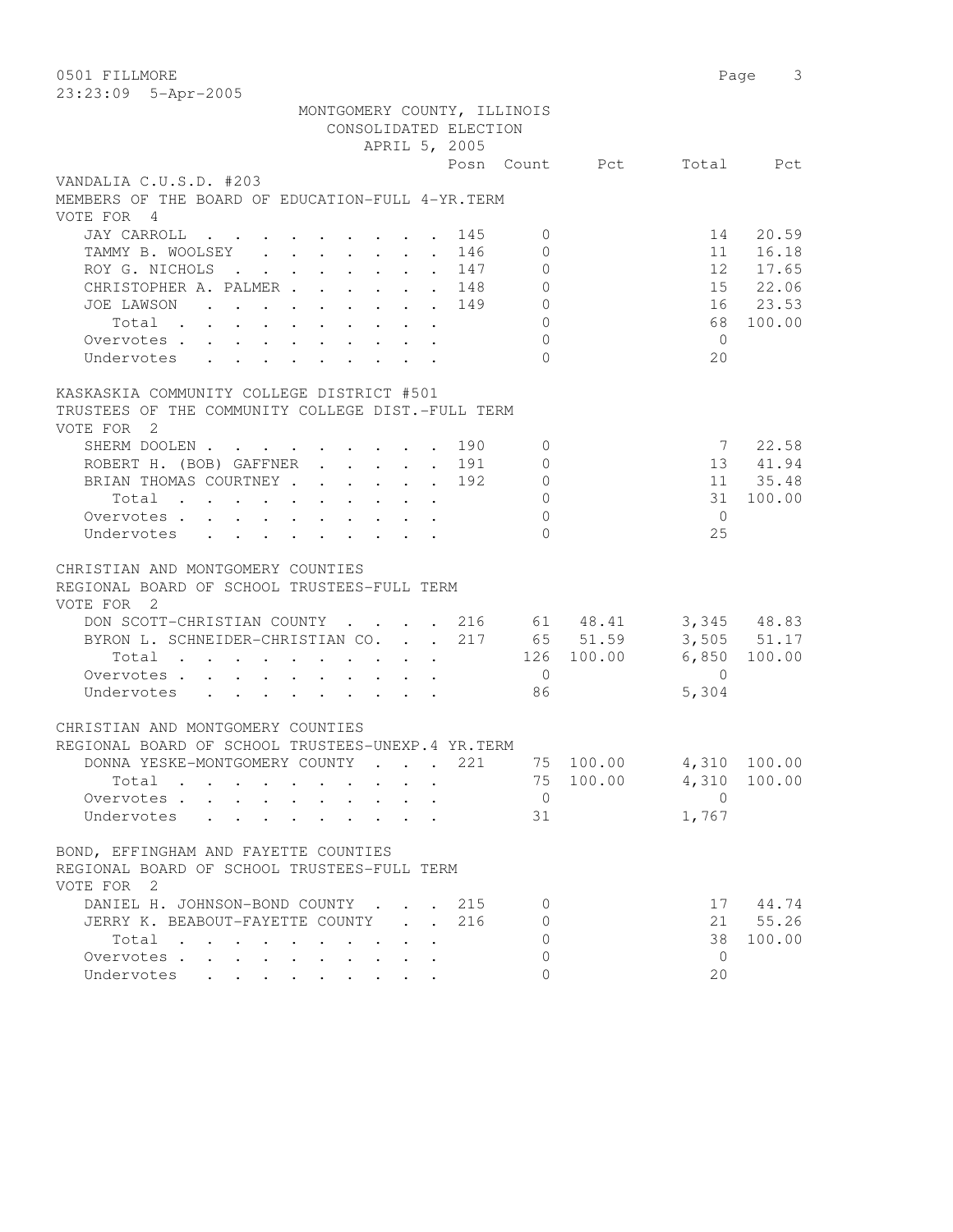23:23:09 5-Apr-2005

|                                                                                                         |                                            |              |                                                                                             |                                                                 |                      | CONSOLIDATED ELECTION |                |         |                |           |
|---------------------------------------------------------------------------------------------------------|--------------------------------------------|--------------|---------------------------------------------------------------------------------------------|-----------------------------------------------------------------|----------------------|-----------------------|----------------|---------|----------------|-----------|
|                                                                                                         |                                            |              |                                                                                             |                                                                 |                      | APRIL 5, 2005         |                |         |                |           |
|                                                                                                         |                                            |              |                                                                                             |                                                                 |                      | Posn                  | Count          | Pct     | Total          | Pct       |
| Precincts Counted - TOTAL                                                                               |                                            |              | $\cdot$ $\cdot$ $\cdot$ $\cdot$ $\cdot$                                                     |                                                                 |                      |                       | $\mathbf 1$    | 2.38    | 42             | 100.00    |
| Registered Voters - TOTAL                                                                               | $\ddot{\phantom{0}}$                       |              | $\cdot$ $\cdot$ $\cdot$ $\cdot$                                                             |                                                                 |                      |                       | 257            |         | 18,432         |           |
| Ballots Cast - TOTAL<br>$\mathbf{L}$ and $\mathbf{L}$                                                   |                                            |              | $\cdot$ $\cdot$ $\cdot$ $\cdot$ $\cdot$ $\cdot$                                             |                                                                 |                      |                       | 117            | 45.53   | 6,156          | 33.40     |
| Ballots Cast - BLANK                                                                                    | $\mathbf{r} = \mathbf{r} + \mathbf{r}$ .   |              | $\ddot{\phantom{0}}$                                                                        | $\sim$                                                          | $\ddot{\phantom{a}}$ |                       | 5              | 1.95    | 33             | 0.18      |
| Ballots Cast - WHITE<br>$\mathbf{r}$ , $\mathbf{r}$ , $\mathbf{r}$ , $\mathbf{r}$                       |                                            |              |                                                                                             |                                                                 |                      |                       | 71             |         | 4,315          |           |
| Ballots Cast - YELLOW.<br>$\mathcal{L}^{\text{max}}$                                                    |                                            | $\mathbf{r}$ |                                                                                             | $\cdot$ $\cdot$ $\cdot$                                         |                      |                       | 33             |         | 365            |           |
| Ballots Cast - GREEN<br>$\sim$ $\sim$<br>$\mathbf{A}$                                                   |                                            |              |                                                                                             | $\bullet$ .<br><br><br><br><br><br><br><br><br><br><br><br><br> |                      |                       | 11             |         | 1,252          |           |
| Ballots Cast - SALMON.<br>$\ddot{\phantom{a}}$                                                          | $\mathbf{L}$                               | $\sim 100$   |                                                                                             | $\mathbf{L} = \mathbf{L} \mathbf{L}$                            |                      |                       | -2             |         | 179            |           |
| VILLAGE OF PANAMA                                                                                       |                                            |              |                                                                                             |                                                                 |                      |                       |                |         |                |           |
| VILLAGE PRESIDENT-4 YR.TERM                                                                             |                                            |              |                                                                                             |                                                                 |                      |                       |                |         |                |           |
| CIT - JOSEPH MCCARIO<br>$\mathbf{r}$ , $\mathbf{r}$ , $\mathbf{r}$ , $\mathbf{r}$ , $\mathbf{r}$        |                                            |              |                                                                                             |                                                                 |                      | $7\phantom{0}$        | 49             | 100.00  | 49             | 100.00    |
| IND - NO CANDIDATE FILED                                                                                |                                            |              |                                                                                             |                                                                 |                      |                       |                |         |                |           |
| Total<br>the contract of the contract of the contract of                                                |                                            |              |                                                                                             |                                                                 |                      |                       | 49             | 100.00  | 49             | 100.00    |
| Overvotes                                                                                               |                                            |              |                                                                                             |                                                                 |                      |                       | $\overline{0}$ |         | $\overline{0}$ |           |
| Undervotes<br>$\mathbf{L}$<br>$\mathbf{L} = \mathbf{L} \mathbf{L}$<br>$\sim$                            |                                            |              | $\mathbf{r} = \mathbf{r} \times \mathbf{r}$ and $\mathbf{r} = \mathbf{r} \times \mathbf{r}$ |                                                                 |                      |                       | 22             |         | 22             |           |
|                                                                                                         |                                            |              |                                                                                             |                                                                 |                      |                       |                |         |                |           |
| VILLAGE OF PANAMA                                                                                       |                                            |              |                                                                                             |                                                                 |                      |                       |                |         |                |           |
| VILLAGE CLERK-4 YR.TERM                                                                                 |                                            |              |                                                                                             |                                                                 |                      |                       |                |         |                |           |
| CIT - NAOMI MCCARIO                                                                                     |                                            |              | $\mathbf{r}$ , and $\mathbf{r}$ , and $\mathbf{r}$ , and $\mathbf{r}$                       |                                                                 |                      | 12                    | 51             | 100.00  | 51             | 100.00    |
| IND - NO CANDIDATE FILED                                                                                |                                            |              |                                                                                             |                                                                 |                      |                       |                |         |                |           |
| Total<br>$\mathbf{r}$ , and $\mathbf{r}$ , and $\mathbf{r}$ , and $\mathbf{r}$ , and $\mathbf{r}$       |                                            |              |                                                                                             |                                                                 | $\sim$               |                       | 51             | 100.00  | 51             | 100.00    |
| Overvotes                                                                                               |                                            |              |                                                                                             |                                                                 |                      |                       | $\overline{0}$ |         | $\overline{0}$ |           |
| Undervotes<br>$\mathbf{L}$<br>$\ddot{\phantom{a}}$<br>$\ddot{\phantom{a}}$                              | $\ddot{\phantom{a}}$                       |              |                                                                                             |                                                                 |                      |                       | 20             |         | 20             |           |
| VILLAGE OF PANAMA                                                                                       |                                            |              |                                                                                             |                                                                 |                      |                       |                |         |                |           |
| VILLAGE TRUSTEE-4 YR.TERM                                                                               |                                            |              |                                                                                             |                                                                 |                      |                       |                |         |                |           |
| VOTE FOR 3                                                                                              |                                            |              |                                                                                             |                                                                 |                      |                       |                |         |                |           |
| CIT - MARVIN MILLER                                                                                     |                                            |              |                                                                                             |                                                                 | $\ddot{\phantom{a}}$ | 17                    | 35             | 19.13   | 35             | 19.13     |
| CIT - JOHN HANCOCK.                                                                                     |                                            |              | $\cdot$ $\cdot$ $\cdot$ $\cdot$ $\cdot$ $\cdot$ $\cdot$                                     |                                                                 | $\bullet$            | 18                    | 36             | 19.67   | 36             | 19.67     |
| CIT - KENT PRIDDLE.                                                                                     |                                            |              | $\cdot$ $\cdot$ $\cdot$ $\cdot$                                                             |                                                                 |                      | 19                    | 26             | 14.21   | 26             | 14.21     |
| IND - STANLEY CASEY                                                                                     |                                            |              |                                                                                             |                                                                 |                      | 20                    | 30             | 16.39   | 30             | 16.39     |
| IND - DARLENE "SUE" GREGORY                                                                             |                                            |              |                                                                                             |                                                                 |                      | 21                    | 21             | 11.48   | 21             | 11.48     |
| IND - ALVIN "BEAR" ASH                                                                                  |                                            |              |                                                                                             |                                                                 |                      |                       |                |         |                |           |
|                                                                                                         | $\mathbf{r}$ , $\mathbf{r}$ , $\mathbf{r}$ |              |                                                                                             | $\mathbf{L}$ . The set of $\mathbf{L}$                          | $\ddot{\phantom{a}}$ | 22                    | 35             | 19.13   | 35             | 19.13     |
| Total<br>$\mathbf{r}$ , and $\mathbf{r}$ , and $\mathbf{r}$ , and $\mathbf{r}$ , and $\mathbf{r}$       |                                            |              |                                                                                             |                                                                 |                      |                       | 183            | 100.00  | 183            | 100.00    |
| Overvotes .<br>$\mathbf{r}$ , and $\mathbf{r}$ , and $\mathbf{r}$ , and $\mathbf{r}$ , and $\mathbf{r}$ |                                            |              |                                                                                             |                                                                 |                      |                       | $\mathbf 1$    |         | $\mathbf 1$    |           |
| Undervotes                                                                                              |                                            |              |                                                                                             |                                                                 |                      |                       | 27             |         | 27             |           |
| GRISHAM TOWNSHIP                                                                                        |                                            |              |                                                                                             |                                                                 |                      |                       |                |         |                |           |
| TOWNSHIP SUPERVISOR-4 YR.TERM                                                                           |                                            |              |                                                                                             |                                                                 |                      |                       |                |         |                |           |
| DEM - SANDY COOLEY 33 96 90.57                                                                          |                                            |              |                                                                                             |                                                                 |                      |                       |                |         |                | 141 83.93 |
| IND - LAURA ZERFOWSKI.                                                                                  |                                            |              | $\Delta \sim 10^4$                                                                          | $\mathcal{L}^{\text{max}}$                                      | $\mathbf{A}$         | 34                    |                | 10 9.43 |                | 27 16.07  |
| Total                                                                                                   |                                            |              |                                                                                             |                                                                 |                      |                       | 106            | 100.00  | 168            | 100.00    |
| Overvotes                                                                                               | $\mathbf{L}$                               | $\mathbf{L}$ | $\mathbf{L}$                                                                                | $\sim$                                                          |                      |                       | $\circ$        |         | $\Omega$       |           |
| Undervotes<br>$\mathbf{r}$ , $\mathbf{r}$ , $\mathbf{r}$ , $\mathbf{r}$                                 |                                            |              |                                                                                             |                                                                 |                      |                       | 11             |         | 17             |           |
| GRISHAM TOWNSHIP                                                                                        |                                            |              |                                                                                             |                                                                 |                      |                       |                |         |                |           |
|                                                                                                         |                                            |              |                                                                                             |                                                                 |                      |                       |                |         |                |           |
| TOWNSHIP CLERK-4 YR.TERM                                                                                |                                            |              |                                                                                             |                                                                 |                      |                       |                |         |                |           |
| DEM - PHYLLIS A. VOLKMAR                                                                                |                                            |              |                                                                                             |                                                                 |                      | 38                    | 101            | 100.00  | 154            | 100.00    |
| IND - NO CANDIDATE FILED                                                                                |                                            |              |                                                                                             |                                                                 |                      |                       |                |         |                |           |
| Total                                                                                                   |                                            |              |                                                                                             |                                                                 |                      |                       | 101            | 100.00  | 154            | 100.00    |
| Overvotes<br>$\ddot{\phantom{0}}$                                                                       | $\ddot{\phantom{a}}$                       |              |                                                                                             |                                                                 |                      |                       | $\mathbf{0}$   |         | $\mathbf{0}$   |           |
| Undervotes                                                                                              |                                            |              | $\mathbf{r}$ , $\mathbf{r}$ , $\mathbf{r}$ , $\mathbf{r}$                                   |                                                                 |                      |                       | 16             |         | 31             |           |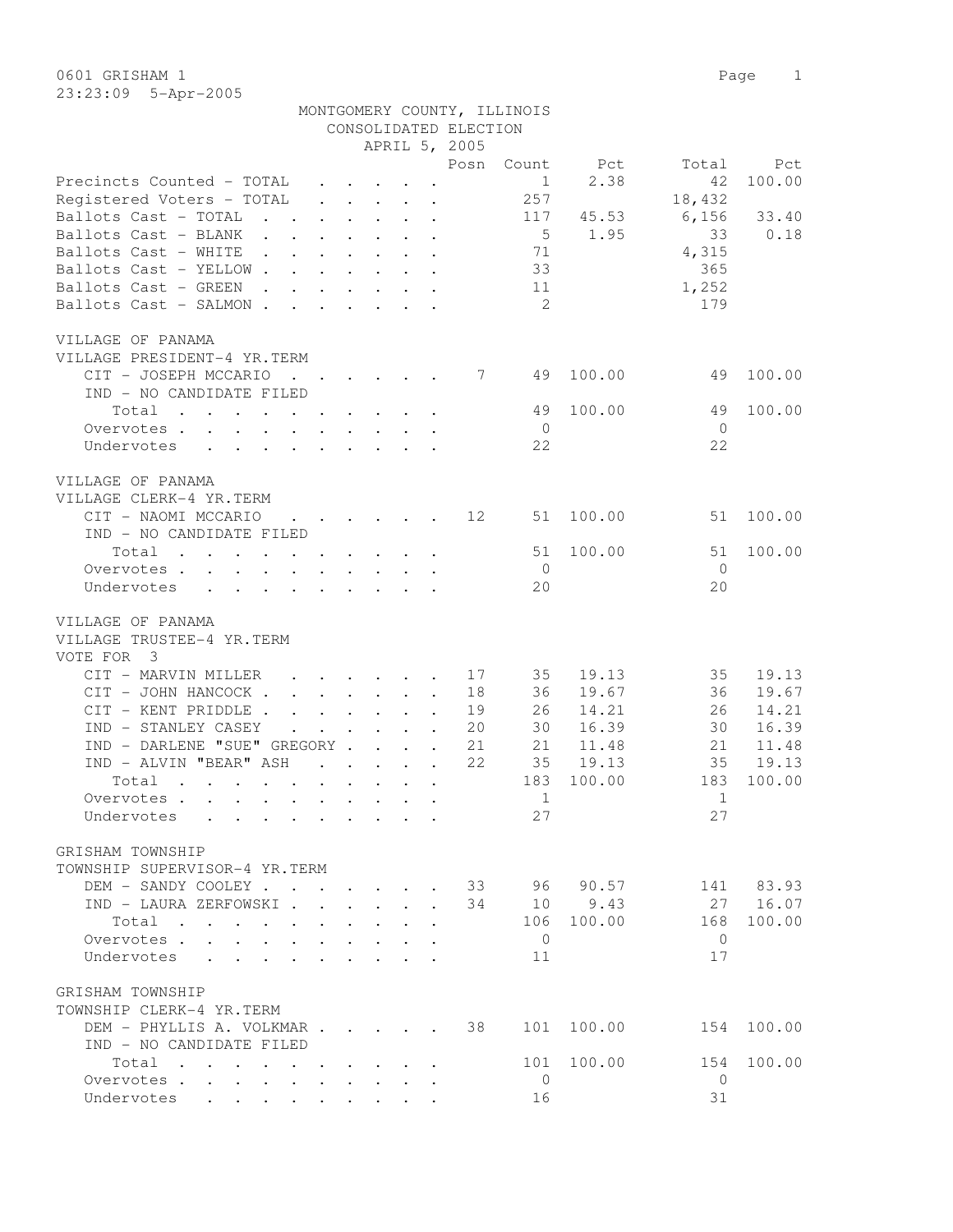0601 GRISHAM 1 Page 2 23:23:09 5-Apr-2005

|                                                                                                                                                                                                                 |                           |                                                           |                             |                               | MONTGOMERY COUNTY, ILLINOIS<br>CONSOLIDATED ELECTION |                              |                                                         |                       |                       |
|-----------------------------------------------------------------------------------------------------------------------------------------------------------------------------------------------------------------|---------------------------|-----------------------------------------------------------|-----------------------------|-------------------------------|------------------------------------------------------|------------------------------|---------------------------------------------------------|-----------------------|-----------------------|
|                                                                                                                                                                                                                 |                           |                                                           |                             |                               | APRIL 5, 2005                                        |                              |                                                         |                       |                       |
|                                                                                                                                                                                                                 |                           |                                                           |                             |                               |                                                      |                              | Posn Count Pct                                          |                       | Total Pct             |
| GRISHAM TOWNSHIP                                                                                                                                                                                                |                           |                                                           |                             |                               |                                                      |                              |                                                         |                       |                       |
| HIGHWAY COMMISSIONER-4 YR.TERM                                                                                                                                                                                  |                           |                                                           |                             |                               |                                                      |                              |                                                         |                       |                       |
| DEM - THOMAS M. CHAPPELEAR 43                                                                                                                                                                                   |                           |                                                           |                             |                               |                                                      |                              | 90 89.11                                                |                       | 138 83.13             |
| IND - CLINTON BARNHART                                                                                                                                                                                          |                           |                                                           |                             |                               |                                                      |                              | $\cdot \cdot \cdot \cdot \cdot \cdot \cdot 44$ 11 10.89 |                       | 28 16.87              |
| Total<br>the contract of the contract of the contract of the contract of the contract of the contract of the contract of                                                                                        |                           |                                                           |                             |                               |                                                      |                              | 101 100.00                                              | 166                   | 100.00                |
| Overvotes                                                                                                                                                                                                       |                           |                                                           |                             |                               |                                                      | 1                            |                                                         | 1                     |                       |
| Undervotes<br>$\mathbf{r}$ , $\mathbf{r}$ , $\mathbf{r}$ , $\mathbf{r}$<br>$\mathbf{L}$                                                                                                                         |                           |                                                           |                             |                               |                                                      | 15                           |                                                         | 18                    |                       |
| GRISHAM TOWNSHIP<br>TOWNSHIP TRUSTEE<br>VOTE FOR 4                                                                                                                                                              |                           |                                                           |                             |                               |                                                      |                              |                                                         |                       |                       |
| DEM - JIM CARROLL 58 102 25.50                                                                                                                                                                                  |                           |                                                           |                             |                               |                                                      |                              |                                                         | 153                   | 24.13                 |
| DEM - MICHAEL LAUGHLIN                                                                                                                                                                                          |                           | $\mathbf{r}$ , $\mathbf{r}$ , $\mathbf{r}$ , $\mathbf{r}$ |                             |                               | .59                                                  | 95                           | 23.75                                                   | 148                   | 23.34                 |
| DEM - ROWDY LUCK                                                                                                                                                                                                |                           | $\cdot$ $\cdot$ $\cdot$ $\cdot$ $\cdot$ $\cdot$           |                             |                               | . 60                                                 | 80                           | 20.00                                                   | 132                   | 20.82                 |
| DEM - VERNE K. VOLKMAR                                                                                                                                                                                          |                           | $\mathbf{L} = \mathbf{L} \mathbf{L}$                      |                             | $\mathbf{L}$ and $\mathbf{L}$ | 61                                                   |                              | 84 21.00                                                | 133                   | 20.98                 |
| IND - MELODY A. BARNHART.                                                                                                                                                                                       |                           | $\mathbf{L}$                                              | $\ddot{\phantom{0}}$        |                               | 62                                                   |                              | 20 5.00                                                 | 35                    | 5.52                  |
| IND - MICHAEL ZERFOWSKI.                                                                                                                                                                                        |                           | $\mathbf{L}$                                              | $\mathbf{r}$ , $\mathbf{r}$ |                               | 63                                                   |                              | 19 4.75                                                 | 33                    | 5.21                  |
| Total                                                                                                                                                                                                           |                           |                                                           |                             | $\cdot$ $\cdot$               |                                                      |                              | 400 100.00                                              | 634                   | 100.00                |
| Overvotes                                                                                                                                                                                                       |                           |                                                           |                             |                               |                                                      | $\bigcirc$                   |                                                         | $\overline{1}$<br>102 |                       |
| Undervotes                                                                                                                                                                                                      |                           |                                                           |                             |                               |                                                      | 68                           |                                                         |                       |                       |
| EAST FORK/GRISHAM/WALSHVILLE TOWNSHIPS<br>MULTI-TOWNSHIP ASSESSOR-4 YR.TERM<br>NO CANDIDATE FILED                                                                                                               |                           |                                                           |                             |                               |                                                      |                              |                                                         |                       |                       |
| Total                                                                                                                                                                                                           |                           |                                                           |                             |                               |                                                      | $\overline{0}$               |                                                         | $\mathbf{0}$          |                       |
| Overvotes .<br>$\mathbf{r}$ , $\mathbf{r}$ , $\mathbf{r}$ , $\mathbf{r}$ , $\mathbf{r}$ , $\mathbf{r}$<br>$\mathbf{L}$                                                                                          |                           |                                                           |                             |                               |                                                      | $\overline{0}$               |                                                         | $\Omega$              |                       |
| Undervotes<br>$\mathbf{L}$<br>$\mathbf{r}$ , $\mathbf{r}$ , $\mathbf{r}$ , $\mathbf{r}$<br>$\sim$                                                                                                               |                           |                                                           |                             |                               |                                                      | 117                          |                                                         | 595                   |                       |
| BOND COUNTY C.U.S.D. #2<br>MEMBERS OF THE BOARD OF EDUCATION-UNEXP.2-YR.TERM<br>TOM THEISS<br>$\mathbf{r}$ , $\mathbf{r}$ , $\mathbf{r}$ , $\mathbf{r}$ , $\mathbf{r}$ , $\mathbf{r}$<br>CLAYTON K. HILDERBRAND |                           |                                                           |                             |                               | 149<br>$\cdot$ 150                                   | $\mathbf{0}$<br>$\mathbf{0}$ |                                                         | $\mathbf{1}$          | $0 \t 0.00$<br>100.00 |
| Total                                                                                                                                                                                                           |                           |                                                           |                             |                               |                                                      | $\mathbf{0}$                 |                                                         | $\mathbf{1}$          | 100.00                |
| Overvotes<br>$\sim$ 100 $\pm$<br>$\mathbf{L} = \mathbf{L}$                                                                                                                                                      |                           |                                                           |                             |                               |                                                      | 0                            |                                                         | $\mathbf 0$           |                       |
| Undervotes<br>$\mathbf{L}$ and $\mathbf{L}$<br>$\cdot$ $\cdot$ $\cdot$                                                                                                                                          |                           | $\sim$                                                    |                             |                               |                                                      | $\overline{2}$               |                                                         | 3                     |                       |
| BOND COUNTY C.U.S.D. #2<br>MEMBERS OF THE BOARD OF EDUCATION-FULL 4-YR. TERM                                                                                                                                    |                           |                                                           |                             |                               |                                                      |                              |                                                         |                       |                       |
| VOTE FOR 4                                                                                                                                                                                                      |                           |                                                           |                             |                               |                                                      |                              |                                                         |                       |                       |
| MIKE SUESS                                                                                                                                                                                                      |                           |                                                           |                             |                               | 162                                                  | $\Omega$                     |                                                         | 0                     | 0.00                  |
| SARA MCPEAK .                                                                                                                                                                                                   |                           |                                                           |                             |                               | 163                                                  | $\circ$                      |                                                         | $\mathbf{1}$          | 20.00                 |
| ROBERT L. "VERN" BREWER                                                                                                                                                                                         |                           |                                                           |                             |                               | 164                                                  | $\circ$                      |                                                         | $\mathbf{1}$          | 20.00                 |
| EDMAR P.W. SCHREIBER                                                                                                                                                                                            |                           |                                                           |                             |                               | 165                                                  | $\mathbf{0}$                 |                                                         | $\mathbf{2}^{\prime}$ | 40.00                 |
| JAY D. YOUNG<br>$\ddot{\phantom{a}}$                                                                                                                                                                            |                           | $\mathbf{L}^{\text{max}}$                                 |                             | $\mathbf{r}$                  | 166                                                  | $\Omega$                     |                                                         | $\mathbf{1}$          | 20.00                 |
| Total<br>$\mathbf{L}$                                                                                                                                                                                           | $\ddot{\phantom{a}}$      |                                                           |                             | $\mathbf{r}$                  |                                                      | $\Omega$                     |                                                         | 5                     | 100.00                |
| Overvotes .<br>$\mathbf{L} = \mathbf{L} \mathbf{L} = \mathbf{L}$<br>$\mathbf{L}$                                                                                                                                |                           |                                                           |                             |                               |                                                      | $\Omega$                     |                                                         | $\Omega$              |                       |
| Undervotes<br>$\mathbf{r}$ $\mathbf{r}$ $\mathbf{r}$<br>$\cdot$                                                                                                                                                 |                           | $\sim$ $\sim$ $\sim$                                      |                             |                               |                                                      | 8                            |                                                         | 11                    |                       |
| HILLSBORO C.U.S.D. #3                                                                                                                                                                                           |                           |                                                           |                             |                               |                                                      |                              |                                                         |                       |                       |
| MEMBERS OF THE BOARD OF EDUCATION-UNEXP.2 YR.TERM                                                                                                                                                               |                           |                                                           |                             |                               |                                                      |                              |                                                         |                       |                       |
| BARBARA ADAMS                                                                                                                                                                                                   |                           |                                                           |                             |                               | 149                                                  |                              | 56 100.00                                               | 1,044                 | 100.00                |
| Total                                                                                                                                                                                                           |                           |                                                           |                             |                               |                                                      | 56                           | 100.00                                                  | 1,044                 | 100.00                |
| Overvotes .<br>$\sim$<br>$\mathbf{L}$                                                                                                                                                                           |                           |                                                           |                             |                               |                                                      | $\overline{0}$               |                                                         | $\mathbf{0}$          |                       |
| Undervotes<br>$\mathbb{R}^{n}$<br>$\mathcal{L}^{\text{max}}$<br>$\mathbb{Z}^{\mathbb{Z}}$                                                                                                                       | $\mathbb{R}^{\mathbb{Z}}$ | $\mathcal{L}^{\text{max}}$                                |                             |                               |                                                      | 26                           |                                                         | 411                   |                       |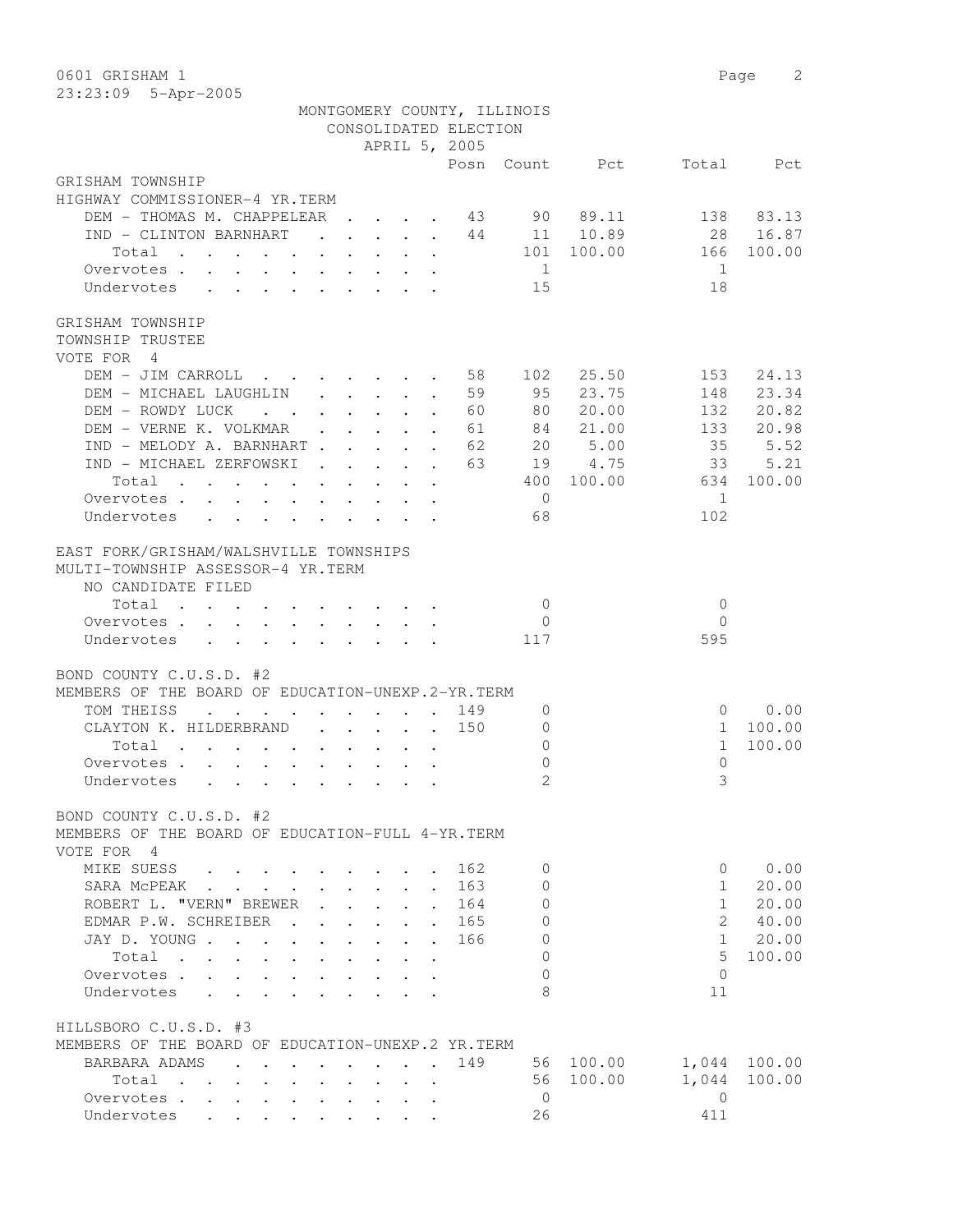| 0601 GRISHAM 1                                                                                                                      |     |                |                  |                 | $\mathcal{S}$<br>Page |
|-------------------------------------------------------------------------------------------------------------------------------------|-----|----------------|------------------|-----------------|-----------------------|
| 23:23:09 5-Apr-2005                                                                                                                 |     |                |                  |                 |                       |
| MONTGOMERY COUNTY, ILLINOIS                                                                                                         |     |                |                  |                 |                       |
| CONSOLIDATED ELECTION                                                                                                               |     |                |                  |                 |                       |
| APRIL 5, 2005                                                                                                                       |     |                |                  |                 |                       |
|                                                                                                                                     |     |                | Posn Count Pct   | Total           | Pct                   |
| HILLSBORO C.U.S.D. #3                                                                                                               |     |                |                  |                 |                       |
| MEMBERS OF THE BOARD OF EDUCATION-FULL 4-YR. TERM                                                                                   |     |                |                  |                 |                       |
| VOTE FOR 3                                                                                                                          |     |                |                  |                 |                       |
| DOUG DONALDSON                                                                                                                      | 163 | 38             | 24.05            | 830             | 26.37                 |
| LYNNE M. HUTCHISON                                                                                                                  | 164 | 43             | 27.22            | 968             | 30.75                 |
| BILL JONES                                                                                                                          | 165 |                | 40 25.32         |                 | 820 26.05             |
| KENNY HANNERS 166                                                                                                                   |     |                | 37 23.42         | 530             | 16.84                 |
| Total                                                                                                                               |     |                | 158 100.00 3,148 |                 | 100.00                |
| Overvotes.                                                                                                                          |     | $\overline{0}$ |                  | 12 <sup>°</sup> |                       |
| Undervotes                                                                                                                          |     | 88             |                  | 1,181           |                       |
|                                                                                                                                     |     |                |                  |                 |                       |
| LITCHFIELD C.U.S.D. #12                                                                                                             |     |                |                  |                 |                       |
| MEMBERS OF THE BOARD OF EDUCATION-UNEXP.2 YR.TERM                                                                                   |     |                |                  |                 |                       |
| VOTE FOR 2                                                                                                                          |     |                |                  |                 |                       |
| JOYCE L. BERGEN 147                                                                                                                 |     |                | 19 42.22         |                 | 1,817 58.96           |
| JEFF SEABAUGH 148                                                                                                                   |     |                | 26 57.78         |                 | 1,265 41.04           |
| Total 45 100.00                                                                                                                     |     |                |                  |                 | 3,082 100.00          |
| Overvotes                                                                                                                           |     | $\overline{0}$ |                  | $\overline{0}$  |                       |
| Undervotes                                                                                                                          |     | 21             |                  | 2,648           |                       |
|                                                                                                                                     |     |                |                  |                 |                       |
| LITCHFIELD C.U.S.D. #12<br>MEMBERS OF THE BOARD OF EDUCATION-FULL 4-YR. TERM<br>VOTE FOR 3                                          |     |                |                  |                 |                       |
| SHERRY L. ROVEY                                                                                                                     | 151 | 18             | 27.69            | 1,238           | 20.27                 |
| DON W. WILLIAMS                                                                                                                     | 152 |                | 14 21.54         |                 | 1,240 20.30           |
| TIMOTHY E. REENTS                                                                                                                   | 153 |                | 14 21.54         |                 | 1,617 26.47           |
| SEAN J. VANSLYKE                                                                                                                    | 154 | 9              | 13.85            |                 | 1,167 19.11           |
| RON ANGLING                                                                                                                         | 155 |                | 10 15.38         | 846             | 13.85                 |
| Total                                                                                                                               |     |                | 65 100.00        | 6,108           | 100.00                |
| Overvotes.                                                                                                                          |     | $\overline{0}$ |                  | 75              |                       |
| Undervotes<br>$\mathcal{A}^{\mathcal{A}}$ . The contribution of the contribution of the contribution of $\mathcal{A}^{\mathcal{A}}$ |     | 34             |                  | 2,262           |                       |
|                                                                                                                                     |     |                |                  |                 |                       |
| KASKASKIA COMMUNITY COLLEGE DISTRICT #501                                                                                           |     |                |                  |                 |                       |
| TRUSTEES OF THE COMMUNITY COLLEGE DIST.-FULL TERM                                                                                   |     |                |                  |                 |                       |
| VOTE FOR 2                                                                                                                          |     |                |                  |                 |                       |
| SHERM DOOLEN                                                                                                                        | 190 | $\Omega$       |                  | $7^{\circ}$     | 22.58                 |
| ROBERT H. (BOB) GAFFNER<br>$\cdot$ $\cdot$                                                                                          | 191 | 0              |                  | 13              | 41.94                 |
| BRIAN THOMAS COURTNEY.                                                                                                              | 192 | $\circ$        |                  |                 | 11 35.48              |
| Total                                                                                                                               |     | $\circ$        |                  | 31              | 100.00                |
| Overvotes.<br>$\mathbf{L}$                                                                                                          |     | $\Omega$       |                  | $\overline{0}$  |                       |
| Undervotes<br>$\mathbf{A}$                                                                                                          |     | 4              |                  | 25              |                       |
|                                                                                                                                     |     |                |                  |                 |                       |
| CHRISTIAN AND MONTGOMERY COUNTIES<br>REGIONAL BOARD OF SCHOOL TRUSTEES-FULL TERM<br>VOTE FOR 2                                      |     |                |                  |                 |                       |
| DON SCOTT-CHRISTIAN COUNTY                                                                                                          | 216 |                | 65 53.72         |                 | 3,345 48.83           |
| BYRON L. SCHNEIDER-CHRISTIAN CO. .                                                                                                  | 217 |                | 56 46.28         |                 | 3,505 51.17           |
| Total                                                                                                                               |     |                | 121 100.00       | 6,850           | 100.00                |
| Overvotes                                                                                                                           |     | $\overline{0}$ |                  | $\bigcirc$      |                       |
| Undervotes                                                                                                                          |     | 109            |                  | 5,304           |                       |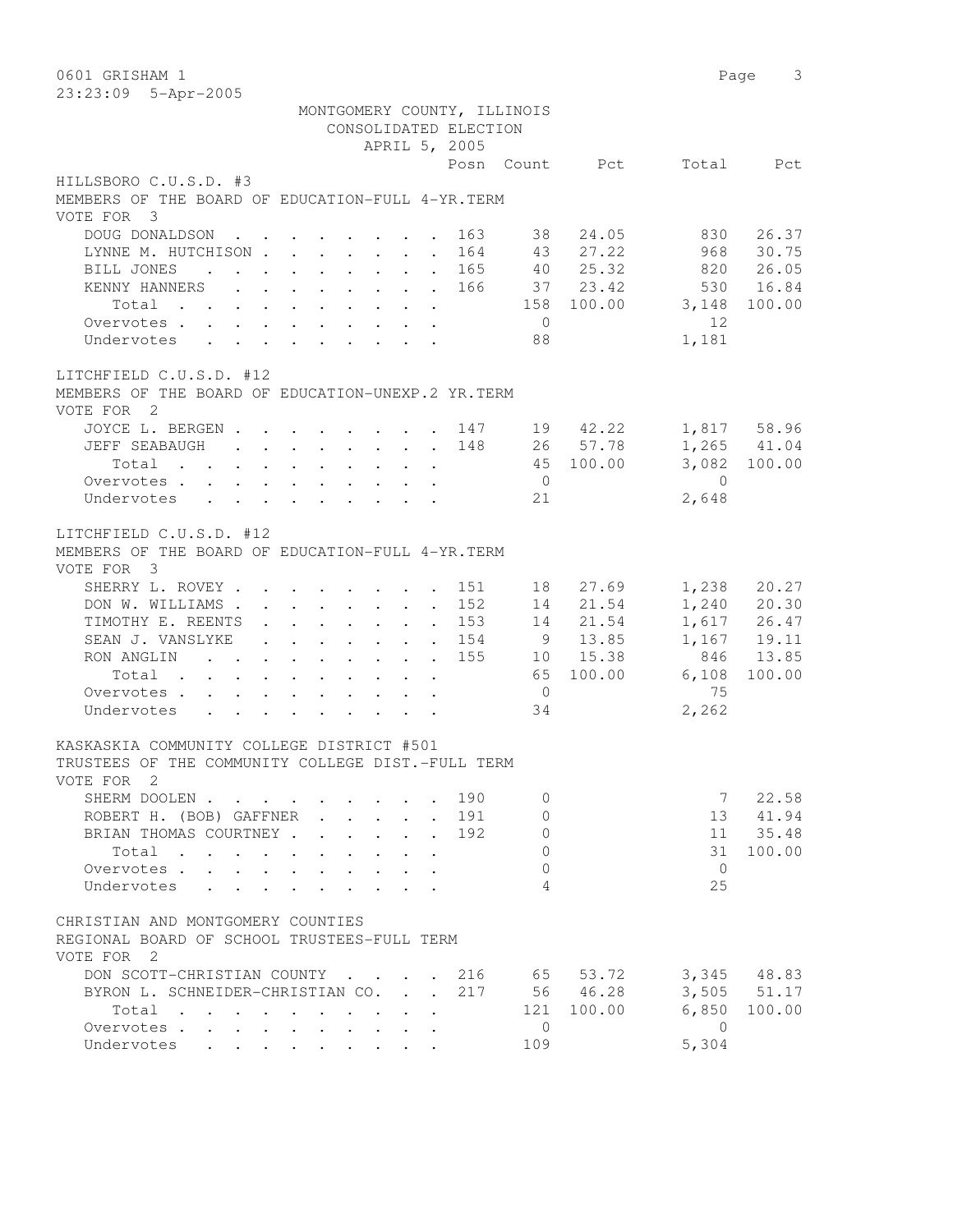| 0601 GRISHAM 1                                                                                                                                                               |                                        |                                  |                        |                         | Page<br>4                    |
|------------------------------------------------------------------------------------------------------------------------------------------------------------------------------|----------------------------------------|----------------------------------|------------------------|-------------------------|------------------------------|
| 23:23:09 5-Apr-2005                                                                                                                                                          |                                        |                                  |                        |                         |                              |
| MONTGOMERY COUNTY, ILLINOIS                                                                                                                                                  | CONSOLIDATED ELECTION<br>APRIL 5, 2005 |                                  |                        |                         |                              |
|                                                                                                                                                                              |                                        |                                  | Posn Count Pct         |                         | Total Pct                    |
| CHRISTIAN AND MONTGOMERY COUNTIES                                                                                                                                            |                                        |                                  |                        |                         |                              |
| REGIONAL BOARD OF SCHOOL TRUSTEES-UNEXP.4 YR.TERM                                                                                                                            |                                        |                                  |                        |                         |                              |
| DONNA YESKE-MONTGOMERY COUNTY<br>Total<br>Overvotes.<br>Undervotes<br>$\mathbf{r}$ , $\mathbf{r}$ , $\mathbf{r}$ , $\mathbf{r}$ , $\mathbf{r}$ , $\mathbf{r}$ , $\mathbf{r}$ | . 221                                  | $\Omega$<br>34                   | 81 100.00<br>81 100.00 | $\overline{0}$<br>1,767 | 4,310 100.00<br>4,310 100.00 |
| BOND, EFFINGHAM AND FAYETTE COUNTIES<br>REGIONAL BOARD OF SCHOOL TRUSTEES-FULL TERM<br>VOTE FOR<br>-2                                                                        |                                        |                                  |                        |                         |                              |
| DANIEL H. JOHNSON-BOND COUNTY 215                                                                                                                                            |                                        | $\Omega$                         |                        | 17                      | 44.74                        |
| JERRY K. BEABOUT-FAYETTE COUNTY 216<br>Total<br>Overvotes.<br>Undervotes<br>$\cdot$ $\cdot$ $\cdot$ $\cdot$ $\cdot$ $\cdot$ $\cdot$                                          |                                        | $\Omega$<br>$\Omega$<br>$\Omega$ |                        | 38<br>$\Omega$<br>20    | 21 55.26<br>100.00           |
|                                                                                                                                                                              |                                        |                                  |                        |                         |                              |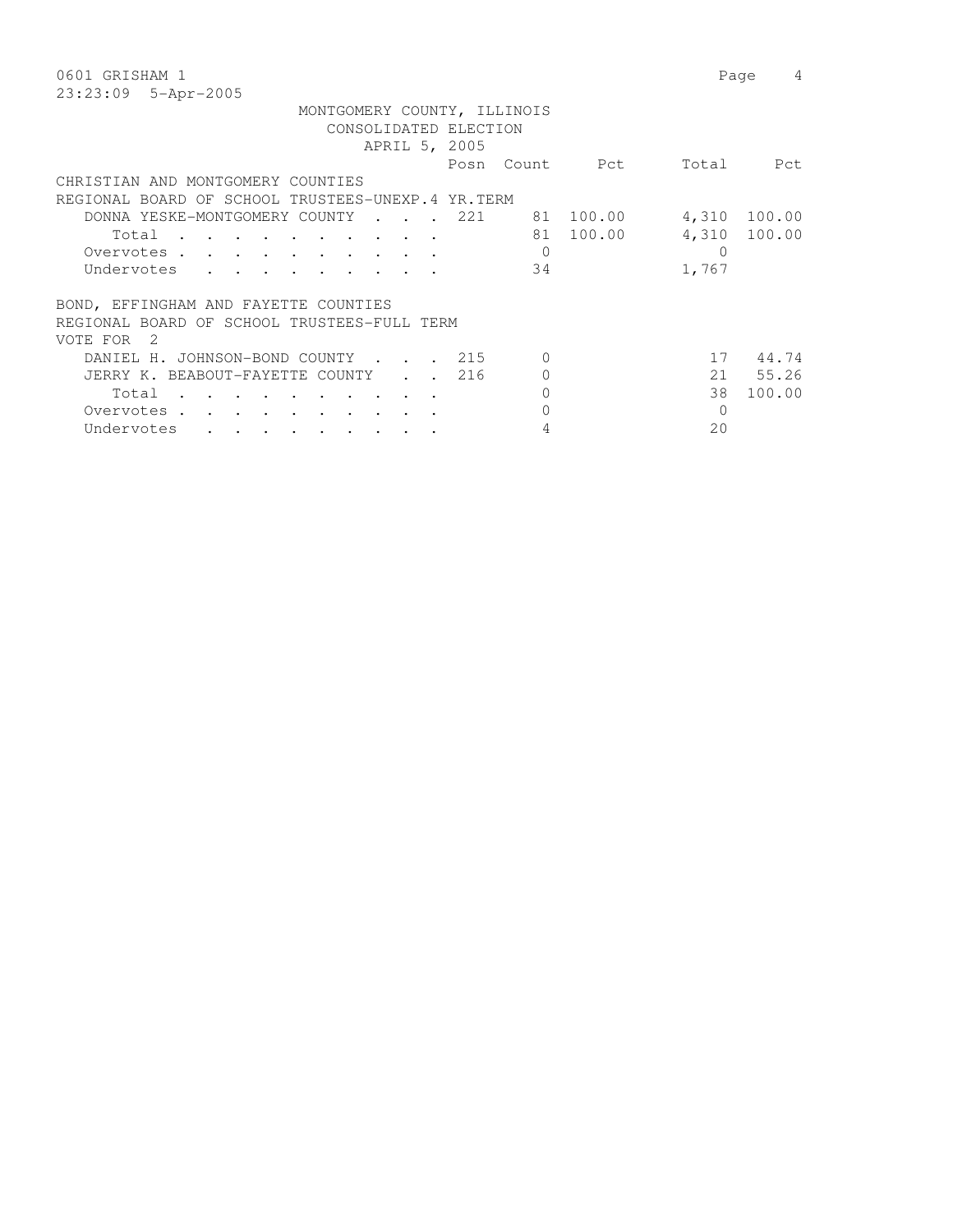0602 GRISHAM 2 Page 1 23:23:09 5-Apr-2005

|                                                                  |                                                           |                                                                                         |  | CONSOLIDATED ELECTION | MONTGOMERY COUNTY, ILLINOIS |                |                |            |
|------------------------------------------------------------------|-----------------------------------------------------------|-----------------------------------------------------------------------------------------|--|-----------------------|-----------------------------|----------------|----------------|------------|
|                                                                  |                                                           |                                                                                         |  | APRIL 5, 2005         |                             |                |                |            |
|                                                                  |                                                           |                                                                                         |  | Posn                  |                             | Count Pct      | Total          | Pct        |
| Precincts Counted - TOTAL                                        |                                                           |                                                                                         |  |                       | $\sim$ 1                    | 2.38           | 42             | 100.00     |
| Registered Voters - TOTAL                                        |                                                           |                                                                                         |  |                       | 190                         |                | 18,432         |            |
| Ballots Cast - TOTAL                                             |                                                           |                                                                                         |  |                       |                             | 68 35.79       | $6,156$ 33.40  |            |
| Ballots Cast - BLANK                                             |                                                           |                                                                                         |  |                       |                             | $1 \t 0.53$    | 33             | 0.18       |
| Ballots Cast - WHITE                                             |                                                           |                                                                                         |  |                       | 56                          |                | 4,315          |            |
| Ballots Cast - GREEN                                             |                                                           |                                                                                         |  |                       | 12                          |                | 1,252          |            |
| VILLAGE OF DONNELLSON                                            |                                                           |                                                                                         |  |                       |                             |                |                |            |
| VILLAGE PRESIDENT-4 YR.TERM                                      |                                                           |                                                                                         |  |                       |                             |                |                |            |
| PEO - NO CANDIDATE FILED                                         |                                                           |                                                                                         |  |                       |                             |                |                |            |
| Total                                                            |                                                           |                                                                                         |  |                       | $\overline{0}$              |                | $\mathbf{0}$   |            |
|                                                                  |                                                           |                                                                                         |  |                       |                             |                |                |            |
| Overvotes.                                                       |                                                           |                                                                                         |  |                       | $\overline{0}$              |                | $\overline{0}$ |            |
| Undervotes                                                       |                                                           |                                                                                         |  |                       | 12                          |                | 22             |            |
| VILLAGE OF DONNELLSON                                            |                                                           |                                                                                         |  |                       |                             |                |                |            |
| VILLAGE CLERK-4 YR.TERM                                          |                                                           |                                                                                         |  |                       |                             |                |                |            |
| PEO - TAMMY LOSKOT 11                                            |                                                           |                                                                                         |  |                       |                             | 10 100.00      | 18             | 100.00     |
| Total                                                            | $\mathbf{r}$ , $\mathbf{r}$ , $\mathbf{r}$ , $\mathbf{r}$ |                                                                                         |  |                       |                             | 10 100.00      | 18             | 100.00     |
| Overvotes                                                        |                                                           |                                                                                         |  |                       | $\overline{0}$              |                | $\mathbf{0}$   |            |
| Undervotes                                                       |                                                           |                                                                                         |  |                       | 2                           |                | 4              |            |
| VILLAGE OF DONNELLSON<br>VILLAGE TRUSTEE-4 YR.TERM<br>VOTE FOR 3 |                                                           |                                                                                         |  |                       |                             |                |                |            |
| PEO - NELDA ADKISSON 15                                          |                                                           |                                                                                         |  |                       |                             | 9 56.25        |                | 17 53.13   |
| PEO - STEPHEN LANGHEIM                                           |                                                           | $\mathbf{1}$ , $\mathbf{1}$ , $\mathbf{1}$ , $\mathbf{1}$ , $\mathbf{1}$ , $\mathbf{1}$ |  | 16                    |                             | 7 43.75        |                | 15 46.88   |
| Total                                                            |                                                           |                                                                                         |  |                       |                             | 16 100.00      | 32             | 100.00     |
| Overvotes                                                        |                                                           |                                                                                         |  |                       | $\overline{0}$              |                | $\overline{0}$ |            |
| Undervotes                                                       |                                                           |                                                                                         |  |                       | 20                          |                | 34             |            |
| GRISHAM TOWNSHIP                                                 |                                                           |                                                                                         |  |                       |                             |                |                |            |
| TOWNSHIP SUPERVISOR-4 YR.TERM                                    |                                                           |                                                                                         |  |                       |                             |                |                |            |
|                                                                  |                                                           |                                                                                         |  |                       |                             |                |                |            |
| DEM - SANDY COOLEY 33 45 72.58                                   |                                                           |                                                                                         |  |                       |                             |                |                | 141 83.93  |
| IND - LAURA ZERFOWSKI                                            |                                                           |                                                                                         |  | 34                    |                             | 17 27.42       |                | 27 16.07   |
| Total                                                            |                                                           |                                                                                         |  |                       |                             | 62 100.00      |                | 168 100.00 |
| Overvotes                                                        |                                                           |                                                                                         |  |                       |                             | $\overline{0}$ | $\overline{0}$ |            |
| Undervotes                                                       |                                                           |                                                                                         |  |                       | 6                           |                | 17             |            |
| GRISHAM TOWNSHIP                                                 |                                                           |                                                                                         |  |                       |                             |                |                |            |
| TOWNSHIP CLERK-4 YR.TERM                                         |                                                           |                                                                                         |  |                       |                             |                |                |            |
| DEM - PHYLLIS A. VOLKMAR                                         |                                                           |                                                                                         |  | 38                    | 53                          | 100.00         |                | 154 100.00 |
| IND - NO CANDIDATE FILED                                         |                                                           |                                                                                         |  |                       |                             |                |                |            |
| Total                                                            |                                                           |                                                                                         |  |                       | 53                          | 100.00         | 154            | 100.00     |
| Overvotes                                                        |                                                           |                                                                                         |  |                       | $\overline{0}$              |                | $\overline{0}$ |            |
| Undervotes                                                       |                                                           |                                                                                         |  |                       | 15                          |                | 31             |            |
|                                                                  |                                                           |                                                                                         |  |                       |                             |                |                |            |
| GRISHAM TOWNSHIP                                                 |                                                           |                                                                                         |  |                       |                             |                |                |            |
| HIGHWAY COMMISSIONER-4 YR.TERM                                   |                                                           |                                                                                         |  |                       |                             |                |                |            |
| DEM - THOMAS M. CHAPPELEAR                                       |                                                           | $\mathbf{r}$ , $\mathbf{r}$ , $\mathbf{r}$ , $\mathbf{r}$ , $\mathbf{r}$                |  | 43                    | 48                          | 73.85          | 138            | 83.13      |
| IND - CLINTON BARNHART                                           |                                                           |                                                                                         |  | 44                    | 17                          | 26.15          |                | 28 16.87   |
| Total                                                            |                                                           |                                                                                         |  |                       | 65                          | 100.00         | 166            | 100.00     |

Overvotes . . . . . . . . . . . 0 1 Undervotes . . . . . . . . . . 3 18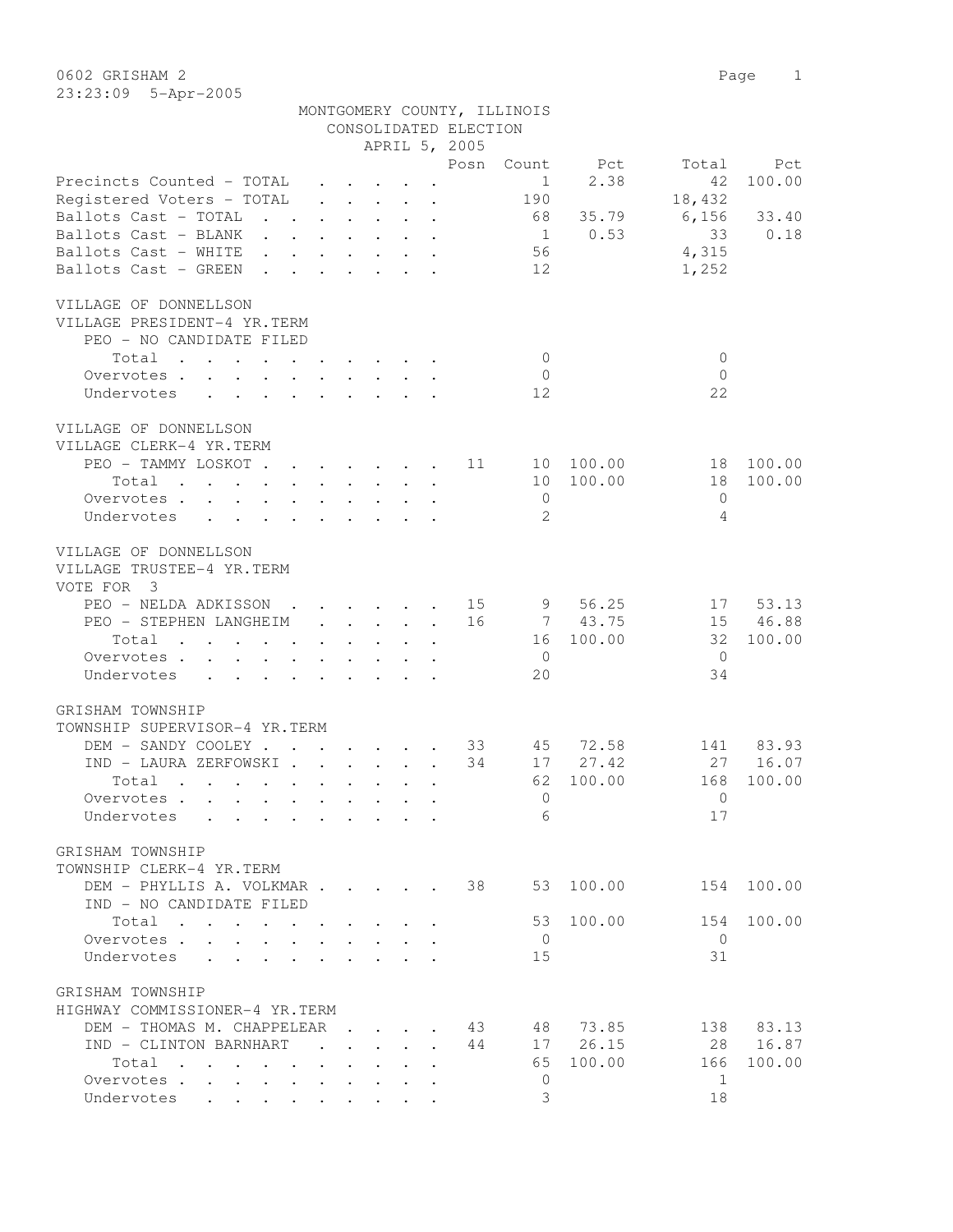0602 GRISHAM 2 Page 2 23:23:09 5-Apr-2005

|                                                                                                                                                                                                                                        |  |               |                                                            | MONTGOMERY COUNTY, ILLINOIS |                |                |                |              |
|----------------------------------------------------------------------------------------------------------------------------------------------------------------------------------------------------------------------------------------|--|---------------|------------------------------------------------------------|-----------------------------|----------------|----------------|----------------|--------------|
|                                                                                                                                                                                                                                        |  |               |                                                            | CONSOLIDATED ELECTION       |                |                |                |              |
|                                                                                                                                                                                                                                        |  |               |                                                            | APRIL 5, 2005               |                |                |                |              |
|                                                                                                                                                                                                                                        |  |               |                                                            |                             |                | Posn Count Pct | Total          | Pct          |
| GRISHAM TOWNSHIP                                                                                                                                                                                                                       |  |               |                                                            |                             |                |                |                |              |
| TOWNSHIP TRUSTEE                                                                                                                                                                                                                       |  |               |                                                            |                             |                |                |                |              |
| VOTE FOR 4                                                                                                                                                                                                                             |  |               |                                                            |                             |                |                |                |              |
| DEM - JIM CARROLL                                                                                                                                                                                                                      |  |               | $\mathbf{r}$ , $\mathbf{r}$ , $\mathbf{r}$ , $\mathbf{r}$  | 58                          | 51             | 21.79          | 153            | 24.13        |
| DEM - MICHAEL LAUGHLIN                                                                                                                                                                                                                 |  |               | $\mathbf{r}$ , $\mathbf{r}$ , $\mathbf{r}$<br>$\mathbf{r}$ | 59                          | 53             | 22.65          | 148            | 23.34        |
| DEM - ROWDY LUCK                                                                                                                                                                                                                       |  |               | $\mathbf{r}$ and $\mathbf{r}$ and $\mathbf{r}$             | 60                          | 52             | 22.22          | 132            | 20.82        |
| DEM - VERNE K. VOLKMAR                                                                                                                                                                                                                 |  |               | $\mathbf{r}$ , $\mathbf{r}$ , $\mathbf{r}$ , $\mathbf{r}$  | 61                          | 49             | 20.94          | 133            | 20.98        |
| IND - MELODY A. BARNHART                                                                                                                                                                                                               |  |               | $\mathbf{r}$                                               | 62                          |                | 15 6.41        | 35             | 5.52         |
| IND - MICHAEL ZERFOWSKI                                                                                                                                                                                                                |  |               | $\cdot$ $\cdot$ $\cdot$ $\cdot$ $\cdot$ $\cdot$ $\cdot$    | 63                          |                | 14 5.98        | 33             | 5.21         |
| Total<br>the contract of the contract of the contract of the contract of the contract of the contract of the contract of                                                                                                               |  |               |                                                            |                             |                | 234 100.00     | 634            | 100.00       |
| Overvotes .                                                                                                                                                                                                                            |  |               |                                                            |                             | $\overline{1}$ |                | $\overline{1}$ |              |
| Undervotes                                                                                                                                                                                                                             |  |               |                                                            |                             | 34             |                | 102            |              |
|                                                                                                                                                                                                                                        |  |               |                                                            |                             |                |                |                |              |
|                                                                                                                                                                                                                                        |  |               |                                                            |                             |                |                |                |              |
| EAST FORK/GRISHAM/WALSHVILLE TOWNSHIPS                                                                                                                                                                                                 |  |               |                                                            |                             |                |                |                |              |
| MULTI-TOWNSHIP ASSESSOR-4 YR.TERM                                                                                                                                                                                                      |  |               |                                                            |                             |                |                |                |              |
| NO CANDIDATE FILED                                                                                                                                                                                                                     |  |               |                                                            |                             |                |                |                |              |
| Total<br>$\sim$<br>the contract of the contract of the contract of                                                                                                                                                                     |  |               |                                                            |                             | $\bigcirc$     |                | $\mathbf{0}$   |              |
| Overvotes.                                                                                                                                                                                                                             |  |               |                                                            |                             | $\Omega$       |                | $\Omega$       |              |
| Undervotes                                                                                                                                                                                                                             |  |               |                                                            |                             | 68             |                | 595            |              |
|                                                                                                                                                                                                                                        |  |               |                                                            |                             |                |                |                |              |
| HILLSBORO C.U.S.D. #3                                                                                                                                                                                                                  |  |               |                                                            |                             |                |                |                |              |
| MEMBERS OF THE BOARD OF EDUCATION-UNEXP.2 YR. TERM                                                                                                                                                                                     |  |               |                                                            |                             |                |                |                |              |
| BARBARA ADAMS<br>. 149                                                                                                                                                                                                                 |  |               |                                                            |                             |                | 46 100.00      |                | 1,044 100.00 |
| $Total \cdot \cdot \cdot \cdot \cdot \cdot \cdot \cdot \cdot \cdot$                                                                                                                                                                    |  |               |                                                            |                             |                | 46 100.00      | 1,044          | 100.00       |
| Overvotes.                                                                                                                                                                                                                             |  |               |                                                            |                             | $\overline{0}$ |                | $\mathbf{0}$   |              |
| Undervotes                                                                                                                                                                                                                             |  |               |                                                            |                             | 22             |                | 411            |              |
|                                                                                                                                                                                                                                        |  |               |                                                            |                             |                |                |                |              |
| HILLSBORO C.U.S.D. #3                                                                                                                                                                                                                  |  |               |                                                            |                             |                |                |                |              |
| MEMBERS OF THE BOARD OF EDUCATION-FULL 4-YR. TERM                                                                                                                                                                                      |  |               |                                                            |                             |                |                |                |              |
| VOTE FOR 3                                                                                                                                                                                                                             |  |               |                                                            |                             |                |                |                |              |
| DOUG DONALDSON<br>$\mathbf{r}$ , $\mathbf{r}$ , $\mathbf{r}$                                                                                                                                                                           |  |               |                                                            | . 163                       | 32             | 22.70          | 830            | 26.37        |
| LYNNE M. HUTCHISON 164                                                                                                                                                                                                                 |  |               |                                                            |                             | 42             | 29.79          | 968            | 30.75        |
| BILL JONES<br>$\mathbf{r}$ , $\mathbf{r}$ , $\mathbf{r}$ , $\mathbf{r}$ , $\mathbf{r}$ , $\mathbf{r}$<br>$\sim$ $\sim$                                                                                                                 |  |               |                                                            | 165                         |                | 40 28.37       |                | 820 26.05    |
| KENNY HANNERS                                                                                                                                                                                                                          |  |               |                                                            | 166                         |                | 27 19.15       | 530            | 16.84        |
| . The contract of the contract of the contract of the contract of the contract of the contract of the contract of the contract of the contract of the contract of the contract of the contract of the contract of the contrac<br>Total |  |               |                                                            |                             | 141            | 100.00         | 3,148          | 100.00       |
| Overvotes                                                                                                                                                                                                                              |  |               |                                                            |                             | $\Omega$       |                | 12             |              |
|                                                                                                                                                                                                                                        |  |               |                                                            |                             | 63             |                |                |              |
| Undervotes                                                                                                                                                                                                                             |  |               |                                                            |                             |                |                | 1,181          |              |
|                                                                                                                                                                                                                                        |  |               |                                                            |                             |                |                |                |              |
| CHRISTIAN AND MONTGOMERY COUNTIES                                                                                                                                                                                                      |  |               |                                                            |                             |                |                |                |              |
| REGIONAL BOARD OF SCHOOL TRUSTEES-FULL TERM                                                                                                                                                                                            |  |               |                                                            |                             |                |                |                |              |
| VOTE FOR 2                                                                                                                                                                                                                             |  |               |                                                            |                             |                |                |                |              |
| DON SCOTT-CHRISTIAN COUNTY.                                                                                                                                                                                                            |  | $\sim$ $\sim$ | $\sim$ 100 $\sim$                                          | 216                         |                | 28 47.46       |                | 3,345 48.83  |
| BYRON L. SCHNEIDER-CHRISTIAN CO.                                                                                                                                                                                                       |  |               |                                                            | 217                         |                | 31 52.54       |                | 3,505 51.17  |
| Total<br>$\mathbf{r}$ , $\mathbf{r}$ , $\mathbf{r}$ , $\mathbf{r}$ , $\mathbf{r}$                                                                                                                                                      |  |               | $\mathbf{r}$ , and $\mathbf{r}$ , and $\mathbf{r}$         |                             |                | 59 100.00      | 6,850          | 100.00       |
| Overvotes                                                                                                                                                                                                                              |  |               | $\cdot$ $\cdot$ $\cdot$ $\cdot$ $\cdot$ $\cdot$            |                             | $\overline{0}$ |                | $\overline{0}$ |              |
| Undervotes                                                                                                                                                                                                                             |  |               |                                                            |                             | 77             |                | 5,304          |              |
|                                                                                                                                                                                                                                        |  |               |                                                            |                             |                |                |                |              |
| CHRISTIAN AND MONTGOMERY COUNTIES                                                                                                                                                                                                      |  |               |                                                            |                             |                |                |                |              |
| REGIONAL BOARD OF SCHOOL TRUSTEES-UNEXP.4 YR.TERM                                                                                                                                                                                      |  |               |                                                            |                             |                |                |                |              |
| DONNA YESKE-MONTGOMERY COUNTY                                                                                                                                                                                                          |  |               | $\mathbf{r} = \mathbf{r} \cdot \mathbf{r}$                 | 221                         |                | 50 100.00      | 4,310          | 100.00       |
| Total<br>$\sim$<br>$\mathbf{r}$ , $\mathbf{r}$ , $\mathbf{r}$ , $\mathbf{r}$ , $\mathbf{r}$                                                                                                                                            |  |               | $\mathbf{r}$                                               |                             |                | 50 100.00      | 4,310          | 100.00       |
| Overvotes.                                                                                                                                                                                                                             |  |               |                                                            |                             | $\mathbf{0}$   |                | $\Omega$       |              |
| Undervotes                                                                                                                                                                                                                             |  |               |                                                            |                             | 18             |                | 1,767          |              |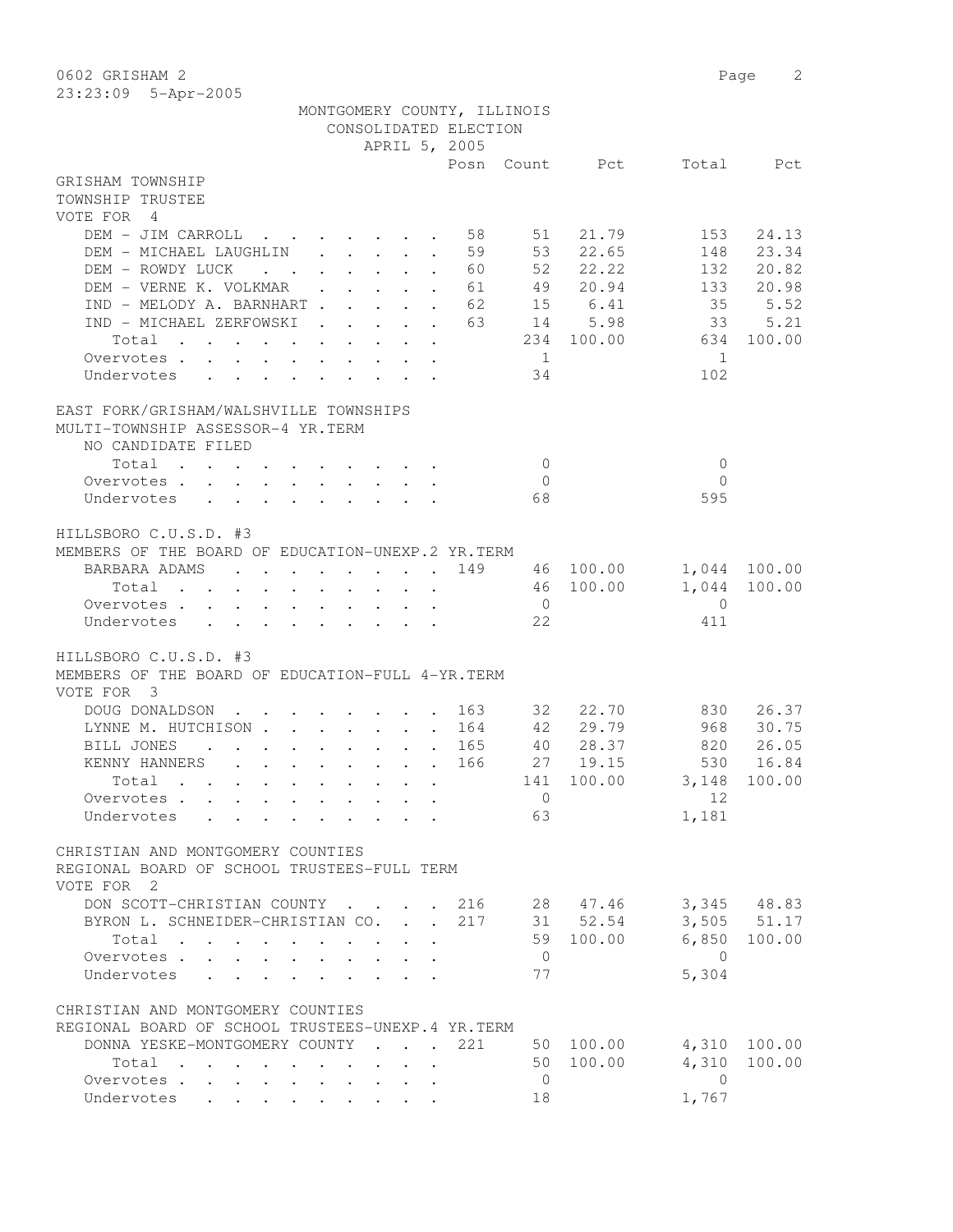0701 HARVEL 2008 Page 2012 23:23:09 5-Apr-2005

|                                                                                                                     |                                                                                                                                                                                                                                   |  |                                                           |                       | MONTGOMERY COUNTY, ILLINOIS    |             |                            |           |
|---------------------------------------------------------------------------------------------------------------------|-----------------------------------------------------------------------------------------------------------------------------------------------------------------------------------------------------------------------------------|--|-----------------------------------------------------------|-----------------------|--------------------------------|-------------|----------------------------|-----------|
|                                                                                                                     |                                                                                                                                                                                                                                   |  |                                                           | CONSOLIDATED ELECTION |                                |             |                            |           |
|                                                                                                                     |                                                                                                                                                                                                                                   |  |                                                           | APRIL 5, 2005         |                                |             |                            |           |
|                                                                                                                     |                                                                                                                                                                                                                                   |  |                                                           | Posn                  | Count                          | Pct         | Total                      | Pct       |
| Precincts Counted - TOTAL                                                                                           |                                                                                                                                                                                                                                   |  | $\cdot$ $\cdot$ $\cdot$ $\cdot$ $\cdot$ $\cdot$ $\cdot$   |                       | 1                              | 2.38        | 42                         | 100.00    |
| Registered Voters - TOTAL                                                                                           |                                                                                                                                                                                                                                   |  |                                                           |                       | 158                            |             | 18,432                     |           |
| Ballots Cast - TOTAL<br>. The set of the set of the set of the set of the set of the set of the set of the $\alpha$ |                                                                                                                                                                                                                                   |  |                                                           |                       | 42                             | 26.58       | 6,156                      | 33.40     |
| Ballots Cast - BLANK                                                                                                |                                                                                                                                                                                                                                   |  |                                                           |                       | $\overline{0}$                 | 0.00        | 33                         | 0.18      |
| Ballots Cast - WHITE                                                                                                |                                                                                                                                                                                                                                   |  |                                                           |                       | 26                             |             | 4,315                      |           |
| Ballots Cast - YELLOW                                                                                               |                                                                                                                                                                                                                                   |  |                                                           |                       | $5^{\circ}$<br>$7\phantom{.0}$ |             | 365                        |           |
| Ballots Cast - GREEN<br>$\mathbf{r}$ , and $\mathbf{r}$ , and $\mathbf{r}$ , and $\mathbf{r}$                       |                                                                                                                                                                                                                                   |  |                                                           |                       |                                |             | 1,252                      |           |
| Ballots Cast - SALMON                                                                                               |                                                                                                                                                                                                                                   |  |                                                           |                       | $\mathcal{S}$                  |             | 179                        |           |
| Ballots Cast - PINK                                                                                                 |                                                                                                                                                                                                                                   |  |                                                           |                       | 1                              |             | 6                          |           |
| Ballots Cast - CREAM                                                                                                | $\mathbf{r} = \mathbf{r} \times \mathbf{r}$ , and $\mathbf{r} = \mathbf{r} \times \mathbf{r}$ , and $\mathbf{r} = \mathbf{r} \times \mathbf{r}$                                                                                   |  |                                                           |                       | $\mathbf 0$                    |             | $\mathbf{0}$               |           |
| Ballots Cast - BLUE                                                                                                 | $\mathbf{r} = \mathbf{r} + \mathbf{r} + \mathbf{r} + \mathbf{r} + \mathbf{r} + \mathbf{r} + \mathbf{r}$                                                                                                                           |  |                                                           |                       | $\Omega$                       |             | 13                         |           |
|                                                                                                                     |                                                                                                                                                                                                                                   |  |                                                           |                       |                                |             |                            |           |
| VILLAGE OF HARVEL                                                                                                   |                                                                                                                                                                                                                                   |  |                                                           |                       |                                |             |                            |           |
| VILLAGE PRESIDENT-4 YR.TERM<br>IND - GILBERT E. MERKEL                                                              |                                                                                                                                                                                                                                   |  |                                                           | 7                     |                                | 19 100.00   | 19                         | 100.00    |
|                                                                                                                     |                                                                                                                                                                                                                                   |  |                                                           |                       |                                | 19 100.00   | 19                         | 100.00    |
| Total                                                                                                               |                                                                                                                                                                                                                                   |  |                                                           |                       |                                |             |                            |           |
| Overvotes.                                                                                                          |                                                                                                                                                                                                                                   |  |                                                           |                       | $\overline{0}$                 |             | $\mathbf{0}$               |           |
| Undervotes                                                                                                          |                                                                                                                                                                                                                                   |  |                                                           |                       | 7                              |             | 7                          |           |
| VILLAGE OF HARVEL                                                                                                   |                                                                                                                                                                                                                                   |  |                                                           |                       |                                |             |                            |           |
| VILLAGE CLERK-4 YR.TERM                                                                                             |                                                                                                                                                                                                                                   |  |                                                           |                       |                                |             |                            |           |
|                                                                                                                     |                                                                                                                                                                                                                                   |  |                                                           |                       |                                |             |                            |           |
| $IND - MAX L. NEUNABER 11$                                                                                          |                                                                                                                                                                                                                                   |  |                                                           |                       |                                | 22 100.00   |                            | 22 100.00 |
| Total                                                                                                               |                                                                                                                                                                                                                                   |  |                                                           |                       |                                | 22 100.00   | 22                         | 100.00    |
| Overvotes.                                                                                                          |                                                                                                                                                                                                                                   |  |                                                           |                       | $\overline{0}$                 |             | $\bigcirc$                 |           |
| Undervotes<br>$\mathbf{r}$ , $\mathbf{r}$ , $\mathbf{r}$ , $\mathbf{r}$ , $\mathbf{r}$ , $\mathbf{r}$               |                                                                                                                                                                                                                                   |  |                                                           |                       | -4                             |             | 4                          |           |
|                                                                                                                     |                                                                                                                                                                                                                                   |  |                                                           |                       |                                |             |                            |           |
| VILLAGE OF HARVEL                                                                                                   |                                                                                                                                                                                                                                   |  |                                                           |                       |                                |             |                            |           |
| VILLAGE TRUSTEE-4 YR.TERM                                                                                           |                                                                                                                                                                                                                                   |  |                                                           |                       |                                |             |                            |           |
| VOTE FOR 3                                                                                                          |                                                                                                                                                                                                                                   |  |                                                           |                       |                                |             |                            |           |
| IND - RALPH BOCKEWITZ 15                                                                                            |                                                                                                                                                                                                                                   |  |                                                           |                       | 7                              | 10.45       | 7                          | 10.45     |
| IND - GORDON BUTCH CASEY                                                                                            |                                                                                                                                                                                                                                   |  |                                                           | 16                    |                                | $3 \t 4.48$ | 3                          | 4.48      |
| IND - ROBERT W. BERGMAN                                                                                             |                                                                                                                                                                                                                                   |  | $\cdot$ $\cdot$ $\cdot$ $\cdot$ $\cdot$ $\cdot$           | 17                    | 4                              | 5.97        | $\overline{4}$             | 5.97      |
| IND - HIRAM WILLIAMS                                                                                                | $\mathbf{r}$ . The set of the set of the set of the set of the set of the set of the set of the set of the set of the set of the set of the set of the set of the set of the set of the set of the set of the set of the set of t |  |                                                           | 18                    | 14                             | 20.90       | 14                         | 20.90     |
| IND - ROBERT SPECHT                                                                                                 | $\mathcal{A}$ , and $\mathcal{A}$ , and $\mathcal{A}$ , and $\mathcal{A}$                                                                                                                                                         |  |                                                           | 19                    | 13                             | 19.40       | 13                         | 19.40     |
| IND - PAUL TOBIN GUNN.                                                                                              |                                                                                                                                                                                                                                   |  | $\mathbf{r}$ , $\mathbf{r}$ , $\mathbf{r}$ , $\mathbf{r}$ | 20                    | 9                              | 13.43       | 9                          | 13.43     |
| TND - RONALD BERGSCHNETDER                                                                                          |                                                                                                                                                                                                                                   |  |                                                           | 21                    | 17                             | 25.37       | 17                         | 25.37     |
| Total                                                                                                               |                                                                                                                                                                                                                                   |  |                                                           |                       |                                | 67 100.00   | 67 100.00                  |           |
| Overvotes                                                                                                           |                                                                                                                                                                                                                                   |  |                                                           |                       | -2.                            |             | 2                          |           |
| Undervotes                                                                                                          |                                                                                                                                                                                                                                   |  |                                                           |                       | $\overline{5}$                 |             | $\overline{5}$             |           |
|                                                                                                                     |                                                                                                                                                                                                                                   |  |                                                           |                       |                                |             |                            |           |
| VILLAGE OF HARVEL                                                                                                   |                                                                                                                                                                                                                                   |  |                                                           |                       |                                |             |                            |           |
| VILLAGE TRUSTEE-UNEXP.2 YR.TERM                                                                                     |                                                                                                                                                                                                                                   |  |                                                           |                       |                                |             |                            |           |
| IND - NO CANDIDATE FILED                                                                                            |                                                                                                                                                                                                                                   |  |                                                           |                       |                                |             |                            |           |
| Total                                                                                                               |                                                                                                                                                                                                                                   |  |                                                           |                       | $\overline{0}$                 |             | $\Omega$                   |           |
| Overvotes.                                                                                                          |                                                                                                                                                                                                                                   |  |                                                           |                       | - 0                            |             | $\overline{0}$             |           |
| Undervotes                                                                                                          |                                                                                                                                                                                                                                   |  |                                                           |                       | 26                             |             | 26                         |           |
|                                                                                                                     |                                                                                                                                                                                                                                   |  |                                                           |                       |                                |             |                            |           |
| HARVEL TOWNSHIP                                                                                                     |                                                                                                                                                                                                                                   |  |                                                           |                       |                                |             |                            |           |
| TOWNSHIP SUPERVISOR-4 YR.TERM                                                                                       |                                                                                                                                                                                                                                   |  |                                                           |                       |                                |             |                            |           |
| DEM - WILLIAM L. BROWN 33                                                                                           |                                                                                                                                                                                                                                   |  |                                                           |                       |                                | 35 100.00   |                            | 35 100.00 |
| REP - NO CANDIDATE FILED                                                                                            |                                                                                                                                                                                                                                   |  |                                                           |                       |                                |             |                            |           |
| Total                                                                                                               |                                                                                                                                                                                                                                   |  |                                                           |                       | 35                             | 100.00      | 35                         | 100.00    |
| Overvotes.                                                                                                          |                                                                                                                                                                                                                                   |  |                                                           |                       | $\overline{0}$                 |             | $\Omega$<br>$\overline{7}$ |           |
| Undervotes                                                                                                          |                                                                                                                                                                                                                                   |  |                                                           |                       | $7\phantom{.}$                 |             |                            |           |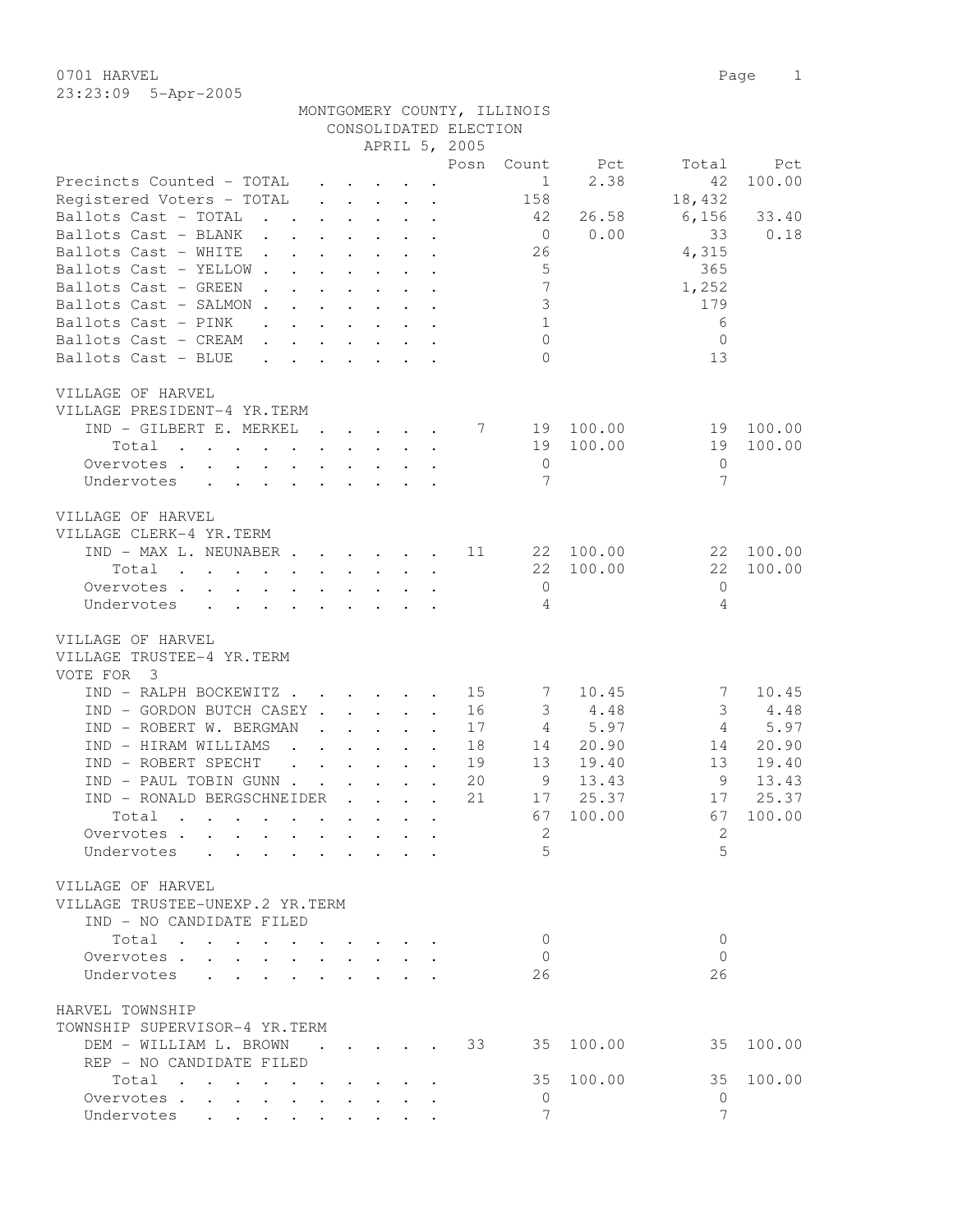| 0701 HARVEL                                                                                                             |                                                 |     |                |           | Page         | 2      |
|-------------------------------------------------------------------------------------------------------------------------|-------------------------------------------------|-----|----------------|-----------|--------------|--------|
| 23:23:09 5-Apr-2005                                                                                                     |                                                 |     |                |           |              |        |
| MONTGOMERY COUNTY, ILLINOIS                                                                                             |                                                 |     |                |           |              |        |
|                                                                                                                         | CONSOLIDATED ELECTION                           |     |                |           |              |        |
|                                                                                                                         | APRIL 5, 2005                                   |     |                |           |              |        |
|                                                                                                                         |                                                 |     | Posn Count     | Pct       | Total        | Pct    |
| HARVEL TOWNSHIP                                                                                                         |                                                 |     |                |           |              |        |
| TOWNSHIP CLERK-4 YR.TERM                                                                                                |                                                 |     |                |           |              |        |
| DEM - SHARON A. FUNDERBURK                                                                                              | $\cdot$ $\cdot$ $\cdot$ $\cdot$                 | 38  | 35             | 100.00    | 35           | 100.00 |
| REP - NO CANDIDATE FILED                                                                                                |                                                 |     |                |           |              |        |
| Total<br>$\sim$                                                                                                         |                                                 |     | 35             | 100.00    | 35           | 100.00 |
| Overvotes.<br>$\ddot{\phantom{a}}$<br>$\ddot{\phantom{0}}$<br>$\ddot{\phantom{0}}$<br>$\bullet$<br>$\ddot{\phantom{0}}$ |                                                 |     | $\mathbf{0}$   |           | $\mathbf{0}$ |        |
| Undervotes<br>$\ddot{\phantom{a}}$                                                                                      |                                                 |     | 7              |           | 7            |        |
|                                                                                                                         |                                                 |     |                |           |              |        |
| HARVEL TOWNSHIP                                                                                                         |                                                 |     |                |           |              |        |
| HIGHWAY COMMISSIONER-4 YR.TERM                                                                                          |                                                 |     |                |           |              |        |
| DEM - BOB MATLI.<br>$\mathbf{r}$ . The set of $\mathbf{r}$                                                              | $\cdot$ $\cdot$ $\cdot$ $\cdot$ $\cdot$ $\cdot$ | 43  |                | 38 100.00 | 38           | 100.00 |
| REP - NO CANDIDATE FILED                                                                                                |                                                 |     |                |           |              |        |
| Total<br>and the contract of the contract of the                                                                        |                                                 |     | 38             | 100.00    | 38           | 100.00 |
| Overvotes .                                                                                                             |                                                 |     | $\circ$        |           | $\mathbf{0}$ |        |
| Undervotes                                                                                                              |                                                 |     | 4              |           | 4            |        |
|                                                                                                                         |                                                 |     |                |           |              |        |
| HARVEL TOWNSHIP                                                                                                         |                                                 |     |                |           |              |        |
| TOWNSHIP TRUSTEE-4 YR.TERM                                                                                              |                                                 |     |                |           |              |        |
| VOTE FOR<br>4                                                                                                           |                                                 |     |                |           |              |        |
| DEM - JAMES L. HITCHINGS                                                                                                |                                                 | 58  | 40             | 36.70     | 40           | 36.70  |
| REP - NO CANDIDATE FILED                                                                                                |                                                 |     |                |           |              |        |
| IND - CRAIG WEITEKAMP.<br>$\ddot{\phantom{a}}$<br>$\sim$ $\sim$                                                         | $\mathbf{L}$                                    | 60  | 33             | 30.28     | 33           | 30.28  |
| IND - TIMOTHY LEBECK<br>$\ddot{\phantom{a}}$<br>$\ddot{\phantom{a}}$<br>$\ddot{\phantom{0}}$                            | $\mathbf{L}^{\text{max}}$                       | 61  | 36             | 33.03     | 36           | 33.03  |
| Total<br>$\mathbf{r}$ , $\mathbf{r}$ , $\mathbf{r}$ , $\mathbf{r}$<br>$\ddot{\phantom{0}}$<br>$\ddot{\phantom{a}}$      |                                                 |     | 109            | 100.00    | 109          | 100.00 |
| Overvotes<br>$\sim$<br>$\sim$                                                                                           |                                                 |     | $\overline{0}$ |           | $\mathbf{0}$ |        |
| Undervotes<br>$\mathbf{L}$<br>$\ddot{\phantom{a}}$<br>$\mathbf{r}$<br>$\ddot{\phantom{a}}$<br>$\mathbf{r}$<br>$\cdot$   |                                                 |     | 59             |           | 59           |        |
|                                                                                                                         |                                                 |     |                |           |              |        |
| HARVEL/PITMAN/ZANESVILLE TOWNSHIPS                                                                                      |                                                 |     |                |           |              |        |
| MULTI-TOWNSHIP ASSESSOR-4 YR.TERM                                                                                       |                                                 |     |                |           |              |        |
| DEM - DOROTHY MARSHALL<br>$\ddot{\phantom{0}}$                                                                          |                                                 | 71  |                | 32 100.00 | 148          | 100.00 |
| Total<br>$\cdots$ $\cdots$<br>$\mathbf{L}^{\text{max}}$                                                                 |                                                 |     |                | 32 100.00 | 148          | 100.00 |
| Overvotes .                                                                                                             |                                                 |     | $\mathbf 0$    |           | $\mathbf{0}$ |        |
| Undervotes                                                                                                              |                                                 |     | 10             |           | 42           |        |
|                                                                                                                         |                                                 |     |                |           |              |        |
| FARMERSVILLE-WAGGONER PUBLIC LIBRARY DISTRICT                                                                           |                                                 |     |                |           |              |        |
| LIBRARY TRUSTEE-6 YR.TERM                                                                                               |                                                 |     |                |           |              |        |
| VOTE FOR 2                                                                                                              |                                                 |     |                |           |              |        |
| DELORES SEELBACH                                                                                                        |                                                 | 111 |                | 5, 50, 00 | 278          | 53.46  |
| BRENDA BEAL                                                                                                             |                                                 | 112 |                | 5 50.00   | 242          | 46.54  |
| Total.                                                                                                                  |                                                 |     |                | 10 100.00 | 520          | 100.00 |
| Overvotes.                                                                                                              |                                                 |     | $\overline{0}$ |           | $\bigcirc$   |        |
| Undervotes                                                                                                              |                                                 |     | $\mathfrak{L}$ |           | 132          |        |
|                                                                                                                         |                                                 |     |                |           |              |        |
| DOYLE PUBLIC LIBRARY DISTRICT                                                                                           |                                                 |     |                |           |              |        |

LIBRARY TRUSTEE-6 YR.TERM

VOTE FOR 2 RITA BRUNTJEN . . . . . . . . 110 25 49.02 226 47.68 KAREN SALE . . . . . . . . . 111 26 50.98 248 52.32 Total . . . . . . . . . . 51 100.00 474 100.00<br>rrvotes . . . . . . . . . . 0 0 Overvotes . . . . . . . . . . 0 0<br>
Undervotes . . . . . . . . . . 15 0 106 Undervotes . . . . . . . . . 15 106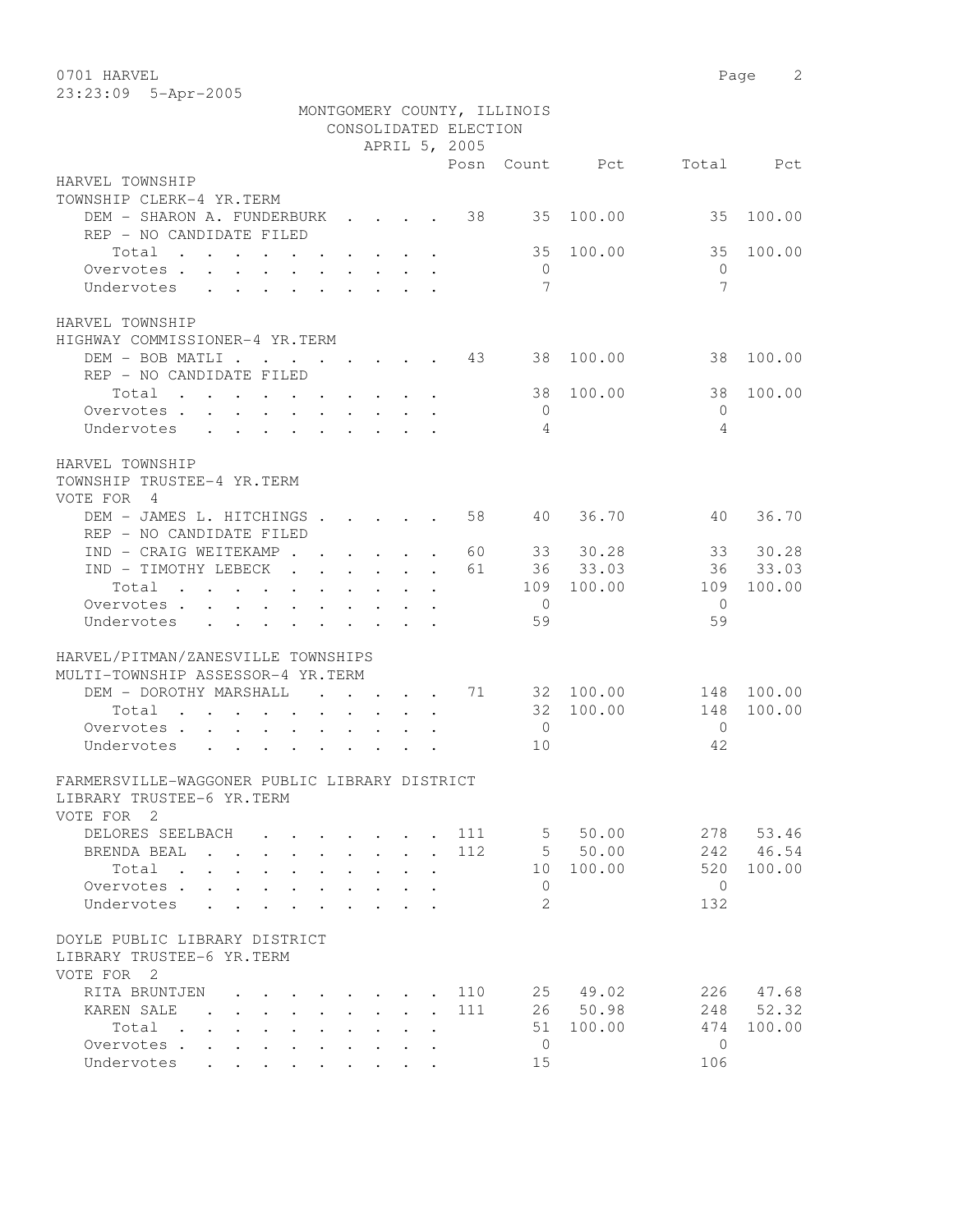| 0701 HARVEL |                       | Page 3 |  |
|-------------|-----------------------|--------|--|
|             | $23:23:09$ 5-Apr-2005 |        |  |

|                                                                                                |                                                                                                                                                                                                      | MONTGOMERY COUNTY, ILLINOIS              |                |                         |                 |
|------------------------------------------------------------------------------------------------|------------------------------------------------------------------------------------------------------------------------------------------------------------------------------------------------------|------------------------------------------|----------------|-------------------------|-----------------|
|                                                                                                |                                                                                                                                                                                                      | CONSOLIDATED ELECTION                    |                |                         |                 |
|                                                                                                |                                                                                                                                                                                                      | APRIL 5, 2005                            |                |                         |                 |
|                                                                                                |                                                                                                                                                                                                      | Posn                                     | Count          | Total<br>Pct            | Pct             |
| DOYLE PUBLIC LIBRARY DISTRICT<br>LIBRARY TRUSTEE-UNEXP.4 YR.TERM                               |                                                                                                                                                                                                      |                                          |                |                         |                 |
| BRENDA MYERS                                                                                   |                                                                                                                                                                                                      | . 115                                    | 30 100.00      | 254                     | 100.00          |
| Total<br><b>Contract Contract</b>                                                              | $\mathbf{r} = \mathbf{r} + \mathbf{r}$ , where $\mathbf{r} = \mathbf{r}$                                                                                                                             |                                          | 30 100.00      | 254                     | 100.00          |
| Overvotes .                                                                                    | $\sim$                                                                                                                                                                                               |                                          | $\overline{0}$ | $\bigcirc$              |                 |
| $\mathbf{L}$                                                                                   | $\ddot{\phantom{0}}$<br>$\sim$                                                                                                                                                                       |                                          | 3              | 36                      |                 |
| Undervotes<br>$\ddot{\phantom{a}}$                                                             | $\mathbf{r}$ , $\mathbf{r}$ , $\mathbf{r}$ , $\mathbf{r}$ , $\mathbf{r}$                                                                                                                             |                                          |                |                         |                 |
| MORRISONVILLE C.U.S.D. #1<br>MEMBERS OF THE BOARD OF EDUCATION-UNEXP.2 YR.TERM                 |                                                                                                                                                                                                      |                                          |                |                         |                 |
| DEBRA KAY FORBES                                                                               | $\mathbf{r}$ , $\mathbf{r}$ , $\mathbf{r}$ , $\mathbf{r}$                                                                                                                                            | 147<br>$\cdot$ $\cdot$ $\cdot$ $\cdot$   | 3              | 100.00<br>3             | 100.00          |
| Total                                                                                          |                                                                                                                                                                                                      |                                          | 3 100.00       | $\mathcal{S}$           | 100.00          |
| $\bullet$ .<br><br><br><br><br><br><br><br><br><br><br><br><br>                                | $\bullet$<br>$\bullet$ .<br><br><br><br><br><br><br><br><br><br><br><br><br>$\bullet$ .<br><br><br><br><br><br><br><br><br><br><br><br>                                                              |                                          |                |                         |                 |
| Overvotes .                                                                                    | <b>Contract Contract</b><br>$\sim$ 100 $\pm$                                                                                                                                                         | $\cdot$ $\cdot$ $\cdot$ $\cdot$ $\cdot$  | $\circ$        | $\circ$                 |                 |
| Undervotes                                                                                     |                                                                                                                                                                                                      |                                          | $\mathbf{1}$   | $\mathbf{1}$            |                 |
| MORRISONVILLE C.U.S.D. #1<br>MEMBERS OF THE BOARD OF EDUCATION-FULL 4-YR. TERM<br>VOTE FOR 3   |                                                                                                                                                                                                      |                                          |                |                         |                 |
| SCOTT ERIC HUGHES                                                                              | $\cdot$ $\cdot$ $\cdot$ $\cdot$ $\cdot$ $\cdot$                                                                                                                                                      | 150<br>$\sim$                            | $\mathbf{1}$   | 11.11<br>$\mathbf{1}$   | 11.11           |
| WAYNE B. MITCHELL<br>$\sim$ $\sim$                                                             | $\cdot$ $\cdot$ $\cdot$ $\cdot$ $\cdot$                                                                                                                                                              | 151<br>$\sim$<br>$\sim$ $-$              | $2^{\circ}$    | 22.22<br>$\overline{2}$ | 22.22           |
| KURT WEMPEN<br>$\cdot$ $\cdot$                                                                 | $\ddot{\phantom{0}}$<br>$\sim$ $\sim$<br>$\bullet$ .<br>$\ddot{\phantom{0}}$                                                                                                                         | 152<br>$\ddot{\phantom{a}}$<br>$\bullet$ | 3 <sup>7</sup> | $\mathcal{S}$<br>33.33  | 33.33           |
| DEREKE DUNKIRK.<br>$\mathbf{L}$                                                                | $\sim 100$ km s $^{-1}$<br>$\mathbf{L}$                                                                                                                                                              | 153                                      | 3 <sup>7</sup> | 3<br>33.33              | 33.33           |
| Total                                                                                          | $\cdot$ $\cdot$ $\cdot$                                                                                                                                                                              |                                          |                | 9 100.00<br>9           | 100.00          |
|                                                                                                |                                                                                                                                                                                                      |                                          |                | $\Omega$                |                 |
| Overvotes .<br>$\mathbf{L}$<br>$\mathbf{r}$                                                    | $\mathbf{L}$<br>$\ddot{\phantom{0}}$<br>$\ddot{\phantom{0}}$<br>$\mathbf{L}^{\text{max}}$                                                                                                            |                                          | $\circ$        |                         |                 |
| Undervotes<br>$\ddot{\phantom{0}}$<br>$\mathbf{L}$                                             | $\mathbf{r}$ , $\mathbf{r}$ , $\mathbf{r}$                                                                                                                                                           |                                          | 3              | 3                       |                 |
| PANHANDLE C.U.S.D. #2<br>MEMBERS OF THE BOARD OF EDUCATION-FULL 4-YR. TERM<br>VOTE FOR 3       |                                                                                                                                                                                                      |                                          |                |                         |                 |
| TERRI S. POPE                                                                                  | <b>Contract Contract Contract</b><br>$\mathbf{a}$ , and $\mathbf{a}$ , and $\mathbf{a}$                                                                                                              | 145                                      | 26             | 32.10<br>458            | 33.85           |
| DAVID ERNST                                                                                    | $\mathbf{r} = \left( \mathbf{r} \right) \left( \mathbf{r} \right) \left( \mathbf{r} \right) \left( \mathbf{r} \right) \left( \mathbf{r} \right) \left( \mathbf{r} \right) \left( \mathbf{r} \right)$ | 146                                      | 29             | 35.80<br>435            | 32.15           |
| DEAN BUTLER                                                                                    | $\cdot$ $\cdot$ $\cdot$<br>$\sim$<br>$\ddot{\phantom{0}}$                                                                                                                                            | 147<br>$\sim$                            | 26             | 32.10<br>460            | 34.00           |
| Total<br>$\mathbf{r}$ , $\mathbf{r}$ , $\mathbf{r}$                                            |                                                                                                                                                                                                      |                                          | 81             | 100.00<br>1,353         | 100.00          |
| $\sim$ $\sim$                                                                                  | $\ddot{\phantom{0}}$<br>$\mathbf{L}^{\text{max}}$                                                                                                                                                    | $\ddot{\phantom{a}}$                     |                | $\Omega$                |                 |
| Overvotes .<br>$\mathbf{L}$                                                                    | $\mathbf{r}$ , $\mathbf{r}$ , $\mathbf{r}$ , $\mathbf{r}$ , $\mathbf{r}$                                                                                                                             |                                          | $\overline{0}$ |                         |                 |
| Undervotes                                                                                     |                                                                                                                                                                                                      |                                          | 33             | 501                     |                 |
| CHRISTIAN AND MONTGOMERY COUNTIES<br>REGIONAL BOARD OF SCHOOL TRUSTEES-FULL TERM<br>VOTE FOR 2 |                                                                                                                                                                                                      |                                          |                |                         |                 |
| DON SCOTT-CHRISTIAN COUNTY                                                                     |                                                                                                                                                                                                      | . 216                                    |                | 23 44.23                | 3,345 48.83     |
| BYRON L. SCHNEIDER-CHRISTIAN CO. .                                                             |                                                                                                                                                                                                      | 217<br>$\mathbb{R}^{\mathbb{Z}^2}$       |                | 29 55.77                | $3,505$ $51.17$ |
| Total                                                                                          | $\ddot{\phantom{0}}$                                                                                                                                                                                 |                                          | 52             | 6,850<br>100.00         | 100.00          |
| Overvotes                                                                                      | $\ddot{\phantom{0}}$                                                                                                                                                                                 |                                          | $\overline{0}$ | $\Omega$                |                 |
| Undervotes<br>$\mathbf{L} = \mathbf{L} \mathbf{L} + \mathbf{L} \mathbf{L}$                     | $\mathbf{r}$<br>$\overline{a}$<br>$\mathbf{A}$                                                                                                                                                       |                                          | 32             | 5,304                   |                 |
| CHRISTIAN AND MONTGOMERY COUNTIES<br>REGIONAL BOARD OF SCHOOL TRUSTEES-UNEXP.4 YR.TERM         |                                                                                                                                                                                                      |                                          |                |                         |                 |
| DONNA YESKE-MONTGOMERY COUNTY                                                                  |                                                                                                                                                                                                      | 221                                      | 33 100.00      | 4,310                   | 100.00          |
| Total                                                                                          |                                                                                                                                                                                                      |                                          | 33 100.00      | 4,310                   | 100.00          |
| $\sim$                                                                                         |                                                                                                                                                                                                      |                                          |                |                         |                 |
| Overvotes<br>$\mathbf{L}$                                                                      |                                                                                                                                                                                                      |                                          | $\circ$        | $\overline{0}$          |                 |
| Undervotes<br>$\mathbf{L}$ and $\mathbf{L}$<br>$\ddot{\phantom{0}}$                            |                                                                                                                                                                                                      |                                          | 9              | 1,767                   |                 |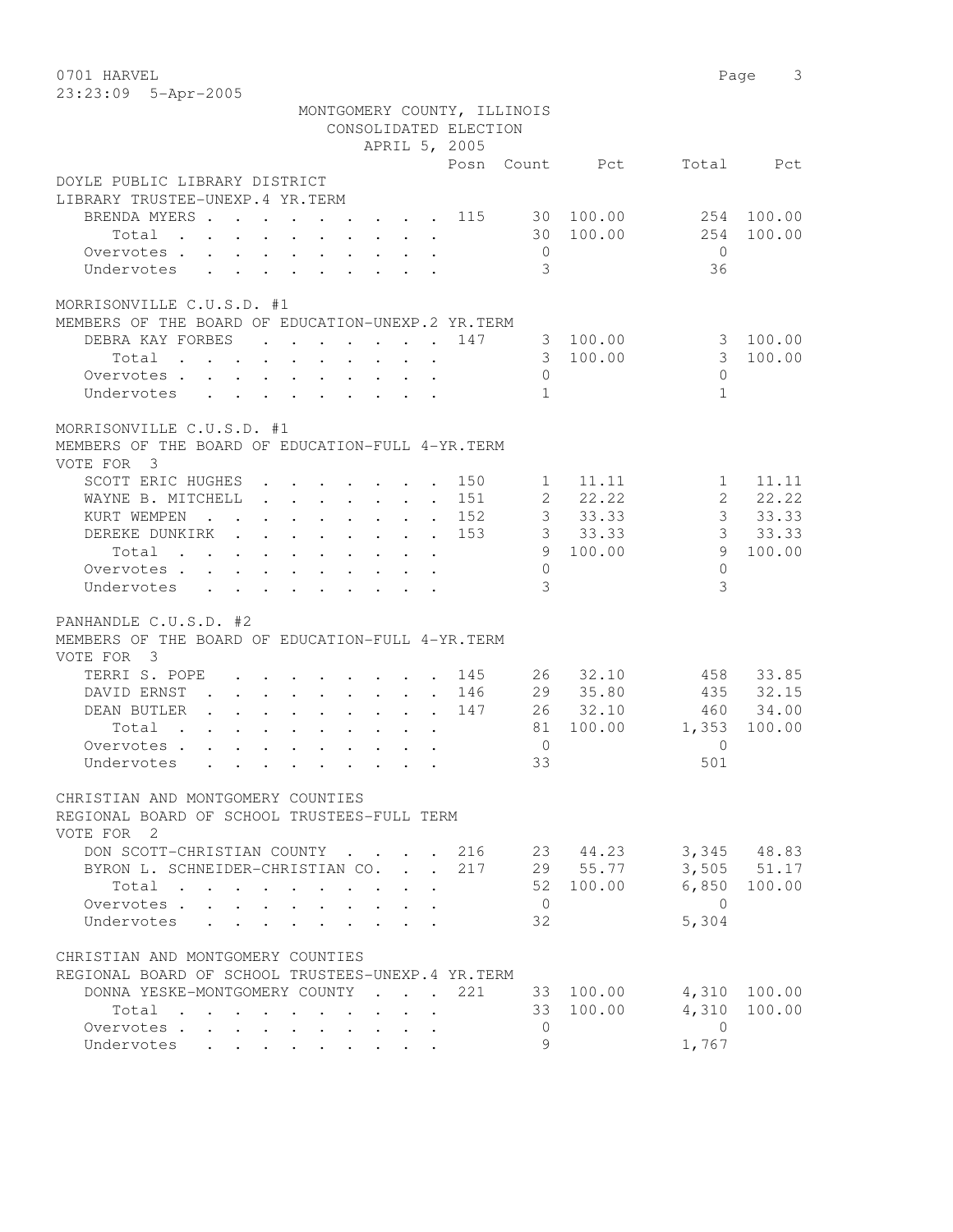|                                                                                                           |                           |                                                    |  |                       | MONTGOMERY COUNTY, ILLINOIS |                |                |            |
|-----------------------------------------------------------------------------------------------------------|---------------------------|----------------------------------------------------|--|-----------------------|-----------------------------|----------------|----------------|------------|
|                                                                                                           |                           |                                                    |  | CONSOLIDATED ELECTION |                             |                |                |            |
|                                                                                                           |                           |                                                    |  | APRIL 5, 2005         |                             |                |                |            |
|                                                                                                           |                           |                                                    |  |                       |                             | Posn Count Pct | Total          | Pct        |
| Precincts Counted - TOTAL                                                                                 |                           |                                                    |  |                       | 1                           | 2.38           | 42             | 100.00     |
| Registered Voters - TOTAL                                                                                 |                           |                                                    |  |                       |                             |                | 18,432         |            |
| Ballots Cast - TOTAL                                                                                      |                           |                                                    |  |                       |                             | 40 8.77        | 6,156          | 33.40      |
| Ballots Cast - BLANK                                                                                      |                           |                                                    |  |                       |                             | 0 0.00         | 33             | 0.18       |
| Ballots Cast - WHITE                                                                                      |                           |                                                    |  |                       | 40                          |                | 4,315          |            |
| Ballots Cast - GREEN.                                                                                     | $\mathbf{r}$ $\mathbf{r}$ |                                                    |  |                       | $\bigcirc$                  |                | 1,252          |            |
| HILLSBORO TOWNSHIP                                                                                        |                           |                                                    |  |                       |                             |                |                |            |
| TOWNSHIP SUPERVISOR-4 YR.TERM                                                                             |                           |                                                    |  |                       |                             |                |                |            |
| DEM - MELVIN R. GRIMM 33 35                                                                               |                           |                                                    |  |                       |                             | 100.00         | 310            | 100.00     |
| REP - NO CANDIDATE FILED                                                                                  |                           |                                                    |  |                       |                             |                |                |            |
| Total                                                                                                     |                           |                                                    |  |                       | 35                          | 100.00         | 310            | 100.00     |
| Overvotes                                                                                                 |                           |                                                    |  |                       | - 0                         |                | $\bigcirc$     |            |
| Undervotes                                                                                                |                           |                                                    |  |                       | -5                          |                | 104            |            |
| HILLSBORO TOWNSHIP                                                                                        |                           |                                                    |  |                       |                             |                |                |            |
| TOWNSHIP CLERK-4 YR.TERM                                                                                  |                           |                                                    |  |                       |                             |                |                |            |
| DEM - DONALD L. HAMBY                                                                                     |                           |                                                    |  | 38                    | 33                          | 100.00         | 311            | 100.00     |
| REP - NO CANDIDATE FILED                                                                                  |                           |                                                    |  |                       |                             |                |                |            |
| Total                                                                                                     |                           |                                                    |  |                       | 33                          | 100.00         | 311            | 100.00     |
| Overvotes.                                                                                                |                           |                                                    |  |                       | $\overline{0}$              |                | $\mathbf{0}$   |            |
| Undervotes                                                                                                |                           |                                                    |  |                       | 7                           |                | 103            |            |
|                                                                                                           |                           |                                                    |  |                       |                             |                |                |            |
| HILLSBORO TOWNSHIP<br>TOWNSHIP ASSESSOR-4 YR.TERM<br>DEM - NO CANDIDATE FILED<br>REP - NO CANDIDATE FILED |                           |                                                    |  |                       |                             |                |                |            |
| Total                                                                                                     |                           |                                                    |  |                       | $\overline{0}$              |                | 0              |            |
| Overvotes                                                                                                 |                           |                                                    |  |                       | $\overline{0}$              |                | $\Omega$       |            |
| Undervotes                                                                                                |                           |                                                    |  |                       | 40                          |                | 414            |            |
| HILLSBORO TOWNSHIP                                                                                        |                           |                                                    |  |                       |                             |                |                |            |
| HIGHWAY COMMISSIONER-4 YR.TERM                                                                            |                           |                                                    |  |                       |                             |                |                |            |
| DEM - LEONARD V. "LENNY" KURFISS 58<br>REP - NO CANDIDATE FILED                                           |                           |                                                    |  |                       | 38                          | 100.00         | 324            | 100.00     |
| Total                                                                                                     |                           |                                                    |  |                       |                             | 38 100.00      |                | 324 100.00 |
|                                                                                                           |                           |                                                    |  |                       |                             |                |                |            |
| Overvotes.                                                                                                |                           |                                                    |  |                       | 0                           |                | $\Omega$       |            |
| Undervotes                                                                                                |                           |                                                    |  |                       | $\mathcal{L}$               |                | 90             |            |
| HILLSBORO TOWNSHIP<br>TOWNSHIP TRUSTEE-4 YR.TERM<br>VOTE FOR 4                                            |                           |                                                    |  | 63                    |                             |                | 297            |            |
| DEM - ELMO E. "MOE" BERNHARDT                                                                             |                           |                                                    |  |                       | 39<br>37                    | 26.35          |                | 24.03      |
| DEM - BRADLEY S. GREEN                                                                                    |                           |                                                    |  | 64                    |                             | 25.00          | 310            | 25.08      |
| DEM - LENNY HOMA                                                                                          |                           |                                                    |  | 65                    | 36                          | 24.32          | 323            | 26.13      |
| DEM - DAVID LOUCKS                                                                                        |                           |                                                    |  | 66                    | 36                          | 24.32          | 306            | 24.76      |
| REP - NO CANDIDATE FILED<br>Total                                                                         |                           | $\mathbf{r}$ , and $\mathbf{r}$ , and $\mathbf{r}$ |  |                       | 148                         | 100.00         | 1,236          | 100.00     |
| Overvotes                                                                                                 |                           |                                                    |  |                       | $\overline{0}$              |                | $\overline{0}$ |            |
| Undervotes                                                                                                |                           |                                                    |  |                       | 12                          |                | 420            |            |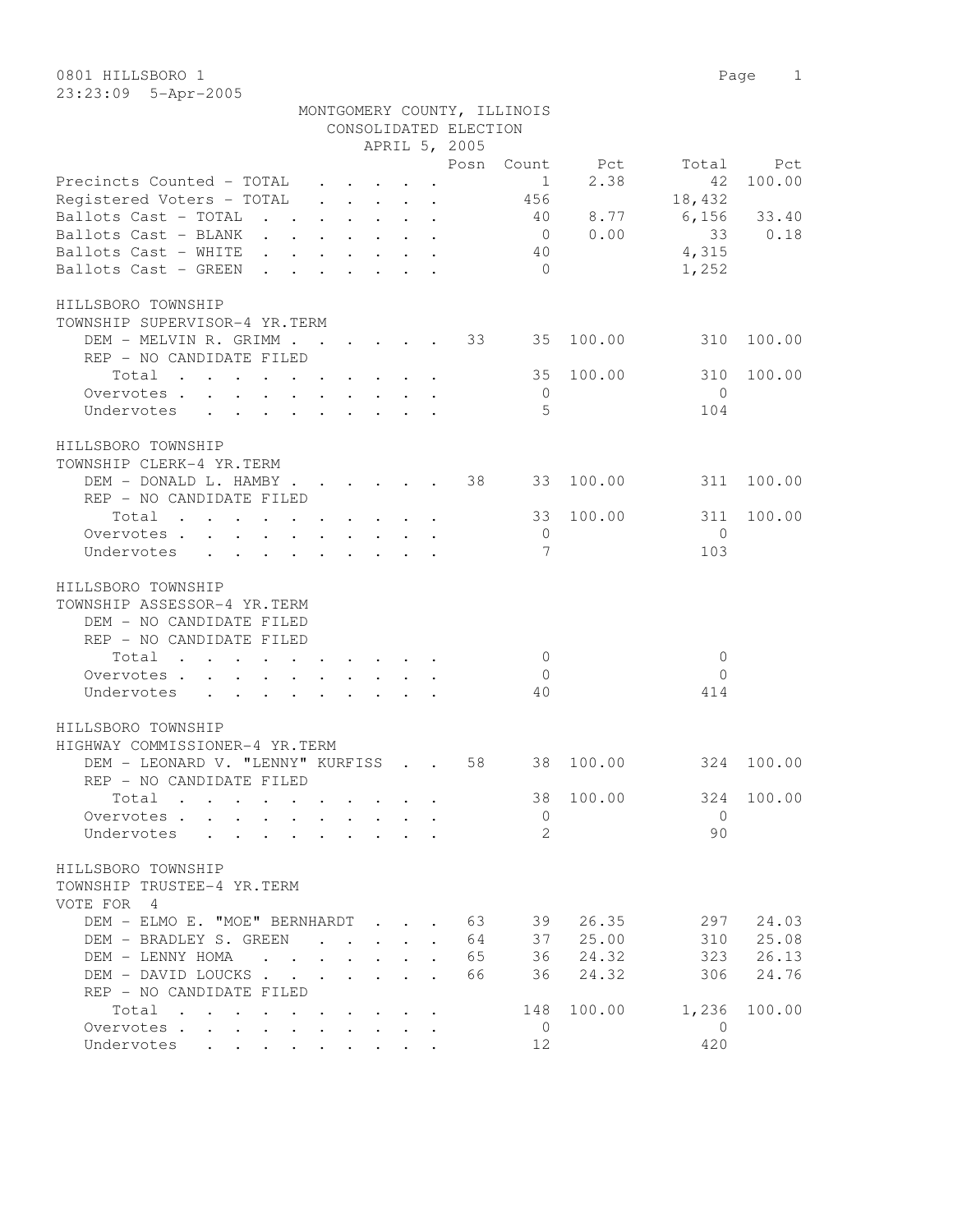| 0801 HILLSBORO 1<br>23:23:09 5-Apr-2005                                                                                                                                                                              |                           |             |                | Page<br>2                                    |
|----------------------------------------------------------------------------------------------------------------------------------------------------------------------------------------------------------------------|---------------------------|-------------|----------------|----------------------------------------------|
| MONTGOMERY COUNTY, ILLINOIS<br>CONSOLIDATED ELECTION                                                                                                                                                                 |                           |             |                |                                              |
| APRIL 5, 2005                                                                                                                                                                                                        |                           |             |                |                                              |
|                                                                                                                                                                                                                      | Posn Count                | Pct         | Total          | Pct                                          |
| HILLSBORO C.U.S.D. #3<br>MEMBERS OF THE BOARD OF EDUCATION-UNEXP.2 YR. TERM                                                                                                                                          |                           |             |                |                                              |
| BARBARA ADAMS                                                                                                                                                                                                        | 149                       | 31 100.00   |                | 1,044 100.00                                 |
| $\mathbf{r}$ , and $\mathbf{r}$ , and $\mathbf{r}$ , and $\mathbf{r}$ , and $\mathbf{r}$<br>Total<br>$\begin{array}{cccccccccccccc} \bullet & \bullet & \bullet & \bullet & \bullet & \bullet & \bullet \end{array}$ |                           | 31 100.00   | 1,044          | 100.00                                       |
| Overvotes                                                                                                                                                                                                            | $\overline{0}$            |             | $\overline{0}$ |                                              |
| Undervotes<br>$\mathbf{L} = \mathbf{L}$                                                                                                                                                                              | 9                         |             | 411            |                                              |
| HILLSBORO C.U.S.D. #3<br>MEMBERS OF THE BOARD OF EDUCATION-FULL 4-YR. TERM                                                                                                                                           |                           |             |                |                                              |
| VOTE FOR 3<br>DOUG DONALDSON                                                                                                                                                                                         | 163                       | 25.27<br>23 | 830            | 26.37                                        |
| LYNNE M. HUTCHISON                                                                                                                                                                                                   | . 164                     | 23 25.27    | 968            | 30.75                                        |
| BILL JONES                                                                                                                                                                                                           | . 165                     | 25 27.47    | 820            | 26.05                                        |
| KENNY HANNERS                                                                                                                                                                                                        | 166                       | 20 21.98    | 530            | 16.84                                        |
| Total                                                                                                                                                                                                                |                           | 91 100.00   | 3,148          | 100.00                                       |
| Overvotes                                                                                                                                                                                                            | $\overline{1}$            |             | 12             |                                              |
| Undervotes                                                                                                                                                                                                           | 26                        |             | 1,181          |                                              |
|                                                                                                                                                                                                                      |                           |             |                |                                              |
| LITCHFIELD C.U.S.D. #12<br>MEMBERS OF THE BOARD OF EDUCATION-UNEXP.2 YR.TERM<br>VOTE FOR 2                                                                                                                           |                           |             |                |                                              |
| JOYCE L. BERGEN 147                                                                                                                                                                                                  | 0                         |             |                | 1,817 58.96                                  |
| JEFF SEABAUGH                                                                                                                                                                                                        | 148<br>0                  |             |                | 1,265 41.04                                  |
| Total<br>$\mathbf{r} = \mathbf{r} + \mathbf{r} + \mathbf{r} + \mathbf{r} + \mathbf{r} + \mathbf{r} + \mathbf{r}$                                                                                                     | $\mathsf{O}\xspace$       |             |                | 3,082 100.00                                 |
| Overvotes                                                                                                                                                                                                            | $\mathbf{0}$              |             | $\overline{0}$ |                                              |
| Undervotes                                                                                                                                                                                                           | $\Omega$                  |             | 2,648          |                                              |
| LITCHFIELD C.U.S.D. #12<br>MEMBERS OF THE BOARD OF EDUCATION-FULL 4-YR. TERM<br>VOTE FOR 3                                                                                                                           |                           |             |                |                                              |
| SHERRY L. ROVEY .<br>$\cdot$ 151                                                                                                                                                                                     | 0                         |             |                |                                              |
| DON W. WILLIAMS.<br>$\mathbf{r}$ , and $\mathbf{r}$ , and $\mathbf{r}$ , and $\mathbf{r}$                                                                                                                            | 152<br>$\circ$            |             |                | 1, 238 20.27<br>1, 240 20.30<br>1, 617 26.47 |
| TIMOTHY E. REENTS<br>$\mathbf{1}^{\prime}$ , $\mathbf{1}^{\prime}$ , $\mathbf{1}^{\prime}$ , $\mathbf{1}^{\prime}$ , $\mathbf{1}^{\prime}$<br>$\mathbf{L}$                                                           | 153<br>$\mathbb O$        |             |                |                                              |
| . 154<br>SEAN J. VANSLYKE                                                                                                                                                                                            | $\circ$                   |             |                | 1,167 19.11                                  |
| RON ANGLIN 155                                                                                                                                                                                                       | 0                         |             |                | 846 13.85                                    |
| Total                                                                                                                                                                                                                | $\overline{0}$            |             |                | $6,108$ 100.00                               |
| Overvotes                                                                                                                                                                                                            | $\Omega$                  |             | 75             |                                              |
| Undervotes                                                                                                                                                                                                           | $\Omega$                  |             | 2,262          |                                              |
| CHRISTIAN AND MONTGOMERY COUNTIES<br>REGIONAL BOARD OF SCHOOL TRUSTEES-FULL TERM<br>VOTE FOR 2                                                                                                                       |                           |             |                |                                              |
| DON SCOTT-CHRISTIAN COUNTY 216 29 49.15                                                                                                                                                                              |                           |             |                | 3,345 48.83                                  |
| BYRON L. SCHNEIDER-CHRISTIAN CO. 217 30 50.85                                                                                                                                                                        |                           |             |                | $3,505$ $51.17$                              |
| Total                                                                                                                                                                                                                |                           | 59 100.00   |                | 6,850 100.00                                 |
| Overvotes                                                                                                                                                                                                            | $\overline{0}$            |             | $\overline{0}$ |                                              |
| Undervotes                                                                                                                                                                                                           | 21                        |             | 5,304          |                                              |
|                                                                                                                                                                                                                      |                           |             |                |                                              |
| CHRISTIAN AND MONTGOMERY COUNTIES<br>REGIONAL BOARD OF SCHOOL TRUSTEES-UNEXP.4 YR.TERM                                                                                                                               |                           |             |                |                                              |
| DONNA YESKE-MONTGOMERY COUNTY 221 36 100.00 4,310 100.00                                                                                                                                                             |                           |             |                |                                              |
|                                                                                                                                                                                                                      |                           | 36 100.00   | 4,310          | 100.00                                       |
| Total<br>$\mathbf{z} = \mathbf{z} + \mathbf{z}$ .<br>Overvotes.                                                                                                                                                      | $\ddot{\phantom{0}}$<br>0 |             | $\bigcirc$     |                                              |
| Undervotes                                                                                                                                                                                                           | 4                         |             | 1,767          |                                              |
|                                                                                                                                                                                                                      |                           |             |                |                                              |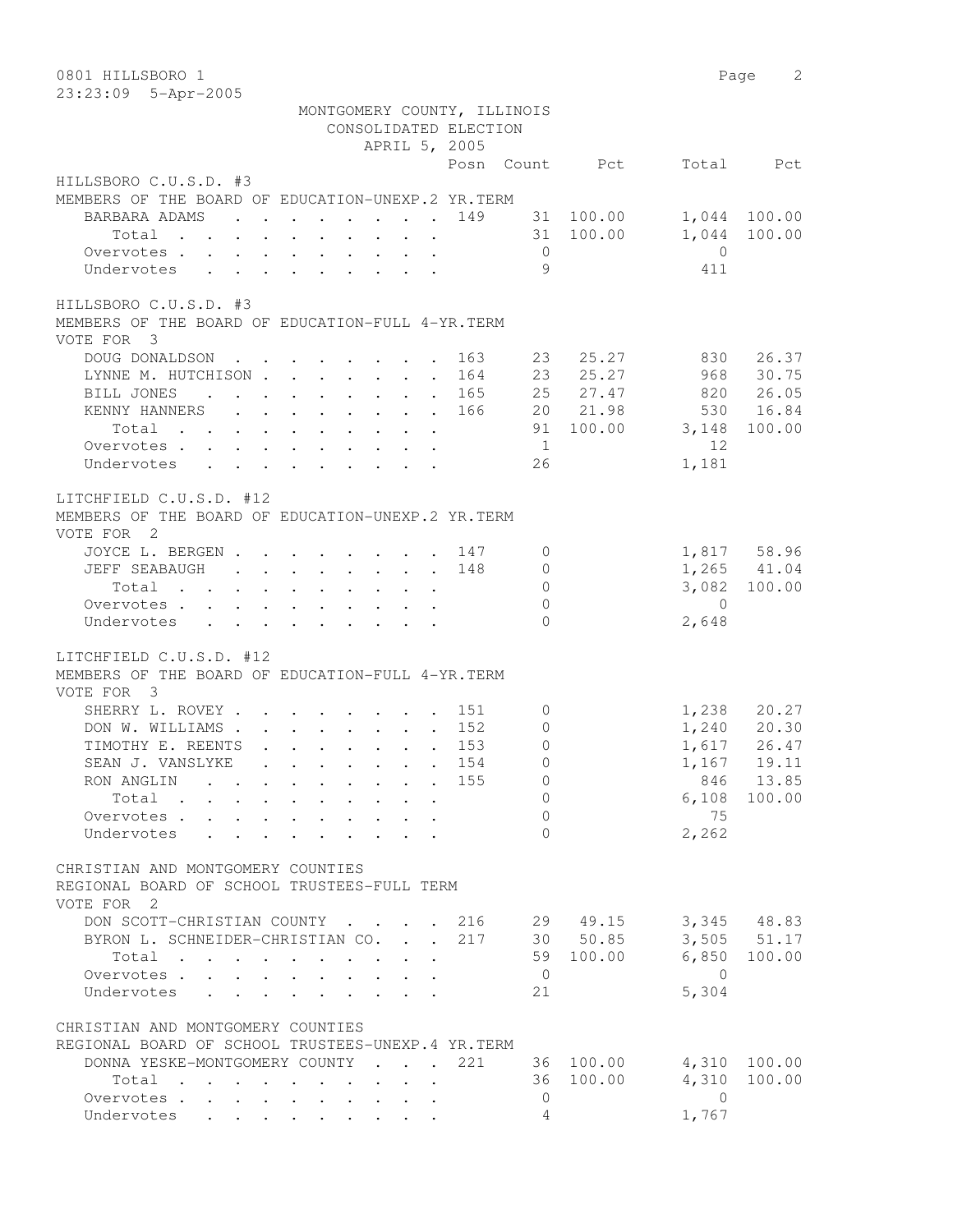|                                                                                                                                          |           | Posn | Count          | Pct    | Total         | Pct    |
|------------------------------------------------------------------------------------------------------------------------------------------|-----------|------|----------------|--------|---------------|--------|
| Precincts Counted - TOTAL                                                                                                                |           |      | $\mathbf{1}$   | 2.38   | 42            | 100.00 |
| Registered Voters - TOTAL                                                                                                                |           |      | 376            |        | 18,432        |        |
| Ballots Cast - TOTAL                                                                                                                     |           |      | 22             | 5.85   | $6,156$ 33.40 |        |
| Ballots Cast - BLANK                                                                                                                     |           |      | $\overline{0}$ | 0.00   | 33            | 0.18   |
| Ballots Cast - WHITE<br>the contract of the contract of the                                                                              |           |      | 22             |        | 4,315         |        |
| HILLSBORO TOWNSHIP                                                                                                                       |           |      |                |        |               |        |
| TOWNSHIP SUPERVISOR-4 YR.TERM                                                                                                            |           |      |                |        |               |        |
| DEM – MELVIN R. GRIMM 33                                                                                                                 |           |      | 15             | 100.00 | 310           | 100.00 |
| REP - NO CANDIDATE FILED                                                                                                                 |           |      |                |        |               |        |
| $\mathcal{A}$ . The second contribution of the second contribution $\mathcal{A}$<br>Total                                                |           |      | 15             | 100.00 | 310           | 100.00 |
| Overvotes.                                                                                                                               |           |      | $\overline{0}$ |        | $\Omega$      |        |
| Undervotes                                                                                                                               |           |      | 7              |        | 104           |        |
| HILLSBORO TOWNSHIP                                                                                                                       |           |      |                |        |               |        |
| TOWNSHIP CLERK-4 YR.TERM                                                                                                                 |           |      |                |        |               |        |
| DEM - DONALD L. HAMBY                                                                                                                    |           | 38   | 13             | 100.00 | 311           | 100.00 |
| REP - NO CANDIDATE FILED                                                                                                                 |           |      |                |        |               |        |
| Total<br>$\mathbf{r}$ , and $\mathbf{r}$ , and $\mathbf{r}$ , and $\mathbf{r}$ , and $\mathbf{r}$                                        |           |      | 13             | 100.00 | 311           | 100.00 |
| Overvotes.                                                                                                                               |           |      | $\overline{0}$ |        | $\Omega$      |        |
| Undervotes                                                                                                                               |           |      | 9              |        | 103           |        |
| HILLSBORO TOWNSHIP                                                                                                                       |           |      |                |        |               |        |
| TOWNSHIP ASSESSOR-4 YR.TERM                                                                                                              |           |      |                |        |               |        |
| DEM - NO CANDIDATE FILED                                                                                                                 |           |      |                |        |               |        |
| REP - NO CANDIDATE FILED                                                                                                                 |           |      |                |        |               |        |
| Total                                                                                                                                    |           |      | $\Omega$       |        | $\mathbf{0}$  |        |
| Overvotes.                                                                                                                               |           |      | $\overline{0}$ |        | $\Omega$      |        |
| Undervotes                                                                                                                               |           |      | 22             |        | 414           |        |
| HILLSBORO TOWNSHIP                                                                                                                       |           |      |                |        |               |        |
| HIGHWAY COMMISSIONER-4 YR.TERM                                                                                                           |           |      |                |        |               |        |
| DEM - LEONARD V. "LENNY" KURFISS 58                                                                                                      |           |      | 13             | 100.00 | 324           | 100.00 |
| REP - NO CANDIDATE FILED                                                                                                                 |           |      |                |        |               |        |
| Total                                                                                                                                    |           |      | 13             | 100.00 | 324           | 100.00 |
| Overvotes                                                                                                                                |           |      | $\overline{0}$ |        | $\mathbf{0}$  |        |
| Undervotes                                                                                                                               |           |      | 9              |        | 90            |        |
| HILLSBORO TOWNSHIP                                                                                                                       |           |      |                |        |               |        |
| TOWNSHIP TRUSTEE-4 YR.TERM                                                                                                               |           |      |                |        |               |        |
| VOTE FOR 4                                                                                                                               |           |      |                |        |               |        |
| DEM - ELMO E. "MOE" BERNHARDT                                                                                                            |           | 63   | 11             | 24.44  | 297           | 24.03  |
| DEM - BRADLEY S. GREEN<br>$\mathbf{r}$                                                                                                   |           | 64   | 10             | 22.22  | 310           | 25.08  |
| DEM - LENNY HOMA                                                                                                                         |           | 65   | 12             | 26.67  | 323           | 26.13  |
| DEM - DAVID LOUCKS                                                                                                                       |           | 66   | 12             | 26.67  | 306           | 24.76  |
| REP - NO CANDIDATE FILED                                                                                                                 |           |      |                |        |               |        |
| Total                                                                                                                                    |           |      | 45             | 100.00 | 1,236         | 100.00 |
| Overvotes<br>$\cdot$                                                                                                                     |           |      | 0              |        | $\mathbf{0}$  |        |
| Undervotes<br>$\bullet$ .<br><br><br><br><br><br><br><br><br><br><br><br><br>$\bullet$ .<br><br><br><br><br><br><br><br><br><br><br><br> | $\bullet$ |      | 43             |        | 420           |        |

APRIL 5, 2005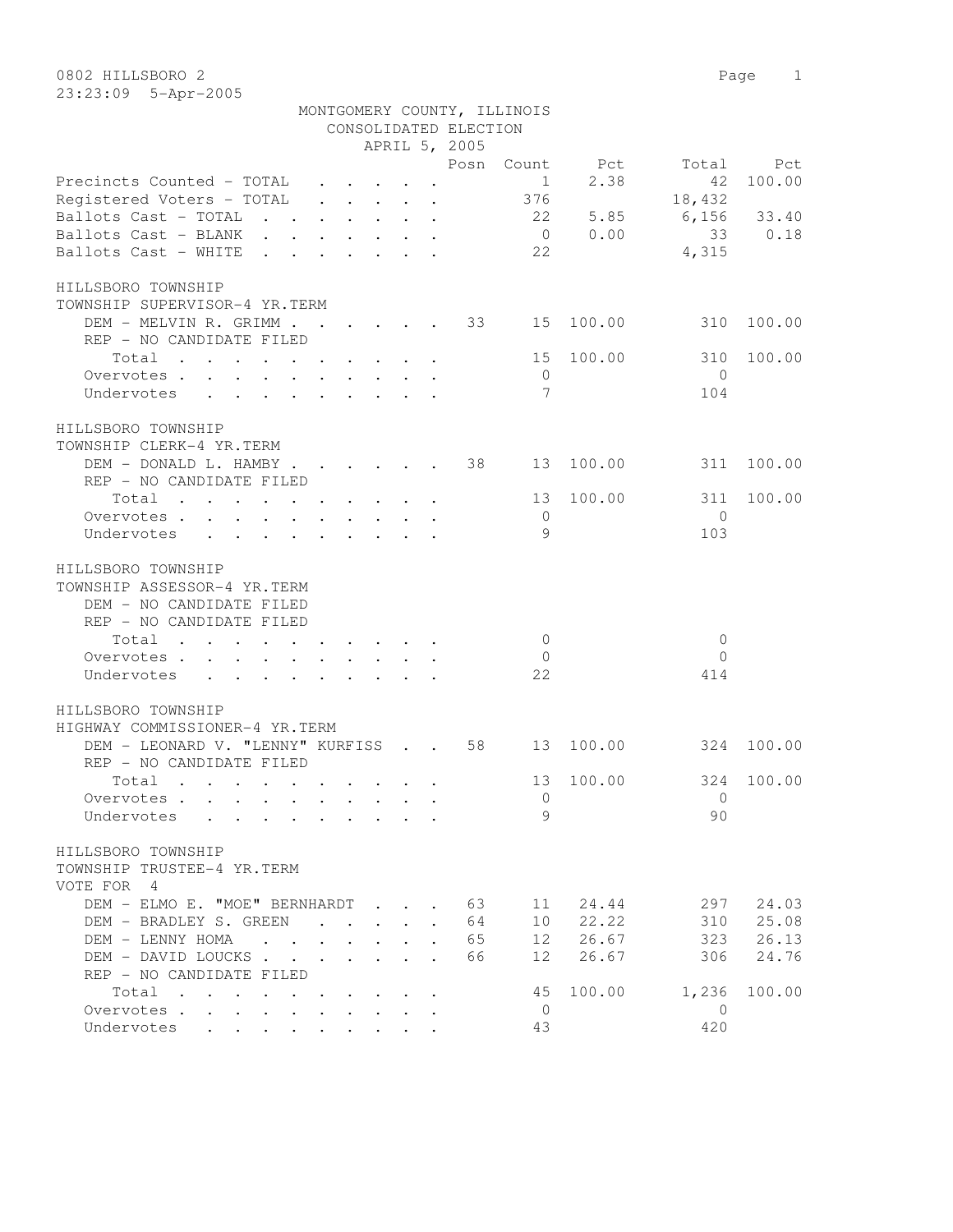| 0802 HILLSBORO 2                                                                                                                                                                                                                            |                |           | Page           | 2               |
|---------------------------------------------------------------------------------------------------------------------------------------------------------------------------------------------------------------------------------------------|----------------|-----------|----------------|-----------------|
| 23:23:09 5-Apr-2005                                                                                                                                                                                                                         |                |           |                |                 |
| MONTGOMERY COUNTY, ILLINOIS                                                                                                                                                                                                                 |                |           |                |                 |
| CONSOLIDATED ELECTION                                                                                                                                                                                                                       |                |           |                |                 |
| APRIL 5, 2005                                                                                                                                                                                                                               |                |           |                |                 |
|                                                                                                                                                                                                                                             | Posn Count     | Pct       | Total          | Pct             |
| HILLSBORO C.U.S.D. #3                                                                                                                                                                                                                       |                |           |                |                 |
| MEMBERS OF THE BOARD OF EDUCATION-UNEXP.2 YR. TERM                                                                                                                                                                                          |                |           |                |                 |
| BARBARA ADAMS<br>149<br>$\mathbf{L}$<br>$\mathbf{r}$ , and $\mathbf{r}$ , and $\mathbf{r}$ , and $\mathbf{r}$                                                                                                                               |                | 13 100.00 |                | 1,044 100.00    |
| Total                                                                                                                                                                                                                                       |                | 13 100.00 | 1,044          | 100.00          |
| Overvotes                                                                                                                                                                                                                                   | $\circ$        |           | $\overline{0}$ |                 |
| Undervotes<br>$\mathbf{r}$ and $\mathbf{r}$ and $\mathbf{r}$<br>$\cdot$ $\cdot$ $\cdot$ $\cdot$ $\cdot$ $\cdot$ $\cdot$                                                                                                                     | 9              |           | 411            |                 |
| HILLSBORO C.U.S.D. #3                                                                                                                                                                                                                       |                |           |                |                 |
| MEMBERS OF THE BOARD OF EDUCATION-FULL 4-YR. TERM                                                                                                                                                                                           |                |           |                |                 |
| VOTE FOR 3                                                                                                                                                                                                                                  |                |           |                |                 |
| DOUG DONALDSON<br>163<br>$\mathbf{r}$ , $\mathbf{r}$ , $\mathbf{r}$ , $\mathbf{r}$ , $\mathbf{r}$                                                                                                                                           | 13             | 25.49     | 830            | 26.37           |
| LYNNE M. HUTCHISON<br>164                                                                                                                                                                                                                   |                | 17 33.33  | 968            | 30.75           |
| BILL JONES<br>165<br>the contract of the contract of the<br>$\mathbf{L}$                                                                                                                                                                    |                | 18 35.29  |                | 820 26.05       |
| KENNY HANNERS<br>166                                                                                                                                                                                                                        |                | 3 5.88    | 530            | 16.84           |
| Total                                                                                                                                                                                                                                       |                | 51 100.00 | 3,148          | 100.00          |
| Overvotes                                                                                                                                                                                                                                   | $\overline{0}$ |           | 12             |                 |
| Undervotes                                                                                                                                                                                                                                  | 15             |           | 1,181          |                 |
| CHRISTIAN AND MONTGOMERY COUNTIES                                                                                                                                                                                                           |                |           |                |                 |
| REGIONAL BOARD OF SCHOOL TRUSTEES-FULL TERM                                                                                                                                                                                                 |                |           |                |                 |
| VOTE FOR<br>$\overline{2}$                                                                                                                                                                                                                  |                |           |                |                 |
| DON SCOTT-CHRISTIAN COUNTY<br>216<br>$\sim$<br><b>Contract Contract Contract</b><br>$\sim$                                                                                                                                                  |                | 9 47.37   |                | 3,345 48.83     |
| BYRON L. SCHNEIDER-CHRISTIAN CO.<br>217                                                                                                                                                                                                     |                | 10 52.63  |                | $3,505$ $51.17$ |
| Total<br>$\mathbf{L}$                                                                                                                                                                                                                       |                | 19 100.00 | 6,850          | 100.00          |
| Overvotes.                                                                                                                                                                                                                                  | $\overline{0}$ |           | $\Omega$       |                 |
| Undervotes                                                                                                                                                                                                                                  | 25             |           | 5,304          |                 |
| CHRISTIAN AND MONTGOMERY COUNTIES                                                                                                                                                                                                           |                |           |                |                 |
| REGIONAL BOARD OF SCHOOL TRUSTEES-UNEXP.4 YR.TERM                                                                                                                                                                                           |                |           |                |                 |
| 221<br>DONNA YESKE-MONTGOMERY COUNTY<br>$\sim$ $\sim$ $\sim$ $\sim$                                                                                                                                                                         | 20             | 100.00    | 4,310          | 100.00          |
| Total<br>$\sim$<br>the contract of the contract of the contract of                                                                                                                                                                          | 20             | 100.00    | 4,310          | 100.00          |
| Overvotes                                                                                                                                                                                                                                   | $\mathbf{0}$   |           | $\Omega$       |                 |
| Undervotes<br>. The contract of the contract of the contract of the contract of the contract of the contract of the contract of the contract of the contract of the contract of the contract of the contract of the contract of the contrac | $\overline{2}$ |           | 1,767          |                 |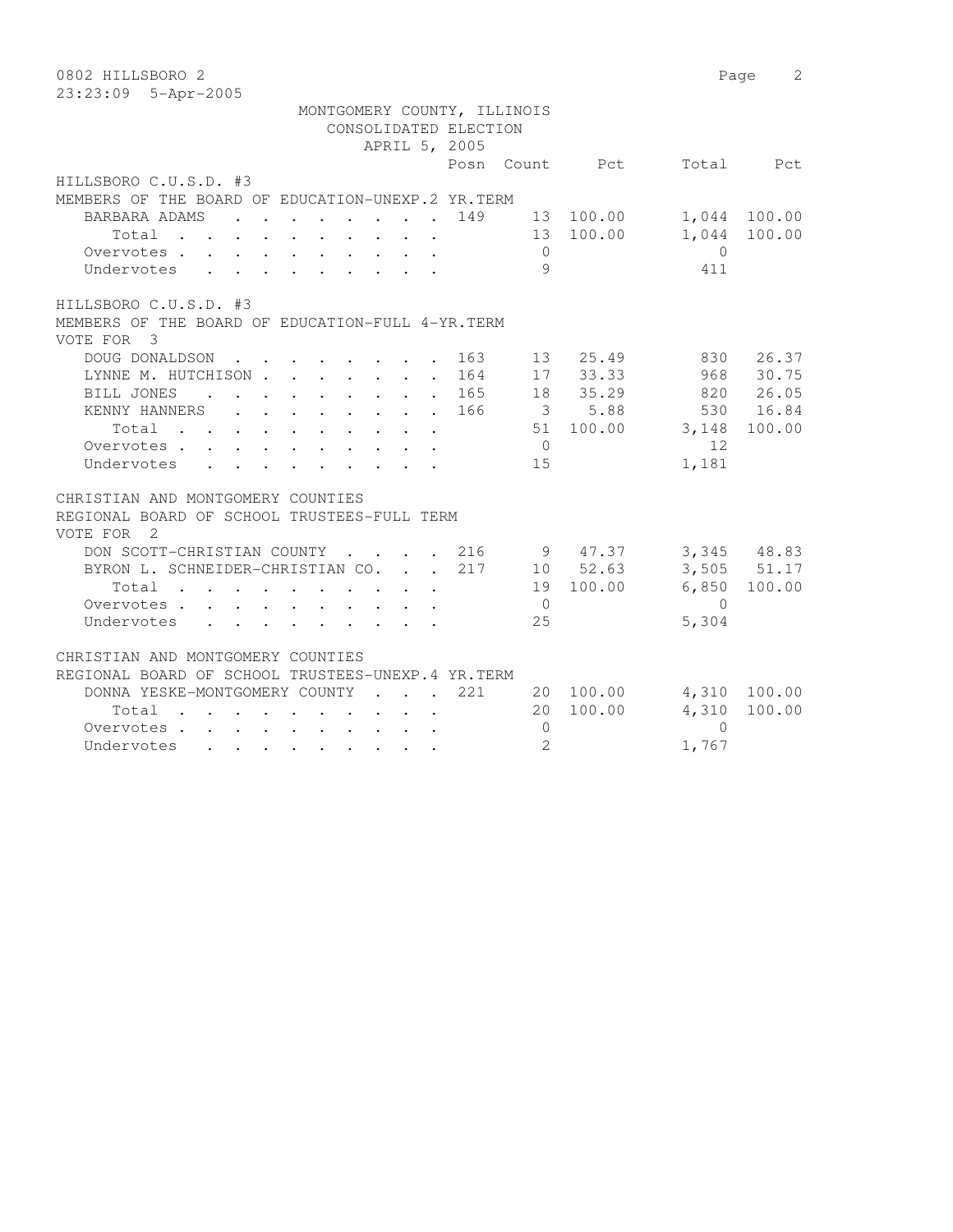| Precincts Counted - TOTAL                                                                              | $\mathbf{1}$<br>2.38<br>-42<br>100.00 |
|--------------------------------------------------------------------------------------------------------|---------------------------------------|
| Registered Voters - TOTAL                                                                              | 18,432<br>708                         |
| Ballots Cast - TOTAL                                                                                   | 120 16.95 6,156 33.40                 |
| Ballots Cast - BLANK                                                                                   | $0 \t 0.00$<br>33<br>0.18             |
| Ballots Cast - WHITE                                                                                   | 120<br>4,315                          |
|                                                                                                        |                                       |
| HILLSBORO TOWNSHIP                                                                                     |                                       |
| TOWNSHIP SUPERVISOR-4 YR.TERM                                                                          |                                       |
| DEM - MELVIN R. GRIMM 33                                                                               | 83<br>100.00<br>310<br>100.00         |
| REP - NO CANDIDATE FILED                                                                               |                                       |
| Total                                                                                                  | 83<br>100.00<br>310<br>100.00         |
| Overvotes.                                                                                             | $\bigcirc$<br>$\overline{0}$          |
| Undervotes                                                                                             | 37<br>104                             |
|                                                                                                        |                                       |
| HILLSBORO TOWNSHIP                                                                                     |                                       |
| TOWNSHIP CLERK-4 YR.TERM                                                                               |                                       |
| DEM - DONALD L. HAMBY                                                                                  | 38<br>85<br>100.00<br>311<br>100.00   |
| REP - NO CANDIDATE FILED                                                                               |                                       |
| Total                                                                                                  | 85<br>100.00<br>311<br>100.00         |
| Overvotes.                                                                                             | $\bigcirc$<br>$\overline{0}$          |
| Undervotes                                                                                             | 35<br>103                             |
|                                                                                                        |                                       |
| HILLSBORO TOWNSHIP                                                                                     |                                       |
| TOWNSHIP ASSESSOR-4 YR.TERM                                                                            |                                       |
| DEM - NO CANDIDATE FILED                                                                               |                                       |
| REP - NO CANDIDATE FILED                                                                               |                                       |
|                                                                                                        | $\mathbf{0}$<br>$\overline{0}$        |
| Total                                                                                                  | $\Omega$                              |
| Overvotes<br>$\mathbf{A}$ and $\mathbf{A}$ and $\mathbf{A}$<br>$\cdot$ $\cdot$ $\cdot$ $\cdot$ $\cdot$ | $\overline{0}$                        |
| Undervotes<br>$\cdot$ , , , , , , , , , ,                                                              | 120<br>414                            |
|                                                                                                        |                                       |
| HILLSBORO TOWNSHIP                                                                                     |                                       |
| HIGHWAY COMMISSIONER-4 YR.TERM                                                                         |                                       |
| DEM - LEONARD V. "LENNY" KURFISS 58                                                                    | 94<br>100.00<br>324<br>100.00         |
| REP - NO CANDIDATE FILED                                                                               |                                       |
| Total                                                                                                  | 94<br>100.00<br>324<br>100.00         |
| Overvotes                                                                                              | $\overline{0}$<br>$\overline{0}$      |
| Undervotes<br>$\mathbf{r}$ , and $\mathbf{r}$ , and $\mathbf{r}$ , and $\mathbf{r}$ , and $\mathbf{r}$ | 90<br>26                              |
|                                                                                                        |                                       |
| HILLSBORO TOWNSHIP                                                                                     |                                       |
| TOWNSHIP TRUSTEE-4 YR.TERM                                                                             |                                       |
| VOTE FOR 4                                                                                             |                                       |
| DEM - ELMO E. "MOE" BERNHARDT                                                                          | 63<br>86<br>23.69<br>297<br>24.03     |
| DEM - BRADLEY S. GREEN<br>$\sim$                                                                       | 64<br>92<br>25.34<br>310<br>25.08     |
| DEM - LENNY HOMA                                                                                       | 65<br>95<br>26.17<br>323<br>26.13     |
| DEM - DAVID LOUCKS                                                                                     | 24.79<br>66<br>90<br>306<br>24.76     |
| REP - NO CANDIDATE FILED                                                                               |                                       |
| Total                                                                                                  | 100.00<br>1,236<br>100.00<br>363      |
| Overvotes                                                                                              | $\overline{0}$<br>$\overline{0}$      |
| Undervotes                                                                                             | 420<br>117                            |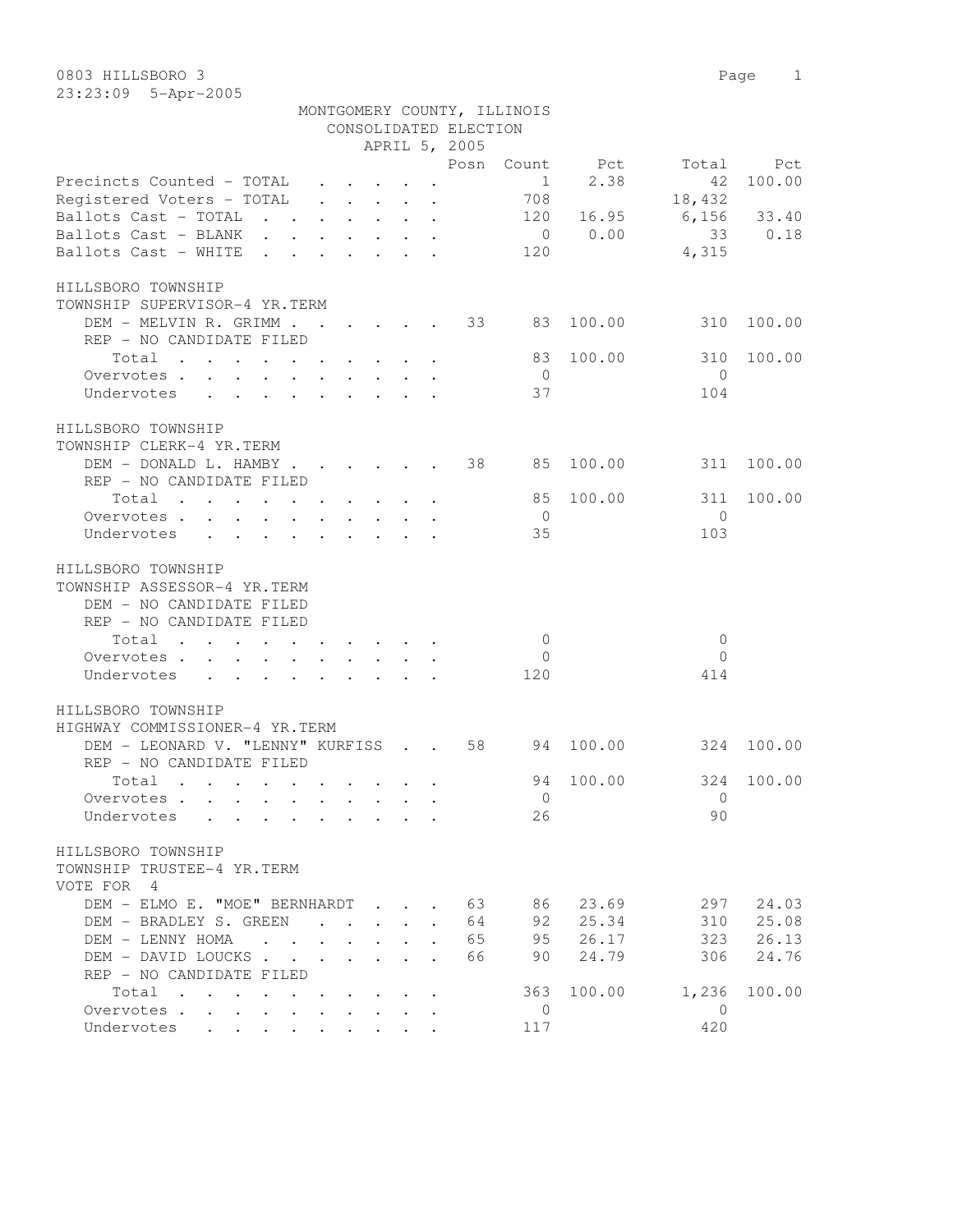| 0803 HILLSBORO 3                                                                                                                                                                                                                            |                |           | Page           | 2               |
|---------------------------------------------------------------------------------------------------------------------------------------------------------------------------------------------------------------------------------------------|----------------|-----------|----------------|-----------------|
| 23:23:09 5-Apr-2005                                                                                                                                                                                                                         |                |           |                |                 |
| MONTGOMERY COUNTY, ILLINOIS                                                                                                                                                                                                                 |                |           |                |                 |
| CONSOLIDATED ELECTION                                                                                                                                                                                                                       |                |           |                |                 |
| APRIL 5, 2005                                                                                                                                                                                                                               |                |           |                |                 |
|                                                                                                                                                                                                                                             | Posn Count     | Pct       | Total          | Pct             |
| HILLSBORO C.U.S.D. #3                                                                                                                                                                                                                       |                |           |                |                 |
| MEMBERS OF THE BOARD OF EDUCATION-UNEXP.2 YR. TERM                                                                                                                                                                                          |                |           |                |                 |
| BARBARA ADAMS<br>$\mathbf{L}$<br>$\sim$                                                                                                                                                                                                     | 149<br>90      | 100.00    |                | 1,044 100.00    |
| Total                                                                                                                                                                                                                                       |                | 90 100.00 | 1,044          | 100.00          |
| Overvotes                                                                                                                                                                                                                                   | $\overline{0}$ |           | $\overline{0}$ |                 |
| Undervotes<br>$\mathbf{r}$ , $\mathbf{r}$ , $\mathbf{r}$ , $\mathbf{r}$ , $\mathbf{r}$ , $\mathbf{r}$                                                                                                                                       | 30             |           | 411            |                 |
| HILLSBORO C.U.S.D. #3                                                                                                                                                                                                                       |                |           |                |                 |
| MEMBERS OF THE BOARD OF EDUCATION-FULL 4-YR. TERM                                                                                                                                                                                           |                |           |                |                 |
| VOTE FOR 3                                                                                                                                                                                                                                  |                |           |                |                 |
| DOUG DONALDSON<br>$\mathbf{r}$ , $\mathbf{r}$ , $\mathbf{r}$ , $\mathbf{r}$ , $\mathbf{r}$                                                                                                                                                  | 163<br>71      | 24.57     | 830            | 26.37           |
| LYNNE M. HUTCHISON                                                                                                                                                                                                                          | 164            | 101 34.95 | 968            | 30.75           |
| BILL JONES<br>$\mathbf{r}$ , and $\mathbf{r}$ , and $\mathbf{r}$ , and $\mathbf{r}$                                                                                                                                                         | 165            | 84 29.07  | 820            | 26.05           |
| KENNY HANNERS                                                                                                                                                                                                                               | 166            | 33 11.42  | 530            | 16.84           |
| Total                                                                                                                                                                                                                                       | 289            | 100.00    | 3,148          | 100.00          |
| Overvotes                                                                                                                                                                                                                                   | 1              |           | 12             |                 |
| Undervotes                                                                                                                                                                                                                                  | 68             |           | 1,181          |                 |
| CHRISTIAN AND MONTGOMERY COUNTIES                                                                                                                                                                                                           |                |           |                |                 |
| REGIONAL BOARD OF SCHOOL TRUSTEES-FULL TERM                                                                                                                                                                                                 |                |           |                |                 |
| VOTE FOR<br>$\overline{2}$                                                                                                                                                                                                                  |                |           |                |                 |
| DON SCOTT-CHRISTIAN COUNTY<br>$\sim$<br><b>Contract Contract Contract</b><br>$\sim$                                                                                                                                                         | 216            | 60 48.00  |                | 3,345 48.83     |
| BYRON L. SCHNEIDER-CHRISTIAN CO.                                                                                                                                                                                                            | 217            | 65 52.00  |                | $3,505$ $51.17$ |
| Total<br>$\sim$                                                                                                                                                                                                                             | 125            | 100.00    | 6,850          | 100.00          |
| Overvotes.                                                                                                                                                                                                                                  | $\overline{0}$ |           | $\Omega$       |                 |
| Undervotes                                                                                                                                                                                                                                  | 115            |           | 5,304          |                 |
| CHRISTIAN AND MONTGOMERY COUNTIES                                                                                                                                                                                                           |                |           |                |                 |
| REGIONAL BOARD OF SCHOOL TRUSTEES-UNEXP.4 YR.TERM                                                                                                                                                                                           |                |           |                |                 |
| DONNA YESKE-MONTGOMERY COUNTY<br>$\sim$ $\sim$ $\sim$ $\sim$                                                                                                                                                                                | 221            | 97 100.00 | 4,310          | 100.00          |
| Total<br>$\sim$<br>the contract of the contract of the contract of                                                                                                                                                                          | 97             | 100.00    | 4,310          | 100.00          |
| Overvotes                                                                                                                                                                                                                                   | $\overline{0}$ |           | $\Omega$       |                 |
| Undervotes<br>. The contract of the contract of the contract of the contract of the contract of the contract of the contract of the contract of the contract of the contract of the contract of the contract of the contract of the contrac | 23             |           | 1,767          |                 |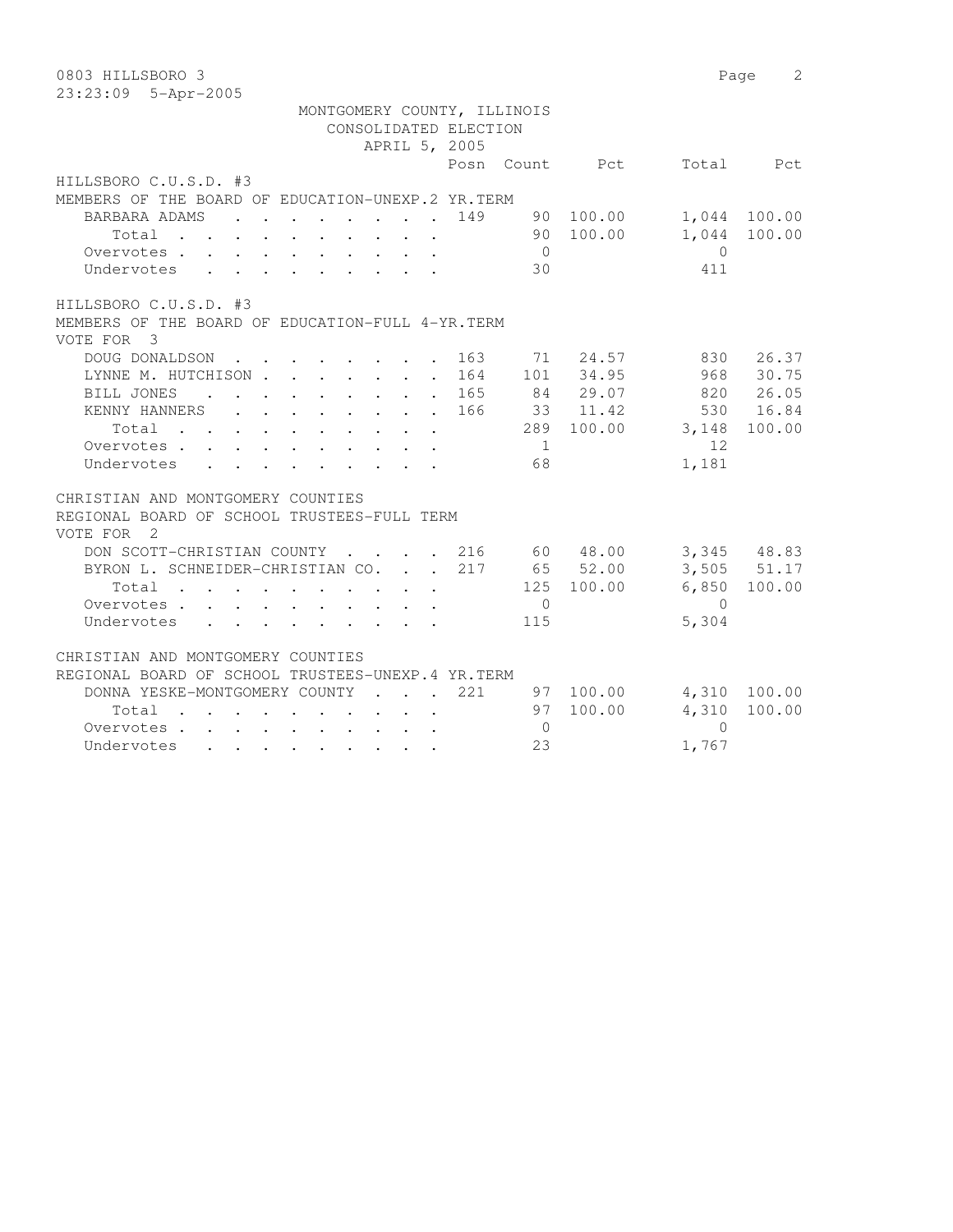| Z3:Z3:UY 5-Apr-ZUU5                                                |                                                                                                                 |        |                             |                                                           |                      |  |                       |                             |        |          |             |  |  |  |  |
|--------------------------------------------------------------------|-----------------------------------------------------------------------------------------------------------------|--------|-----------------------------|-----------------------------------------------------------|----------------------|--|-----------------------|-----------------------------|--------|----------|-------------|--|--|--|--|
|                                                                    |                                                                                                                 |        |                             |                                                           |                      |  |                       | MONTGOMERY COUNTY, ILLINOIS |        |          |             |  |  |  |  |
|                                                                    |                                                                                                                 |        |                             |                                                           |                      |  | CONSOLIDATED ELECTION |                             |        |          |             |  |  |  |  |
|                                                                    | APRIL 5, 2005                                                                                                   |        |                             |                                                           |                      |  |                       |                             |        |          |             |  |  |  |  |
|                                                                    |                                                                                                                 |        |                             |                                                           |                      |  | Posn                  | Count                       | Pct    | Total    | Pct         |  |  |  |  |
| Precincts Counted - TOTAL                                          |                                                                                                                 |        |                             |                                                           |                      |  |                       | 1                           | 2.38   | 42       | 100.00      |  |  |  |  |
| Registered Voters - TOTAL                                          |                                                                                                                 |        |                             | $\cdot$ $\cdot$ $\cdot$ $\cdot$ $\cdot$                   |                      |  |                       | 388                         |        | 18,432   |             |  |  |  |  |
| Ballots Cast - TOTAL                                               | $\sim$ $\sim$                                                                                                   |        |                             | $\mathbf{r}$ , $\mathbf{r}$ , $\mathbf{r}$ , $\mathbf{r}$ |                      |  |                       | 36                          | 9.28   |          | 6,156 33.40 |  |  |  |  |
| Ballots Cast - BLANK                                               | $\mathbf{r}$ , and $\mathbf{r}$ , and $\mathbf{r}$ , and $\mathbf{r}$                                           |        |                             |                                                           |                      |  |                       | $\overline{0}$              | 0.00   | 33       | 0.18        |  |  |  |  |
|                                                                    |                                                                                                                 |        |                             |                                                           |                      |  |                       |                             |        |          |             |  |  |  |  |
| Ballots Cast - WHITE                                               | $\sim$ $\sim$                                                                                                   |        |                             | $\sim$ $\sim$ $\sim$ $\sim$ $\sim$                        |                      |  |                       | 36                          |        | 4,315    |             |  |  |  |  |
| HILLSBORO TOWNSHIP                                                 |                                                                                                                 |        |                             |                                                           |                      |  |                       |                             |        |          |             |  |  |  |  |
| TOWNSHIP SUPERVISOR-4 YR.TERM                                      |                                                                                                                 |        |                             |                                                           |                      |  |                       |                             |        |          |             |  |  |  |  |
| DEM - MELVIN R. GRIMM.                                             |                                                                                                                 |        |                             | <u>in the second second</u>                               |                      |  | 33                    | 24                          | 100.00 | 310      | 100.00      |  |  |  |  |
| REP - NO CANDIDATE FILED                                           |                                                                                                                 |        |                             |                                                           |                      |  |                       |                             |        |          |             |  |  |  |  |
| Total<br>$\mathbf{r}$ , $\mathbf{r}$ , $\mathbf{r}$ , $\mathbf{r}$ |                                                                                                                 | $\sim$ | $\sim$ $\sim$ $\sim$ $\sim$ |                                                           |                      |  |                       | 24                          | 100.00 | 310      | 100.00      |  |  |  |  |
| Overvotes.                                                         | the contract of the contract of the contract of the contract of the contract of the contract of the contract of |        |                             |                                                           | $\sim$ $\sim$ $\sim$ |  |                       | $\overline{0}$              |        | $\Omega$ |             |  |  |  |  |
| Undervotes                                                         |                                                                                                                 |        |                             |                                                           |                      |  |                       | 12                          |        | 104      |             |  |  |  |  |
|                                                                    |                                                                                                                 |        |                             |                                                           |                      |  |                       |                             |        |          |             |  |  |  |  |
| HILLSBORO TOWNSHIP                                                 |                                                                                                                 |        |                             |                                                           |                      |  |                       |                             |        |          |             |  |  |  |  |

| TOWNSHIP CLERK-4 YR.TERM |                          |                                                                                                        |  |  |  |  |     |                                    |       |            |
|--------------------------|--------------------------|--------------------------------------------------------------------------------------------------------|--|--|--|--|-----|------------------------------------|-------|------------|
|                          |                          |                                                                                                        |  |  |  |  |     | DEM - DONALD L. HAMBY 38 26 100.00 |       | 311 100.00 |
|                          | REP - NO CANDIDATE FILED |                                                                                                        |  |  |  |  |     |                                    |       |            |
|                          | Total                    |                                                                                                        |  |  |  |  |     | 26 100.00                          |       | 311 100.00 |
|                          | Overvotes. $\cdot$       |                                                                                                        |  |  |  |  |     |                                    |       |            |
|                          | Undervotes               | $\mathbf{r}$ , $\mathbf{r}$ , $\mathbf{r}$ , $\mathbf{r}$ , $\mathbf{r}$ , $\mathbf{r}$ , $\mathbf{r}$ |  |  |  |  | 1 O |                                    | 1 N 3 |            |

## HILLSBORO TOWNSHIP TOWNSHIP ASSESSOR-4 YR.TERM

| DEM - NO CANDIDATE FILED |                                                                       |  |  |  |    |     |
|--------------------------|-----------------------------------------------------------------------|--|--|--|----|-----|
| REP - NO CANDIDATE FILED |                                                                       |  |  |  |    |     |
| Total                    |                                                                       |  |  |  |    |     |
| Overvotes                |                                                                       |  |  |  |    |     |
| Undervotes               | $\mathbf{r}$ , and $\mathbf{r}$ , and $\mathbf{r}$ , and $\mathbf{r}$ |  |  |  | ろん | 414 |

## HILLSBORO TOWNSHIP HIGHWAY COMMISSIONER-4 YR.TERM

| DEM - LEONARD V. "LENNY" KURFISS             | <b>Carl Carl Contract</b> |                      | 58 | 2.5      | 100.00 | 324      | 100.00 |
|----------------------------------------------|---------------------------|----------------------|----|----------|--------|----------|--------|
| REP - NO CANDIDATE FILED                     |                           |                      |    |          |        |          |        |
| Total                                        |                           |                      |    | 25       | 100.00 | 324      | 100.00 |
| Overvotes.                                   |                           |                      |    | 0        |        | $\Omega$ |        |
| Undervotes                                   |                           |                      |    | 11       |        | 90       |        |
| HILLSBORO TOWNSHIP                           |                           |                      |    |          |        |          |        |
| TOWNSHIP TRUSTEE-4 YR.TERM                   |                           |                      |    |          |        |          |        |
| VOTE FOR<br>-4                               |                           |                      |    |          |        |          |        |
| DEM - ELMO E. "MOE" BERNHARDT<br>$\sim$      |                           |                      | 63 | 2.1      | 23.08  | 297      | 24.03  |
| BRADLEY S. GREEN<br>$DEM -$<br>$\sim$ $\sim$ |                           | $\ddot{\phantom{a}}$ | 64 | 23       | 25.27  | 310      | 25.08  |
| DEM - LENNY HOMA                             |                           | $\bullet$            | 65 | 23       | 25.27  | 323      | 26.13  |
| DEM - DAVID LOUCKS                           |                           |                      | 66 | 2.4      | 26.37  | 306      | 24.76  |
| REP - NO CANDIDATE FILED                     |                           |                      |    |          |        |          |        |
| Total<br>$\ddot{\phantom{a}}$                |                           |                      |    | 91       | 100.00 | 1,236    | 100.00 |
| Overvotes<br>$\sim$                          |                           |                      |    | $\Omega$ |        | $\Omega$ |        |
| Undervotes<br>$\bullet$<br>$\bullet$         |                           |                      |    | 53       |        | 420      |        |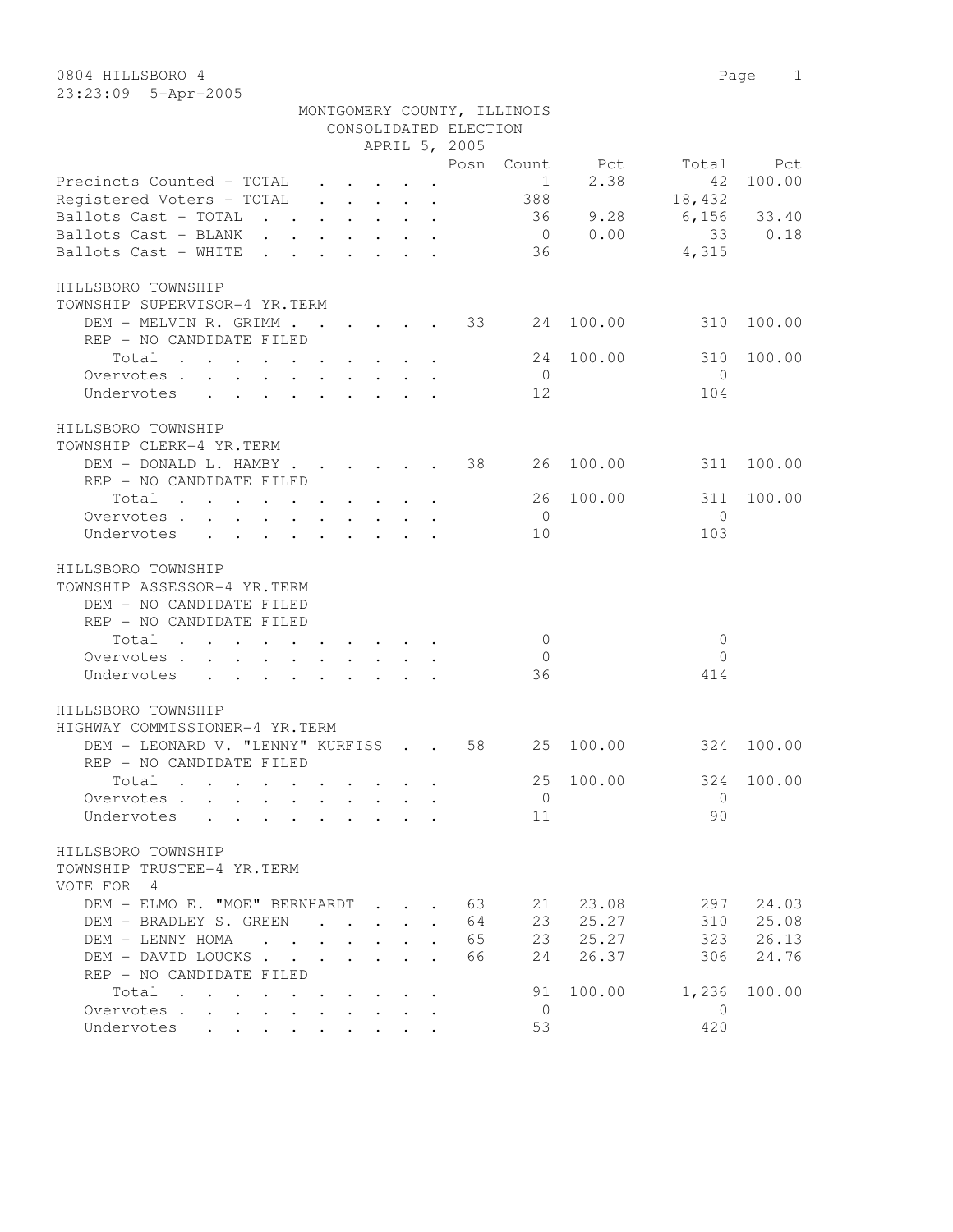| 0804 HILLSBORO 4                                                                                                                                                                                                                            |                |           | Page           | 2               |
|---------------------------------------------------------------------------------------------------------------------------------------------------------------------------------------------------------------------------------------------|----------------|-----------|----------------|-----------------|
| 23:23:09 5-Apr-2005                                                                                                                                                                                                                         |                |           |                |                 |
| MONTGOMERY COUNTY, ILLINOIS<br>CONSOLIDATED ELECTION                                                                                                                                                                                        |                |           |                |                 |
| APRIL 5, 2005                                                                                                                                                                                                                               |                |           |                |                 |
| Posn Count                                                                                                                                                                                                                                  |                | Pct       | Total          | Pct             |
| HILLSBORO C.U.S.D. #3                                                                                                                                                                                                                       |                |           |                |                 |
| MEMBERS OF THE BOARD OF EDUCATION-UNEXP.2 YR. TERM                                                                                                                                                                                          |                |           |                |                 |
| BARBARA ADAMS<br>149<br>$\mathbf{L}$<br>$\mathbf{r}$ , and $\mathbf{r}$ , and $\mathbf{r}$ , and $\mathbf{r}$                                                                                                                               |                | 23 100.00 |                | 1,044 100.00    |
| Total                                                                                                                                                                                                                                       |                | 23 100.00 | 1,044          | 100.00          |
| Overvotes                                                                                                                                                                                                                                   | $\overline{0}$ |           | $\overline{0}$ |                 |
| Undervotes<br>$\mathbf{r}$ , $\mathbf{r}$ , $\mathbf{r}$ , $\mathbf{r}$ , $\mathbf{r}$ , $\mathbf{r}$                                                                                                                                       | 13             |           | 411            |                 |
|                                                                                                                                                                                                                                             |                |           |                |                 |
| HILLSBORO C.U.S.D. #3                                                                                                                                                                                                                       |                |           |                |                 |
| MEMBERS OF THE BOARD OF EDUCATION-FULL 4-YR. TERM                                                                                                                                                                                           |                |           |                |                 |
| VOTE FOR 3                                                                                                                                                                                                                                  |                |           |                |                 |
| DOUG DONALDSON<br>163<br>$\mathbf{r}$ , and $\mathbf{r}$ , and $\mathbf{r}$                                                                                                                                                                 | 17             | 22.37     | 830            | 26.37           |
| LYNNE M. HUTCHISON<br>164                                                                                                                                                                                                                   |                | 20 26.32  | 968            | 30.75           |
| BILL JONES<br>165<br>$\mathbf{r}$ , and $\mathbf{r}$ , and $\mathbf{r}$ , and $\mathbf{r}$                                                                                                                                                  |                | 19 25.00  |                | 820 26.05       |
| KENNY HANNERS<br>166                                                                                                                                                                                                                        |                | 20 26.32  | 530            | 16.84           |
| Total                                                                                                                                                                                                                                       | 76             | 100.00    | 3,148          | 100.00          |
| Overvotes                                                                                                                                                                                                                                   | 1              |           | 12             |                 |
| Undervotes                                                                                                                                                                                                                                  | 29             |           | 1,181          |                 |
| CHRISTIAN AND MONTGOMERY COUNTIES                                                                                                                                                                                                           |                |           |                |                 |
| REGIONAL BOARD OF SCHOOL TRUSTEES-FULL TERM                                                                                                                                                                                                 |                |           |                |                 |
| VOTE FOR<br>$\overline{2}$                                                                                                                                                                                                                  |                |           |                |                 |
| DON SCOTT-CHRISTIAN COUNTY<br>216<br>$\mathbf{L}$<br><b>Contract Contract Contract</b><br>$\sim$                                                                                                                                            |                | 16 48.48  |                | 3,345 48.83     |
| BYRON L. SCHNEIDER-CHRISTIAN CO.<br>217                                                                                                                                                                                                     |                | 17 51.52  |                | $3,505$ $51.17$ |
| Total<br>$\sim$                                                                                                                                                                                                                             |                | 33 100.00 | 6,850          | 100.00          |
| Overvotes.                                                                                                                                                                                                                                  | $\overline{0}$ |           | $\Omega$       |                 |
| Undervotes                                                                                                                                                                                                                                  | 39             |           | 5,304          |                 |
|                                                                                                                                                                                                                                             |                |           |                |                 |
| CHRISTIAN AND MONTGOMERY COUNTIES                                                                                                                                                                                                           |                |           |                |                 |
| REGIONAL BOARD OF SCHOOL TRUSTEES-UNEXP.4 YR.TERM                                                                                                                                                                                           |                |           |                |                 |
| 221<br>DONNA YESKE-MONTGOMERY COUNTY<br>$\sim$ $\sim$ $\sim$ $\sim$ $\sim$                                                                                                                                                                  | 28             | 100.00    | 4,310          | 100.00          |
| Total<br>$\sim$<br>the contract of the contract of the contract of                                                                                                                                                                          | 28             | 100.00    | 4,310          | 100.00          |
| Overvotes                                                                                                                                                                                                                                   | $\mathbf{0}$   |           | $\Omega$       |                 |
| Undervotes<br>. The contribution of the contribution of the contribution of the contribution of the contribution of the contribution of the contribution of the contribution of the contribution of the contribution of the contribution of | 8              |           | 1,767          |                 |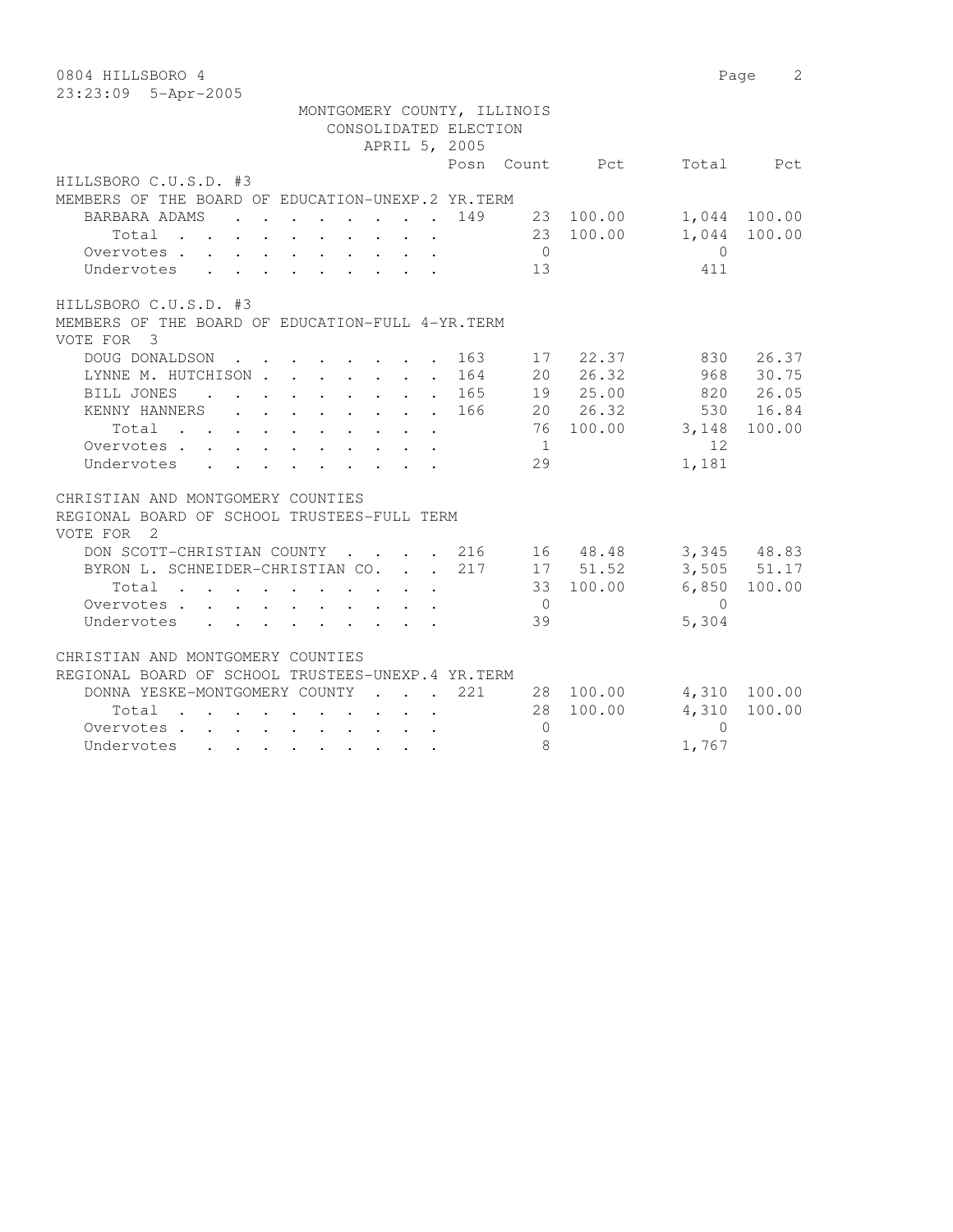|                                                                                                |                                            |                                                                                         |                      | CONSOLIDATED ELECTION | MONTGOMERY COUNTY, ILLINOIS |                |                |            |
|------------------------------------------------------------------------------------------------|--------------------------------------------|-----------------------------------------------------------------------------------------|----------------------|-----------------------|-----------------------------|----------------|----------------|------------|
|                                                                                                |                                            | APRIL 5, 2005                                                                           |                      |                       |                             |                |                |            |
|                                                                                                |                                            |                                                                                         |                      |                       |                             | Posn Count Pct | Total          | Pct        |
| Precincts Counted - TOTAL                                                                      |                                            | $\cdot$ $\cdot$ $\cdot$ $\cdot$ $\cdot$ $\cdot$ $\cdot$                                 |                      |                       | 1                           | 2.38           | 42             | 100.00     |
| Registered Voters - TOTAL                                                                      |                                            | $\mathbf{r}$ , $\mathbf{r}$ , $\mathbf{r}$ , $\mathbf{r}$ , $\mathbf{r}$ , $\mathbf{r}$ |                      |                       | 732                         |                | 18,432         |            |
| Ballots Cast - TOTAL                                                                           |                                            |                                                                                         |                      |                       | 107                         | 14.62          | 6,156          | 33.40      |
| Ballots Cast - BLANK                                                                           |                                            |                                                                                         |                      |                       |                             | $0 \t 0.00$    | 33             | 0.18       |
| Ballots Cast - WHITE                                                                           |                                            |                                                                                         |                      |                       | 105                         |                | 4,315          |            |
| Ballots Cast - GREEN                                                                           |                                            |                                                                                         |                      |                       | $\overline{2}$              |                | 1,252          |            |
|                                                                                                |                                            |                                                                                         |                      |                       |                             |                |                |            |
| HILLSBORO TOWNSHIP                                                                             |                                            |                                                                                         |                      |                       |                             |                |                |            |
| TOWNSHIP SUPERVISOR-4 YR.TERM                                                                  |                                            |                                                                                         |                      |                       |                             |                |                |            |
| DEM - MELVIN R. GRIMM 33 86                                                                    |                                            |                                                                                         |                      |                       |                             | 100.00         | 310            | 100.00     |
| REP - NO CANDIDATE FILED                                                                       |                                            |                                                                                         |                      |                       |                             |                |                |            |
| $\begin{tabular}{ccccccccccc} Total & . & . & . & . & . & . & . & . & . & . & . \end{tabular}$ |                                            |                                                                                         |                      |                       | 86                          | 100.00         | 310            | 100.00     |
| Overvotes                                                                                      |                                            |                                                                                         |                      |                       | $\overline{0}$              |                | $\bigcirc$     |            |
| Undervotes                                                                                     |                                            |                                                                                         |                      |                       | 21                          |                | 104            |            |
|                                                                                                |                                            |                                                                                         |                      |                       |                             |                |                |            |
| HILLSBORO TOWNSHIP                                                                             |                                            |                                                                                         |                      |                       |                             |                |                |            |
| TOWNSHIP CLERK-4 YR.TERM                                                                       |                                            |                                                                                         |                      |                       |                             |                |                |            |
| DEM - DONALD L. HAMBY                                                                          |                                            |                                                                                         |                      | 38                    | 85                          | 100.00         | 311            | 100.00     |
| REP - NO CANDIDATE FILED                                                                       |                                            |                                                                                         |                      |                       |                             |                |                |            |
| Total                                                                                          |                                            |                                                                                         |                      |                       | 85                          | 100.00         | 311            | 100.00     |
| Overvotes                                                                                      |                                            |                                                                                         |                      |                       | $\overline{0}$              |                | $\Omega$       |            |
| Undervotes                                                                                     |                                            |                                                                                         |                      |                       | 22                          |                | 103            |            |
|                                                                                                |                                            |                                                                                         |                      |                       |                             |                |                |            |
| HILLSBORO TOWNSHIP                                                                             |                                            |                                                                                         |                      |                       |                             |                |                |            |
| TOWNSHIP ASSESSOR-4 YR.TERM                                                                    |                                            |                                                                                         |                      |                       |                             |                |                |            |
| DEM - NO CANDIDATE FILED                                                                       |                                            |                                                                                         |                      |                       |                             |                |                |            |
| REP - NO CANDIDATE FILED                                                                       |                                            |                                                                                         |                      |                       |                             |                |                |            |
| Total                                                                                          |                                            |                                                                                         |                      |                       | $\overline{0}$              |                | $\mathbf{0}$   |            |
| Overvotes                                                                                      |                                            |                                                                                         |                      |                       | $\overline{0}$              |                | $\Omega$       |            |
| Undervotes                                                                                     |                                            |                                                                                         |                      |                       | 107                         |                | 414            |            |
|                                                                                                |                                            |                                                                                         |                      |                       |                             |                |                |            |
| HILLSBORO TOWNSHIP                                                                             |                                            |                                                                                         |                      |                       |                             |                |                |            |
| HIGHWAY COMMISSIONER-4 YR.TERM                                                                 |                                            |                                                                                         |                      |                       |                             |                |                |            |
| DEM - LEONARD V. "LENNY" KURFISS 58                                                            |                                            |                                                                                         |                      |                       |                             | 80 100.00      | 324            | 100.00     |
| REP - NO CANDIDATE FILED                                                                       |                                            |                                                                                         |                      |                       |                             |                |                |            |
| Total                                                                                          |                                            |                                                                                         |                      |                       |                             | 80 100.00      |                | 324 100.00 |
|                                                                                                |                                            |                                                                                         |                      |                       |                             |                | $\Omega$       |            |
| Overvotes                                                                                      |                                            |                                                                                         |                      |                       | $\mathbf{0}$                |                |                |            |
| Undervotes                                                                                     |                                            |                                                                                         |                      |                       | 27                          |                | 90             |            |
| HILLSBORO TOWNSHIP                                                                             |                                            |                                                                                         |                      |                       |                             |                |                |            |
| TOWNSHIP TRUSTEE-4 YR.TERM                                                                     |                                            |                                                                                         |                      |                       |                             |                |                |            |
|                                                                                                |                                            |                                                                                         |                      |                       |                             |                |                |            |
| VOTE FOR 4                                                                                     |                                            |                                                                                         |                      |                       |                             |                |                |            |
| DEM - ELMO E. "MOE" BERNHARDT                                                                  |                                            |                                                                                         |                      | 63                    | 76                          | 23.90          | 297            | 24.03      |
| DEM - BRADLEY S. GREEN                                                                         |                                            |                                                                                         |                      | 64                    | 81                          | 25.47          | 310            | 25.08      |
| DEM - LENNY HOMA                                                                               |                                            |                                                                                         | $\ddot{\phantom{a}}$ | 65                    | 81                          | 25.47          | 323            | 26.13      |
| DEM - DAVID LOUCKS                                                                             |                                            |                                                                                         |                      | 66                    | 80                          | 25.16          | 306            | 24.76      |
| REP - NO CANDIDATE FILED                                                                       |                                            |                                                                                         |                      |                       |                             |                |                |            |
| Total                                                                                          | <b>Contract Contract Contract Contract</b> |                                                                                         |                      |                       | 318                         | 100.00         | 1,236          | 100.00     |
| Overvotes                                                                                      |                                            |                                                                                         |                      |                       | $\overline{0}$              |                | $\overline{0}$ |            |
| Undervotes                                                                                     |                                            |                                                                                         |                      |                       | 110                         |                | 420            |            |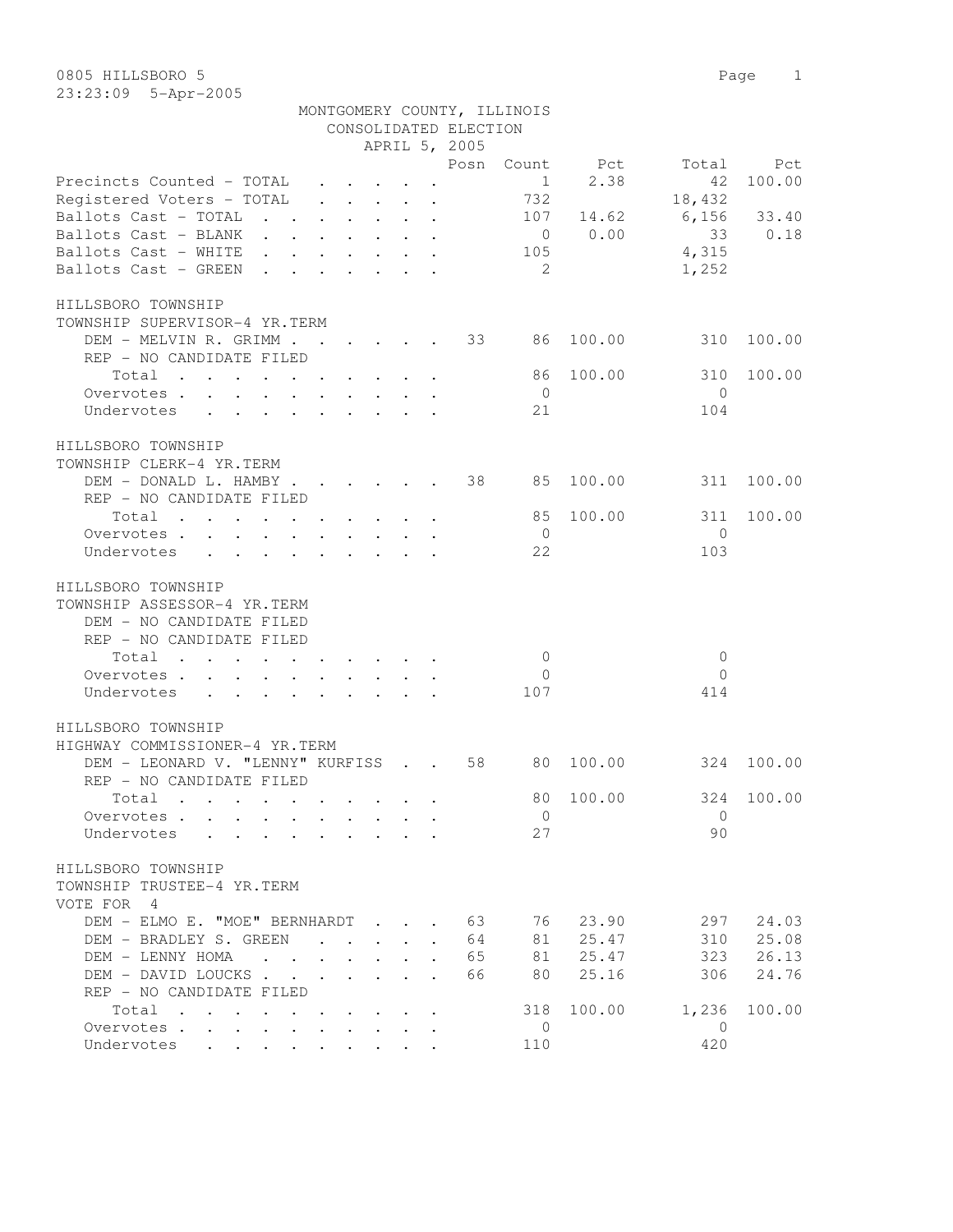| 0805 HILLSBORO 5                                                                                          |                                                                       |  |  |                       |                             |                |                        | Page 2                     |
|-----------------------------------------------------------------------------------------------------------|-----------------------------------------------------------------------|--|--|-----------------------|-----------------------------|----------------|------------------------|----------------------------|
| 23:23:09 5-Apr-2005                                                                                       |                                                                       |  |  |                       |                             |                |                        |                            |
|                                                                                                           |                                                                       |  |  |                       | MONTGOMERY COUNTY, ILLINOIS |                |                        |                            |
|                                                                                                           |                                                                       |  |  | CONSOLIDATED ELECTION |                             |                |                        |                            |
|                                                                                                           |                                                                       |  |  | APRIL 5, 2005         |                             |                |                        |                            |
|                                                                                                           |                                                                       |  |  |                       |                             | Posn Count Pct |                        | Total Pct                  |
| HILLSBORO C.U.S.D. #3                                                                                     |                                                                       |  |  |                       |                             |                |                        |                            |
| MEMBERS OF THE BOARD OF EDUCATION-UNEXP.2 YR. TERM                                                        |                                                                       |  |  |                       |                             |                |                        |                            |
| BARBARA ADAMS<br>$\mathbf{r}$ , and $\mathbf{r}$ , and $\mathbf{r}$ , and $\mathbf{r}$ , and $\mathbf{r}$ |                                                                       |  |  | 149                   |                             | 73 100.00      |                        | 1,044 100.00               |
| Total                                                                                                     |                                                                       |  |  |                       |                             | 73 100.00      |                        | 1,044 100.00               |
| Overvotes                                                                                                 |                                                                       |  |  |                       | $\overline{0}$              |                | $\bigcirc$             |                            |
| Undervotes                                                                                                |                                                                       |  |  |                       | 32                          |                | 411                    |                            |
| HILLSBORO C.U.S.D. #3                                                                                     |                                                                       |  |  |                       |                             |                |                        |                            |
| MEMBERS OF THE BOARD OF EDUCATION-FULL 4-YR. TERM                                                         |                                                                       |  |  |                       |                             |                |                        |                            |
| VOTE FOR 3                                                                                                |                                                                       |  |  |                       |                             |                |                        |                            |
| DOUG DONALDSON                                                                                            |                                                                       |  |  | 163                   | 73                          | 27.04          | 830                    | 26.37                      |
| LYNNE M. HUTCHISON                                                                                        |                                                                       |  |  | 164                   | 90                          | 33.33          | 968                    | 30.75                      |
| BILL JONES                                                                                                |                                                                       |  |  | 165                   |                             | 70 25.93       | 820                    | 26.05                      |
| KENNY HANNERS                                                                                             |                                                                       |  |  | 166                   |                             | 37 13.70       | 530                    | 16.84                      |
| Total                                                                                                     |                                                                       |  |  |                       |                             | 270 100.00     | 3,148                  | 100.00                     |
| Overvotes                                                                                                 |                                                                       |  |  |                       | $\overline{1}$              |                | 12                     |                            |
| Undervotes                                                                                                |                                                                       |  |  |                       | 42                          |                | 1,181                  |                            |
|                                                                                                           |                                                                       |  |  |                       |                             |                |                        |                            |
| LITCHFIELD C.U.S.D. #12                                                                                   |                                                                       |  |  |                       |                             |                |                        |                            |
| MEMBERS OF THE BOARD OF EDUCATION-UNEXP.2 YR.TERM                                                         |                                                                       |  |  |                       |                             |                |                        |                            |
| VOTE FOR 2                                                                                                |                                                                       |  |  |                       |                             |                |                        |                            |
| JOYCE L. BERGEN 147                                                                                       |                                                                       |  |  |                       |                             | 2 50.00        |                        | 1,817 58.96                |
| JEFF SEABAUGH                                                                                             |                                                                       |  |  | 148                   |                             | 2 50.00        |                        | $1,265$ $41.04$            |
| Total                                                                                                     |                                                                       |  |  |                       |                             | 4 100.00       |                        | 3,082 100.00               |
| Overvotes.                                                                                                |                                                                       |  |  |                       | $\Omega$                    |                | $\overline{0}$         |                            |
| Undervotes                                                                                                |                                                                       |  |  |                       | $\Omega$                    |                | 2,648                  |                            |
|                                                                                                           |                                                                       |  |  |                       |                             |                |                        |                            |
| LITCHFIELD C.U.S.D. #12                                                                                   |                                                                       |  |  |                       |                             |                |                        |                            |
| MEMBERS OF THE BOARD OF EDUCATION-FULL 4-YR. TERM                                                         |                                                                       |  |  |                       |                             |                |                        |                            |
| VOTE FOR 3                                                                                                |                                                                       |  |  |                       |                             |                |                        |                            |
| SHERRY L. ROVEY                                                                                           |                                                                       |  |  | . 151                 |                             | $0 \t 0.00$    |                        |                            |
| DON W. WILLIAMS.                                                                                          | $\mathbf{r}$ , and $\mathbf{r}$ , and $\mathbf{r}$ , and $\mathbf{r}$ |  |  | 152                   |                             | 0 0.00         |                        | 1,238 20.27<br>1,240 20.30 |
| TIMOTHY E. REENTS                                                                                         | $\mathcal{A}$ . The set of the set of the set of $\mathcal{A}$        |  |  | . 153                 | $\overline{2}$              | 33.33          |                        | $1,617$ 26.47              |
| SEAN J. VANSLYKE                                                                                          |                                                                       |  |  | . 154                 |                             | 2 33.33        |                        | 1,167 19.11                |
| RON ANGLIN 155 2 33.33                                                                                    |                                                                       |  |  |                       |                             |                |                        | 846 13.85                  |
| Total 6 100.00 6,108 100.00                                                                               |                                                                       |  |  |                       |                             |                |                        |                            |
| Overvotes.                                                                                                |                                                                       |  |  |                       | $\Omega$                    |                | 75                     |                            |
| Undervotes                                                                                                |                                                                       |  |  |                       | $\Omega$                    |                | 2,262                  |                            |
|                                                                                                           |                                                                       |  |  |                       |                             |                |                        |                            |
| CHRISTIAN AND MONTGOMERY COUNTIES                                                                         |                                                                       |  |  |                       |                             |                |                        |                            |
| REGIONAL BOARD OF SCHOOL TRUSTEES-FULL TERM                                                               |                                                                       |  |  |                       |                             |                |                        |                            |
| VOTE FOR 2                                                                                                |                                                                       |  |  |                       |                             |                |                        |                            |
| DON SCOTT-CHRISTIAN COUNTY 216 60 49.59 3,345 48.83                                                       |                                                                       |  |  |                       |                             |                |                        |                            |
| BYRON L. SCHNEIDER-CHRISTIAN CO. 217 61 50.41                                                             |                                                                       |  |  |                       |                             |                |                        | 3,505 51.17                |
| Total $\cdot$                                                                                             |                                                                       |  |  |                       |                             | 121 100.00     |                        | 6,850 100.00               |
| Overvotes.                                                                                                |                                                                       |  |  |                       | $\overline{0}$              |                | $\overline{0}$         |                            |
| Undervotes                                                                                                |                                                                       |  |  |                       | 93                          |                | 5,304                  |                            |
|                                                                                                           |                                                                       |  |  |                       |                             |                |                        |                            |
| CHRISTIAN AND MONTGOMERY COUNTIES                                                                         |                                                                       |  |  |                       |                             |                |                        |                            |
| REGIONAL BOARD OF SCHOOL TRUSTEES-UNEXP.4 YR.TERM                                                         |                                                                       |  |  |                       |                             |                |                        |                            |
| DONNA YESKE-MONTGOMERY COUNTY                                                                             |                                                                       |  |  | 221                   |                             |                | 91 100.00 4,310 100.00 |                            |
| Total                                                                                                     |                                                                       |  |  |                       |                             | 91 100.00      | 4,310                  | 100.00                     |
| Overvotes                                                                                                 |                                                                       |  |  |                       | $\overline{0}$              |                | $\bigcirc$             |                            |
| Undervotes                                                                                                |                                                                       |  |  |                       | 16                          |                | 1,767                  |                            |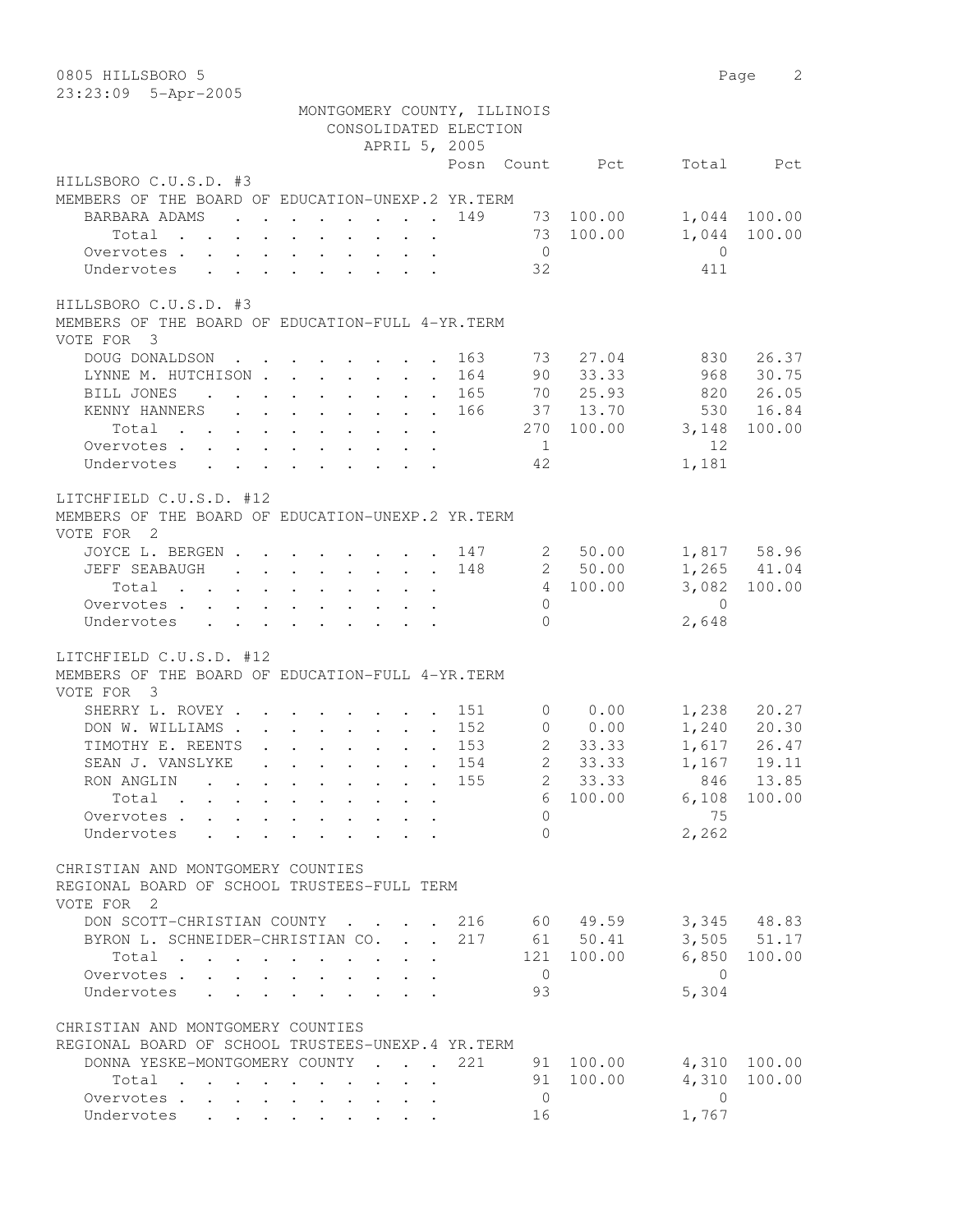23:23:09 5-Apr-2005

| APRIL 5, 2005<br>Posn<br>Count<br>Pct<br>Total<br>Pct<br>2.38<br>100.00<br>Precincts Counted - TOTAL<br>42<br>1<br>725<br>Registered Voters - TOTAL<br>18,432<br>$\cdot$ $\cdot$ $\cdot$ $\cdot$<br>$\ddot{\phantom{a}}$<br>Ballots Cast - TOTAL<br>89<br>12.28<br>6,156<br>33.40<br>$\mathbf{r}$ $\mathbf{r}$<br>$\sim 10^{-10}$<br>$\ddot{\phantom{a}}$<br>$\bullet$ .<br>0.00<br>Ballots Cast - BLANK<br>33<br>0.18<br>$\overline{0}$<br>$\mathbf{L}$ and $\mathbf{L}$<br>$\ddot{\phantom{a}}$<br>$\ddot{\phantom{a}}$<br>Ballots Cast - WHITE<br>48<br>4,315<br>Ballots Cast - GREEN<br>41<br>1,252<br>VILLAGE OF TAYLOR SPRINGS<br>VILLAGE PRESIDENT-4 YR.TERM<br>IND - CARL HALLERS.<br>100.00<br>39<br>100.00<br>7<br>39<br>$\mathbf{r}$ , $\mathbf{r}$ , $\mathbf{r}$ , $\mathbf{r}$<br>100.00<br>Total<br>39<br>39<br>100.00<br>the contract of the contract of the contract of the contract of the contract of the contract of the contract of<br>$\ddot{\phantom{a}}$<br>Overvotes<br>$\overline{0}$<br>$\Omega$<br>9<br>9<br>Undervotes<br>$\mathbf{r}$ , and $\mathbf{r}$ , and $\mathbf{r}$ , and $\mathbf{r}$ , and $\mathbf{r}$<br>VILLAGE OF TAYLOR SPRINGS<br>VILLAGE TRUSTEE-4 YR.TERM<br>$\overline{\mathbf{3}}$<br>VOTE FOR<br>IND - ELWIN L. SAATHOFF<br>36<br>38.71<br>36<br>38.71<br>11<br>$\cdot$ $\cdot$ $\cdot$ $\cdot$ $\cdot$<br>$\ddot{\phantom{a}}$<br>12<br>33 35.48<br>33<br>35.48<br>IND - KEVIN C. PRICKETT<br>$\cdot$ $\cdot$ $\cdot$ $\cdot$ $\cdot$<br>$\ddot{\phantom{0}}$<br>25.81<br>25.81<br>IND - TRACY MATTHEWS<br>13<br>24<br>24<br>$\sim$<br>$\cdot$ $\cdot$ $\cdot$<br>$\ddot{\phantom{0}}$<br>$\ddot{\phantom{a}}$<br>$\mathbf{L}$<br>100.00<br>100.00<br>93<br>93<br>Total<br>and the contract of the contract of<br>$\mathbf{L} = \mathbf{L} \mathbf{L}$<br>$\ddot{\phantom{0}}$<br>$\bullet$<br>$\overline{0}$<br>Overvotes.<br>$\overline{0}$<br>51<br>Undervotes<br>51<br>$\mathbf{L} = \mathbf{L}$<br>HILLSBORO TOWNSHIP<br>TOWNSHIP SUPERVISOR-4 YR.TERM<br>33<br>100.00<br>DEM - MELVIN R. GRIMM.<br>67<br>100.00<br>310<br>$\sim$ $\sim$<br>$\mathbf{r}$ , $\mathbf{r}$ , $\mathbf{r}$<br>REP - NO CANDIDATE FILED<br>Total<br>67<br>100.00<br>310<br>100.00<br>and the contract of the contract of<br>$\bullet$ .<br><br><br><br><br><br><br><br><br><br><br><br><br>Overvotes<br>$\overline{0}$<br>$\Omega$<br>$\cdot$ $\cdot$ $\cdot$ $\cdot$ $\cdot$<br>22<br>104<br>Undervotes<br>$\cdot$ $\cdot$ $\cdot$ $\cdot$<br>HILLSBORO TOWNSHIP<br>TOWNSHIP CLERK-4 YR.TERM<br>DEM - DONALD L. HAMBY .<br>38<br>100.00<br>69<br>311<br>100.00<br>$\mathbf{r}$ , $\mathbf{r}$ , $\mathbf{r}$ , $\mathbf{r}$<br>REP - NO CANDIDATE FILED<br>69 100.00<br>311 100.00<br>Total<br>$\overline{0}$<br>$\Omega$<br>Overvotes.<br>103<br>20<br>Undervotes<br>TOWNSHIP ASSESSOR-4 YR.TERM<br>DEM - NO CANDIDATE FILED<br>REP - NO CANDIDATE FILED<br>Total<br>0<br>0<br>Overvotes<br>$\Omega$<br>$\Omega$<br>89<br>Undervotes<br>414 |                    |  |  | CONSOLIDATED ELECTION |  |  |
|-----------------------------------------------------------------------------------------------------------------------------------------------------------------------------------------------------------------------------------------------------------------------------------------------------------------------------------------------------------------------------------------------------------------------------------------------------------------------------------------------------------------------------------------------------------------------------------------------------------------------------------------------------------------------------------------------------------------------------------------------------------------------------------------------------------------------------------------------------------------------------------------------------------------------------------------------------------------------------------------------------------------------------------------------------------------------------------------------------------------------------------------------------------------------------------------------------------------------------------------------------------------------------------------------------------------------------------------------------------------------------------------------------------------------------------------------------------------------------------------------------------------------------------------------------------------------------------------------------------------------------------------------------------------------------------------------------------------------------------------------------------------------------------------------------------------------------------------------------------------------------------------------------------------------------------------------------------------------------------------------------------------------------------------------------------------------------------------------------------------------------------------------------------------------------------------------------------------------------------------------------------------------------------------------------------------------------------------------------------------------------------------------------------------------------------------------------------------------------------------------------------------------------------------------------------------------------------------------------------------------------------------------------------------------------------------------------------------------------------------------------------------------------------------------------------------------------------------------------------------------------------------------------------------------------------------------------------------------------------|--------------------|--|--|-----------------------|--|--|
|                                                                                                                                                                                                                                                                                                                                                                                                                                                                                                                                                                                                                                                                                                                                                                                                                                                                                                                                                                                                                                                                                                                                                                                                                                                                                                                                                                                                                                                                                                                                                                                                                                                                                                                                                                                                                                                                                                                                                                                                                                                                                                                                                                                                                                                                                                                                                                                                                                                                                                                                                                                                                                                                                                                                                                                                                                                                                                                                                                                   |                    |  |  |                       |  |  |
|                                                                                                                                                                                                                                                                                                                                                                                                                                                                                                                                                                                                                                                                                                                                                                                                                                                                                                                                                                                                                                                                                                                                                                                                                                                                                                                                                                                                                                                                                                                                                                                                                                                                                                                                                                                                                                                                                                                                                                                                                                                                                                                                                                                                                                                                                                                                                                                                                                                                                                                                                                                                                                                                                                                                                                                                                                                                                                                                                                                   |                    |  |  |                       |  |  |
|                                                                                                                                                                                                                                                                                                                                                                                                                                                                                                                                                                                                                                                                                                                                                                                                                                                                                                                                                                                                                                                                                                                                                                                                                                                                                                                                                                                                                                                                                                                                                                                                                                                                                                                                                                                                                                                                                                                                                                                                                                                                                                                                                                                                                                                                                                                                                                                                                                                                                                                                                                                                                                                                                                                                                                                                                                                                                                                                                                                   |                    |  |  |                       |  |  |
|                                                                                                                                                                                                                                                                                                                                                                                                                                                                                                                                                                                                                                                                                                                                                                                                                                                                                                                                                                                                                                                                                                                                                                                                                                                                                                                                                                                                                                                                                                                                                                                                                                                                                                                                                                                                                                                                                                                                                                                                                                                                                                                                                                                                                                                                                                                                                                                                                                                                                                                                                                                                                                                                                                                                                                                                                                                                                                                                                                                   |                    |  |  |                       |  |  |
|                                                                                                                                                                                                                                                                                                                                                                                                                                                                                                                                                                                                                                                                                                                                                                                                                                                                                                                                                                                                                                                                                                                                                                                                                                                                                                                                                                                                                                                                                                                                                                                                                                                                                                                                                                                                                                                                                                                                                                                                                                                                                                                                                                                                                                                                                                                                                                                                                                                                                                                                                                                                                                                                                                                                                                                                                                                                                                                                                                                   |                    |  |  |                       |  |  |
|                                                                                                                                                                                                                                                                                                                                                                                                                                                                                                                                                                                                                                                                                                                                                                                                                                                                                                                                                                                                                                                                                                                                                                                                                                                                                                                                                                                                                                                                                                                                                                                                                                                                                                                                                                                                                                                                                                                                                                                                                                                                                                                                                                                                                                                                                                                                                                                                                                                                                                                                                                                                                                                                                                                                                                                                                                                                                                                                                                                   |                    |  |  |                       |  |  |
|                                                                                                                                                                                                                                                                                                                                                                                                                                                                                                                                                                                                                                                                                                                                                                                                                                                                                                                                                                                                                                                                                                                                                                                                                                                                                                                                                                                                                                                                                                                                                                                                                                                                                                                                                                                                                                                                                                                                                                                                                                                                                                                                                                                                                                                                                                                                                                                                                                                                                                                                                                                                                                                                                                                                                                                                                                                                                                                                                                                   |                    |  |  |                       |  |  |
|                                                                                                                                                                                                                                                                                                                                                                                                                                                                                                                                                                                                                                                                                                                                                                                                                                                                                                                                                                                                                                                                                                                                                                                                                                                                                                                                                                                                                                                                                                                                                                                                                                                                                                                                                                                                                                                                                                                                                                                                                                                                                                                                                                                                                                                                                                                                                                                                                                                                                                                                                                                                                                                                                                                                                                                                                                                                                                                                                                                   |                    |  |  |                       |  |  |
|                                                                                                                                                                                                                                                                                                                                                                                                                                                                                                                                                                                                                                                                                                                                                                                                                                                                                                                                                                                                                                                                                                                                                                                                                                                                                                                                                                                                                                                                                                                                                                                                                                                                                                                                                                                                                                                                                                                                                                                                                                                                                                                                                                                                                                                                                                                                                                                                                                                                                                                                                                                                                                                                                                                                                                                                                                                                                                                                                                                   |                    |  |  |                       |  |  |
|                                                                                                                                                                                                                                                                                                                                                                                                                                                                                                                                                                                                                                                                                                                                                                                                                                                                                                                                                                                                                                                                                                                                                                                                                                                                                                                                                                                                                                                                                                                                                                                                                                                                                                                                                                                                                                                                                                                                                                                                                                                                                                                                                                                                                                                                                                                                                                                                                                                                                                                                                                                                                                                                                                                                                                                                                                                                                                                                                                                   |                    |  |  |                       |  |  |
|                                                                                                                                                                                                                                                                                                                                                                                                                                                                                                                                                                                                                                                                                                                                                                                                                                                                                                                                                                                                                                                                                                                                                                                                                                                                                                                                                                                                                                                                                                                                                                                                                                                                                                                                                                                                                                                                                                                                                                                                                                                                                                                                                                                                                                                                                                                                                                                                                                                                                                                                                                                                                                                                                                                                                                                                                                                                                                                                                                                   |                    |  |  |                       |  |  |
|                                                                                                                                                                                                                                                                                                                                                                                                                                                                                                                                                                                                                                                                                                                                                                                                                                                                                                                                                                                                                                                                                                                                                                                                                                                                                                                                                                                                                                                                                                                                                                                                                                                                                                                                                                                                                                                                                                                                                                                                                                                                                                                                                                                                                                                                                                                                                                                                                                                                                                                                                                                                                                                                                                                                                                                                                                                                                                                                                                                   |                    |  |  |                       |  |  |
|                                                                                                                                                                                                                                                                                                                                                                                                                                                                                                                                                                                                                                                                                                                                                                                                                                                                                                                                                                                                                                                                                                                                                                                                                                                                                                                                                                                                                                                                                                                                                                                                                                                                                                                                                                                                                                                                                                                                                                                                                                                                                                                                                                                                                                                                                                                                                                                                                                                                                                                                                                                                                                                                                                                                                                                                                                                                                                                                                                                   |                    |  |  |                       |  |  |
|                                                                                                                                                                                                                                                                                                                                                                                                                                                                                                                                                                                                                                                                                                                                                                                                                                                                                                                                                                                                                                                                                                                                                                                                                                                                                                                                                                                                                                                                                                                                                                                                                                                                                                                                                                                                                                                                                                                                                                                                                                                                                                                                                                                                                                                                                                                                                                                                                                                                                                                                                                                                                                                                                                                                                                                                                                                                                                                                                                                   |                    |  |  |                       |  |  |
|                                                                                                                                                                                                                                                                                                                                                                                                                                                                                                                                                                                                                                                                                                                                                                                                                                                                                                                                                                                                                                                                                                                                                                                                                                                                                                                                                                                                                                                                                                                                                                                                                                                                                                                                                                                                                                                                                                                                                                                                                                                                                                                                                                                                                                                                                                                                                                                                                                                                                                                                                                                                                                                                                                                                                                                                                                                                                                                                                                                   |                    |  |  |                       |  |  |
|                                                                                                                                                                                                                                                                                                                                                                                                                                                                                                                                                                                                                                                                                                                                                                                                                                                                                                                                                                                                                                                                                                                                                                                                                                                                                                                                                                                                                                                                                                                                                                                                                                                                                                                                                                                                                                                                                                                                                                                                                                                                                                                                                                                                                                                                                                                                                                                                                                                                                                                                                                                                                                                                                                                                                                                                                                                                                                                                                                                   |                    |  |  |                       |  |  |
|                                                                                                                                                                                                                                                                                                                                                                                                                                                                                                                                                                                                                                                                                                                                                                                                                                                                                                                                                                                                                                                                                                                                                                                                                                                                                                                                                                                                                                                                                                                                                                                                                                                                                                                                                                                                                                                                                                                                                                                                                                                                                                                                                                                                                                                                                                                                                                                                                                                                                                                                                                                                                                                                                                                                                                                                                                                                                                                                                                                   |                    |  |  |                       |  |  |
|                                                                                                                                                                                                                                                                                                                                                                                                                                                                                                                                                                                                                                                                                                                                                                                                                                                                                                                                                                                                                                                                                                                                                                                                                                                                                                                                                                                                                                                                                                                                                                                                                                                                                                                                                                                                                                                                                                                                                                                                                                                                                                                                                                                                                                                                                                                                                                                                                                                                                                                                                                                                                                                                                                                                                                                                                                                                                                                                                                                   |                    |  |  |                       |  |  |
|                                                                                                                                                                                                                                                                                                                                                                                                                                                                                                                                                                                                                                                                                                                                                                                                                                                                                                                                                                                                                                                                                                                                                                                                                                                                                                                                                                                                                                                                                                                                                                                                                                                                                                                                                                                                                                                                                                                                                                                                                                                                                                                                                                                                                                                                                                                                                                                                                                                                                                                                                                                                                                                                                                                                                                                                                                                                                                                                                                                   |                    |  |  |                       |  |  |
|                                                                                                                                                                                                                                                                                                                                                                                                                                                                                                                                                                                                                                                                                                                                                                                                                                                                                                                                                                                                                                                                                                                                                                                                                                                                                                                                                                                                                                                                                                                                                                                                                                                                                                                                                                                                                                                                                                                                                                                                                                                                                                                                                                                                                                                                                                                                                                                                                                                                                                                                                                                                                                                                                                                                                                                                                                                                                                                                                                                   |                    |  |  |                       |  |  |
|                                                                                                                                                                                                                                                                                                                                                                                                                                                                                                                                                                                                                                                                                                                                                                                                                                                                                                                                                                                                                                                                                                                                                                                                                                                                                                                                                                                                                                                                                                                                                                                                                                                                                                                                                                                                                                                                                                                                                                                                                                                                                                                                                                                                                                                                                                                                                                                                                                                                                                                                                                                                                                                                                                                                                                                                                                                                                                                                                                                   |                    |  |  |                       |  |  |
|                                                                                                                                                                                                                                                                                                                                                                                                                                                                                                                                                                                                                                                                                                                                                                                                                                                                                                                                                                                                                                                                                                                                                                                                                                                                                                                                                                                                                                                                                                                                                                                                                                                                                                                                                                                                                                                                                                                                                                                                                                                                                                                                                                                                                                                                                                                                                                                                                                                                                                                                                                                                                                                                                                                                                                                                                                                                                                                                                                                   |                    |  |  |                       |  |  |
|                                                                                                                                                                                                                                                                                                                                                                                                                                                                                                                                                                                                                                                                                                                                                                                                                                                                                                                                                                                                                                                                                                                                                                                                                                                                                                                                                                                                                                                                                                                                                                                                                                                                                                                                                                                                                                                                                                                                                                                                                                                                                                                                                                                                                                                                                                                                                                                                                                                                                                                                                                                                                                                                                                                                                                                                                                                                                                                                                                                   |                    |  |  |                       |  |  |
|                                                                                                                                                                                                                                                                                                                                                                                                                                                                                                                                                                                                                                                                                                                                                                                                                                                                                                                                                                                                                                                                                                                                                                                                                                                                                                                                                                                                                                                                                                                                                                                                                                                                                                                                                                                                                                                                                                                                                                                                                                                                                                                                                                                                                                                                                                                                                                                                                                                                                                                                                                                                                                                                                                                                                                                                                                                                                                                                                                                   |                    |  |  |                       |  |  |
|                                                                                                                                                                                                                                                                                                                                                                                                                                                                                                                                                                                                                                                                                                                                                                                                                                                                                                                                                                                                                                                                                                                                                                                                                                                                                                                                                                                                                                                                                                                                                                                                                                                                                                                                                                                                                                                                                                                                                                                                                                                                                                                                                                                                                                                                                                                                                                                                                                                                                                                                                                                                                                                                                                                                                                                                                                                                                                                                                                                   |                    |  |  |                       |  |  |
|                                                                                                                                                                                                                                                                                                                                                                                                                                                                                                                                                                                                                                                                                                                                                                                                                                                                                                                                                                                                                                                                                                                                                                                                                                                                                                                                                                                                                                                                                                                                                                                                                                                                                                                                                                                                                                                                                                                                                                                                                                                                                                                                                                                                                                                                                                                                                                                                                                                                                                                                                                                                                                                                                                                                                                                                                                                                                                                                                                                   |                    |  |  |                       |  |  |
|                                                                                                                                                                                                                                                                                                                                                                                                                                                                                                                                                                                                                                                                                                                                                                                                                                                                                                                                                                                                                                                                                                                                                                                                                                                                                                                                                                                                                                                                                                                                                                                                                                                                                                                                                                                                                                                                                                                                                                                                                                                                                                                                                                                                                                                                                                                                                                                                                                                                                                                                                                                                                                                                                                                                                                                                                                                                                                                                                                                   |                    |  |  |                       |  |  |
|                                                                                                                                                                                                                                                                                                                                                                                                                                                                                                                                                                                                                                                                                                                                                                                                                                                                                                                                                                                                                                                                                                                                                                                                                                                                                                                                                                                                                                                                                                                                                                                                                                                                                                                                                                                                                                                                                                                                                                                                                                                                                                                                                                                                                                                                                                                                                                                                                                                                                                                                                                                                                                                                                                                                                                                                                                                                                                                                                                                   |                    |  |  |                       |  |  |
|                                                                                                                                                                                                                                                                                                                                                                                                                                                                                                                                                                                                                                                                                                                                                                                                                                                                                                                                                                                                                                                                                                                                                                                                                                                                                                                                                                                                                                                                                                                                                                                                                                                                                                                                                                                                                                                                                                                                                                                                                                                                                                                                                                                                                                                                                                                                                                                                                                                                                                                                                                                                                                                                                                                                                                                                                                                                                                                                                                                   |                    |  |  |                       |  |  |
|                                                                                                                                                                                                                                                                                                                                                                                                                                                                                                                                                                                                                                                                                                                                                                                                                                                                                                                                                                                                                                                                                                                                                                                                                                                                                                                                                                                                                                                                                                                                                                                                                                                                                                                                                                                                                                                                                                                                                                                                                                                                                                                                                                                                                                                                                                                                                                                                                                                                                                                                                                                                                                                                                                                                                                                                                                                                                                                                                                                   |                    |  |  |                       |  |  |
|                                                                                                                                                                                                                                                                                                                                                                                                                                                                                                                                                                                                                                                                                                                                                                                                                                                                                                                                                                                                                                                                                                                                                                                                                                                                                                                                                                                                                                                                                                                                                                                                                                                                                                                                                                                                                                                                                                                                                                                                                                                                                                                                                                                                                                                                                                                                                                                                                                                                                                                                                                                                                                                                                                                                                                                                                                                                                                                                                                                   |                    |  |  |                       |  |  |
|                                                                                                                                                                                                                                                                                                                                                                                                                                                                                                                                                                                                                                                                                                                                                                                                                                                                                                                                                                                                                                                                                                                                                                                                                                                                                                                                                                                                                                                                                                                                                                                                                                                                                                                                                                                                                                                                                                                                                                                                                                                                                                                                                                                                                                                                                                                                                                                                                                                                                                                                                                                                                                                                                                                                                                                                                                                                                                                                                                                   |                    |  |  |                       |  |  |
|                                                                                                                                                                                                                                                                                                                                                                                                                                                                                                                                                                                                                                                                                                                                                                                                                                                                                                                                                                                                                                                                                                                                                                                                                                                                                                                                                                                                                                                                                                                                                                                                                                                                                                                                                                                                                                                                                                                                                                                                                                                                                                                                                                                                                                                                                                                                                                                                                                                                                                                                                                                                                                                                                                                                                                                                                                                                                                                                                                                   |                    |  |  |                       |  |  |
|                                                                                                                                                                                                                                                                                                                                                                                                                                                                                                                                                                                                                                                                                                                                                                                                                                                                                                                                                                                                                                                                                                                                                                                                                                                                                                                                                                                                                                                                                                                                                                                                                                                                                                                                                                                                                                                                                                                                                                                                                                                                                                                                                                                                                                                                                                                                                                                                                                                                                                                                                                                                                                                                                                                                                                                                                                                                                                                                                                                   |                    |  |  |                       |  |  |
|                                                                                                                                                                                                                                                                                                                                                                                                                                                                                                                                                                                                                                                                                                                                                                                                                                                                                                                                                                                                                                                                                                                                                                                                                                                                                                                                                                                                                                                                                                                                                                                                                                                                                                                                                                                                                                                                                                                                                                                                                                                                                                                                                                                                                                                                                                                                                                                                                                                                                                                                                                                                                                                                                                                                                                                                                                                                                                                                                                                   |                    |  |  |                       |  |  |
|                                                                                                                                                                                                                                                                                                                                                                                                                                                                                                                                                                                                                                                                                                                                                                                                                                                                                                                                                                                                                                                                                                                                                                                                                                                                                                                                                                                                                                                                                                                                                                                                                                                                                                                                                                                                                                                                                                                                                                                                                                                                                                                                                                                                                                                                                                                                                                                                                                                                                                                                                                                                                                                                                                                                                                                                                                                                                                                                                                                   |                    |  |  |                       |  |  |
|                                                                                                                                                                                                                                                                                                                                                                                                                                                                                                                                                                                                                                                                                                                                                                                                                                                                                                                                                                                                                                                                                                                                                                                                                                                                                                                                                                                                                                                                                                                                                                                                                                                                                                                                                                                                                                                                                                                                                                                                                                                                                                                                                                                                                                                                                                                                                                                                                                                                                                                                                                                                                                                                                                                                                                                                                                                                                                                                                                                   |                    |  |  |                       |  |  |
|                                                                                                                                                                                                                                                                                                                                                                                                                                                                                                                                                                                                                                                                                                                                                                                                                                                                                                                                                                                                                                                                                                                                                                                                                                                                                                                                                                                                                                                                                                                                                                                                                                                                                                                                                                                                                                                                                                                                                                                                                                                                                                                                                                                                                                                                                                                                                                                                                                                                                                                                                                                                                                                                                                                                                                                                                                                                                                                                                                                   |                    |  |  |                       |  |  |
|                                                                                                                                                                                                                                                                                                                                                                                                                                                                                                                                                                                                                                                                                                                                                                                                                                                                                                                                                                                                                                                                                                                                                                                                                                                                                                                                                                                                                                                                                                                                                                                                                                                                                                                                                                                                                                                                                                                                                                                                                                                                                                                                                                                                                                                                                                                                                                                                                                                                                                                                                                                                                                                                                                                                                                                                                                                                                                                                                                                   |                    |  |  |                       |  |  |
|                                                                                                                                                                                                                                                                                                                                                                                                                                                                                                                                                                                                                                                                                                                                                                                                                                                                                                                                                                                                                                                                                                                                                                                                                                                                                                                                                                                                                                                                                                                                                                                                                                                                                                                                                                                                                                                                                                                                                                                                                                                                                                                                                                                                                                                                                                                                                                                                                                                                                                                                                                                                                                                                                                                                                                                                                                                                                                                                                                                   |                    |  |  |                       |  |  |
|                                                                                                                                                                                                                                                                                                                                                                                                                                                                                                                                                                                                                                                                                                                                                                                                                                                                                                                                                                                                                                                                                                                                                                                                                                                                                                                                                                                                                                                                                                                                                                                                                                                                                                                                                                                                                                                                                                                                                                                                                                                                                                                                                                                                                                                                                                                                                                                                                                                                                                                                                                                                                                                                                                                                                                                                                                                                                                                                                                                   |                    |  |  |                       |  |  |
|                                                                                                                                                                                                                                                                                                                                                                                                                                                                                                                                                                                                                                                                                                                                                                                                                                                                                                                                                                                                                                                                                                                                                                                                                                                                                                                                                                                                                                                                                                                                                                                                                                                                                                                                                                                                                                                                                                                                                                                                                                                                                                                                                                                                                                                                                                                                                                                                                                                                                                                                                                                                                                                                                                                                                                                                                                                                                                                                                                                   |                    |  |  |                       |  |  |
|                                                                                                                                                                                                                                                                                                                                                                                                                                                                                                                                                                                                                                                                                                                                                                                                                                                                                                                                                                                                                                                                                                                                                                                                                                                                                                                                                                                                                                                                                                                                                                                                                                                                                                                                                                                                                                                                                                                                                                                                                                                                                                                                                                                                                                                                                                                                                                                                                                                                                                                                                                                                                                                                                                                                                                                                                                                                                                                                                                                   |                    |  |  |                       |  |  |
|                                                                                                                                                                                                                                                                                                                                                                                                                                                                                                                                                                                                                                                                                                                                                                                                                                                                                                                                                                                                                                                                                                                                                                                                                                                                                                                                                                                                                                                                                                                                                                                                                                                                                                                                                                                                                                                                                                                                                                                                                                                                                                                                                                                                                                                                                                                                                                                                                                                                                                                                                                                                                                                                                                                                                                                                                                                                                                                                                                                   | HILLSBORO TOWNSHIP |  |  |                       |  |  |
|                                                                                                                                                                                                                                                                                                                                                                                                                                                                                                                                                                                                                                                                                                                                                                                                                                                                                                                                                                                                                                                                                                                                                                                                                                                                                                                                                                                                                                                                                                                                                                                                                                                                                                                                                                                                                                                                                                                                                                                                                                                                                                                                                                                                                                                                                                                                                                                                                                                                                                                                                                                                                                                                                                                                                                                                                                                                                                                                                                                   |                    |  |  |                       |  |  |
|                                                                                                                                                                                                                                                                                                                                                                                                                                                                                                                                                                                                                                                                                                                                                                                                                                                                                                                                                                                                                                                                                                                                                                                                                                                                                                                                                                                                                                                                                                                                                                                                                                                                                                                                                                                                                                                                                                                                                                                                                                                                                                                                                                                                                                                                                                                                                                                                                                                                                                                                                                                                                                                                                                                                                                                                                                                                                                                                                                                   |                    |  |  |                       |  |  |
|                                                                                                                                                                                                                                                                                                                                                                                                                                                                                                                                                                                                                                                                                                                                                                                                                                                                                                                                                                                                                                                                                                                                                                                                                                                                                                                                                                                                                                                                                                                                                                                                                                                                                                                                                                                                                                                                                                                                                                                                                                                                                                                                                                                                                                                                                                                                                                                                                                                                                                                                                                                                                                                                                                                                                                                                                                                                                                                                                                                   |                    |  |  |                       |  |  |
|                                                                                                                                                                                                                                                                                                                                                                                                                                                                                                                                                                                                                                                                                                                                                                                                                                                                                                                                                                                                                                                                                                                                                                                                                                                                                                                                                                                                                                                                                                                                                                                                                                                                                                                                                                                                                                                                                                                                                                                                                                                                                                                                                                                                                                                                                                                                                                                                                                                                                                                                                                                                                                                                                                                                                                                                                                                                                                                                                                                   |                    |  |  |                       |  |  |
|                                                                                                                                                                                                                                                                                                                                                                                                                                                                                                                                                                                                                                                                                                                                                                                                                                                                                                                                                                                                                                                                                                                                                                                                                                                                                                                                                                                                                                                                                                                                                                                                                                                                                                                                                                                                                                                                                                                                                                                                                                                                                                                                                                                                                                                                                                                                                                                                                                                                                                                                                                                                                                                                                                                                                                                                                                                                                                                                                                                   |                    |  |  |                       |  |  |
|                                                                                                                                                                                                                                                                                                                                                                                                                                                                                                                                                                                                                                                                                                                                                                                                                                                                                                                                                                                                                                                                                                                                                                                                                                                                                                                                                                                                                                                                                                                                                                                                                                                                                                                                                                                                                                                                                                                                                                                                                                                                                                                                                                                                                                                                                                                                                                                                                                                                                                                                                                                                                                                                                                                                                                                                                                                                                                                                                                                   |                    |  |  |                       |  |  |

MONTGOMERY COUNTY, ILLINOIS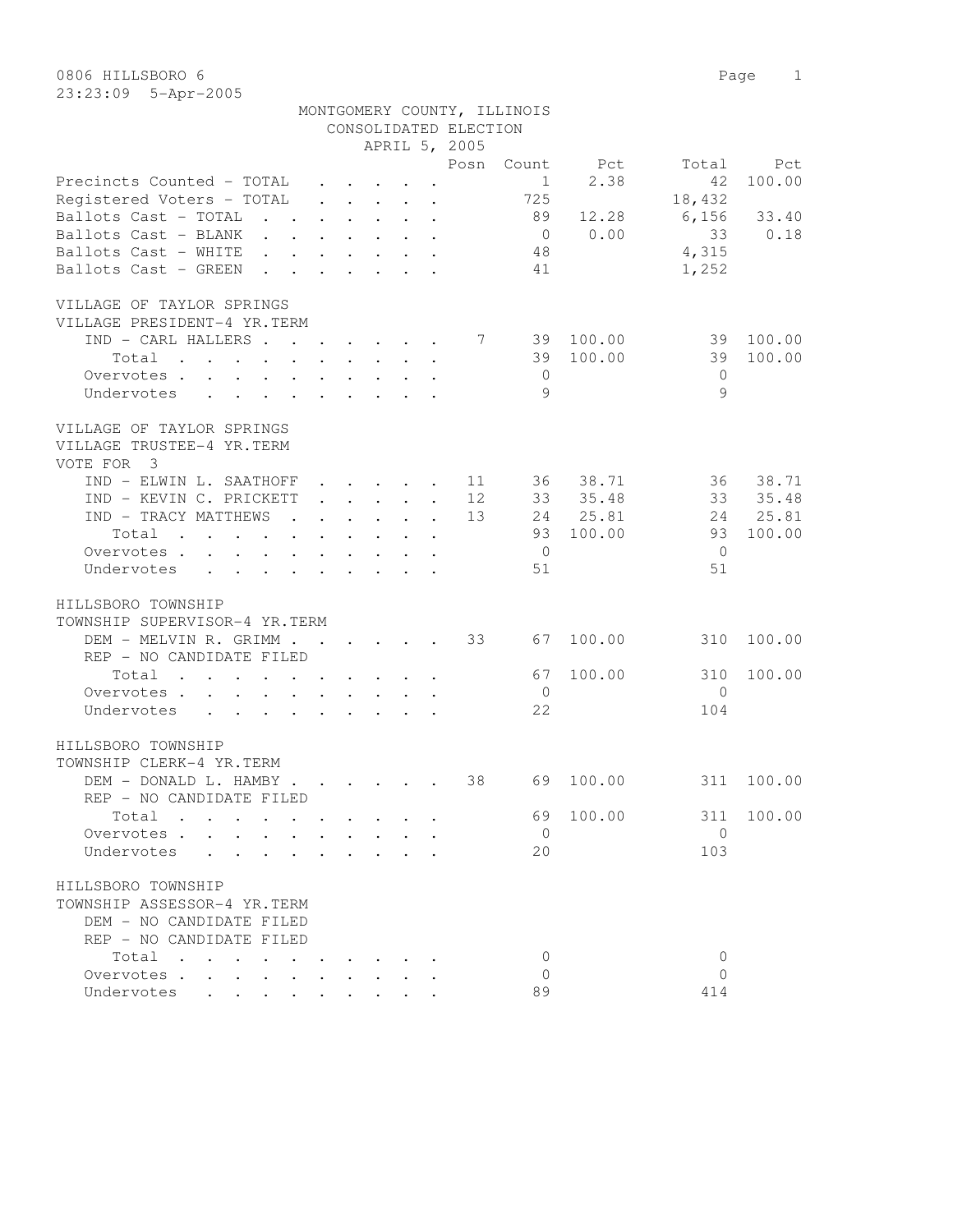| 0806 HILLSBORO 6                                                                                        |     |                |                                     |                | 2<br>Page    |
|---------------------------------------------------------------------------------------------------------|-----|----------------|-------------------------------------|----------------|--------------|
| 23:23:09 5-Apr-2005                                                                                     |     |                |                                     |                |              |
| MONTGOMERY COUNTY, ILLINOIS                                                                             |     |                |                                     |                |              |
| CONSOLIDATED ELECTION                                                                                   |     |                |                                     |                |              |
| APRIL 5, 2005                                                                                           |     |                |                                     |                |              |
|                                                                                                         |     |                | Posn Count Pct                      |                | Total Pct    |
| HILLSBORO TOWNSHIP                                                                                      |     |                |                                     |                |              |
| HIGHWAY COMMISSIONER-4 YR.TERM                                                                          |     |                |                                     |                |              |
| DEM - LEONARD V. "LENNY" KURFISS 58                                                                     |     |                | 74 100.00                           | 324            | 100.00       |
| REP - NO CANDIDATE FILED                                                                                |     |                |                                     |                |              |
| Total                                                                                                   |     | 74             | 100.00                              | 324            | 100.00       |
| Overvotes.                                                                                              |     | $\overline{0}$ |                                     | $\bigcirc$     |              |
| Undervotes                                                                                              |     | 15             |                                     | 90             |              |
|                                                                                                         |     |                |                                     |                |              |
| HILLSBORO TOWNSHIP                                                                                      |     |                |                                     |                |              |
| TOWNSHIP TRUSTEE-4 YR.TERM                                                                              |     |                |                                     |                |              |
| VOTE FOR 4                                                                                              |     |                |                                     |                |              |
| DEM - ELMO E. "MOE" BERNHARDT 63 64 23.62                                                               |     |                |                                     | 297            | 24.03        |
| DEM - BRADLEY S. GREEN                                                                                  | 64  |                | 67 24.72                            | 310            | 25.08        |
| DEM - LENNY HOMA<br>and the contract of the contract of the contract of the contract of the contract of | 65  |                | 76 28.04                            | 323            | 26.13        |
| DEM - DAVID LOUCKS                                                                                      | 66  |                | 64 23.62                            | 306            | 24.76        |
| REP - NO CANDIDATE FILED                                                                                |     |                |                                     |                |              |
| Total                                                                                                   |     | 271            | 100.00                              | 1,236          | 100.00       |
| Overvotes                                                                                               |     | $\overline{0}$ |                                     | $\overline{0}$ |              |
| Undervotes                                                                                              |     | 85             |                                     | 420            |              |
|                                                                                                         |     |                |                                     |                |              |
| HILLSBORO C.U.S.D. #3                                                                                   |     |                |                                     |                |              |
| MEMBERS OF THE BOARD OF EDUCATION-UNEXP.2 YR.TERM                                                       |     |                |                                     |                |              |
| BARBARA ADAMS 149 71 100.00                                                                             |     |                |                                     |                | 1,044 100.00 |
| Total                                                                                                   |     |                | 71 100.00                           | 1,044          | 100.00       |
| Overvotes.                                                                                              |     | $\overline{0}$ |                                     | $\overline{0}$ |              |
| Undervotes                                                                                              |     | 18             |                                     | 411            |              |
|                                                                                                         |     |                |                                     |                |              |
| HILLSBORO C.U.S.D. #3                                                                                   |     |                |                                     |                |              |
| MEMBERS OF THE BOARD OF EDUCATION-FULL 4-YR. TERM                                                       |     |                |                                     |                |              |
| VOTE FOR 3                                                                                              |     |                |                                     |                |              |
| DOUG DONALDSON<br>$\cdot$ 163                                                                           |     | 44             | 20.28<br>72 33.18                   | 830            | 26.37        |
| LYNNE M. HUTCHISON 164                                                                                  |     |                |                                     | 968            | 30.75        |
| BILL JONES<br>. 165                                                                                     |     | 61             | 28.11                               | 820            | 26.05        |
| KENNY HANNERS<br>166                                                                                    |     |                | 40 18.43<br>217 100.00 3,148 100.00 |                | 530 16.84    |
| Total                                                                                                   |     |                |                                     | 12             |              |
| Overvotes                                                                                               |     | $\overline{2}$ |                                     |                |              |
| Undervotes                                                                                              |     | 44             |                                     | 1,181          |              |
| CHRISTIAN AND MONTGOMERY COUNTIES                                                                       |     |                |                                     |                |              |
| REGIONAL BOARD OF SCHOOL TRUSTEES-FULL TERM                                                             |     |                |                                     |                |              |
| VOTE FOR 2                                                                                              |     |                |                                     |                |              |
| DON SCOTT-CHRISTIAN COUNTY 216 47 49.47 3,345 48.83                                                     |     |                |                                     |                |              |
| BYRON L. SCHNEIDER-CHRISTIAN CO. 217 48 50.53                                                           |     |                |                                     |                | 3,505 51.17  |
| Total                                                                                                   |     |                | 95 100.00                           |                | 6,850 100.00 |
| Overvotes                                                                                               |     | $\overline{0}$ |                                     | $\overline{0}$ |              |
| Undervotes                                                                                              |     | 83             |                                     | 5,304          |              |
|                                                                                                         |     |                |                                     |                |              |
| CHRISTIAN AND MONTGOMERY COUNTIES                                                                       |     |                |                                     |                |              |
| REGIONAL BOARD OF SCHOOL TRUSTEES-UNEXP.4 YR.TERM                                                       |     |                |                                     |                |              |
| DONNA YESKE-MONTGOMERY COUNTY                                                                           | 221 |                | 71 100.00 4,310 100.00              |                |              |
| Total                                                                                                   |     |                | 71 100.00                           | 4,310          | 100.00       |
| Overvotes                                                                                               |     | $\overline{0}$ |                                     | $\bigcirc$     |              |
| Undervotes                                                                                              |     | 18             |                                     | 1,767          |              |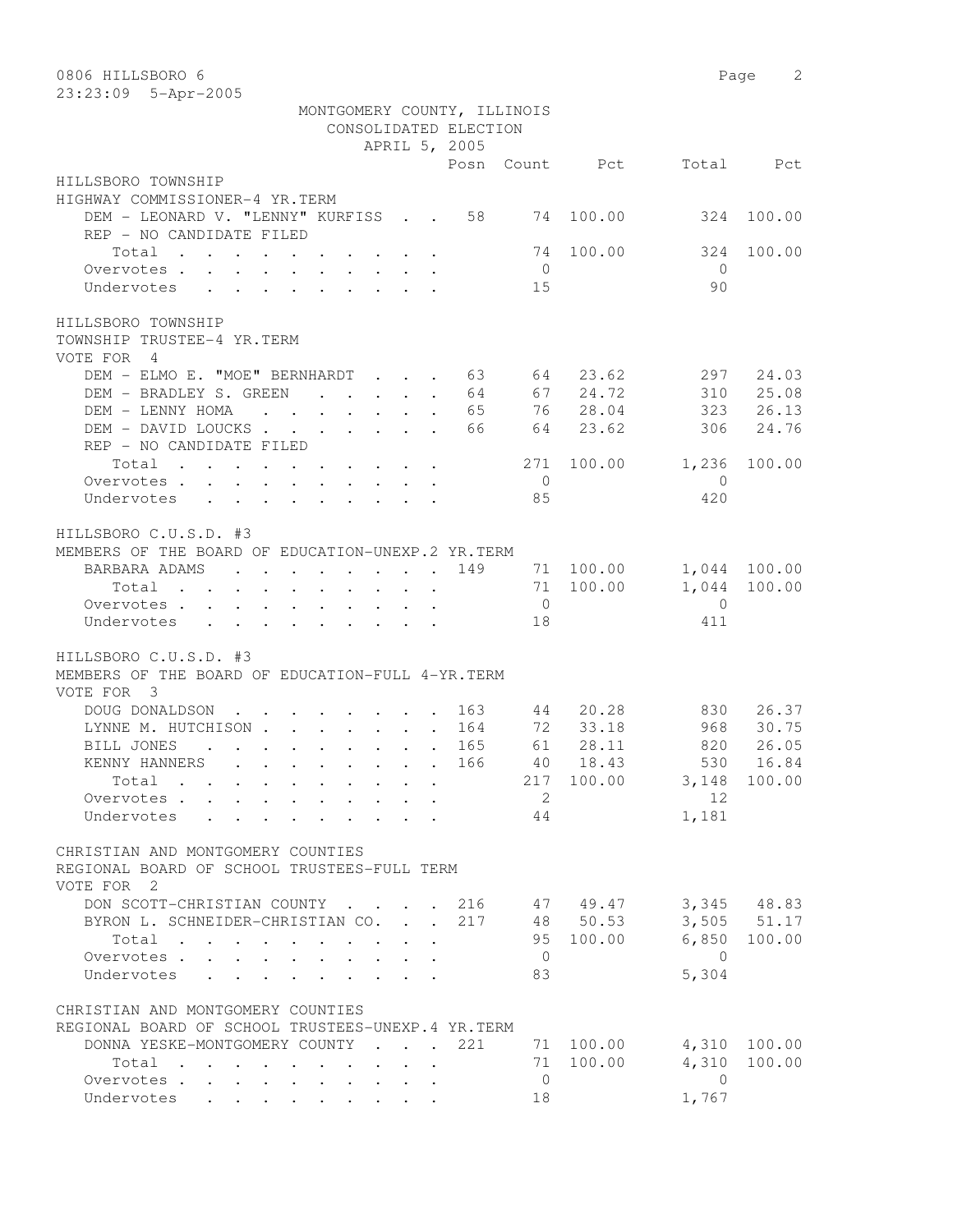0901 IRVING Page 1 23:23:09 5-Apr-2005

|                                                                                     |  |                                                           |  |                                                                                         | MONTGOMERY COUNTY, ILLINOIS |            |                |           |
|-------------------------------------------------------------------------------------|--|-----------------------------------------------------------|--|-----------------------------------------------------------------------------------------|-----------------------------|------------|----------------|-----------|
|                                                                                     |  |                                                           |  | CONSOLIDATED ELECTION                                                                   |                             |            |                |           |
|                                                                                     |  |                                                           |  | APRIL 5, 2005                                                                           |                             |            |                |           |
|                                                                                     |  |                                                           |  | Posn                                                                                    | Count                       | Pct        | Total          | Pct       |
| Precincts Counted - TOTAL                                                           |  | $\cdot$ $\cdot$ $\cdot$ $\cdot$ $\cdot$ $\cdot$ $\cdot$   |  |                                                                                         | $\mathbf{1}$                | 2.38       | 42             | 100.00    |
| Registered Voters - TOTAL                                                           |  |                                                           |  | $\mathbf{r}$ , $\mathbf{r}$ , $\mathbf{r}$ , $\mathbf{r}$ , $\mathbf{r}$ , $\mathbf{r}$ | 605                         |            | 18,432         |           |
| Ballots Cast - TOTAL                                                                |  |                                                           |  | the contract of the contract of the                                                     | 96                          | 15.87      | 6,156          | 33.40     |
| Ballots Cast - BLANK                                                                |  |                                                           |  |                                                                                         | $\overline{0}$              | 0.00       | 33             | 0.18      |
| Ballots Cast - WHITE                                                                |  |                                                           |  |                                                                                         | 54                          |            | 4,315          |           |
| Ballots Cast - YELLOW                                                               |  |                                                           |  |                                                                                         | $\overline{0}$              |            | 365            |           |
| Ballots Cast - GREEN<br>the contract of the contract of the contract of the         |  |                                                           |  |                                                                                         | 42                          |            | 1,252          |           |
| Ballots Cast - SALMON                                                               |  | $\cdot$ $\cdot$ $\cdot$ $\cdot$ $\cdot$ $\cdot$           |  |                                                                                         | $\bigcirc$                  |            | 179            |           |
|                                                                                     |  |                                                           |  |                                                                                         |                             |            |                |           |
| VILLAGE OF IRVING                                                                   |  |                                                           |  |                                                                                         |                             |            |                |           |
| VILLAGE TRUSTEE-4 YR.TERM                                                           |  |                                                           |  |                                                                                         |                             |            |                |           |
| VOTE FOR 3                                                                          |  |                                                           |  |                                                                                         |                             |            |                |           |
| PEO - KYLE SCHMEDEKE                                                                |  | $\cdot$ $\cdot$ $\cdot$ $\cdot$ $\cdot$                   |  | 8 <sup>1</sup>                                                                          |                             | 33 32.04   | 33             | 32.04     |
| PEO - LAMAR HARTMAN                                                                 |  | $\mathbf{r}$ , $\mathbf{r}$ , $\mathbf{r}$ , $\mathbf{r}$ |  | - 9                                                                                     |                             | 30 29.13   | 30             | 29.13     |
| PEO - KENDA CAULK                                                                   |  |                                                           |  | 10                                                                                      |                             | 40 38.83   | 40             | 38.83     |
|                                                                                     |  |                                                           |  |                                                                                         |                             |            |                |           |
| Total                                                                               |  |                                                           |  |                                                                                         |                             | 103 100.00 | 103            | 100.00    |
| Overvotes.                                                                          |  |                                                           |  |                                                                                         | $\overline{0}$              |            | $\bigcirc$     |           |
| Undervotes                                                                          |  |                                                           |  |                                                                                         | 23                          |            | 23             |           |
|                                                                                     |  |                                                           |  |                                                                                         |                             |            |                |           |
| VILLAGE OF IRVING                                                                   |  |                                                           |  |                                                                                         |                             |            |                |           |
| VILLAGE TRUSTEE-UNEXP.2 YR.TERM                                                     |  |                                                           |  |                                                                                         |                             |            |                |           |
| PEO - MARK GREG BRYCE 14                                                            |  |                                                           |  |                                                                                         |                             | 25 100.00  |                | 25 100.00 |
| Total                                                                               |  |                                                           |  |                                                                                         |                             | 25 100.00  | 25             | 100.00    |
| Overvotes                                                                           |  |                                                           |  |                                                                                         | $\overline{0}$              |            | $\bigcirc$     |           |
| Undervotes<br>$\mathbf{r}$ , and $\mathbf{r}$ , and $\mathbf{r}$ , and $\mathbf{r}$ |  |                                                           |  |                                                                                         | 17                          |            | 17             |           |
|                                                                                     |  |                                                           |  |                                                                                         |                             |            |                |           |
| IRVING TOWNSHIP                                                                     |  |                                                           |  |                                                                                         |                             |            |                |           |
| TOWNSHIP SUPERVISOR-4 YR.TERM                                                       |  |                                                           |  |                                                                                         |                             |            |                |           |
| DEM - RANDALL SINGLER 33                                                            |  |                                                           |  |                                                                                         | 82                          | 100.00     | 82             | 100.00    |
| REP - NO CANDIDATE FILED                                                            |  |                                                           |  |                                                                                         |                             |            |                |           |
| Total                                                                               |  |                                                           |  |                                                                                         | 82                          | 100.00     | 82             | 100.00    |
| Overvotes                                                                           |  |                                                           |  |                                                                                         | $\overline{0}$              |            | $\overline{0}$ |           |
| Undervotes<br>$\mathbf{r}$ , $\mathbf{r}$ , $\mathbf{r}$ , $\mathbf{r}$             |  | $\mathbf{L}$ . The set of $\mathbf{L}$                    |  |                                                                                         | 14                          |            | 14             |           |
|                                                                                     |  |                                                           |  |                                                                                         |                             |            |                |           |
| IRVING TOWNSHIP                                                                     |  |                                                           |  |                                                                                         |                             |            |                |           |
| TOWNSHIP CLERK-4 YR.TERM                                                            |  |                                                           |  |                                                                                         |                             |            |                |           |
| DEM - JEAN T. SNOW                                                                  |  |                                                           |  | 38                                                                                      | 80                          | 100.00     | 80             | 100.00    |
| REP - NO CANDIDATE FILED                                                            |  |                                                           |  |                                                                                         |                             |            |                |           |
| Total<br>$\sim$<br>$\sim$ $\sim$                                                    |  |                                                           |  |                                                                                         | 80                          | 100.00     | 80             | 100.00    |
| Overvotes .<br>$\ddot{\phantom{a}}$                                                 |  |                                                           |  |                                                                                         | $\mathbf{0}$                |            | $\overline{0}$ |           |
| Undervotes                                                                          |  |                                                           |  |                                                                                         | 16                          |            | 16             |           |
|                                                                                     |  |                                                           |  |                                                                                         |                             |            |                |           |
| IRVING TOWNSHIP                                                                     |  |                                                           |  |                                                                                         |                             |            |                |           |
| HIGHWAY COMMISSIONER-4 YR.TERM                                                      |  |                                                           |  |                                                                                         |                             |            |                |           |
|                                                                                     |  |                                                           |  |                                                                                         |                             |            |                |           |
| DEM - NO CANDIDATE FILED                                                            |  |                                                           |  |                                                                                         |                             |            |                |           |
| REP - NO CANDIDATE FILED                                                            |  |                                                           |  |                                                                                         |                             |            |                |           |
| IND - TOM KISTNER                                                                   |  |                                                           |  | 45                                                                                      | 83                          | 100.00     | 83             | 100.00    |
| Total<br>$\sim$<br>$\ddot{\phantom{a}}$                                             |  |                                                           |  |                                                                                         | 83                          | 100.00     | 83             | 100.00    |
| Overvotes                                                                           |  |                                                           |  |                                                                                         | $\mathbf 0$                 |            | $\mathbf{0}$   |           |
| Undervotes                                                                          |  |                                                           |  |                                                                                         | 13                          |            | 13             |           |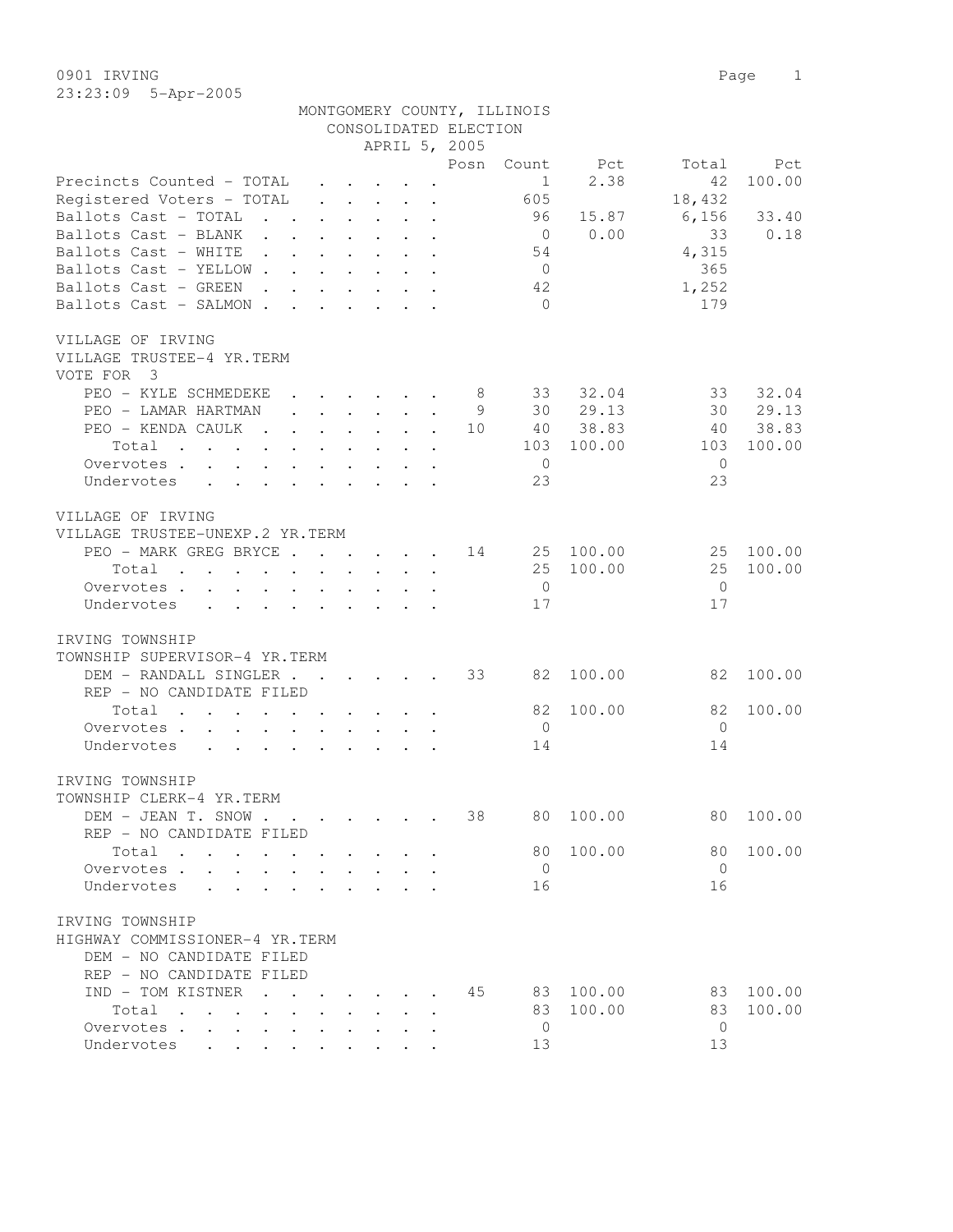0901 IRVING 2

| 23:23:09 5-Apr-2005                                                                                                                                                      |        |
|--------------------------------------------------------------------------------------------------------------------------------------------------------------------------|--------|
| MONTGOMERY COUNTY, ILLINOIS                                                                                                                                              |        |
| CONSOLIDATED ELECTION                                                                                                                                                    |        |
| APRIL 5, 2005                                                                                                                                                            |        |
| Posn Count Pct Total Pct                                                                                                                                                 |        |
| IRVING TOWNSHIP                                                                                                                                                          |        |
| TOWNSHIP TRUSTEE-4 YR.TERM                                                                                                                                               |        |
| VOTE FOR 4                                                                                                                                                               |        |
| DEM - LARRY HOUCK<br>$\cdot \quad \cdot \quad 58 \quad 74$<br>24.26<br>74<br>$\mathbf{r}$ . The set of $\mathbf{r}$<br><b>Contract Contract</b>                          | 24.26  |
| 79 25.90<br>79 25.90<br>. 59<br>DEM - LARRY REINCKE                                                                                                                      |        |
| 77 25.25<br>77<br>DEM - DEON YOUNG<br>$\cdot$ 60<br>$\cdot$ $\cdot$ $\cdot$ $\cdot$ $\cdot$ $\cdot$ $\cdot$ $\cdot$                                                      | 25.25  |
| 75<br>24.59<br>75<br>DEM - DON WHITE .<br>61<br>$\cdot$ $\cdot$ $\cdot$ $\cdot$ $\cdot$ $\cdot$                                                                          | 24.59  |
| REP - NO CANDIDATE FILED                                                                                                                                                 |        |
| Total<br>100.00<br>305<br>305                                                                                                                                            | 100.00 |
| $\overline{0}$<br>$\overline{0}$<br>Overvotes                                                                                                                            |        |
| 79<br>79<br>Undervotes<br>$\sim$ $\sim$<br>$\sim 100$<br>$\ddot{\phantom{a}}$                                                                                            |        |
| BUTLER GROVE/IRVING/ROUNTREE TOWNSHIPS                                                                                                                                   |        |
| MULTI-TOWNSHIP ASSESSOR-4 YR.TERM                                                                                                                                        |        |
| 70<br>DEM - JOHANNA WHITE<br>79 100.00<br>202 100.00<br>$\mathbf{L}$ and $\mathbf{L}$<br>$\mathbf{L} = \mathbf{L} \mathbf{L}$                                            |        |
| 202<br>79 100.00<br>Total                                                                                                                                                | 100.00 |
| $\overline{0}$<br>$\bigcirc$                                                                                                                                             |        |
| Overvotes<br>60<br>17                                                                                                                                                    |        |
| Undervotes                                                                                                                                                               |        |
| PANHANDLE C.U.S.D. #2                                                                                                                                                    |        |
| MEMBERS OF THE BOARD OF EDUCATION-FULL 4-YR. TERM                                                                                                                        |        |
| VOTE FOR 3                                                                                                                                                               |        |
| 458 33.85<br>TERRI S. POPE<br>145<br>$\Omega$<br>$\mathbf{r}$ , and $\mathbf{r}$ , and $\mathbf{r}$ , and $\mathbf{r}$                                                   |        |
| 435 32.15<br>DAVID ERNST<br>146<br>$\bigcap$                                                                                                                             |        |
| 460 34.00<br>147<br>$\overline{0}$<br>DEAN BUTLER.<br>$\mathbf{r}$ , and $\mathbf{r}$ , and $\mathbf{r}$ , and $\mathbf{r}$ , and $\mathbf{r}$                           |        |
| $\Omega$<br>1,353 100.00<br>Total .<br>$\cdot$ $\cdot$ $\cdot$<br>$\ddot{\phantom{0}}$<br>$\sim$<br>$\ddot{\phantom{0}}$<br>$\ddot{\phantom{0}}$<br>$\ddot{\phantom{0}}$ |        |
| $\Omega$<br>$\Omega$<br>Overvotes.<br>$\mathbf{r}$ , $\mathbf{r}$ , $\mathbf{r}$ , $\mathbf{r}$ , $\mathbf{r}$ , $\mathbf{r}$ , $\mathbf{r}$                             |        |
| $\cap$<br>501<br>Undervotes                                                                                                                                              |        |
|                                                                                                                                                                          |        |
| HILLSBORO C.U.S.D. #3                                                                                                                                                    |        |
| MEMBERS OF THE BOARD OF EDUCATION-UNEXP.2 YR.TERM                                                                                                                        |        |
| 149<br>1,044 100.00<br>BARBARA ADAMS<br>75 100.00<br>$\mathbf{r}$ , and $\mathbf{r}$ , and $\mathbf{r}$ , and $\mathbf{r}$                                               |        |
| 1,044 100.00<br>75 100.00<br>Total                                                                                                                                       |        |
| Overvotes.<br>$\overline{0}$<br>$\bigcirc$                                                                                                                               |        |
| Undervotes<br>411<br>21                                                                                                                                                  |        |
| HILLSBORO C.U.S.D. #3                                                                                                                                                    |        |
| MEMBERS OF THE BOARD OF EDUCATION-FULL 4-YR. TERM                                                                                                                        |        |

|                        |  |                                                    |  |  |  | UI LUUULILLUIN LULLUI I LINBILLUI |      |        |       |        |
|------------------------|--|----------------------------------------------------|--|--|--|-----------------------------------|------|--------|-------|--------|
| VOTE FOR 3             |  |                                                    |  |  |  |                                   |      |        |       |        |
| DOUG DONALDSON 163     |  |                                                    |  |  |  |                                   | 66   | 30.99  | 830   | 26.37  |
| LYNNE M. HUTCHISON 164 |  |                                                    |  |  |  |                                   | 63   | 29.58  | 968   | 30.75  |
| BILL JONES             |  |                                                    |  |  |  | . 165                             | 52   | 24.41  | 820   | 26.05  |
| KENNY HANNERS          |  |                                                    |  |  |  | 166                               | 32 F | 15.02  | 530   | 16.84  |
| Total                  |  |                                                    |  |  |  |                                   | 213  | 100.00 | 3,148 | 100.00 |
| Overvotes.             |  |                                                    |  |  |  |                                   |      |        | 12    |        |
| Undervotes             |  | $\mathbf{r}$ , and $\mathbf{r}$ , and $\mathbf{r}$ |  |  |  |                                   | 69   |        | 1,181 |        |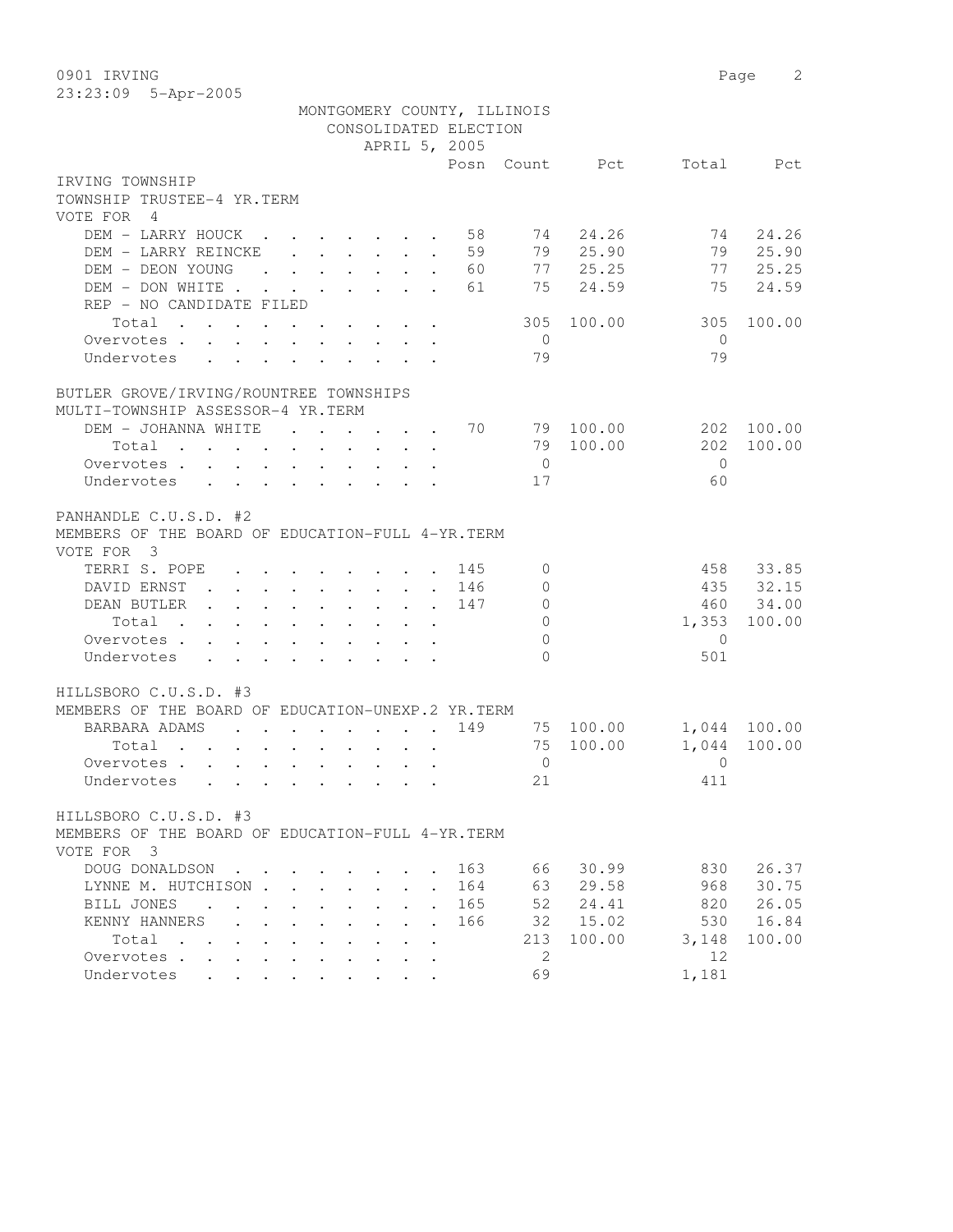0901 IRVING Page 3 23:23:09 5-Apr-2005 MONTGOMERY COUNTY, ILLINOIS CONSOLIDATED ELECTION APRIL 5, 2005 Posn Count Pct Total Pct NOKOMIS C.U.S.D. #22 MEMBERS OF THE BOARD OF EDUCATION-FULL 4-YR.TERM VOTE FOR 4 REGINA K. CHAUSSE . . . . . . 148 0 386 10.54 BRENT ENGELMAN . . . . . . 149 0 600 16.39 DENNY BAUMAN . . . . . . . . . 150 0 520 14.20 PAM BURDZILAUSKAS . . . . . . 151 0 405 11.06 WILLIAM DOOLEY . . . . . . 152 0 431 11.77 STEVEN JANSSEN . . . . . . 153 0 416 11.36 J. DAVID HADLEY . . . . . . . . 154 0 572 15.62 CHARLES TOBERMAN . . . . . . 155 0 331 9.04 Total . . . . . . . . . . 0 3,661 100.00 Overvotes . . . . . . . . . . . 0<br>
Undervotes . . . . . . . . . 0 17<br>
23 Undervotes . . . . . . . . . 0 723 CHRISTIAN AND MONTGOMERY COUNTIES REGIONAL BOARD OF SCHOOL TRUSTEES-FULL TERM VOTE FOR 2 DON SCOTT-CHRISTIAN COUNTY . . . . 216 52 49.06 3,345 48.83 BYRON L. SCHNEIDER-CHRISTIAN CO. . . 217 54 50.94 3,505 51.17 Total . . . . . . . . . . 106 100.00 6,850 100.00 Overvotes . . . . . . . . . . 0 0

## CHRISTIAN AND MONTGOMERY COUNTIES

| REGIONAL BOARD OF SCHOOL TRUSTEES-UNEXP.4 YR.TERM |       |  |  |  |  |  |                                   |        |           |              |  |
|---------------------------------------------------|-------|--|--|--|--|--|-----------------------------------|--------|-----------|--------------|--|
|                                                   |       |  |  |  |  |  | DONNA YESKE-MONTGOMERY COUNTY 221 |        | 79 100.00 | 4,310 100.00 |  |
|                                                   | Total |  |  |  |  |  |                                   |        | 79 100.00 | 4,310 100.00 |  |
|                                                   |       |  |  |  |  |  |                                   | $\Box$ |           |              |  |
| Undervotes                                        |       |  |  |  |  |  |                                   | 17     |           | 1.767        |  |
|                                                   |       |  |  |  |  |  |                                   |        |           |              |  |

Undervotes . . . . . . . . . 86 5,304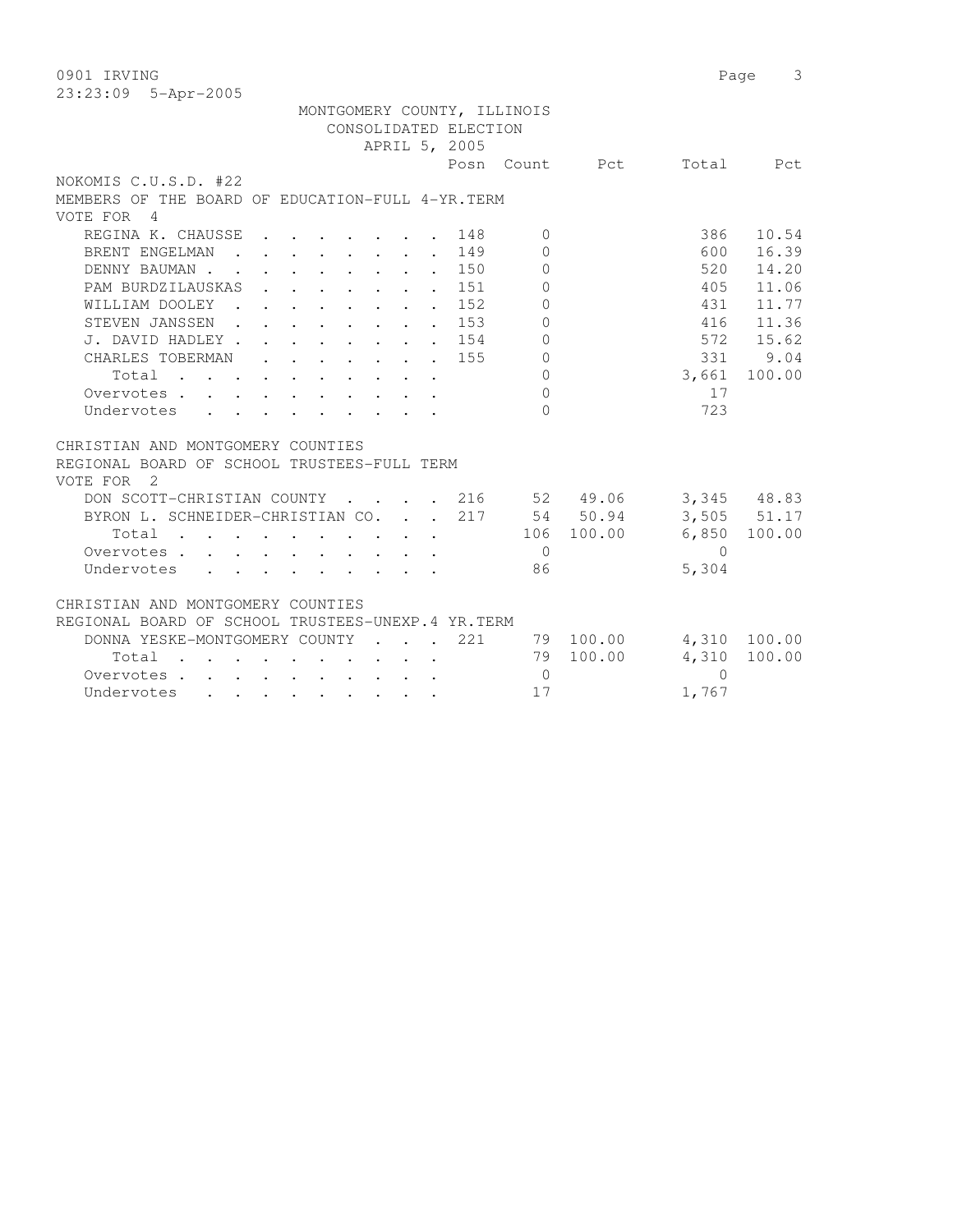| 1001 NOKOMIS 1 |                       |                             |  | Page 1 |  |
|----------------|-----------------------|-----------------------------|--|--------|--|
|                | $23:23:09$ 5-Apr-2005 |                             |  |        |  |
|                |                       | MONTGOMERY COUNTY, ILLINOIS |  |        |  |

|                                                                                                                                                                                                                                            |                               |                                                     |                                                                             | CONSOLIDATED ELECTION |                |        |                       |        |
|--------------------------------------------------------------------------------------------------------------------------------------------------------------------------------------------------------------------------------------------|-------------------------------|-----------------------------------------------------|-----------------------------------------------------------------------------|-----------------------|----------------|--------|-----------------------|--------|
|                                                                                                                                                                                                                                            |                               |                                                     |                                                                             | APRIL 5, 2005         |                |        |                       |        |
|                                                                                                                                                                                                                                            |                               |                                                     |                                                                             | Posn                  | Count          | Pct    | Total                 | Pct    |
| Precincts Counted - TOTAL                                                                                                                                                                                                                  |                               |                                                     | $\cdot$ $\cdot$ $\cdot$ $\cdot$ $\cdot$                                     |                       | $\mathbf{1}$   | 2.38   | 42                    | 100.00 |
| Registered Voters - TOTAL                                                                                                                                                                                                                  |                               |                                                     | $\bullet$ .<br><br><br><br><br><br><br><br><br><br><br><br><br><br><br><br> |                       | 203            |        | 18,432                |        |
| Ballots Cast - TOTAL<br>$\mathbf{r}$ , $\mathbf{r}$                                                                                                                                                                                        |                               |                                                     | $\ddot{\phantom{a}}$                                                        |                       | 86             | 42.36  | 6,156                 | 33.40  |
| Ballots Cast - BLANK<br>$\ddot{\phantom{0}}$<br>$\sim$ $\sim$                                                                                                                                                                              |                               |                                                     |                                                                             |                       | $\overline{0}$ | 0.00   | 33                    | 0.18   |
| Ballots Cast - WHITE<br>$\mathbf{L} = \mathbf{L}$<br>$\sim$ $\sim$                                                                                                                                                                         |                               |                                                     | $\sim$                                                                      |                       | 80             |        | 4,315                 |        |
| Ballots Cast - YELLOW.<br>$\mathbf{L}$                                                                                                                                                                                                     | $\mathbf{L}$                  | $\sim$                                              |                                                                             |                       | $\circ$        |        | 365                   |        |
| Ballots Cast - GREEN<br>$\sim$<br>$\mathbf{r}$                                                                                                                                                                                             | $\mathbf{r}$ and $\mathbf{r}$ |                                                     | $\sim$<br>$\ddot{\phantom{a}}$                                              |                       | 6              |        | 1,252                 |        |
|                                                                                                                                                                                                                                            |                               |                                                     |                                                                             |                       |                |        |                       |        |
| VILLAGE OF COALTON                                                                                                                                                                                                                         |                               |                                                     |                                                                             |                       |                |        |                       |        |
| MAYOR-4 YR.TERM                                                                                                                                                                                                                            |                               |                                                     |                                                                             |                       |                |        |                       |        |
| IND - RICK CEARLOCK                                                                                                                                                                                                                        |                               |                                                     |                                                                             | 7                     | 71             | 100.00 | 71                    | 100.00 |
|                                                                                                                                                                                                                                            |                               |                                                     | $\cdot$ $\cdot$ $\cdot$ $\cdot$ $\cdot$ $\cdot$ $\cdot$                     |                       |                |        | 71                    |        |
| Total<br>the contract of the contract of the contract of the contract of the contract of the contract of the contract of                                                                                                                   |                               |                                                     |                                                                             |                       | 71             | 100.00 |                       | 100.00 |
| Overvotes                                                                                                                                                                                                                                  |                               | $\mathbf{r} = \mathbf{r} + \mathbf{r} + \mathbf{r}$ |                                                                             |                       | $\overline{0}$ |        | $\mathbf{0}$          |        |
| Undervotes<br>$\ddot{\phantom{a}}$<br>$\ddot{\phantom{a}}$                                                                                                                                                                                 | $\mathbf{L}$                  |                                                     |                                                                             |                       | 9              |        | 9                     |        |
|                                                                                                                                                                                                                                            |                               |                                                     |                                                                             |                       |                |        |                       |        |
| VILLAGE OF COALTON                                                                                                                                                                                                                         |                               |                                                     |                                                                             |                       |                |        |                       |        |
| VILLAGE CLERK-4 YR.TERM                                                                                                                                                                                                                    |                               |                                                     |                                                                             |                       |                |        |                       |        |
| IND - KAY COOK<br>$\mathbf{r}$ , $\mathbf{r}$ , $\mathbf{r}$ , $\mathbf{r}$ , $\mathbf{r}$ , $\mathbf{r}$                                                                                                                                  |                               |                                                     |                                                                             | 11                    | 59             | 100.00 | 59                    | 100.00 |
| Total<br>$\mathbf{r}$ . The contribution of the contribution of the contribution of the contribution of the contribution of the contribution of the contribution of the contribution of the contribution of the contribution of the contri |                               |                                                     |                                                                             |                       | 59             | 100.00 | 59                    | 100.00 |
| Overvotes<br>$\ddot{\phantom{0}}$                                                                                                                                                                                                          | $\sim 100$                    |                                                     | $\mathbf{z} = \mathbf{z} + \mathbf{z} + \mathbf{z} + \mathbf{z}$            |                       | $\overline{0}$ |        | - 0                   |        |
| Undervotes<br>$\sim$<br>$\sim$ 100 $\pm$                                                                                                                                                                                                   | $\ddot{\phantom{a}}$          |                                                     |                                                                             |                       | 21             |        | 21                    |        |
|                                                                                                                                                                                                                                            |                               |                                                     |                                                                             |                       |                |        |                       |        |
| VILLAGE OF COALTON                                                                                                                                                                                                                         |                               |                                                     |                                                                             |                       |                |        |                       |        |
| VILLAGE TRUSTEE-4 YR.TERM                                                                                                                                                                                                                  |                               |                                                     |                                                                             |                       |                |        |                       |        |
| $\overline{\mathbf{3}}$<br>VOTE FOR                                                                                                                                                                                                        |                               |                                                     |                                                                             |                       |                |        |                       |        |
| IND - DENNIS UMBERGER.                                                                                                                                                                                                                     |                               |                                                     |                                                                             | 15                    | 65             | 50.00  | 65                    | 50.00  |
| $IND - JOE GONET$                                                                                                                                                                                                                          |                               |                                                     |                                                                             | 16                    | 65             | 50.00  | 65                    | 50.00  |
| Total<br>. The contract of the contract of the contract of the contract of the contract of the contract of the contract of the contract of the contract of the contract of the contract of the contract of the contract of the contrac     |                               |                                                     |                                                                             |                       | 130            | 100.00 | 130                   | 100.00 |
| Overvotes                                                                                                                                                                                                                                  |                               |                                                     | $\sim$ $\sim$                                                               |                       | $\mathbf{0}$   |        | $\mathbf{0}$          |        |
| Undervotes                                                                                                                                                                                                                                 |                               |                                                     |                                                                             |                       | 110            |        | 110                   |        |
|                                                                                                                                                                                                                                            |                               |                                                     |                                                                             |                       |                |        |                       |        |
| NOKOMIS TOWNSHIP                                                                                                                                                                                                                           |                               |                                                     |                                                                             |                       |                |        |                       |        |
| TOWNSHIP SUPERVISOR-4 YR.TERM                                                                                                                                                                                                              |                               |                                                     |                                                                             |                       |                |        |                       |        |
| DEM - DENNIS K. MATTHEWS                                                                                                                                                                                                                   |                               |                                                     |                                                                             | 33                    | 45             | 52.33  | 451                   | 57.31  |
| REP - DON W. TOOLEY                                                                                                                                                                                                                        |                               |                                                     | $\mathbf{r}$ , $\mathbf{r}$ , $\mathbf{r}$ , $\mathbf{r}$                   | 34                    | 2              | 2.33   | 73                    | 9.28   |
|                                                                                                                                                                                                                                            |                               |                                                     |                                                                             | 35                    | 39             | 45.35  | 263                   | 33.42  |
|                                                                                                                                                                                                                                            |                               |                                                     | $\mathbf{r}$ . The set of $\mathbf{r}$                                      |                       |                |        |                       |        |
| IND - WILLIAM J. (BILL) COCAGNE                                                                                                                                                                                                            |                               |                                                     |                                                                             |                       |                |        |                       |        |
| Total<br>$\cdot$                                                                                                                                                                                                                           |                               |                                                     |                                                                             |                       | 86             | 100.00 | 787                   | 100.00 |
| Overvotes                                                                                                                                                                                                                                  |                               |                                                     |                                                                             |                       | 0              |        | 3                     |        |
| Undervotes                                                                                                                                                                                                                                 |                               |                                                     |                                                                             |                       | $\Omega$       |        | 16                    |        |
|                                                                                                                                                                                                                                            |                               |                                                     |                                                                             |                       |                |        |                       |        |
| NOKOMIS TOWNSHIP                                                                                                                                                                                                                           |                               |                                                     |                                                                             |                       |                |        |                       |        |
| TOWNSHIP CLERK-4 YR.TERM                                                                                                                                                                                                                   |                               |                                                     |                                                                             |                       |                |        |                       |        |
| DEM - BRENDA J. MATTHEWS                                                                                                                                                                                                                   |                               |                                                     |                                                                             | 39                    | 70             | 100.00 | 667                   | 100.00 |
| REP - NO CANDIDATE FILED                                                                                                                                                                                                                   |                               |                                                     |                                                                             |                       |                |        |                       |        |
| Total                                                                                                                                                                                                                                      |                               |                                                     |                                                                             |                       | 70             | 100.00 | 667                   | 100.00 |
| Overvotes<br>Undervotes                                                                                                                                                                                                                    |                               |                                                     |                                                                             |                       | $\mathbf{0}$   |        | $\overline{0}$<br>139 |        |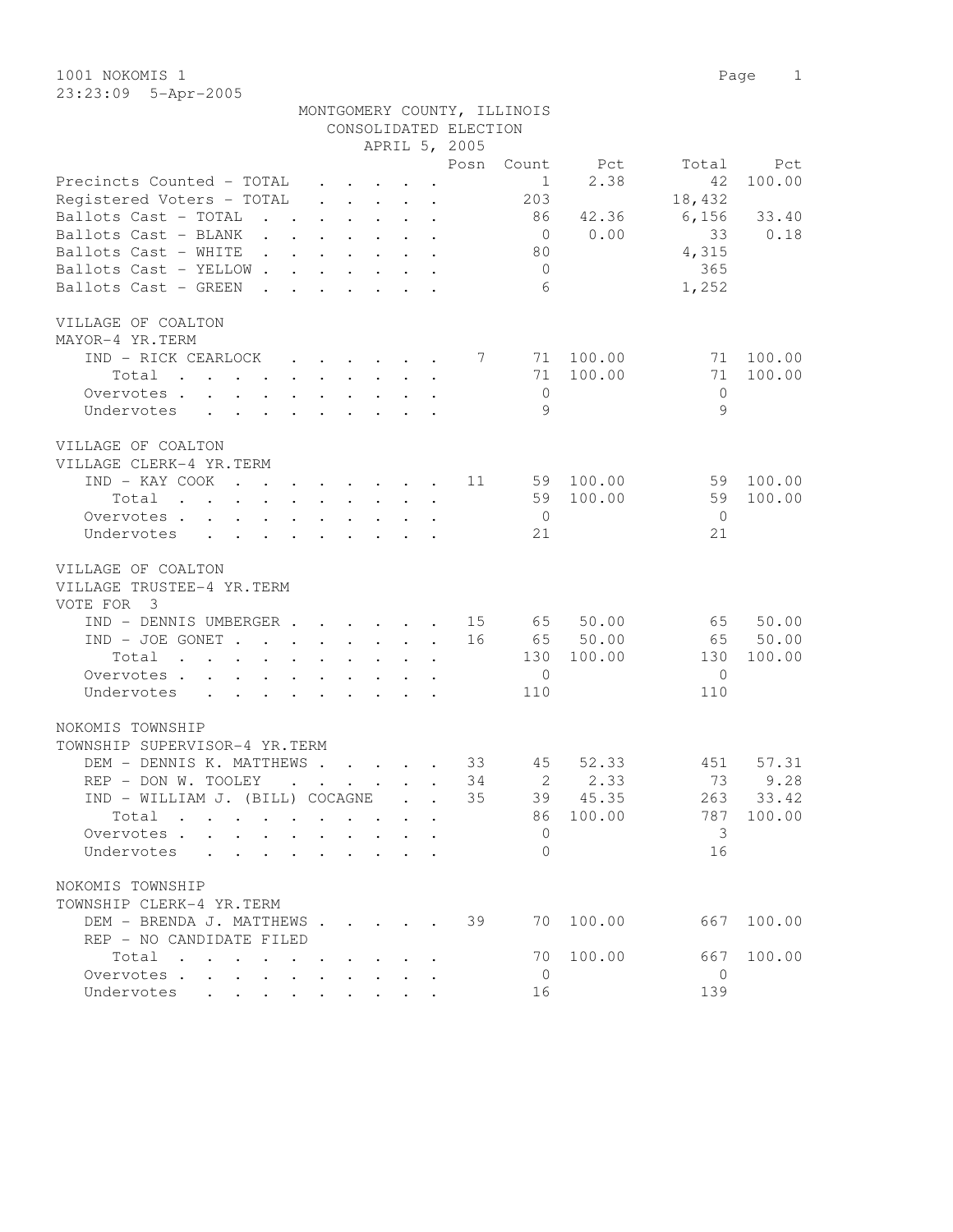| 1001 NOKOMIS 1                                                                                                 |                |                                  | Page<br>2    |
|----------------------------------------------------------------------------------------------------------------|----------------|----------------------------------|--------------|
| 23:23:09 5-Apr-2005                                                                                            |                |                                  |              |
| MONTGOMERY COUNTY, ILLINOIS                                                                                    |                |                                  |              |
| CONSOLIDATED ELECTION                                                                                          |                |                                  |              |
| APRIL 5, 2005                                                                                                  |                |                                  |              |
|                                                                                                                | Posn Count Pct | Total                            | Pct          |
| NOKOMIS TOWNSHIP                                                                                               |                |                                  |              |
| HIGHWAY COMMISSIONER-4 YR.TERM                                                                                 |                |                                  |              |
| DEM - DALE KEISER<br>$\cdot$ 44                                                                                | 73             | 100.00<br>677                    | 100.00       |
| REP - NO CANDIDATE FILED                                                                                       |                |                                  |              |
| Total                                                                                                          | 73             | 100.00<br>677                    | 100.00       |
| Overvotes                                                                                                      | $\overline{0}$ | $\overline{0}$                   |              |
| Undervotes                                                                                                     | 13             | 129                              |              |
|                                                                                                                |                |                                  |              |
| NOKOMIS TOWNSHIP                                                                                               |                |                                  |              |
| TOWNSHIP TRUSTEE-4 YR.TERM                                                                                     |                |                                  |              |
| VOTE FOR 4                                                                                                     |                |                                  |              |
| DEM - CLARENCE (TONY) VANDENBERGH 58                                                                           | 57             | 19.26<br>493                     | 17.90        |
| DEM - PATSY (PAT) EPLEY                                                                                        | 59<br>61       | 573<br>20.61                     | 20.81        |
| DEM - STEPHEN BOWERS                                                                                           | 60<br>47       | 15.88<br>420                     | 15.25        |
| REP - JERRY B. WEST                                                                                            | 61<br>48       | 16.22<br>502                     | 18.23        |
| $\mathbf{r} = \mathbf{r} + \mathbf{r} + \mathbf{r} + \mathbf{r}$<br>REP - ROGER BATTLES<br>$\mathbf{r}$        | 62<br>52       | 17.57<br>433                     | 15.72        |
| $\mathbf{r}$ , $\mathbf{r}$ , $\mathbf{r}$ , $\mathbf{r}$ , $\mathbf{r}$ , $\mathbf{r}$<br>REP - DANIEL WRIGHT | 63             | 31 10.47<br>333                  | 12.09        |
| Total                                                                                                          | 296            | 2,754<br>100.00                  | 100.00       |
| Overvotes                                                                                                      | $\overline{0}$ | $\mathbf{0}$                     |              |
| Undervotes                                                                                                     | 48             | 470                              |              |
|                                                                                                                |                |                                  |              |
| AUDUBON/NOKOMIS TOWNSHIPS                                                                                      |                |                                  |              |
| MULTI-TOWNSHIP ASSESSOR-4 YR.TERM                                                                              |                |                                  |              |
| REP - ROBERT SCHNIEPP                                                                                          | 70             | 44 100.00<br>611                 | 100.00       |
| Total                                                                                                          | 44             | 100.00<br>611                    | 100.00       |
| Overvotes                                                                                                      | $\overline{0}$ | $\mathbf{0}$                     |              |
| Undervotes                                                                                                     | 42             | 331                              |              |
|                                                                                                                |                |                                  |              |
| NOKOMIS COMMUNITY MEMORIAL PARK DISTRICT                                                                       |                |                                  |              |
| PARK COMMISSIONER-4 YR.TERM                                                                                    |                |                                  |              |
| VOTE FOR 3                                                                                                     |                |                                  |              |
| DAVID EASTERDAY                                                                                                | 85             | 73 100.00                        | 689 100.00   |
|                                                                                                                |                | 689                              | 100.00       |
| Total<br>$\mathbf{r}$ , and $\mathbf{r}$ , and $\mathbf{r}$ , and $\mathbf{r}$ , and $\mathbf{r}$              | 73             | 100.00                           |              |
| Overvotes                                                                                                      |                | $\overline{0}$<br>$\overline{a}$ |              |
| Undervotes                                                                                                     | 185            | 1,729                            |              |
|                                                                                                                |                |                                  |              |
| NOKOMIS TOWNSHIP LIBRARY                                                                                       |                |                                  |              |
| LIBRARY TRUSTEE-6 YR.TERM                                                                                      |                |                                  |              |
| VOTE FOR 2                                                                                                     |                |                                  |              |
| MARY ANGELA BRINTON<br>$\cdot$ $\cdot$ $\cdot$ $\cdot$ $\cdot$ $\cdot$                                         | 110            | 75 100.00                        | 712 100.00   |
| Total<br>$\mathbf{L}$<br>$\mathbf{L}$                                                                          |                | 75 100.00<br>712                 | 100.00       |
| Overvotes<br>$\mathbf{L}$<br>$\cdot$ $\cdot$ $\cdot$ $\cdot$                                                   | $\overline{0}$ | $\bigcirc$                       |              |
| Undervotes                                                                                                     | 97             | 900                              |              |
|                                                                                                                |                |                                  |              |
| HILLSBORO C.U.S.D. #3                                                                                          |                |                                  |              |
| MEMBERS OF THE BOARD OF EDUCATION-UNEXP.2 YR.TERM                                                              |                |                                  |              |
| BARBARA ADAMS                                                                                                  | 149<br>0       |                                  | 1,044 100.00 |
| Total                                                                                                          | 0              | 1,044                            | 100.00       |
| Overvotes                                                                                                      | 0              | $\overline{0}$                   |              |
| Undervotes                                                                                                     | $\overline{0}$ | 411                              |              |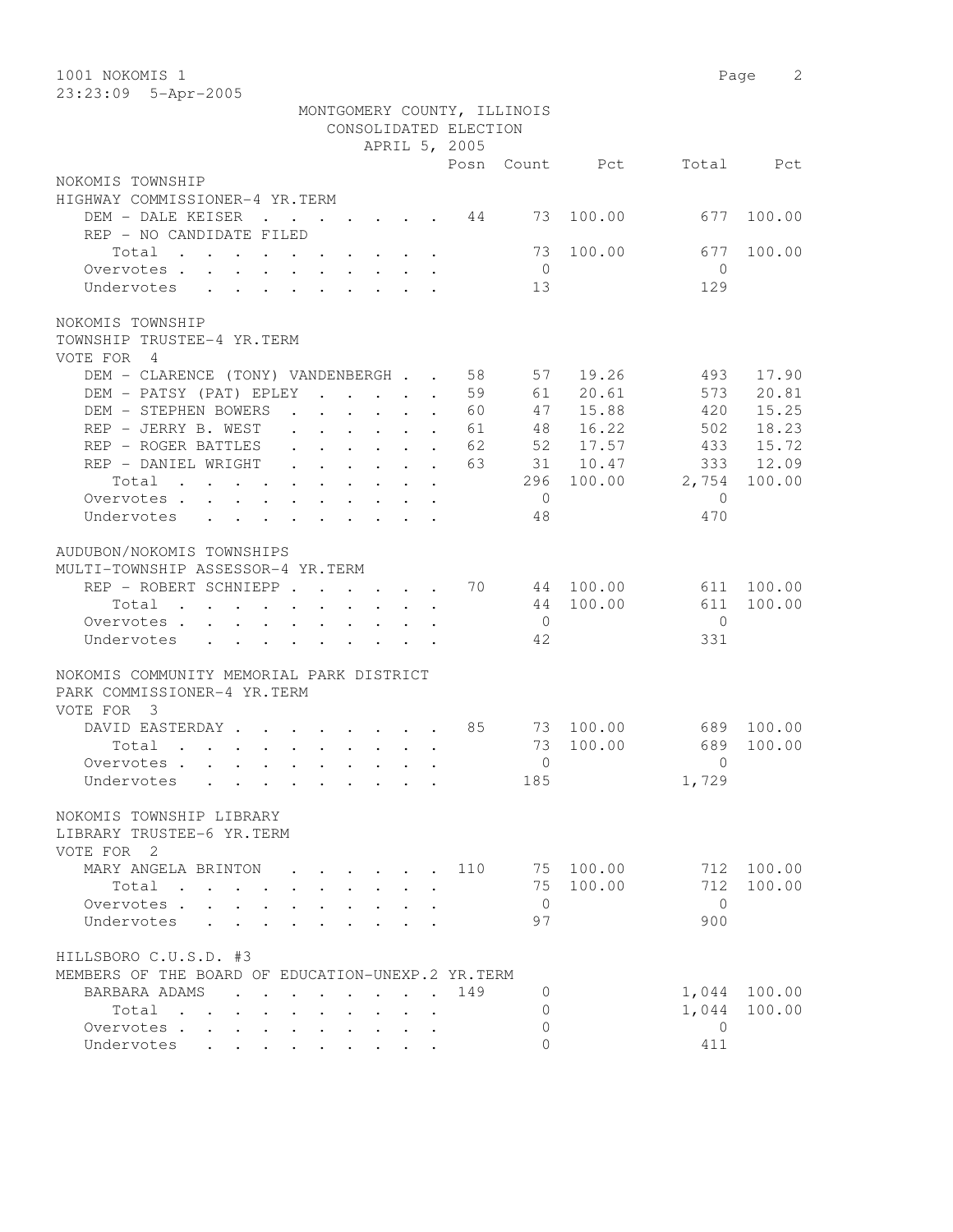| 1001 NOKOMIS 1                                                                                                    |                                                                       |                                                             |                                                           |                                              |                       |                             |                        |            | 3<br>Page   |
|-------------------------------------------------------------------------------------------------------------------|-----------------------------------------------------------------------|-------------------------------------------------------------|-----------------------------------------------------------|----------------------------------------------|-----------------------|-----------------------------|------------------------|------------|-------------|
| 23:23:09 5-Apr-2005                                                                                               |                                                                       |                                                             |                                                           |                                              |                       |                             |                        |            |             |
|                                                                                                                   |                                                                       |                                                             |                                                           |                                              |                       | MONTGOMERY COUNTY, ILLINOIS |                        |            |             |
|                                                                                                                   |                                                                       |                                                             |                                                           |                                              | CONSOLIDATED ELECTION |                             |                        |            |             |
|                                                                                                                   |                                                                       |                                                             |                                                           |                                              | APRIL 5, 2005         |                             |                        |            |             |
|                                                                                                                   |                                                                       |                                                             |                                                           |                                              |                       | Posn Count                  | Pct                    | Total      | Pct         |
| HILLSBORO C.U.S.D. #3                                                                                             |                                                                       |                                                             |                                                           |                                              |                       |                             |                        |            |             |
| MEMBERS OF THE BOARD OF EDUCATION-FULL 4-YR. TERM                                                                 |                                                                       |                                                             |                                                           |                                              |                       |                             |                        |            |             |
| VOTE FOR 3                                                                                                        |                                                                       |                                                             |                                                           |                                              |                       |                             |                        |            |             |
| DOUG DONALDSON<br>$\sim$ $\sim$ $\sim$                                                                            |                                                                       |                                                             |                                                           |                                              | 163                   | $\mathbf{0}$                |                        | 830        | 26.37       |
| LYNNE M. HUTCHISON                                                                                                |                                                                       |                                                             |                                                           | $\ddot{\phantom{a}}$                         | 164                   | $\circ$                     |                        | 968        | 30.75       |
| BILL JONES<br>$\sim$ $\sim$<br>$\ddot{\phantom{0}}$                                                               | $\mathbf{r}$ , and $\mathbf{r}$ , and $\mathbf{r}$ , and $\mathbf{r}$ |                                                             |                                                           |                                              | 165                   | $\circ$                     |                        | 820        | 26.05       |
| KENNY HANNERS                                                                                                     |                                                                       |                                                             |                                                           |                                              | 166<br>$\sim$         | $\circ$                     |                        | 530        | 16.84       |
| $Total$ , , , , , , , , ,                                                                                         |                                                                       |                                                             |                                                           |                                              |                       | $\circ$                     |                        | 3,148      | 100.00      |
| Overvotes                                                                                                         |                                                                       |                                                             |                                                           |                                              |                       | $\Omega$                    |                        | 12         |             |
| Undervotes                                                                                                        |                                                                       |                                                             |                                                           |                                              |                       | $\bigcap$                   |                        | 1,181      |             |
|                                                                                                                   |                                                                       |                                                             |                                                           |                                              |                       |                             |                        |            |             |
| NOKOMIS C.U.S.D. #22                                                                                              |                                                                       |                                                             |                                                           |                                              |                       |                             |                        |            |             |
| MEMBERS OF THE BOARD OF EDUCATION-FULL 4-YR. TERM                                                                 |                                                                       |                                                             |                                                           |                                              |                       |                             |                        |            |             |
| VOTE FOR<br>$\overline{4}$                                                                                        |                                                                       |                                                             |                                                           |                                              |                       |                             |                        |            |             |
| REGINA K. CHAUSSE                                                                                                 | $\cdot$ $\cdot$ $\cdot$ $\cdot$ $\cdot$                               |                                                             |                                                           |                                              | 148                   | 45                          | 16.01                  | 386        | 10.54       |
| BRENT ENGELMAN                                                                                                    | $\cdot$                                                               |                                                             |                                                           | $\ddot{\phantom{a}}$                         | 149                   | 44                          | 15.66                  | 600        | 16.39       |
| DENNY BAUMAN.<br>$\sim$ $\sim$                                                                                    | $\mathbf{r}$ , $\mathbf{r}$ , $\mathbf{r}$ , $\mathbf{r}$             |                                                             |                                                           |                                              | 150                   | 33                          | 11.74                  | 520        | 14.20       |
| PAM BURDZILAUSKAS                                                                                                 | $\cdot$ $\cdot$ $\cdot$ $\cdot$ $\cdot$                               |                                                             |                                                           | $\ddot{\phantom{a}}$<br>$\ddot{\phantom{a}}$ | 151                   | 39                          | 13.88                  | 405        | 11.06       |
| WILLIAM DOOLEY                                                                                                    | $\mathbf{r}$ and $\mathbf{r}$ and $\mathbf{r}$ and $\mathbf{r}$       |                                                             |                                                           | $\ddot{\phantom{0}}$<br>$\bullet$            | 152                   | 26                          | 9.25                   | 431        | 11.77       |
| STEVEN JANSSEN.                                                                                                   | $\mathbf{r}$ , and $\mathbf{r}$ , and $\mathbf{r}$                    |                                                             |                                                           | $\bullet$<br>$\bullet$                       | 153                   |                             | 26 9.25                | 416        | 11.36       |
| J. DAVID HADLEY .                                                                                                 | $\mathbf{L}^{\text{max}}$ , and $\mathbf{L}^{\text{max}}$             | $\bullet$ .<br><br><br><br><br><br><br><br><br><br><br><br> | $\mathbf{L}^{\text{max}}$                                 |                                              | 154                   | 47                          | 16.73                  | 572        | 15.62       |
| CHARLES TOBERMAN<br>$\ddot{\phantom{a}}$                                                                          | $\mathbf{L}^{\text{max}}$                                             |                                                             |                                                           | $\ddot{\phantom{a}}$                         | 155                   |                             | 21 7.47                | 331        | 9.04        |
| Total<br>$\mathbf{L}^{\text{max}}$                                                                                | $\ddot{\phantom{0}}$<br>$\sim$                                        | $\ddot{\phantom{0}}$                                        | $\mathbf{L}^{\text{max}}$                                 |                                              |                       | 281                         | 100.00                 | 3,661      | 100.00      |
| Overvotes                                                                                                         | $\ddot{\phantom{0}}$<br>$\sim$                                        |                                                             | $\mathbf{L}^{\text{max}}$ , and $\mathbf{L}^{\text{max}}$ | $\bullet$ .                                  |                       | $\mathbf{1}$                |                        | 17         |             |
| Undervotes<br>$\mathbf{L}$ $\mathbf{L}$ $\mathbf{L}$                                                              | $\cdot$ $\cdot$ $\cdot$ $\cdot$ $\cdot$ $\cdot$ $\cdot$               |                                                             |                                                           |                                              |                       | 59                          |                        | 723        |             |
|                                                                                                                   |                                                                       |                                                             |                                                           |                                              |                       |                             |                        |            |             |
| CHRISTIAN AND MONTGOMERY COUNTIES                                                                                 |                                                                       |                                                             |                                                           |                                              |                       |                             |                        |            |             |
| REGIONAL BOARD OF SCHOOL TRUSTEES-FULL TERM                                                                       |                                                                       |                                                             |                                                           |                                              |                       |                             |                        |            |             |
| VOTE FOR 2                                                                                                        |                                                                       |                                                             |                                                           |                                              |                       |                             |                        |            |             |
| DON SCOTT-CHRISTIAN COUNTY                                                                                        |                                                                       |                                                             |                                                           |                                              | 216                   |                             | 44 41.12               |            | 3,345 48.83 |
| BYRON L. SCHNEIDER-CHRISTIAN CO.                                                                                  |                                                                       |                                                             |                                                           |                                              | 217<br>$\mathbf{L}$   |                             | 63 58.88               | 3,505      | 51.17       |
| Total<br>and the state of the state of the                                                                        |                                                                       |                                                             |                                                           |                                              |                       | 107                         | 100.00                 | 6,850      | 100.00      |
| Overvotes                                                                                                         |                                                                       |                                                             |                                                           |                                              |                       | $\mathbf{0}$                |                        | $\circ$    |             |
| Undervotes                                                                                                        |                                                                       |                                                             |                                                           |                                              |                       | 65                          |                        | 5,304      |             |
|                                                                                                                   |                                                                       |                                                             |                                                           |                                              |                       |                             |                        |            |             |
| CHRISTIAN AND MONTGOMERY COUNTIES                                                                                 |                                                                       |                                                             |                                                           |                                              |                       |                             |                        |            |             |
| REGIONAL BOARD OF SCHOOL TRUSTEES-UNEXP.4 YR.TERM                                                                 |                                                                       |                                                             |                                                           |                                              |                       |                             |                        |            |             |
| DONNA YESKE-MONTGOMERY COUNTY                                                                                     |                                                                       |                                                             |                                                           |                                              | 221                   |                             |                        | 4,310      | 100.00      |
|                                                                                                                   |                                                                       |                                                             |                                                           | $\sim$ $\sim$ $\sim$ $\sim$                  |                       |                             | 61 100.00<br>61 100.00 | 4,310      |             |
| Total                                                                                                             |                                                                       |                                                             |                                                           |                                              |                       | $\mathbf 0$                 |                        | $\bigcirc$ | 100.00      |
| Overvotes .<br>$\Delta \sim 10^{-11}$<br>$\mathbf{L}^{\text{max}}$<br>$\mathbf{L} = \mathbf{L} \times \mathbf{L}$ |                                                                       |                                                             |                                                           |                                              |                       |                             |                        |            |             |
| Undervotes                                                                                                        |                                                                       |                                                             |                                                           |                                              |                       | 25                          |                        | 1,767      |             |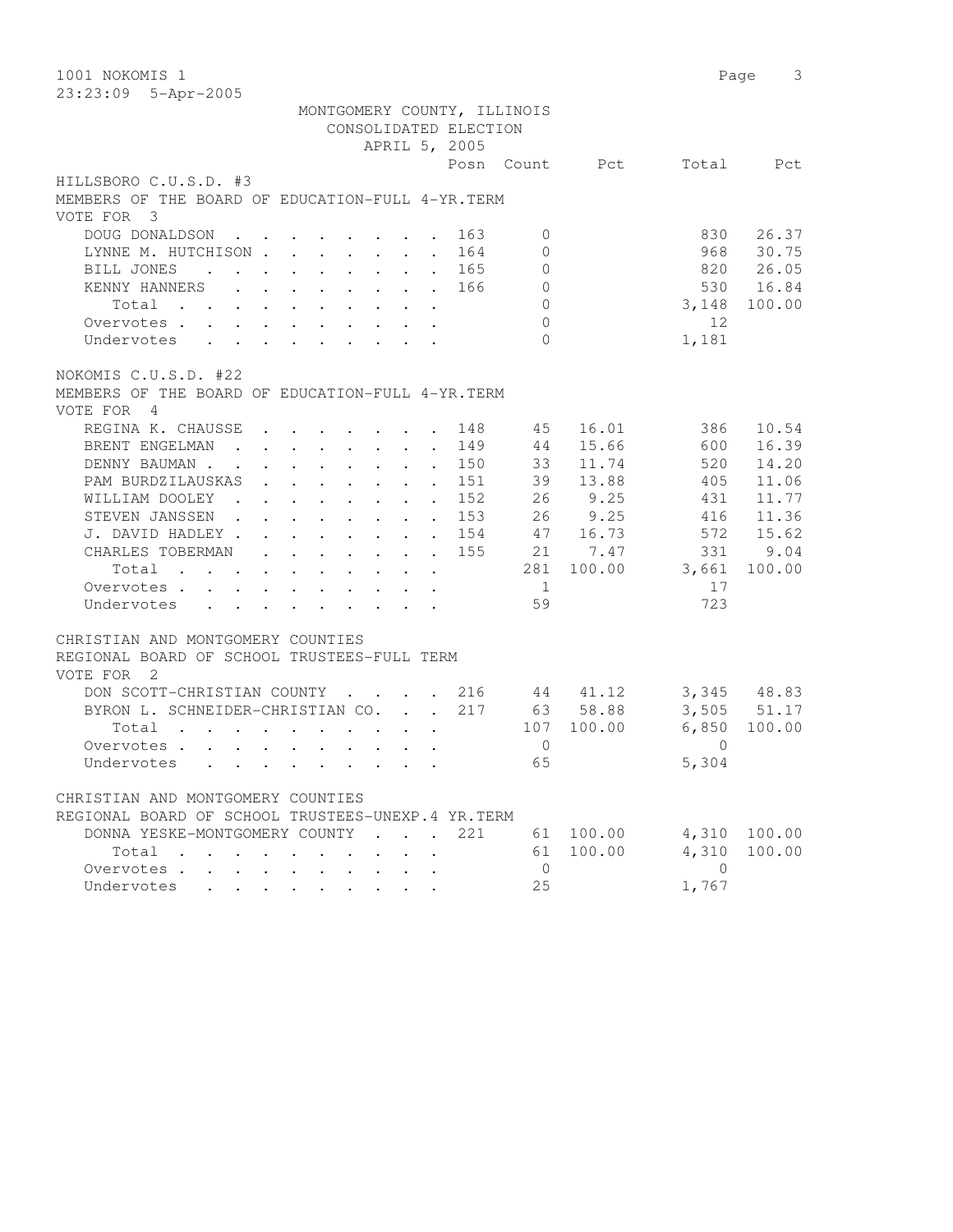| 1002 NOKOMIS 2 |                       | Page |  |
|----------------|-----------------------|------|--|
|                | $23:23:09$ 5-Apr-2005 |      |  |

|                                                                                                                          |                           |              |                                         |                                                                 |                           | CONSOLIDATED ELECTION |                |        |                |        |
|--------------------------------------------------------------------------------------------------------------------------|---------------------------|--------------|-----------------------------------------|-----------------------------------------------------------------|---------------------------|-----------------------|----------------|--------|----------------|--------|
|                                                                                                                          |                           |              |                                         |                                                                 |                           | APRIL 5, 2005         |                |        |                |        |
|                                                                                                                          |                           |              |                                         |                                                                 |                           | Posn                  | Count          | Pct    | Total          | Pct    |
| Precincts Counted - TOTAL                                                                                                |                           |              |                                         | $\cdot$ $\cdot$ $\cdot$ $\cdot$                                 |                           |                       | $\mathbf{1}$   | 2.38   | 42             | 100.00 |
| Registered Voters - TOTAL                                                                                                |                           |              |                                         | $\cdot$ $\cdot$ $\cdot$ $\cdot$ $\cdot$                         |                           |                       | 406            |        | 18,432         |        |
| Ballots Cast - TOTAL<br>$\sim$<br>$\mathbf{L}$                                                                           |                           |              |                                         |                                                                 | $\ddot{\phantom{a}}$      |                       | 154            | 37.93  | 6,156          | 33.40  |
| Ballots Cast - BLANK<br>$\ddot{\phantom{0}}$                                                                             |                           |              |                                         |                                                                 |                           |                       | $\overline{0}$ | 0.00   | 33             | 0.18   |
| Ballots Cast - WHITE<br>$\mathcal{L}^{\text{max}}$<br>$\mathbf{L}$                                                       |                           |              |                                         |                                                                 |                           |                       | 150            |        | 4,315          |        |
| Ballots Cast - YELLOW                                                                                                    |                           |              |                                         |                                                                 |                           |                       | $\overline{0}$ |        | 365            |        |
| Ballots Cast - GREEN                                                                                                     |                           | $\mathbf{L}$ | $\mathbf{L}$                            |                                                                 | $\mathbf{L} = \mathbf{L}$ |                       |                |        |                |        |
| $\sim$ $\sim$                                                                                                            |                           |              |                                         | $\mathbf{r}$ and $\mathbf{r}$ and $\mathbf{r}$ and $\mathbf{r}$ |                           |                       | 4              |        | 1,252          |        |
| Ballots Cast - SALMON .<br><b>Contract Contract</b>                                                                      |                           |              |                                         | $\cdot$ $\cdot$ $\cdot$ $\cdot$ $\cdot$                         |                           |                       | $\Omega$       |        | 179            |        |
|                                                                                                                          |                           |              |                                         |                                                                 |                           |                       |                |        |                |        |
| CITY OF WITT                                                                                                             |                           |              |                                         |                                                                 |                           |                       |                |        |                |        |
| MAYOR-4 YR.TERM                                                                                                          |                           |              |                                         |                                                                 |                           |                       |                |        |                |        |
| IND - WILLIAM KORBAR                                                                                                     |                           |              | $\cdot$ $\cdot$ $\cdot$ $\cdot$ $\cdot$ |                                                                 |                           | 7                     | $\mathbf{0}$   |        | 177            | 59.20  |
| IND - RICHARD FLYNN                                                                                                      |                           |              |                                         | $\cdot$ $\cdot$ $\cdot$ $\cdot$ $\cdot$                         |                           | 8                     | $\mathbf{0}$   |        | 122            | 40.80  |
| Total                                                                                                                    | $\ddot{\phantom{0}}$      |              |                                         |                                                                 |                           |                       | $\mathbf{0}$   |        | 299            | 100.00 |
| Overvotes                                                                                                                | $\mathbf{L} = \mathbf{L}$ |              | $\mathbf{L}$                            |                                                                 |                           |                       | $\circ$        |        | $\circ$        |        |
| Undervotes                                                                                                               |                           |              |                                         |                                                                 |                           |                       | $\Omega$       |        | 7              |        |
|                                                                                                                          |                           |              |                                         |                                                                 |                           |                       |                |        |                |        |
| CITY OF WITT                                                                                                             |                           |              |                                         |                                                                 |                           |                       |                |        |                |        |
| CITY CLERK-4 YR.TERM                                                                                                     |                           |              |                                         |                                                                 |                           |                       |                |        |                |        |
| IND - NANCY J. HUGHES                                                                                                    |                           |              |                                         |                                                                 | $\ddot{\phantom{a}}$      | 12                    | 0              |        | 206            | 69.36  |
| IND - ANN SPERRY<br>$\mathbf{z} = \mathbf{z} + \mathbf{z}$ .                                                             |                           |              | $\cdot$ $\cdot$ $\cdot$ $\cdot$         |                                                                 | $\ddot{\phantom{a}}$      | 13                    | 0              |        | 34             | 11.45  |
| IND - SHERI L. SHELTON                                                                                                   | $\ddot{\phantom{0}}$      |              | $\ddot{\phantom{0}}$                    |                                                                 |                           | 14                    | 0              |        | 57             | 19.19  |
| Total                                                                                                                    | $\sim$                    | $\mathbf{L}$ |                                         |                                                                 |                           |                       | $\circ$        |        | 297            | 100.00 |
| Overvotes .<br>$\sim$ 100 $\pm$<br>$\mathbf{L}$<br>$\mathbf{L}$<br>$\sim$                                                | $\mathbf{L}^{\text{max}}$ |              |                                         |                                                                 |                           |                       | $\mathbf{0}$   |        | $\overline{c}$ |        |
| Undervotes<br>$\mathbf{r}$ , $\mathbf{r}$ , $\mathbf{r}$                                                                 | $\mathbf{L}$              |              | $\mathbf{r} = \mathbf{r}$               | $\mathbf{r}$                                                    |                           |                       | $\Omega$       |        | 7              |        |
|                                                                                                                          |                           |              |                                         |                                                                 |                           |                       |                |        |                |        |
| CITY OF WITT                                                                                                             |                           |              |                                         |                                                                 |                           |                       |                |        |                |        |
| CITY TREASURER-4 YR.TERM                                                                                                 |                           |              |                                         |                                                                 |                           |                       |                |        |                |        |
| IND - DONNA RAE LEIGHS                                                                                                   | $\ddot{\phantom{0}}$      |              |                                         | $\cdot$ $\cdot$ $\cdot$ $\cdot$                                 | $\ddot{\phantom{a}}$      | 18                    | $\mathbf{0}$   |        | 269            | 100.00 |
| Total<br>$\sim$                                                                                                          |                           |              | $\ddot{\phantom{0}}$                    |                                                                 |                           |                       | $\mathbf{0}$   |        | 269            | 100.00 |
| Overvotes .<br>$\cdot$ $\cdot$                                                                                           |                           |              |                                         |                                                                 |                           |                       | $\mathbf{0}$   |        | $\overline{0}$ |        |
| Undervotes<br>$\ddot{\phantom{a}}$<br>$\sim$<br>$\ddot{\phantom{a}}$                                                     |                           |              |                                         |                                                                 |                           |                       | $\bigcap$      |        | 37             |        |
|                                                                                                                          |                           |              |                                         |                                                                 |                           |                       |                |        |                |        |
| CITY OF WITT WARD 3                                                                                                      |                           |              |                                         |                                                                 |                           |                       |                |        |                |        |
| ALDERMAN-4 YR.TERM                                                                                                       |                           |              |                                         |                                                                 |                           |                       |                |        |                |        |
| IND - RONALD ROSKO                                                                                                       |                           |              |                                         |                                                                 |                           | 22                    | 0              |        | 146            | 100.00 |
| Total<br>the contract of the contract of the contract of the contract of the contract of the contract of the contract of |                           |              |                                         |                                                                 |                           |                       | $\Omega$       |        | 146            | 100.00 |
| Overvotes                                                                                                                |                           |              |                                         |                                                                 |                           |                       | 0              |        | $\overline{0}$ |        |
| Undervotes                                                                                                               |                           |              |                                         |                                                                 |                           |                       | $\Omega$       |        | 20             |        |
|                                                                                                                          |                           |              |                                         |                                                                 |                           |                       |                |        |                |        |
| VILLAGE OF WENONAH                                                                                                       |                           |              |                                         |                                                                 |                           |                       |                |        |                |        |
| VILLAGE PRESIDENT-4 YR.TERM                                                                                              |                           |              |                                         |                                                                 |                           |                       |                |        |                |        |
| IND - BOB BAUMAN<br>$\mathbf{r}$ , $\mathbf{r}$ , $\mathbf{r}$ , $\mathbf{r}$                                            |                           |              |                                         |                                                                 |                           | 7                     | 3              | 75.00  | 10             | 55.56  |
| IND - TWILA PRESNELL                                                                                                     |                           |              |                                         |                                                                 |                           | 8                     | $\mathbf{1}$   | 25.00  | - 8            | 44.44  |
| Total                                                                                                                    |                           |              |                                         |                                                                 |                           |                       | 4              | 100.00 | 18             | 100.00 |
|                                                                                                                          |                           |              |                                         |                                                                 |                           |                       | $\Omega$       |        | $\Omega$       |        |
| Overvotes<br>$\bullet$                                                                                                   | $\bullet$                 |              |                                         |                                                                 |                           |                       |                |        |                |        |
| Undervotes                                                                                                               |                           |              |                                         |                                                                 |                           |                       | $\Omega$       |        | $\Omega$       |        |

MONTGOMERY COUNTY, ILLINOIS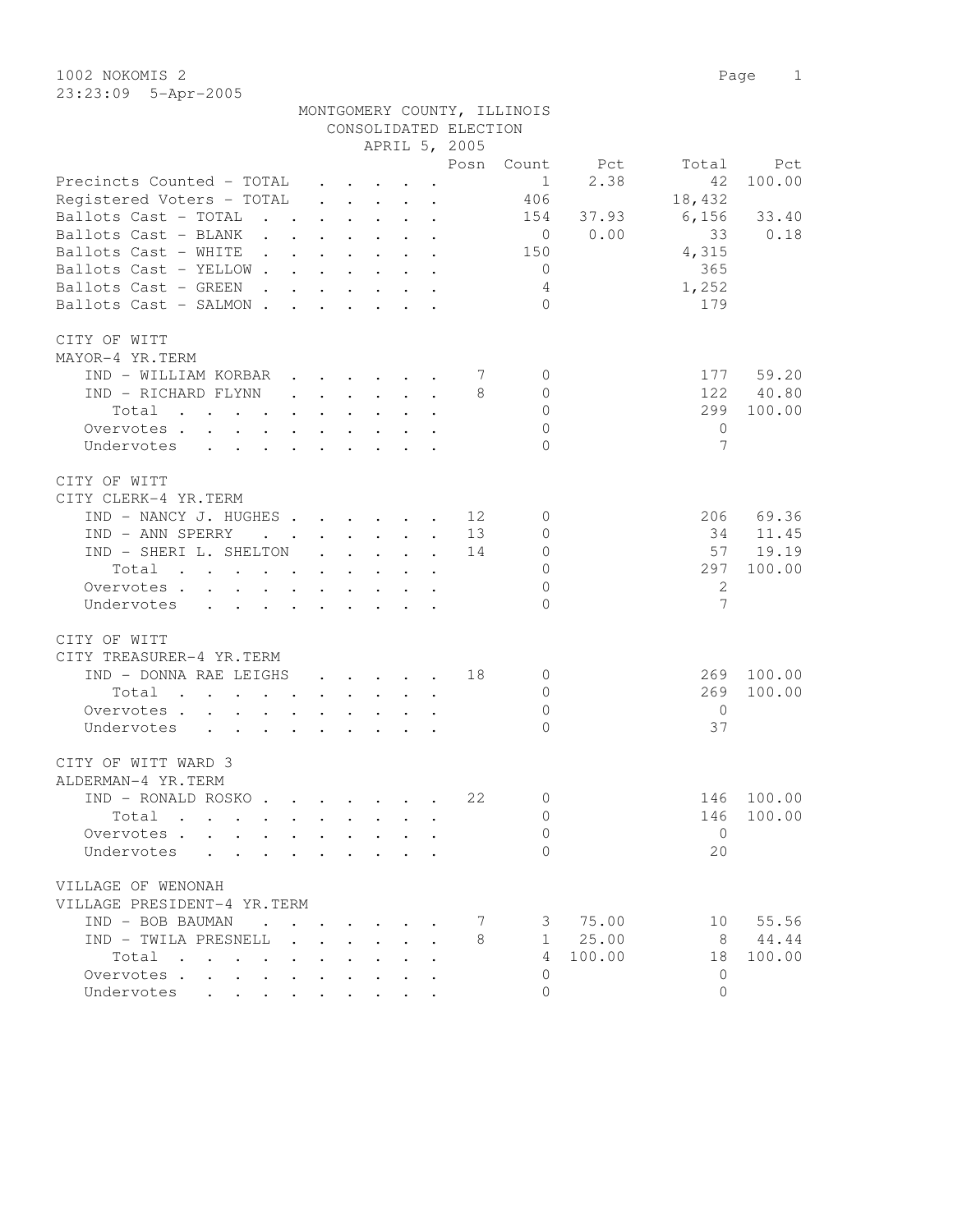1002 NOKOMIS 2 Page 2 23:23:09 5-Apr-2005

|                                        |  |  | MONTGOMERY COUNTY, ILLINOIS |    |                         |                  |                |            |
|----------------------------------------|--|--|-----------------------------|----|-------------------------|------------------|----------------|------------|
|                                        |  |  | CONSOLIDATED ELECTION       |    |                         |                  |                |            |
|                                        |  |  | APRIL 5, 2005               |    |                         |                  |                |            |
|                                        |  |  |                             |    |                         | Posn Count Pct   |                | Total Pct  |
| VILLAGE OF WENONAH                     |  |  |                             |    |                         |                  |                |            |
| VILLAGE TRUSTEE-4 YR.TERM              |  |  |                             |    |                         |                  |                |            |
| VOTE FOR 3                             |  |  |                             |    |                         |                  |                |            |
| IND - CRAIG REINCKE 12                 |  |  |                             |    | 4                       | 40.00            |                | 14 28.57   |
| IND - BRIAN EDRINGTON 13               |  |  |                             |    | $\overline{\mathbf{c}}$ | 20.00            |                | 12 24.49   |
| IND - BRENT PRESNELL                   |  |  |                             | 14 |                         | 0 0.00           | 6              | 12.24      |
| IND - NORMA PURGERSON                  |  |  |                             | 15 |                         | 20.00            | 5              | 10.20      |
| IND - TAMARA KING                      |  |  |                             |    |                         | 16 2 20.00       |                | 12 24.49   |
| Total                                  |  |  |                             |    |                         | 10 100.00        |                | 49 100.00  |
| Overvotes.                             |  |  |                             |    | $\overline{0}$          |                  | $\Omega$       |            |
| Undervotes                             |  |  |                             |    | 2                       |                  | $\overline{5}$ |            |
| VILLAGE OF WENONAH                     |  |  |                             |    |                         |                  |                |            |
| VILLAGE TRUSTEE-UNEXP.2 YR.TERM        |  |  |                             |    |                         |                  |                |            |
| VOTE FOR 2                             |  |  |                             |    |                         |                  |                |            |
| IND - NO CANDIDATE FILED               |  |  |                             |    |                         |                  |                |            |
| Total                                  |  |  |                             |    | $\overline{0}$          |                  | $\mathbf{0}$   |            |
| Overvotes.                             |  |  |                             |    | $\overline{0}$          |                  | $\Omega$       |            |
| Undervotes                             |  |  |                             |    | - 8                     |                  | 36             |            |
|                                        |  |  |                             |    |                         |                  |                |            |
| NOKOMIS TOWNSHIP                       |  |  |                             |    |                         |                  |                |            |
| TOWNSHIP SUPERVISOR-4 YR.TERM          |  |  |                             |    |                         |                  |                |            |
| DEM - DENNIS K. MATTHEWS 33 88 57.52   |  |  |                             |    |                         |                  |                | 451 57.31  |
| REP - DON W. TOOLEY                    |  |  |                             | 34 |                         | 14 9.15          | 73             | 9.28       |
| IND - WILLIAM J. (BILL) COCAGNE        |  |  |                             | 35 |                         | $51 \quad 33.33$ |                | 263 33.42  |
| Total                                  |  |  |                             |    |                         | 153 100.00       | 787            | 100.00     |
| Overvotes                              |  |  |                             |    | $\overline{0}$          |                  | -3             |            |
| Undervotes                             |  |  |                             |    | 1                       |                  | 16             |            |
|                                        |  |  |                             |    |                         |                  |                |            |
| NOKOMIS TOWNSHIP                       |  |  |                             |    |                         |                  |                |            |
| TOWNSHIP CLERK-4 YR.TERM               |  |  |                             |    |                         |                  |                |            |
| DEM - BRENDA J. MATTHEWS 39 135 100.00 |  |  |                             |    |                         |                  |                | 667 100.00 |
| REP - NO CANDIDATE FILED               |  |  |                             |    |                         |                  |                |            |
| Total                                  |  |  |                             |    | 135                     | 100.00           | 667            | 100.00     |
| Overvotes.                             |  |  |                             |    | $\mathbf{0}$            |                  | $\Omega$       |            |
| Undervotes                             |  |  |                             |    | 19                      |                  | 139            |            |
| NOKOMIS TOWNSHIP                       |  |  |                             |    |                         |                  |                |            |
| HIGHWAY COMMISSIONER-4 YR.TERM         |  |  |                             |    |                         |                  |                |            |
| DEM - DALE KEISER                      |  |  |                             | 44 |                         | 138 100.00       |                | 677 100.00 |
| REP - NO CANDIDATE FILED               |  |  |                             |    |                         |                  |                |            |
| Total                                  |  |  |                             |    | 138                     | 100.00           | 677            | 100.00     |
| Overvotes<br>$\mathbf{L}$              |  |  |                             |    | $\overline{0}$          |                  | $\bigcirc$     |            |
| Undervotes                             |  |  |                             |    | 16                      |                  | 129            |            |
|                                        |  |  |                             |    |                         |                  |                |            |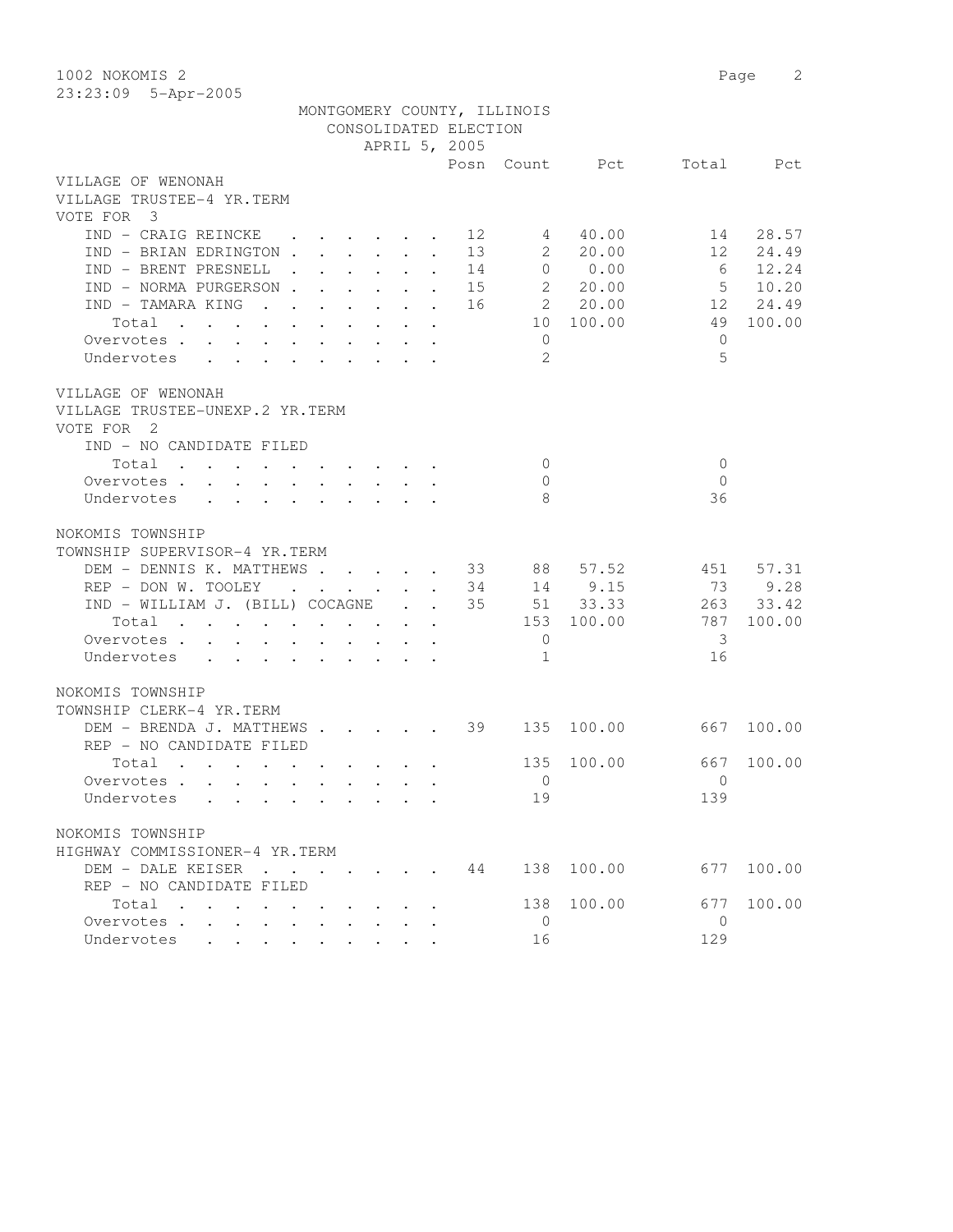| 1002 NOKOMIS 2                                                             |                                                                                                                 |                                         |            | 3<br>Page       |
|----------------------------------------------------------------------------|-----------------------------------------------------------------------------------------------------------------|-----------------------------------------|------------|-----------------|
| 23:23:09 5-Apr-2005                                                        |                                                                                                                 |                                         |            |                 |
|                                                                            | MONTGOMERY COUNTY, ILLINOIS                                                                                     |                                         |            |                 |
|                                                                            | CONSOLIDATED ELECTION                                                                                           |                                         |            |                 |
|                                                                            | APRIL 5, 2005                                                                                                   |                                         |            |                 |
|                                                                            |                                                                                                                 | Posn<br>Count                           | Pct        | Total<br>Pct    |
| NOKOMIS TOWNSHIP                                                           |                                                                                                                 |                                         |            |                 |
| TOWNSHIP TRUSTEE-4 YR.TERM                                                 |                                                                                                                 |                                         |            |                 |
| VOTE FOR 4                                                                 |                                                                                                                 |                                         |            |                 |
| DEM - CLARENCE (TONY) VANDENBERGH                                          |                                                                                                                 | 58<br>94                                | 17.57      | 493<br>17.90    |
| DEM - PATSY (PAT) EPLEY                                                    |                                                                                                                 | 59<br>127<br>$\ddot{\phantom{a}}$       | 23.74      | 20.81<br>573    |
| DEM - STEPHEN BOWERS                                                       | $\cdot$ $\cdot$ $\cdot$ $\cdot$ $\cdot$ $\cdot$ $\cdot$                                                         | 81<br>60                                | 15.14      | 15.25<br>420    |
| REP - JERRY B. WEST                                                        | $\cdot$ $\cdot$ $\cdot$ $\cdot$ $\cdot$ $\cdot$ $\cdot$                                                         | 91<br>61                                | 17.01      | 18.23<br>502    |
| REP - ROGER BATTLES                                                        | $\begin{array}{cccccccccccccc} . & . & . & . & . & . & . & . & . \end{array}$                                   | 62<br>80                                | 14.95      | 15.72<br>433    |
| REP - DANIEL WRIGHT                                                        | $\mathbf{r}$ , $\mathbf{r}$ , $\mathbf{r}$ , $\mathbf{r}$ , $\mathbf{r}$                                        | 63<br>62                                | 11.59      | 333<br>12.09    |
| Total                                                                      |                                                                                                                 | 535                                     | 100.00     | 2,754<br>100.00 |
| Overvotes .<br>$\sim$                                                      |                                                                                                                 | $\overline{0}$                          |            | $\mathbf{0}$    |
| Undervotes<br>$\ddot{\phantom{0}}$                                         |                                                                                                                 | 81<br>$\ddot{\phantom{a}}$              |            | 470             |
|                                                                            |                                                                                                                 |                                         |            |                 |
| AUDUBON/NOKOMIS TOWNSHIPS                                                  |                                                                                                                 |                                         |            |                 |
| MULTI-TOWNSHIP ASSESSOR-4 YR.TERM                                          |                                                                                                                 |                                         |            |                 |
| REP - ROBERT SCHNIEPP                                                      |                                                                                                                 | 70<br>101                               | 100.00     | 100.00<br>611   |
| Total                                                                      |                                                                                                                 | 101                                     | 100.00     | 611<br>100.00   |
| Overvotes                                                                  |                                                                                                                 | $\overline{0}$<br>53                    |            | $\Omega$<br>331 |
| Undervotes<br>$\ddot{\phantom{0}}$                                         |                                                                                                                 |                                         |            |                 |
| NOKOMIS COMMUNITY MEMORIAL PARK DISTRICT                                   |                                                                                                                 |                                         |            |                 |
| PARK COMMISSIONER-4 YR.TERM                                                |                                                                                                                 |                                         |            |                 |
| VOTE FOR 3                                                                 |                                                                                                                 |                                         |            |                 |
| DAVID EASTERDAY                                                            |                                                                                                                 | 85                                      | 134 100.00 | 689<br>100.00   |
| Total                                                                      | the contract of the contract of the contract of the contract of the contract of the contract of the contract of | 134                                     | 100.00     | 689<br>100.00   |
| Overvotes                                                                  |                                                                                                                 | $\overline{0}$                          |            | $\Omega$        |
| Undervotes                                                                 |                                                                                                                 | 328                                     |            | 1,729           |
|                                                                            |                                                                                                                 |                                         |            |                 |
| NOKOMIS TOWNSHIP LIBRARY                                                   |                                                                                                                 |                                         |            |                 |
| LIBRARY TRUSTEE-6 YR.TERM                                                  |                                                                                                                 |                                         |            |                 |
| VOTE FOR 2                                                                 |                                                                                                                 |                                         |            |                 |
| MARY ANGELA BRINTON                                                        |                                                                                                                 | 110<br>141                              | 100.00     | 712<br>100.00   |
| Total                                                                      | $\mathbf{r}$ , and $\mathbf{r}$ , and $\mathbf{r}$ , and $\mathbf{r}$ , and $\mathbf{r}$                        | 141                                     | 100.00     | 712<br>100.00   |
| Overvotes                                                                  |                                                                                                                 | 0                                       |            | 0               |
| Undervotes<br>$\mathbf{r}$ , and $\mathbf{r}$ , and $\mathbf{r}$           |                                                                                                                 | 167                                     |            | 900             |
|                                                                            |                                                                                                                 |                                         |            |                 |
| HILLSBORO C.U.S.D. #3                                                      |                                                                                                                 |                                         |            |                 |
| MEMBERS OF THE BOARD OF EDUCATION-UNEXP.2 YR.TERM                          |                                                                                                                 |                                         |            |                 |
| BARBARA ADAMS<br><b>Contract Contract Contract</b><br>$\ddot{\phantom{a}}$ | $\mathbf{L} = \mathbf{L}$                                                                                       | 149<br>0                                |            | 1,044<br>100.00 |
| Total<br>$\ddotsc$                                                         | $\mathcal{L}^{\text{max}}$<br>$\mathbf{L}$<br>$\mathbf{L}$<br>$\mathbf{L}$                                      | $\Omega$<br>$\ddot{\phantom{a}}$        |            | 1,044<br>100.00 |
| Overvotes.                                                                 | $\mathbf{r}$ , $\mathbf{r}$ , $\mathbf{r}$ , $\mathbf{r}$ , $\mathbf{r}$ , $\mathbf{r}$                         | $\Omega$                                |            | 0               |
| Undervotes                                                                 |                                                                                                                 | $\Omega$                                |            | 411             |
|                                                                            |                                                                                                                 |                                         |            |                 |
| HILLSBORO C.U.S.D. #3                                                      |                                                                                                                 |                                         |            |                 |
| MEMBERS OF THE BOARD OF EDUCATION-FULL 4-YR. TERM                          |                                                                                                                 |                                         |            |                 |
| VOTE FOR 3                                                                 |                                                                                                                 |                                         |            |                 |
| DOUG DONALDSON                                                             |                                                                                                                 | 163<br>0                                |            | 830<br>26.37    |
| LYNNE M. HUTCHISON.                                                        | $\mathbf{r} = \mathbf{r}$<br>$\mathbf{L}$<br>$\mathbf{L}$                                                       | $\circ$<br>164                          |            | 30.75<br>968    |
| BILL JONES<br>$\ddot{\phantom{a}}$<br>$\sim$<br>$\ddot{\phantom{0}}$       | $\mathbf{L}$<br>$\mathbf{L} = \mathbf{L} \mathbf{L}$<br>$\mathbf{L}$                                            | $\Omega$<br>165                         |            | 26.05<br>820    |
| KENNY HANNERS<br>$\mathbf{r} = \mathbf{r}$                                 | $\mathbf{r}$<br>$\mathbf{L} = \mathbf{L} \mathbf{L}$                                                            | $\Omega$<br>166<br>$\ddot{\phantom{a}}$ |            | 530<br>16.84    |
| Total<br>$\mathbf{r}$ , $\mathbf{r}$ , $\mathbf{r}$ , $\mathbf{r}$         | $\mathbf{L}$<br>$\mathbf{r} = \mathbf{r}$<br>$\ddot{\phantom{0}}$                                               | $\Omega$                                |            | 100.00<br>3,148 |
| Overvotes                                                                  | $\ddot{\phantom{0}}$<br>$\mathbf{r} = \mathbf{r} + \mathbf{r}$ .<br>$\ddot{\phantom{0}}$                        | $\mathbf{0}$<br>$\ddot{\phantom{a}}$    |            | 12              |
| Undervotes                                                                 |                                                                                                                 | $\Omega$                                |            | 1,181           |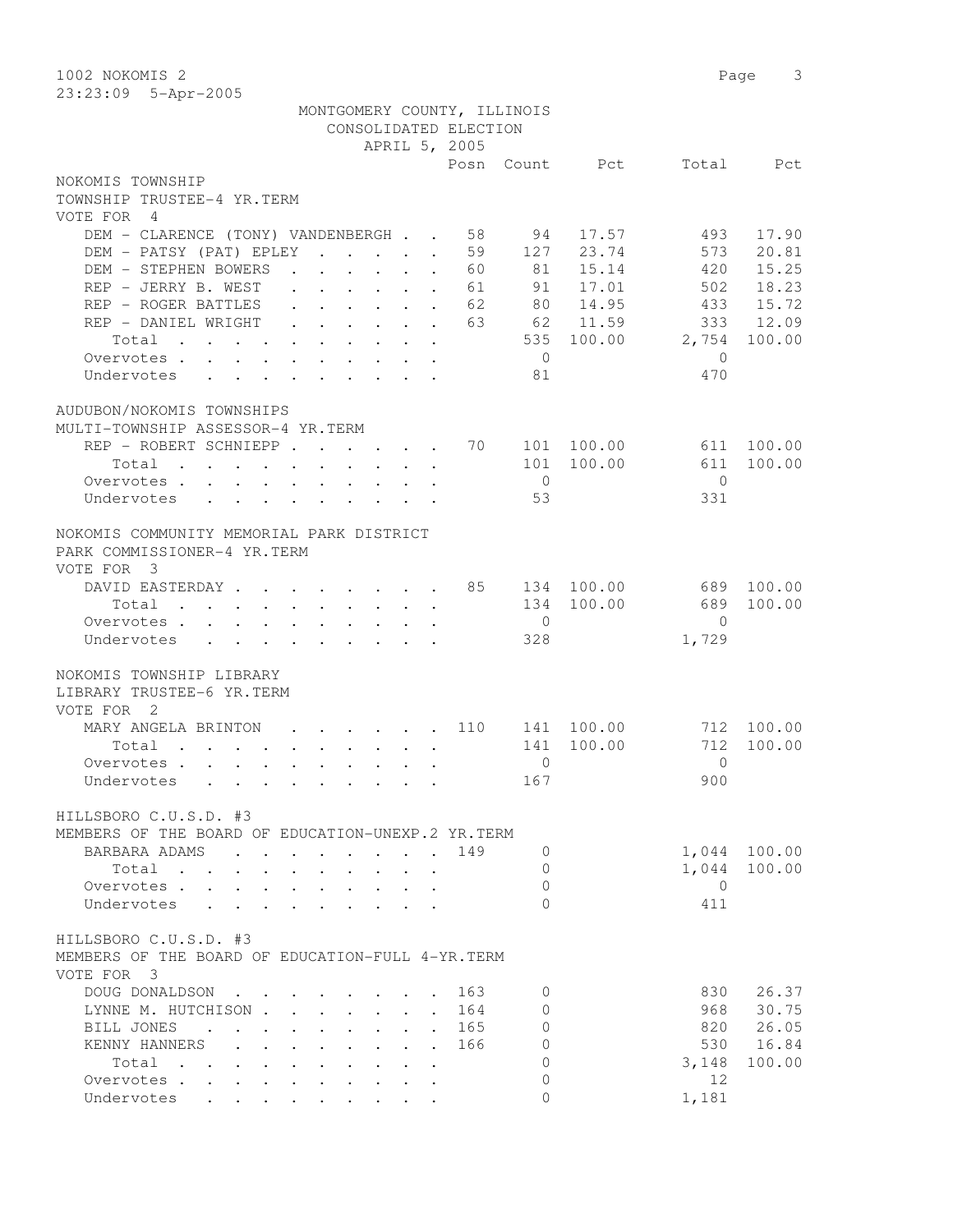| 1002 NOKOMIS 2                                                                                                                                     | Page<br>4                        |
|----------------------------------------------------------------------------------------------------------------------------------------------------|----------------------------------|
| 23:23:09 5-Apr-2005                                                                                                                                |                                  |
| MONTGOMERY COUNTY, ILLINOIS                                                                                                                        |                                  |
| CONSOLIDATED ELECTION                                                                                                                              |                                  |
| APRIL 5, 2005                                                                                                                                      |                                  |
|                                                                                                                                                    | Posn Count Pct<br>Total<br>Pct   |
| NOKOMIS C.U.S.D. #22                                                                                                                               |                                  |
| MEMBERS OF THE BOARD OF EDUCATION-FULL 4-YR. TERM                                                                                                  |                                  |
| VOTE FOR<br>$\overline{4}$                                                                                                                         |                                  |
| REGINA K. CHAUSSE<br>148                                                                                                                           | 54 9.91<br>386<br>10.54          |
| 149<br>BRENT ENGELMAN<br>$\mathbf{r}$ , $\mathbf{r}$ , $\mathbf{r}$ , $\mathbf{r}$<br>$\bullet$                                                    | 16.39<br>87<br>15.96<br>600      |
| . 150<br>DENNY BAUMAN.<br>$\mathbf{r}$ , $\mathbf{r}$ , $\mathbf{r}$ , $\mathbf{r}$<br>$\ddot{\phantom{a}}$                                        | 77<br>520<br>14.13<br>14.20      |
| PAM BURDZILAUSKAS<br>151<br>$\mathbf{r} = \mathbf{r} \times \mathbf{r}$ , where $\mathbf{r} = \mathbf{r} \times \mathbf{r}$                        | 73<br>13.39<br>405<br>11.06      |
| 152<br>WILLIAM DOOLEY.<br>$\mathbf{r}$ , $\mathbf{r}$ , $\mathbf{r}$ , $\mathbf{r}$<br>$\cdot$ $\cdot$                                             | 76<br>13.94<br>431<br>11.77      |
| 153<br>STEVEN JANSSEN.<br>$\cdot$ $\cdot$ $\cdot$ $\cdot$ $\cdot$ $\cdot$ $\cdot$ $\cdot$                                                          | 52 9.54<br>11.36<br>416          |
| J. DAVID HADLEY.<br>154                                                                                                                            | 82 15.05<br>572<br>15.62         |
| 155<br>CHARLES TOBERMAN<br>$\mathbf{r}$ , $\mathbf{r}$ , $\mathbf{r}$ , $\mathbf{r}$ , $\mathbf{r}$                                                | 44 8.07<br>331<br>9.04           |
| Total                                                                                                                                              | 545<br>100.00<br>3,661<br>100.00 |
| Overvotes.                                                                                                                                         | 17<br>$\overline{1}$             |
| Undervotes<br>$\mathbf{L}$ and $\mathbf{L}$<br>$\mathbf{L} = \mathbf{L}$                                                                           | 723<br>67                        |
|                                                                                                                                                    |                                  |
| CHRISTIAN AND MONTGOMERY COUNTIES                                                                                                                  |                                  |
| REGIONAL BOARD OF SCHOOL TRUSTEES-FULL TERM                                                                                                        |                                  |
| $\overline{2}$<br>VOTE FOR                                                                                                                         |                                  |
| DON SCOTT-CHRISTIAN COUNTY<br>216                                                                                                                  | 3,345 48.83<br>79 41.15          |
| BYRON L. SCHNEIDER-CHRISTIAN CO.<br>217                                                                                                            | 3,505 51.17<br>113 58.85         |
| Total<br>$\cdot$                                                                                                                                   | 100.00<br>6,850<br>100.00<br>192 |
| Overvotes.                                                                                                                                         | $\bigcirc$<br>$\Omega$           |
| Undervotes                                                                                                                                         | 5,304<br>116                     |
| CHRISTIAN AND MONTGOMERY COUNTIES                                                                                                                  |                                  |
| REGIONAL BOARD OF SCHOOL TRUSTEES-UNEXP.4 YR.TERM                                                                                                  |                                  |
| DONNA YESKE-MONTGOMERY COUNTY<br>221<br>$\sim$ $\sim$ $\sim$ $\sim$ $\sim$                                                                         | 118 100.00<br>4,310<br>100.00    |
| Total<br>the contract of the contract of the contract of the contract of the contract of the contract of the contract of<br>$\sim$<br>$\mathbf{r}$ | 100.00<br>4,310<br>118<br>100.00 |
| Overvotes                                                                                                                                          | $\Omega$<br>$\Omega$             |
| Undervotes<br>$\ddot{\phantom{0}}$<br>$\ddot{\phantom{0}}$<br>$\ddot{\phantom{0}}$<br>$\bullet$                                                    | 36<br>1,767                      |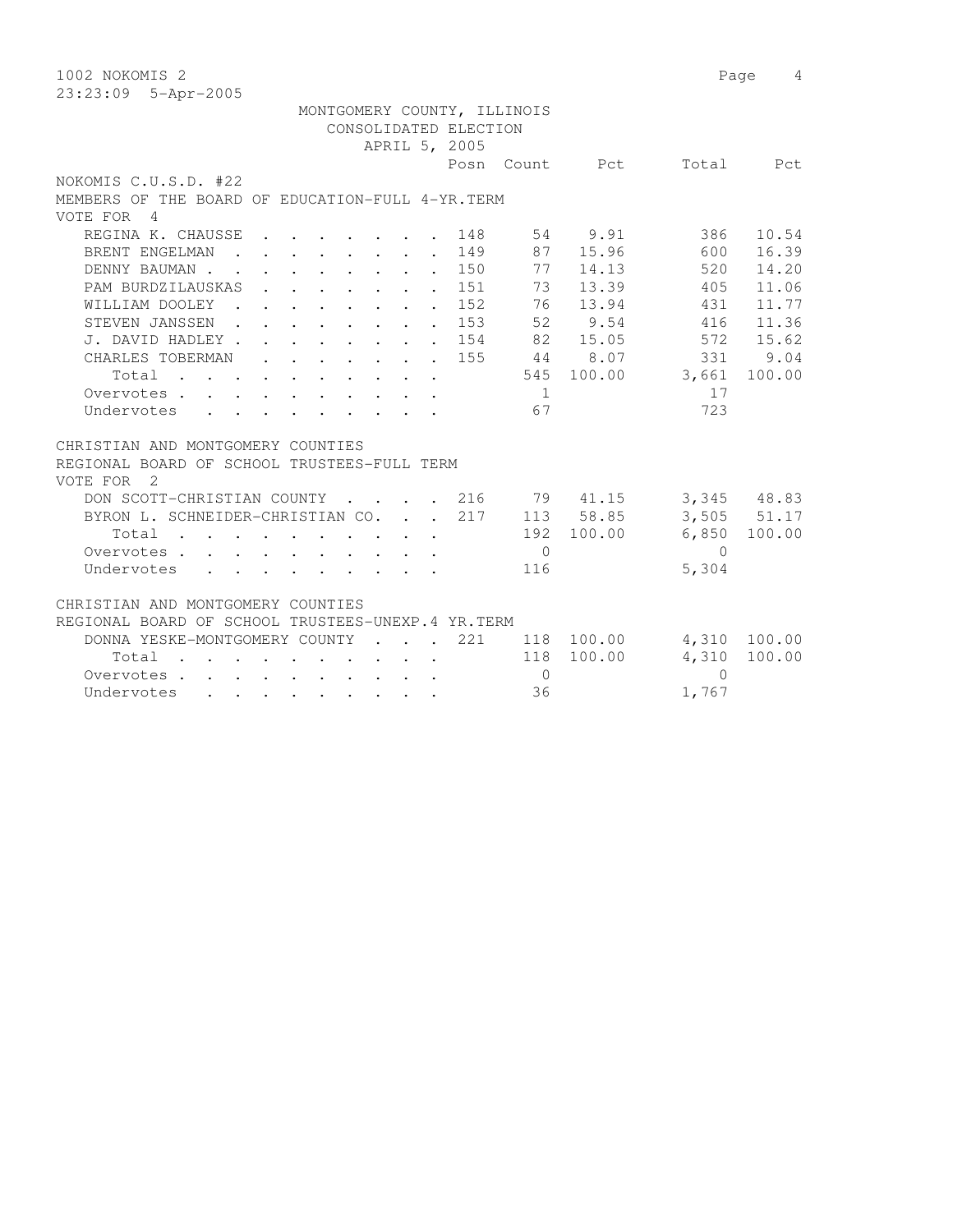|                                                                                        |                                                                                                                                                                                                                                   |                              |                                                                  |                            | MONTGOMERY COUNTY, ILLINOIS |                  |                |                  |
|----------------------------------------------------------------------------------------|-----------------------------------------------------------------------------------------------------------------------------------------------------------------------------------------------------------------------------------|------------------------------|------------------------------------------------------------------|----------------------------|-----------------------------|------------------|----------------|------------------|
|                                                                                        |                                                                                                                                                                                                                                   |                              |                                                                  | CONSOLIDATED ELECTION      |                             |                  |                |                  |
|                                                                                        |                                                                                                                                                                                                                                   |                              |                                                                  | APRIL 5, 2005              |                             |                  |                |                  |
|                                                                                        |                                                                                                                                                                                                                                   |                              |                                                                  | Posn                       |                             | Count Pct        | Total          | Pct              |
| Precincts Counted - TOTAL                                                              |                                                                                                                                                                                                                                   |                              | $\mathbf{r} = \mathbf{r} + \mathbf{r} + \mathbf{r} + \mathbf{r}$ |                            | 1                           | 2.38             | 42             | 100.00           |
| Registered Voters - TOTAL                                                              |                                                                                                                                                                                                                                   |                              | $\mathbf{r}$ , and $\mathbf{r}$ , and $\mathbf{r}$               |                            | 474                         |                  | 18,432         |                  |
| Ballots Cast - TOTAL                                                                   |                                                                                                                                                                                                                                   |                              |                                                                  |                            | 219                         | 46.20            | 6,156          | 33.40            |
| Ballots Cast - BLANK                                                                   |                                                                                                                                                                                                                                   |                              |                                                                  |                            | $\overline{0}$              | 0.00             | 33             | 0.18             |
| Ballots Cast - WHITE                                                                   | $\mathbf{r}$ . The set of the set of the set of the set of the set of the set of the set of the set of the set of the set of the set of the set of the set of the set of the set of the set of the set of the set of the set of t |                              |                                                                  |                            | 219                         |                  | 4,315          |                  |
| NOKOMIS TOWNSHIP                                                                       |                                                                                                                                                                                                                                   |                              |                                                                  |                            |                             |                  |                |                  |
| TOWNSHIP SUPERVISOR-4 YR.TERM                                                          |                                                                                                                                                                                                                                   |                              |                                                                  |                            |                             |                  |                |                  |
| DEM - DENNIS K. MATTHEWS 33                                                            |                                                                                                                                                                                                                                   |                              |                                                                  |                            |                             | 131 61.21        | 451            | 57.31            |
| REP - DON W. TOOLEY                                                                    |                                                                                                                                                                                                                                   |                              |                                                                  | 34<br>$\ddot{\phantom{0}}$ |                             | 27 12.62         | 73             | 9.28             |
| IND - WILLIAM J. (BILL) COCAGNE                                                        |                                                                                                                                                                                                                                   |                              |                                                                  | 35                         |                             | 56 26.17         | 263            | 33.42            |
| Total                                                                                  |                                                                                                                                                                                                                                   |                              |                                                                  |                            | 214                         | 100.00           | 787            | 100.00           |
| Overvotes                                                                              |                                                                                                                                                                                                                                   |                              |                                                                  |                            | 1                           |                  | 3              |                  |
| Undervotes<br>$\mathbf{r}$ , and $\mathbf{r}$ , and $\mathbf{r}$ , and $\mathbf{r}$    |                                                                                                                                                                                                                                   |                              |                                                                  |                            | $\overline{4}$              |                  | 16             |                  |
| NOKOMIS TOWNSHIP                                                                       |                                                                                                                                                                                                                                   |                              |                                                                  |                            |                             |                  |                |                  |
| TOWNSHIP CLERK-4 YR.TERM                                                               |                                                                                                                                                                                                                                   |                              |                                                                  |                            |                             |                  |                |                  |
| DEM - BRENDA J. MATTHEWS                                                               |                                                                                                                                                                                                                                   |                              |                                                                  | 39                         | 179                         | 100.00           | 667            | 100.00           |
| REP - NO CANDIDATE FILED                                                               |                                                                                                                                                                                                                                   |                              |                                                                  |                            |                             |                  |                |                  |
| Total                                                                                  |                                                                                                                                                                                                                                   |                              |                                                                  |                            | 179                         | 100.00           | 667            | 100.00           |
| Overvotes.                                                                             |                                                                                                                                                                                                                                   |                              |                                                                  |                            | $\overline{0}$              |                  | $\overline{0}$ |                  |
| Undervotes<br>$\cdot$ $\cdot$ $\cdot$ $\cdot$ $\cdot$ $\cdot$ $\cdot$<br>$\sim$ $\sim$ |                                                                                                                                                                                                                                   |                              |                                                                  |                            | 40                          |                  | 139            |                  |
|                                                                                        |                                                                                                                                                                                                                                   |                              |                                                                  |                            |                             |                  |                |                  |
| NOKOMIS TOWNSHIP                                                                       |                                                                                                                                                                                                                                   |                              |                                                                  |                            |                             |                  |                |                  |
| HIGHWAY COMMISSIONER-4 YR.TERM                                                         |                                                                                                                                                                                                                                   |                              |                                                                  |                            |                             |                  |                |                  |
| DEM - DALE KEISER                                                                      | $\mathbf{r}$ , $\mathbf{r}$ , $\mathbf{r}$ , $\mathbf{r}$ , $\mathbf{r}$ , $\mathbf{r}$                                                                                                                                           |                              |                                                                  | 44                         | 177                         | 100.00           | 677            | 100.00           |
| REP - NO CANDIDATE FILED                                                               |                                                                                                                                                                                                                                   |                              |                                                                  |                            |                             |                  |                |                  |
| Total                                                                                  |                                                                                                                                                                                                                                   |                              |                                                                  |                            | 177                         | 100.00           | 677            | 100.00           |
| Overvotes.                                                                             |                                                                                                                                                                                                                                   |                              |                                                                  |                            | $\overline{0}$              |                  | $\mathbf{0}$   |                  |
| Undervotes                                                                             |                                                                                                                                                                                                                                   |                              |                                                                  |                            | 42                          |                  | 129            |                  |
| NOKOMIS TOWNSHIP                                                                       |                                                                                                                                                                                                                                   |                              |                                                                  |                            |                             |                  |                |                  |
| TOWNSHIP TRUSTEE-4 YR.TERM                                                             |                                                                                                                                                                                                                                   |                              |                                                                  |                            |                             |                  |                |                  |
| VOTE FOR<br>$\overline{4}$                                                             |                                                                                                                                                                                                                                   |                              |                                                                  |                            |                             |                  |                |                  |
| DEM - CLARENCE (TONY) VANDENBERGH 58                                                   |                                                                                                                                                                                                                                   |                              |                                                                  |                            | 142                         | 18.71            | 493            | 17.90            |
| DEM - PATSY (PAT) EPLEY                                                                |                                                                                                                                                                                                                                   |                              |                                                                  | 59                         | 146                         | 19.24            | 573            | 20.81            |
| DEM - STEPHEN BOWERS                                                                   |                                                                                                                                                                                                                                   |                              |                                                                  | 60                         | 128                         | 16.86            | 420            | 15.25            |
| REP - JERRY B. WEST                                                                    |                                                                                                                                                                                                                                   |                              |                                                                  | 61                         | 144                         | 18.97            | 502            | 18.23            |
| REP - ROGER BATTLES                                                                    |                                                                                                                                                                                                                                   |                              |                                                                  | 62                         | 105                         | 13.83            | 433            | 15.72            |
| REP - DANIEL WRIGHT                                                                    |                                                                                                                                                                                                                                   | $\ddot{\phantom{0}}$         |                                                                  | 63                         | 94                          | 12.38            | 333            | 12.09            |
| Total                                                                                  | $\mathbf{L}$<br>$\mathbf{A}$                                                                                                                                                                                                      |                              |                                                                  |                            | 759                         | 100.00           | 2,754          | 100.00           |
| Overvotes .<br><b><i>Committee State State State</i></b>                               | $\ddot{\phantom{a}}$<br>$\ddot{\phantom{a}}$                                                                                                                                                                                      | $\mathbf{L}$<br>$\mathbf{L}$ | $\mathbf{r}$                                                     |                            | $\mathbf 0$                 |                  | $\Omega$       |                  |
| Undervotes<br>$\ddot{\phantom{a}}$<br>$\sim$ $\sim$ $\sim$ $\sim$                      | $\mathbf{r}$                                                                                                                                                                                                                      |                              |                                                                  |                            | 117                         |                  | 470            |                  |
|                                                                                        |                                                                                                                                                                                                                                   |                              |                                                                  |                            |                             |                  |                |                  |
| AUDUBON/NOKOMIS TOWNSHIPS<br>MULTI-TOWNSHIP ASSESSOR-4 YR.TERM                         |                                                                                                                                                                                                                                   |                              |                                                                  |                            |                             |                  |                |                  |
|                                                                                        |                                                                                                                                                                                                                                   |                              |                                                                  | 70                         |                             |                  |                |                  |
| REP - ROBERT SCHNIEPP.<br>Total                                                        | $\ddot{\phantom{a}}$                                                                                                                                                                                                              |                              | $\cdot$ $\cdot$ $\cdot$ $\cdot$ $\cdot$                          |                            | 142<br>142                  | 100.00<br>100.00 | 611<br>611     | 100.00<br>100.00 |
| Overvotes<br>$\ddot{\phantom{0}}$                                                      | $\ddot{\phantom{a}}$                                                                                                                                                                                                              |                              |                                                                  |                            | $\mathbf 0$                 |                  | $\overline{0}$ |                  |
| Undervotes                                                                             |                                                                                                                                                                                                                                   |                              |                                                                  |                            | 77                          |                  | 331            |                  |
|                                                                                        |                                                                                                                                                                                                                                   |                              |                                                                  |                            |                             |                  |                |                  |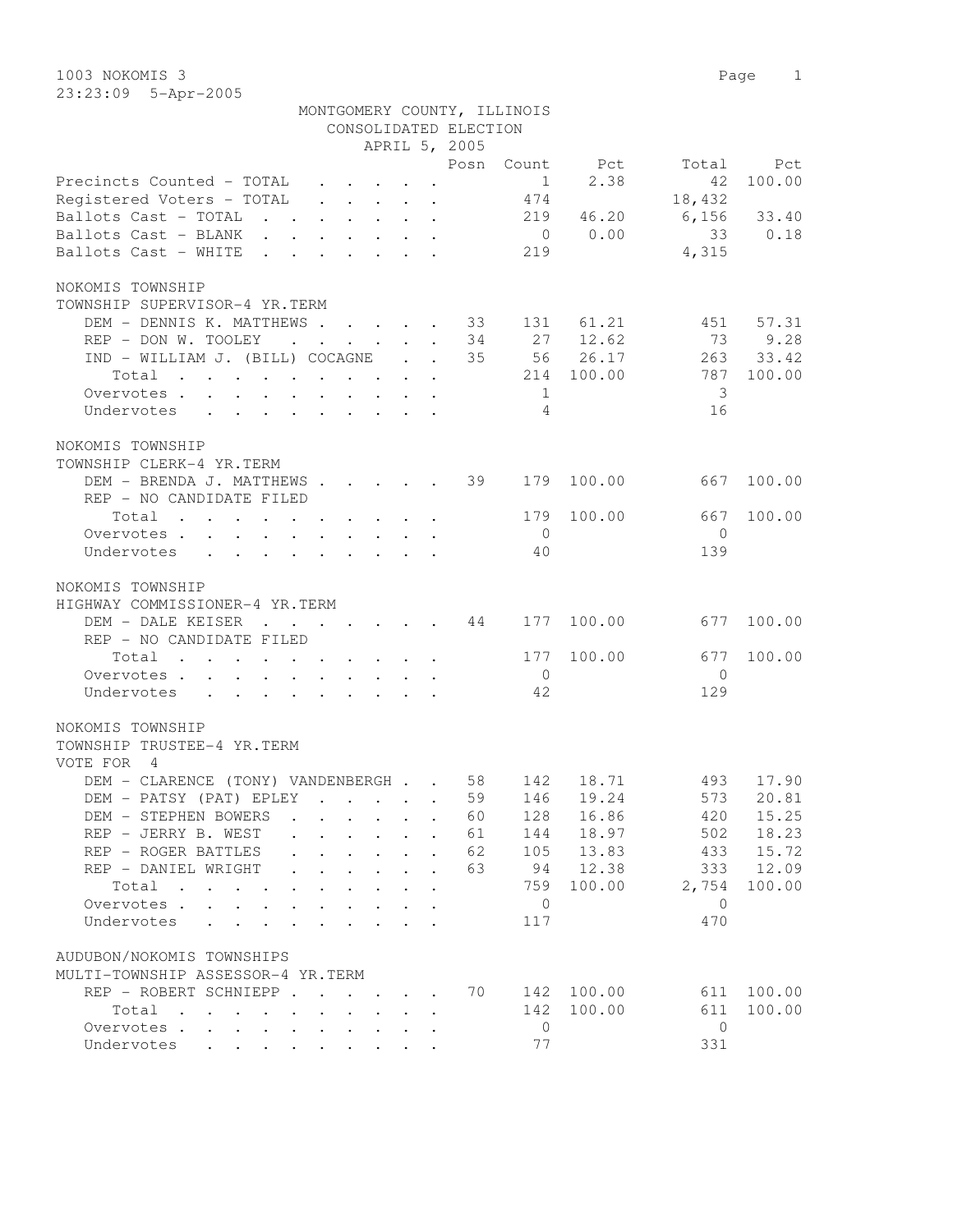1003 NOKOMIS 3 Page 2 23:23:09 5-Apr-2005 MONTGOMERY COUNTY, ILLINOIS CONSOLIDATED ELECTION APRIL 5, 2005 Posn Count Pct Total Pct NOKOMIS COMMUNITY MEMORIAL PARK DISTRICT PARK COMMISSIONER-4 YR.TERM VOTE FOR 3 DAVID EASTERDAY . . . . . . . . 85 189 100.00 689 100.00 Total . . . . . . . . . . 189 100.00 689 100.00 Overvotes . . . . . . . . . . 0 0 Undervotes . . . . . . . . . 468 1,729 NOKOMIS TOWNSHIP LIBRARY LIBRARY TRUSTEE-6 YR.TERM VOTE FOR 2 MARY ANGELA BRINTON . . . . . . 110 196 100.00 712 100.00 Total . . . . . . . . . . 196 100.00 712 100.00 Overvotes . . . . . . . . . . 0 0 Undervotes . . . . . . . . 242 900 NOKOMIS C.U.S.D. #22 MEMBERS OF THE BOARD OF EDUCATION-FULL 4-YR.TERM VOTE FOR 4 REGINA K. CHAUSSE . . . . . . . 148 83 11.53 386 10.54 BRENT ENGELMAN . . . . . . . . 149 131 18.19 600 16.39 DENNY BAUMAN . . . . . . . . . 150 107 14.86 520 14.20 PAM BURDZILAUSKAS . . . . . . 151 92 12.78 405 11.06 WILLIAM DOOLEY . . . . . . . . 152 87 12.08 431 11.77 STEVEN JANSSEN . . . . . . . . 153 53 7.36 416 11.36 J. DAVID HADLEY . . . . . . . . 154 116 16.11 572 15.62 CHARLES TOBERMAN . . . . . . . 155 51 7.08 331 9.04 Total . . . . . . . . . . 720 100.00 3,661 100.00 Overvotes . . . . . . . . . . . . 5 17 Undervotes . . . . . . . . 136 723 CHRISTIAN AND MONTGOMERY COUNTIES REGIONAL BOARD OF SCHOOL TRUSTEES-FULL TERM VOTE FOR 2 DON SCOTT-CHRISTIAN COUNTY . . . . 216 110 41.98 3,345 48.83 BYRON L. SCHNEIDER-CHRISTIAN CO. . . 217 152 58.02 3,505 51.17 Total . . . . . . . . . . 262 100.00 6,850 100.00 Overvotes . . . . . . . . . . 0 0 Undervotes . . . . . . . . . 176 5,304 CHRISTIAN AND MONTGOMERY COUNTIES REGIONAL BOARD OF SCHOOL TRUSTEES-UNEXP.4 YR.TERM DONNA YESKE-MONTGOMERY COUNTY . . . 221 154 100.00 4,310 100.00 Total . . . . . . . . . . 154 100.00 4,310 100.00 Overvotes . . . . . . . . . . 0 0 Undervotes . . . . . . . . . 65 1,767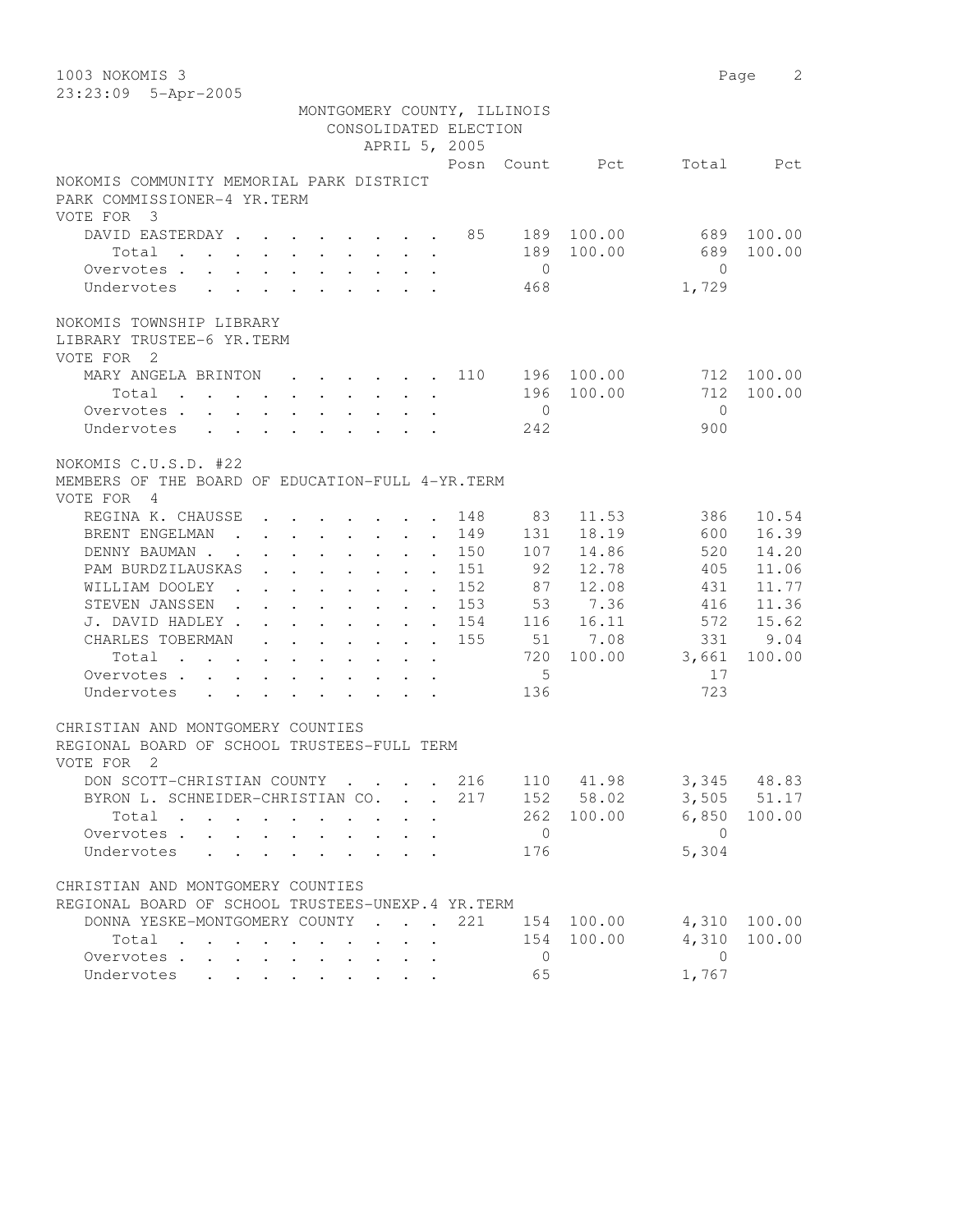1004 NOKOMIS 4 Page 1 23:23:09 5-Apr-2005

|                                                                                                                                                                                                                                                    |  |                                                         |                      |                      | CONSOLIDATED ELECTION | MONTGOMERY COUNTY, ILLINOIS |             |               |           |
|----------------------------------------------------------------------------------------------------------------------------------------------------------------------------------------------------------------------------------------------------|--|---------------------------------------------------------|----------------------|----------------------|-----------------------|-----------------------------|-------------|---------------|-----------|
|                                                                                                                                                                                                                                                    |  |                                                         |                      |                      | APRIL 5, 2005         |                             |             |               |           |
|                                                                                                                                                                                                                                                    |  |                                                         |                      |                      | Posn                  |                             | Count Pct   | Total         | Pct       |
| Precincts Counted - TOTAL                                                                                                                                                                                                                          |  | $\mathbf{r} = \mathbf{r} \cdot \mathbf{r}$              |                      |                      |                       | 1                           | 2.38        | 42            | 100.00    |
| Registered Voters - TOTAL                                                                                                                                                                                                                          |  |                                                         |                      |                      |                       | 266                         |             | 18,432        |           |
| Ballots Cast - TOTAL                                                                                                                                                                                                                               |  |                                                         |                      |                      |                       |                             | 128 48.12   | $6,156$ 33.40 |           |
| Ballots Cast - BLANK                                                                                                                                                                                                                               |  |                                                         |                      |                      |                       |                             | $0 \t 0.00$ | 33            | 0.18      |
| Ballots Cast - WHITE                                                                                                                                                                                                                               |  |                                                         |                      |                      |                       | 114                         |             | 4,315         |           |
| Ballots Cast - GREEN                                                                                                                                                                                                                               |  |                                                         |                      |                      |                       | 14                          |             | 1,252         |           |
| VILLAGE OF WENONAH<br>VILLAGE PRESIDENT-4 YR.TERM                                                                                                                                                                                                  |  |                                                         |                      |                      |                       |                             |             |               |           |
| IND - BOB BAUMAN<br>and the contract of the contract of the contract of the contract of the contract of the contract of the contract of the contract of the contract of the contract of the contract of the contract of the contract of the contra |  |                                                         |                      |                      | 7                     |                             | 7 50.00     |               | 10 55.56  |
| IND - TWILA PRESNELL                                                                                                                                                                                                                               |  |                                                         |                      |                      | 8                     |                             | 7 50.00     | 8 44.44       |           |
| Total                                                                                                                                                                                                                                              |  |                                                         |                      |                      |                       |                             | 14 100.00   |               | 18 100.00 |
| Overvotes.                                                                                                                                                                                                                                         |  |                                                         |                      |                      |                       | $\overline{0}$              |             | $\Omega$      |           |
| Undervotes                                                                                                                                                                                                                                         |  |                                                         |                      |                      |                       | $\Omega$                    |             | $\Omega$      |           |
| VILLAGE OF WENONAH<br>VILLAGE TRUSTEE-4 YR.TERM<br>VOTE FOR 3                                                                                                                                                                                      |  |                                                         |                      |                      |                       |                             |             |               |           |
| IND - CRAIG REINCKE                                                                                                                                                                                                                                |  | $\cdot$ $\cdot$ $\cdot$ $\cdot$ $\cdot$ $\cdot$ $\cdot$ |                      |                      |                       | 12<br>10                    | 25.64       | 14            | 28.57     |
| IND - BRIAN EDRINGTON 13                                                                                                                                                                                                                           |  |                                                         |                      |                      |                       |                             | 10 25.64    | 12            | 24.49     |
| IND - BRENT PRESNELL                                                                                                                                                                                                                               |  |                                                         |                      |                      |                       | 14 6                        | 15.38       | 6             | 12.24     |
| IND - NORMA PURGERSON 15 3 7.69                                                                                                                                                                                                                    |  |                                                         |                      |                      |                       |                             |             | $5^{\circ}$   | 10.20     |
| IND - TAMARA KING                                                                                                                                                                                                                                  |  |                                                         |                      |                      |                       |                             | 16 10 25.64 |               | 12 24.49  |
| Total                                                                                                                                                                                                                                              |  |                                                         |                      |                      |                       |                             | 39 100.00   | 49            | 100.00    |
| Overvotes                                                                                                                                                                                                                                          |  |                                                         |                      |                      |                       | $\overline{0}$              |             | $\mathbf{0}$  |           |
| Undervotes<br>$\cdot$ $\cdot$ $\cdot$ $\cdot$ $\cdot$                                                                                                                                                                                              |  |                                                         |                      |                      |                       | 3                           |             | 5             |           |
|                                                                                                                                                                                                                                                    |  |                                                         |                      |                      |                       |                             |             |               |           |
| VILLAGE OF WENONAH<br>VILLAGE TRUSTEE-UNEXP.2 YR.TERM<br>VOTE FOR 2<br>IND - NO CANDIDATE FILED                                                                                                                                                    |  |                                                         |                      |                      |                       |                             |             |               |           |
| Total                                                                                                                                                                                                                                              |  |                                                         |                      |                      |                       | $\overline{0}$              |             | 0             |           |
| Overvotes                                                                                                                                                                                                                                          |  |                                                         |                      |                      |                       | $\circ$                     |             | $\mathbf{0}$  |           |
| Undervotes                                                                                                                                                                                                                                         |  |                                                         |                      |                      |                       | 28                          |             | 36            |           |
| NOKOMIS TOWNSHIP<br>TOWNSHIP SUPERVISOR-4 YR.TERM                                                                                                                                                                                                  |  |                                                         |                      |                      |                       |                             |             |               |           |
| DEM - DENNIS K. MATTHEWS                                                                                                                                                                                                                           |  |                                                         |                      |                      | 33                    | 63                          | 51.22       | 451           | 57.31     |
| REP - DON W. TOOLEY                                                                                                                                                                                                                                |  | $\mathbf{r}$ , $\mathbf{r}$ , $\mathbf{r}$              | $\mathbf{r}$         | $\ddot{\phantom{a}}$ | 34                    | 10                          | 8.13        | 73            | 9.28      |
| IND - WILLIAM J. (BILL) COCAGNE                                                                                                                                                                                                                    |  |                                                         | $\ddot{\phantom{0}}$ | $\ddot{\phantom{a}}$ | 35                    |                             | 50 40.65    | 263           | 33.42     |
| Total<br>$\mathcal{A}$ and $\mathcal{A}$ are $\mathcal{A}$ and $\mathcal{A}$ and $\mathcal{A}$                                                                                                                                                     |  |                                                         |                      |                      |                       | 123                         | 100.00      | 787           | 100.00    |
| Overvotes<br>$\ddot{\phantom{0}}$                                                                                                                                                                                                                  |  |                                                         |                      |                      |                       | 0                           |             | 3             |           |
| Undervotes .                                                                                                                                                                                                                                       |  |                                                         |                      |                      |                       | 5                           |             | 16            |           |
| NOKOMIS TOWNSHIP<br>TOWNSHIP CLERK-4 YR.TERM                                                                                                                                                                                                       |  |                                                         |                      |                      |                       |                             |             |               |           |
| DEM - BRENDA J. MATTHEWS                                                                                                                                                                                                                           |  |                                                         |                      |                      | 39                    | 106                         | 100.00      | 667           | 100.00    |
| REP - NO CANDIDATE FILED                                                                                                                                                                                                                           |  |                                                         |                      |                      |                       |                             |             |               |           |
| Total                                                                                                                                                                                                                                              |  |                                                         |                      |                      |                       | 106                         | 100.00      | 667           | 100.00    |
| Overvotes                                                                                                                                                                                                                                          |  |                                                         |                      |                      |                       | 0                           |             | 0             |           |
| Undervotes                                                                                                                                                                                                                                         |  |                                                         |                      |                      |                       | 22                          |             | 139           |           |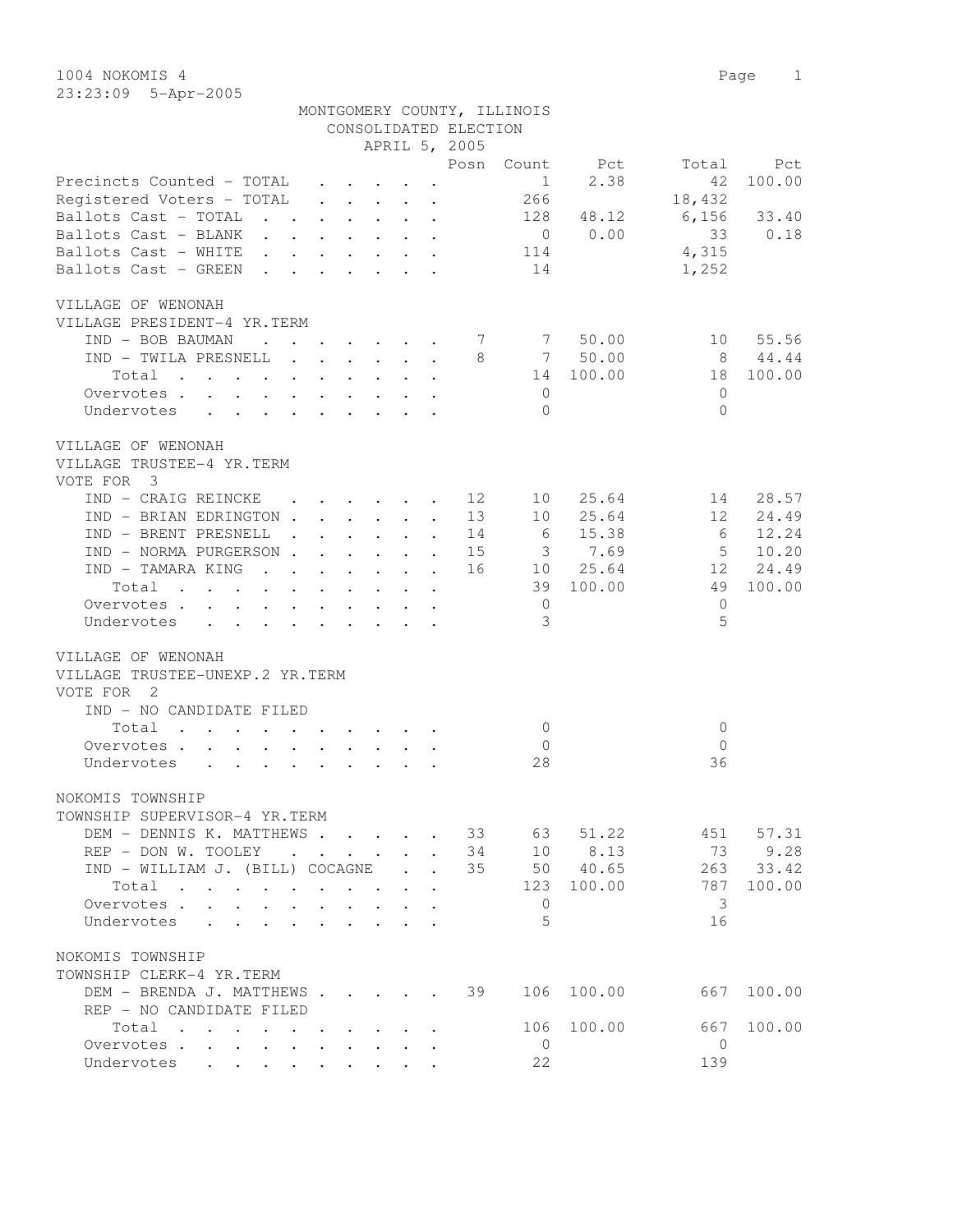| 1004 NOKOMIS 4                                                                                    |                                                                          |  |                                                 |                            |                             |        |              | 2<br>Page |
|---------------------------------------------------------------------------------------------------|--------------------------------------------------------------------------|--|-------------------------------------------------|----------------------------|-----------------------------|--------|--------------|-----------|
| 23:23:09 5-Apr-2005                                                                               |                                                                          |  |                                                 |                            |                             |        |              |           |
|                                                                                                   |                                                                          |  |                                                 |                            | MONTGOMERY COUNTY, ILLINOIS |        |              |           |
|                                                                                                   |                                                                          |  |                                                 | CONSOLIDATED ELECTION      |                             |        |              |           |
|                                                                                                   |                                                                          |  |                                                 | APRIL 5, 2005              |                             |        |              |           |
|                                                                                                   |                                                                          |  |                                                 | Posn                       | Count                       | Pct.   | Total        | Pct       |
| NOKOMIS TOWNSHIP                                                                                  |                                                                          |  |                                                 |                            |                             |        |              |           |
| HIGHWAY COMMISSIONER-4 YR.TERM                                                                    |                                                                          |  |                                                 |                            |                             |        |              |           |
| DEM - DALE KEISER                                                                                 | $\mathbf{r}$ , $\mathbf{r}$ , $\mathbf{r}$ , $\mathbf{r}$ , $\mathbf{r}$ |  |                                                 | 44                         | 108                         | 100.00 | 677          | 100.00    |
| REP - NO CANDIDATE FILED                                                                          |                                                                          |  |                                                 |                            |                             |        |              |           |
| Total                                                                                             |                                                                          |  |                                                 |                            | 108                         | 100.00 | 677          | 100.00    |
| Overvotes.                                                                                        |                                                                          |  |                                                 |                            | $\overline{0}$              |        | $\Omega$     |           |
| Undervotes                                                                                        |                                                                          |  |                                                 |                            | 20                          |        | 129          |           |
| NOKOMIS TOWNSHIP                                                                                  |                                                                          |  |                                                 |                            |                             |        |              |           |
| TOWNSHIP TRUSTEE-4 YR.TERM                                                                        |                                                                          |  |                                                 |                            |                             |        |              |           |
| VOTE FOR 4                                                                                        |                                                                          |  |                                                 |                            |                             |        |              |           |
| DEM - CLARENCE (TONY) VANDENBERGH                                                                 |                                                                          |  |                                                 | 58                         | 73                          | 16.29  | 493          | 17.90     |
| DEM - PATSY (PAT) EPLEY                                                                           |                                                                          |  |                                                 | 59<br>$\ddot{\phantom{a}}$ | 88                          | 19.64  | 573          | 20.81     |
| DEM - STEPHEN BOWERS                                                                              | $\mathbf{r}$ , $\mathbf{r}$ , $\mathbf{r}$ , $\mathbf{r}$ , $\mathbf{r}$ |  |                                                 | 60<br>$\ddot{\phantom{a}}$ | 64                          | 14.29  | 420          | 15.25     |
| REP - JERRY B. WEST                                                                               | $\cdot$ $\cdot$ $\cdot$ $\cdot$ $\cdot$ $\cdot$ $\cdot$                  |  |                                                 | 61                         | 96                          | 21.43  | 502          | 18.23     |
| REP - ROGER BATTLES                                                                               | $\cdot$ $\cdot$ $\cdot$ $\cdot$ $\cdot$ $\cdot$ $\cdot$                  |  |                                                 | 62                         | 71                          | 15.85  | 433          | 15.72     |
| REP - DANIEL WRIGHT                                                                               | $\mathbf{r}$ , and $\mathbf{r}$ , and $\mathbf{r}$ , and $\mathbf{r}$    |  |                                                 | 63                         | 56                          | 12.50  | 333          | 12.09     |
| Total                                                                                             |                                                                          |  |                                                 |                            | 448                         | 100.00 | 2,754        | 100.00    |
| Overvotes.                                                                                        |                                                                          |  |                                                 |                            | $\overline{0}$              |        | $\mathbf{0}$ |           |
| Undervotes<br>$\ddot{\phantom{0}}$<br>$\ddot{\phantom{0}}$                                        |                                                                          |  |                                                 |                            | 64                          |        | 470          |           |
| AUDUBON/NOKOMIS TOWNSHIPS                                                                         |                                                                          |  |                                                 |                            |                             |        |              |           |
| MULTI-TOWNSHIP ASSESSOR-4 YR.TERM                                                                 |                                                                          |  |                                                 |                            |                             |        |              |           |
| REP - ROBERT SCHNIEPP                                                                             |                                                                          |  |                                                 | 70                         | 89                          | 100.00 | 611          | 100.00    |
| Total<br>$\mathcal{A}$ . The second contribution of the second contribution $\mathcal{A}$         |                                                                          |  |                                                 |                            | 89                          | 100.00 | 611          | 100.00    |
| Overvotes                                                                                         |                                                                          |  | $\cdot$ $\cdot$ $\cdot$ $\cdot$ $\cdot$ $\cdot$ |                            | $\overline{0}$              |        | $\Omega$     |           |
| Undervotes                                                                                        |                                                                          |  |                                                 |                            | 39                          |        | 331          |           |
|                                                                                                   |                                                                          |  | $\cdot$ $\cdot$ $\cdot$ $\cdot$ $\cdot$ $\cdot$ |                            |                             |        |              |           |
| NOKOMIS COMMUNITY MEMORIAL PARK DISTRICT                                                          |                                                                          |  |                                                 |                            |                             |        |              |           |
| PARK COMMISSIONER-4 YR.TERM                                                                       |                                                                          |  |                                                 |                            |                             |        |              |           |
| VOTE FOR 3                                                                                        |                                                                          |  |                                                 |                            |                             |        |              |           |
| DAVID EASTERDAY                                                                                   |                                                                          |  |                                                 | 85                         | 112                         | 100.00 | 689          | 100.00    |
| Total<br>$\mathbf{r}$ , and $\mathbf{r}$ , and $\mathbf{r}$ , and $\mathbf{r}$ , and $\mathbf{r}$ |                                                                          |  |                                                 |                            | 112                         | 100.00 | 689          | 100.00    |
| Overvotes.                                                                                        |                                                                          |  |                                                 |                            | $\mathbf{0}$                |        | 0            |           |
| Undervotes                                                                                        |                                                                          |  |                                                 |                            | 272                         |        | 1,729        |           |
| NOKOMIS TOWNSHIP LIBRARY                                                                          |                                                                          |  |                                                 |                            |                             |        |              |           |
| LIBRARY TRUSTEE-6 YR.TERM                                                                         |                                                                          |  |                                                 |                            |                             |        |              |           |
| VOTE FOR 2                                                                                        |                                                                          |  |                                                 |                            |                             |        |              |           |
| MARY ANGELA BRINTON                                                                               |                                                                          |  |                                                 | 110                        | 115                         | 100.00 | 712          | 100.00    |
| Total<br>$\ddot{\phantom{a}}$                                                                     |                                                                          |  |                                                 |                            | 115                         | 100.00 | 712          | 100.00    |
| Overvotes.                                                                                        |                                                                          |  |                                                 |                            | $\mathbf{0}$                |        | $\circ$      |           |
| Undervotes<br>$\cdot$ $\cdot$ $\cdot$ $\cdot$                                                     |                                                                          |  |                                                 |                            | 141                         |        | 900          |           |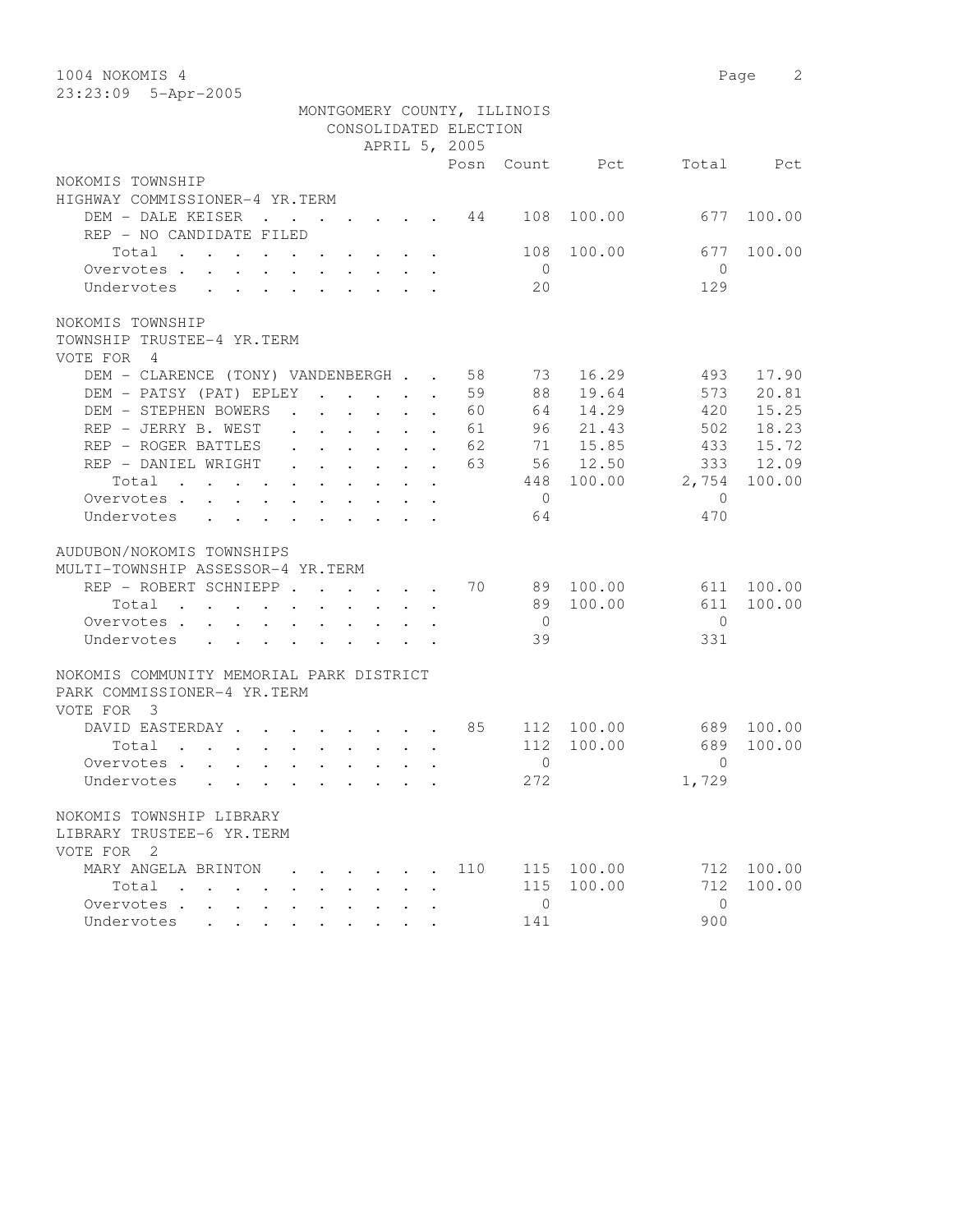| 1004 NOKOMIS 4                                                                                                                                                                        |            | Page      | 3                      |
|---------------------------------------------------------------------------------------------------------------------------------------------------------------------------------------|------------|-----------|------------------------|
| 23:23:09 5-Apr-2005                                                                                                                                                                   |            |           |                        |
| MONTGOMERY COUNTY, ILLINOIS                                                                                                                                                           |            |           |                        |
| CONSOLIDATED ELECTION                                                                                                                                                                 |            |           |                        |
| APRIL 5, 2005                                                                                                                                                                         |            |           |                        |
| Posn Count Pct                                                                                                                                                                        |            |           | Total Pct              |
| NOKOMIS C.U.S.D. #22                                                                                                                                                                  |            |           |                        |
| MEMBERS OF THE BOARD OF EDUCATION-FULL 4-YR. TERM                                                                                                                                     |            |           |                        |
| VOTE FOR 4                                                                                                                                                                            |            |           |                        |
| REGINA K. CHAUSSE<br>148                                                                                                                                                              | 39 8.90    | 386       | 10.54                  |
| 149<br>71<br>BRENT ENGELMAN<br>$\cdot$ $\cdot$ $\cdot$ $\cdot$ $\cdot$ $\cdot$                                                                                                        | 16.21      | 600       | 16.39                  |
| $\cdot$ 150<br>74<br>DENNY BAUMAN.<br>$\sim$ $\sim$                                                                                                                                   | 16.89      | 520       | 14.20                  |
| PAM BURDZILAUSKAS<br>151<br>40<br>$\mathbf{r} = \mathbf{r} \times \mathbf{r}$ , where $\mathbf{r} = \mathbf{r} \times \mathbf{r}$ , where $\mathbf{r} = \mathbf{r} \times \mathbf{r}$ | 9.13       | 405       | 11.06                  |
| WILLIAM DOOLEY .<br>$\cdot$ 152<br>60                                                                                                                                                 | 13.70      | 431       | 11.77                  |
| $\cdot$ 153<br>STEVEN JANSSEN.                                                                                                                                                        | 48 10.96   | 416       | 11.36                  |
| $\cdot$ 154<br>J. DAVID HADLEY.                                                                                                                                                       | 70 15.98   | 572       | 15.62                  |
| CHARLES TOBERMAN<br>155<br>$\cdot$ $\cdot$ $\cdot$ $\cdot$ $\cdot$ $\cdot$ $\cdot$ $\cdot$                                                                                            | 36 8.22    | 331       | 9.04                   |
| 438<br>Total<br>$\mathbf{r}$ , and $\mathbf{r}$ , and $\mathbf{r}$ , and $\mathbf{r}$ , and $\mathbf{r}$                                                                              | 100.00     | 3,661     | 100.00                 |
| Overvotes.<br>$\overline{1}$                                                                                                                                                          |            | 17        |                        |
| Undervotes<br>70                                                                                                                                                                      |            | 723       |                        |
|                                                                                                                                                                                       |            |           |                        |
| CHRISTIAN AND MONTGOMERY COUNTIES                                                                                                                                                     |            |           |                        |
| REGIONAL BOARD OF SCHOOL TRUSTEES-FULL TERM                                                                                                                                           |            |           |                        |
| VOTE FOR<br>$\overline{2}$                                                                                                                                                            |            |           |                        |
| DON SCOTT-CHRISTIAN COUNTY<br>$\cdot$ $\cdot$ 216<br>$\sim$ $\sim$ $\sim$ $\sim$                                                                                                      | 63 39.62   |           | 3,345 48.83            |
| BYRON L. SCHNEIDER-CHRISTIAN CO.<br>217<br><b>Service</b>                                                                                                                             | 96 60.38   |           | $3,505$ $51.17$        |
| Total                                                                                                                                                                                 | 159 100.00 | 6,850     | 100.00                 |
| Overvotes<br>$\overline{0}$                                                                                                                                                           |            | $\bigcap$ |                        |
| Undervotes<br>97                                                                                                                                                                      |            | 5,304     |                        |
| CHRISTIAN AND MONTGOMERY COUNTIES                                                                                                                                                     |            |           |                        |
| REGIONAL BOARD OF SCHOOL TRUSTEES-UNEXP.4 YR. TERM                                                                                                                                    |            |           |                        |
| DONNA YESKE-MONTGOMERY COUNTY<br>221<br><b><i>Committee State State State</i></b>                                                                                                     | 93 100.00  |           |                        |
| 93<br>Total                                                                                                                                                                           | 100.00     | 4,310     | 4,310 100.00<br>100.00 |
| the contract of the contract of the contract of the contract of the contract of the contract of the contract of<br>Overvotes<br>$\bigcirc$                                            |            | $\Omega$  |                        |
| 35<br>Undervotes<br>$\mathbf{r}$ , and $\mathbf{r}$ , and $\mathbf{r}$ , and $\mathbf{r}$                                                                                             |            | 1,767     |                        |
|                                                                                                                                                                                       |            |           |                        |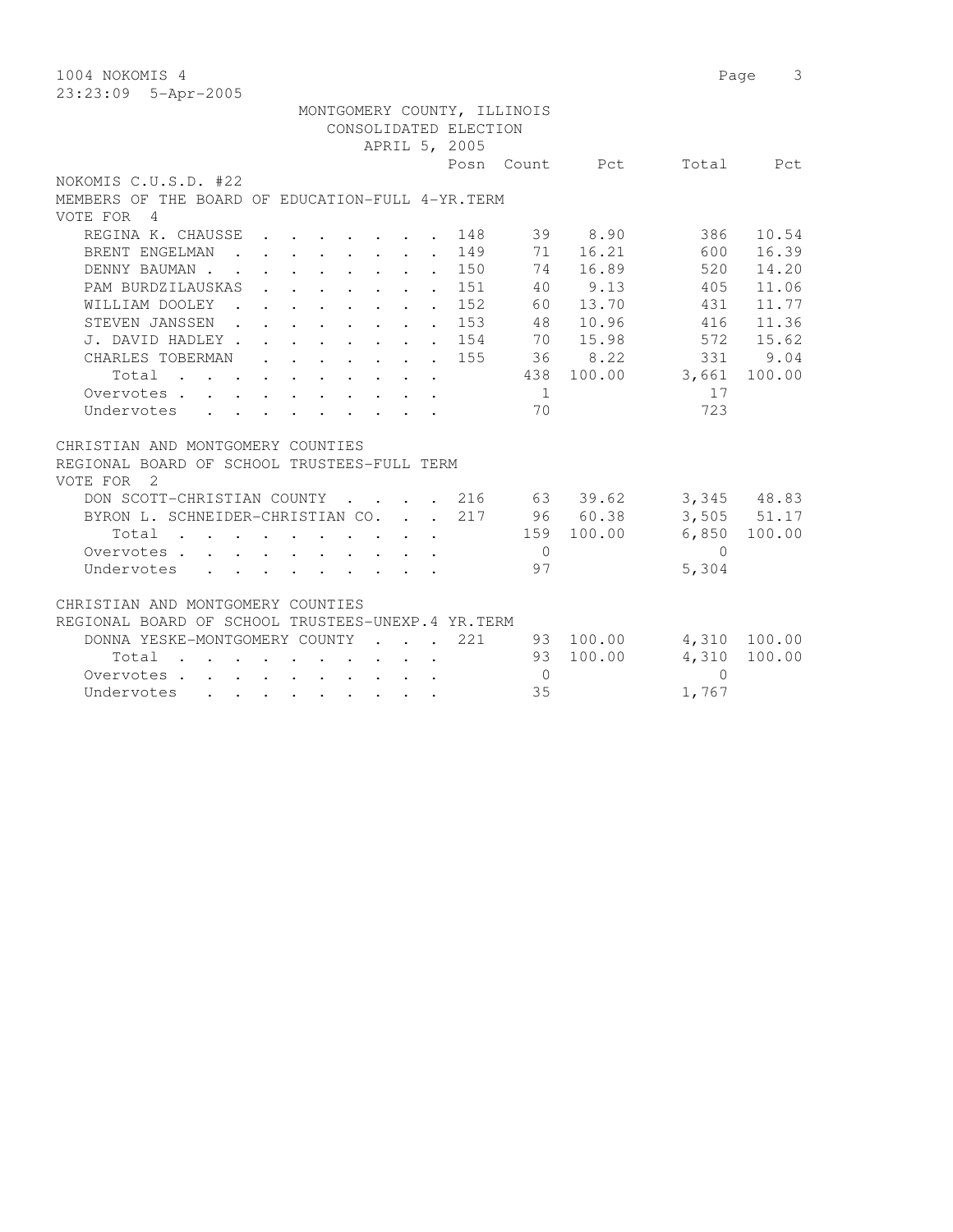|                                                                                                                 |                                                             |                                               |                                              | CONSOLIDATED ELECTION      | MONTGOMERY COUNTY, ILLINOIS |                |               |            |
|-----------------------------------------------------------------------------------------------------------------|-------------------------------------------------------------|-----------------------------------------------|----------------------------------------------|----------------------------|-----------------------------|----------------|---------------|------------|
|                                                                                                                 |                                                             |                                               |                                              | APRIL 5, 2005              |                             |                |               |            |
|                                                                                                                 |                                                             |                                               |                                              |                            |                             | Posn Count Pct | Total         | Pct        |
| Precincts Counted - TOTAL                                                                                       |                                                             |                                               |                                              |                            | $\sim$ 1                    | 2.38           | 42            | 100.00     |
| Registered Voters - TOTAL                                                                                       |                                                             |                                               |                                              |                            | 519                         |                | 18,432        |            |
| Ballots Cast - TOTAL 219 42.20                                                                                  |                                                             |                                               |                                              |                            |                             |                | $6,156$ 33.40 |            |
| Ballots Cast - BLANK                                                                                            |                                                             |                                               |                                              |                            |                             | 2 0.39         | 33            | 0.18       |
| Ballots Cast - WHITE                                                                                            |                                                             |                                               |                                              |                            | 219                         |                | 4,315         |            |
|                                                                                                                 |                                                             |                                               |                                              |                            |                             |                |               |            |
| NOKOMIS TOWNSHIP                                                                                                |                                                             |                                               |                                              |                            |                             |                |               |            |
| TOWNSHIP SUPERVISOR-4 YR.TERM                                                                                   |                                                             |                                               |                                              |                            |                             |                |               |            |
|                                                                                                                 |                                                             |                                               |                                              |                            |                             |                |               |            |
| DEM - DENNIS K. MATTHEWS                                                                                        |                                                             |                                               |                                              |                            | 124                         | 58.77          | 451           | 57.31      |
| REP - DON W. TOOLEY                                                                                             |                                                             |                                               |                                              | $\cdot$ 34                 |                             | 20 9.48        | 73            | 9.28       |
| IND - WILLIAM J. (BILL) COCAGNE                                                                                 |                                                             |                                               |                                              | 35                         |                             | 67 31.75       |               | 263 33.42  |
| Total<br>. The contract of the contract of the contract of the contract of the contract of the $\mathcal{O}(n)$ |                                                             |                                               |                                              |                            | 211                         | 100.00         |               | 787 100.00 |
| Overvotes                                                                                                       |                                                             |                                               |                                              |                            | 2                           |                | 3             |            |
| Undervotes                                                                                                      |                                                             |                                               |                                              |                            | $6 \overline{6}$            |                | 16            |            |
|                                                                                                                 |                                                             |                                               |                                              |                            |                             |                |               |            |
| NOKOMIS TOWNSHIP                                                                                                |                                                             |                                               |                                              |                            |                             |                |               |            |
| TOWNSHIP CLERK-4 YR.TERM                                                                                        |                                                             |                                               |                                              |                            |                             |                |               |            |
| DEM - BRENDA J. MATTHEWS                                                                                        |                                                             |                                               |                                              | 39                         | 177                         | 100.00         | 667           | 100.00     |
| REP - NO CANDIDATE FILED                                                                                        |                                                             |                                               |                                              |                            |                             |                |               |            |
| Total                                                                                                           |                                                             |                                               |                                              |                            | 177                         | 100.00         | 667           | 100.00     |
| Overvotes                                                                                                       |                                                             |                                               |                                              |                            | $\overline{0}$              |                | $\Omega$      |            |
|                                                                                                                 |                                                             |                                               |                                              |                            |                             |                |               |            |
| Undervotes                                                                                                      |                                                             |                                               |                                              |                            | 42                          |                | 139           |            |
| NOKOMIS TOWNSHIP                                                                                                |                                                             |                                               |                                              |                            |                             |                |               |            |
| HIGHWAY COMMISSIONER-4 YR.TERM                                                                                  |                                                             |                                               |                                              |                            |                             |                |               |            |
| DEM - DALE KEISER 44                                                                                            |                                                             |                                               |                                              |                            | 181                         | 100.00         | 677           | 100.00     |
| REP - NO CANDIDATE FILED                                                                                        |                                                             |                                               |                                              |                            |                             |                |               |            |
|                                                                                                                 |                                                             |                                               |                                              |                            |                             |                |               |            |
| Total                                                                                                           |                                                             |                                               |                                              |                            | 181                         | 100.00         | 677           | 100.00     |
| Overvotes.                                                                                                      |                                                             |                                               |                                              |                            | $\overline{0}$              |                | $\bigcirc$    |            |
| Undervotes                                                                                                      |                                                             |                                               |                                              |                            | 38                          |                | 129           |            |
|                                                                                                                 |                                                             |                                               |                                              |                            |                             |                |               |            |
| NOKOMIS TOWNSHIP                                                                                                |                                                             |                                               |                                              |                            |                             |                |               |            |
| TOWNSHIP TRUSTEE-4 YR.TERM                                                                                      |                                                             |                                               |                                              |                            |                             |                |               |            |
| VOTE FOR 4                                                                                                      |                                                             |                                               |                                              |                            |                             |                |               |            |
| DEM - CLARENCE (TONY) VANDENBERGH 58                                                                            |                                                             |                                               |                                              |                            | 127                         | 17.74          | 493           | 17.90      |
| DEM – PATSY (PAT) EPLEY                                                                                         |                                                             |                                               |                                              |                            |                             | 59 151 21.09   |               | 573 20.81  |
| DEM - STEPHEN BOWERS                                                                                            | $\sim$ $\sim$ $\sim$                                        |                                               | $\cdot$ $\cdot$ $\cdot$ $\cdot$ $\cdot$      | 60                         | 100                         | 13.97          | 420           | 15.25      |
| REP - JERRY B. WEST                                                                                             |                                                             |                                               | $\cdot$ $\cdot$ $\cdot$ $\cdot$ $\cdot$      | 61                         | 123                         | 17.18          | 502           | 18.23      |
| REP - ROGER BATTLES                                                                                             |                                                             | $\mathbf{r} = \mathbf{r} + \mathbf{r}$ .      | $\ddot{\phantom{a}}$                         | 62<br>$\ddot{\phantom{a}}$ | 125                         | 17.46          | 433           | 15.72      |
| REP - DANIEL WRIGHT                                                                                             |                                                             |                                               |                                              | 63                         | 90                          | 12.57          | 333           | 12.09      |
|                                                                                                                 |                                                             | $\bullet$ .                                   | $\ddot{\phantom{0}}$<br>$\ddot{\phantom{a}}$ |                            |                             |                |               |            |
| Total                                                                                                           |                                                             |                                               |                                              |                            | 716                         | 100.00         | 2,754         | 100.00     |
| Overvotes .<br>$\sim$ $-$                                                                                       |                                                             |                                               |                                              |                            | $\overline{0}$              |                | $\bigcirc$    |            |
| Undervotes                                                                                                      |                                                             |                                               |                                              |                            | 160                         |                | 470           |            |
|                                                                                                                 |                                                             |                                               |                                              |                            |                             |                |               |            |
| AUDUBON/NOKOMIS TOWNSHIPS                                                                                       |                                                             |                                               |                                              |                            |                             |                |               |            |
| MULTI-TOWNSHIP ASSESSOR-4 YR.TERM                                                                               |                                                             |                                               |                                              |                            |                             |                |               |            |
| REP - ROBERT SCHNIEPP                                                                                           |                                                             |                                               |                                              | 70                         | 144                         | 100.00         | 611           | 100.00     |
| Total<br>$\ddot{\phantom{a}}$<br><b>Contract Contract</b><br>$\bullet$                                          | $\bullet$ . The set of $\bullet$                            |                                               |                                              | $\ddot{\phantom{a}}$       | 144                         | 100.00         | 611           | 100.00     |
| Overvotes                                                                                                       | $\bullet$ .<br><br><br><br><br><br><br><br><br><br><br><br> | $\bullet$ , $\bullet$ , $\bullet$ , $\bullet$ |                                              |                            | 0                           |                | $\mathbf{0}$  |            |
| Undervotes                                                                                                      |                                                             |                                               |                                              |                            | 75                          |                | 331           |            |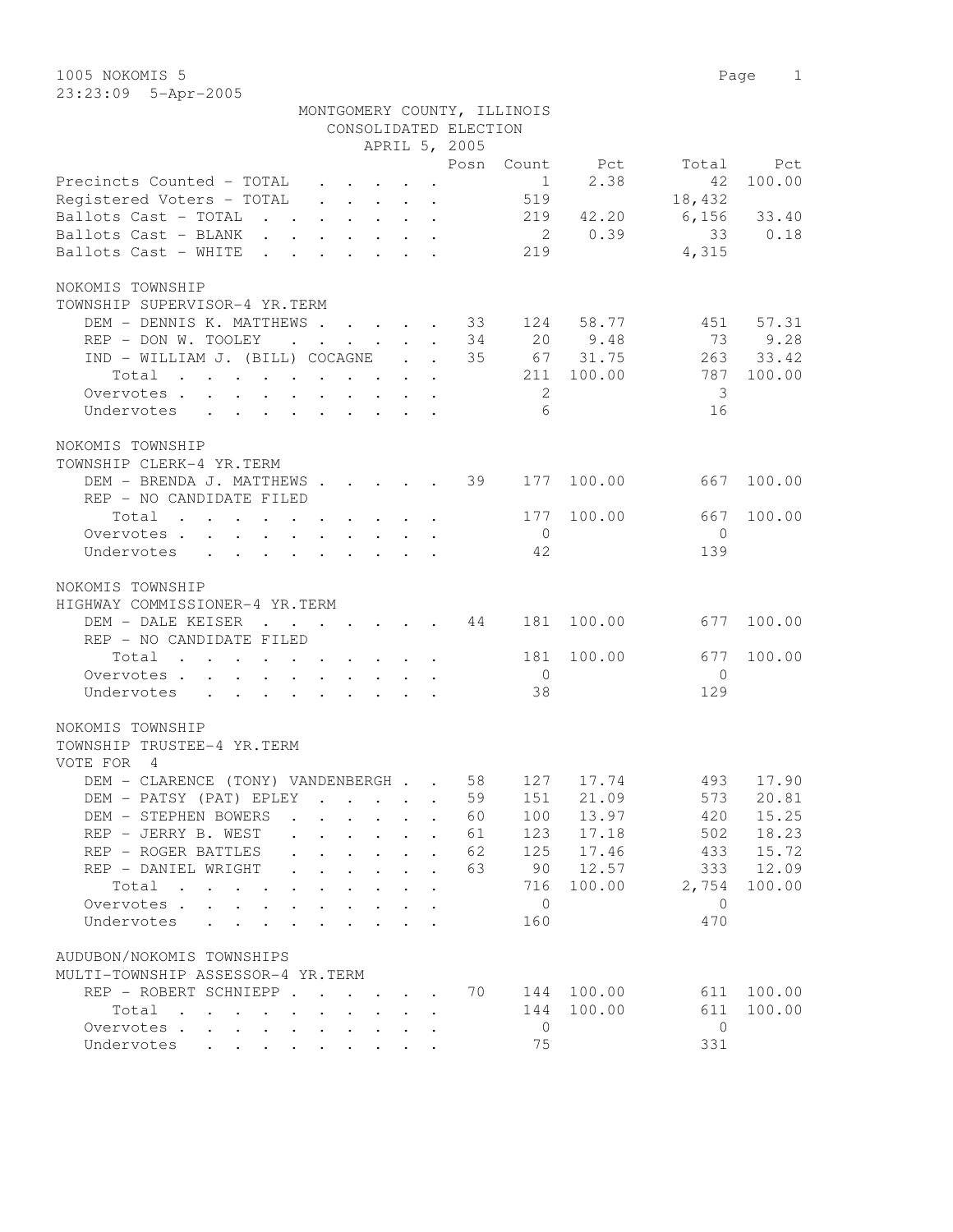1005 NOKOMIS 5 Page 2 23:23:09 5-Apr-2005

|                                                                                                | MONTGOMERY COUNTY, ILLINOIS                                           | CONSOLIDATED ELECTION<br>APRIL 5, 2005       |       |                 |                |                           |              |
|------------------------------------------------------------------------------------------------|-----------------------------------------------------------------------|----------------------------------------------|-------|-----------------|----------------|---------------------------|--------------|
|                                                                                                |                                                                       |                                              |       |                 | Posn Count Pct |                           | Total Pct    |
| NOKOMIS COMMUNITY MEMORIAL PARK DISTRICT<br>PARK COMMISSIONER-4 YR.TERM<br>VOTE FOR 3          |                                                                       |                                              |       |                 |                |                           |              |
| DAVID EASTERDAY 85 181 100.00                                                                  |                                                                       |                                              |       |                 |                | 689                       | 100.00       |
| Total $\cdot$                                                                                  |                                                                       |                                              |       |                 | 181 100.00     | 689                       | 100.00       |
| Overvotes                                                                                      |                                                                       |                                              |       | $\bigcirc$      |                | $\bigcap$                 |              |
| Undervotes                                                                                     |                                                                       |                                              |       | 476             |                | 1,729                     |              |
|                                                                                                |                                                                       |                                              |       |                 |                |                           |              |
| NOKOMIS TOWNSHIP LIBRARY<br>LIBRARY TRUSTEE-6 YR.TERM<br>VOTE FOR 2                            |                                                                       |                                              |       |                 |                |                           |              |
| MARY ANGELA BRINTON 110 185 100.00                                                             |                                                                       |                                              |       |                 |                |                           | 712 100.00   |
| Total                                                                                          |                                                                       |                                              |       |                 | 185 100.00     | 712                       | 100.00       |
| Overvotes                                                                                      |                                                                       |                                              |       | $\overline{0}$  |                | $\bigcirc$                |              |
| Undervotes                                                                                     |                                                                       |                                              |       | 253             |                | 900                       |              |
|                                                                                                |                                                                       |                                              |       |                 |                |                           |              |
| NOKOMIS C.U.S.D. #22                                                                           |                                                                       |                                              |       |                 |                |                           |              |
| MEMBERS OF THE BOARD OF EDUCATION-FULL 4-YR. TERM                                              |                                                                       |                                              |       |                 |                |                           |              |
| VOTE FOR 4                                                                                     |                                                                       |                                              |       |                 |                |                           |              |
| REGINA K. CHAUSSE                                                                              | $\mathbf{r}$ , and $\mathbf{r}$ , and $\mathbf{r}$ , and $\mathbf{r}$ |                                              | 148   | 89              | 12.24          | 386                       | 10.54        |
| BRENT ENGELMAN                                                                                 |                                                                       |                                              | 149   | 122             | 16.78          | 600                       | 16.39        |
| DENNY BAUMAN                                                                                   |                                                                       |                                              | 150   | 97              | 13.34          | 520                       | 14.20        |
| PAM BURDZILAUSKAS                                                                              |                                                                       | $\mathbf{r} = \mathbf{r} + \mathbf{r}$ .     | 151   | 90              | 12.38          | 405                       | 11.06        |
| WILLIAM DOOLEY                                                                                 |                                                                       |                                              | 152   | 74              | 10.18          | 431                       | 11.77        |
| STEVEN JANSSEN 153                                                                             |                                                                       |                                              |       | 81              | 11.14          | 416                       | 11.36        |
| J. DAVID HADLEY                                                                                |                                                                       |                                              | . 154 |                 | 114 15.68      | 572                       | 15.62        |
| CHARLES TOBERMAN                                                                               |                                                                       |                                              | 155   |                 | 60 8.25        | 331                       | 9.04         |
| Total                                                                                          |                                                                       | $\ddot{\phantom{0}}$<br>$\ddot{\phantom{a}}$ |       |                 |                | 727 100.00 3,661          | 100.00       |
| Overvotes.                                                                                     |                                                                       |                                              |       | $4\overline{4}$ |                | 17                        |              |
| Undervotes                                                                                     |                                                                       |                                              |       | 133             |                | 723                       |              |
|                                                                                                |                                                                       |                                              |       |                 |                |                           |              |
| CHRISTIAN AND MONTGOMERY COUNTIES<br>REGIONAL BOARD OF SCHOOL TRUSTEES-FULL TERM<br>VOTE FOR 2 |                                                                       |                                              |       |                 |                |                           |              |
| DON SCOTT-CHRISTIAN COUNTY 216                                                                 |                                                                       |                                              |       |                 |                | 109 41.76 3,345 48.83     |              |
| BYRON L. SCHNEIDER-CHRISTIAN CO.                                                               |                                                                       |                                              |       |                 |                | 217 152 58.24 3,505 51.17 |              |
| Total                                                                                          |                                                                       |                                              |       |                 | 261 100.00     |                           | 6,850 100.00 |
| Overvotes.                                                                                     | $\mathbf{r} = \mathbf{r} + \mathbf{r}$                                |                                              |       | $\overline{0}$  |                | $\bigcirc$                |              |
| Undervotes<br>$\cdot$ $\cdot$ $\cdot$ $\cdot$ $\cdot$                                          | $\cdot$ $\cdot$ $\cdot$ $\cdot$ $\cdot$ $\cdot$                       |                                              |       | 177             |                | 5,304                     |              |
|                                                                                                |                                                                       |                                              |       |                 |                |                           |              |
| CHRISTIAN AND MONTGOMERY COUNTIES                                                              |                                                                       |                                              |       |                 |                |                           |              |
| REGIONAL BOARD OF SCHOOL TRUSTEES-UNEXP. 4 YR. TERM                                            |                                                                       |                                              |       |                 |                |                           |              |
| DONNA YESKE-MONTGOMERY COUNTY                                                                  |                                                                       |                                              | 221   |                 | 160 100.00     | 4,310                     | 100.00       |
| Total                                                                                          |                                                                       |                                              |       | 160             | 100.00         | 4,310                     | 100.00       |
| Overvotes<br>$\mathbf{L}$                                                                      |                                                                       |                                              |       | $\overline{0}$  |                | $\overline{0}$            |              |
| Undervotes                                                                                     |                                                                       |                                              |       | 59              |                | 1,767                     |              |
|                                                                                                |                                                                       |                                              |       |                 |                |                           |              |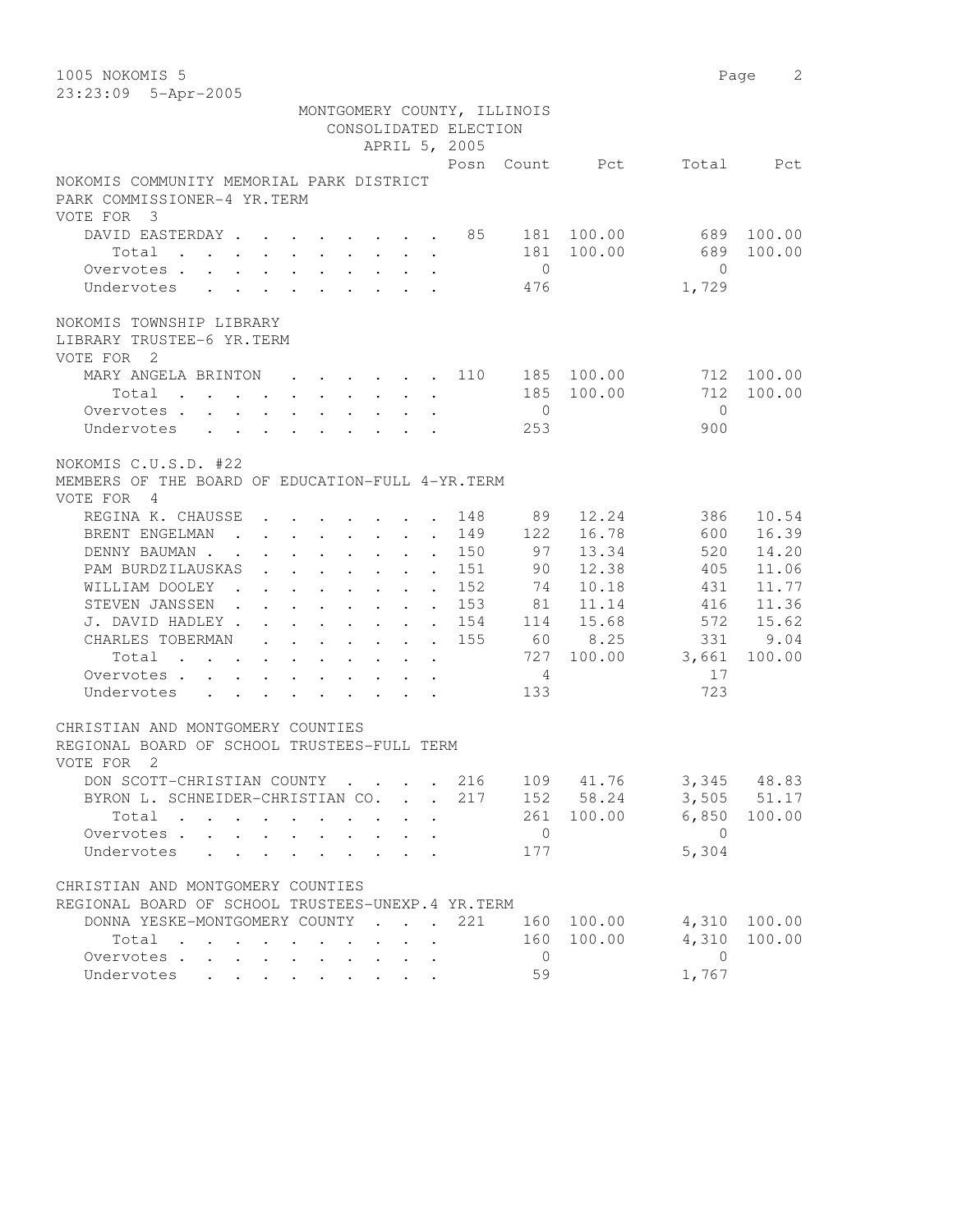## MONTGOMERY COUNTY, ILLINOIS CONSOLIDATED ELECTION

|                                                                                                                                                                                                                                            |                                 |              | APRIL 5, 2005                                                            |                      |                            |                         |             |                |              |
|--------------------------------------------------------------------------------------------------------------------------------------------------------------------------------------------------------------------------------------------|---------------------------------|--------------|--------------------------------------------------------------------------|----------------------|----------------------------|-------------------------|-------------|----------------|--------------|
|                                                                                                                                                                                                                                            |                                 |              |                                                                          |                      | Posn                       | Count                   | Pct         | Total          | Pct          |
| Precincts Counted - TOTAL                                                                                                                                                                                                                  |                                 |              |                                                                          |                      |                            | $\frac{1}{2}$           | 2.38        | 42             | 100.00       |
| Registered Voters - TOTAL                                                                                                                                                                                                                  |                                 |              | $\mathbf{r}$ , $\mathbf{r}$ , $\mathbf{r}$                               |                      |                            | 688                     |             | 18,432         |              |
| Ballots Cast - TOTAL                                                                                                                                                                                                                       |                                 |              |                                                                          |                      |                            | 389                     | 56.54       | 6,156          | 33.40        |
| Ballots Cast - BLANK                                                                                                                                                                                                                       |                                 |              |                                                                          |                      |                            | $\overline{\mathbf{3}}$ | 0.44        | 33             | 0.18         |
| Ballots Cast - WHITE                                                                                                                                                                                                                       |                                 |              |                                                                          |                      |                            | 271                     |             | 4,315          |              |
| Ballots Cast - YELLOW.                                                                                                                                                                                                                     |                                 |              | $\mathbf{r}$ , and $\mathbf{r}$ , and $\mathbf{r}$ , and $\mathbf{r}$    |                      |                            | 63                      |             | 365            |              |
| Ballots Cast - GREEN<br><b>Contract Contract</b><br>$\ddot{\phantom{a}}$                                                                                                                                                                   |                                 |              | $\cdot$ $\cdot$ $\cdot$ $\cdot$ $\cdot$ $\cdot$                          |                      |                            | 51                      |             | 1,252          |              |
| Ballots Cast - SALMON.<br>$\ddot{\phantom{a}}$                                                                                                                                                                                             |                                 | $\mathbf{L}$ | $\cdot$ $\cdot$ $\cdot$                                                  |                      |                            | $\overline{4}$          |             | 179            |              |
|                                                                                                                                                                                                                                            |                                 |              |                                                                          |                      |                            |                         |             |                |              |
| CITY OF LITCHFIELD                                                                                                                                                                                                                         |                                 |              |                                                                          |                      |                            |                         |             |                |              |
| MAYOR-4 YR.TERM                                                                                                                                                                                                                            |                                 |              |                                                                          |                      |                            |                         |             |                |              |
| DEM - NO CANDIDATE FILED                                                                                                                                                                                                                   |                                 |              |                                                                          |                      |                            |                         |             |                |              |
| $IND - TOM JONES$                                                                                                                                                                                                                          |                                 |              |                                                                          |                      |                            | 58                      | 51.33       | 953            | 46.04        |
| IND - ROBERT P. REID                                                                                                                                                                                                                       |                                 |              |                                                                          | $\ddot{\phantom{a}}$ | 8                          | 48                      | 42.48       | 825            | 39.86        |
| IND - ROSS E. WILSON JR.                                                                                                                                                                                                                   |                                 |              |                                                                          |                      | 9                          |                         | 7 6.19      | 292            | 14.11        |
| Total<br>. The contract of the contract of the contract of the contract of the contract of the contract of the contract of the contract of the contract of the contract of the contract of the contract of the contract of the contrac     |                                 |              |                                                                          |                      |                            |                         | 113 100.00  | 2,070          | 100.00       |
| Overvotes                                                                                                                                                                                                                                  |                                 |              | $\mathbf{r}$ , $\mathbf{r}$ , $\mathbf{r}$ , $\mathbf{r}$ , $\mathbf{r}$ |                      |                            | $\overline{0}$          |             | -4             |              |
| Undervotes<br>$\mathbf{r}$ , $\mathbf{r}$ , $\mathbf{r}$                                                                                                                                                                                   | $\mathbf{r}$ , and $\mathbf{r}$ |              | $\cdot$ $\cdot$                                                          |                      |                            | 5                       |             | 66             |              |
| CITY OF LITCHFIELD                                                                                                                                                                                                                         |                                 |              |                                                                          |                      |                            |                         |             |                |              |
| CITY CLERK-4 YR.TERM                                                                                                                                                                                                                       |                                 |              |                                                                          |                      |                            |                         |             |                |              |
|                                                                                                                                                                                                                                            |                                 |              |                                                                          |                      |                            |                         |             |                |              |
| DEM - NO CANDIDATE FILED                                                                                                                                                                                                                   |                                 |              |                                                                          |                      |                            |                         |             |                |              |
| IND - MARILYN S. HARTKE                                                                                                                                                                                                                    |                                 |              | . 14                                                                     |                      |                            |                         | 103 100.00  |                | 1,781 100.00 |
| Total<br>the contract of the contract of the contract of the contract of the contract of the contract of the contract of                                                                                                                   |                                 |              |                                                                          |                      |                            |                         | 103 100.00  | 1,781          | 100.00       |
| Overvotes                                                                                                                                                                                                                                  |                                 |              |                                                                          |                      |                            | $\overline{0}$          |             | $\overline{0}$ |              |
| Undervotes                                                                                                                                                                                                                                 |                                 |              |                                                                          |                      |                            | 15                      |             | 359            |              |
| CITY OF LITCHFIELD WARD 2                                                                                                                                                                                                                  |                                 |              |                                                                          |                      |                            |                         |             |                |              |
| ALDERMAN-4 YR.TERM                                                                                                                                                                                                                         |                                 |              |                                                                          |                      |                            |                         |             |                |              |
| DEM - GENE SHREVE<br>. 19                                                                                                                                                                                                                  |                                 |              |                                                                          |                      |                            | $5\overline{)}$         | 11.90       | 57             | 12.81        |
| IND - HAROLD ELLINGER JR.                                                                                                                                                                                                                  |                                 |              |                                                                          |                      | 20<br>$\ddot{\phantom{0}}$ |                         | 31 73.81    | 343            | 77.08        |
| IND - HARVEY L. CLINE                                                                                                                                                                                                                      |                                 |              |                                                                          |                      | 21                         |                         | $6 \t14.29$ | - 45           | 10.11        |
| Total<br>$\mathbf{r}$ . The contract of the contract of the contract of the contract of the contract of the contract of the contract of the contract of the contract of the contract of the contract of the contract of the contract of th |                                 |              |                                                                          |                      |                            | 42                      | 100.00      | 445            | 100.00       |
| Overvotes                                                                                                                                                                                                                                  |                                 |              |                                                                          |                      |                            | 1                       |             | 2              |              |
|                                                                                                                                                                                                                                            |                                 |              |                                                                          |                      |                            | 8                       |             | 34             |              |
| Undervotes<br>$\cdot$ $\cdot$ $\cdot$<br>$\ddot{\phantom{0}}$                                                                                                                                                                              | $\mathbf{L}$                    | $\mathbf{r}$ |                                                                          |                      |                            |                         |             |                |              |
| CITY OF LITCHFIELD WARD 3                                                                                                                                                                                                                  |                                 |              |                                                                          |                      |                            |                         |             |                |              |
| ALDERMAN-4 YR.TERM                                                                                                                                                                                                                         |                                 |              |                                                                          |                      |                            |                         |             |                |              |
| DEM - NO CANDIDATE FILED                                                                                                                                                                                                                   |                                 |              |                                                                          |                      |                            |                         |             |                |              |
| IND - DAVID L. ROVEY<br>$\mathbf{r}$ , $\mathbf{r}$ , $\mathbf{r}$ , $\mathbf{r}$                                                                                                                                                          |                                 |              |                                                                          |                      | 20                         |                         | 29 48.33    | 266            | 50.67        |
| IND - HAROLD L. LANKUTIS.                                                                                                                                                                                                                  |                                 |              |                                                                          |                      | 21                         | 31                      | 51.67       | 259            | 49.33        |
| Total                                                                                                                                                                                                                                      |                                 |              |                                                                          |                      |                            | 60                      | 100.00      | 525            | 100.00       |
| Overvotes.                                                                                                                                                                                                                                 |                                 |              |                                                                          |                      |                            | $\mathbf{0}$            |             | 1              |              |
| Undervotes                                                                                                                                                                                                                                 |                                 |              |                                                                          |                      |                            | 3                       |             | 33             |              |
|                                                                                                                                                                                                                                            |                                 |              |                                                                          |                      |                            |                         |             |                |              |
| CITY OF LITCHFIELD WARD 4                                                                                                                                                                                                                  |                                 |              |                                                                          |                      |                            |                         |             |                |              |
| ALDERMAN-4 YR.TERM                                                                                                                                                                                                                         |                                 |              |                                                                          |                      |                            |                         |             |                |              |
| DEM - NO CANDIDATE FILED                                                                                                                                                                                                                   |                                 |              |                                                                          |                      |                            |                         |             |                |              |
| IND - GENE CAILEY<br>$\ddot{\phantom{0}}$                                                                                                                                                                                                  |                                 |              |                                                                          |                      | 20                         | 3                       | 100.00      | 469            | 100.00       |
| Total<br>$\mathcal{A}=\mathcal{A}=\mathcal{A}=\mathcal{A}=\mathcal{A}$ .                                                                                                                                                                   |                                 |              |                                                                          |                      |                            | 3                       | 100.00      | 469            | 100.00       |
| Overvotes<br>$\bullet$                                                                                                                                                                                                                     |                                 |              |                                                                          |                      |                            | $\mathbf 0$             |             | $\mathbf{0}$   |              |
| Undervotes                                                                                                                                                                                                                                 |                                 |              |                                                                          |                      |                            | $\mathbf{1}$            |             | 129            |              |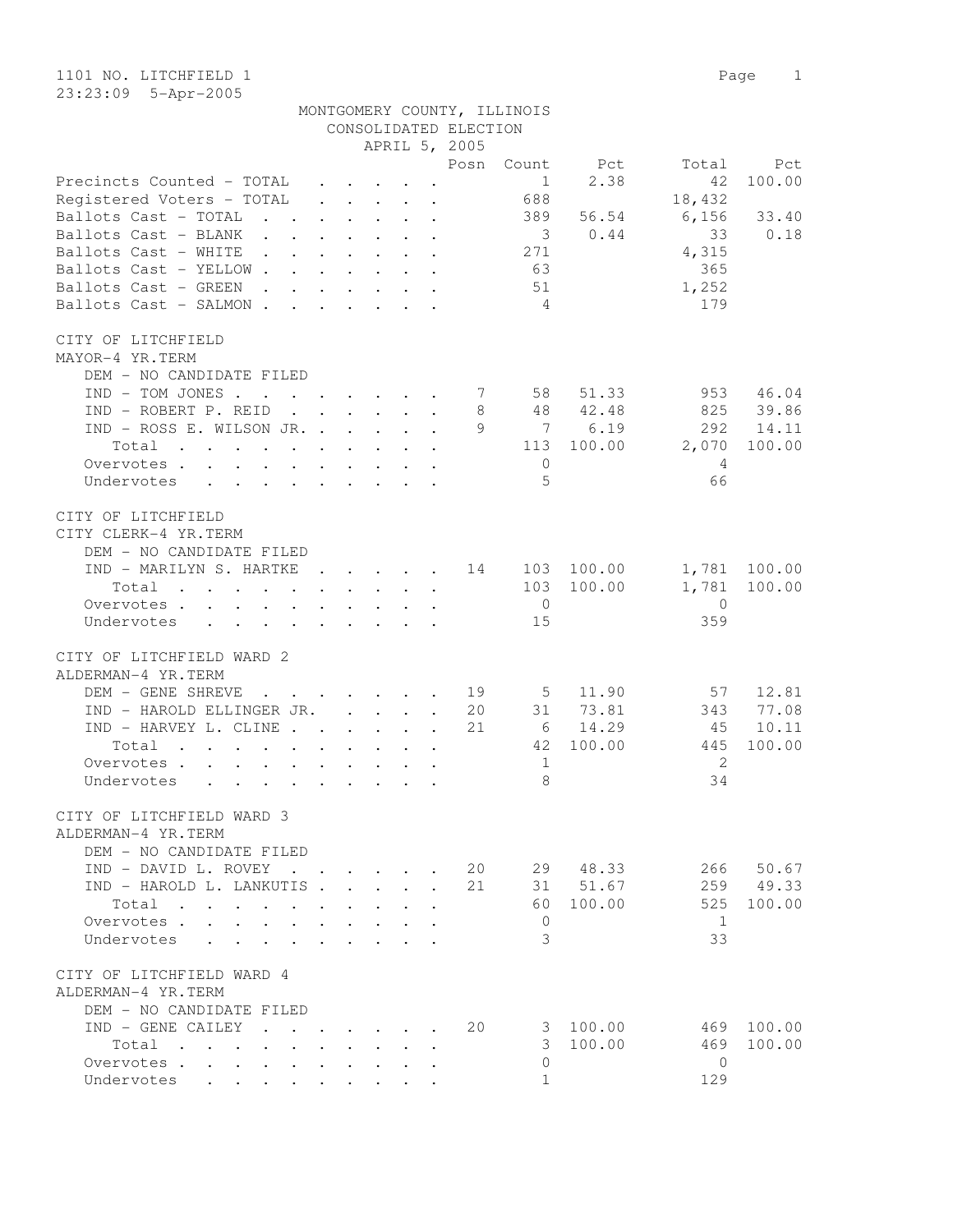| 1101 NO. LITCHFIELD 1<br>23:23:09 5-Apr-2005                                                                              |                                                           |                                        |                                 |                         |                            |                |                            |                | Page<br>2           |  |
|---------------------------------------------------------------------------------------------------------------------------|-----------------------------------------------------------|----------------------------------------|---------------------------------|-------------------------|----------------------------|----------------|----------------------------|----------------|---------------------|--|
| MONTGOMERY COUNTY, ILLINOIS<br>CONSOLIDATED ELECTION                                                                      |                                                           |                                        |                                 |                         |                            |                |                            |                |                     |  |
|                                                                                                                           |                                                           |                                        |                                 |                         | APRIL 5, 2005              |                |                            |                |                     |  |
|                                                                                                                           |                                                           |                                        |                                 |                         |                            |                | Posn Count Pct             |                | Total Pct           |  |
| NORTH LITCHFIELD TOWNSHIP                                                                                                 |                                                           |                                        |                                 |                         |                            |                |                            |                |                     |  |
| TOWNSHIP SUPERVISOR-4 YR.TERM                                                                                             |                                                           |                                        |                                 |                         |                            |                |                            |                |                     |  |
| REP - CHRIS JOHNSON                                                                                                       | $\ddot{\phantom{a}}$                                      |                                        | $\cdot$ $\cdot$                 |                         | 33                         | 203            | 54.86                      |                | 846 52.09           |  |
| DEM - JOE BOEHLER                                                                                                         |                                                           |                                        |                                 |                         |                            |                | 34 167 45.14               |                | 778 47.91           |  |
| Total                                                                                                                     |                                                           | $\mathbf{L} = \mathbf{L}$              |                                 |                         |                            |                | 370 100.00                 | 1,624          | 100.00              |  |
| Overvotes.<br>$\mathbf{A}$<br>$\sim$                                                                                      |                                                           | $\mathbf{L}$ and $\mathbf{L}$          |                                 |                         |                            | $\overline{0}$ |                            | 4              |                     |  |
| Undervotes<br>$\mathbf{L}$<br>$\mathbf{L}$<br>$\mathbf{r}$                                                                |                                                           |                                        |                                 |                         |                            | 19             |                            | 90             |                     |  |
| NORTH LITCHFIELD TOWNSHIP                                                                                                 |                                                           |                                        |                                 |                         |                            |                |                            |                |                     |  |
| TOWNSHIP CLERK-4 YR.TERM                                                                                                  |                                                           |                                        |                                 |                         |                            |                |                            |                |                     |  |
| REP - OLIND MCPHERSON.                                                                                                    |                                                           |                                        | $\mathbf{r}$ , and $\mathbf{r}$ |                         | 38                         |                | 224 61.04                  |                | 953 58.50           |  |
| DEM - KATHY A. WALDEN.                                                                                                    | $\ddot{\phantom{a}}$                                      | $\sim$                                 | $\sim$                          | $\sim$                  | 39<br>$\ddot{\phantom{a}}$ |                | 143 38.96                  |                | 676 41.50           |  |
| Total                                                                                                                     |                                                           |                                        |                                 |                         |                            |                | 367 100.00                 | 1,629          | 100.00              |  |
| Overvotes.<br>$\ddot{\phantom{a}}$                                                                                        |                                                           |                                        |                                 |                         |                            | $\overline{0}$ |                            | $\mathbf{0}$   |                     |  |
| Undervotes                                                                                                                |                                                           |                                        |                                 |                         |                            | 22             |                            | 89             |                     |  |
|                                                                                                                           |                                                           |                                        |                                 |                         |                            |                |                            |                |                     |  |
| NORTH LITCHFIELD TOWNSHIP                                                                                                 |                                                           |                                        |                                 |                         |                            |                |                            |                |                     |  |
| TOWNSHIP ASSESSOR-4 YR.TERM                                                                                               |                                                           |                                        |                                 |                         |                            |                |                            |                |                     |  |
| REP - LEON GREEN                                                                                                          | $\cdot$ $\cdot$ $\cdot$ $\cdot$                           | $\ddot{\phantom{0}}$                   |                                 | $\cdot$ $\cdot$ $\cdot$ |                            |                | 43 307 100.00              | 1,336          | 100.00              |  |
| DEM - NO CANDIDATE FILED                                                                                                  |                                                           |                                        |                                 |                         |                            |                |                            |                |                     |  |
| Total                                                                                                                     |                                                           |                                        |                                 |                         |                            |                | 307 100.00                 | 1,336          | 100.00              |  |
| Overvotes.                                                                                                                |                                                           |                                        |                                 |                         |                            | $\overline{0}$ |                            | $\overline{0}$ |                     |  |
| Undervotes                                                                                                                |                                                           |                                        |                                 |                         |                            | 82             |                            | 382            |                     |  |
|                                                                                                                           |                                                           |                                        |                                 |                         |                            |                |                            |                |                     |  |
| NORTH LITCHFIELD TOWNSHIP                                                                                                 |                                                           |                                        |                                 |                         |                            |                |                            |                |                     |  |
| HIGHWAY COMMISSIONER-4 YR.TERM                                                                                            |                                                           |                                        |                                 |                         |                            |                |                            |                |                     |  |
| REP - DANIEL W. PETERS                                                                                                    |                                                           | $\mathbf{r} = \mathbf{r} + \mathbf{r}$ |                                 |                         |                            | 58             | 231 61.60                  |                | 954 58.06           |  |
| DEM - GARY BLACK<br>$\cdot$<br>Total                                                                                      | $\mathbf{r}$ , $\mathbf{r}$ , $\mathbf{r}$ , $\mathbf{r}$ |                                        | $\mathbf{L}^{\text{max}}$       | $\mathbf{L}$            |                            |                | 59 144 38.40<br>375 100.00 | 1,643          | 689 41.94<br>100.00 |  |
| the contract of the contract of the contract of the contract of the contract of<br>Overvotes .                            |                                                           |                                        | $\sim$                          |                         |                            | $\overline{0}$ |                            | 1              |                     |  |
| $\ddot{\phantom{a}}$<br>Undervotes                                                                                        | $\mathbf{r} = \mathbf{r} + \mathbf{r}$                    | $\bullet$                              |                                 |                         |                            | 14             |                            | 74             |                     |  |
|                                                                                                                           |                                                           |                                        |                                 |                         |                            |                |                            |                |                     |  |
| NORTH LITCHFIELD TOWNSHIP                                                                                                 |                                                           |                                        |                                 |                         |                            |                |                            |                |                     |  |
| TOWNSHIP TRUSTEE-4 YR.TERM                                                                                                |                                                           |                                        |                                 |                         |                            |                |                            |                |                     |  |
| VOTE FOR 4                                                                                                                |                                                           |                                        |                                 |                         |                            |                |                            |                |                     |  |
| REP - ROBERT G. PARRISH                                                                                                   |                                                           |                                        |                                 |                         | 63                         | 191            | 13.37                      | 825            | 13.40               |  |
| REP - GARY "JOE" MCNEAL                                                                                                   |                                                           |                                        |                                 |                         | 64                         | 218            | 15.26                      | 827            | 13.44               |  |
| REP - KENNETH KNUTSON.                                                                                                    |                                                           |                                        |                                 |                         | 65                         | 188            | 13.16                      | 776            | 12.61               |  |
| REP - JEFFREY S. HELGEN                                                                                                   |                                                           |                                        |                                 |                         | 66                         | 229            | 16.03                      | 961            | 15.61               |  |
| DEM - ALAN L. LITTLE                                                                                                      |                                                           |                                        |                                 |                         | 67                         | 107            | 7.49                       | 507            | 8.24                |  |
| DEM - JOSEPH MARTEN                                                                                                       |                                                           |                                        |                                 |                         | 68                         | 159            | 11.13                      | 728            | 11.83               |  |
| DEM - FRANK E. CARROLL                                                                                                    |                                                           |                                        |                                 |                         | 69                         | 169            | 11.83                      | 768            | 12.48               |  |
| DEM - ROGER W. BERGMAN                                                                                                    |                                                           |                                        |                                 |                         | 70                         | 168            | 11.76                      | 763            | 12.40               |  |
| Total<br>$\ddot{\phantom{a}}$<br>$\mathbf{r}$ . The set of $\mathbf{r}$<br>$\cdot$                                        |                                                           |                                        |                                 |                         |                            | 1,429          | 100.00                     | 6,155          | 100.00              |  |
| Overvotes .<br>$\ddot{\phantom{0}}$<br>$\mathbf{L}$                                                                       |                                                           |                                        |                                 |                         |                            | 3              |                            | 14             |                     |  |
| Undervotes<br>$\ddot{\phantom{a}}$<br>$\ddot{\phantom{a}}$<br>$\bullet$ .<br><br><br><br><br><br><br><br><br><br><br><br> | $\ddot{\phantom{a}}$<br>$\bullet$                         |                                        |                                 |                         |                            | 115            |                            | 661            |                     |  |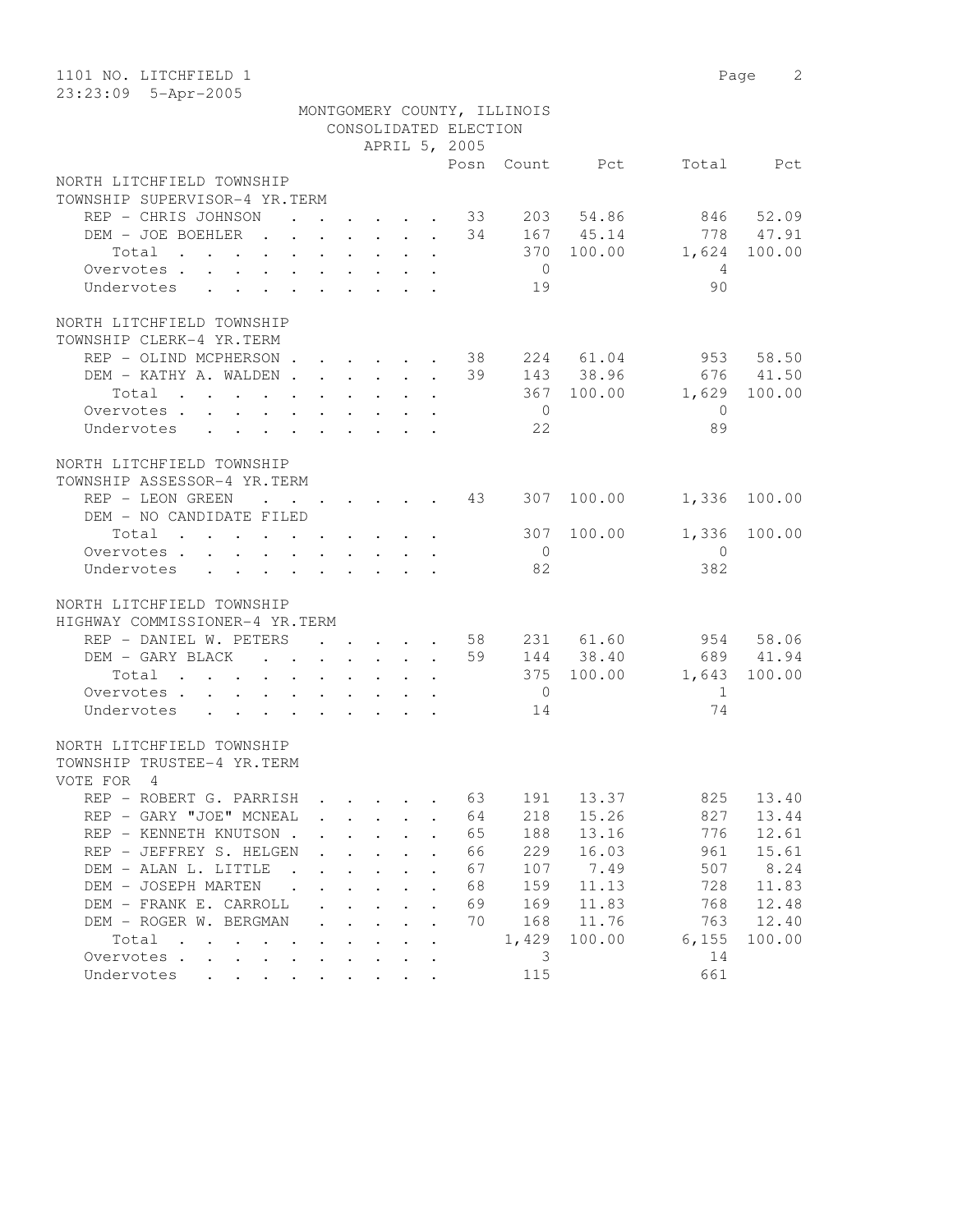| 1101 NO. LITCHFIELD 1                                                                                                        |                |            |                | 3<br>Page    |
|------------------------------------------------------------------------------------------------------------------------------|----------------|------------|----------------|--------------|
| 23:23:09 5-Apr-2005                                                                                                          |                |            |                |              |
| MONTGOMERY COUNTY, ILLINOIS                                                                                                  |                |            |                |              |
| CONSOLIDATED ELECTION                                                                                                        |                |            |                |              |
| APRIL 5, 2005                                                                                                                |                |            |                |              |
|                                                                                                                              | Posn           | Count Pct  | Total          | Pct          |
| LITCHFIELD PARK DISTRICT                                                                                                     |                |            |                |              |
| PARK COMMISSIONER-4 YR.TERM                                                                                                  |                |            |                |              |
| VOTE FOR 4                                                                                                                   |                |            |                |              |
| JOHNY C. LEONARD 84 76 35.19                                                                                                 |                |            |                | 1,396 36.53  |
| CERESSA J. WALDRUP 85 69 31.94                                                                                               |                |            |                | 1,236 32.34  |
| MONTE E. GOVAIA 86 71 32.87                                                                                                  |                |            |                | 1,190 31.14  |
| Total                                                                                                                        |                | 216 100.00 |                | 3,822 100.00 |
| Overvotes                                                                                                                    | $\overline{0}$ |            | $\overline{0}$ |              |
| Undervotes                                                                                                                   | 256            |            | 4,738          |              |
| LITCHFIELD C.U.S.D. #12                                                                                                      |                |            |                |              |
| MEMBERS OF THE BOARD OF EDUCATION-UNEXP.2 YR.TERM                                                                            |                |            |                |              |
| VOTE FOR 2                                                                                                                   |                |            |                |              |
| JOYCE L. BERGEN 147 227 57.76                                                                                                |                |            |                | 1,817 58.96  |
| JEFF SEABAUGH 148                                                                                                            |                | 166 42.24  |                | 1,265 41.04  |
| Total                                                                                                                        |                | 393 100.00 |                | 3,082 100.00 |
| Overvotes.                                                                                                                   | $\overline{0}$ |            | $\bigcirc$     |              |
| Undervotes                                                                                                                   | 385            |            | 2,648          |              |
|                                                                                                                              |                |            |                |              |
| LITCHFIELD C.U.S.D. #12                                                                                                      |                |            |                |              |
| MEMBERS OF THE BOARD OF EDUCATION-FULL 4-YR. TERM                                                                            |                |            |                |              |
| VOTE FOR 3                                                                                                                   |                |            |                |              |
| SHERRY L. ROVEY                                                                                                              | 183<br>151     | 20.47      | 1,238          | 20.27        |
| DON W. WILLIAMS                                                                                                              | 152            | 214 23.94  |                | 1,240 20.30  |
| TIMOTHY E. REENTS<br>$\mathbf{r} = \mathbf{r} \times \mathbf{r}$ , where $\mathbf{r} = \mathbf{r} \times \mathbf{r}$ , where | 153            | 241 26.96  |                | 1,617 26.47  |
| SEAN J. VANSLYKE                                                                                                             | 154            | 167 18.68  |                | 1,167 19.11  |
| RON ANGLIN 155                                                                                                               | 89             | 9.96       | 846            | 13.85        |
| Total                                                                                                                        | 894            | 100.00     | 6,108          | 100.00       |
| Overvotes                                                                                                                    | $\overline{7}$ |            | 75             |              |
| Undervotes                                                                                                                   | 252            |            | 2,262          |              |
|                                                                                                                              |                |            |                |              |
| CHRISTIAN AND MONTGOMERY COUNTIES                                                                                            |                |            |                |              |
| REGIONAL BOARD OF SCHOOL TRUSTEES-FULL TERM                                                                                  |                |            |                |              |
| VOTE FOR 2                                                                                                                   |                |            |                |              |
| DON SCOTT-CHRISTIAN COUNTY                                                                                                   | 223<br>216     | 51.03      | 3,345          | 48.83        |
| BYRON L. SCHNEIDER-CHRISTIAN CO. .                                                                                           | 214<br>217     | 48.97      | 3,505          | 51.17        |
| Total                                                                                                                        | 437            | 100.00     | 6,850          | 100.00       |
| Overvotes                                                                                                                    | $\overline{0}$ |            | $\overline{0}$ |              |
| Undervotes<br>$\sim$                                                                                                         | 341            |            | 5,304          |              |
|                                                                                                                              |                |            |                |              |
| CHRISTIAN AND MONTGOMERY COUNTIES                                                                                            |                |            |                |              |
| REGIONAL BOARD OF SCHOOL TRUSTEES-UNEXP.4 YR.TERM                                                                            |                |            |                |              |
| DONNA YESKE-MONTGOMERY COUNTY<br>$\mathbf{r}$ , $\mathbf{r}$ , $\mathbf{r}$ , $\mathbf{r}$                                   | 221<br>279     | 100.00     | 4,310          | 100.00       |
| Total<br>$\mathbf{r}$ , $\mathbf{r}$ , $\mathbf{r}$ , $\mathbf{r}$ , $\mathbf{r}$                                            | 279            | 100.00     | 4,310          | 100.00       |
| Overvotes.<br>$\bullet$ .<br><br><br><br><br><br><br><br><br><br><br><br><br><br><br>                                        | $\mathbf 0$    |            | $\overline{0}$ |              |
| Undervotes                                                                                                                   | 110            |            | 1,767          |              |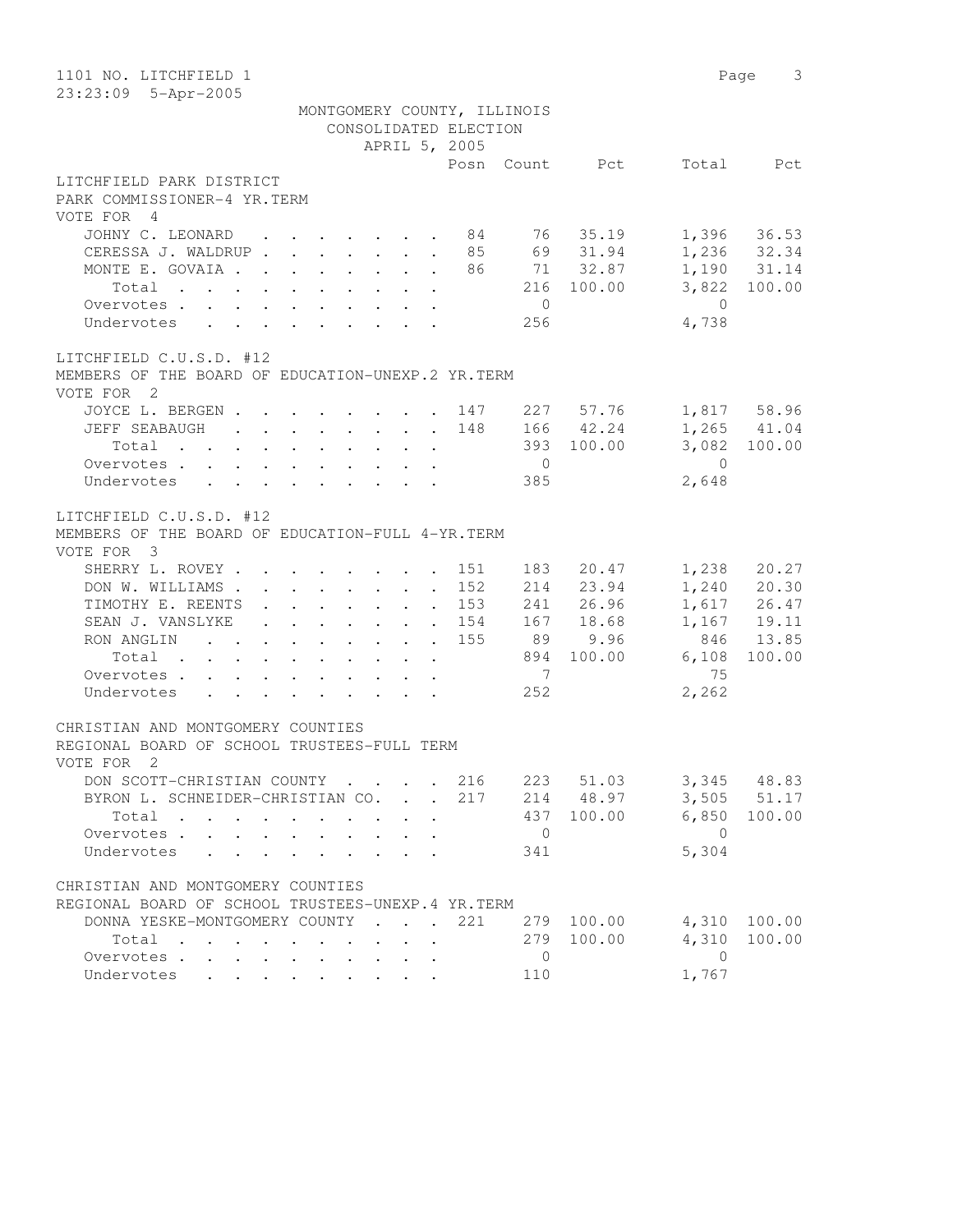1102 NO. LITCHFIELD 2 Page 1 23:23:09 5-Apr-2005

|                                       |        |              |                                                           |                           | CONSOLIDATED ELECTION<br>APRIL 5, 2005             | MONTGOMERY COUNTY, ILLINOIS |                        |                         |              |
|---------------------------------------|--------|--------------|-----------------------------------------------------------|---------------------------|----------------------------------------------------|-----------------------------|------------------------|-------------------------|--------------|
|                                       |        |              |                                                           |                           |                                                    |                             | Posn Count Pct         |                         | Total Pct    |
| Precincts Counted - TOTAL             |        |              |                                                           |                           |                                                    | 1                           | 2.38                   | 42                      | 100.00       |
| Registered Voters - TOTAL             |        |              |                                                           |                           |                                                    | 570                         |                        | 18,432                  |              |
| Ballots Cast - TOTAL                  |        |              |                                                           |                           |                                                    |                             |                        | 322 56.49 6,156 33.40   |              |
| Ballots Cast - BLANK                  |        |              |                                                           |                           |                                                    |                             | 1 0.18                 |                         | 33 0.18      |
|                                       |        |              |                                                           |                           |                                                    |                             |                        |                         |              |
| Ballots Cast - WHITE                  |        |              |                                                           |                           |                                                    | 322                         |                        | 4,315                   |              |
| CITY OF LITCHFIELD                    |        |              |                                                           |                           |                                                    |                             |                        |                         |              |
| MAYOR-4 YR.TERM                       |        |              |                                                           |                           |                                                    |                             |                        |                         |              |
| DEM - NO CANDIDATE FILED              |        |              |                                                           |                           |                                                    |                             |                        |                         |              |
| $IND - TOM JONES$                     |        |              |                                                           |                           | 7                                                  |                             | 134 43.37              |                         | 953 46.04    |
|                                       |        |              |                                                           |                           | 8                                                  |                             | 130 42.07              |                         | 825 39.86    |
| IND - ROBERT P. REID                  |        |              |                                                           |                           |                                                    |                             | 9 45 14.56             |                         |              |
| IND - ROSS E. WILSON JR.              |        |              |                                                           |                           |                                                    |                             |                        | 292<br>309 100.00 2,070 | 14.11        |
| Total                                 |        |              |                                                           |                           |                                                    |                             |                        |                         | 100.00       |
| Overvotes.                            |        |              |                                                           |                           |                                                    | $\sim$ 1                    |                        | $\overline{4}$          |              |
| Undervotes 12                         |        |              |                                                           |                           |                                                    |                             |                        | 66                      |              |
|                                       |        |              |                                                           |                           |                                                    |                             |                        |                         |              |
| CITY OF LITCHFIELD                    |        |              |                                                           |                           |                                                    |                             |                        |                         |              |
| CITY CLERK-4 YR.TERM                  |        |              |                                                           |                           |                                                    |                             |                        |                         |              |
| DEM - NO CANDIDATE FILED              |        |              |                                                           |                           |                                                    |                             |                        |                         |              |
| IND - MARILYN S. HARTKE 14 272 100.00 |        |              |                                                           |                           |                                                    |                             |                        |                         | 1,781 100.00 |
| Total $\cdot$                         |        |              |                                                           |                           |                                                    |                             | 272 100.00             |                         | 1,781 100.00 |
| Overvotes.                            |        |              |                                                           |                           |                                                    | $\overline{0}$              |                        | $\overline{0}$          |              |
| Undervotes                            |        |              |                                                           |                           |                                                    | 50                          |                        | 359                     |              |
| CITY OF LITCHFIELD WARD 3             |        |              |                                                           |                           |                                                    |                             |                        |                         |              |
| ALDERMAN-4 YR.TERM                    |        |              |                                                           |                           |                                                    |                             |                        |                         |              |
|                                       |        |              |                                                           |                           |                                                    |                             |                        |                         |              |
| DEM - NO CANDIDATE FILED              |        |              |                                                           |                           |                                                    |                             |                        |                         |              |
| IND - DAVID L. ROVEY                  |        |              |                                                           |                           | $\cdot$ $\cdot$ $\cdot$ $\cdot$ $\cdot$ $\cdot$ 20 |                             | 147 49.16<br>152 50.84 |                         | 266 50.67    |
| IND - HAROLD L. LANKUTIS              |        |              |                                                           |                           | 21                                                 |                             |                        |                         | 259 49.33    |
| Total                                 |        |              |                                                           |                           |                                                    |                             | 299 100.00             | 525                     | 100.00       |
| Overvotes.                            |        |              |                                                           |                           |                                                    | $\overline{1}$              |                        | $\overline{1}$          |              |
| Undervotes                            |        |              |                                                           |                           |                                                    | 22                          |                        | 33                      |              |
|                                       |        |              |                                                           |                           |                                                    |                             |                        |                         |              |
| NORTH LITCHFIELD TOWNSHIP             |        |              |                                                           |                           |                                                    |                             |                        |                         |              |
| TOWNSHIP SUPERVISOR-4 YR.TERM         |        |              |                                                           |                           |                                                    |                             |                        |                         |              |
| REP - CHRIS JOHNSON                   |        |              |                                                           |                           |                                                    |                             |                        | 33 178 59.53 846 52.09  |              |
| DEM - JOE BOEHLER                     |        | $\mathbf{L}$ | $\cdot$ $\cdot$                                           | $\mathbf{L}$ $\mathbf{L}$ | 34                                                 |                             | 121 40.47              | 778                     | 47.91        |
| Total<br>$\sim$                       | $\sim$ | $\mathbf{L}$ | $\mathbf{A}$<br>$\sim$                                    |                           |                                                    | 299                         | 100.00                 | 1,624                   | 100.00       |
| Overvotes                             |        |              | $\mathbf{r}$ , $\mathbf{r}$ , $\mathbf{r}$                | $\overline{a}$            |                                                    | - 1                         |                        | $\overline{4}$          |              |
| Undervotes                            |        |              | $\mathbf{r}$ , $\mathbf{r}$ , $\mathbf{r}$ , $\mathbf{r}$ |                           |                                                    | 22                          |                        | 90                      |              |
|                                       |        |              |                                                           |                           |                                                    |                             |                        |                         |              |
| NORTH LITCHFIELD TOWNSHIP             |        |              |                                                           |                           |                                                    |                             |                        |                         |              |
| TOWNSHIP CLERK-4 YR.TERM              |        |              |                                                           |                           |                                                    |                             |                        |                         |              |
| REP - OLIND MCPHERSON.                |        |              | $\mathbf{r} = \mathbf{r} \cdot \mathbf{r}$                |                           | 38                                                 |                             | 188 62.25              | 953                     | 58.50        |
| DEM - KATHY A. WALDEN.                |        |              | $\mathbf{L}$<br>$\mathbf{L}$                              |                           | 39                                                 |                             | 114 37.75              | 676                     | 41.50        |
| Total                                 |        |              |                                                           |                           |                                                    | 302                         | 100.00                 | 1,629                   | 100.00       |
| Overvotes                             |        |              |                                                           |                           |                                                    | $\overline{0}$              |                        | $\overline{0}$          |              |
| Undervotes                            |        |              |                                                           |                           |                                                    | 20                          |                        | 89                      |              |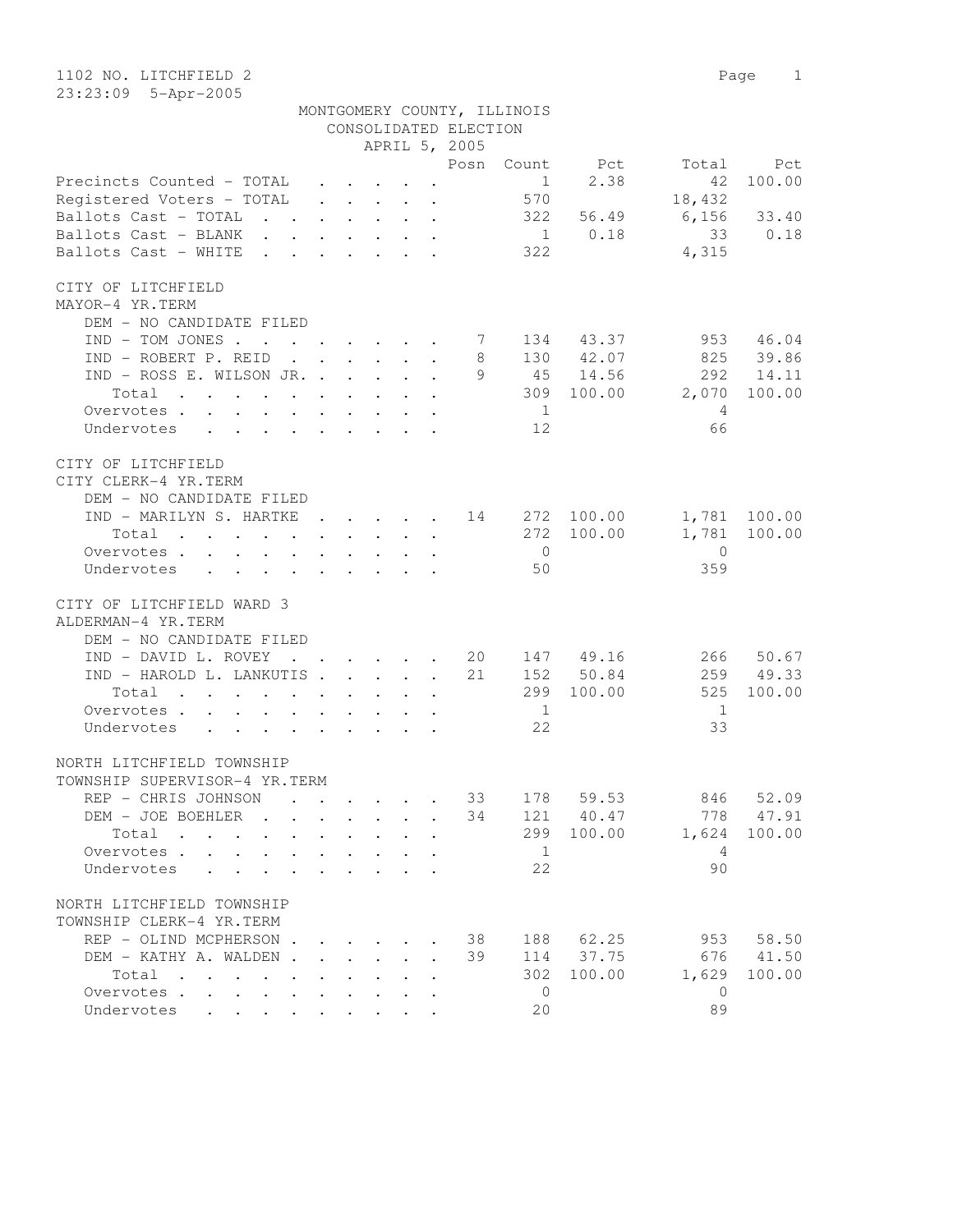| 1102 NO. LITCHFIELD 2<br>23:23:09 5-Apr-2005                                                                                             |                      |                                         |                                                   |                                                                                                                                     |                             |                             |           |                | Page<br>2 |
|------------------------------------------------------------------------------------------------------------------------------------------|----------------------|-----------------------------------------|---------------------------------------------------|-------------------------------------------------------------------------------------------------------------------------------------|-----------------------------|-----------------------------|-----------|----------------|-----------|
|                                                                                                                                          |                      |                                         |                                                   |                                                                                                                                     |                             | MONTGOMERY COUNTY, ILLINOIS |           |                |           |
|                                                                                                                                          |                      |                                         |                                                   |                                                                                                                                     | CONSOLIDATED ELECTION       |                             |           |                |           |
|                                                                                                                                          |                      |                                         |                                                   |                                                                                                                                     | APRIL 5, 2005               |                             |           |                |           |
|                                                                                                                                          |                      |                                         |                                                   |                                                                                                                                     | Posn                        | Count                       | Pct       | Total          | Pct       |
| NORTH LITCHFIELD TOWNSHIP                                                                                                                |                      |                                         |                                                   |                                                                                                                                     |                             |                             |           |                |           |
| TOWNSHIP ASSESSOR-4 YR.TERM                                                                                                              |                      |                                         |                                                   |                                                                                                                                     |                             |                             |           |                |           |
| REP - LEON GREEN<br>$\sim$ $\sim$<br>DEM - NO CANDIDATE FILED                                                                            | $\ddot{\phantom{1}}$ |                                         |                                                   | $\cdot$ $\cdot$ $\cdot$ $\cdot$ $\cdot$                                                                                             | 43                          | 259                         | 100.00    | 1,336          | 100.00    |
| Total                                                                                                                                    |                      |                                         |                                                   | $\cdot$ $\cdot$ $\cdot$ $\cdot$ $\cdot$                                                                                             |                             | 259                         | 100.00    | 1,336          | 100.00    |
| Overvotes                                                                                                                                |                      |                                         |                                                   |                                                                                                                                     |                             | $\overline{0}$              |           | $\overline{0}$ |           |
| Undervotes                                                                                                                               |                      |                                         |                                                   |                                                                                                                                     |                             | 63                          |           | 382            |           |
| NORTH LITCHFIELD TOWNSHIP                                                                                                                |                      |                                         |                                                   |                                                                                                                                     |                             |                             |           |                |           |
| HIGHWAY COMMISSIONER-4 YR.TERM                                                                                                           |                      |                                         |                                                   |                                                                                                                                     |                             |                             |           |                |           |
| REP - DANIEL W. PETERS                                                                                                                   |                      |                                         |                                                   | and the contract of the contract of                                                                                                 | 58                          |                             | 189 62.58 | 954            | 58.06     |
| DEM - GARY BLACK                                                                                                                         |                      |                                         |                                                   |                                                                                                                                     | 59                          |                             | 113 37.42 | 689            | 41.94     |
| Total                                                                                                                                    | $\sim$               | $\ddot{\phantom{0}}$                    | $\sim$ 100 $\pm$                                  | $\cdot$ $\cdot$ $\cdot$                                                                                                             |                             | 302                         | 100.00    | 1,643          | 100.00    |
| Overvotes.                                                                                                                               |                      |                                         |                                                   |                                                                                                                                     |                             | $\overline{0}$              |           | 1              |           |
| Undervotes<br>$\mathbf{r}$ , $\mathbf{r}$ , $\mathbf{r}$ , $\mathbf{r}$ , $\mathbf{r}$ , $\mathbf{r}$ , $\mathbf{r}$                     |                      |                                         |                                                   |                                                                                                                                     |                             | 20                          |           | 74             |           |
| NORTH LITCHFIELD TOWNSHIP                                                                                                                |                      |                                         |                                                   |                                                                                                                                     |                             |                             |           |                |           |
| TOWNSHIP TRUSTEE-4 YR.TERM                                                                                                               |                      |                                         |                                                   |                                                                                                                                     |                             |                             |           |                |           |
| VOTE FOR 4                                                                                                                               |                      |                                         |                                                   |                                                                                                                                     |                             |                             |           |                |           |
| REP - ROBERT G. PARRISH                                                                                                                  |                      |                                         |                                                   | $\cdot$ $\cdot$ $\cdot$ $\cdot$ $\cdot$                                                                                             | 63<br>$\ddot{\phantom{a}}$  | 162                         | 14.56     | 825            | 13.40     |
| REP - GARY "JOE" MCNEAL                                                                                                                  |                      |                                         | $\mathbf{r}$ , $\mathbf{r}$ , $\mathbf{r}$        |                                                                                                                                     | 64<br>$\cdot$               | 166                         | 14.91     | 827            | 13.44     |
| REP - KENNETH KNUTSON.                                                                                                                   |                      | $\mathbf{L}^{\text{max}}$               | $\mathbf{L}$<br>$\mathcal{L}^{\text{max}}$        | $\mathbf{L}$                                                                                                                        | 65<br>$\ddot{\phantom{a}}$  | 149                         | 13.39     | 776            | 12.61     |
| REP - JEFFREY S. HELGEN                                                                                                                  |                      |                                         |                                                   | $\ddot{\phantom{a}}$                                                                                                                | 66<br>$\ddot{\phantom{a}}$  | 188                         | 16.89     | 961            | 15.61     |
| DEM - ALAN L. LITTLE.                                                                                                                    |                      |                                         |                                                   | $\cdot$ $\cdot$ $\cdot$ $\cdot$ $\cdot$                                                                                             | 67<br>$\ddot{\phantom{a}}$  | 80                          | 7.19      | 507            | 8.24      |
| DEM - JOSEPH MARTEN                                                                                                                      | $\sim$ $\sim$        |                                         |                                                   | $\mathbf{r}$ , $\mathbf{r}$ , $\mathbf{r}$ , $\mathbf{r}$                                                                           | 68<br>$\ddot{\phantom{a}}$  | 113                         | 10.15     | 728            | 11.83     |
| DEM - FRANK E. CARROLL                                                                                                                   |                      |                                         | $\cdot$ $\cdot$ $\cdot$ $\cdot$ $\cdot$           |                                                                                                                                     | 69<br>$\bullet$             | 124                         | 11.14     | 768            | 12.48     |
| DEM - ROGER W. BERGMAN                                                                                                                   |                      |                                         |                                                   | $\begin{array}{cccccccccccccc} \bullet & \bullet & \bullet & \bullet & \bullet & \bullet & \bullet & \bullet & \bullet \end{array}$ | 70                          | 131                         | 11.77     | 763            | 12.40     |
| Total<br>the contract of the contract of the contract of the contract of the contract of the contract of the contract of                 |                      |                                         |                                                   |                                                                                                                                     |                             | 1,113                       | 100.00    | 6,155          | 100.00    |
| Overvotes                                                                                                                                |                      |                                         |                                                   |                                                                                                                                     |                             | 4                           |           | 14             |           |
| Undervotes<br>$\ddot{\phantom{a}}$<br>$\bullet$ .<br><br><br><br><br><br><br><br><br><br><br><br><br>$\bullet$ . In the set of $\bullet$ |                      | $\bullet$ .<br><br><br><br><br><br><br> |                                                   | $\cdot$ $\cdot$ $\cdot$ $\cdot$ $\cdot$                                                                                             |                             | 159                         |           | 661            |           |
| LITCHFIELD PARK DISTRICT                                                                                                                 |                      |                                         |                                                   |                                                                                                                                     |                             |                             |           |                |           |
| PARK COMMISSIONER-4 YR.TERM                                                                                                              |                      |                                         |                                                   |                                                                                                                                     |                             |                             |           |                |           |
| VOTE FOR 4                                                                                                                               |                      |                                         |                                                   |                                                                                                                                     |                             |                             |           |                |           |
| JOHNY C. LEONARD                                                                                                                         |                      |                                         |                                                   |                                                                                                                                     | 84                          | 209                         | 34.72     | 1,396          | 36.53     |
| CERESSA J. WALDRUP.                                                                                                                      | $\ddot{\phantom{a}}$ |                                         | $\ddot{\phantom{0}}$                              |                                                                                                                                     | 85<br>$\ddot{\phantom{a}}$  | 208                         | 34.55     | 1,236          | 32.34     |
| MONTE E. GOVAIA .<br>$\sim$                                                                                                              | $\ddot{\phantom{0}}$ | $\ddot{\phantom{0}}$                    | $\mathbf{L}^{\text{max}}$<br>$\ddot{\phantom{0}}$ | $\ddot{\phantom{a}}$                                                                                                                | 86                          | 185                         | 30.73     | 1,190          | 31.14     |
| Total<br>$\ddot{\phantom{a}}$                                                                                                            |                      |                                         |                                                   |                                                                                                                                     |                             | 602                         | 100.00    | 3,822          | 100.00    |
| Overvotes.<br>$\mathbf{L} = \mathbf{L}$<br>$\mathbf{L}$                                                                                  | $\mathbf{L}$         | $\mathbf{L}$                            |                                                   |                                                                                                                                     |                             | $\overline{0}$              |           | $\overline{0}$ |           |
| $\mathcal{L}^{\text{max}}$<br>Undervotes<br>$\ddot{\phantom{0}}$<br>$\ddot{\phantom{a}}$                                                 |                      |                                         |                                                   |                                                                                                                                     |                             | 686                         |           | 4,738          |           |
| LITCHFIELD C.U.S.D. #12                                                                                                                  |                      |                                         |                                                   |                                                                                                                                     |                             |                             |           |                |           |
| MEMBERS OF THE BOARD OF EDUCATION-UNEXP.2 YR.TERM                                                                                        |                      |                                         |                                                   |                                                                                                                                     |                             |                             |           |                |           |
| VOTE FOR 2                                                                                                                               |                      |                                         |                                                   |                                                                                                                                     |                             |                             |           |                |           |
| JOYCE L. BERGEN.                                                                                                                         |                      |                                         |                                                   |                                                                                                                                     | 147<br>$\ddot{\phantom{a}}$ | 198                         | 55.93     | 1,817          | 58.96     |
| JEFF SEABAUGH<br>$\cdot$ $\cdot$ $\cdot$                                                                                                 |                      |                                         |                                                   |                                                                                                                                     | 148                         | 156                         | 44.07     | 1,265          | 41.04     |
| Total<br>$\ddot{\phantom{0}}$                                                                                                            | $\ddot{\phantom{a}}$ | $\mathbf{L}$                            |                                                   |                                                                                                                                     |                             | 354                         | 100.00    | 3,082          | 100.00    |
| Overvotes<br>$\sim$<br>$\bullet$                                                                                                         |                      |                                         |                                                   |                                                                                                                                     |                             | $\overline{0}$              |           | $\mathbf{0}$   |           |
| Undervotes                                                                                                                               | $\mathbf{L}$         | $\mathbf{L}$                            | $\mathcal{L}^{\text{max}}$<br>$\mathbf{L}$        |                                                                                                                                     |                             | 290                         |           | 2,648          |           |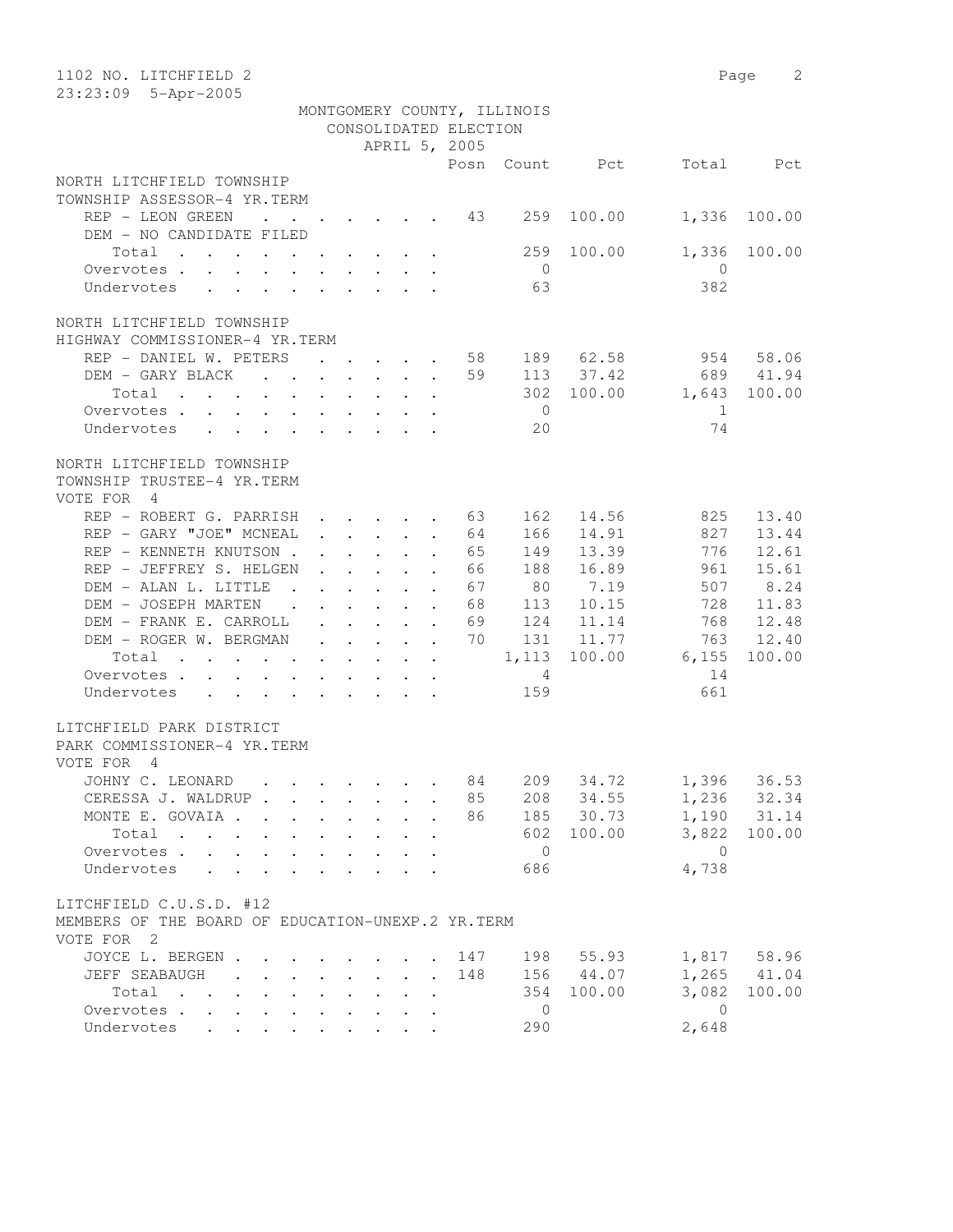| 1102 NO. LITCHFIELD 2                                                                                                                                                                                                                                      |            | Page      | 3               |
|------------------------------------------------------------------------------------------------------------------------------------------------------------------------------------------------------------------------------------------------------------|------------|-----------|-----------------|
| 23:23:09 5-Apr-2005                                                                                                                                                                                                                                        |            |           |                 |
| MONTGOMERY COUNTY, ILLINOIS                                                                                                                                                                                                                                |            |           |                 |
| CONSOLIDATED ELECTION                                                                                                                                                                                                                                      |            |           |                 |
| APRIL 5, 2005                                                                                                                                                                                                                                              |            |           |                 |
| Posn<br>Count                                                                                                                                                                                                                                              | Pct        | Total     | Pct             |
| LITCHFIELD C.U.S.D. #12                                                                                                                                                                                                                                    |            |           |                 |
| MEMBERS OF THE BOARD OF EDUCATION-FULL 4-YR. TERM                                                                                                                                                                                                          |            |           |                 |
| VOTE FOR 3                                                                                                                                                                                                                                                 |            |           |                 |
| SHERRY L. ROVEY.<br>151                                                                                                                                                                                                                                    | 147 20.50  | 1,238     | 20.27           |
| $\cdot$ $\cdot$ $\cdot$ $\cdot$ $\cdot$ $\cdot$ $\cdot$ $\cdot$<br>152<br>DON W. WILLIAMS.<br>$\mathbf{r}$ , $\mathbf{r}$ , $\mathbf{r}$ , $\mathbf{r}$ , $\mathbf{r}$                                                                                     | 151 21.06  |           | $1,240$ 20.30   |
| TIMOTHY E. REENTS<br>153                                                                                                                                                                                                                                   | 213 29.71  |           | 1,617 26.47     |
| $\mathbf{1}$ , $\mathbf{1}$ , $\mathbf{1}$ , $\mathbf{1}$ , $\mathbf{1}$ , $\mathbf{1}$ , $\mathbf{1}$<br>$\sim$                                                                                                                                           |            |           | 1,167 19.11     |
| SEAN J. VANSLYKE<br>154<br>$\cdot$ $\cdot$ $\cdot$ $\cdot$ $\cdot$ $\cdot$ $\cdot$                                                                                                                                                                         | 119 16.60  |           |                 |
| RON ANGLIN<br>155<br>$\mathbf{r}$ , and $\mathbf{r}$ , and $\mathbf{r}$ , and $\mathbf{r}$                                                                                                                                                                 | 87 12.13   | 846       | 13.85           |
| 717<br>Total                                                                                                                                                                                                                                               | 100.00     | 6,108     | 100.00          |
| 8<br>Overvotes                                                                                                                                                                                                                                             |            | 75        |                 |
| Undervotes<br>225                                                                                                                                                                                                                                          |            | 2,262     |                 |
|                                                                                                                                                                                                                                                            |            |           |                 |
| CHRISTIAN AND MONTGOMERY COUNTIES                                                                                                                                                                                                                          |            |           |                 |
| REGIONAL BOARD OF SCHOOL TRUSTEES-FULL TERM                                                                                                                                                                                                                |            |           |                 |
| VOTE FOR 2                                                                                                                                                                                                                                                 |            |           |                 |
| DON SCOTT-CHRISTIAN COUNTY<br>. 216                                                                                                                                                                                                                        | 190 53.52  |           | 3,345 48.83     |
| BYRON L. SCHNEIDER-CHRISTIAN CO.<br>217                                                                                                                                                                                                                    | 165 46.48  |           | $3,505$ $51.17$ |
| Total                                                                                                                                                                                                                                                      | 355 100.00 | 6,850     | 100.00          |
| Overvotes<br>$\overline{0}$                                                                                                                                                                                                                                |            | $\bigcap$ |                 |
| 289<br>Undervotes                                                                                                                                                                                                                                          |            | 5,304     |                 |
|                                                                                                                                                                                                                                                            |            |           |                 |
| CHRISTIAN AND MONTGOMERY COUNTIES                                                                                                                                                                                                                          |            |           |                 |
| REGIONAL BOARD OF SCHOOL TRUSTEES-UNEXP.4 YR.TERM                                                                                                                                                                                                          |            |           |                 |
| DONNA YESKE-MONTGOMERY COUNTY<br>221<br>$\sim$ $\sim$ $\sim$ $\sim$                                                                                                                                                                                        | 226 100.00 | 4,310     | 100.00          |
| 226<br>Total                                                                                                                                                                                                                                               | 100.00     | 4,310     | 100.00          |
| Overvotes.<br>$\bigcirc$<br>and a series of the contract of the series of the series of the series of the series of the series of the series of the series of the series of the series of the series of the series of the series of the series of the seri |            | $\Omega$  |                 |
| 96<br>Undervotes                                                                                                                                                                                                                                           |            | 1,767     |                 |
|                                                                                                                                                                                                                                                            |            |           |                 |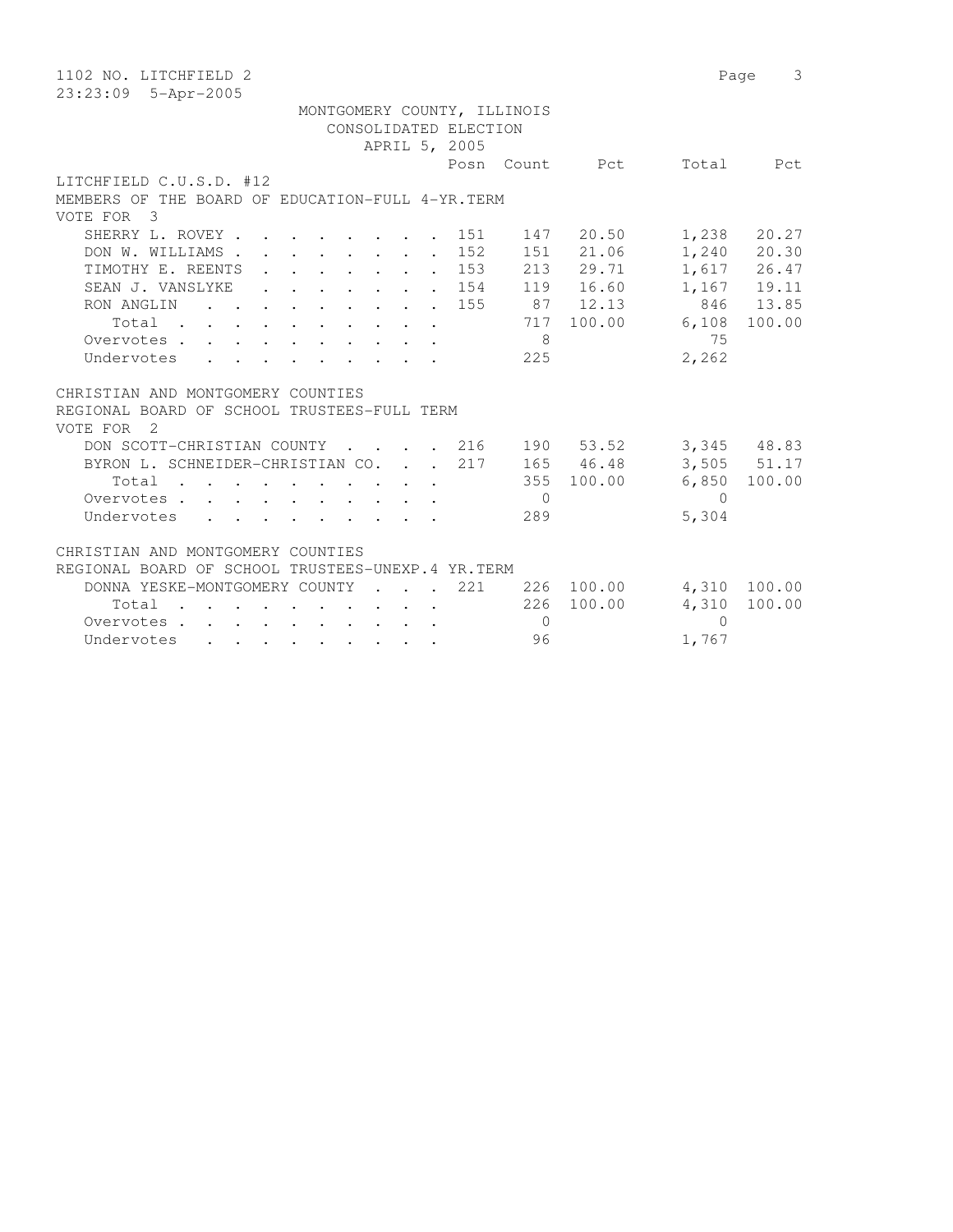1103 NO. LITCHFIELD 3 Page 1 23:23:09 5-Apr-2005

| MONTGOMERY COUNTY, ILLINOIS |  |
|-----------------------------|--|
| CONSOLIDATED ELECTION       |  |

|                                                                                                                          |                                                                 |                                                                                     |        |              | APRIL 5, 2005                                      |                |            |                          |              |
|--------------------------------------------------------------------------------------------------------------------------|-----------------------------------------------------------------|-------------------------------------------------------------------------------------|--------|--------------|----------------------------------------------------|----------------|------------|--------------------------|--------------|
|                                                                                                                          |                                                                 |                                                                                     |        |              | Posn                                               | Count          | Pct        | Total                    | Pct          |
| Precincts Counted - TOTAL                                                                                                |                                                                 |                                                                                     |        |              |                                                    | 1              | 2.38       | 42                       | 100.00       |
| Registered Voters - TOTAL                                                                                                |                                                                 |                                                                                     |        |              |                                                    | 436            |            | 18,432                   |              |
| Ballots Cast - TOTAL 241 55.28                                                                                           |                                                                 |                                                                                     |        |              |                                                    |                |            | $6,156$ 33.40            |              |
| Ballots Cast - BLANK                                                                                                     |                                                                 |                                                                                     |        |              |                                                    |                | 2 0.46     | 33                       | 0.18         |
| Ballots Cast - WHITE                                                                                                     |                                                                 |                                                                                     |        |              |                                                    | 96             |            | 4,315                    |              |
| Ballots Cast - GREEN                                                                                                     |                                                                 |                                                                                     |        |              |                                                    | 145            |            | 1,252                    |              |
|                                                                                                                          |                                                                 |                                                                                     |        |              |                                                    |                |            |                          |              |
| CITY OF LITCHFIELD                                                                                                       |                                                                 |                                                                                     |        |              |                                                    |                |            |                          |              |
| MAYOR-4 YR.TERM                                                                                                          |                                                                 |                                                                                     |        |              |                                                    |                |            |                          |              |
| DEM - NO CANDIDATE FILED                                                                                                 |                                                                 |                                                                                     |        |              |                                                    |                |            |                          |              |
| IND - TOM JONES 7 110 47.83                                                                                              |                                                                 |                                                                                     |        |              |                                                    |                |            | 953                      | 46.04        |
| $\mathbf{r}$ . The set of the set of $\mathbf{r}$                                                                        |                                                                 |                                                                                     |        |              |                                                    |                | 98 42.61   | 825 39.86                |              |
| IND - ROBERT P. REID                                                                                                     |                                                                 |                                                                                     |        |              | 8<br>9                                             |                |            |                          |              |
| IND - ROSS E. WILSON JR.                                                                                                 |                                                                 |                                                                                     |        |              |                                                    |                | 22 9.57    | 292                      | 14.11        |
| Total<br>the contract of the contract of the contract of the contract of the contract of the contract of the contract of |                                                                 |                                                                                     |        |              |                                                    |                | 230 100.00 | 2,070                    | 100.00       |
| Overvotes                                                                                                                |                                                                 |                                                                                     |        |              |                                                    | $\overline{1}$ |            | 4                        |              |
| Undervotes                                                                                                               |                                                                 |                                                                                     |        |              |                                                    | 10             |            | 66                       |              |
|                                                                                                                          |                                                                 |                                                                                     |        |              |                                                    |                |            |                          |              |
| CITY OF LITCHFIELD                                                                                                       |                                                                 |                                                                                     |        |              |                                                    |                |            |                          |              |
| CITY CLERK-4 YR.TERM                                                                                                     |                                                                 |                                                                                     |        |              |                                                    |                |            |                          |              |
| DEM - NO CANDIDATE FILED                                                                                                 |                                                                 |                                                                                     |        |              |                                                    |                |            |                          |              |
| IND - MARILYN S. HARTKE 14 204 100.00                                                                                    |                                                                 |                                                                                     |        |              |                                                    |                |            |                          | 1,781 100.00 |
| Total<br>$\mathbf{r}$ , and $\mathbf{r}$ , and $\mathbf{r}$ , and $\mathbf{r}$ , and $\mathbf{r}$ , and $\mathbf{r}$     |                                                                 |                                                                                     |        |              |                                                    |                | 204 100.00 |                          | 1,781 100.00 |
| Overvotes                                                                                                                |                                                                 |                                                                                     |        |              |                                                    | $\overline{0}$ |            | $\overline{0}$           |              |
| Undervotes                                                                                                               |                                                                 |                                                                                     |        |              |                                                    | 37             |            | 359                      |              |
|                                                                                                                          |                                                                 |                                                                                     |        |              |                                                    |                |            |                          |              |
| CITY OF LITCHFIELD WARD 3                                                                                                |                                                                 |                                                                                     |        |              |                                                    |                |            |                          |              |
| ALDERMAN-4 YR.TERM                                                                                                       |                                                                 |                                                                                     |        |              |                                                    |                |            |                          |              |
| DEM - NO CANDIDATE FILED                                                                                                 |                                                                 |                                                                                     |        |              |                                                    |                |            |                          |              |
| IND - DAVID L. ROVEY                                                                                                     |                                                                 |                                                                                     |        |              | $\cdot$ $\cdot$ $\cdot$ $\cdot$ $\cdot$ $\cdot$ 20 |                | 48 51.06   | 266                      | 50.67        |
| IND - HAROLD L. LANKUTIS                                                                                                 |                                                                 |                                                                                     |        |              | 21                                                 |                | 46 48.94   |                          | 259 49.33    |
| Total<br>$\mathcal{A}$ . The contribution of the contribution of the contribution of $\mathcal{A}$                       |                                                                 |                                                                                     |        |              |                                                    |                | 94 100.00  | 525                      | 100.00       |
| Overvotes                                                                                                                |                                                                 |                                                                                     |        |              |                                                    | $\overline{0}$ |            | $\overline{1}$           |              |
| Undervotes                                                                                                               |                                                                 |                                                                                     |        |              |                                                    | $\mathfrak{L}$ |            | 33                       |              |
|                                                                                                                          |                                                                 |                                                                                     |        |              |                                                    |                |            |                          |              |
| CITY OF LITCHFIELD WARD 4                                                                                                |                                                                 |                                                                                     |        |              |                                                    |                |            |                          |              |
| ALDERMAN-4 YR.TERM                                                                                                       |                                                                 |                                                                                     |        |              |                                                    |                |            |                          |              |
| DEM - NO CANDIDATE FILED                                                                                                 |                                                                 |                                                                                     |        |              |                                                    |                |            |                          |              |
| IND - GENE CAILEY                                                                                                        |                                                                 |                                                                                     |        |              |                                                    |                |            | 20 111 100.00 469 100.00 |              |
| Total                                                                                                                    |                                                                 |                                                                                     |        |              |                                                    |                | 111 100.00 | 469                      | 100.00       |
| Overvotes.                                                                                                               |                                                                 |                                                                                     |        |              |                                                    | $\circ$        |            | $\mathbf{0}$             |              |
|                                                                                                                          |                                                                 |                                                                                     |        |              |                                                    | 34             |            | 129                      |              |
| Undervotes                                                                                                               |                                                                 |                                                                                     |        |              |                                                    |                |            |                          |              |
| NORTH LITCHFIELD TOWNSHIP                                                                                                |                                                                 |                                                                                     |        |              |                                                    |                |            |                          |              |
| TOWNSHIP SUPERVISOR-4 YR.TERM                                                                                            |                                                                 |                                                                                     |        |              |                                                    |                |            |                          |              |
|                                                                                                                          |                                                                 |                                                                                     |        |              |                                                    |                |            |                          |              |
| REP - CHRIS JOHNSON                                                                                                      |                                                                 |                                                                                     |        |              | 33                                                 |                | 111 48.90  | 846                      | 52.09        |
| DEM - JOE BOEHLER.<br>$\mathbf{L}$                                                                                       | $\mathbf{L}$                                                    | $\ddot{\phantom{0}}$<br>$\mathbf{L}$                                                | $\sim$ | $\mathbf{r}$ | 34                                                 |                | 116 51.10  | 778                      | 47.91        |
| Total<br>$\ddot{\phantom{a}}$                                                                                            | $\ddot{\phantom{0}}$                                            | $\sim$                                                                              |        |              |                                                    | 227            | 100.00     | 1,624                    | 100.00       |
| Overvotes                                                                                                                | $\bullet$ .<br><br><br><br><br><br><br><br><br><br><br><br>     | $\ddot{\phantom{0}}$                                                                |        |              |                                                    | $\overline{0}$ |            | -4                       |              |
| Undervotes<br>$\bullet$ .<br><br><br><br><br><br><br><br><br><br><br><br><br>                                            | $\bullet$ .<br><br><br><br><br><br><br><br><br><br><br><br><br> | $\ddot{\phantom{0}}$<br>$\bullet$ .<br><br><br><br><br><br><br><br><br><br><br><br> |        |              |                                                    | 14             |            | 90                       |              |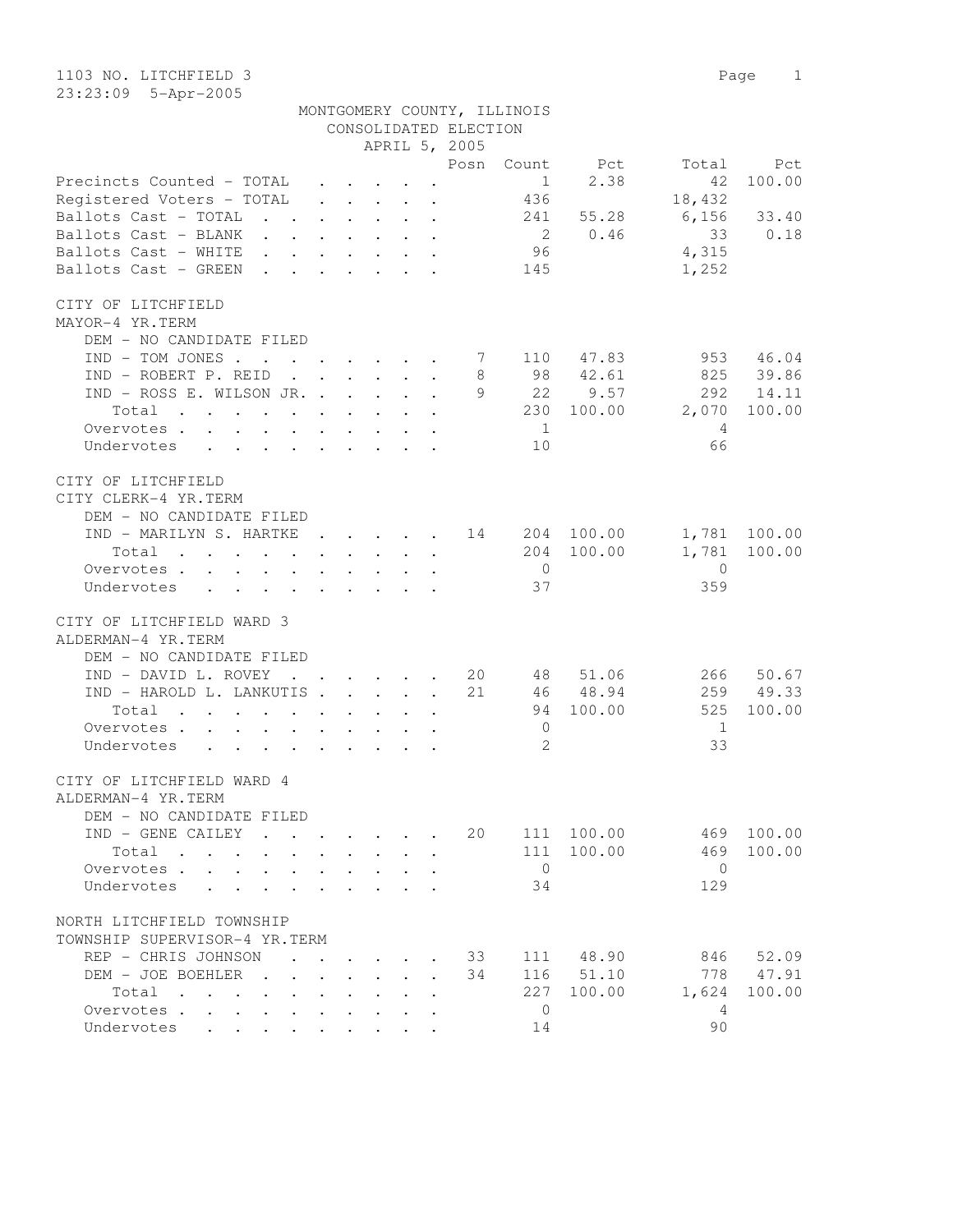| 1103 NO. LITCHFIELD 3<br>23:23:09 5-Apr-2005                    |                      |        |             |                                                                                         |                       |                             |            |                | 2<br>Page |
|-----------------------------------------------------------------|----------------------|--------|-------------|-----------------------------------------------------------------------------------------|-----------------------|-----------------------------|------------|----------------|-----------|
|                                                                 |                      |        |             |                                                                                         | CONSOLIDATED ELECTION | MONTGOMERY COUNTY, ILLINOIS |            |                |           |
|                                                                 |                      |        |             |                                                                                         | APRIL 5, 2005         |                             |            |                |           |
|                                                                 |                      |        |             |                                                                                         | Posn                  |                             | Count Pct  | Total          | Pct       |
| NORTH LITCHFIELD TOWNSHIP                                       |                      |        |             |                                                                                         |                       |                             |            |                |           |
| TOWNSHIP CLERK-4 YR.TERM                                        |                      |        |             |                                                                                         |                       |                             |            |                |           |
| REP - OLIND MCPHERSON                                           |                      |        |             |                                                                                         | 38                    |                             | 131 56.47  |                | 953 58.50 |
| DEM - KATHY A. WALDEN                                           |                      |        |             |                                                                                         | 39                    |                             | 101 43.53  | 676            | 41.50     |
| Total                                                           |                      |        |             |                                                                                         |                       | 232                         | 100.00     | 1,629          | 100.00    |
| Overvotes.                                                      |                      |        |             |                                                                                         |                       | $\overline{0}$              |            | $\overline{0}$ |           |
| Undervotes                                                      |                      |        |             |                                                                                         |                       | 9                           |            | 89             |           |
|                                                                 |                      |        |             |                                                                                         |                       |                             |            |                |           |
| NORTH LITCHFIELD TOWNSHIP                                       |                      |        |             |                                                                                         |                       |                             |            |                |           |
| TOWNSHIP ASSESSOR-4 YR.TERM                                     |                      |        |             |                                                                                         |                       |                             |            |                |           |
| REP - LEON GREEN<br><b>Contract Contract</b>                    |                      |        |             |                                                                                         | 43                    | 181                         | 100.00     | 1,336          | 100.00    |
| DEM - NO CANDIDATE FILED                                        |                      |        |             |                                                                                         |                       |                             |            |                |           |
| Total                                                           |                      |        |             |                                                                                         |                       | 181                         | 100.00     | 1,336          | 100.00    |
| Overvotes.                                                      |                      |        |             |                                                                                         |                       | $\bigcirc$                  |            | $\mathbf{0}$   |           |
| Undervotes                                                      |                      |        |             |                                                                                         |                       | 60                          |            | 382            |           |
|                                                                 |                      |        |             |                                                                                         |                       |                             |            |                |           |
| NORTH LITCHFIELD TOWNSHIP                                       |                      |        |             |                                                                                         |                       |                             |            |                |           |
| HIGHWAY COMMISSIONER-4 YR.TERM                                  |                      |        |             |                                                                                         |                       |                             |            |                |           |
| REP - DANIEL W. PETERS                                          |                      |        |             |                                                                                         | 58                    |                             | 137 60.89  |                | 954 58.06 |
| DEM - GARY BLACK                                                |                      |        |             |                                                                                         | 59                    |                             | 88 39.11   |                | 689 41.94 |
| Total                                                           |                      |        |             |                                                                                         |                       |                             | 225 100.00 | 1,643          | 100.00    |
| Overvotes                                                       |                      |        |             |                                                                                         |                       | $\overline{0}$              |            | 1              |           |
| Undervotes                                                      |                      |        |             |                                                                                         |                       | 16                          |            | 74             |           |
| NORTH LITCHFIELD TOWNSHIP                                       |                      |        |             |                                                                                         |                       |                             |            |                |           |
| TOWNSHIP TRUSTEE-4 YR.TERM                                      |                      |        |             |                                                                                         |                       |                             |            |                |           |
| VOTE FOR 4                                                      |                      |        |             |                                                                                         |                       |                             |            |                |           |
| REP - ROBERT G. PARRISH                                         |                      |        |             |                                                                                         | $\cdot$ 63            | 108                         | 12.68      | 825            | 13.40     |
| REP - GARY "JOE" MCNEAL                                         |                      |        |             | $\ddot{\phantom{a}}$                                                                    | 64                    | 99                          | 11.62      | 827            | 13.44     |
| REP - KENNETH KNUTSON.                                          |                      |        |             | $\mathbf{r} = \mathbf{r} - \mathbf{r} = \mathbf{r} - \mathbf{r}$ .                      | 65                    | 105                         | 12.32      | 776            | 12.61     |
| REP - JEFFREY S. HELGEN                                         |                      |        |             | $\mathbf{r}$ and $\mathbf{r}$ and $\mathbf{r}$ and $\mathbf{r}$                         | 66                    | 126                         | 14.79      | 961            | 15.61     |
| DEM - ALAN L. LITTLE                                            |                      |        |             | $\mathbf{r}$ , $\mathbf{r}$ , $\mathbf{r}$ , $\mathbf{r}$ , $\mathbf{r}$ , $\mathbf{r}$ | 67                    | 76                          | 8.92       | 507            | 8.24      |
| DEM - JOSEPH MARTEN                                             |                      |        |             | $\mathbf{r}$ , and $\mathbf{r}$ , and $\mathbf{r}$ , and $\mathbf{r}$                   | 68                    | 106                         | 12.44      | 728            | 11.83     |
| DEM - FRANK E. CARROLL                                          |                      |        |             |                                                                                         | 69                    | 123                         | 14.44      | 768            | 12.48     |
| DEM - ROGER W. BERGMAN                                          |                      |        |             |                                                                                         | 70                    | 109                         | 12.79      | 763            | 12.40     |
| Total                                                           |                      |        |             |                                                                                         |                       | 852                         | 100.00     | 6,155          | 100.00    |
| Overvotes                                                       |                      |        |             |                                                                                         |                       | $\overline{3}$              |            | 14             |           |
| Undervotes<br>$\ddot{\phantom{a}}$                              |                      |        |             |                                                                                         |                       | 100                         |            | 661            |           |
|                                                                 |                      |        |             |                                                                                         |                       |                             |            |                |           |
| LITCHFIELD PARK DISTRICT                                        |                      |        |             |                                                                                         |                       |                             |            |                |           |
| PARK COMMISSIONER-4 YR.TERM                                     |                      |        |             |                                                                                         |                       |                             |            |                |           |
| VOTE FOR 4                                                      |                      |        |             |                                                                                         |                       |                             |            |                |           |
| JOHNY C. LEONARD                                                |                      |        |             |                                                                                         | 84                    | 161                         | 36.26      | 1,396          | 36.53     |
| CERESSA J. WALDRUP.                                             | $\ddot{\phantom{a}}$ | $\sim$ | $\bullet$ . |                                                                                         | 85                    | 140                         | 31.53      | 1,236          | 32.34     |
| MONTE E. GOVAIA .                                               |                      |        |             |                                                                                         | 86                    | 143                         | 32.21      | 1,190          | 31.14     |
| Total                                                           |                      |        |             |                                                                                         |                       | 444                         | 100.00     | 3,822          | 100.00    |
| Overvotes<br>$\mathcal{L}^{\text{max}}$<br>$\ddot{\phantom{0}}$ |                      |        |             |                                                                                         |                       | $\overline{0}$              |            | $\mathbf{0}$   |           |
| Undervotes<br>$\mathbf{L}$<br>$\mathbf{r}$                      |                      |        |             |                                                                                         |                       | 520                         |            | 4,738          |           |
|                                                                 |                      |        |             |                                                                                         |                       |                             |            |                |           |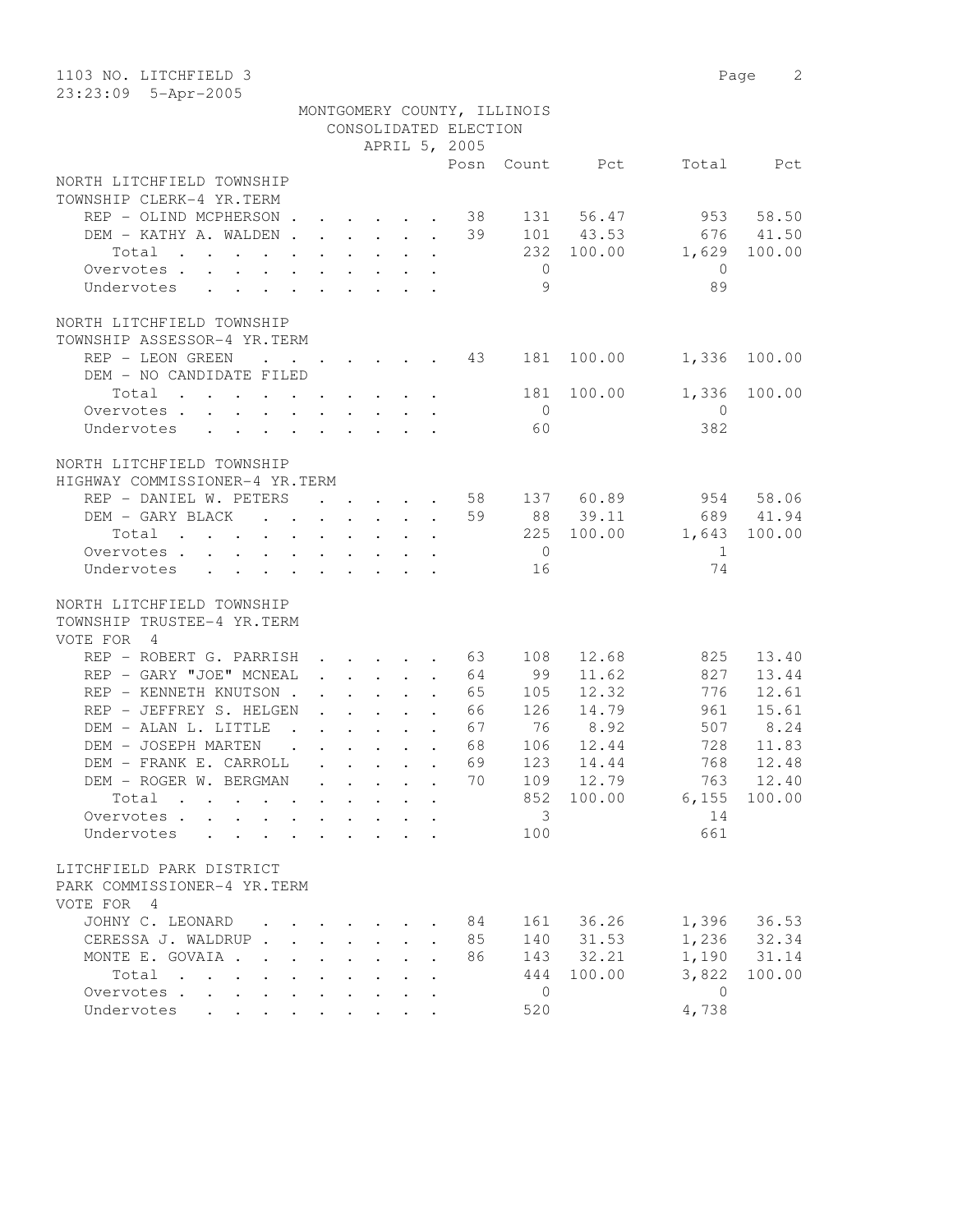| 1103 NO. LITCHFIELD 3                                                                                                                                                                                                                                                                                                                                       |                               | 3<br>Page                                                                   |
|-------------------------------------------------------------------------------------------------------------------------------------------------------------------------------------------------------------------------------------------------------------------------------------------------------------------------------------------------------------|-------------------------------|-----------------------------------------------------------------------------|
| 23:23:09 5-Apr-2005                                                                                                                                                                                                                                                                                                                                         |                               |                                                                             |
| MONTGOMERY COUNTY, ILLINOIS<br>CONSOLIDATED ELECTION<br>APRIL 5, 2005                                                                                                                                                                                                                                                                                       |                               |                                                                             |
| Posn Count Pct                                                                                                                                                                                                                                                                                                                                              |                               | Total Pct                                                                   |
| LITCHFIELD C.U.S.D. #12<br>MEMBERS OF THE BOARD OF EDUCATION-UNEXP.2 YR.TERM<br>VOTE FOR 2                                                                                                                                                                                                                                                                  |                               |                                                                             |
| JOYCE L. BERGEN<br>147 56.11<br>. 147<br>148<br>115 43.89<br>JEFF SEABAUGH<br>$\mathbf{r}$ , $\mathbf{r}$ , $\mathbf{r}$ , $\mathbf{r}$ , $\mathbf{r}$ , $\mathbf{r}$<br>262 100.00<br>Total<br>$\overline{0}$<br>Overvotes<br>$\mathbf{r}$ , $\mathbf{r}$ , $\mathbf{r}$ , $\mathbf{r}$ , $\mathbf{r}$ , $\mathbf{r}$<br>220<br>Undervotes                 | $\bigcirc$<br>2,648           | 1,817 58.96<br>$1,265$ $41.04$<br>3,082 100.00                              |
| LITCHFIELD C.U.S.D. #12<br>MEMBERS OF THE BOARD OF EDUCATION-FULL 4-YR. TERM<br>VOTE FOR 3                                                                                                                                                                                                                                                                  |                               |                                                                             |
| SHERRY L. ROVEY<br>19.06<br>151<br>101<br>123<br>23.21<br>DON W. WILLIAMS<br>152<br>$\ddot{\phantom{0}}$<br>28.49<br>TIMOTHY E. REENTS<br>153<br>151<br>$\sim$ $-$<br>95 17.92<br>SEAN J. VANSLYKE<br>. 154<br>RON ANGLIN<br>155<br>60 11.32<br>$\ddot{\phantom{0}}$<br>530 100.00<br>Total<br>$\ddot{\phantom{a}}$<br>10<br>Overvotes<br>Undervotes<br>163 | 1,238<br>6,108<br>75<br>2,262 | 20.27<br>1,240 20.30<br>1,617 26.47<br>$1,167$ 19.11<br>846 13.85<br>100.00 |
| CHRISTIAN AND MONTGOMERY COUNTIES<br>REGIONAL BOARD OF SCHOOL TRUSTEES-FULL TERM<br>VOTE FOR<br>$\overline{\phantom{0}}^2$                                                                                                                                                                                                                                  |                               |                                                                             |
| DON SCOTT-CHRISTIAN COUNTY<br>. 216<br>135 50.94<br>217<br>BYRON L. SCHNEIDER-CHRISTIAN CO.<br>130 49.06<br>100.00<br>Total<br>265<br>$\mathbf{r}$<br>$\ddot{\phantom{a}}$<br>$\overline{0}$<br>Overvotes.<br>217<br>Undervotes                                                                                                                             | 6,850<br>$\bigcirc$<br>5,304  | $3,345$ 48.83<br>3,505 51.17<br>100.00                                      |
| CHRISTIAN AND MONTGOMERY COUNTIES<br>REGIONAL BOARD OF SCHOOL TRUSTEES-UNEXP.4 YR.TERM<br>DONNA YESKE-MONTGOMERY COUNTY<br>221<br>161 100.00<br>$\sim$ $\sim$ $\sim$ $\sim$ $\sim$<br>161 100.00<br>Total<br>$\Omega$<br>Overvotes                                                                                                                          | 4,310<br>4,310<br>$\Omega$    | 100.00<br>100.00                                                            |
| 80<br>Undervotes                                                                                                                                                                                                                                                                                                                                            | 1,767                         |                                                                             |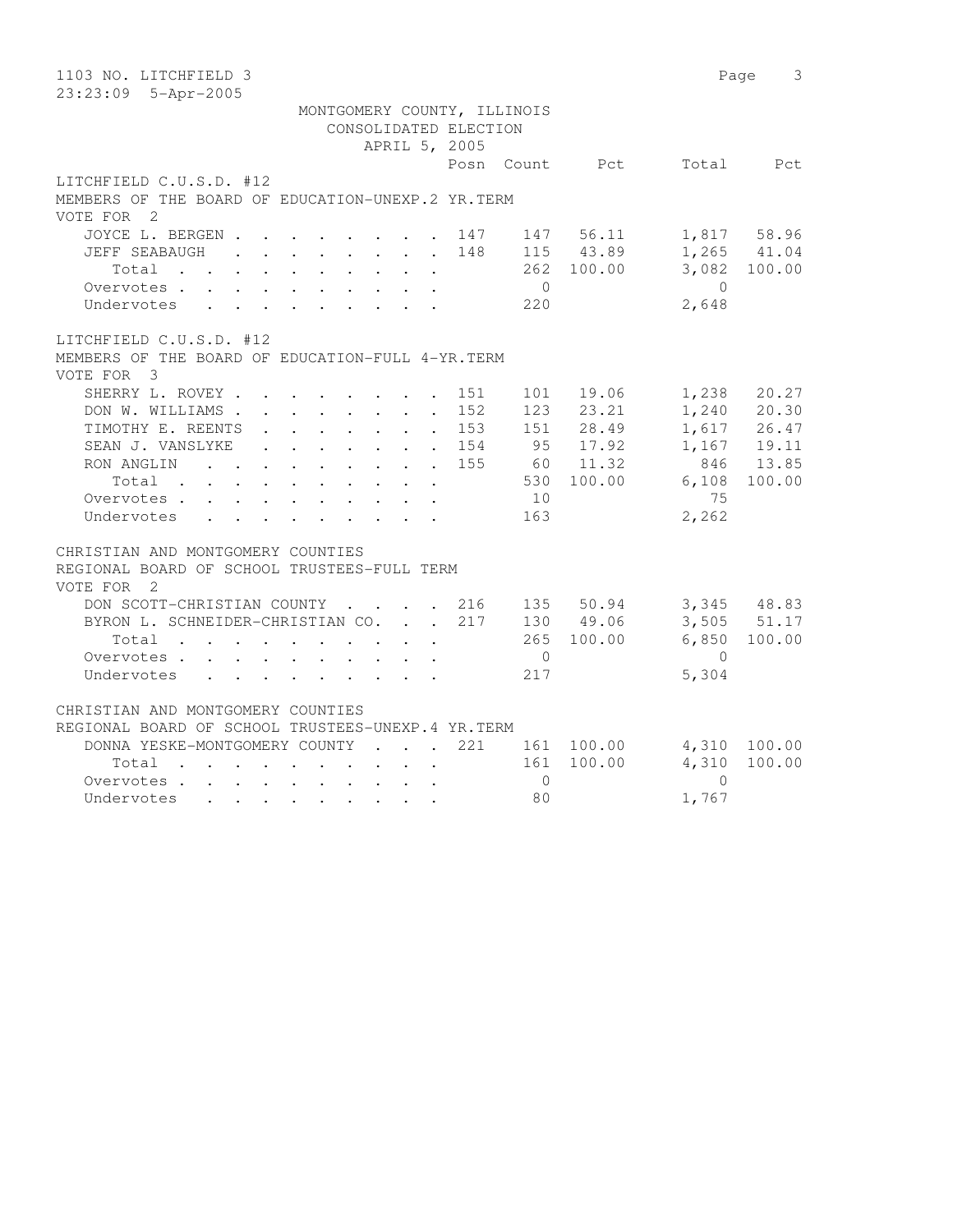| MONTGOMERY COUNTY, ILLINOIS |  |  |
|-----------------------------|--|--|
| CONSOLIDATED ELECTION       |  |  |

|                                                                                                                     |                      |                    |                                                                                             |                           |              | APRIL 5, 2005 |                |                     |                                                |              |
|---------------------------------------------------------------------------------------------------------------------|----------------------|--------------------|---------------------------------------------------------------------------------------------|---------------------------|--------------|---------------|----------------|---------------------|------------------------------------------------|--------------|
|                                                                                                                     |                      |                    |                                                                                             |                           |              |               |                | Posn Count Pct      |                                                | Total Pct    |
| Precincts Counted - TOTAL .                                                                                         |                      |                    | $\mathbf{u} = \mathbf{u} \cdot \mathbf{u}$ , and $\mathbf{u} = \mathbf{u} \cdot \mathbf{u}$ |                           |              |               |                | $1 \t 2.38$         | 42                                             | 100.00       |
| Registered Voters - TOTAL                                                                                           |                      |                    |                                                                                             |                           |              |               | 395            |                     | 18,432                                         |              |
| Ballots Cast - TOTAL 192 48.61 6,156 33.40<br>Ballots Cast - BLANK 0 0.00 33 0.18<br>Ballots Cast - WHITE 123 4,315 |                      |                    |                                                                                             |                           |              |               |                |                     |                                                |              |
|                                                                                                                     |                      |                    |                                                                                             |                           |              |               |                |                     |                                                |              |
|                                                                                                                     |                      |                    |                                                                                             |                           |              |               |                |                     |                                                |              |
| Ballots Cast - YELLOW                                                                                               |                      |                    |                                                                                             |                           |              |               | $\overline{2}$ |                     | 365                                            |              |
| Ballots Cast - GREEN                                                                                                |                      |                    |                                                                                             |                           |              |               | 67             |                     | 1,252                                          |              |
| CITY OF LITCHFIELD                                                                                                  |                      |                    |                                                                                             |                           |              |               |                |                     |                                                |              |
| MAYOR-4 YR.TERM                                                                                                     |                      |                    |                                                                                             |                           |              |               |                |                     |                                                |              |
| DEM - NO CANDIDATE FILED                                                                                            |                      |                    |                                                                                             |                           |              |               |                |                     |                                                |              |
| $IND - TOM JONES$ 7 75 60.48                                                                                        |                      |                    |                                                                                             |                           |              |               |                |                     |                                                | 953 46.04    |
| IND - ROBERT P. REID                                                                                                |                      |                    |                                                                                             |                           |              | 8             |                | 40 32.26            |                                                | 825 39.86    |
| IND - ROSS E. WILSON JR.                                                                                            |                      |                    |                                                                                             |                           |              |               |                | 9 9 7.26            |                                                | 292 14.11    |
| Total 124 100.00 2,070 100.00                                                                                       |                      |                    |                                                                                             |                           |              |               |                |                     |                                                |              |
| Overvotes.                                                                                                          |                      |                    |                                                                                             |                           |              |               | $\overline{1}$ |                     | $\overline{4}$                                 |              |
| Undervotes                                                                                                          |                      |                    |                                                                                             |                           |              |               | $\bigcirc$     |                     | 66                                             |              |
| CITY OF LITCHFIELD                                                                                                  |                      |                    |                                                                                             |                           |              |               |                |                     |                                                |              |
| CITY CLERK-4 YR.TERM                                                                                                |                      |                    |                                                                                             |                           |              |               |                |                     |                                                |              |
| DEM - NO CANDIDATE FILED                                                                                            |                      |                    |                                                                                             |                           |              |               |                |                     |                                                |              |
| IND - MARILYN S. HARTKE 14 107 100.00 1,781 100.00                                                                  |                      |                    |                                                                                             |                           |              |               |                |                     |                                                |              |
| Total                                                                                                               |                      |                    |                                                                                             |                           |              |               |                | 107 100.00          |                                                | 1,781 100.00 |
| Overvotes.                                                                                                          |                      |                    |                                                                                             |                           |              |               | $\overline{0}$ |                     | $\overline{0}$                                 |              |
| Undervotes 18                                                                                                       |                      |                    |                                                                                             |                           |              |               |                |                     | 359                                            |              |
| CITY OF LITCHFIELD WARD 2                                                                                           |                      |                    |                                                                                             |                           |              |               |                |                     |                                                |              |
| ALDERMAN-4 YR.TERM                                                                                                  |                      |                    |                                                                                             |                           |              |               |                |                     |                                                |              |
| DEM - GENE SHREVE 19                                                                                                |                      |                    |                                                                                             |                           |              |               |                |                     |                                                |              |
| IND - HAROLD ELLINGER JR.                                                                                           |                      |                    |                                                                                             |                           |              | 20            |                |                     | 20 17.09 57 12.81<br>87 74.36 343 77.08<br>343 | 77.08        |
| IND - HARVEY L. CLINE                                                                                               |                      |                    |                                                                                             |                           |              | 21            |                | 87 74.36<br>10 8.55 | 45                                             | 10.11        |
| Total                                                                                                               |                      |                    |                                                                                             |                           |              |               |                | 117 100.00          | 445                                            | 100.00       |
| Overvotes.                                                                                                          |                      |                    |                                                                                             |                           |              |               | $\overline{0}$ |                     | $\overline{2}$                                 |              |
| Undervotes                                                                                                          |                      |                    |                                                                                             |                           |              |               | 6              |                     | 34                                             |              |
|                                                                                                                     |                      |                    |                                                                                             |                           |              |               |                |                     |                                                |              |
| CITY OF LITCHFIELD WARD 3                                                                                           |                      |                    |                                                                                             |                           |              |               |                |                     |                                                |              |
| ALDERMAN-4 YR.TERM                                                                                                  |                      |                    |                                                                                             |                           |              |               |                |                     |                                                |              |
| DEM - NO CANDIDATE FILED                                                                                            |                      |                    |                                                                                             |                           |              |               |                |                     |                                                |              |
| IND - DAVID L. ROVEY                                                                                                |                      |                    |                                                                                             |                           |              | 20            | 1              | 50.00               | 266                                            | 50.67        |
| IND - HAROLD L. LANKUTIS.                                                                                           |                      | $\Delta \sim 10^4$ | $\mathcal{L}^{\text{max}}$                                                                  | $\mathbf{L}^{\text{max}}$ | $\sim$       | 21            | $\mathbf{1}$   | 50.00               | 259                                            | 49.33        |
| Total                                                                                                               | $\ddot{\phantom{a}}$ | $\sim$             | $\ddot{\phantom{0}}$                                                                        |                           |              |               | $\mathcal{L}$  | 100.00              | 525                                            | 100.00       |
| Overvotes                                                                                                           | $\ddot{\phantom{a}}$ | $\sim$             | $\ddot{\phantom{a}}$                                                                        | $\sim$                    |              |               | $\Omega$       |                     | 1                                              |              |
| Undervotes                                                                                                          | $\ddot{\phantom{a}}$ |                    | $\cdot$                                                                                     | $\mathbf{r}$              |              |               | $\Omega$       |                     | 33                                             |              |
| NORTH LITCHFIELD TOWNSHIP                                                                                           |                      |                    |                                                                                             |                           |              |               |                |                     |                                                |              |
| TOWNSHIP SUPERVISOR-4 YR.TERM                                                                                       |                      |                    |                                                                                             |                           |              |               |                |                     |                                                |              |
| REP - CHRIS JOHNSON                                                                                                 |                      |                    |                                                                                             |                           |              | 33            | 95             | 51.91               | 846                                            | 52.09        |
| DEM - JOE BOEHLER.                                                                                                  |                      |                    |                                                                                             |                           | $\mathbf{r}$ | 34            | 88             | 48.09               | 778                                            | 47.91        |
| Total<br>$\sim$                                                                                                     |                      |                    |                                                                                             |                           |              |               | 183            | 100.00              | 1,624                                          | 100.00       |
| Overvotes<br>$\sim$                                                                                                 |                      |                    |                                                                                             |                           |              |               | $\mathbf{1}$   |                     | $\overline{4}$                                 |              |
| Undervotes                                                                                                          |                      |                    |                                                                                             |                           |              |               | 8              |                     | 90                                             |              |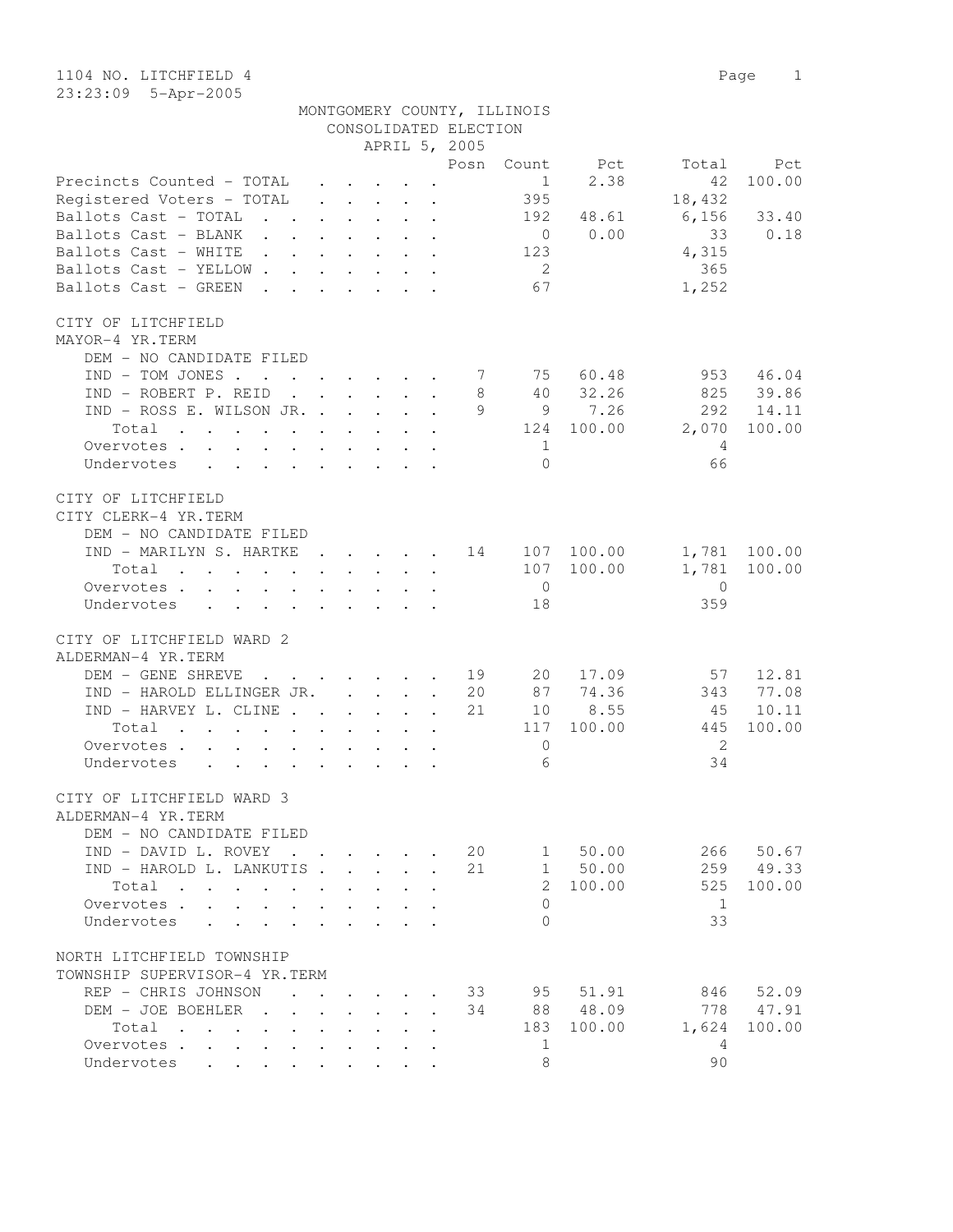| 1104 NO. LITCHFIELD 4                        |                      |                                                                                         |  |                       |                             |            |                | 2<br>Page |
|----------------------------------------------|----------------------|-----------------------------------------------------------------------------------------|--|-----------------------|-----------------------------|------------|----------------|-----------|
| 23:23:09 5-Apr-2005                          |                      |                                                                                         |  |                       |                             |            |                |           |
|                                              |                      |                                                                                         |  | CONSOLIDATED ELECTION | MONTGOMERY COUNTY, ILLINOIS |            |                |           |
|                                              |                      |                                                                                         |  |                       |                             |            |                |           |
|                                              |                      |                                                                                         |  | APRIL 5, 2005<br>Posn |                             | Count Pct  | Total          | Pct       |
| NORTH LITCHFIELD TOWNSHIP                    |                      |                                                                                         |  |                       |                             |            |                |           |
| TOWNSHIP CLERK-4 YR.TERM                     |                      |                                                                                         |  |                       |                             |            |                |           |
| REP - OLIND MCPHERSON 38                     |                      |                                                                                         |  |                       | 96                          | 52.46      |                | 953 58.50 |
| DEM - KATHY A. WALDEN                        |                      |                                                                                         |  | 39                    |                             | 87 47.54   | 676            | 41.50     |
| Total                                        |                      |                                                                                         |  |                       | 183                         | 100.00     | 1,629          | 100.00    |
| Overvotes.                                   |                      |                                                                                         |  |                       | $\overline{0}$              |            | $\overline{0}$ |           |
| Undervotes                                   |                      |                                                                                         |  |                       | 9                           |            | 89             |           |
|                                              |                      |                                                                                         |  |                       |                             |            |                |           |
| NORTH LITCHFIELD TOWNSHIP                    |                      |                                                                                         |  |                       |                             |            |                |           |
| TOWNSHIP ASSESSOR-4 YR.TERM                  |                      |                                                                                         |  |                       |                             |            |                |           |
| REP - LEON GREEN<br><b>Contract Contract</b> |                      | $\mathbf{r}$ , $\mathbf{r}$ , $\mathbf{r}$ , $\mathbf{r}$ , $\mathbf{r}$                |  | 43                    | 153                         | 100.00     | 1,336          | 100.00    |
| DEM - NO CANDIDATE FILED                     |                      |                                                                                         |  |                       |                             |            |                |           |
| Total                                        |                      |                                                                                         |  |                       | 153                         | 100.00     | 1,336          | 100.00    |
| Overvotes.                                   |                      |                                                                                         |  |                       | $\overline{0}$              |            | $\mathbf{0}$   |           |
| Undervotes                                   |                      |                                                                                         |  |                       | 39                          |            | 382            |           |
|                                              |                      |                                                                                         |  |                       |                             |            |                |           |
| NORTH LITCHFIELD TOWNSHIP                    |                      |                                                                                         |  |                       |                             |            |                |           |
| HIGHWAY COMMISSIONER-4 YR.TERM               |                      |                                                                                         |  |                       |                             |            |                |           |
| REP - DANIEL W. PETERS                       |                      |                                                                                         |  | 58                    |                             | 107 56.61  |                | 954 58.06 |
| DEM - GARY BLACK                             |                      |                                                                                         |  | 59                    |                             | 82 43.39   |                | 689 41.94 |
| Total                                        |                      |                                                                                         |  |                       |                             | 189 100.00 | 1,643          | 100.00    |
| Overvotes                                    |                      |                                                                                         |  |                       | $\overline{0}$              |            | 1              |           |
| Undervotes                                   |                      |                                                                                         |  |                       | $\overline{3}$              |            | 74             |           |
|                                              |                      |                                                                                         |  |                       |                             |            |                |           |
| NORTH LITCHFIELD TOWNSHIP                    |                      |                                                                                         |  |                       |                             |            |                |           |
| TOWNSHIP TRUSTEE-4 YR.TERM                   |                      |                                                                                         |  |                       |                             |            |                |           |
| VOTE FOR 4                                   |                      |                                                                                         |  |                       |                             |            |                |           |
| REP - ROBERT G. PARRISH                      |                      |                                                                                         |  | $\cdot$ 63            | 82                          | 11.90      | 825            | 13.40     |
| REP - GARY "JOE" MCNEAL                      |                      | $\ddot{\phantom{a}}$                                                                    |  | 64                    | 89                          | 12.92      | 827            | 13.44     |
| REP - KENNETH KNUTSON.                       |                      | $\mathbf{r}$ , $\mathbf{r}$ , $\mathbf{r}$ , $\mathbf{r}$ , $\mathbf{r}$                |  | 65                    | 77                          | 11.18      | 776            | 12.61     |
| REP - JEFFREY S. HELGEN                      |                      | $\mathbf{r}$ and $\mathbf{r}$ and $\mathbf{r}$ and $\mathbf{r}$                         |  | 66                    | 116                         | 16.84      | 961            | 15.61     |
| DEM - ALAN L. LITTLE                         |                      | $\mathbf{r}$ , and $\mathbf{r}$ , and $\mathbf{r}$ , and $\mathbf{r}$                   |  | 67                    | 58                          | 8.42       | 507            | 8.24      |
| DEM - JOSEPH MARTEN                          |                      | $\mathbf{r}$ , $\mathbf{r}$ , $\mathbf{r}$ , $\mathbf{r}$ , $\mathbf{r}$ , $\mathbf{r}$ |  | 68                    | 88                          | 12.77      | 728            | 11.83     |
| DEM - FRANK E. CARROLL                       |                      |                                                                                         |  | 69                    | 89                          | 12.92      | 768            | 12.48     |
| DEM - ROGER W. BERGMAN                       |                      |                                                                                         |  | 70                    | 90                          | 13.06      | 763            | 12.40     |
| Total                                        |                      |                                                                                         |  |                       | 689                         | 100.00     | 6,155          | 100.00    |
| Overvotes                                    |                      |                                                                                         |  |                       | $\mathbf{1}$                |            | 14             |           |
| Undervotes<br>$\cdot$                        |                      |                                                                                         |  |                       | 75                          |            | 661            |           |
|                                              |                      |                                                                                         |  |                       |                             |            |                |           |
| LITCHFIELD PARK DISTRICT                     |                      |                                                                                         |  |                       |                             |            |                |           |
| PARK COMMISSIONER-4 YR.TERM                  |                      |                                                                                         |  |                       |                             |            |                |           |
| VOTE FOR 4                                   |                      |                                                                                         |  |                       |                             |            |                |           |
| JOHNY C. LEONARD                             |                      |                                                                                         |  | 84                    | 80                          | 37.38      | 1,396          | 36.53     |
| CERESSA J. WALDRUP.                          | $\ddot{\phantom{a}}$ | $\sim$<br>$\bullet$ .                                                                   |  | 85                    | 67                          | 31.31      | 1,236          | 32.34     |
| MONTE E. GOVAIA                              |                      |                                                                                         |  | 86                    | 67                          | 31.31      | 1,190          | 31.14     |
| Total                                        |                      |                                                                                         |  |                       | 214                         | 100.00     | 3,822          | 100.00    |
| Overvotes                                    |                      |                                                                                         |  |                       | $\circledcirc$              |            | $\overline{0}$ |           |
| Undervotes                                   |                      |                                                                                         |  |                       | 286                         |            | 4,738          |           |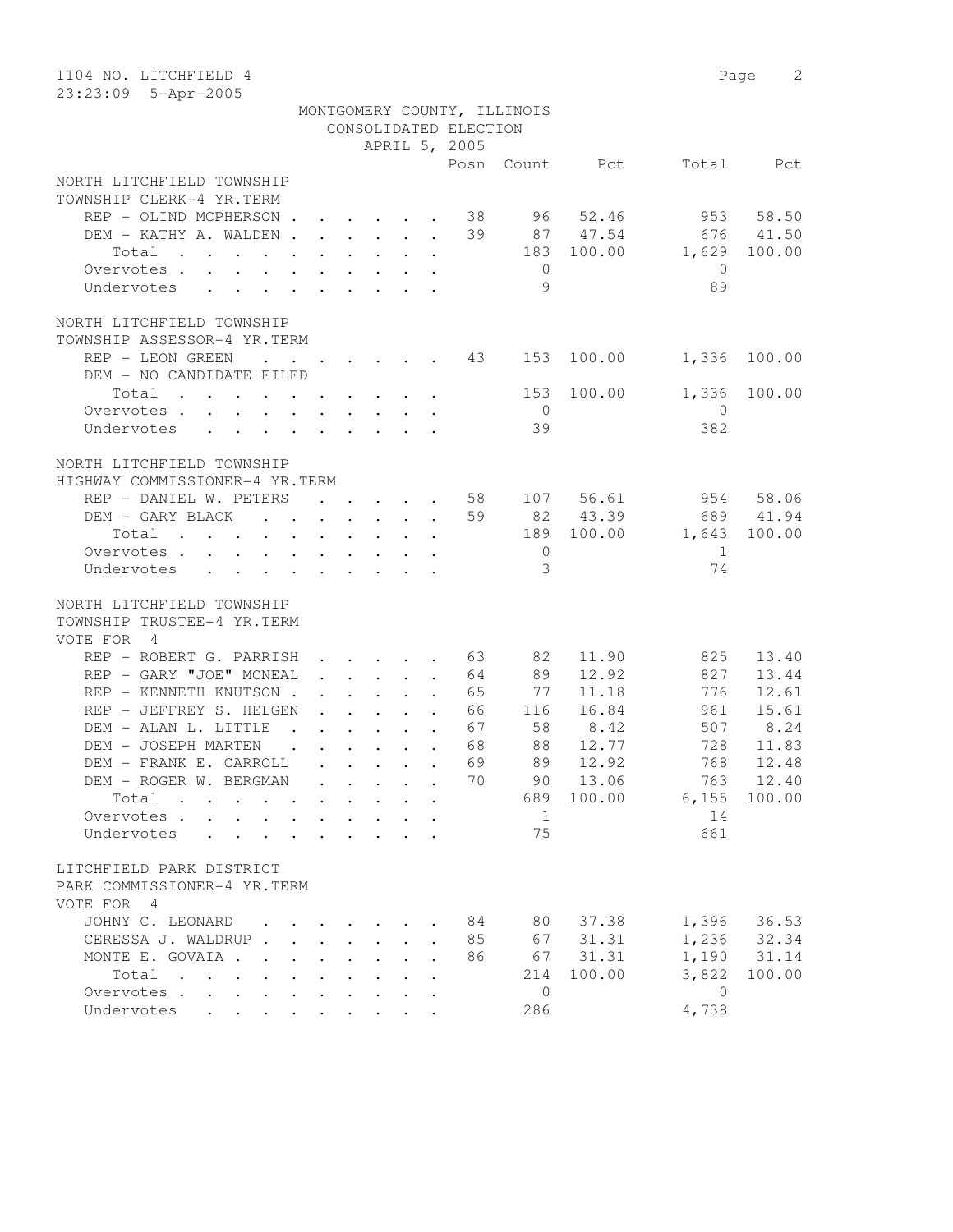| 1104 NO. LITCHFIELD 4                                                                                                                                                                                                                                                                                                               |                                                                   | Page                                | 3                                                                           |
|-------------------------------------------------------------------------------------------------------------------------------------------------------------------------------------------------------------------------------------------------------------------------------------------------------------------------------------|-------------------------------------------------------------------|-------------------------------------|-----------------------------------------------------------------------------|
| 23:23:09 5-Apr-2005                                                                                                                                                                                                                                                                                                                 |                                                                   |                                     |                                                                             |
| MONTGOMERY COUNTY, ILLINOIS<br>CONSOLIDATED ELECTION<br>APRIL 5, 2005                                                                                                                                                                                                                                                               |                                                                   |                                     |                                                                             |
| Posn Count Pct                                                                                                                                                                                                                                                                                                                      |                                                                   |                                     | Total Pct                                                                   |
| LITCHFIELD C.U.S.D. #12<br>MEMBERS OF THE BOARD OF EDUCATION-UNEXP.2 YR.TERM<br>VOTE FOR 2                                                                                                                                                                                                                                          |                                                                   |                                     |                                                                             |
| JOYCE L. BERGEN<br>$147$ 125 57.34<br>$\sim$<br>148<br>93 42.66<br>JEFF SEABAUGH<br>$\mathbf{r}$ , $\mathbf{r}$ , $\mathbf{r}$ , $\mathbf{r}$ , $\mathbf{r}$ , $\mathbf{r}$<br>Total<br>$\overline{0}$<br>Overvotes<br>$\mathbf{r}$ , $\mathbf{r}$ , $\mathbf{r}$ , $\mathbf{r}$ , $\mathbf{r}$ , $\mathbf{r}$<br>166<br>Undervotes | 218 100.00                                                        | $\bigcirc$<br>2,648                 | 1,817 58.96<br>$1,265$ $41.04$<br>3,082 100.00                              |
| LITCHFIELD C.U.S.D. #12<br>MEMBERS OF THE BOARD OF EDUCATION-FULL 4-YR. TERM<br>VOTE FOR 3                                                                                                                                                                                                                                          |                                                                   |                                     |                                                                             |
| SHERRY L. ROVEY<br>106<br>151<br>152<br>DON W. WILLIAMS<br>103<br>$\ddot{\phantom{0}}$<br>TIMOTHY E. REENTS<br>153<br>$\sim 100$<br>SEAN J. VANSLYKE<br>. 154<br>RON ANGLIN<br>155<br>$\mathbf{L}$<br>Total<br>$\ddot{\phantom{a}}$<br>7<br>Overvotes<br>Undervotes<br>117                                                          | 24.20<br>23.52<br>127 29.00<br>56 12.79<br>46 10.50<br>438 100.00 | 1,238<br>6,108<br>75<br>2,262       | 20.27<br>1,240 20.30<br>1,617 26.47<br>$1,167$ 19.11<br>846 13.85<br>100.00 |
| CHRISTIAN AND MONTGOMERY COUNTIES<br>REGIONAL BOARD OF SCHOOL TRUSTEES-FULL TERM<br>VOTE FOR 2                                                                                                                                                                                                                                      |                                                                   |                                     |                                                                             |
| DON SCOTT-CHRISTIAN COUNTY 216<br>217<br>BYRON L. SCHNEIDER-CHRISTIAN CO.<br>Total<br>$\ddot{\phantom{0}}$<br>$\mathbf{r}$<br>Overvotes<br>$\overline{0}$<br>151<br>Undervotes                                                                                                                                                      | 121 51.93<br>112 48.07<br>233 100.00                              | 6,850<br>$\bigcirc$<br>5,304        | $3,345$ 48.83<br>3,505 51.17<br>100.00                                      |
| CHRISTIAN AND MONTGOMERY COUNTIES<br>REGIONAL BOARD OF SCHOOL TRUSTEES-UNEXP.4 YR.TERM<br>DONNA YESKE-MONTGOMERY COUNTY<br>221<br>138 100.00<br>$\sim$ $\sim$ $\sim$ $\sim$ $\sim$<br>Total<br>$\overline{0}$<br>Overvotes<br>54<br>Undervotes                                                                                      | 138 100.00                                                        | 4,310<br>4,310<br>$\Omega$<br>1,767 | 100.00<br>100.00                                                            |
|                                                                                                                                                                                                                                                                                                                                     |                                                                   |                                     |                                                                             |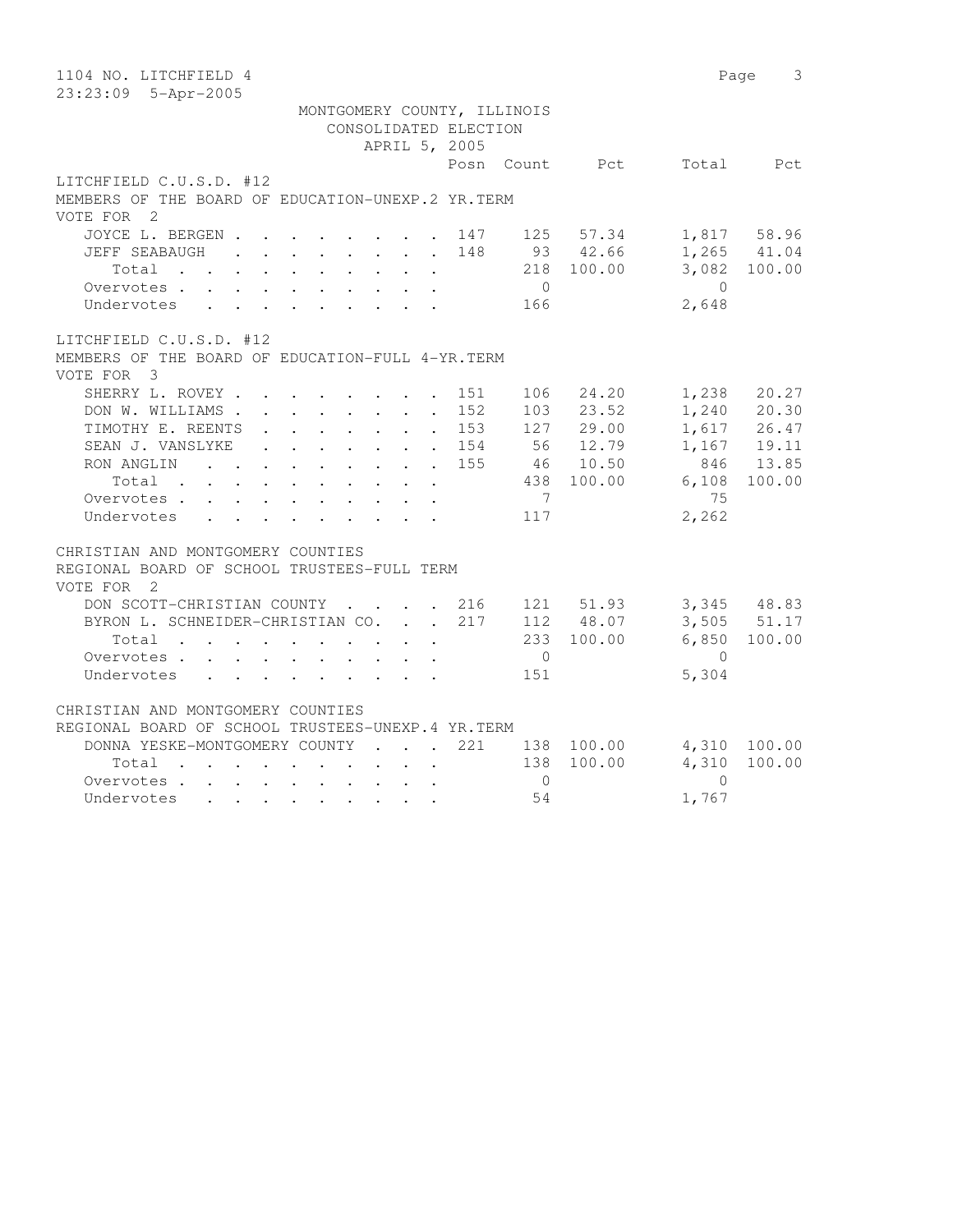1105 NO. LITCHFIELD 5 Page 1 23:23:09 5-Apr-2005

|                                                                                             |                      |                                                                 |                          | CONSOLIDATED ELECTION | MONTGOMERY COUNTY, ILLINOIS |              |                  |              |
|---------------------------------------------------------------------------------------------|----------------------|-----------------------------------------------------------------|--------------------------|-----------------------|-----------------------------|--------------|------------------|--------------|
|                                                                                             |                      |                                                                 |                          | APRIL 5, 2005         |                             |              |                  |              |
|                                                                                             |                      |                                                                 |                          | Posn                  |                             | Count Pct    | Total            | Pct          |
| Precincts Counted - TOTAL                                                                   |                      |                                                                 |                          |                       | $\frac{1}{1}$               | 2.38         | 42               | 100.00       |
| Registered Voters - TOTAL                                                                   |                      |                                                                 |                          |                       | 443                         |              | 18,432           |              |
| Ballots Cast - TOTAL                                                                        |                      |                                                                 |                          |                       |                             | 193 43.57    | $6,156$ 33.40    |              |
| Ballots Cast - BLANK                                                                        |                      |                                                                 |                          |                       |                             | $1 \t 0.23$  | 33               | 0.18         |
| Ballots Cast - WHITE                                                                        |                      |                                                                 |                          |                       | 116                         |              | 4,315            |              |
| Ballots Cast - YELLOW                                                                       |                      |                                                                 |                          |                       | 1                           |              | 365              |              |
| Ballots Cast - GREEN                                                                        |                      |                                                                 |                          |                       | 76                          |              | 1,252            |              |
| CITY OF LITCHFIELD                                                                          |                      |                                                                 |                          |                       |                             |              |                  |              |
| MAYOR-4 YR.TERM                                                                             |                      |                                                                 |                          |                       |                             |              |                  |              |
| DEM - NO CANDIDATE FILED                                                                    |                      |                                                                 |                          |                       |                             |              |                  |              |
| IND - TOM JONES 7 85 45.45                                                                  |                      |                                                                 |                          |                       |                             |              |                  | 953 46.04    |
| IND - ROBERT P. REID                                                                        |                      |                                                                 |                          | 8                     |                             | 78 41.71     |                  | 825 39.86    |
| IND - ROSS E. WILSON JR.                                                                    |                      |                                                                 |                          |                       |                             | 9 24 12.83   |                  | 292 14.11    |
| Total<br>. The contract of the contract of the contract of the contract of $\mathcal{O}(1)$ |                      |                                                                 |                          |                       |                             |              | 187 100.00 2,070 | 100.00       |
| Overvotes                                                                                   |                      |                                                                 |                          |                       | $\overline{0}$              |              | 4                |              |
| Undervotes                                                                                  |                      |                                                                 |                          |                       | 5                           |              | 66               |              |
|                                                                                             |                      |                                                                 |                          |                       |                             |              |                  |              |
| CITY OF LITCHFIELD                                                                          |                      |                                                                 |                          |                       |                             |              |                  |              |
| CITY CLERK-4 YR. TERM                                                                       |                      |                                                                 |                          |                       |                             |              |                  |              |
| DEM - NO CANDIDATE FILED                                                                    |                      |                                                                 |                          |                       |                             |              |                  |              |
| IND - MARILYN S. HARTKE 14 162 100.00                                                       |                      |                                                                 |                          |                       |                             |              |                  | 1,781 100.00 |
| Total $\cdot$                                                                               |                      |                                                                 |                          |                       |                             | 162 100.00   | 1,781            | 100.00       |
| Overvotes.                                                                                  |                      |                                                                 |                          |                       | $\overline{0}$              |              | $\overline{0}$   |              |
| Undervotes                                                                                  |                      |                                                                 |                          |                       | 30                          |              | 359              |              |
| CITY OF LITCHFIELD WARD 3                                                                   |                      |                                                                 |                          |                       |                             |              |                  |              |
| ALDERMAN-4 YR.TERM                                                                          |                      |                                                                 |                          |                       |                             |              |                  |              |
| DEM - NO CANDIDATE FILED                                                                    |                      |                                                                 |                          |                       |                             |              |                  |              |
| IND - DAVID L. ROVEY                                                                        |                      |                                                                 |                          | . 20                  |                             | 41 58.57     |                  | 266 50.67    |
| IND - HAROLD L. LANKUTIS                                                                    |                      |                                                                 |                          | 21                    |                             | 29 41.43     |                  | 259 49.33    |
| Total                                                                                       |                      |                                                                 |                          |                       |                             | 70 100.00    | 525              | 100.00       |
| . The simple state is a set of the state of the state $\mathcal{A}$                         |                      |                                                                 |                          |                       | $\circ$                     |              |                  |              |
| Overvotes.                                                                                  |                      |                                                                 |                          |                       |                             |              | -1<br>33         |              |
| Undervotes                                                                                  |                      |                                                                 |                          |                       | 6                           |              |                  |              |
| CITY OF LITCHFIELD WARD 4                                                                   |                      |                                                                 |                          |                       |                             |              |                  |              |
| ALDERMAN-4 YR.TERM                                                                          |                      |                                                                 |                          |                       |                             |              |                  |              |
| DEM - NO CANDIDATE FILED                                                                    |                      |                                                                 |                          |                       |                             |              |                  |              |
| IND - GENE CAILEY                                                                           |                      | $\cdot$ $\cdot$ $\cdot$ $\cdot$ $\cdot$ $\cdot$                 |                          |                       |                             | 20 85 100.00 | 469              | 100.00       |
| Total                                                                                       | $\ddot{\phantom{0}}$ | $\mathbf{r} = \mathbf{r} + \mathbf{r}$                          |                          |                       |                             | 85 100.00    | 469              | 100.00       |
| Overvotes                                                                                   |                      |                                                                 |                          |                       | $\overline{0}$              |              | $\bigcirc$       |              |
| Undervotes                                                                                  |                      |                                                                 |                          |                       | 31                          |              | 129              |              |
| NORTH LITCHFIELD TOWNSHIP                                                                   |                      |                                                                 |                          |                       |                             |              |                  |              |
| TOWNSHIP SUPERVISOR-4 YR.TERM                                                               |                      |                                                                 |                          |                       |                             |              |                  |              |
| REP - CHRIS JOHNSON                                                                         |                      |                                                                 |                          | 33                    |                             | 89 49.17     |                  | 846 52.09    |
| DEM - JOE BOEHLER.                                                                          |                      | $\mathbf{r}$ and $\mathbf{r}$ and $\mathbf{r}$ and $\mathbf{r}$ |                          | 34                    |                             | 92 50.83     |                  | 778 47.91    |
| Total                                                                                       |                      |                                                                 |                          |                       |                             | 181 100.00   | 1,624            | 100.00       |
| Overvotes                                                                                   |                      |                                                                 |                          |                       | 0                           |              | 4                |              |
|                                                                                             |                      |                                                                 | <b>Contract Contract</b> |                       |                             |              |                  |              |

Undervotes . . . . . . . . . . 12 90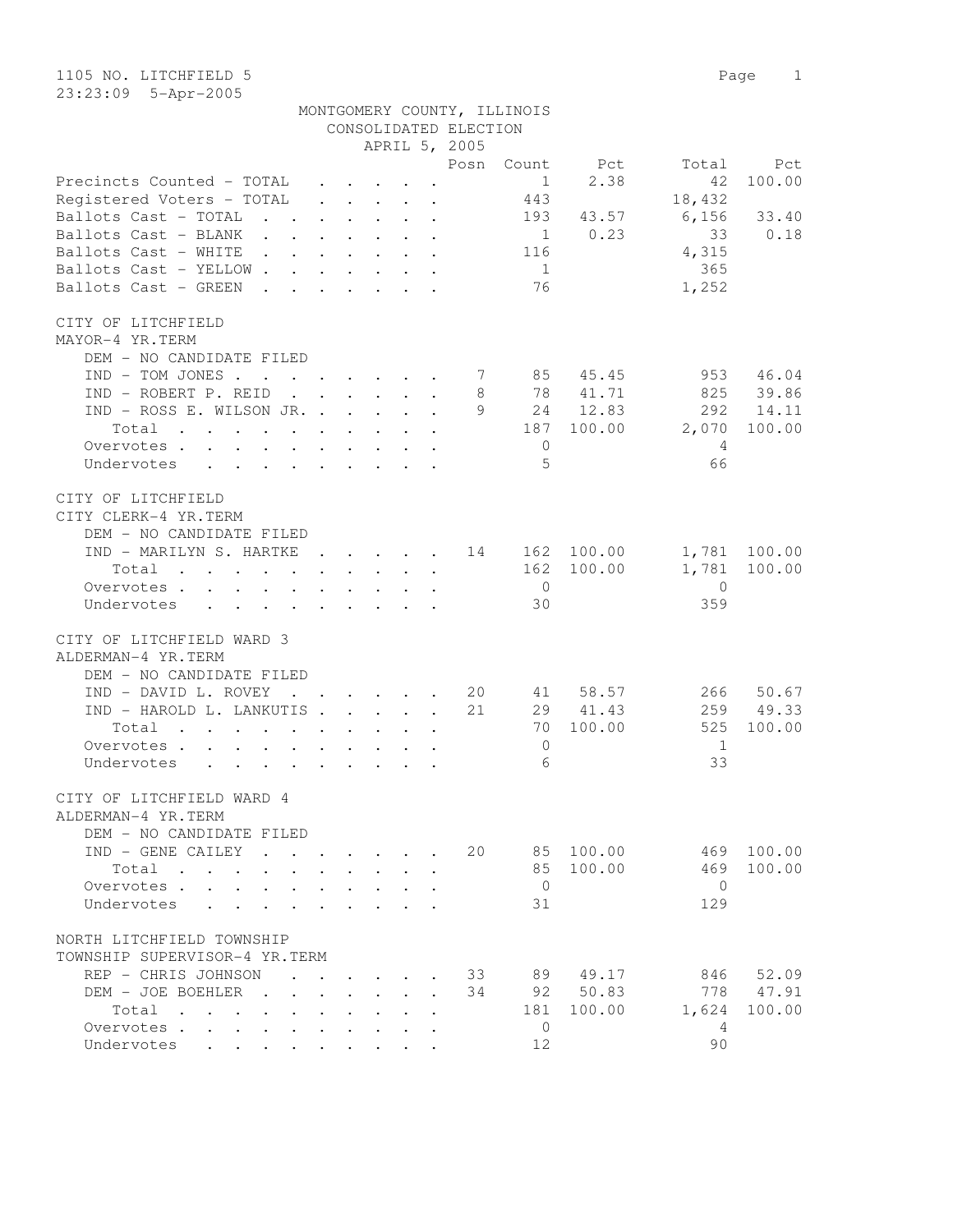| 1105 NO. LITCHFIELD 5              |                      |                      |                      |                                                                                         |                       |                             |            |                | 2<br>Page |
|------------------------------------|----------------------|----------------------|----------------------|-----------------------------------------------------------------------------------------|-----------------------|-----------------------------|------------|----------------|-----------|
| 23:23:09 5-Apr-2005                |                      |                      |                      |                                                                                         |                       |                             |            |                |           |
|                                    |                      |                      |                      |                                                                                         |                       | MONTGOMERY COUNTY, ILLINOIS |            |                |           |
|                                    |                      |                      |                      |                                                                                         | CONSOLIDATED ELECTION |                             |            |                |           |
|                                    |                      |                      |                      |                                                                                         | APRIL 5, 2005         |                             |            |                |           |
|                                    |                      |                      |                      |                                                                                         | Posn                  |                             | Count Pct  | Total          | Pct       |
| NORTH LITCHFIELD TOWNSHIP          |                      |                      |                      |                                                                                         |                       |                             |            |                |           |
| TOWNSHIP CLERK-4 YR.TERM           |                      |                      |                      |                                                                                         |                       |                             |            |                |           |
| REP - OLIND MCPHERSON              |                      |                      |                      |                                                                                         | 38                    |                             | 114 61.62  |                | 953 58.50 |
| DEM - KATHY A. WALDEN              |                      |                      |                      |                                                                                         | 39                    |                             | 71 38.38   | 676            | 41.50     |
| Total                              |                      |                      |                      |                                                                                         |                       |                             | 185 100.00 | 1,629          | 100.00    |
| Overvotes.                         |                      |                      |                      |                                                                                         |                       | $\overline{0}$              |            | $\overline{0}$ |           |
| Undervotes                         |                      |                      |                      |                                                                                         |                       | - 8                         |            | 89             |           |
| NORTH LITCHFIELD TOWNSHIP          |                      |                      |                      |                                                                                         |                       |                             |            |                |           |
| TOWNSHIP ASSESSOR-4 YR.TERM        |                      |                      |                      |                                                                                         |                       |                             |            |                |           |
| REP - LEON GREEN<br>$\sim$ $\sim$  |                      |                      |                      |                                                                                         | 43                    | 138                         | 100.00     | 1,336          | 100.00    |
| DEM - NO CANDIDATE FILED           |                      |                      |                      |                                                                                         |                       |                             |            |                |           |
| Total                              |                      |                      |                      |                                                                                         |                       | 138                         | 100.00     | 1,336          | 100.00    |
| Overvotes.                         |                      |                      |                      |                                                                                         |                       | $\overline{0}$              |            | $\mathbf{0}$   |           |
| Undervotes                         |                      |                      |                      |                                                                                         |                       | 55                          |            | 382            |           |
|                                    |                      |                      |                      |                                                                                         |                       |                             |            |                |           |
| NORTH LITCHFIELD TOWNSHIP          |                      |                      |                      |                                                                                         |                       |                             |            |                |           |
| HIGHWAY COMMISSIONER-4 YR.TERM     |                      |                      |                      |                                                                                         |                       |                             |            |                |           |
| REP - DANIEL W. PETERS             |                      |                      |                      | $\mathbf{r}$ , $\mathbf{r}$ , $\mathbf{r}$ , $\mathbf{r}$ , $\mathbf{r}$                | 58                    |                             | 92 48.94   |                | 954 58.06 |
| DEM - GARY BLACK                   |                      |                      |                      |                                                                                         | 59                    |                             | 96 51.06   |                | 689 41.94 |
| Total                              |                      |                      |                      |                                                                                         |                       |                             | 188 100.00 | 1,643          | 100.00    |
| Overvotes                          |                      |                      |                      |                                                                                         |                       | $\overline{0}$              |            | 1              |           |
| Undervotes                         |                      |                      |                      |                                                                                         |                       | $\overline{5}$              |            | 74             |           |
|                                    |                      |                      |                      |                                                                                         |                       |                             |            |                |           |
| NORTH LITCHFIELD TOWNSHIP          |                      |                      |                      |                                                                                         |                       |                             |            |                |           |
| TOWNSHIP TRUSTEE-4 YR.TERM         |                      |                      |                      |                                                                                         |                       |                             |            |                |           |
| VOTE FOR 4                         |                      |                      |                      |                                                                                         |                       |                             |            |                |           |
| REP - ROBERT G. PARRISH            |                      |                      |                      |                                                                                         | $\cdot$ 63            | 90 —                        | 13.08      | 825            | 13.40     |
| REP - GARY "JOE" MCNEAL            |                      |                      |                      | $\ddot{\phantom{a}}$                                                                    | 64                    | 77                          | 11.19      | 827            | 13.44     |
| REP - KENNETH KNUTSON.             |                      |                      |                      | $\mathbf{1}$ , $\mathbf{1}$ , $\mathbf{1}$ , $\mathbf{1}$ , $\mathbf{1}$ , $\mathbf{1}$ | 65                    | 80                          | 11.63      | 776            | 12.61     |
| REP - JEFFREY S. HELGEN            |                      |                      |                      | $\ddot{\phantom{a}}$                                                                    | 66                    | 94                          | 13.66      | 961            | 15.61     |
| DEM - ALAN L. LITTLE               |                      |                      |                      | $\mathbf{r}$ , $\mathbf{r}$ , $\mathbf{r}$ , $\mathbf{r}$ , $\mathbf{r}$ , $\mathbf{r}$ | 67                    | 72                          | 10.47      | 507            | 8.24      |
| DEM - JOSEPH MARTEN                |                      |                      |                      | $\mathbf{r}$ , $\mathbf{r}$ , $\mathbf{r}$ , $\mathbf{r}$ , $\mathbf{r}$ , $\mathbf{r}$ | 68                    | 88                          | 12.79      | 728            | 11.83     |
| DEM - FRANK E. CARROLL             |                      |                      |                      |                                                                                         | 69                    | 94                          | 13.66      | 768            | 12.48     |
| DEM - ROGER W. BERGMAN             |                      |                      |                      |                                                                                         | 70                    | 93                          | 13.52      | 763            | 12.40     |
| Total                              |                      |                      |                      |                                                                                         |                       | 688                         | 100.00     | 6,155          | 100.00    |
| Overvotes                          |                      |                      |                      |                                                                                         |                       | $\mathbf{1}$                |            | 14             |           |
| Undervotes<br>$\ddot{\phantom{a}}$ |                      |                      |                      |                                                                                         |                       | 80                          |            | 661            |           |
| LITCHFIELD PARK DISTRICT           |                      |                      |                      |                                                                                         |                       |                             |            |                |           |
| PARK COMMISSIONER-4 YR.TERM        |                      |                      |                      |                                                                                         |                       |                             |            |                |           |
| VOTE FOR 4                         |                      |                      |                      |                                                                                         |                       |                             |            |                |           |
| JOHNY C. LEONARD                   |                      |                      |                      |                                                                                         | 84                    | 130                         | 37.36      | 1,396          | 36.53     |
| CERESSA J. WALDRUP.                | $\sim$               | $\ddot{\phantom{0}}$ | $\ddot{\phantom{0}}$ | $\bullet$ .                                                                             | 85                    | 114                         | 32.76      | 1,236          | 32.34     |
| MONTE E. GOVAIA                    | $\ddot{\phantom{a}}$ |                      | $\mathbf{L}$         |                                                                                         | 86                    | 104                         | 29.89      | 1,190          | 31.14     |
| Total                              |                      |                      |                      |                                                                                         |                       | 348                         | 100.00     | 3,822          | 100.00    |
| Overvotes                          |                      |                      |                      |                                                                                         |                       | $\overline{0}$              |            | $\overline{0}$ |           |
| Undervotes                         |                      |                      |                      |                                                                                         |                       | 420                         |            | 4,738          |           |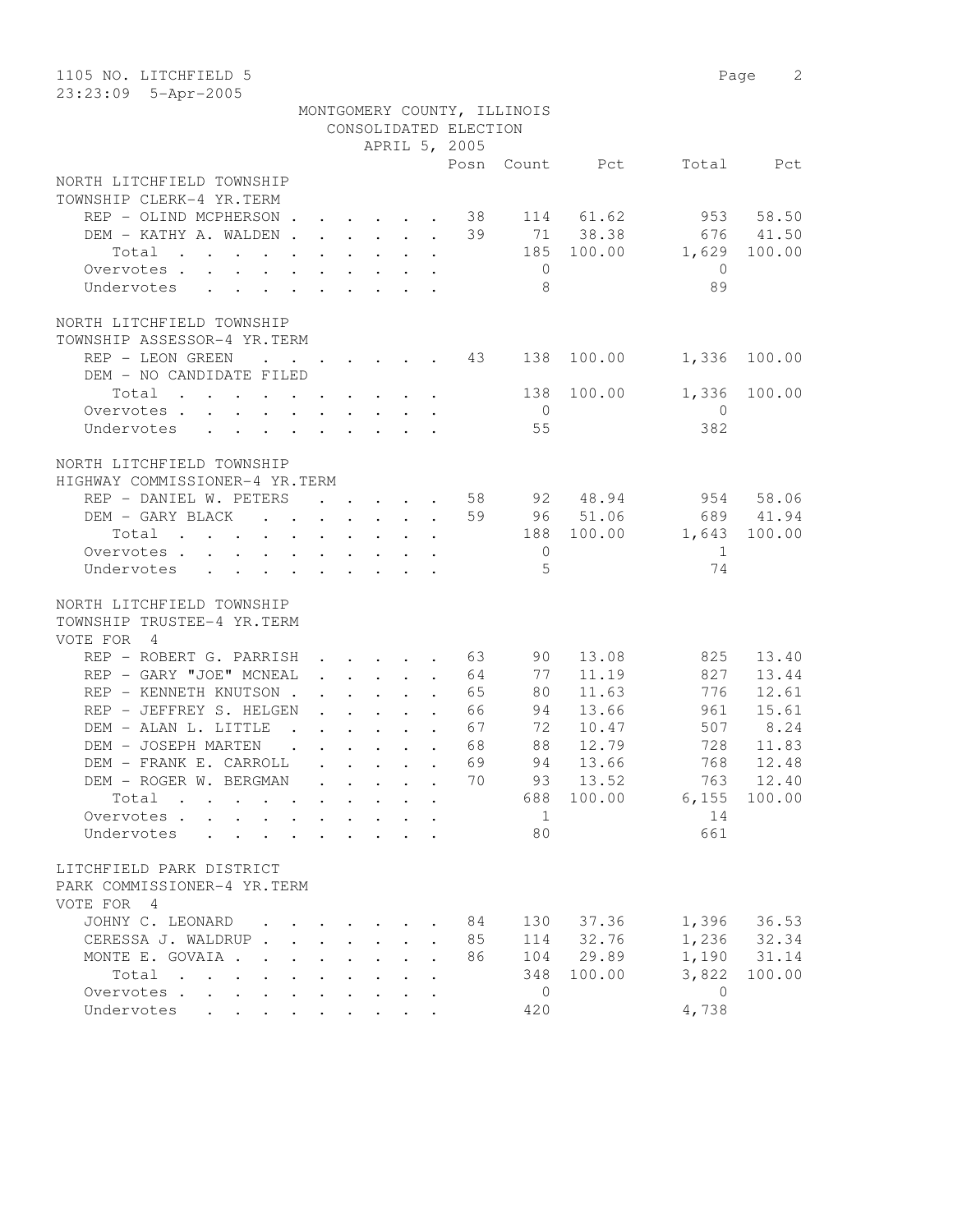| 1105 NO. LITCHFIELD 5                                                                                                                                                                                                                                                                                                                   | 3<br>Page                                                                                                                                        |
|-----------------------------------------------------------------------------------------------------------------------------------------------------------------------------------------------------------------------------------------------------------------------------------------------------------------------------------------|--------------------------------------------------------------------------------------------------------------------------------------------------|
| 23:23:09 5-Apr-2005                                                                                                                                                                                                                                                                                                                     |                                                                                                                                                  |
| MONTGOMERY COUNTY, ILLINOIS<br>CONSOLIDATED ELECTION<br>APRIL 5, 2005                                                                                                                                                                                                                                                                   |                                                                                                                                                  |
| Posn Count Pct                                                                                                                                                                                                                                                                                                                          |                                                                                                                                                  |
| LITCHFIELD C.U.S.D. #12<br>MEMBERS OF THE BOARD OF EDUCATION-UNEXP.2 YR.TERM<br>VOTE FOR 2                                                                                                                                                                                                                                              | Total Pct                                                                                                                                        |
| JOYCE L. BERGEN<br>$147$ 124 59.05<br>148<br>86 40.95<br>JEFF SEABAUGH<br>$\mathbf{r}$ , $\mathbf{r}$ , $\mathbf{r}$ , $\mathbf{r}$ , $\mathbf{r}$ , $\mathbf{r}$<br>210 100.00<br>Total<br>$\overline{0}$<br>Overvotes<br>$\mathbf{r}$ , $\mathbf{r}$ , $\mathbf{r}$ , $\mathbf{r}$ , $\mathbf{r}$ , $\mathbf{r}$<br>176<br>Undervotes | 1,817 58.96<br>$1,265$ $41.04$<br>3,082 100.00<br>$\bigcirc$<br>2,648                                                                            |
| LITCHFIELD C.U.S.D. #12<br>MEMBERS OF THE BOARD OF EDUCATION-FULL 4-YR. TERM<br>VOTE FOR 3                                                                                                                                                                                                                                              |                                                                                                                                                  |
| SHERRY L. ROVEY<br>151<br>90<br>152<br>92<br>DON W. WILLIAMS<br>$\ddot{\phantom{0}}$<br>TIMOTHY E. REENTS .<br>153<br>112<br>$\sim$ $-$<br>79 18.81<br>SEAN J. VANSLYKE<br>. 154<br>RON ANGLIN<br>155<br>47<br>$\mathbf{L}$<br>420 100.00<br>Total<br>$\ddot{\phantom{a}}$<br>- 5<br>Overvotes<br>Undervotes<br>144                     | 1,238<br>21.43<br>20.27<br>1,240 20.30<br>21.90<br>26.67<br>1,617 26.47<br>$1,167$ 19.11<br>846 13.85<br>11.19<br>6,108<br>100.00<br>75<br>2,262 |
| CHRISTIAN AND MONTGOMERY COUNTIES<br>REGIONAL BOARD OF SCHOOL TRUSTEES-FULL TERM<br>VOTE FOR<br>$\overline{\phantom{0}}^2$                                                                                                                                                                                                              |                                                                                                                                                  |
| DON SCOTT-CHRISTIAN COUNTY<br>. 216<br>109 50.70<br>217<br>BYRON L. SCHNEIDER-CHRISTIAN CO.<br>106 49.30<br>215 100.00<br>Total<br>$\mathbf{r}$<br>$\ddot{\phantom{a}}$<br>Overvotes<br>$\overline{0}$<br>171<br>Undervotes                                                                                                             | $3,345$ 48.83<br>3,505 51.17<br>100.00<br>6,850<br>$\bigcirc$<br>5,304                                                                           |
| CHRISTIAN AND MONTGOMERY COUNTIES<br>REGIONAL BOARD OF SCHOOL TRUSTEES-UNEXP.4 YR.TERM<br>DONNA YESKE-MONTGOMERY COUNTY<br>221<br>134 100.00<br>$\sim$ $\sim$ $\sim$ $\sim$ $\sim$<br>134 100.00<br>Total<br>$\Omega$<br>Overvotes<br>59<br>Undervotes                                                                                  | 4,310<br>100.00<br>4,310<br>100.00<br>$\Omega$<br>1,767                                                                                          |
|                                                                                                                                                                                                                                                                                                                                         |                                                                                                                                                  |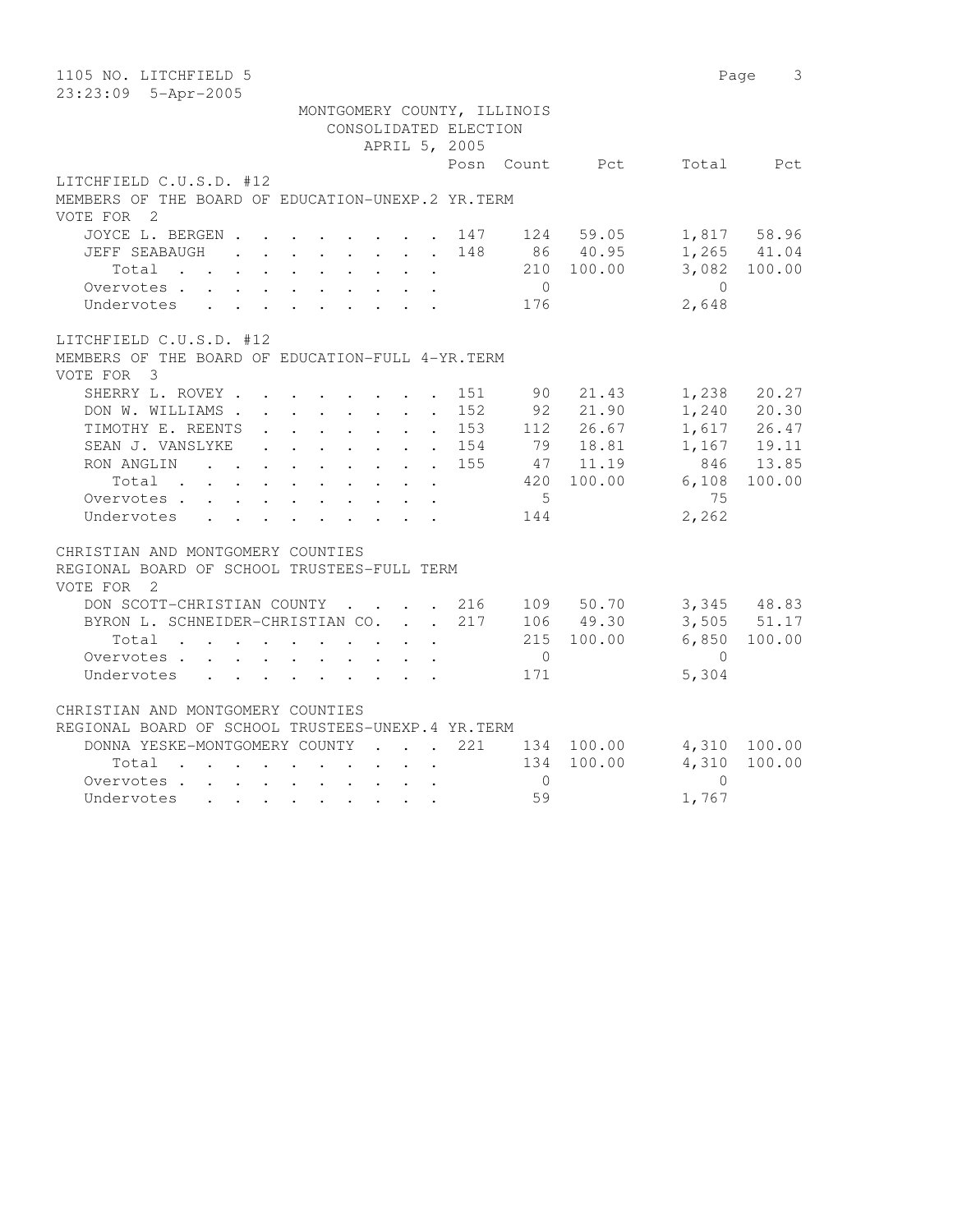1106 NO. LITCHFIELD 6 Page 1 23:23:09 5-Apr-2005

|                       | MONTGOMERY COUNTY, ILLINOIS |
|-----------------------|-----------------------------|
| CONSOLIDATED ELECTION |                             |

|                                                      |  |                                                 | APRIL 5, 2005 |                |                                                              |                       |              |
|------------------------------------------------------|--|-------------------------------------------------|---------------|----------------|--------------------------------------------------------------|-----------------------|--------------|
|                                                      |  |                                                 |               |                | Posn Count Pct                                               |                       | Total Pct    |
| Precincts Counted - TOTAL .                          |  |                                                 |               | 1              | 2.38                                                         | 42                    | 100.00       |
| Registered Voters - TOTAL                            |  | $\cdot$ $\cdot$ $\cdot$ $\cdot$ $\cdot$ $\cdot$ |               | 742            |                                                              | 18,432                |              |
| Ballots Cast - TOTAL                                 |  |                                                 |               | 381            | 51.35                                                        | $6,156$ 33.40         |              |
| Ballots Cast - BLANK                                 |  |                                                 |               |                | $0 \t 0.00$                                                  | 33                    | 0.18         |
| Ballots Cast - WHITE $\cdot \cdot \cdot \cdot \cdot$ |  |                                                 |               | 333            |                                                              | 4,315                 |              |
| Ballots Cast - YELLOW                                |  |                                                 |               | $\overline{0}$ |                                                              | 365                   |              |
| Ballots Cast - GREEN                                 |  |                                                 |               | 48             |                                                              | 1,252                 |              |
| CITY OF LITCHFIELD                                   |  |                                                 |               |                |                                                              |                       |              |
| MAYOR-4 YR.TERM                                      |  |                                                 |               |                |                                                              |                       |              |
| DEM - NO CANDIDATE FILED                             |  |                                                 |               |                |                                                              |                       |              |
| $IND - TOM JONES$                                    |  |                                                 | 7             |                | 130 39.88                                                    |                       | 953 46.04    |
| IND - ROBERT P. REID                                 |  |                                                 | 8             |                | 180 55.21                                                    |                       | 825 39.86    |
| IND - ROSS E. WILSON JR.                             |  |                                                 | 9             |                | 16 4.91                                                      | 292                   | 14.11        |
| Total                                                |  |                                                 |               |                |                                                              | 326 100.00 2,070      | 100.00       |
| Overvotes.                                           |  |                                                 |               | $\overline{0}$ |                                                              | $\overline{4}$        |              |
| Undervotes                                           |  |                                                 |               | $\overline{7}$ |                                                              | 66                    |              |
|                                                      |  |                                                 |               |                |                                                              |                       |              |
| CITY OF LITCHFIELD                                   |  |                                                 |               |                |                                                              |                       |              |
| CITY CLERK-4 YR.TERM                                 |  |                                                 |               |                |                                                              |                       |              |
| DEM - NO CANDIDATE FILED                             |  |                                                 |               |                |                                                              |                       |              |
| IND - MARILYN S. HARTKE 14 294 100.00                |  |                                                 |               |                |                                                              |                       | 1,781 100.00 |
| Total                                                |  |                                                 |               |                | 294 100.00                                                   | 1,781                 | 100.00       |
| Overvotes.                                           |  |                                                 |               | $\overline{0}$ |                                                              | $\overline{0}$        |              |
| Undervotes                                           |  |                                                 |               | 39             |                                                              | 359                   |              |
| CITY OF LITCHFIELD WARD 4                            |  |                                                 |               |                |                                                              |                       |              |
| ALDERMAN-4 YR.TERM                                   |  |                                                 |               |                |                                                              |                       |              |
| DEM - NO CANDIDATE FILED                             |  |                                                 |               |                |                                                              |                       |              |
| $IND - GENERAL CAILEY$ 20                            |  |                                                 |               |                |                                                              | 270 100.00 469 100.00 |              |
| Total                                                |  |                                                 |               |                | 270 100.00                                                   | 469                   | 100.00       |
| Overvotes.                                           |  |                                                 |               | $\overline{0}$ |                                                              | $\bigcirc$            |              |
| Undervotes                                           |  |                                                 |               | 63             |                                                              | 129                   |              |
|                                                      |  |                                                 |               |                |                                                              |                       |              |
| NORTH LITCHFIELD TOWNSHIP                            |  |                                                 |               |                |                                                              |                       |              |
| TOWNSHIP SUPERVISOR-4 YR.TERM                        |  |                                                 |               |                |                                                              |                       |              |
| REP - CHRIS JOHNSON                                  |  |                                                 |               |                | $\cdot$ $\cdot$ $\cdot$ $\cdot$ $\cdot$ $\cdot$ 33 170 46.70 |                       | 846 52.09    |
| DEM - JOE BOEHLER                                    |  |                                                 |               |                | 34 194 53.30                                                 |                       | 778 47.91    |
| Total                                                |  |                                                 |               | 364            | 100.00                                                       | 1,624                 | 100.00       |
| Overvotes                                            |  |                                                 |               | 2              |                                                              | 4                     |              |
| Undervotes<br>$\ddot{\phantom{a}}$                   |  |                                                 |               | 15             |                                                              | 90                    |              |
| NORTH LITCHFIELD TOWNSHIP                            |  |                                                 |               |                |                                                              |                       |              |
| TOWNSHIP CLERK-4 YR.TERM                             |  |                                                 |               |                |                                                              |                       |              |
| REP - OLIND MCPHERSON.                               |  |                                                 | 38            | 200            | 55.56                                                        | 953                   | 58.50        |
| DEM - KATHY A. WALDEN.                               |  |                                                 | 39            | 160            | 44.44                                                        | 676                   | 41.50        |
|                                                      |  |                                                 |               | 360            | 100.00                                                       | 1,629                 | 100.00       |
| Total<br>Overvotes<br>$\mathbf{L}$                   |  |                                                 |               | $\overline{0}$ |                                                              | $\mathbf{0}$          |              |
| Undervotes                                           |  |                                                 |               | 21             |                                                              | 89                    |              |
|                                                      |  |                                                 |               |                |                                                              |                       |              |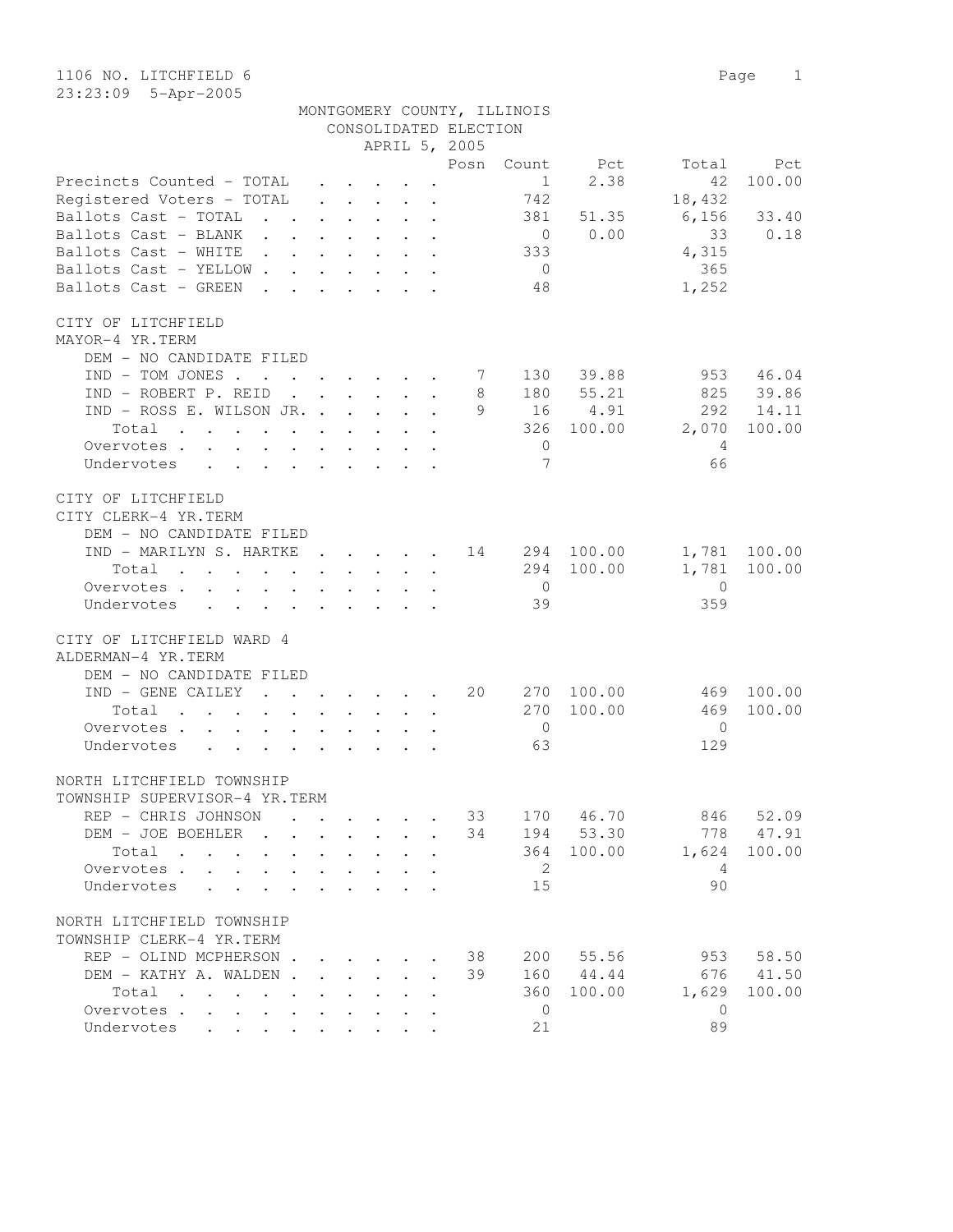| 1106 NO. LITCHFIELD 6                                                                                                    |                         |                                                                                                      |                                                                                                                                     |                       |                             |               |                | Page<br>2     |
|--------------------------------------------------------------------------------------------------------------------------|-------------------------|------------------------------------------------------------------------------------------------------|-------------------------------------------------------------------------------------------------------------------------------------|-----------------------|-----------------------------|---------------|----------------|---------------|
| 23:23:09 5-Apr-2005                                                                                                      |                         |                                                                                                      |                                                                                                                                     |                       | MONTGOMERY COUNTY, ILLINOIS |               |                |               |
|                                                                                                                          |                         |                                                                                                      |                                                                                                                                     | CONSOLIDATED ELECTION |                             |               |                |               |
|                                                                                                                          |                         |                                                                                                      | APRIL 5, 2005                                                                                                                       |                       |                             |               |                |               |
|                                                                                                                          |                         |                                                                                                      |                                                                                                                                     | Posn                  |                             | Count Pct     | Total          | Pct           |
| NORTH LITCHFIELD TOWNSHIP                                                                                                |                         |                                                                                                      |                                                                                                                                     |                       |                             |               |                |               |
| TOWNSHIP ASSESSOR-4 YR.TERM                                                                                              |                         |                                                                                                      |                                                                                                                                     |                       |                             |               |                |               |
| REP - LEON GREEN<br>$\sim$ $\sim$ $\sim$                                                                                 | $\cdot$ $\cdot$ $\cdot$ |                                                                                                      | $\cdot$ $\cdot$ $\cdot$ $\cdot$ $\cdot$                                                                                             | 43                    | 298                         | 100.00        | 1,336          | 100.00        |
| DEM - NO CANDIDATE FILED                                                                                                 |                         |                                                                                                      |                                                                                                                                     |                       |                             |               |                |               |
| Total                                                                                                                    |                         |                                                                                                      |                                                                                                                                     |                       | 298                         | 100.00        | 1,336          | 100.00        |
| Overvotes                                                                                                                |                         |                                                                                                      |                                                                                                                                     |                       | $\overline{0}$              |               | $\overline{0}$ |               |
| Undervotes                                                                                                               |                         |                                                                                                      |                                                                                                                                     |                       | 83                          |               | 382            |               |
|                                                                                                                          |                         |                                                                                                      |                                                                                                                                     |                       |                             |               |                |               |
| NORTH LITCHFIELD TOWNSHIP                                                                                                |                         |                                                                                                      |                                                                                                                                     |                       |                             |               |                |               |
| HIGHWAY COMMISSIONER-4 YR.TERM                                                                                           |                         |                                                                                                      |                                                                                                                                     |                       |                             |               |                |               |
| REP - DANIEL W. PETERS                                                                                                   |                         |                                                                                                      |                                                                                                                                     | 58                    |                             | 198 54.40     | 954            | 58.06         |
| DEM - GARY BLACK                                                                                                         |                         |                                                                                                      |                                                                                                                                     | 59                    |                             | 166 45.60     | 689            | 41.94         |
| Total<br>$\sim$ $-$                                                                                                      | $\sim$                  | $\sim$ 100 $\pm$                                                                                     |                                                                                                                                     |                       | 364                         | 100.00        | 1,643          | 100.00        |
| Overvotes.                                                                                                               |                         |                                                                                                      |                                                                                                                                     |                       | $\overline{1}$              |               | 1              |               |
| Undervotes<br>$\mathbf{r}$ , $\mathbf{r}$ , $\mathbf{r}$ , $\mathbf{r}$ , $\mathbf{r}$ , $\mathbf{r}$ , $\mathbf{r}$     |                         |                                                                                                      |                                                                                                                                     |                       | 16                          |               | 74             |               |
|                                                                                                                          |                         |                                                                                                      |                                                                                                                                     |                       |                             |               |                |               |
| NORTH LITCHFIELD TOWNSHIP                                                                                                |                         |                                                                                                      |                                                                                                                                     |                       |                             |               |                |               |
| TOWNSHIP TRUSTEE-4 YR.TERM                                                                                               |                         |                                                                                                      |                                                                                                                                     |                       |                             |               |                |               |
| VOTE FOR 4                                                                                                               |                         |                                                                                                      |                                                                                                                                     |                       |                             |               |                |               |
| REP - ROBERT G. PARRISH                                                                                                  |                         | $\cdot$ $\cdot$ $\cdot$ $\cdot$ $\cdot$                                                              | $\ddot{\phantom{a}}$                                                                                                                | 63                    | 192                         | 13.87         | 825            | 13.40         |
| REP - GARY "JOE" MCNEAL                                                                                                  |                         |                                                                                                      | $\ddot{\phantom{a}}$                                                                                                                | 64                    | 178                         | 12.86         | 827            | 13.44         |
| REP - KENNETH KNUTSON.                                                                                                   | $\mathbf{L}$            | $\ddot{\phantom{0}}$<br>$\mathbf{L}^{\text{max}}$                                                    | $\mathbf{L}$<br>$\cdot$                                                                                                             | 65                    | 177                         | 12.79         | 776            | 12.61         |
| REP - JEFFREY S. HELGEN<br>DEM - ALAN L. LITTLE.                                                                         |                         | $\ddot{\phantom{a}}$                                                                                 | $\ddot{\phantom{a}}$                                                                                                                | 66                    | 208<br>114                  | 15.03<br>8.24 | 961<br>507     | 15.61<br>8.24 |
| DEM - JOSEPH MARTEN                                                                                                      |                         | $\cdot$ $\cdot$ $\cdot$ $\cdot$ $\cdot$                                                              | $\ddot{\phantom{a}}$                                                                                                                | 67<br>68              | 174                         | 12.57         | 728            | 11.83         |
| $\sim$ $\sim$<br>DEM - FRANK E. CARROLL                                                                                  |                         | $\mathbf{r}$ , $\mathbf{r}$ , $\mathbf{r}$ , $\mathbf{r}$<br>$\cdot$ $\cdot$ $\cdot$ $\cdot$ $\cdot$ | $\ddot{\phantom{a}}$                                                                                                                | 69                    | 169                         | 12.21         | 768            | 12.48         |
| DEM - ROGER W. BERGMAN                                                                                                   |                         |                                                                                                      | $\ddot{\phantom{a}}$                                                                                                                | 70                    | 172                         | 12.43         | 763            | 12.40         |
| Total<br>the contract of the contract of the contract of the contract of the contract of the contract of the contract of |                         |                                                                                                      | $\begin{array}{cccccccccccccc} \bullet & \bullet & \bullet & \bullet & \bullet & \bullet & \bullet & \bullet & \bullet \end{array}$ |                       | 1,384                       | 100.00        | 6,155          | 100.00        |
| Overvotes                                                                                                                |                         |                                                                                                      |                                                                                                                                     |                       | -2                          |               | 14             |               |
| Undervotes<br>$\bullet$ .<br><br><br><br><br><br><br><br><br><br><br><br><br>$\bullet$ . The set of $\bullet$            |                         |                                                                                                      |                                                                                                                                     |                       | 132                         |               | 661            |               |
|                                                                                                                          |                         |                                                                                                      |                                                                                                                                     |                       |                             |               |                |               |
| LITCHFIELD PARK DISTRICT                                                                                                 |                         |                                                                                                      |                                                                                                                                     |                       |                             |               |                |               |
| PARK COMMISSIONER-4 YR.TERM                                                                                              |                         |                                                                                                      |                                                                                                                                     |                       |                             |               |                |               |
| VOTE FOR 4                                                                                                               |                         |                                                                                                      |                                                                                                                                     |                       |                             |               |                |               |
| JOHNY C. LEONARD                                                                                                         |                         |                                                                                                      |                                                                                                                                     | 84                    | 212                         | 34.19         | 1,396          | 36.53         |
| CERESSA J. WALDRUP.<br>$\ddot{\phantom{a}}$                                                                              |                         | $\ddot{\phantom{0}}$                                                                                 | $\ddot{\phantom{a}}$                                                                                                                | 85                    | 220                         | 35.48         | 1,236          | 32.34         |
| MONTE E. GOVAIA .<br>$\sim$<br>$\mathbf{L}^{\text{max}}$                                                                 | $\ddot{\phantom{0}}$    | $\mathbf{L}^{\text{max}}$<br>$\ddot{\phantom{0}}$                                                    | $\ddot{\phantom{a}}$                                                                                                                | 86                    | 188                         | 30.32         | 1,190          | 31.14         |
| Total                                                                                                                    |                         |                                                                                                      |                                                                                                                                     |                       | 620                         | 100.00        | 3,822          | 100.00        |
| Overvotes.<br>$\mathbf{L} = \mathbf{L}$<br>$\mathcal{L}^{\text{max}}$<br>$\mathbf{L}$                                    | $\mathbf{L}$            |                                                                                                      |                                                                                                                                     |                       | $\overline{0}$              |               | $\overline{0}$ |               |
| $\mathcal{L}^{\text{max}}$<br>Undervotes<br>$\mathbf{r}$                                                                 |                         |                                                                                                      |                                                                                                                                     |                       | 712                         |               | 4,738          |               |
|                                                                                                                          |                         |                                                                                                      |                                                                                                                                     |                       |                             |               |                |               |
| LITCHFIELD C.U.S.D. #12                                                                                                  |                         |                                                                                                      |                                                                                                                                     |                       |                             |               |                |               |
| MEMBERS OF THE BOARD OF EDUCATION-UNEXP.2 YR.TERM                                                                        |                         |                                                                                                      |                                                                                                                                     |                       |                             |               |                |               |
| VOTE FOR 2                                                                                                               |                         |                                                                                                      |                                                                                                                                     |                       |                             |               |                |               |
| JOYCE L. BERGEN.                                                                                                         |                         |                                                                                                      | $\ddot{\phantom{a}}$                                                                                                                | 147                   | 239                         | 57.18         | 1,817          | 58.96         |
| JEFF SEABAUGH<br>$\mathbf{r}$ $\mathbf{r}$<br>$\ddot{\phantom{a}}$                                                       | $\ddot{\phantom{a}}$    | $\ddot{\phantom{0}}$                                                                                 | $\sim$                                                                                                                              | 148                   | 179                         | 42.82         | 1,265          | 41.04         |
| Total<br>$\ddot{\phantom{a}}$<br>$\ddot{\phantom{a}}$                                                                    | $\mathbf{L}$            |                                                                                                      |                                                                                                                                     |                       | 418                         | 100.00        | 3,082          | 100.00        |
| Overvotes<br>$\ddot{\phantom{0}}$<br>$\ddot{\phantom{0}}$                                                                |                         |                                                                                                      |                                                                                                                                     |                       | $\overline{0}$              |               | $\mathbf{0}$   |               |
| Undervotes                                                                                                               |                         | $\cdot$ $\cdot$ $\cdot$ $\cdot$ $\cdot$                                                              |                                                                                                                                     |                       | 344                         |               | 2,648          |               |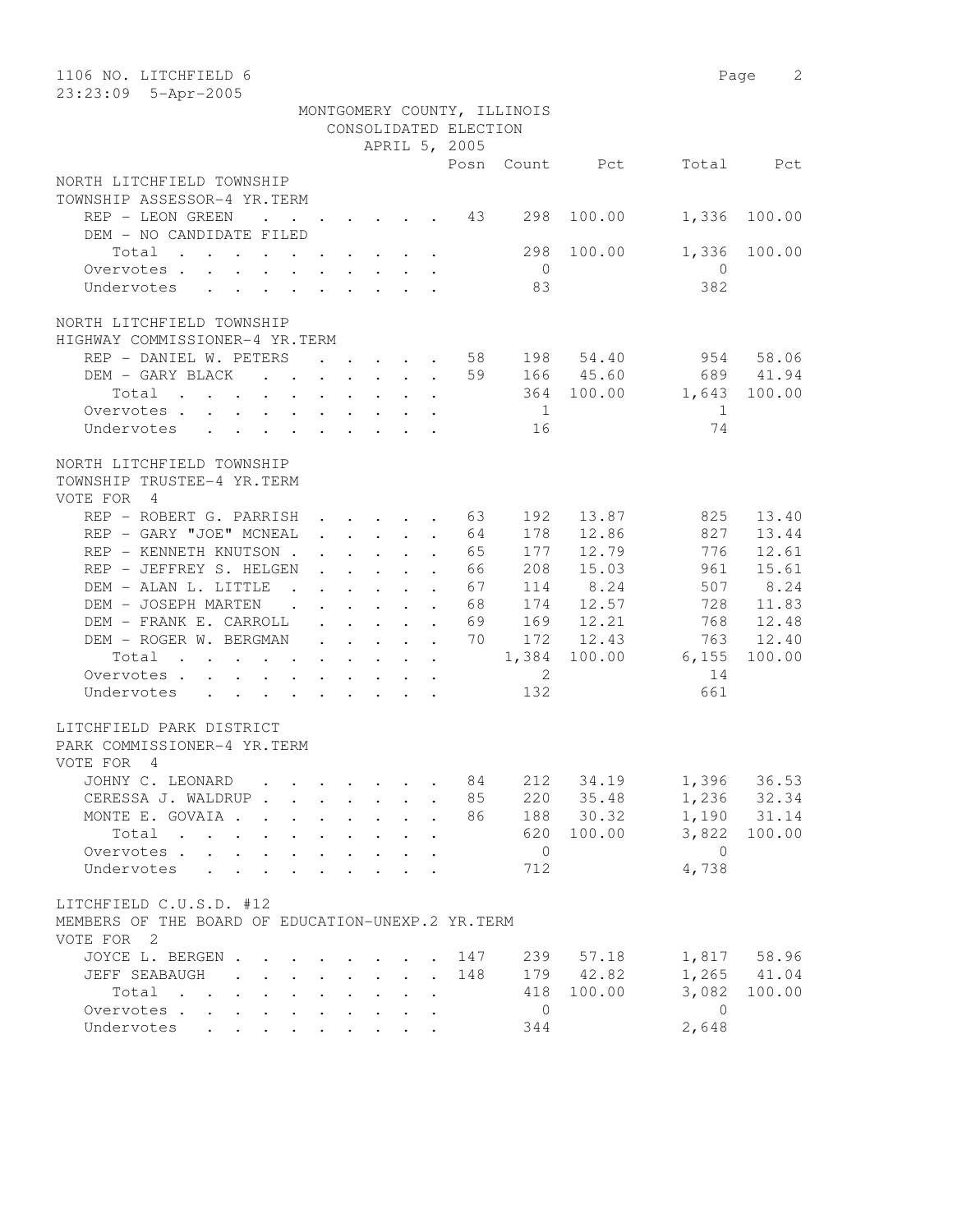| 1106 NO. LITCHFIELD 6                                                                                                                                                            | 3<br>Page     |
|----------------------------------------------------------------------------------------------------------------------------------------------------------------------------------|---------------|
| 23:23:09 5-Apr-2005                                                                                                                                                              |               |
| MONTGOMERY COUNTY, ILLINOIS                                                                                                                                                      |               |
| CONSOLIDATED ELECTION                                                                                                                                                            |               |
| APRIL 5, 2005                                                                                                                                                                    |               |
| Total<br>Posn<br>Count Pct                                                                                                                                                       | Pct           |
| LITCHFIELD C.U.S.D. #12                                                                                                                                                          |               |
| MEMBERS OF THE BOARD OF EDUCATION-FULL 4-YR. TERM                                                                                                                                |               |
| VOTE FOR 3                                                                                                                                                                       |               |
| SHERRY L. ROVEY.<br>18.83<br>1,238<br>151<br>161                                                                                                                                 | 20.27         |
| $\mathbf{r}$ , and $\mathbf{r}$ , and $\mathbf{r}$ , and $\mathbf{r}$<br>204 23.86<br>DON W. WILLIAMS.<br>152<br>$\cdot$ $\cdot$ $\cdot$ $\cdot$ $\cdot$ $\cdot$ $\cdot$ $\cdot$ | $1,240$ 20.30 |
| 234 27.37<br>TIMOTHY E. REENTS<br>153<br>$\mathbf{r} = \mathbf{r} - \mathbf{r} = \mathbf{r} - \mathbf{r} = \mathbf{r} - \mathbf{r}$                                              | 1,617 26.47   |
| $\sim$<br>154                                                                                                                                                                    |               |
| 169 19.77<br>SEAN J. VANSLYKE                                                                                                                                                    | 1,167 19.11   |
| 155<br>87 10.18<br>RON ANGLIN<br>$\mathbf{r}$ , $\mathbf{r}$ , $\mathbf{r}$ , $\mathbf{r}$ , $\mathbf{r}$ , $\mathbf{r}$ , $\mathbf{r}$                                          | 846 13.85     |
| 100.00<br>855<br>6,108<br>Total                                                                                                                                                  | 100.00        |
| 10<br>75<br>Overvotes                                                                                                                                                            |               |
| 2,262<br>Undervotes<br>258                                                                                                                                                       |               |
|                                                                                                                                                                                  |               |
| CHRISTIAN AND MONTGOMERY COUNTIES                                                                                                                                                |               |
| REGIONAL BOARD OF SCHOOL TRUSTEES-FULL TERM                                                                                                                                      |               |
| VOTE FOR 2                                                                                                                                                                       |               |
| DON SCOTT-CHRISTIAN COUNTY<br>. 216<br>219 50.46                                                                                                                                 | 3,345 48.83   |
| BYRON L. SCHNEIDER-CHRISTIAN CO.<br>217<br>215 49.54                                                                                                                             | 3,505 51.17   |
| 100.00<br>6,850<br>Total<br>434                                                                                                                                                  | 100.00        |
| Overvotes<br>$\overline{0}$<br>$\Omega$                                                                                                                                          |               |
| 5,304<br>328<br>Undervotes                                                                                                                                                       |               |
|                                                                                                                                                                                  |               |
| CHRISTIAN AND MONTGOMERY COUNTIES                                                                                                                                                |               |
| REGIONAL BOARD OF SCHOOL TRUSTEES-UNEXP.4 YR.TERM                                                                                                                                |               |
| DONNA YESKE-MONTGOMERY COUNTY<br>221<br>259<br>100.00<br>4,310<br>$\sim$ $\sim$ $\sim$ $\sim$ $\sim$                                                                             | 100.00        |
| 259<br>100.00<br>4,310<br>Total                                                                                                                                                  | 100.00        |
|                                                                                                                                                                                  |               |
| $\bigcirc$<br>$\Omega$<br>Overvotes                                                                                                                                              |               |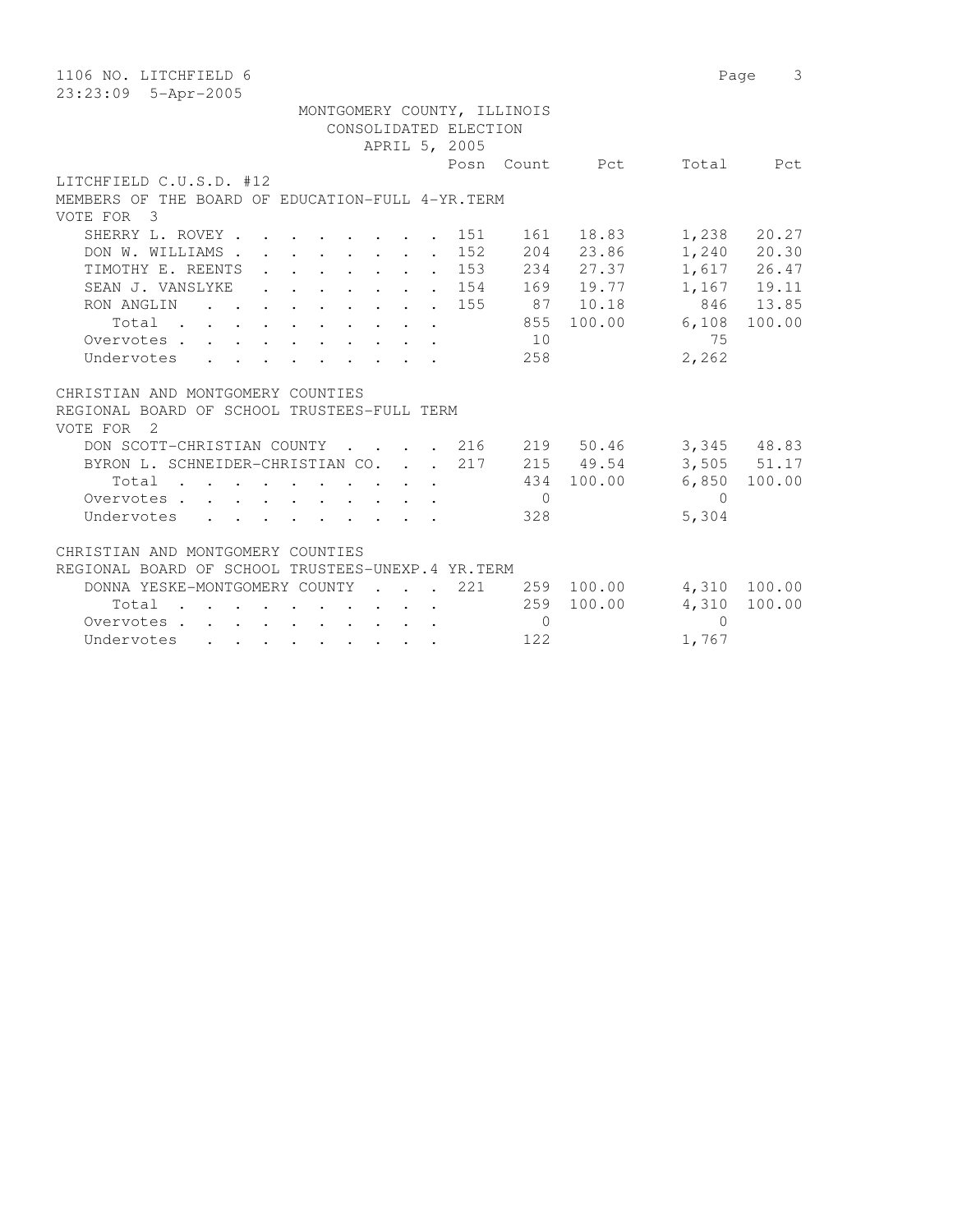1201 PITMAN Page 1 23:23:09 5-Apr-2005

|                                                                                                                          |                                 |                                                                                         |                                      |                                                                 |                                        | CONSOLIDATED ELECTION |                |           |                |        |
|--------------------------------------------------------------------------------------------------------------------------|---------------------------------|-----------------------------------------------------------------------------------------|--------------------------------------|-----------------------------------------------------------------|----------------------------------------|-----------------------|----------------|-----------|----------------|--------|
|                                                                                                                          |                                 |                                                                                         |                                      |                                                                 |                                        | APRIL 5, 2005         |                |           |                |        |
|                                                                                                                          |                                 |                                                                                         |                                      |                                                                 |                                        | Posn                  | Count          | Pct       | Total          | Pct    |
| Precincts Counted - TOTAL                                                                                                |                                 |                                                                                         |                                      | $\cdot$ $\cdot$ $\cdot$ $\cdot$                                 |                                        |                       | $\mathbf{1}$   | 2.38      | 42             | 100.00 |
| Registered Voters - TOTAL                                                                                                |                                 |                                                                                         |                                      | $\cdot$ $\cdot$ $\cdot$ $\cdot$ $\cdot$                         |                                        |                       | 337            |           | 18,432         |        |
| Ballots Cast - TOTAL                                                                                                     |                                 | $\mathbf{L} = \mathbf{L} \mathbf{L}$                                                    |                                      |                                                                 | $\mathbf{r}$ $\mathbf{r}$ $\mathbf{r}$ |                       | 106            | 31.45     | 6,156          | 33.40  |
| Ballots Cast - BLANK                                                                                                     | $\sim$ $\sim$                   |                                                                                         |                                      |                                                                 |                                        |                       | $\overline{1}$ | 0.30      | 33             | 0.18   |
| Ballots Cast - WHITE                                                                                                     | $\sim$ $\sim$                   |                                                                                         | $\mathbf{L} = \mathbf{L} \mathbf{L}$ |                                                                 |                                        |                       | 41             |           | 4,315          |        |
| Ballots Cast - YELLOW                                                                                                    |                                 |                                                                                         |                                      |                                                                 |                                        |                       | 2              |           | 365            |        |
| Ballots Cast - GREEN                                                                                                     |                                 | $\mathbf{r}$ , $\mathbf{r}$ , $\mathbf{r}$ , $\mathbf{r}$ , $\mathbf{r}$ , $\mathbf{r}$ |                                      |                                                                 |                                        |                       | 63             |           | 1,252          |        |
| Ballots Cast - SALMON.                                                                                                   |                                 | $\mathbf{r}$ . The set of $\mathbf{r}$ is the set of $\mathbf{r}$                       |                                      |                                                                 |                                        |                       | $\bigcirc$     |           | 179            |        |
|                                                                                                                          |                                 |                                                                                         |                                      |                                                                 |                                        |                       |                |           |                |        |
|                                                                                                                          |                                 |                                                                                         |                                      |                                                                 |                                        |                       |                |           |                |        |
| VILLAGE OF WAGGONER                                                                                                      |                                 |                                                                                         |                                      |                                                                 |                                        |                       |                |           |                |        |
| VILLAGE PRESIDENT-4 YR.TERM                                                                                              |                                 |                                                                                         |                                      |                                                                 |                                        |                       |                |           |                |        |
| IND - LEWIS RAY DURSTON                                                                                                  |                                 |                                                                                         |                                      | $\cdot$                                                         |                                        | 7                     | 53             | 100.00    | 53             | 100.00 |
| Total                                                                                                                    |                                 |                                                                                         |                                      |                                                                 |                                        |                       |                | 53 100.00 | 53             | 100.00 |
| Overvotes .                                                                                                              | $\cdot$ $\cdot$ $\cdot$ $\cdot$ |                                                                                         |                                      | $\mathbf{L}$ and $\mathbf{L}$                                   |                                        |                       | $\overline{0}$ |           | $\overline{0}$ |        |
| Undervotes                                                                                                               | $\mathbf{L}$ $\mathbf{L}$       | $\mathbf{L}$                                                                            |                                      | $\mathbf{r} = \mathbf{r} \cdot \mathbf{r}$                      |                                        |                       | 10             |           | 10             |        |
|                                                                                                                          |                                 |                                                                                         |                                      |                                                                 |                                        |                       |                |           |                |        |
| VILLAGE OF WAGGONER                                                                                                      |                                 |                                                                                         |                                      |                                                                 |                                        |                       |                |           |                |        |
| VILLAGE TRUSTEE-4 YR.TERM                                                                                                |                                 |                                                                                         |                                      |                                                                 |                                        |                       |                |           |                |        |
| VOTE FOR 3                                                                                                               |                                 |                                                                                         |                                      |                                                                 |                                        |                       |                |           |                |        |
| IND - RONALD ELIASON                                                                                                     |                                 | $\ddot{\phantom{a}}$                                                                    |                                      | $\cdot$ $\cdot$ $\cdot$ $\cdot$ $\cdot$                         |                                        | 11<br>$\sim$          | 47             | 51.65     | 47             | 51.65  |
| IND - RONALD SEATON                                                                                                      |                                 |                                                                                         | $\sim$                               |                                                                 |                                        | 12                    |                | 44 48.35  | 44             | 48.35  |
| Total                                                                                                                    |                                 |                                                                                         |                                      | $\cdot$ $\cdot$ $\cdot$                                         |                                        |                       | 91             | 100.00    | 91             | 100.00 |
| Overvotes                                                                                                                |                                 | $\mathbf{L}$                                                                            |                                      |                                                                 |                                        |                       | $\overline{0}$ |           | $\mathbf{0}$   |        |
| Undervotes<br>$\mathbf{L}$                                                                                               |                                 |                                                                                         |                                      |                                                                 |                                        |                       | 98             |           | 98             |        |
|                                                                                                                          |                                 |                                                                                         |                                      |                                                                 |                                        |                       |                |           |                |        |
| VILLAGE OF WAGGONER                                                                                                      |                                 |                                                                                         |                                      |                                                                 |                                        |                       |                |           |                |        |
| VILLAGE TRUSTEE-UNEXP.2 YR.TERM                                                                                          |                                 |                                                                                         |                                      |                                                                 |                                        |                       |                |           |                |        |
| VOTE FOR 2                                                                                                               |                                 |                                                                                         |                                      |                                                                 |                                        |                       |                |           |                |        |
| IND - NO CANDIDATE FILED                                                                                                 |                                 |                                                                                         |                                      |                                                                 |                                        |                       |                |           |                |        |
|                                                                                                                          |                                 |                                                                                         |                                      |                                                                 |                                        |                       |                |           |                |        |
| Total<br>the contract of the contract of the contract of the contract of the contract of the contract of the contract of |                                 |                                                                                         |                                      |                                                                 |                                        |                       | $\overline{0}$ |           | $\mathbf{0}$   |        |
| Overvotes .                                                                                                              |                                 |                                                                                         |                                      |                                                                 |                                        |                       | $\mathbf{0}$   |           | $\circ$        |        |
| Undervotes<br>$\ddot{\phantom{0}}$                                                                                       |                                 |                                                                                         |                                      |                                                                 |                                        |                       | 126            |           | 126            |        |
|                                                                                                                          |                                 |                                                                                         |                                      |                                                                 |                                        |                       |                |           |                |        |
| PITMAN TOWNSHIP                                                                                                          |                                 |                                                                                         |                                      |                                                                 |                                        |                       |                |           |                |        |
| TOWNSHIP SUPERVISOR-4 YR.TERM                                                                                            |                                 |                                                                                         |                                      |                                                                 |                                        |                       |                |           |                |        |
| DEM - DAVID STEAD                                                                                                        |                                 | $\sim$                                                                                  |                                      | $\mathbf{r}$ and $\mathbf{r}$ and $\mathbf{r}$ and $\mathbf{r}$ |                                        | 33                    | 92             | 100.00    | 92             | 100.00 |
| REP - NO CANDIDATE FILED                                                                                                 |                                 |                                                                                         |                                      |                                                                 |                                        |                       |                |           |                |        |
| Total                                                                                                                    |                                 |                                                                                         |                                      |                                                                 |                                        |                       | 92             | 100.00    | 92             | 100.00 |
| Overvotes .                                                                                                              |                                 |                                                                                         |                                      |                                                                 |                                        |                       | $\mathbf{0}$   |           | $\mathbf{0}$   |        |
| Undervotes                                                                                                               |                                 |                                                                                         |                                      |                                                                 |                                        |                       | 14             |           | 14             |        |
|                                                                                                                          |                                 |                                                                                         |                                      |                                                                 |                                        |                       |                |           |                |        |
| PITMAN TOWNSHIP                                                                                                          |                                 |                                                                                         |                                      |                                                                 |                                        |                       |                |           |                |        |
| TOWNSHIP CLERK-4 YR.TERM                                                                                                 |                                 |                                                                                         |                                      |                                                                 |                                        |                       |                |           |                |        |
| DEM - LEONARD BOSTON                                                                                                     |                                 | $\sim$ $\sim$ $\sim$ $\sim$ $\sim$                                                      |                                      |                                                                 |                                        | 38                    | 91             | 100.00    | 91             | 100.00 |
| REP - NO CANDIDATE FILED                                                                                                 |                                 |                                                                                         |                                      |                                                                 |                                        |                       |                |           |                |        |
| Total                                                                                                                    |                                 |                                                                                         |                                      |                                                                 |                                        |                       | 91             | 100.00    | 91             | 100.00 |
| Overvotes                                                                                                                |                                 |                                                                                         |                                      |                                                                 |                                        |                       | 0              |           | 0              |        |
| Undervotes                                                                                                               |                                 |                                                                                         |                                      |                                                                 |                                        |                       | 15             |           | 15             |        |
|                                                                                                                          |                                 |                                                                                         |                                      |                                                                 |                                        |                       |                |           |                |        |

MONTGOMERY COUNTY, ILLINOIS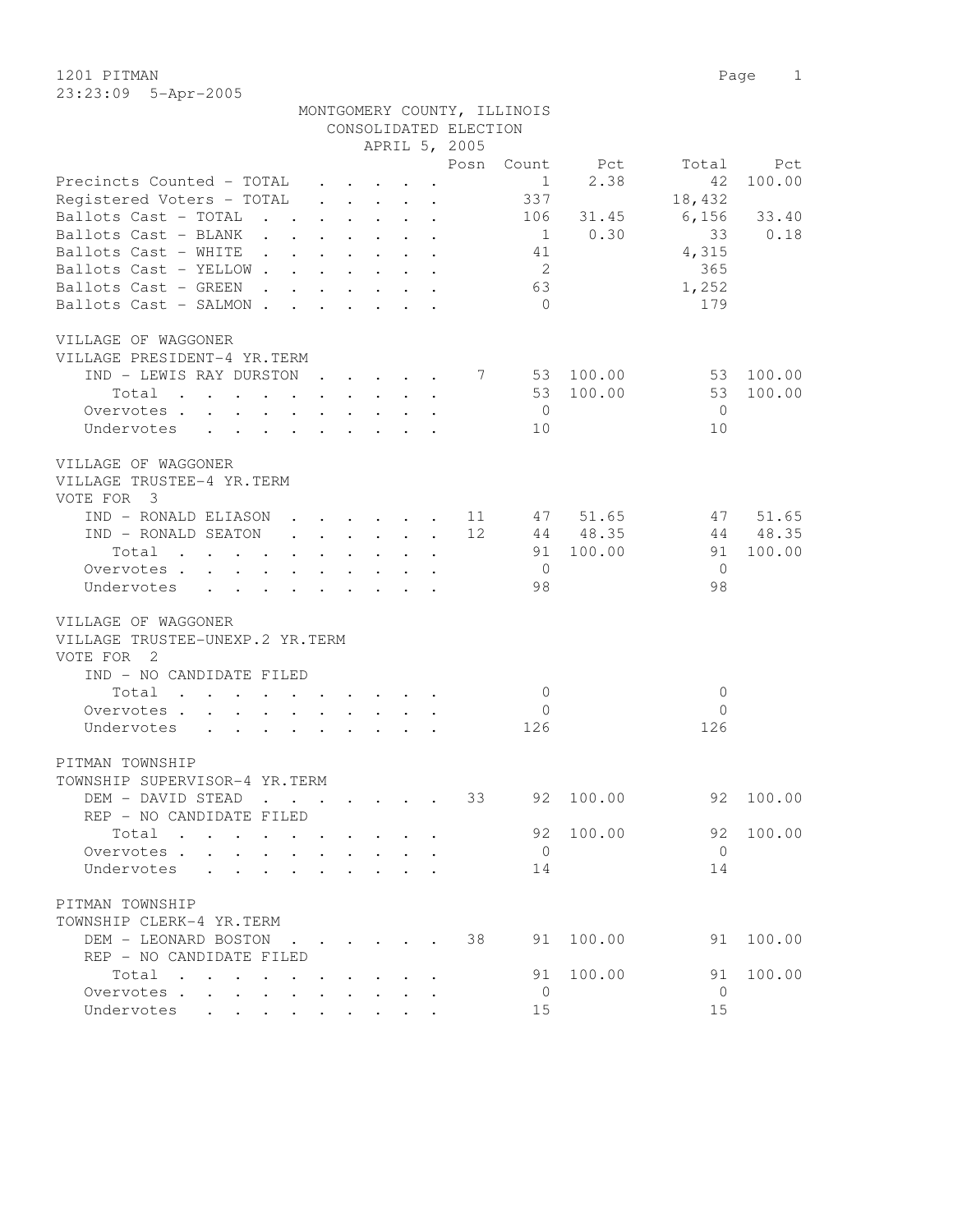1201 PITMAN Page 2

|                                                                                          |                                |                      |                                                                     |                                           | CONSOLIDATED ELECTION       | MONTGOMERY COUNTY, ILLINOIS |                |                |           |
|------------------------------------------------------------------------------------------|--------------------------------|----------------------|---------------------------------------------------------------------|-------------------------------------------|-----------------------------|-----------------------------|----------------|----------------|-----------|
|                                                                                          |                                |                      |                                                                     |                                           | APRIL 5, 2005               |                             | Posn Count Pct |                | Total Pct |
| PITMAN TOWNSHIP                                                                          |                                |                      |                                                                     |                                           |                             |                             |                |                |           |
| HIGHWAY COMMISSIONER-4 YR.TERM                                                           |                                |                      |                                                                     |                                           |                             |                             |                |                |           |
| DEM - PAUL A. (TONY) KRAGER 43                                                           |                                |                      |                                                                     |                                           |                             | 89                          | 100.00         | 89             | 100.00    |
| REP - NO CANDIDATE FILED                                                                 |                                |                      |                                                                     |                                           |                             |                             |                |                |           |
| Total                                                                                    |                                |                      |                                                                     |                                           |                             | 89                          | 100.00         | 89             | 100.00    |
| Overvotes.                                                                               |                                |                      |                                                                     |                                           |                             | $\overline{0}$              |                | $\bigcirc$     |           |
| Undervotes                                                                               |                                |                      |                                                                     |                                           |                             | 17                          |                | 17             |           |
| PITMAN TOWNSHIP                                                                          |                                |                      |                                                                     |                                           |                             |                             |                |                |           |
| TOWNSHIP TRUSTEE-4 YR.TERM                                                               |                                |                      |                                                                     |                                           |                             |                             |                |                |           |
| VOTE FOR 4                                                                               |                                |                      |                                                                     |                                           |                             |                             |                |                |           |
| DEM - CHAD MILLBURG 58                                                                   |                                |                      |                                                                     |                                           |                             |                             | 87 27.80       | 87             | 27.80     |
| REP - GLENN ROVEY                                                                        | . 59                           |                      |                                                                     |                                           |                             |                             | 82 26.20       |                | 82 26.20  |
| REP - HENRY W. MARTIN 60                                                                 |                                |                      |                                                                     |                                           |                             |                             | 75 23.96       |                | 75 23.96  |
| REP - KEN J. GERLACH 61                                                                  |                                |                      |                                                                     |                                           |                             |                             | 69 22.04       | 69             | 22.04     |
| Total                                                                                    |                                |                      |                                                                     |                                           |                             |                             | 313 100.00     | 313            | 100.00    |
| Overvotes                                                                                |                                |                      |                                                                     |                                           |                             | $\overline{0}$              |                | $\bigcirc$     |           |
| Undervotes<br>$\sim$ $\sim$                                                              |                                |                      |                                                                     |                                           |                             | 111                         |                | 111            |           |
| HARVEL/PITMAN/ZANESVILLE TOWNSHIPS<br>MULTI-TOWNSHIP ASSESSOR-4 YR.TERM                  |                                |                      |                                                                     |                                           |                             |                             |                |                |           |
| DEM - DOROTHY MARSHALL 71                                                                |                                |                      |                                                                     |                                           |                             |                             | 81 100.00      | 148            | 100.00    |
| Total                                                                                    |                                |                      |                                                                     |                                           |                             |                             | 81 100.00      | 148            | 100.00    |
| Overvotes.                                                                               |                                |                      |                                                                     |                                           |                             | $\overline{0}$              |                | $\overline{0}$ |           |
| Undervotes                                                                               |                                |                      |                                                                     |                                           |                             | 25                          |                | 42             |           |
| PITMAN TOWNSHIP PARK DISTRICT<br>PARK COMMISSIONER-6 YR. TERM<br>VOTE FOR 2              |                                |                      |                                                                     |                                           |                             |                             |                |                |           |
| DAVID WAGGONER 84                                                                        |                                |                      |                                                                     |                                           |                             |                             | 83 49.70       | 83             | 49.70     |
| DENNIS SLIGHTOM 85                                                                       |                                |                      |                                                                     |                                           |                             |                             | 84 50.30       |                | 84 50.30  |
| Total                                                                                    |                                |                      |                                                                     |                                           |                             | 167                         | 100.00         | 167            | 100.00    |
| Overvotes                                                                                |                                |                      |                                                                     |                                           |                             | $\overline{0}$              |                | $\Omega$       |           |
| Undervotes                                                                               |                                |                      |                                                                     |                                           |                             | 45                          |                | 45             |           |
| PITMAN TOWNSHIP PARK DISTRICT<br>PARK COMMISSIONER-UNEXP.2 YR.TERM                       |                                |                      |                                                                     |                                           |                             |                             |                |                |           |
| MARGARET MILLBURG                                                                        | $\mathbf{r}$ , $\mathbf{r}$    | $\ddot{\phantom{a}}$ | $\cdot$ $\cdot$ $\cdot$                                             |                                           | 89                          | 93                          | 100.00         | 93             | 100.00    |
| Total                                                                                    |                                |                      | $\mathbf{r}$ and $\mathbf{r}$                                       |                                           |                             | 93                          | 100.00         | 93             | 100.00    |
| Overvotes                                                                                | $\ddot{\phantom{a}}$           | $\bullet$            | $\bullet$ .<br><br><br><br><br><br><br><br><br><br><br><br><br><br> |                                           |                             | $\overline{0}$              |                | $\overline{0}$ |           |
| Undervotes<br>$\mathbf{L}^{\text{max}}$ , and $\mathbf{L}^{\text{max}}$                  | $\ddot{\phantom{0}}$           |                      |                                                                     |                                           |                             | 13                          |                | 13             |           |
| FARMERSVILLE-WAGGONER PUBLIC LIBRARY DISTRICT<br>LIBRARY TRUSTEE-6 YR.TERM<br>VOTE FOR 2 |                                |                      |                                                                     |                                           |                             |                             |                |                |           |
| DELORES SEELBACH                                                                         |                                |                      |                                                                     | $\sim$ $\sim$ $\sim$ $\sim$ $\sim$ $\sim$ | 111                         | 81                          | 53.64          | 278            | 53.46     |
| BRENDA BEAL                                                                              | $\sim$<br>$\ddot{\phantom{a}}$ | $\mathbf{r}$         | $\mathbf{L} = \mathbf{L} \mathbf{L}$                                | $\mathbf{L}$                              | 112<br>$\ddot{\phantom{0}}$ |                             | 70 46.36       | 242            | 46.54     |
| Total .<br>$\ddot{\phantom{0}}$<br>$\mathbf{r}$                                          |                                |                      |                                                                     |                                           | $\ddot{\phantom{a}}$        | 151                         | 100.00         | 520            | 100.00    |
| Overvotes                                                                                |                                | $\ddot{\phantom{0}}$ | $\ddot{\phantom{0}}$                                                |                                           |                             | $\mathbf{0}$                |                | $\mathbf{0}$   |           |
| Undervotes .                                                                             |                                |                      |                                                                     |                                           |                             | 57                          |                | 132            |           |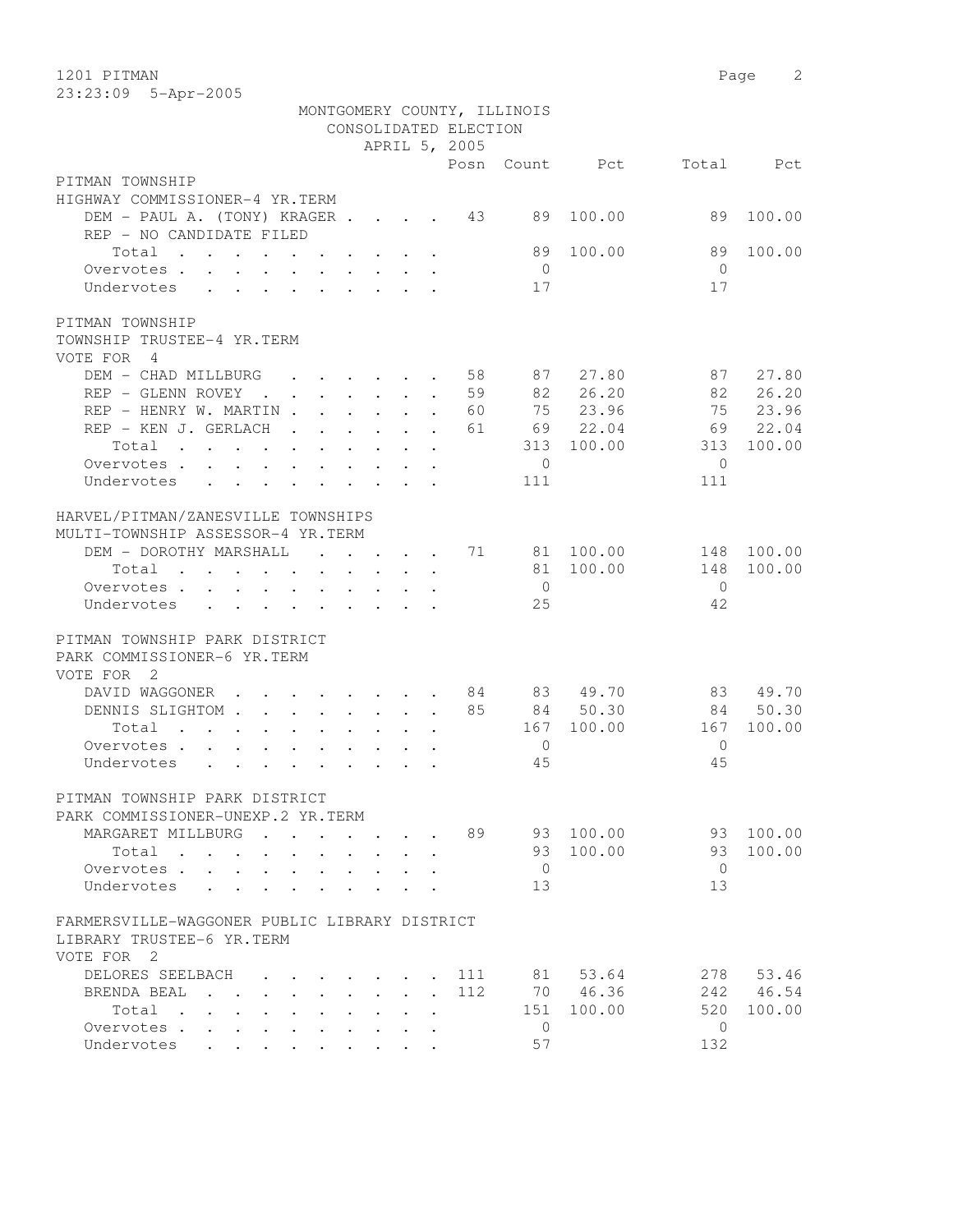1201 PITMAN Page 3 23:23:09 5-Apr-2005

|                                                                                                                               |                                                                       |                         |                                         |                       | MONTGOMERY COUNTY, ILLINOIS |                |              |             |
|-------------------------------------------------------------------------------------------------------------------------------|-----------------------------------------------------------------------|-------------------------|-----------------------------------------|-----------------------|-----------------------------|----------------|--------------|-------------|
|                                                                                                                               |                                                                       |                         |                                         | CONSOLIDATED ELECTION |                             |                |              |             |
|                                                                                                                               |                                                                       |                         |                                         | APRIL 5, 2005         |                             |                |              |             |
|                                                                                                                               |                                                                       |                         |                                         |                       |                             | Posn Count Pct |              | Total Pct   |
| DOYLE PUBLIC LIBRARY DISTRICT                                                                                                 |                                                                       |                         |                                         |                       |                             |                |              |             |
| LIBRARY TRUSTEE-6 YR.TERM                                                                                                     |                                                                       |                         |                                         |                       |                             |                |              |             |
| VOTE FOR 2                                                                                                                    |                                                                       |                         |                                         |                       |                             |                |              |             |
| RITA BRUNTJEN                                                                                                                 | $\mathbf{r}$ , and $\mathbf{r}$ , and $\mathbf{r}$ , and $\mathbf{r}$ |                         |                                         | 110                   |                             | 1 50.00        |              | 226 47.68   |
| KAREN SALE<br><b>Contract Contract</b>                                                                                        |                                                                       |                         |                                         | 111                   |                             | 1 50.00        |              | 248 52.32   |
| Total .<br>$\mathbf{L}$<br>$\mathcal{L}^{\text{max}}$<br>$\ddot{\phantom{0}}$<br>$\ddot{\phantom{0}}$                         | $\mathbf{L}$<br>$\sim$                                                | $\ddot{\phantom{0}}$    |                                         |                       |                             | 2 100.00       | 474          | 100.00      |
| Overvotes.<br>$\mathbf{r}$ , and $\mathbf{r}$ , and $\mathbf{r}$ , and $\mathbf{r}$                                           |                                                                       |                         | $\ddot{\phantom{a}}$                    |                       | $\Omega$                    |                | $\bigcap$    |             |
| Undervotes                                                                                                                    |                                                                       |                         |                                         |                       | $\overline{2}$              |                | 106          |             |
| DOYLE PUBLIC LIBRARY DISTRICT                                                                                                 |                                                                       |                         |                                         |                       |                             |                |              |             |
| LIBRARY TRUSTEE-UNEXP.4 YR.TERM                                                                                               |                                                                       |                         |                                         |                       |                             |                |              |             |
| BRENDA MYERS<br>$\sim$                                                                                                        | $\sim$<br>$\sim$                                                      |                         | $\cdot$ $\cdot$ $\cdot$ $\cdot$         | 115                   |                             | 1 100.00       |              | 254 100.00  |
| Total $\cdots$                                                                                                                |                                                                       |                         |                                         |                       |                             | 1 100.00       | 254          | 100.00      |
| Overvotes                                                                                                                     |                                                                       |                         | $\sim$ $\sim$                           |                       | $\Omega$                    |                | $\bigcirc$   |             |
| Undervotes<br>$\mathbf{L}$<br>$\mathbf{L}$<br>$\mathbf{L}$                                                                    | $\mathbf{r} = \mathbf{r}$ and $\mathbf{r} = \mathbf{r}$               |                         |                                         |                       | $\mathbf{1}$                |                | 36           |             |
|                                                                                                                               |                                                                       |                         |                                         |                       |                             |                |              |             |
| PANHANDLE C.U.S.D. #2                                                                                                         |                                                                       |                         |                                         |                       |                             |                |              |             |
| MEMBERS OF THE BOARD OF EDUCATION-FULL 4-YR. TERM                                                                             |                                                                       |                         |                                         |                       |                             |                |              |             |
| VOTE FOR 3                                                                                                                    |                                                                       |                         |                                         |                       |                             |                |              |             |
| TERRI S. POPE                                                                                                                 |                                                                       | $\cdot$ $\cdot$ $\cdot$ |                                         | . 145                 |                             | 70 29.91       | 458          | 33.85       |
| DAVID ERNST<br>$\mathbf{r}$ , $\mathbf{r}$ , $\mathbf{r}$ , $\mathbf{r}$ , $\mathbf{r}$ , $\mathbf{r}$<br>$\sim$              |                                                                       |                         |                                         | . 146                 | 76                          | 32.48          | 435          | 32.15       |
| DEAN BUTLER<br>$\mathbf{r} = \mathbf{r}$<br>$\mathbf{L}$                                                                      | $\cdot$ $\cdot$ $\cdot$ $\cdot$                                       |                         | $\mathbf{L}$                            | 147                   |                             | 88 37.61       |              | 460 34.00   |
| Total                                                                                                                         |                                                                       |                         |                                         |                       |                             | 234 100.00     | 1,353 100.00 |             |
| Overvotes .<br>$\mathbf{r}$ , $\mathbf{r}$ , $\mathbf{r}$ , $\mathbf{r}$                                                      |                                                                       |                         | $\cdot$ $\cdot$ $\cdot$ $\cdot$ $\cdot$ |                       | $\overline{0}$              |                | $\bigcirc$   |             |
| Undervotes                                                                                                                    |                                                                       |                         |                                         |                       | 84                          |                | 501          |             |
|                                                                                                                               |                                                                       |                         |                                         |                       |                             |                |              |             |
| CHRISTIAN AND MONTGOMERY COUNTIES                                                                                             |                                                                       |                         |                                         |                       |                             |                |              |             |
| REGIONAL BOARD OF SCHOOL TRUSTEES-FULL TERM                                                                                   |                                                                       |                         |                                         |                       |                             |                |              |             |
| VOTE FOR 2                                                                                                                    |                                                                       |                         |                                         |                       |                             |                |              |             |
| DON SCOTT-CHRISTIAN COUNTY                                                                                                    |                                                                       |                         |                                         | . 216                 |                             | 72 51.06       |              | 3,345 48.83 |
| BYRON L. SCHNEIDER-CHRISTIAN CO.                                                                                              |                                                                       |                         |                                         | 217                   |                             | 69 48.94       |              | 3,505 51.17 |
| Total                                                                                                                         |                                                                       |                         |                                         |                       |                             | 141 100.00     | 6,850        | 100.00      |
| Overvotes .<br>$\sim$<br>$\mathbf{L}$<br>$\sim$ $\sim$<br>$\ddot{\phantom{a}}$                                                | $\ddot{\phantom{a}}$<br>$\ddot{\phantom{0}}$                          | $\sim$ $\sim$           | $\sim$                                  |                       | $\overline{0}$              |                | $\bigcirc$   |             |
| Undervotes<br>$\cdot$ $\cdot$ $\cdot$ $\cdot$ $\cdot$                                                                         | $\cdot$ $\cdot$ $\cdot$ $\cdot$ $\cdot$ $\cdot$                       |                         |                                         |                       | 71                          |                | 5,304        |             |
|                                                                                                                               |                                                                       |                         |                                         |                       |                             |                |              |             |
| CHRISTIAN AND MONTGOMERY COUNTIES                                                                                             |                                                                       |                         |                                         |                       |                             |                |              |             |
| REGIONAL BOARD OF SCHOOL TRUSTEES-UNEXP.4 YR.TERM                                                                             |                                                                       |                         |                                         |                       |                             |                |              |             |
| DONNA YESKE-MONTGOMERY COUNTY                                                                                                 |                                                                       |                         |                                         | 2.2.1                 |                             | 80 100.00      | 4,310        | 100.00      |
| Total<br>$\ddot{\phantom{0}}$<br>$\sim$                                                                                       | $\sim$<br>$\ddot{\phantom{0}}$                                        |                         |                                         |                       | 80                          | 100.00         | 4,310        | 100.00      |
| Overvotes.                                                                                                                    |                                                                       |                         | $\ddot{\phantom{0}}$                    |                       | $\Omega$                    |                | $\Omega$     |             |
| Undervotes<br>the contract of the contract of the contract of the contract of the contract of the contract of the contract of |                                                                       |                         |                                         |                       | 26                          |                | 1,767        |             |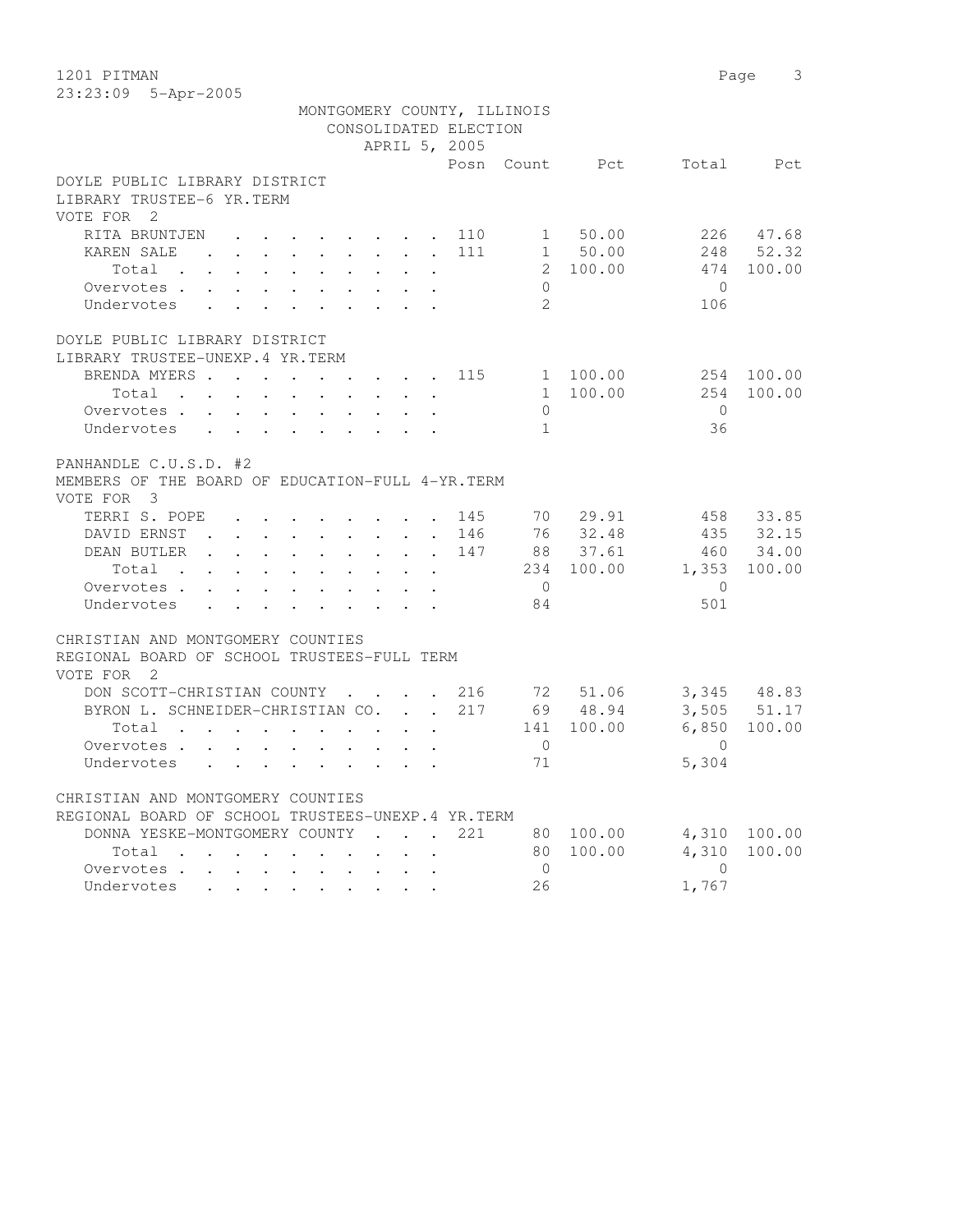1301 RAYMOND Page 1 23:23:09 5-Apr-2005

|                                                                                                                                                                                                                                        |                                 |                                                                                                                 |                       | MONTGOMERY COUNTY, ILLINOIS |            |                |          |
|----------------------------------------------------------------------------------------------------------------------------------------------------------------------------------------------------------------------------------------|---------------------------------|-----------------------------------------------------------------------------------------------------------------|-----------------------|-----------------------------|------------|----------------|----------|
|                                                                                                                                                                                                                                        |                                 |                                                                                                                 | CONSOLIDATED ELECTION |                             |            |                |          |
|                                                                                                                                                                                                                                        |                                 | APRIL 5, 2005                                                                                                   |                       |                             |            |                |          |
|                                                                                                                                                                                                                                        |                                 |                                                                                                                 | Posn                  | Count                       | Pct        | Total          | Pct      |
| Precincts Counted - TOTAL                                                                                                                                                                                                              |                                 | $\mathbf{r} = \mathbf{r} + \mathbf{r} + \mathbf{r} + \mathbf{r}$                                                |                       | 1                           | 2.38       | 42             | 100.00   |
| Registered Voters - TOTAL                                                                                                                                                                                                              |                                 | $\mathbf{r}$ , $\mathbf{r}$ , $\mathbf{r}$ , $\mathbf{r}$ , $\mathbf{r}$                                        |                       | 831                         |            | 18,432         |          |
| Ballots Cast - TOTAL                                                                                                                                                                                                                   |                                 | $\mathbf{r}$ , $\mathbf{r}$ , $\mathbf{r}$ , $\mathbf{r}$ , $\mathbf{r}$ , $\mathbf{r}$                         |                       | 216                         | 25.99      | 6,156          | 33.40    |
| Ballots Cast - BLANK                                                                                                                                                                                                                   |                                 |                                                                                                                 |                       | $\overline{0}$              | 0.00       | 33             | 0.18     |
| Ballots Cast - WHITE                                                                                                                                                                                                                   |                                 |                                                                                                                 |                       | 189                         |            | 4,315          |          |
| Ballots Cast - YELLOW                                                                                                                                                                                                                  |                                 |                                                                                                                 |                       | $\overline{0}$              |            | 365            |          |
| Ballots Cast - GREEN<br><b>Contract Contract</b>                                                                                                                                                                                       |                                 | $\mathbf{r}$ , $\mathbf{r}$ , $\mathbf{r}$ , $\mathbf{r}$                                                       |                       | 27                          |            | 1,252          |          |
|                                                                                                                                                                                                                                        |                                 |                                                                                                                 |                       |                             |            |                |          |
| VILLAGE OF RAYMOND                                                                                                                                                                                                                     |                                 |                                                                                                                 |                       |                             |            |                |          |
| MAYOR-4 YR.TERM                                                                                                                                                                                                                        |                                 |                                                                                                                 |                       |                             |            |                |          |
|                                                                                                                                                                                                                                        |                                 |                                                                                                                 |                       |                             |            |                |          |
| IND - DENNIS HELD                                                                                                                                                                                                                      |                                 |                                                                                                                 | $\overline{7}$        | 156                         | 100.00     | 159            | 100.00   |
| Total<br>the contract of the contract of the contract of the contract of the contract of the contract of the contract of                                                                                                               |                                 |                                                                                                                 |                       | 156                         | 100.00     | 159            | 100.00   |
| Overvotes                                                                                                                                                                                                                              |                                 |                                                                                                                 |                       | $\overline{0}$              |            | $\overline{0}$ |          |
| Undervotes                                                                                                                                                                                                                             |                                 |                                                                                                                 |                       | 33                          |            | 33             |          |
|                                                                                                                                                                                                                                        |                                 |                                                                                                                 |                       |                             |            |                |          |
| VILLAGE OF RAYMOND                                                                                                                                                                                                                     |                                 |                                                                                                                 |                       |                             |            |                |          |
| VILLAGE CLERK-4 YR. TERM                                                                                                                                                                                                               |                                 |                                                                                                                 |                       |                             |            |                |          |
| IND - YVONNE (VONNIE) MARTIN                                                                                                                                                                                                           |                                 |                                                                                                                 | 11                    |                             | 162 100.00 | 164            | 100.00   |
| Total<br>. The contract of the contract of the contract of the contract of the contract of the contract of the contract of the contract of the contract of the contract of the contract of the contract of the contract of the contrac |                                 |                                                                                                                 |                       | 162                         | 100.00     | 164            | 100.00   |
| Overvotes                                                                                                                                                                                                                              |                                 |                                                                                                                 |                       | $\overline{0}$              |            | $\bigcirc$     |          |
| Undervotes                                                                                                                                                                                                                             |                                 |                                                                                                                 |                       | 27                          |            | 28             |          |
|                                                                                                                                                                                                                                        |                                 |                                                                                                                 |                       |                             |            |                |          |
| VILLAGE OF RAYMOND                                                                                                                                                                                                                     |                                 |                                                                                                                 |                       |                             |            |                |          |
| VILLAGE TREASURER-4 YR.TERM                                                                                                                                                                                                            |                                 |                                                                                                                 |                       |                             |            |                |          |
| IND - JOANN WATSON                                                                                                                                                                                                                     |                                 |                                                                                                                 | 15                    |                             | 159 100.00 | 162            | 100.00   |
| . The contract of the contract of the contract of the contract of the contract of the contract of the contract of the contract of the contract of the contract of the contract of the contract of the contract of the contrac<br>Total |                                 |                                                                                                                 |                       | 159                         | 100.00     | 162            | 100.00   |
| Overvotes.                                                                                                                                                                                                                             |                                 |                                                                                                                 |                       | $\overline{0}$              |            | $\bigcirc$     |          |
| Undervotes                                                                                                                                                                                                                             |                                 |                                                                                                                 |                       | 30                          |            | 30             |          |
|                                                                                                                                                                                                                                        |                                 |                                                                                                                 |                       |                             |            |                |          |
| VILLAGE OF RAYMOND                                                                                                                                                                                                                     |                                 |                                                                                                                 |                       |                             |            |                |          |
| VILLAGE TRUSTEE-4 YR.TERM                                                                                                                                                                                                              |                                 |                                                                                                                 |                       |                             |            |                |          |
|                                                                                                                                                                                                                                        |                                 |                                                                                                                 |                       |                             |            |                |          |
| VOTE FOR 3                                                                                                                                                                                                                             |                                 |                                                                                                                 |                       |                             |            |                |          |
| IND - SHAWN D. ALLEN                                                                                                                                                                                                                   |                                 |                                                                                                                 | 19                    | 128                         | 26.89      | 129            | 26.88    |
| IND - EMILY BATTIN                                                                                                                                                                                                                     |                                 |                                                                                                                 | 20                    | 142                         | 29.83      | 143            | 29.79    |
| IND - BRUCE POGGENPOHL                                                                                                                                                                                                                 | $\cdot$ $\cdot$ $\cdot$ $\cdot$ | $\mathbf{r}$                                                                                                    | 21                    | 117                         | 24.58      | 118            | 24.58    |
| IND - MIKE HOUGH                                                                                                                                                                                                                       |                                 | the contract of the contract of the contract of the contract of the contract of the contract of the contract of | 2.2.                  | 89                          | 18.70      |                | 90 18.75 |
| Total                                                                                                                                                                                                                                  |                                 |                                                                                                                 |                       |                             | 476 100.00 | 480            | 100.00   |
| Overvotes                                                                                                                                                                                                                              |                                 |                                                                                                                 |                       | $\overline{2}$              |            | 2              |          |
| Undervotes                                                                                                                                                                                                                             |                                 |                                                                                                                 |                       | 85                          |            | 90             |          |
|                                                                                                                                                                                                                                        |                                 |                                                                                                                 |                       |                             |            |                |          |
| RAYMOND TOWNSHIP                                                                                                                                                                                                                       |                                 |                                                                                                                 |                       |                             |            |                |          |
| TOWNSHIP SUPERVISOR-4 YR.TERM                                                                                                                                                                                                          |                                 |                                                                                                                 |                       |                             |            |                |          |
| DEM - FRED ROSSI                                                                                                                                                                                                                       |                                 |                                                                                                                 | 33                    |                             | 189 100.00 | 189            | 100.00   |
| REP - NO CANDIDATE FILED                                                                                                                                                                                                               |                                 |                                                                                                                 |                       |                             |            |                |          |
| Total $\cdot$                                                                                                                                                                                                                          |                                 |                                                                                                                 |                       | 189                         | 100.00     | 189            | 100.00   |
| Overvotes.                                                                                                                                                                                                                             |                                 |                                                                                                                 |                       | $\overline{0}$              |            | $\overline{0}$ |          |
| Undervotes                                                                                                                                                                                                                             |                                 |                                                                                                                 |                       | 27                          |            | 27             |          |
|                                                                                                                                                                                                                                        |                                 |                                                                                                                 |                       |                             |            |                |          |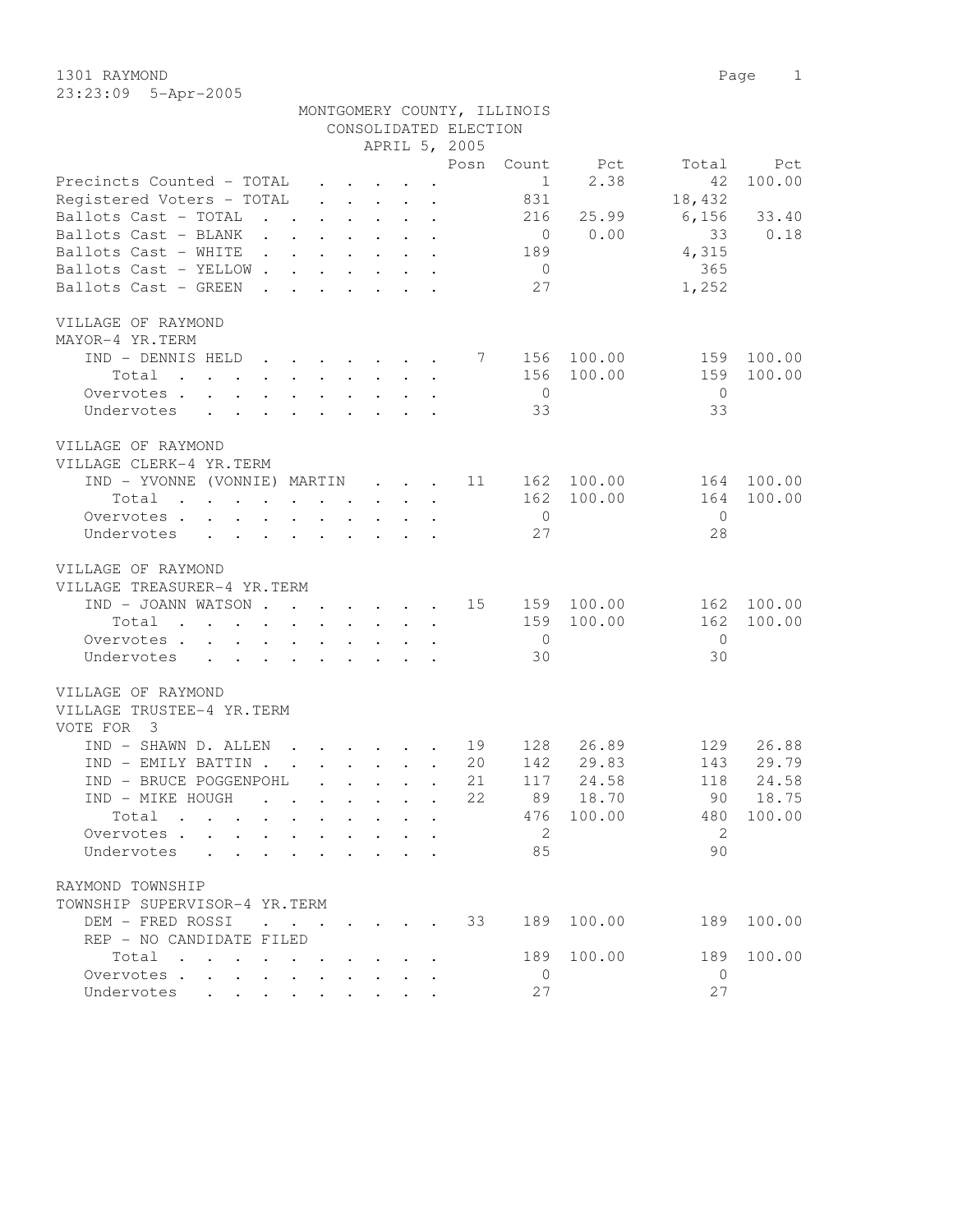1301 RAYMOND Page 2 23:23:09 5-Apr-2005

|                                                                                                             |                      |                                                 |                      | CONSOLIDATED ELECTION<br>APRIL 5, 2005 | MONTGOMERY COUNTY, ILLINOIS |                |                |           |
|-------------------------------------------------------------------------------------------------------------|----------------------|-------------------------------------------------|----------------------|----------------------------------------|-----------------------------|----------------|----------------|-----------|
|                                                                                                             |                      |                                                 |                      |                                        |                             | Posn Count Pct |                | Total Pct |
| RAYMOND TOWNSHIP                                                                                            |                      |                                                 |                      |                                        |                             |                |                |           |
| TOWNSHIP CLERK-4 YR.TERM                                                                                    |                      |                                                 |                      |                                        |                             |                |                |           |
| DEM - V. JUNE HEFLEY 38                                                                                     |                      |                                                 |                      |                                        | 173                         | 100.00         | 173            | 100.00    |
| REP - NO CANDIDATE FILED                                                                                    |                      |                                                 |                      |                                        |                             |                |                |           |
| Total<br>. The simple state is a set of the state of the state $\alpha$                                     |                      |                                                 |                      |                                        | 173                         | 100.00         | 173            | 100.00    |
| Overvotes.                                                                                                  |                      |                                                 |                      |                                        | $\overline{0}$              |                | $\overline{0}$ |           |
| Undervotes                                                                                                  |                      |                                                 |                      |                                        | 43                          |                | 43             |           |
| RAYMOND TOWNSHIP<br>TOWNSHIP ASSESSOR-4 YR.TERM                                                             |                      |                                                 |                      |                                        |                             |                |                |           |
| DEM - KARL R. KENNEY                                                                                        |                      | $\cdot$ $\cdot$ $\cdot$ $\cdot$ $\cdot$ $\cdot$ |                      | 43                                     | 171                         | 100.00         | 171            | 100.00    |
| REP - NO CANDIDATE FILED                                                                                    |                      |                                                 |                      |                                        |                             |                |                |           |
| Total<br>. The contribution of the contribution of the contribution $\mathcal{A}$                           |                      |                                                 |                      |                                        | 171                         | 100.00         | 171            | 100.00    |
| Overvotes                                                                                                   |                      |                                                 |                      |                                        | $\bigcirc$                  |                | $\bigcirc$     |           |
| Undervotes                                                                                                  |                      |                                                 |                      |                                        | 45                          |                | 45             |           |
|                                                                                                             |                      |                                                 |                      |                                        |                             |                |                |           |
| RAYMOND TOWNSHIP                                                                                            |                      |                                                 |                      |                                        |                             |                |                |           |
| HIGHWAY COMMISSIONER-4 YR.TERM                                                                              |                      |                                                 |                      |                                        |                             |                |                |           |
| DEM - KENNETH L. MONDHINK<br>REP - NO CANDIDATE FILED                                                       |                      | $\cdot$ $\cdot$ $\cdot$ $\cdot$                 |                      | 58                                     | 189                         | 100.00         | 189            | 100.00    |
| Total                                                                                                       |                      |                                                 |                      |                                        | 189                         | 100.00         | 189            | 100.00    |
| $\mathbf{r}$ , and $\mathbf{r}$ , and $\mathbf{r}$ , and $\mathbf{r}$ , and $\mathbf{r}$ , and $\mathbf{r}$ |                      |                                                 |                      |                                        | $\overline{0}$              |                | $\Omega$       |           |
| Overvotes.<br>Undervotes                                                                                    |                      |                                                 |                      |                                        | 27                          |                | 27             |           |
|                                                                                                             |                      |                                                 |                      |                                        |                             |                |                |           |
| RAYMOND TOWNSHIP<br>TOWNSHIP TRUSTEE-4 YR.TERM<br>VOTE FOR 4                                                |                      |                                                 |                      |                                        |                             |                |                |           |
| DEM - DARRELL PITCHFORD                                                                                     |                      |                                                 |                      | 63<br>$\mathbf{L}$                     | 178                         | 24.76          | 178            | 24.76     |
| DEM - ROBERTA MITTS                                                                                         |                      | $\cdot$ $\cdot$ $\cdot$ $\cdot$ $\cdot$         |                      | 64                                     |                             | 171 23.78      |                | 171 23.78 |
| DEM - WILLIAM HELD                                                                                          |                      |                                                 |                      | 65                                     |                             | 189 26.29      | 189            | 26.29     |
| DEM - GERALD WAGAHOFF                                                                                       |                      |                                                 | $\ddot{\phantom{a}}$ | 66                                     | 181                         | 25.17          | 181            | 25.17     |
| REP - NO CANDIDATE FILED                                                                                    |                      |                                                 |                      |                                        |                             |                |                |           |
| Total<br>$\mathbf{r}$ , and $\mathbf{r}$ , and $\mathbf{r}$ , and $\mathbf{r}$                              |                      |                                                 |                      |                                        | 719                         | 100.00         | 719            | 100.00    |
| Overvotes                                                                                                   |                      |                                                 |                      |                                        | $\circ$                     |                | $\mathbf{0}$   |           |
| Undervotes<br>$\cdot$ $\cdot$ $\cdot$<br>$\cdot$ $\cdot$ $\cdot$                                            | $\ddot{\phantom{a}}$ |                                                 |                      |                                        | 145                         |                | 145            |           |
| RAYMOND PARK DISTRICT<br>PARK COMMISSIONER-6 YR. TERM<br>VOTE FOR 2                                         |                      |                                                 |                      |                                        |                             |                |                |           |
| TERRY TODT                                                                                                  |                      |                                                 |                      | 84                                     | 168                         | 53.00          | 170            | 52.96     |
| KENT SORRELLS                                                                                               |                      |                                                 |                      | 85                                     | 149                         | 47.00          | 151            | 47.04     |
| Total<br>$\sim$                                                                                             |                      |                                                 |                      |                                        | 317                         | 100.00         | 321            | 100.00    |
| Overvotes .                                                                                                 |                      |                                                 |                      |                                        | $\circ$                     |                | $\Omega$       |           |
| Undervotes                                                                                                  |                      |                                                 |                      |                                        | 61                          |                | 63             |           |
| DOYLE PUBLIC LIBRARY DISTRICT<br>LIBRARY TRUSTEE-6 YR.TERM<br>VOTE FOR 2                                    |                      |                                                 |                      |                                        |                             |                |                |           |
| RITA BRUNTJEN                                                                                               |                      |                                                 |                      | 110                                    | 167                         | 47.04          | 226            | 47.68     |
| KAREN SALE                                                                                                  |                      |                                                 |                      | 111                                    | 188                         | 52.96          | 248            | 52.32     |
| Total<br>$\sim$                                                                                             |                      |                                                 |                      |                                        | 355                         | 100.00         | 474            | 100.00    |
| Overvotes .                                                                                                 |                      |                                                 |                      |                                        | $\mathbf{0}$                |                | $\mathbf{0}$   |           |
| Undervotes                                                                                                  |                      |                                                 |                      |                                        | 77                          |                | 106            |           |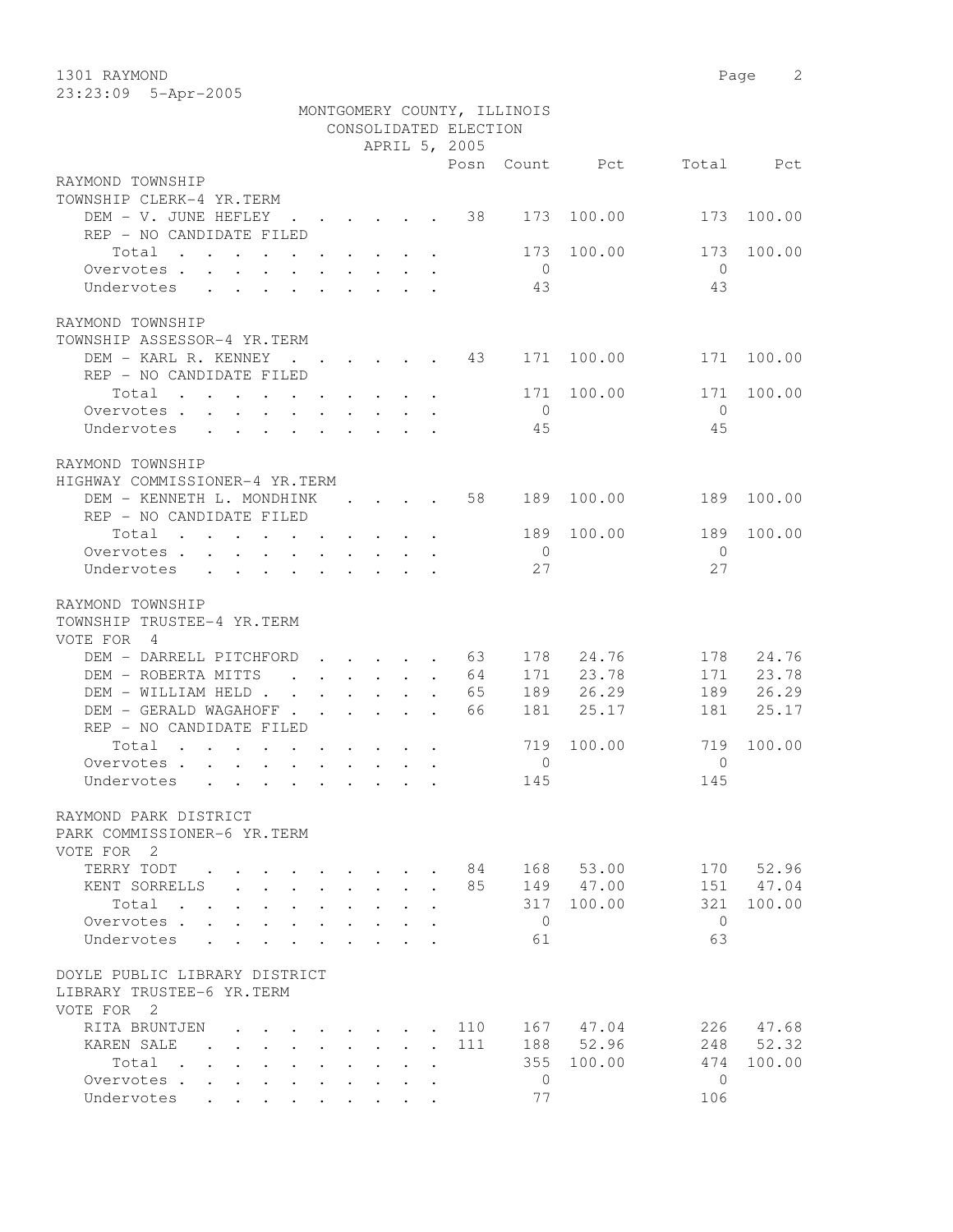1301 RAYMOND Page 3 23:23:09 5-Apr-2005

|                                                                                                                                                                                                                                             |  |  |                       | MONTGOMERY COUNTY, ILLINOIS |            |                          |             |
|---------------------------------------------------------------------------------------------------------------------------------------------------------------------------------------------------------------------------------------------|--|--|-----------------------|-----------------------------|------------|--------------------------|-------------|
|                                                                                                                                                                                                                                             |  |  | CONSOLIDATED ELECTION |                             |            |                          |             |
|                                                                                                                                                                                                                                             |  |  | APRIL 5, 2005         |                             |            |                          |             |
|                                                                                                                                                                                                                                             |  |  |                       |                             |            | Posn Count Pct Total Pct |             |
| DOYLE PUBLIC LIBRARY DISTRICT                                                                                                                                                                                                               |  |  |                       |                             |            |                          |             |
| LIBRARY TRUSTEE-UNEXP.4 YR.TERM                                                                                                                                                                                                             |  |  |                       |                             |            |                          |             |
| BRENDA MYERS 115 188 100.00                                                                                                                                                                                                                 |  |  |                       |                             |            | 254 100.00               |             |
| Total 188 100.00                                                                                                                                                                                                                            |  |  |                       |                             |            |                          | 254 100.00  |
| Overvotes.                                                                                                                                                                                                                                  |  |  |                       | $\overline{0}$              |            | $\bigcap$                |             |
| Undervotes                                                                                                                                                                                                                                  |  |  |                       | 28                          |            | 36                       |             |
| PANHANDLE C.U.S.D. #2                                                                                                                                                                                                                       |  |  |                       |                             |            |                          |             |
| MEMBERS OF THE BOARD OF EDUCATION-FULL 4-YR. TERM                                                                                                                                                                                           |  |  |                       |                             |            |                          |             |
| VOTE FOR 3                                                                                                                                                                                                                                  |  |  |                       |                             |            |                          |             |
| TERRI S. POPE 145                                                                                                                                                                                                                           |  |  |                       |                             | 168 36.76  |                          | 458 33.85   |
| DAVID ERNST 146                                                                                                                                                                                                                             |  |  |                       |                             | 144 31.51  |                          | 435 32.15   |
| DEAN BUTLER 147                                                                                                                                                                                                                             |  |  |                       |                             | 145 31.73  |                          | 460 34.00   |
| $\cdot$ 457 100.00<br>Total                                                                                                                                                                                                                 |  |  |                       |                             |            | 1,353 100.00             |             |
| Overvotes                                                                                                                                                                                                                                   |  |  |                       | $\overline{0}$              |            | $\bigcirc$               |             |
| Undervotes                                                                                                                                                                                                                                  |  |  |                       | 191                         |            | 501                      |             |
| CHRISTIAN AND MONTGOMERY COUNTIES                                                                                                                                                                                                           |  |  |                       |                             |            |                          |             |
| REGIONAL BOARD OF SCHOOL TRUSTEES-FULL TERM                                                                                                                                                                                                 |  |  |                       |                             |            |                          |             |
| VOTE FOR 2                                                                                                                                                                                                                                  |  |  |                       |                             |            |                          |             |
| DON SCOTT-CHRISTIAN COUNTY 216 132 50.57                                                                                                                                                                                                    |  |  |                       |                             |            |                          | 3,345 48.83 |
| BYRON L. SCHNEIDER-CHRISTIAN CO. 217                                                                                                                                                                                                        |  |  |                       |                             | 129 49.43  |                          | 3,505 51.17 |
| Total $\cdot$                                                                                                                                                                                                                               |  |  |                       |                             | 261 100.00 | 6,850                    | 100.00      |
| Overvotes.                                                                                                                                                                                                                                  |  |  |                       | $\overline{0}$              |            | $\overline{0}$           |             |
| Undervotes                                                                                                                                                                                                                                  |  |  |                       | 171                         |            | 5,304                    |             |
| CHRISTIAN AND MONTGOMERY COUNTIES                                                                                                                                                                                                           |  |  |                       |                             |            |                          |             |
| REGIONAL BOARD OF SCHOOL TRUSTEES-UNEXP.4 YR.TERM                                                                                                                                                                                           |  |  |                       |                             |            |                          |             |
| DONNA YESKE-MONTGOMERY COUNTY 221 153 100.00 4,310 100.00                                                                                                                                                                                   |  |  |                       |                             |            |                          |             |
| Total                                                                                                                                                                                                                                       |  |  |                       |                             | 153 100.00 | 4,310                    | 100.00      |
| Overvotes.                                                                                                                                                                                                                                  |  |  |                       | $\Omega$                    |            | $\bigcap$                |             |
| Undervotes<br>. The contract of the contract of the contract of the contract of the contract of the contract of the contract of the contract of the contract of the contract of the contract of the contract of the contract of the contrac |  |  |                       | 63                          |            | 1,767                    |             |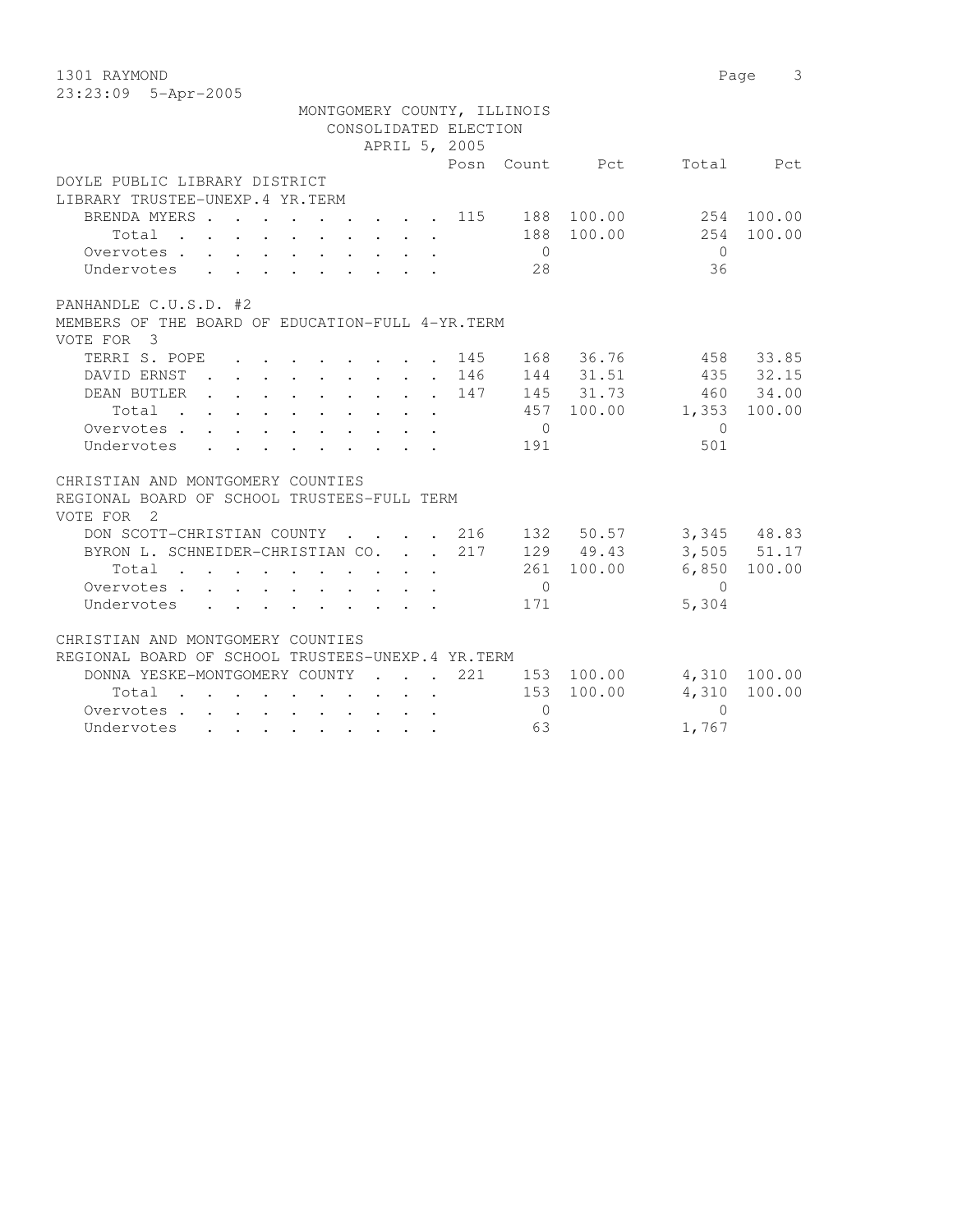1401 ROUNTREE Page 1 23:23:09 5-Apr-2005

MONTGOMERY COUNTY, ILLINOIS

|                                                                                                   |                                      |                                                                |                                          |                           | CONSOLIDATED ELECTION |                |           |              |        |
|---------------------------------------------------------------------------------------------------|--------------------------------------|----------------------------------------------------------------|------------------------------------------|---------------------------|-----------------------|----------------|-----------|--------------|--------|
|                                                                                                   |                                      |                                                                |                                          |                           | APRIL 5, 2005         |                |           |              |        |
|                                                                                                   |                                      |                                                                |                                          |                           | Posn                  | Count          | Pct       | Total        | Pct    |
| Precincts Counted - TOTAL                                                                         |                                      |                                                                |                                          |                           |                       | 1              | 2.38      | 42           | 100.00 |
| Registered Voters - TOTAL                                                                         |                                      |                                                                | $\mathbf{r} = \mathbf{r} + \mathbf{r}$ . | $\bullet$                 |                       | 182            |           | 18,432       |        |
| Ballots Cast - TOTAL<br>$\ddot{\phantom{a}}$                                                      |                                      |                                                                |                                          |                           |                       | 69             | 37.91     | 6,156        | 33.40  |
| Ballots Cast - BLANK                                                                              |                                      |                                                                |                                          |                           |                       | $\overline{0}$ | 0.00      | 33           | 0.18   |
| Ballots Cast - WHITE                                                                              |                                      |                                                                |                                          |                           |                       | 48             |           | 4,315        |        |
| Ballots Cast - YELLOW.<br>$\mathbf{L}$                                                            |                                      | $\mathbf{L}$                                                   |                                          |                           |                       | 2              |           | 365          |        |
| Ballots Cast - GREEN<br>$\mathbf{L}$<br>$\ddot{\phantom{a}}$                                      | $\ddot{\phantom{0}}$                 | $\mathbf{L}$<br>$\ddot{\phantom{0}}$                           | $\ddot{\phantom{0}}$                     | $\ddot{\phantom{a}}$      |                       | 11             |           | 1,252        |        |
| Ballots Cast - SALMON.<br>$\mathbf{r}$                                                            | $\mathbf{L}$                         | $\mathbf{L}$<br>$\ddot{\phantom{0}}$                           |                                          | $\mathbf{r} = \mathbf{r}$ |                       | $\overline{0}$ |           | 179          |        |
| Ballots Cast - BLUE<br>$\ddot{\phantom{a}}$                                                       | $\ddot{\phantom{a}}$                 | $\cdot$ $\cdot$ $\cdot$ $\cdot$                                |                                          |                           |                       | 8              |           | 13           |        |
| ROUNTREE TOWNSHIP                                                                                 |                                      |                                                                |                                          |                           |                       |                |           |              |        |
| TOWNSHIP SUPERVISOR-4 YR.TERM                                                                     |                                      |                                                                |                                          |                           |                       |                |           |              |        |
| DEM - NO CANDIDATE FILED                                                                          |                                      |                                                                |                                          |                           |                       |                |           |              |        |
| REP - CLARENCE KEISER.                                                                            |                                      |                                                                |                                          |                           | 34                    |                | 64 100.00 | 64           | 100.00 |
|                                                                                                   | $\sim$ $\sim$                        | $\mathbf{r} = \mathbf{r}$                                      | $\sim$                                   | $\mathbf{r}$              |                       |                |           |              |        |
| Total<br>$\ddot{\phantom{a}}$                                                                     |                                      | $\mathbf{L}$<br>$\ddot{\phantom{0}}$                           | $\mathbf{L}^{\text{max}}$                | $\ddot{\phantom{a}}$      |                       | 64             | 100.00    | 64           | 100.00 |
| Overvotes                                                                                         | $\mathbf{L}$                         | $\mathbf{r} = \mathbf{r}$                                      | $\sim$                                   | $\ddot{\phantom{a}}$      |                       | $\mathbf{0}$   |           | $\mathbf{0}$ |        |
| Undervotes<br>$\mathbf{L}$<br>$\cdot$ $\cdot$ $\cdot$ $\cdot$                                     | $\sim$                               | $\ddot{\phantom{0}}$<br>$\mathbf{r}$ . The set of $\mathbf{r}$ |                                          | $\ddot{\phantom{a}}$      |                       | 5              |           | 5            |        |
| ROUNTREE TOWNSHIP                                                                                 |                                      |                                                                |                                          |                           |                       |                |           |              |        |
| TOWNSHIP CLERK-4 YR.TERM                                                                          |                                      |                                                                |                                          |                           |                       |                |           |              |        |
| DEM - MICHAEL FRANZEN                                                                             |                                      |                                                                |                                          |                           | 38                    | 63             | 100.00    | 63           | 100.00 |
| REP - NO CANDIDATE FILED                                                                          |                                      |                                                                |                                          |                           |                       |                |           |              |        |
| Total<br>$\mathbf{r}$ , and $\mathbf{r}$ , and $\mathbf{r}$ , and $\mathbf{r}$ , and $\mathbf{r}$ |                                      |                                                                |                                          |                           |                       | 63             | 100.00    | 63           | 100.00 |
| Overvotes .<br>$\ddot{\phantom{0}}$<br>$\sim$<br>$\sim$                                           | $\ddot{\phantom{0}}$                 | $\ddot{\phantom{0}}$<br>$\ddot{\phantom{0}}$                   |                                          |                           |                       | 0              |           | 0            |        |
| Undervotes<br>$\mathbf{L}^{\text{max}}$<br>$\mathbf{L}$<br>$\ddot{\phantom{a}}$<br>$\mathbf{r}$   | $\mathbf{r}$<br>$\ddot{\phantom{a}}$ | $\sim$                                                         |                                          |                           |                       | 6              |           | 6            |        |
|                                                                                                   |                                      |                                                                |                                          |                           |                       |                |           |              |        |
| ROUNTREE TOWNSHIP                                                                                 |                                      |                                                                |                                          |                           |                       |                |           |              |        |
| HIGHWAY COMMISSIONER-4 YR.TERM                                                                    |                                      |                                                                |                                          |                           |                       |                |           |              |        |
| DEM - NO CANDIDATE FILED                                                                          |                                      |                                                                |                                          |                           |                       |                |           |              |        |
| REP - DON KEISER<br>$\ddot{\phantom{0}}$                                                          |                                      |                                                                |                                          |                           | 44                    |                | 63 100.00 | 63           | 100.00 |
| Total<br>$\mathbf{r}$ , $\mathbf{r}$ , $\mathbf{r}$                                               |                                      | $\ddot{\phantom{0}}$                                           |                                          |                           |                       | 63             | 100.00    | 63           | 100.00 |
| $\mathbf{L}^{\text{max}}$                                                                         |                                      | $\ddotsc$                                                      |                                          |                           |                       | $\overline{0}$ |           | $\mathbf{0}$ |        |
| Overvotes .<br>$\ddot{\phantom{0}}$                                                               |                                      |                                                                |                                          |                           |                       | 6              |           | 6            |        |
| Undervotes<br>$\ddot{\phantom{a}}$                                                                |                                      |                                                                |                                          |                           |                       |                |           |              |        |
| ROUNTREE TOWNSHIP                                                                                 |                                      |                                                                |                                          |                           |                       |                |           |              |        |
| TOWNSHIP TRUSTEE-4 YR.TERM                                                                        |                                      |                                                                |                                          |                           |                       |                |           |              |        |
| VOTE FOR 4                                                                                        |                                      |                                                                |                                          |                           |                       |                |           |              |        |
| DEM - MICHAEL HAND.                                                                               |                                      |                                                                |                                          |                           | 58                    | 35             | 13.83     | 35           | 13.83  |
| REP - CURT HAGEMEIER                                                                              |                                      |                                                                |                                          |                           | 59                    | 48             | 18.97     | 48           | 18.97  |
| REP - LARRY HALLEMAN                                                                              |                                      |                                                                |                                          |                           | 60                    | 55             | 21.74     | 55           | 21.74  |
|                                                                                                   |                                      |                                                                |                                          |                           |                       |                |           |              |        |
| REP - MARK SCHWEIZER                                                                              |                                      |                                                                |                                          |                           | 61                    | 58             | 22.92     | 58           | 22.92  |
| REP - LAMAR TUETKEN                                                                               |                                      |                                                                |                                          |                           | 62                    | 57             | 22.53     | 57           | 22.53  |
| Total<br>$\cdot$<br>$\ddot{\phantom{a}}$                                                          | $\ddot{\phantom{a}}$                 | $\mathbf{r}$                                                   | $\overline{a}$                           | $\ddot{\phantom{a}}$      |                       | 253            | 100.00    | 253          | 100.00 |
| Overvotes .<br>$\sim$ $\sim$ $\sim$ $\sim$ $\sim$ $\sim$<br>$\ddot{\phantom{a}}$                  |                                      | $\ddot{\phantom{a}}$                                           | $\ddot{\phantom{a}}$                     |                           |                       | $\mathbf{0}$   |           | $\mathbf{0}$ |        |
| Undervotes<br>$\mathbf{r}$<br>$\mathbf{r} = \mathbf{r}$<br>$\ddot{\phantom{a}}$                   | $\ddot{\phantom{a}}$                 | $\cdot$                                                        | $\sim$                                   | $\cdot$                   |                       | 23             |           | 23           |        |
| BUTLER GROVE/IRVING/ROUNTREE TOWNSHIPS                                                            |                                      |                                                                |                                          |                           |                       |                |           |              |        |
| MULTI-TOWNSHIP ASSESSOR-4 YR.TERM                                                                 |                                      |                                                                |                                          |                           |                       |                |           |              |        |
| DEM - JOHANNA WHITE                                                                               |                                      |                                                                |                                          |                           | 70                    | 48             | 100.00    | 202          | 100.00 |
| Total                                                                                             |                                      |                                                                |                                          |                           |                       | 48             | 100.00    | 202          | 100.00 |
|                                                                                                   |                                      |                                                                |                                          |                           |                       | $\overline{0}$ |           | $\mathbf{0}$ |        |
| Overvotes .<br>$\mathbf{L}$<br>$\mathbf{L}$<br>$\ddot{\phantom{a}}$                               |                                      |                                                                |                                          |                           |                       |                |           |              |        |
| Undervotes<br>$\mathbf{L}$<br>$\mathbf{L}$<br>$\mathbf{L}$<br>$\overline{a}$                      | $\mathbf{L}$                         | $\mathbf{L}$                                                   | $\mathbf{L}$                             | $\ddot{\phantom{a}}$      |                       | 21             |           | 60           |        |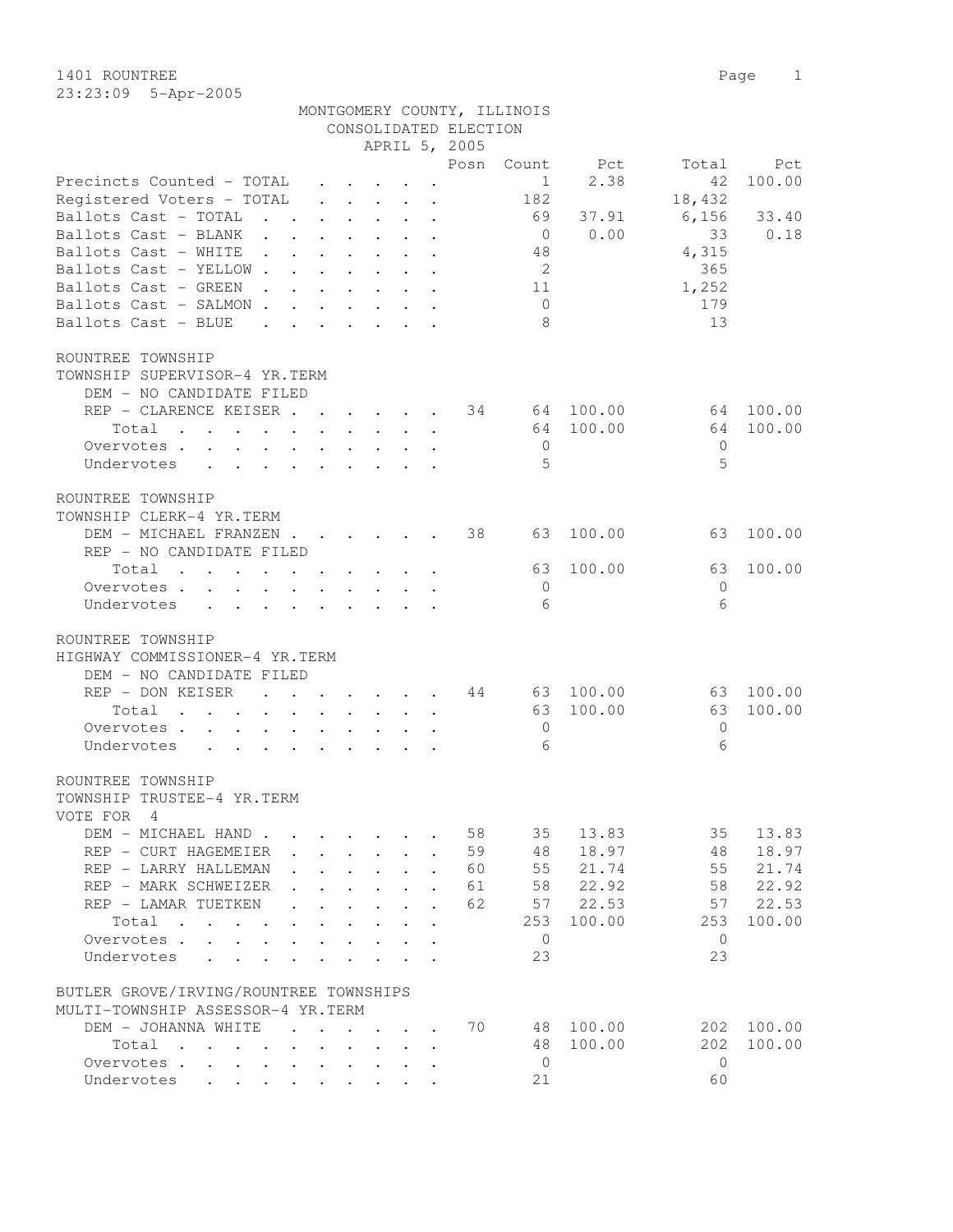23:23:09 5-Apr-2005

|                                                                                                                                                                                                                                                                                                                                                                                                                                                                                                                            | APRIL 5, 2005                                                   |     |                |                |                |            |
|----------------------------------------------------------------------------------------------------------------------------------------------------------------------------------------------------------------------------------------------------------------------------------------------------------------------------------------------------------------------------------------------------------------------------------------------------------------------------------------------------------------------------|-----------------------------------------------------------------|-----|----------------|----------------|----------------|------------|
|                                                                                                                                                                                                                                                                                                                                                                                                                                                                                                                            |                                                                 |     |                | Posn Count Pct | Total          | Pct        |
| DOYLE PUBLIC LIBRARY DISTRICT                                                                                                                                                                                                                                                                                                                                                                                                                                                                                              |                                                                 |     |                |                |                |            |
| LIBRARY TRUSTEE-6 YR.TERM                                                                                                                                                                                                                                                                                                                                                                                                                                                                                                  |                                                                 |     |                |                |                |            |
| VOTE FOR 2                                                                                                                                                                                                                                                                                                                                                                                                                                                                                                                 |                                                                 |     |                |                |                |            |
| RITA BRUNTJEN<br>$\mathbf{r}$ , and $\mathbf{r}$ , and $\mathbf{r}$ , and $\mathbf{r}$                                                                                                                                                                                                                                                                                                                                                                                                                                     |                                                                 | 110 |                | 11 50.00       | 226            | 47.68      |
| KAREN SALE<br>$\mathbf{r} = \mathbf{r} \times \mathbf{r} \times \mathbf{r} \times \mathbf{r} \times \mathbf{r} \times \mathbf{r} \times \mathbf{r} \times \mathbf{r} \times \mathbf{r} \times \mathbf{r} \times \mathbf{r} \times \mathbf{r} \times \mathbf{r} \times \mathbf{r} \times \mathbf{r} \times \mathbf{r} \times \mathbf{r} \times \mathbf{r} \times \mathbf{r} \times \mathbf{r} \times \mathbf{r} \times \mathbf{r} \times \mathbf{r} \times \mathbf{r} \times \mathbf{r} \times \mathbf{r} \times \mathbf{r$ |                                                                 | 111 |                | 11 50.00       | 248            | 52.32      |
| Total .<br>$\ddot{\phantom{0}}$<br>$\sim$ 100 $\pm$                                                                                                                                                                                                                                                                                                                                                                                                                                                                        |                                                                 |     |                | 22 100.00      | 474            | 100.00     |
| Overvotes .                                                                                                                                                                                                                                                                                                                                                                                                                                                                                                                | $\bullet$ .<br><br><br><br><br><br><br><br><br><br><br><br><br> |     | $\overline{0}$ |                | $\bigcirc$     |            |
| Undervotes<br>$\ddot{\phantom{a}}$<br>$\sim$                                                                                                                                                                                                                                                                                                                                                                                                                                                                               |                                                                 |     | $\Omega$       |                | 106            |            |
| DOYLE PUBLIC LIBRARY DISTRICT<br>LIBRARY TRUSTEE-UNEXP.4 YR.TERM                                                                                                                                                                                                                                                                                                                                                                                                                                                           |                                                                 |     |                |                |                |            |
| BRENDA MYERS 115 11 100.00                                                                                                                                                                                                                                                                                                                                                                                                                                                                                                 |                                                                 |     |                |                |                | 254 100.00 |
| Total<br>the contract of the contract of the contract of the contract of the contract of the contract of the contract of                                                                                                                                                                                                                                                                                                                                                                                                   |                                                                 |     |                | 11 100.00      | 254            | 100.00     |
| Overvotes                                                                                                                                                                                                                                                                                                                                                                                                                                                                                                                  |                                                                 |     | $\overline{0}$ |                | $\bigcirc$     |            |
| Undervotes                                                                                                                                                                                                                                                                                                                                                                                                                                                                                                                 |                                                                 |     | $\Omega$       |                | 36             |            |
|                                                                                                                                                                                                                                                                                                                                                                                                                                                                                                                            |                                                                 |     |                |                |                |            |
| MORRISONVILLE C.U.S.D. #1                                                                                                                                                                                                                                                                                                                                                                                                                                                                                                  |                                                                 |     |                |                |                |            |
| MEMBERS OF THE BOARD OF EDUCATION-UNEXP.2 YR.TERM                                                                                                                                                                                                                                                                                                                                                                                                                                                                          |                                                                 |     |                |                |                |            |
| DEBRA KAY FORBES 147                                                                                                                                                                                                                                                                                                                                                                                                                                                                                                       |                                                                 |     | 0              |                | 3              | 100.00     |
| $\mathbf{r}$ , and $\mathbf{r}$ , and $\mathbf{r}$ , and $\mathbf{r}$ , and $\mathbf{r}$<br>Total                                                                                                                                                                                                                                                                                                                                                                                                                          |                                                                 |     | $\Omega$       |                | 3              | 100.00     |
| Overvotes                                                                                                                                                                                                                                                                                                                                                                                                                                                                                                                  |                                                                 |     | $\Omega$       |                | $\bigcap$      |            |
| Undervotes                                                                                                                                                                                                                                                                                                                                                                                                                                                                                                                 |                                                                 |     | $\Omega$       |                | $\mathbf{1}$   |            |
| MORRISONVILLE C.U.S.D. #1                                                                                                                                                                                                                                                                                                                                                                                                                                                                                                  |                                                                 |     |                |                |                |            |
| MEMBERS OF THE BOARD OF EDUCATION-FULL 4-YR. TERM                                                                                                                                                                                                                                                                                                                                                                                                                                                                          |                                                                 |     |                |                |                |            |
| VOTE FOR 3                                                                                                                                                                                                                                                                                                                                                                                                                                                                                                                 |                                                                 |     |                |                |                |            |
| SCOTT ERIC HUGHES 150                                                                                                                                                                                                                                                                                                                                                                                                                                                                                                      |                                                                 |     | 0              |                | $\mathbf{1}$   | 11.11      |
| WAYNE B. MITCHELL<br>. 151                                                                                                                                                                                                                                                                                                                                                                                                                                                                                                 |                                                                 |     | $\Omega$       |                | $\overline{2}$ | 22.22      |
| KURT WEMPEN<br>$\mathbf{r}$ . The set of $\mathbf{r}$<br>$\mathbf{r}$ , and $\mathbf{r}$ , and $\mathbf{r}$ , and $\mathbf{r}$                                                                                                                                                                                                                                                                                                                                                                                             |                                                                 | 152 | 0              |                | 3              | 33.33      |
| DEREKE DUNKIRK                                                                                                                                                                                                                                                                                                                                                                                                                                                                                                             |                                                                 | 153 | $\Omega$       |                |                | 3 33.33    |
| Total                                                                                                                                                                                                                                                                                                                                                                                                                                                                                                                      |                                                                 |     | $\Omega$       |                | 9              | 100.00     |
| Overvotes                                                                                                                                                                                                                                                                                                                                                                                                                                                                                                                  |                                                                 |     | $\Omega$       |                | $\Omega$       |            |
| Undervotes                                                                                                                                                                                                                                                                                                                                                                                                                                                                                                                 |                                                                 |     | $\bigcap$      |                | 3              |            |
|                                                                                                                                                                                                                                                                                                                                                                                                                                                                                                                            |                                                                 |     |                |                |                |            |
| PANHANDLE C.U.S.D. #2                                                                                                                                                                                                                                                                                                                                                                                                                                                                                                      |                                                                 |     |                |                |                |            |
| MEMBERS OF THE BOARD OF EDUCATION-FULL 4-YR. TERM                                                                                                                                                                                                                                                                                                                                                                                                                                                                          |                                                                 |     |                |                |                |            |
| VOTE FOR 3                                                                                                                                                                                                                                                                                                                                                                                                                                                                                                                 |                                                                 |     |                |                |                |            |
| TERRI S. POPE                                                                                                                                                                                                                                                                                                                                                                                                                                                                                                              |                                                                 |     | 145 12         | 37.50          | 458            | 33.85      |
| DAVID ERNST                                                                                                                                                                                                                                                                                                                                                                                                                                                                                                                |                                                                 | 146 |                | 10 31.25       | 435            | 32.15      |
| DEAN BUTLER                                                                                                                                                                                                                                                                                                                                                                                                                                                                                                                |                                                                 | 147 |                | 10 31.25       |                | 460 34.00  |
| Total                                                                                                                                                                                                                                                                                                                                                                                                                                                                                                                      |                                                                 |     |                | 32 100.00      | 1,353          | 100.00     |
| Overvotes                                                                                                                                                                                                                                                                                                                                                                                                                                                                                                                  |                                                                 |     | $\mathbf{0}$   |                | $\overline{0}$ |            |
| Undervotes                                                                                                                                                                                                                                                                                                                                                                                                                                                                                                                 |                                                                 |     | 7              |                | 501            |            |
| HILLSBORO C.U.S.D. #3                                                                                                                                                                                                                                                                                                                                                                                                                                                                                                      |                                                                 |     |                |                |                |            |
| MEMBERS OF THE BOARD OF EDUCATION-UNEXP.2 YR.TERM                                                                                                                                                                                                                                                                                                                                                                                                                                                                          |                                                                 |     |                |                |                |            |
| BARBARA ADAMS                                                                                                                                                                                                                                                                                                                                                                                                                                                                                                              |                                                                 | 149 |                | 2 100.00       | 1,044          | 100.00     |
| Total                                                                                                                                                                                                                                                                                                                                                                                                                                                                                                                      |                                                                 |     | $\overline{2}$ | 100.00         | 1,044          | 100.00     |
| Overvotes                                                                                                                                                                                                                                                                                                                                                                                                                                                                                                                  |                                                                 |     | $\Omega$       |                | $\overline{0}$ |            |
| Undervotes                                                                                                                                                                                                                                                                                                                                                                                                                                                                                                                 |                                                                 |     | 6              |                | 411            |            |
|                                                                                                                                                                                                                                                                                                                                                                                                                                                                                                                            |                                                                 |     |                |                |                |            |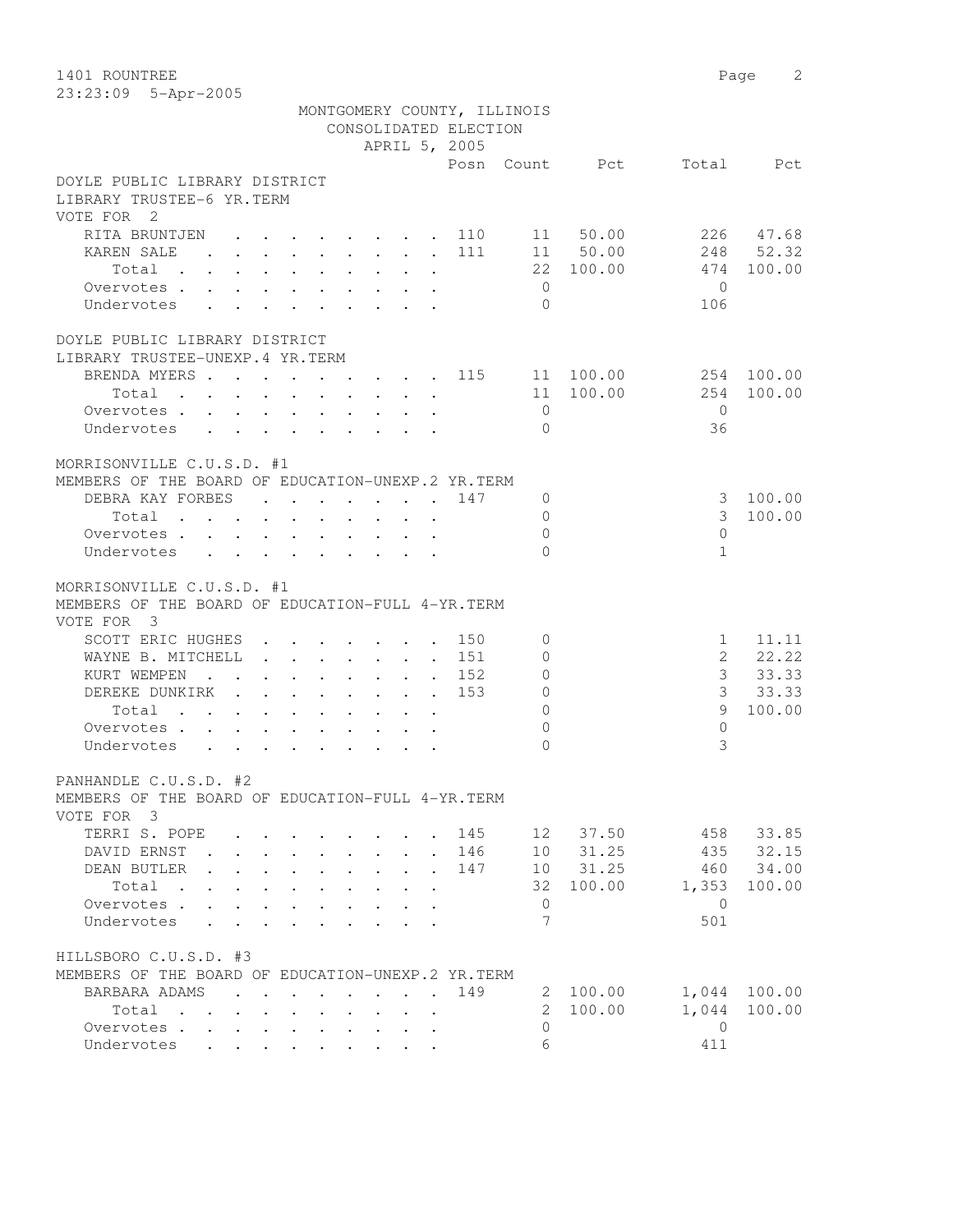| 1401 ROUNTREE                                                                                                                                                                                                                          |                                                |           | 3<br>Page       |
|----------------------------------------------------------------------------------------------------------------------------------------------------------------------------------------------------------------------------------------|------------------------------------------------|-----------|-----------------|
| 23:23:09 5-Apr-2005                                                                                                                                                                                                                    |                                                |           |                 |
| MONTGOMERY COUNTY, ILLINOIS                                                                                                                                                                                                            |                                                |           |                 |
| CONSOLIDATED ELECTION                                                                                                                                                                                                                  |                                                |           |                 |
| APRIL 5, 2005                                                                                                                                                                                                                          |                                                |           |                 |
|                                                                                                                                                                                                                                        | Posn<br>Count                                  | Pct       | Total<br>Pct    |
| HILLSBORO C.U.S.D. #3                                                                                                                                                                                                                  |                                                |           |                 |
| MEMBERS OF THE BOARD OF EDUCATION-FULL 4-YR. TERM                                                                                                                                                                                      |                                                |           |                 |
| VOTE FOR 3                                                                                                                                                                                                                             |                                                |           |                 |
| DOUG DONALDSON<br>$\cdot$ $\cdot$                                                                                                                                                                                                      | 163<br>5                                       | 25.00     | 26.37<br>830    |
| LYNNE M. HUTCHISON                                                                                                                                                                                                                     | 5<br>164<br>$\ddot{\phantom{0}}$               | 25.00     | 968<br>30.75    |
| BILL JONES<br>$\cdot$ $\cdot$ $\cdot$ $\cdot$ $\cdot$ $\cdot$ $\cdot$ $\cdot$<br>$\ddot{\phantom{a}}$                                                                                                                                  | 7<br>165<br>$\ddot{\phantom{a}}$               | 35.00     | 820<br>26.05    |
| KENNY HANNERS                                                                                                                                                                                                                          | 166<br>$\sim$                                  | 3, 15,00  | 530<br>16.84    |
| Total<br>. The contract of the contract of the contract of the contract of the contract of the contract of the contract of the contract of the contract of the contract of the contract of the contract of the contract of the contrac | 20                                             | 100.00    | 3,148<br>100.00 |
| Overvotes                                                                                                                                                                                                                              | $\circ$                                        |           | 12.             |
| Undervotes                                                                                                                                                                                                                             | 4                                              |           | 1,181           |
|                                                                                                                                                                                                                                        |                                                |           |                 |
| NOKOMIS C.U.S.D. #22                                                                                                                                                                                                                   |                                                |           |                 |
| MEMBERS OF THE BOARD OF EDUCATION-FULL 4-YR. TERM                                                                                                                                                                                      |                                                |           |                 |
| VOTE FOR<br>$\frac{4}{3}$                                                                                                                                                                                                              |                                                |           |                 |
| REGINA K. CHAUSSE<br>$\cdot$ $\cdot$ $\cdot$ $\cdot$ $\cdot$                                                                                                                                                                           | 148<br>12 <sup>°</sup>                         | 7.64      | 386<br>10.54    |
| BRENT ENGELMAN<br>$\mathbf{r}$ , $\mathbf{r}$ , $\mathbf{r}$ , $\mathbf{r}$ , $\mathbf{r}$                                                                                                                                             | 149<br>26<br>$\ddot{\phantom{a}}$              | 16.56     | 16.39<br>600    |
| DENNY BAUMAN.<br>$\cdot$ $\cdot$ $\cdot$ $\cdot$<br><b>Contract Contract</b><br>$\sim$<br>$\mathbf{r}$                                                                                                                                 | 150<br>22<br>$\ddot{\phantom{a}}$              | 14.01     | 520<br>14.20    |
| PAM BURDZILAUSKAS<br>$\cdot$ $\cdot$ $\cdot$ $\cdot$ $\cdot$<br>$\sim$                                                                                                                                                                 | 151<br>9<br>$\ddot{\phantom{0}}$               | 5.73      | 405<br>11.06    |
| WILLIAM DOOLEY<br>$\mathbf{r}$ , $\mathbf{r}$ , $\mathbf{r}$ , $\mathbf{r}$<br>$\sim$<br>$\ddot{\phantom{0}}$                                                                                                                          | 152<br>25<br>$\bullet$                         | 15.92     | 431<br>11.77    |
| STEVEN JANSSEN.<br>$\cdot$ $\cdot$<br>$\ddot{\phantom{0}}$<br>$\mathbf{L}^{\text{max}}$ , and $\mathbf{L}^{\text{max}}$<br>$\sim$                                                                                                      | 153<br>25<br>$\bullet$ .                       | 15.92     | 416<br>11.36    |
| J. DAVID HADLEY .<br>$\bullet$ .<br><br><br><br><br><br><br><br><br><br><br><br><br><br><br><br>$\ddot{\phantom{0}}$<br>$\sim$ $-$                                                                                                     | 26<br>154                                      | 16.56     | 572<br>15.62    |
| CHARLES TOBERMAN<br>$\Delta \sim 10^4$<br>$\mathbf{L}$<br>$\sim$<br>$\mathbf{L}^{\text{max}}$<br>$\mathbf{L}^{\text{max}}$                                                                                                             | 155<br>12 <sup>°</sup><br>$\ddot{\phantom{a}}$ | 7.64      | 9.04<br>331     |
| Total<br>$\mathbf{r} = \mathbf{r} + \mathbf{r}$ , where $\mathbf{r} = \mathbf{r}$<br>$\ddot{\phantom{0}}$<br>$\ddot{\phantom{0}}$                                                                                                      | 157                                            | 100.00    | 3,661<br>100.00 |
| Overvotes.                                                                                                                                                                                                                             | $\overline{0}$                                 |           | 17              |
| Undervotes<br>$\cdot$ $\cdot$ $\cdot$ $\cdot$ $\cdot$ $\cdot$ $\cdot$                                                                                                                                                                  | 35                                             |           | 723             |
|                                                                                                                                                                                                                                        |                                                |           |                 |
| CHRISTIAN AND MONTGOMERY COUNTIES                                                                                                                                                                                                      |                                                |           |                 |
| REGIONAL BOARD OF SCHOOL TRUSTEES-FULL TERM                                                                                                                                                                                            |                                                |           |                 |
| VOTE FOR<br>$\overline{\phantom{0}}^2$                                                                                                                                                                                                 |                                                |           |                 |
| DON SCOTT-CHRISTIAN COUNTY                                                                                                                                                                                                             | 216                                            | 43 44.79  | 3,345 48.83     |
| BYRON L. SCHNEIDER-CHRISTIAN CO.<br>$\mathbf{r} = \mathbf{r}$                                                                                                                                                                          | 217                                            | 53 55.21  | 3,505<br>51.17  |
| Total                                                                                                                                                                                                                                  | 96                                             | 100.00    | 6,850<br>100.00 |
| $\mathbf{r}$ , $\mathbf{r}$ , $\mathbf{r}$ , $\mathbf{r}$ , $\mathbf{r}$                                                                                                                                                               | $\mathbf{0}$                                   |           | $\Omega$        |
| Overvotes.                                                                                                                                                                                                                             | 42                                             |           | 5,304           |
| Undervotes                                                                                                                                                                                                                             |                                                |           |                 |
| CHRISTIAN AND MONTGOMERY COUNTIES                                                                                                                                                                                                      |                                                |           |                 |
| REGIONAL BOARD OF SCHOOL TRUSTEES-UNEXP.4 YR.TERM                                                                                                                                                                                      |                                                |           |                 |
| DONNA YESKE-MONTGOMERY COUNTY<br>$\mathbf{r}$ , $\mathbf{r}$ , $\mathbf{r}$ , $\mathbf{r}$                                                                                                                                             | 221                                            | 55 100.00 | 4,310 100.00    |
| Total                                                                                                                                                                                                                                  |                                                | 55 100.00 | 4,310<br>100.00 |
| Overvotes.<br>$\sim$<br>$\ddot{\phantom{0}}$                                                                                                                                                                                           | $\overline{0}$                                 |           | $\overline{0}$  |
| Undervotes<br>$\mathbf{r}$ and $\mathbf{r}$                                                                                                                                                                                            | 14                                             |           | 1,767           |
|                                                                                                                                                                                                                                        |                                                |           |                 |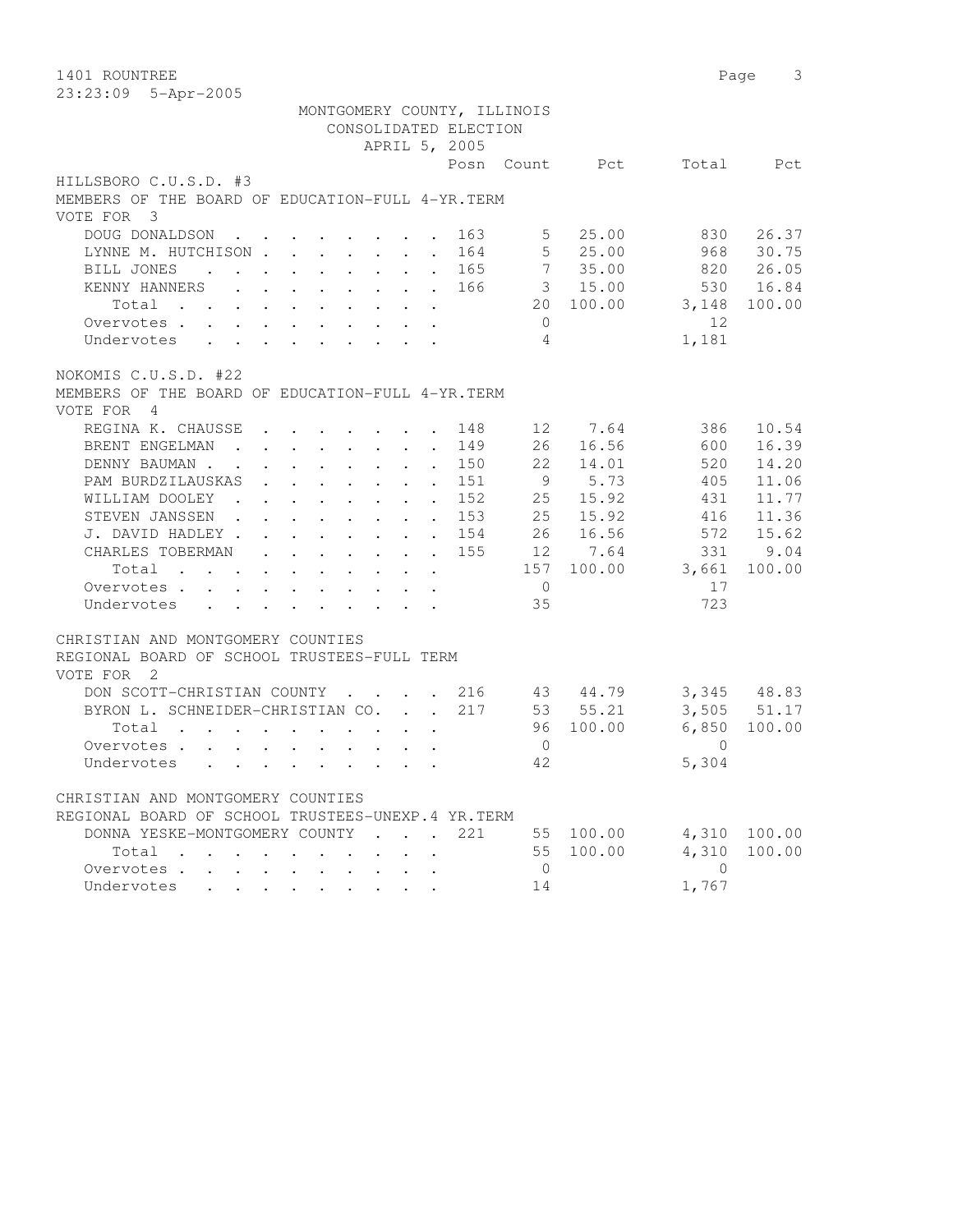|                                                                                                                 |                      |                                                                  |                      | CONSOLIDATED ELECTION |                |           |              |            |
|-----------------------------------------------------------------------------------------------------------------|----------------------|------------------------------------------------------------------|----------------------|-----------------------|----------------|-----------|--------------|------------|
|                                                                                                                 |                      |                                                                  |                      | APRIL 5, 2005         |                |           |              |            |
|                                                                                                                 |                      |                                                                  |                      | Posn                  |                | Count Pct | Total        | Pct        |
| Precincts Counted - TOTAL                                                                                       |                      |                                                                  |                      |                       | 1              | 2.38      | 42           | 100.00     |
| Registered Voters - TOTAL                                                                                       |                      | $\cdot$ $\cdot$ $\cdot$ $\cdot$ $\cdot$ $\cdot$                  |                      |                       | 159            |           | 18,432       |            |
| Ballots Cast - TOTAL<br>$\mathbf{r}$ , $\mathbf{r}$ , $\mathbf{r}$ , $\mathbf{r}$ , $\mathbf{r}$                |                      |                                                                  |                      |                       | 35             | 22.01     | 6,156        | 33.40      |
| Ballots Cast - BLANK                                                                                            |                      |                                                                  |                      |                       | $\overline{0}$ | 0.00      | 33           | 0.18       |
| Ballots Cast - WHITE                                                                                            |                      |                                                                  |                      |                       | 13             |           | 4,315        |            |
| Ballots Cast - GREEN<br>$\mathbf{r}$ , $\mathbf{r}$ , $\mathbf{r}$ , $\mathbf{r}$ , $\mathbf{r}$ , $\mathbf{r}$ |                      |                                                                  |                      |                       | 22             |           | 1,252        |            |
|                                                                                                                 |                      |                                                                  |                      |                       |                |           |              |            |
| SOUTH FILLMORE TOWNSHIP                                                                                         |                      |                                                                  |                      |                       |                |           |              |            |
| TOWNSHIP SUPERVISOR-4 YR.TERM                                                                                   |                      |                                                                  |                      |                       |                |           |              |            |
| REP - ANNA MARIE NOBBE                                                                                          | $\sim$ 100 $\pm$     |                                                                  |                      | 33                    | 30             | 100.00    | 30           | 100.00     |
| DEM - NO CANDIDATE FILED                                                                                        |                      |                                                                  |                      |                       |                |           |              |            |
| Total                                                                                                           |                      |                                                                  |                      |                       | 30             | 100.00    | 30           | 100.00     |
| Overvotes.                                                                                                      |                      |                                                                  |                      |                       | $\overline{0}$ |           | $\Omega$     |            |
| Undervotes                                                                                                      |                      |                                                                  |                      |                       | $\overline{5}$ |           | 5            |            |
| SOUTH FILLMORE TOWNSHIP                                                                                         |                      |                                                                  |                      |                       |                |           |              |            |
| TOWNSHIP CLERK-4 YR.TERM                                                                                        |                      |                                                                  |                      |                       |                |           |              |            |
| REP - NO CANDIDATE FILED                                                                                        |                      |                                                                  |                      |                       |                |           |              |            |
| DEM - MARILYN HARVEY<br>$\mathbf{r}$ , $\mathbf{r}$ , $\mathbf{r}$ , $\mathbf{r}$ , $\mathbf{r}$                |                      |                                                                  |                      | 39<br>$\mathbf{L}$    |                | 31 100.00 | 31           | 100.00     |
| Total<br>$\mathbf{r}$ , and $\mathbf{r}$ , and $\mathbf{r}$ , and $\mathbf{r}$ , and $\mathbf{r}$               |                      |                                                                  |                      |                       | 31             | 100.00    | 31           | 100.00     |
| Overvotes.                                                                                                      |                      |                                                                  |                      |                       | $\overline{0}$ |           | $\mathbf{0}$ |            |
| Undervotes                                                                                                      |                      |                                                                  |                      |                       | $\overline{4}$ |           | 4            |            |
|                                                                                                                 |                      |                                                                  |                      |                       |                |           |              |            |
| SOUTH FILLMORE TOWNSHIP                                                                                         |                      |                                                                  |                      |                       |                |           |              |            |
| TOWNSHIP TRUSTEE-4 YR.TERM                                                                                      |                      |                                                                  |                      |                       |                |           |              |            |
| VOTE FOR<br>4                                                                                                   |                      |                                                                  |                      |                       |                |           |              |            |
| REP - KENNETH B. MEYERS                                                                                         |                      | $\mathbf{r}$ , $\mathbf{r}$ , $\mathbf{r}$ , $\mathbf{r}$        | $\ddot{\phantom{a}}$ | 58                    | 27             | 23.08     | 27           | 23.08      |
| REP - DALE NOBBE<br>$\mathbf{r}$ . The set of $\mathbf{r}$                                                      | $\ddot{\phantom{0}}$ | $\mathbf{1}$ $\mathbf{1}$ $\mathbf{1}$ $\mathbf{1}$ $\mathbf{1}$ | $\cdot$              | 59                    | 26             | 22.22     | 26           | 22.22      |
| REP - ERCEL BRACKENBUSH                                                                                         |                      | $\mathbf{r}$ , $\mathbf{r}$ , $\mathbf{r}$                       | $\ddot{\phantom{a}}$ | 60                    | 23             | 19.66     | 23           | 19.66      |
| DEM - BEVERLY KENNY                                                                                             |                      |                                                                  |                      | 61                    | 21             | 17.95     | 21           | 17.95      |
| DEM - DEAN WILSON<br>$\mathbf{r}$ , $\mathbf{r}$ , $\mathbf{r}$ , $\mathbf{r}$ , $\mathbf{r}$                   |                      |                                                                  | $\ddot{\phantom{a}}$ | 62                    |                | 20 17.09  | 20           | 17.09      |
| Total<br>$\mathcal{A}$ . The contribution of the contribution of the contribution of $\mathcal{A}$              |                      |                                                                  |                      |                       | 117            | 100.00    | 117          | 100.00     |
| Overvotes                                                                                                       |                      |                                                                  |                      |                       | $\overline{0}$ |           | $\mathbf{0}$ |            |
| Undervotes<br>$\sim$<br>$\sim$ $\sim$                                                                           |                      | $\ddot{\phantom{a}}$ . $\ddot{\phantom{a}}$                      |                      |                       | 23             |           | 23           |            |
|                                                                                                                 |                      |                                                                  |                      |                       |                |           |              |            |
| FILLMORE/SOUTH FILLMORE/WITT TOWNSHIPS                                                                          |                      |                                                                  |                      |                       |                |           |              |            |
| MULTI-TOWNSHIP ASSESSOR-4 YR.TERM                                                                               |                      |                                                                  |                      |                       |                |           |              |            |
| DEM - RITA A. MILLER                                                                                            |                      |                                                                  |                      | 71                    |                | 26 100.00 |              | 413 100.00 |
| Total                                                                                                           |                      |                                                                  |                      |                       | 26             | 100.00    | 413          | 100.00     |
| Overvotes.                                                                                                      |                      | $\cdot$ $\cdot$ $\cdot$ $\cdot$ $\cdot$                          | $\ddot{\phantom{a}}$ |                       | $\overline{0}$ |           | $\bigcirc$   |            |
| Undervotes                                                                                                      |                      | $\mathbf{r} = \mathbf{r} + \mathbf{r} + \mathbf{r} + \mathbf{r}$ |                      |                       | $\circ$        |           | 96           |            |
|                                                                                                                 |                      |                                                                  |                      |                       |                |           |              |            |
| FILLMORE CONSOLIDATED ROAD DISTRICT                                                                             |                      |                                                                  |                      |                       |                |           |              |            |
| HIGHWAY COMMISSIONER-4 YR.TERM                                                                                  |                      |                                                                  |                      |                       |                |           |              |            |
| REP - NO CANDIDATE FILED                                                                                        |                      |                                                                  |                      |                       |                |           |              |            |
| DEM - DALE HARRISON                                                                                             |                      |                                                                  |                      | 44                    |                | 31 100.00 | 127          | 100.00     |
| Total                                                                                                           |                      |                                                                  |                      |                       | 31             | 100.00    | 127          | 100.00     |
| Overvotes.                                                                                                      |                      |                                                                  |                      |                       | $\overline{0}$ |           | $\mathbf{0}$ |            |
| Undervotes                                                                                                      |                      |                                                                  |                      |                       | 4              |           | 14           |            |

MONTGOMERY COUNTY, ILLINOIS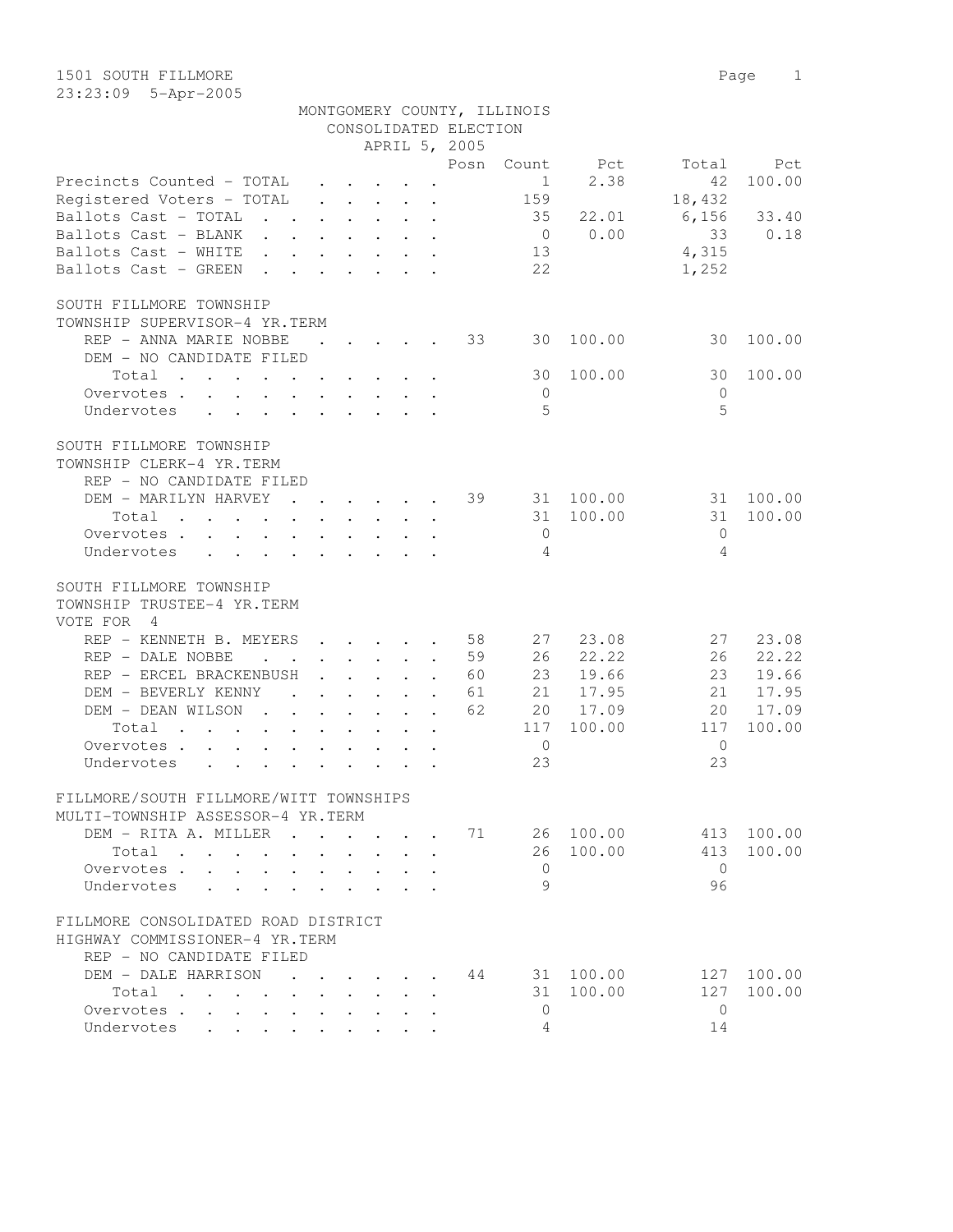| 1501 SOUTH FILLMORE                                                                                                                   |                             |                |                        |                | 2<br>Page              |
|---------------------------------------------------------------------------------------------------------------------------------------|-----------------------------|----------------|------------------------|----------------|------------------------|
| 23:23:09 5-Apr-2005                                                                                                                   |                             |                |                        |                |                        |
| MONTGOMERY COUNTY, ILLINOIS                                                                                                           |                             |                |                        |                |                        |
| CONSOLIDATED ELECTION                                                                                                                 |                             |                |                        |                |                        |
| APRIL 5, 2005                                                                                                                         |                             |                |                        |                |                        |
|                                                                                                                                       |                             |                | Posn Count Pct         | Total          | Pct                    |
| HILLSBORO C.U.S.D. #3                                                                                                                 |                             |                |                        |                |                        |
| MEMBERS OF THE BOARD OF EDUCATION-UNEXP.2 YR.TERM                                                                                     |                             |                |                        |                |                        |
| BARBARA ADAMS<br>$\mathbf{r}$ , and $\mathbf{r}$ , and $\mathbf{r}$ , and $\mathbf{r}$ , and $\mathbf{r}$                             | 149                         |                | 13 100.00<br>13 100.00 | 1,044          | 1,044 100.00<br>100.00 |
| Total<br>Overvotes.                                                                                                                   |                             | $\overline{0}$ |                        | $\Omega$       |                        |
| Undervotes                                                                                                                            |                             | $\bigcap$      |                        | 411            |                        |
|                                                                                                                                       |                             |                |                        |                |                        |
| HILLSBORO C.U.S.D. #3                                                                                                                 |                             |                |                        |                |                        |
| MEMBERS OF THE BOARD OF EDUCATION-FULL 4-YR. TERM                                                                                     |                             |                |                        |                |                        |
| VOTE FOR 3                                                                                                                            |                             |                |                        |                |                        |
| DOUG DONALDSON<br>the contract of the contract of the contract of the contract of the contract of the contract of the contract of     | 163                         | 7              | 22.58                  | 830            | 26.37                  |
| LYNNE M. HUTCHISON                                                                                                                    | 164                         | 10             | 32.26                  | 968            | 30.75                  |
| BILL JONES<br>$\mathcal{L}^{\mathcal{A}}$ . The contribution of the contribution of the contribution of $\mathcal{L}^{\mathcal{A}}$   | 165                         | $\overline{7}$ | 22.58                  | 820            | 26.05                  |
| KENNY HANNERS                                                                                                                         | 166                         |                | 7 22.58                | 530            | 16.84                  |
| Total                                                                                                                                 |                             |                | 31 100.00              | 3,148          | 100.00                 |
| Overvotes                                                                                                                             |                             | $\overline{0}$ |                        | 12             |                        |
| Undervotes                                                                                                                            |                             | -8             |                        | 1,181          |                        |
|                                                                                                                                       |                             |                |                        |                |                        |
| VANDALIA C.U.S.D. #203                                                                                                                |                             |                |                        |                |                        |
| MEMBERS OF THE BOARD OF EDUCATION-FULL 4-YR. TERM                                                                                     |                             |                |                        |                |                        |
| VOTE FOR 4                                                                                                                            |                             |                |                        |                |                        |
| <b>JAY CARROLL</b><br>the contract of the contract of the contract of the contract of the contract of the contract of the contract of | 145                         | 14             | 20.59                  | 14             | 20.59                  |
| TAMMY B. WOOLSEY                                                                                                                      | 146                         | 11             | 16.18                  | 11             | 16.18                  |
| ROY G. NICHOLS                                                                                                                        | 147<br>$\ddot{\phantom{a}}$ | 12             | 17.65                  | 12             | 17.65                  |
| CHRISTOPHER A. PALMER<br>$\sim$                                                                                                       | 148<br>$\ddot{\phantom{0}}$ |                | 15 22.06               | 15             | 22.06                  |
| JOE LAWSON                                                                                                                            | 149                         |                | 16 23.53               | 16             | 23.53                  |
| Total                                                                                                                                 |                             | 68             | 100.00                 | 68             | 100.00                 |
| Overvotes                                                                                                                             |                             | $\overline{0}$ |                        | $\overline{0}$ |                        |
| Undervotes<br>$\mathbf{r}$ , and $\mathbf{r}$ , and $\mathbf{r}$ , and $\mathbf{r}$                                                   |                             | 20             |                        | 20             |                        |
| KASKASKIA COMMUNITY COLLEGE DISTRICT #501                                                                                             |                             |                |                        |                |                        |
| TRUSTEES OF THE COMMUNITY COLLEGE DIST.-FULL TERM                                                                                     |                             |                |                        |                |                        |
| VOTE FOR<br>$\overline{2}$                                                                                                            |                             |                |                        |                |                        |
| SHERM DOOLEN                                                                                                                          | 190                         |                | 6 20.69                |                | 7 22.58                |
| ROBERT H. (BOB) GAFFNER.                                                                                                              | 191                         | 12             | 41.38                  | 13             | 41.94                  |
| BRIAN THOMAS COURTNEY.<br>$\mathcal{L}^{\text{max}}$<br>$\ddot{\phantom{a}}$                                                          | 192<br>$\ddot{\phantom{a}}$ | 11             | 37.93                  | 11             | 35.48                  |
| Total                                                                                                                                 |                             | 29             | 100.00                 | 31             | 100.00                 |
| Overvotes .<br>$\mathcal{L}^{\text{max}}$<br>$\mathbf{L}$                                                                             |                             | $\overline{0}$ |                        | $\overline{0}$ |                        |
| Undervotes<br>$\mathbf{r}$                                                                                                            |                             | 15             |                        | 25             |                        |
|                                                                                                                                       |                             |                |                        |                |                        |
| CHRISTIAN AND MONTGOMERY COUNTIES                                                                                                     |                             |                |                        |                |                        |
| REGIONAL BOARD OF SCHOOL TRUSTEES-FULL TERM                                                                                           |                             |                |                        |                |                        |
| VOTE FOR 2                                                                                                                            |                             |                |                        |                |                        |
| DON SCOTT-CHRISTIAN COUNTY                                                                                                            | 216                         |                | 7 43.75                |                | 3,345 48.83            |
| BYRON L. SCHNEIDER-CHRISTIAN CO.                                                                                                      | 217                         | 9              | 56.25                  |                | 3,505 51.17            |
| Total                                                                                                                                 |                             | 16             | 100.00                 | 6,850          | 100.00                 |
| Overvotes<br>$\mathbf{L}$                                                                                                             |                             | $\mathbf 0$    |                        | $\bigcirc$     |                        |
| Undervotes                                                                                                                            |                             | 10             |                        | 5,304          |                        |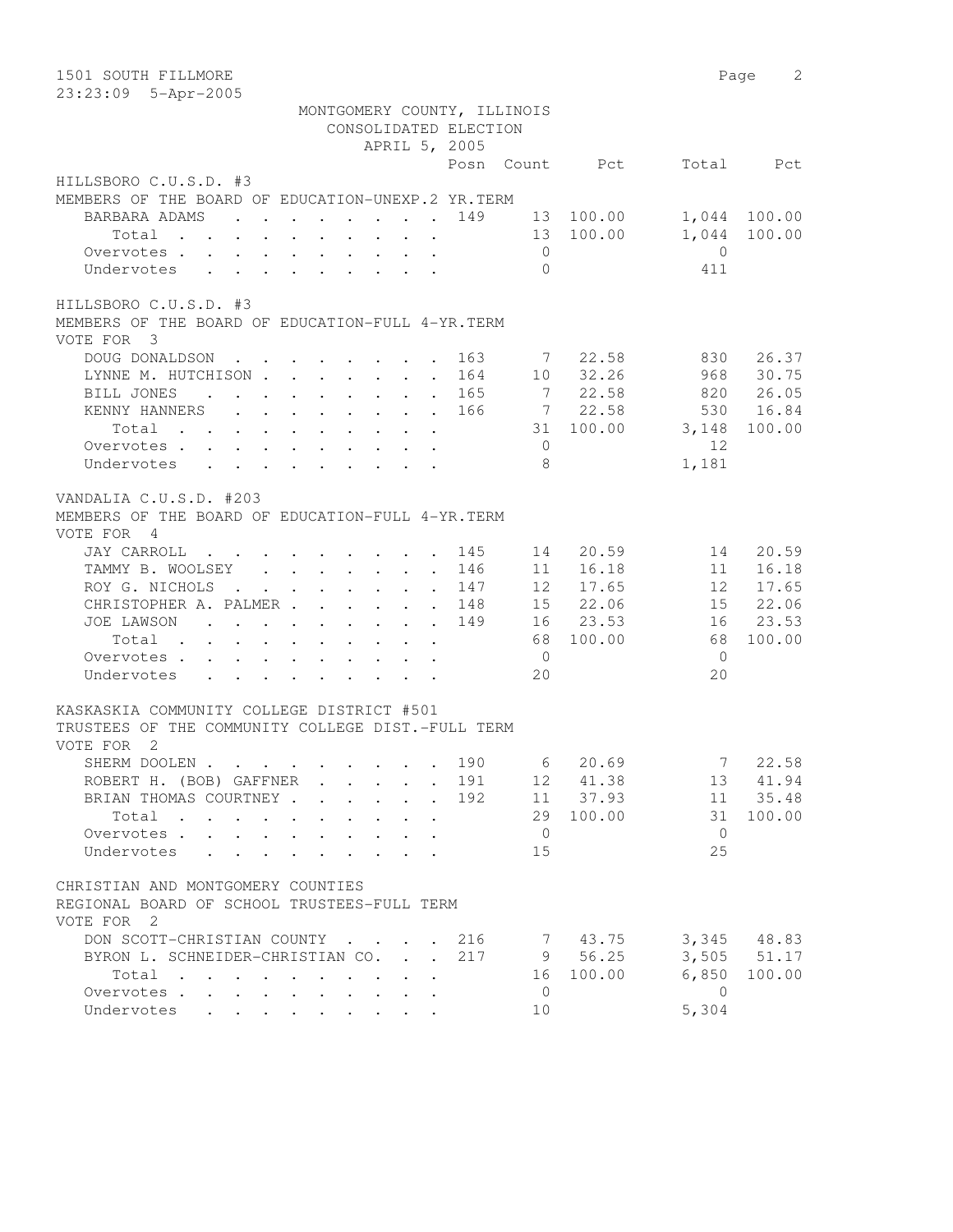| 1501 SOUTH FILLMORE                                                                                                                   |                  | 3<br>Page    |
|---------------------------------------------------------------------------------------------------------------------------------------|------------------|--------------|
| 23:23:09 5-Apr-2005                                                                                                                   |                  |              |
| MONTGOMERY COUNTY, ILLINOIS                                                                                                           |                  |              |
| CONSOLIDATED ELECTION                                                                                                                 |                  |              |
| APRIL 5, 2005                                                                                                                         |                  |              |
| Posn Count Pct                                                                                                                        | Total            | Pct          |
| CHRISTIAN AND MONTGOMERY COUNTIES                                                                                                     |                  |              |
| REGIONAL BOARD OF SCHOOL TRUSTEES-UNEXP.4 YR.TERM                                                                                     |                  |              |
| 11 100.00<br>DONNA YESKE-MONTGOMERY COUNTY<br>221                                                                                     | 4,310            | 100.00       |
| 11 100.00<br>Total<br>the contract of the contract of the contract of the contract of the contract of the contract of the contract of |                  | 4,310 100.00 |
| 0<br>Overvotes.                                                                                                                       | $\left( \right)$ |              |
| 2<br>Undervotes                                                                                                                       | 1,767            |              |
|                                                                                                                                       |                  |              |
| BOND, EFFINGHAM AND FAYETTE COUNTIES                                                                                                  |                  |              |
| REGIONAL BOARD OF SCHOOL TRUSTEES-FULL TERM                                                                                           |                  |              |
| VOTE FOR<br>- 2                                                                                                                       |                  |              |
| 13 43.33<br>215<br>DANIEL H. JOHNSON-BOND COUNTY<br>$\sim$ $\sim$ $\sim$ $\sim$ $\sim$                                                | 17               | 44.74        |
| 17 56.67<br>216<br>JERRY K. BEABOUT-FAYETTE COUNTY<br>$\mathbf{r} = \mathbf{r}$                                                       |                  | 21 55.26     |
| 30 100.00<br>Total<br>$\cdot$ $\cdot$ $\cdot$ $\cdot$ $\cdot$ $\cdot$<br>$\sim$                                                       | 38               | 100.00       |
| 0<br>Overvotes .                                                                                                                      | $\Omega$         |              |
| 14<br>Undervotes<br>$\bullet$ . In the case of the contract $\bullet$ , and $\bullet$                                                 | 20               |              |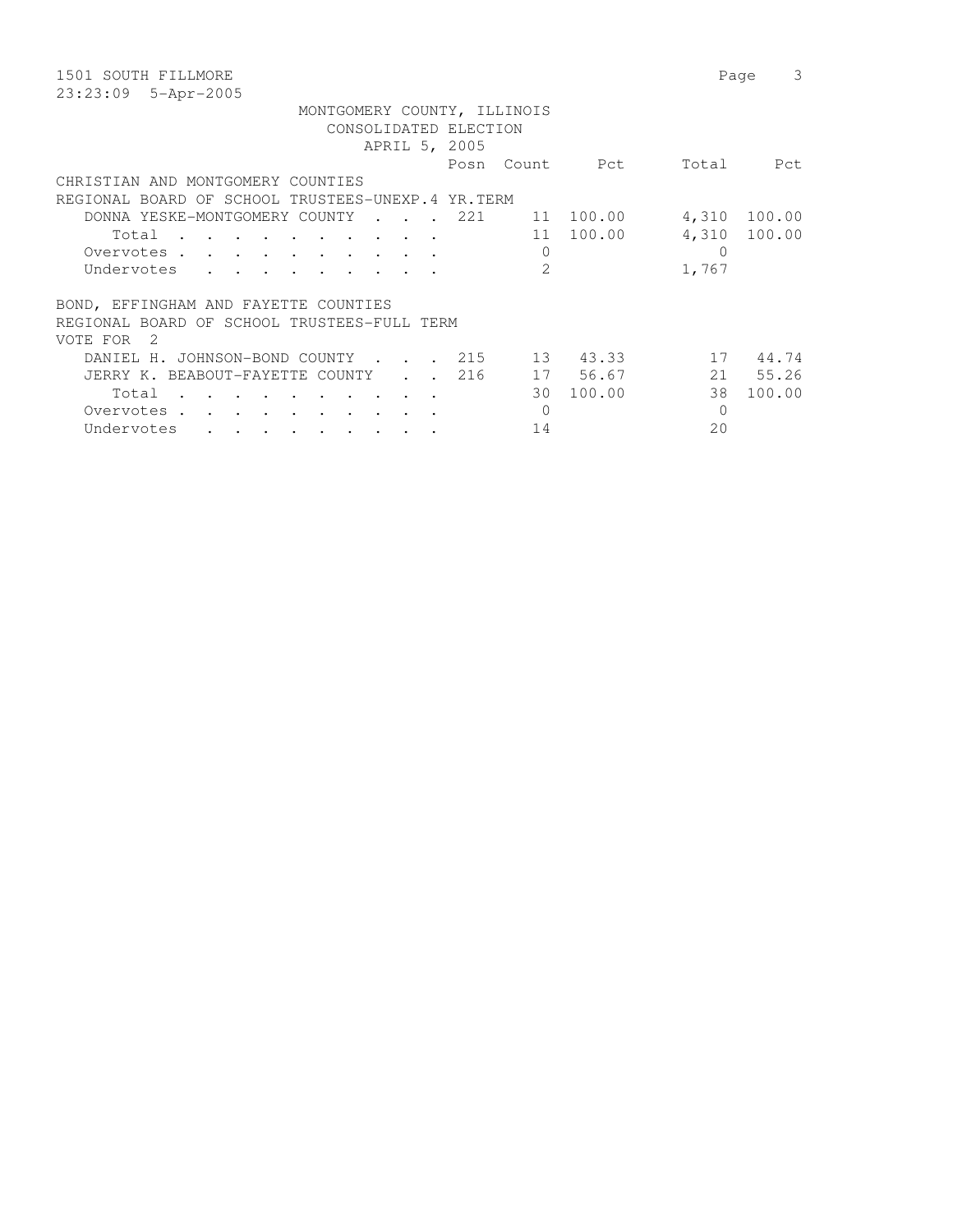| MONTGOMERY COUNTY, ILLINOIS |  |
|-----------------------------|--|
| CONSOLIDATED ELECTION       |  |

|                                                                                                                                                                                                                                        |         |                              |        |                      | APRIL 5, 2005                                      |                |             |                                    |              |
|----------------------------------------------------------------------------------------------------------------------------------------------------------------------------------------------------------------------------------------|---------|------------------------------|--------|----------------------|----------------------------------------------------|----------------|-------------|------------------------------------|--------------|
|                                                                                                                                                                                                                                        |         |                              |        |                      | Posn                                               | Count          | Pct         | Total                              | Pct          |
| Precincts Counted - TOTAL .                                                                                                                                                                                                            |         |                              |        |                      |                                                    | 1              | 2.38        | 42                                 | 100.00       |
| Registered Voters - TOTAL                                                                                                                                                                                                              | $\cdot$ |                              |        |                      |                                                    | 579            |             | 18,432                             |              |
| Ballots Cast - TOTAL                                                                                                                                                                                                                   |         |                              |        |                      |                                                    | 326            | 56.30       | 6,156                              | 33.40        |
| Ballots Cast - BLANK                                                                                                                                                                                                                   |         |                              |        |                      |                                                    |                | 30.52       | 33                                 | 0.18         |
| Ballots Cast - WHITE 152                                                                                                                                                                                                               |         |                              |        |                      |                                                    |                |             | 4,315                              |              |
| Ballots Cast - YELLOW                                                                                                                                                                                                                  |         |                              |        |                      |                                                    | 74             |             | 365                                |              |
| Ballots Cast - GREEN                                                                                                                                                                                                                   |         |                              |        |                      |                                                    | 91             |             | 1,252                              |              |
| Ballots Cast - SALMON                                                                                                                                                                                                                  |         |                              |        |                      |                                                    | 9              |             | 179                                |              |
| CITY OF LITCHFIELD                                                                                                                                                                                                                     |         |                              |        |                      |                                                    |                |             |                                    |              |
| MAYOR-4 YR.TERM                                                                                                                                                                                                                        |         |                              |        |                      |                                                    |                |             |                                    |              |
| DEM - NO CANDIDATE FILED                                                                                                                                                                                                               |         |                              |        |                      |                                                    |                |             |                                    |              |
| IND - TOM JONES 7 94 39.66                                                                                                                                                                                                             |         |                              |        |                      |                                                    |                |             |                                    | 953 46.04    |
| IND - ROBERT P. REID                                                                                                                                                                                                                   |         |                              |        |                      |                                                    |                | 8 101 42.62 |                                    | 825 39.86    |
| IND - ROSS E. WILSON JR.                                                                                                                                                                                                               |         |                              |        |                      |                                                    |                | 9 42 17.72  | 292                                | 14.11        |
| Total<br>the contract of the contract of the contract of the contract of the contract of the contract of the contract of                                                                                                               |         |                              |        |                      |                                                    |                | 237 100.00  | 2,070                              | 100.00       |
| Overvotes                                                                                                                                                                                                                              |         |                              |        |                      |                                                    | $\mathbf{1}$   |             | $\overline{4}$                     |              |
| Undervotes                                                                                                                                                                                                                             |         |                              |        |                      |                                                    | $\overline{5}$ |             | 66                                 |              |
| CITY OF LITCHFIELD                                                                                                                                                                                                                     |         |                              |        |                      |                                                    |                |             |                                    |              |
| CITY CLERK-4 YR.TERM                                                                                                                                                                                                                   |         |                              |        |                      |                                                    |                |             |                                    |              |
| DEM - NO CANDIDATE FILED                                                                                                                                                                                                               |         |                              |        |                      |                                                    |                |             |                                    |              |
| IND - MARILYN S. HARTKE 14 194 100.00                                                                                                                                                                                                  |         |                              |        |                      |                                                    |                |             |                                    | 1,781 100.00 |
| Total<br>. The contract of the contract of the contract of the contract of the contract of the contract of the contract of the contract of the contract of the contract of the contract of the contract of the contract of the contrac |         |                              |        |                      |                                                    |                | 194 100.00  |                                    | 1,781 100.00 |
| Overvotes.                                                                                                                                                                                                                             |         |                              |        |                      |                                                    | $\bigcirc$     |             | $\overline{0}$                     |              |
| Undervotes                                                                                                                                                                                                                             |         |                              |        |                      |                                                    | 49             |             | 359                                |              |
| CITY OF LITCHFIELD WARD 1                                                                                                                                                                                                              |         |                              |        |                      |                                                    |                |             |                                    |              |
| ALDERMAN-4 YR.TERM                                                                                                                                                                                                                     |         |                              |        |                      |                                                    |                |             |                                    |              |
| DEM - BOBBY J. BERTOLIS                                                                                                                                                                                                                |         |                              |        |                      | $\cdot$ $\cdot$ $\cdot$ $\cdot$ $\cdot$ $\cdot$ 19 |                | 49 36.03    |                                    | 152 33.63    |
| IND - SYLVESTER N. (SY) JARMAN                                                                                                                                                                                                         |         |                              |        |                      | 20                                                 |                | 87 63.97    |                                    | 300 66.37    |
| Total                                                                                                                                                                                                                                  |         |                              |        |                      |                                                    | 136            | 100.00      | 452                                | 100.00       |
| Overvotes.                                                                                                                                                                                                                             |         |                              |        |                      |                                                    | $\overline{0}$ |             | $\overline{0}$                     |              |
| Undervotes                                                                                                                                                                                                                             |         |                              |        |                      |                                                    | 16             |             | 50                                 |              |
| CITY OF LITCHFIELD WARD 2                                                                                                                                                                                                              |         |                              |        |                      |                                                    |                |             |                                    |              |
| ALDERMAN-4 YR.TERM                                                                                                                                                                                                                     |         |                              |        |                      |                                                    |                |             |                                    |              |
| DEM - GENE SHREVE                                                                                                                                                                                                                      |         |                              |        |                      |                                                    |                |             | $\cdot$ $\cdot$ 19 6 7.06 57 12.81 |              |
| IND - HAROLD ELLINGER JR.                                                                                                                                                                                                              |         |                              |        |                      | 20                                                 |                | 71 83.53    | 343                                | 77.08        |
| IND - HARVEY L. CLINE                                                                                                                                                                                                                  |         |                              |        |                      | 21                                                 | 8 <sup>8</sup> | 9.41        |                                    | 45 10.11     |
|                                                                                                                                                                                                                                        |         |                              |        |                      |                                                    | 85             | 100.00      | 445                                | 100.00       |
| Total                                                                                                                                                                                                                                  |         |                              |        |                      |                                                    |                |             |                                    |              |
| Overvotes                                                                                                                                                                                                                              |         |                              |        |                      |                                                    | $\Omega$       |             | 2                                  |              |
| Undervotes                                                                                                                                                                                                                             |         |                              |        |                      |                                                    | 6              |             | 34                                 |              |
| SOUTH LITCHFIELD TOWNSHIP                                                                                                                                                                                                              |         |                              |        |                      |                                                    |                |             |                                    |              |
| TOWNSHIP SUPERVISOR-4 YR.TERM                                                                                                                                                                                                          |         |                              |        |                      |                                                    |                |             |                                    |              |
| DEM - CLETA PAINTER                                                                                                                                                                                                                    |         |                              |        | $\ddot{\phantom{a}}$ | 33                                                 | 89             | 29.87       |                                    | 421 42.14    |
| IND - SHARON KUCHAR<br>$\mathbf{A}$                                                                                                                                                                                                    | $\sim$  | $\mathbf{L}$<br>$\mathbf{L}$ | $\sim$ | $\sim$               | 34                                                 |                | 209 70.13   | 578                                | 57.86        |
| Total                                                                                                                                                                                                                                  |         |                              | $\sim$ | $\ddot{\phantom{a}}$ |                                                    | 298            | 100.00      | 999                                | 100.00       |
| Overvotes.                                                                                                                                                                                                                             |         |                              |        | $\ddot{\phantom{a}}$ |                                                    | $\overline{0}$ |             | $\mathbf{0}$                       |              |
| Undervotes                                                                                                                                                                                                                             |         |                              |        |                      |                                                    | 28             |             | 88                                 |              |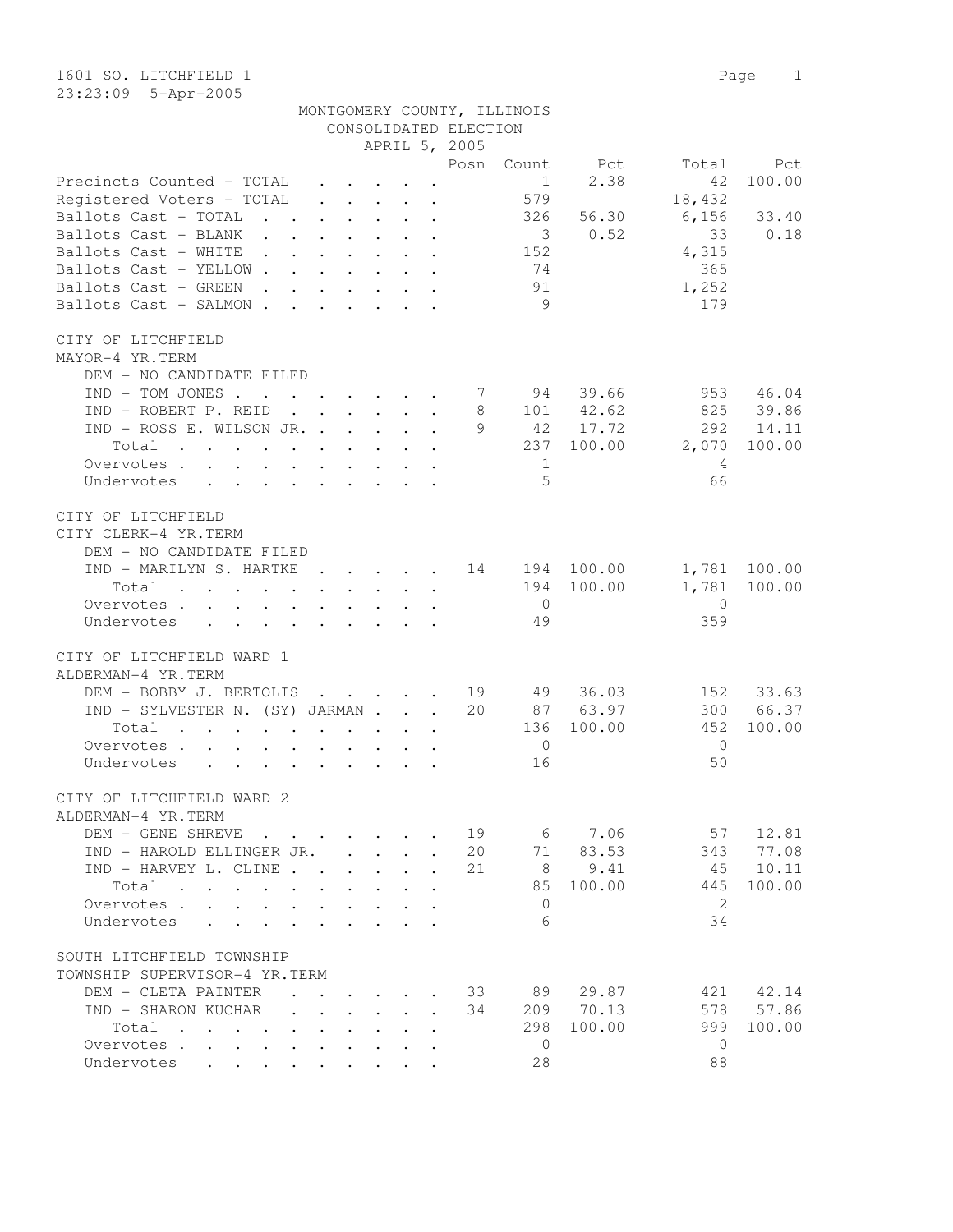| 1601 SO. LITCHFIELD 1<br>23:23:09 5-Apr-2005                                                                 |  |                                                                                                                                                         |                      |                       |                             |            |              | 2<br>Page |
|--------------------------------------------------------------------------------------------------------------|--|---------------------------------------------------------------------------------------------------------------------------------------------------------|----------------------|-----------------------|-----------------------------|------------|--------------|-----------|
|                                                                                                              |  |                                                                                                                                                         |                      |                       | MONTGOMERY COUNTY, ILLINOIS |            |              |           |
|                                                                                                              |  |                                                                                                                                                         |                      | CONSOLIDATED ELECTION |                             |            |              |           |
|                                                                                                              |  |                                                                                                                                                         |                      | APRIL 5, 2005         |                             |            |              |           |
|                                                                                                              |  |                                                                                                                                                         |                      | Posn                  |                             | Count Pct  | Total        | Pct       |
| SOUTH LITCHFIELD TOWNSHIP                                                                                    |  |                                                                                                                                                         |                      |                       |                             |            |              |           |
| TOWNSHIP CLERK-4 YR.TERM                                                                                     |  |                                                                                                                                                         |                      |                       |                             |            |              |           |
| DEM - LARRY BRANDT                                                                                           |  |                                                                                                                                                         |                      | 38                    |                             | 90 31.58   | 421          | 42.61     |
| $IND - TAMI (JETT) BURDELL $                                                                                 |  |                                                                                                                                                         |                      | 39                    |                             | 195 68.42  | 567          | 57.39     |
| Total                                                                                                        |  |                                                                                                                                                         |                      |                       | 285                         | 100.00     | 988          | 100.00    |
| Overvotes.                                                                                                   |  |                                                                                                                                                         |                      |                       | $\overline{0}$              |            | -1           |           |
| Undervotes                                                                                                   |  |                                                                                                                                                         |                      |                       | 41                          |            | 98           |           |
|                                                                                                              |  |                                                                                                                                                         |                      |                       |                             |            |              |           |
| SOUTH LITCHFIELD TOWNSHIP                                                                                    |  |                                                                                                                                                         |                      |                       |                             |            |              |           |
| TOWNSHIP ASSESSOR-4 YR.TERM                                                                                  |  |                                                                                                                                                         |                      |                       |                             |            |              |           |
| DEM - JAKE SCHELDT 43                                                                                        |  |                                                                                                                                                         |                      |                       | 238                         | 100.00     | 798          | 100.00    |
| Total                                                                                                        |  | $\cdot$ $\cdot$ $\cdot$ $\cdot$ $\cdot$                                                                                                                 |                      |                       | 238                         | 100.00     | 798          | 100.00    |
| Overvotes                                                                                                    |  |                                                                                                                                                         |                      |                       | $\overline{0}$              |            | $\Omega$     |           |
| Undervotes                                                                                                   |  |                                                                                                                                                         |                      |                       | 88                          |            | 289          |           |
|                                                                                                              |  |                                                                                                                                                         |                      |                       |                             |            |              |           |
| SOUTH LITCHFIELD TOWNSHIP                                                                                    |  |                                                                                                                                                         |                      |                       |                             |            |              |           |
| HIGHWAY COMMISSIONER-4 YR.TERM                                                                               |  |                                                                                                                                                         |                      |                       |                             |            |              |           |
| DEM - FRANK J. KOMOR JR.                                                                                     |  |                                                                                                                                                         |                      | 58                    |                             | 114 38.51  | 423          | 42.99     |
| IND - RAYMOND AKEMAN                                                                                         |  |                                                                                                                                                         |                      | 59                    |                             | 182 61.49  | 561          | 57.01     |
| Total                                                                                                        |  |                                                                                                                                                         |                      |                       |                             | 296 100.00 | 984          | 100.00    |
| Overvotes<br>$\ddot{\phantom{0}}$                                                                            |  | $\begin{array}{cccccccccccccc} \bullet & \bullet & \bullet & \bullet & \bullet & \bullet & \bullet & \bullet & \bullet & \bullet & \bullet \end{array}$ |                      |                       | $\overline{0}$              |            | 3            |           |
| Undervotes<br>$\cdot$ $\cdot$ $\cdot$ $\cdot$ $\cdot$                                                        |  | $\cdot$ $\cdot$ $\cdot$ $\cdot$ $\cdot$ $\cdot$                                                                                                         |                      |                       | 30                          |            | 100          |           |
|                                                                                                              |  |                                                                                                                                                         |                      |                       |                             |            |              |           |
| SOUTH LITCHFIELD TOWNSHIP                                                                                    |  |                                                                                                                                                         |                      |                       |                             |            |              |           |
| TOWNSHIP TRUSTEE-4 YR.TERM                                                                                   |  |                                                                                                                                                         |                      |                       |                             |            |              |           |
| VOTE FOR<br>$\overline{4}$                                                                                   |  |                                                                                                                                                         |                      |                       |                             |            |              |           |
| DEM - WILLIE HICKS                                                                                           |  |                                                                                                                                                         |                      | 63                    |                             | 75 6.58    | 372          | 9.78      |
| DEM - RICHARD WENDAL                                                                                         |  | $\mathbf{r}$ , $\mathbf{r}$ , $\mathbf{r}$ , $\mathbf{r}$ , $\mathbf{r}$ , $\mathbf{r}$                                                                 |                      | 64                    | 95                          | 8.34       | 414          | 10.88     |
| DEM - MARVIN SAVAGE JR.                                                                                      |  |                                                                                                                                                         | $\ddot{\phantom{a}}$ | 65                    | 83                          | 7.29       | 403          | 10.59     |
| DEM - KEITH HORN<br>$\mathbf{r}$ , and $\mathbf{r}$ , and $\mathbf{r}$ , and $\mathbf{r}$                    |  |                                                                                                                                                         |                      | 66                    | 81                          | 7.11       | 378          | 9.94      |
| IND - RAY SWANSON<br>$\mathbf{r}$ , $\mathbf{r}$ , $\mathbf{r}$ , $\mathbf{r}$ , $\mathbf{r}$ , $\mathbf{r}$ |  |                                                                                                                                                         |                      | 67                    | 176                         | 15.45      | 496          | 13.04     |
| IND - TODD BERGMAN                                                                                           |  |                                                                                                                                                         |                      | 68                    | 205                         | 18.00      | 580          | 15.25     |
| IND - STEVE HEYEN<br>$\mathbf{r}$ , $\mathbf{r}$ , $\mathbf{r}$ , $\mathbf{r}$ , $\mathbf{r}$ , $\mathbf{r}$ |  |                                                                                                                                                         |                      | 69                    | 226                         | 19.84      | 642          | 16.88     |
| IND - LOUIS P. TAYLOR                                                                                        |  |                                                                                                                                                         |                      | 70                    | 198                         | 17.38      | 519          | 13.64     |
| Total                                                                                                        |  |                                                                                                                                                         |                      |                       | 1,139                       | 100.00     | 3,804        | 100.00    |
| Overvotes.                                                                                                   |  |                                                                                                                                                         |                      |                       | 4                           |            | 12           |           |
| Undervotes                                                                                                   |  |                                                                                                                                                         |                      |                       | 149                         |            | 496          |           |
|                                                                                                              |  |                                                                                                                                                         |                      |                       |                             |            |              |           |
| LITCHFIELD PARK DISTRICT                                                                                     |  |                                                                                                                                                         |                      |                       |                             |            |              |           |
| PARK COMMISSIONER-4 YR.TERM                                                                                  |  |                                                                                                                                                         |                      |                       |                             |            |              |           |
| VOTE FOR 4                                                                                                   |  |                                                                                                                                                         |                      |                       |                             |            |              |           |
| JOHNY C. LEONARD                                                                                             |  |                                                                                                                                                         |                      | 84                    | 150                         | 37.78      | 1,396        | 36.53     |
| CERESSA J. WALDRUP .                                                                                         |  | $\ddot{\phantom{0}}$<br>$\ddot{\phantom{a}}$                                                                                                            |                      | 85                    | 122                         | 30.73      | 1,236        | 32.34     |
| MONTE E. GOVAIA .                                                                                            |  |                                                                                                                                                         |                      | 86                    | 125                         | 31.49      | 1,190        | 31.14     |
| Total                                                                                                        |  |                                                                                                                                                         |                      |                       | 397                         | 100.00     | 3,822        | 100.00    |
| Overvotes .<br>$\ddot{\phantom{a}}$                                                                          |  |                                                                                                                                                         |                      |                       | $\overline{0}$              |            | $\mathbf{0}$ |           |
| Undervotes                                                                                                   |  |                                                                                                                                                         |                      |                       | 575                         |            | 4,738        |           |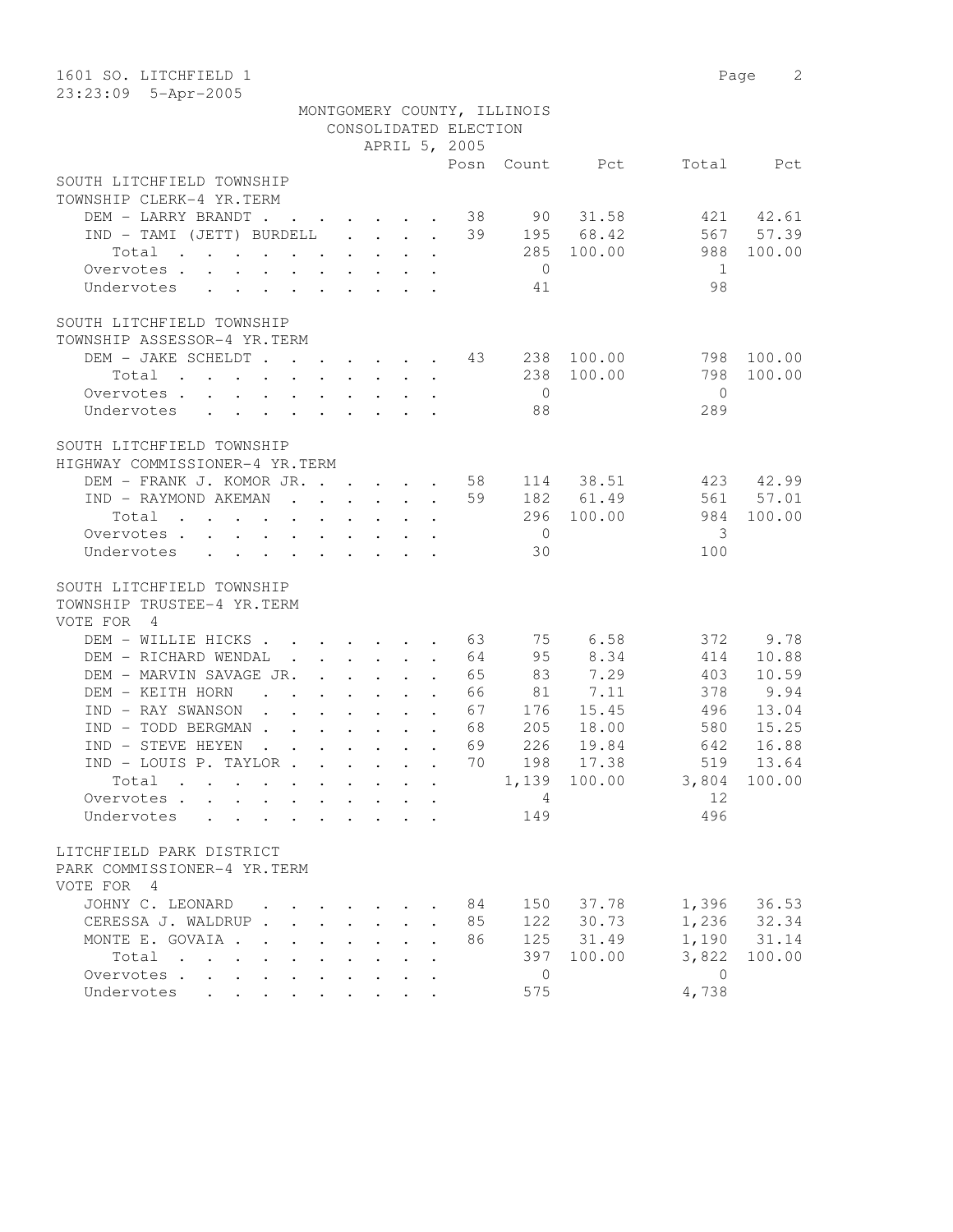| 1601 SO. LITCHFIELD 1<br>23:23:09 5-Apr-2005                                               |                                            | 3<br>Page             |
|--------------------------------------------------------------------------------------------|--------------------------------------------|-----------------------|
| MONTGOMERY COUNTY, ILLINOIS                                                                |                                            |                       |
| CONSOLIDATED ELECTION                                                                      |                                            |                       |
| APRIL 5, 2005                                                                              |                                            | Total                 |
| MT. OLIVE C.U.S.D. #5                                                                      | Posn Count Pct                             | Pct                   |
| MEMBERS OF THE BOARD OF EDUCATION-FULL 4-YR. TERM                                          |                                            |                       |
| VOTE FOR 3                                                                                 |                                            |                       |
| VERNE SCHULTE<br>$\cdot$ , , , , , , , , ,                                                 | 18.18<br>144<br>4                          | 16.84<br>16           |
| JIM BOSTON<br>$\mathbf{r}$ , and $\mathbf{r}$ , and $\mathbf{r}$ , and $\mathbf{r}$        | $1 \t 4.55$<br>145<br>$\ddot{\phantom{0}}$ | 15.79<br>15           |
| DENNIS J. BAUM                                                                             | 8<br>36.36<br>146<br>$\ddot{\phantom{0}}$  | 18.95<br>18           |
| SAM PASTROVICH III                                                                         | 4 18.18<br>147                             | 21   22.11            |
| SANDIE PEZOLD<br>$\mathbf{r}$ , and $\mathbf{r}$ , and $\mathbf{r}$ , and $\mathbf{r}$     | 5 22.73<br>148                             | 25 26.32              |
| Total $\cdot$                                                                              | 22 100.00                                  | 95<br>100.00          |
| Overvotes                                                                                  | $\overline{0}$                             | $\overline{0}$        |
| Undervotes                                                                                 | 5                                          | 19                    |
| LITCHFIELD C.U.S.D. #12                                                                    |                                            |                       |
| MEMBERS OF THE BOARD OF EDUCATION-UNEXP.2 YR.TERM<br>VOTE FOR 2                            |                                            |                       |
| JOYCE L. BERGEN 147                                                                        | 212 65.03                                  | 1,817 58.96           |
| JEFF SEABAUGH                                                                              | 114 34.97<br>148                           | 1,265 41.04           |
|                                                                                            | 326 100.00                                 | 3,082 100.00          |
| Overvotes                                                                                  | $\overline{0}$                             | $\Omega$              |
| Undervotes                                                                                 | 308                                        | 2,648                 |
| LITCHFIELD C.U.S.D. #12<br>MEMBERS OF THE BOARD OF EDUCATION-FULL 4-YR. TERM<br>VOTE FOR 3 |                                            |                       |
| SHERRY L. ROVEY                                                                            | 151<br>17.73<br>108                        | 1,238<br>20.27        |
| DON W. WILLIAMS                                                                            | 99<br>152<br>16.26                         | 1,240<br>20.30        |
| TIMOTHY E. REENTS                                                                          | 24.47<br>153<br>149                        | 1,617 26.47           |
| SEAN J. VANSLYKE<br>$\cdot$ 154                                                            | 132<br>21.67                               | 1,167<br>19.11        |
| RON ANGLING                                                                                | 155<br>121<br>19.87                        | 846<br>13.85          |
| Total                                                                                      | 609<br>100.00<br>5                         | 6,108<br>100.00<br>75 |
| Overvotes                                                                                  | 327                                        | 2,262                 |
| Undervotes                                                                                 |                                            |                       |
| CHRISTIAN AND MONTGOMERY COUNTIES                                                          |                                            |                       |
| REGIONAL BOARD OF SCHOOL TRUSTEES-FULL TERM<br>VOTE FOR 2                                  |                                            |                       |
| DON SCOTT-CHRISTIAN COUNTY 216                                                             |                                            | 155 50.16 3,345 48.83 |
| BYRON L. SCHNEIDER-CHRISTIAN CO. .                                                         | 217<br>154 49.84                           | $3,505$ $51.17$       |
| Total                                                                                      | 309 100.00                                 | 6,850 100.00          |
| Overvotes                                                                                  | $\overline{0}$                             | $\overline{0}$        |
| Undervotes                                                                                 | 325                                        | 5,304                 |
| CHRISTIAN AND MONTGOMERY COUNTIES                                                          |                                            |                       |
| REGIONAL BOARD OF SCHOOL TRUSTEES-UNEXP.4 YR.TERM                                          |                                            |                       |
| DONNA YESKE-MONTGOMERY COUNTY                                                              | 221<br>205 100.00                          | 4,310 100.00          |
| Total                                                                                      | 205 100.00                                 | 4,310<br>100.00       |
| Overvotes                                                                                  | $\overline{0}$                             | $\overline{0}$        |
| Undervotes                                                                                 | 112                                        | 1,767                 |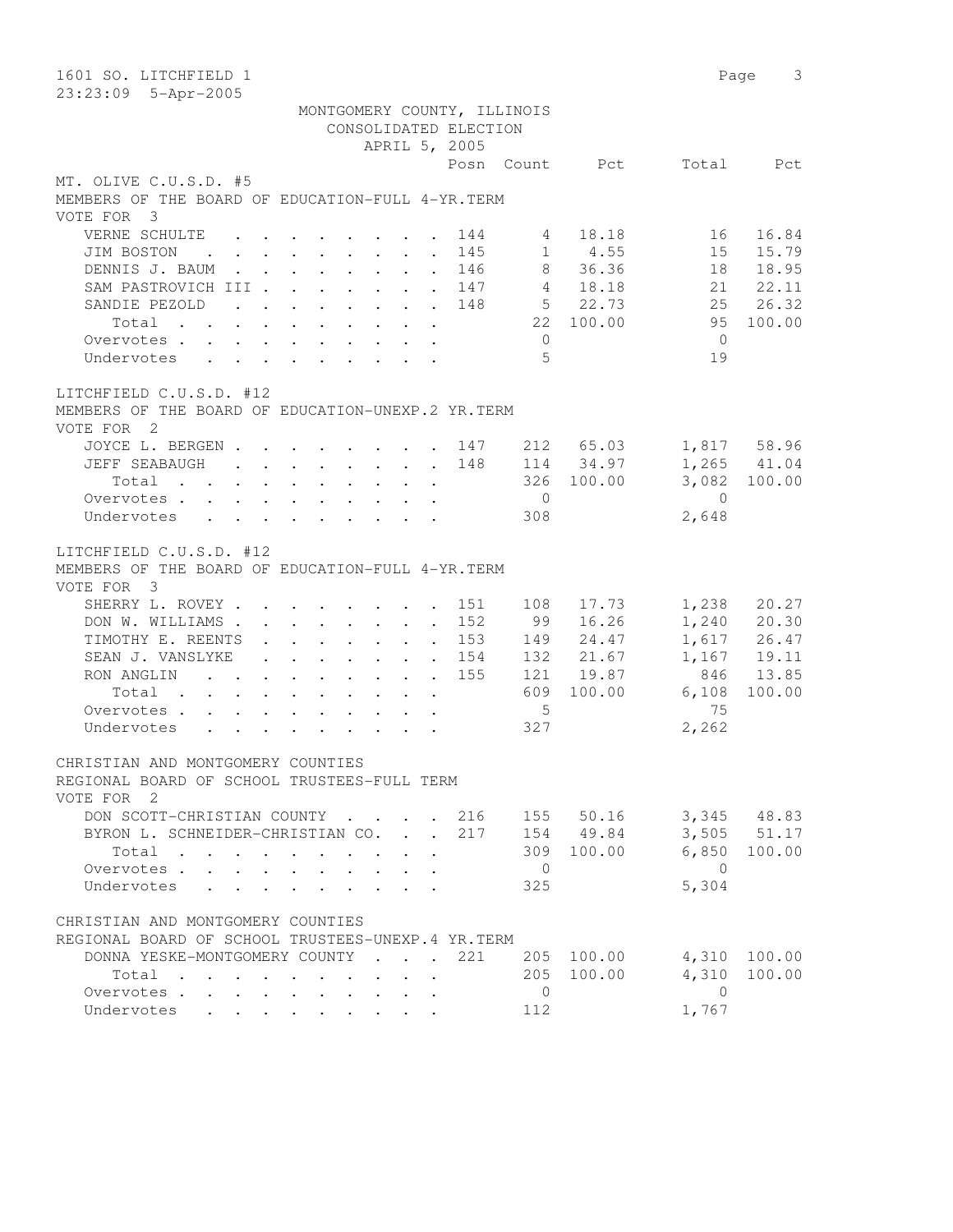| 1601 SO. LITCHFIELD 1                                                                                                                                                                                                                                        | 4<br>Page     |
|--------------------------------------------------------------------------------------------------------------------------------------------------------------------------------------------------------------------------------------------------------------|---------------|
| 23:23:09<br>5-Apr-2005                                                                                                                                                                                                                                       |               |
| MONTGOMERY COUNTY, ILLINOIS                                                                                                                                                                                                                                  |               |
| CONSOLIDATED ELECTION                                                                                                                                                                                                                                        |               |
| APRIL 5, 2005                                                                                                                                                                                                                                                |               |
| Posn<br>Count.<br>Pct                                                                                                                                                                                                                                        | Total<br>Pct. |
| CALHOUN, GREENE, JERSEY AND MACOUPIN                                                                                                                                                                                                                         |               |
| REGIONAL BOARD OF SCHOOL TRUSTEES-FULL TERM                                                                                                                                                                                                                  |               |
| VOTE FOR<br>2                                                                                                                                                                                                                                                |               |
| 55.56<br>WENDELL C. ARMOUR-MACOUPIN CO. .<br>215<br>$5 -$<br>$\sim$ $\sim$<br>$\sim$                                                                                                                                                                         | 28<br>57.14   |
| 216<br>$\overline{4}$<br>44.44<br>JEROME SIEVERS-CALHOUN COUNTY                                                                                                                                                                                              | 21<br>42.86   |
| 100.00<br>9<br>Total                                                                                                                                                                                                                                         | 49<br>100.00  |
| $\Omega$<br>Overvotes .<br>$\mathbf{r}$ . The contract of the contract of the contract of the contract of the contract of the contract of the contract of the contract of the contract of the contract of the contract of the contract of the contract of th | $\Omega$      |
| 9<br>Undervotes<br>$\cdot$ $\cdot$ $\cdot$                                                                                                                                                                                                                   | 37            |
|                                                                                                                                                                                                                                                              |               |
| CALHOUN, GREENE, JERSEY AND MACOUPIN                                                                                                                                                                                                                         |               |
| REGIONAL BOARD OF SCHOOL TRUSTEES-UNEXP.2 YR.TERM                                                                                                                                                                                                            |               |
| 100.00<br>ROBERT WALKER-GREENE COUNTY<br>220<br>4                                                                                                                                                                                                            | 2.2<br>100.00 |
| 100.00<br>Total<br>4                                                                                                                                                                                                                                         | 22<br>100.00  |
| 0<br>Overvotes.                                                                                                                                                                                                                                              | $\Omega$      |
| 5<br>Undervotes                                                                                                                                                                                                                                              | 21            |
|                                                                                                                                                                                                                                                              |               |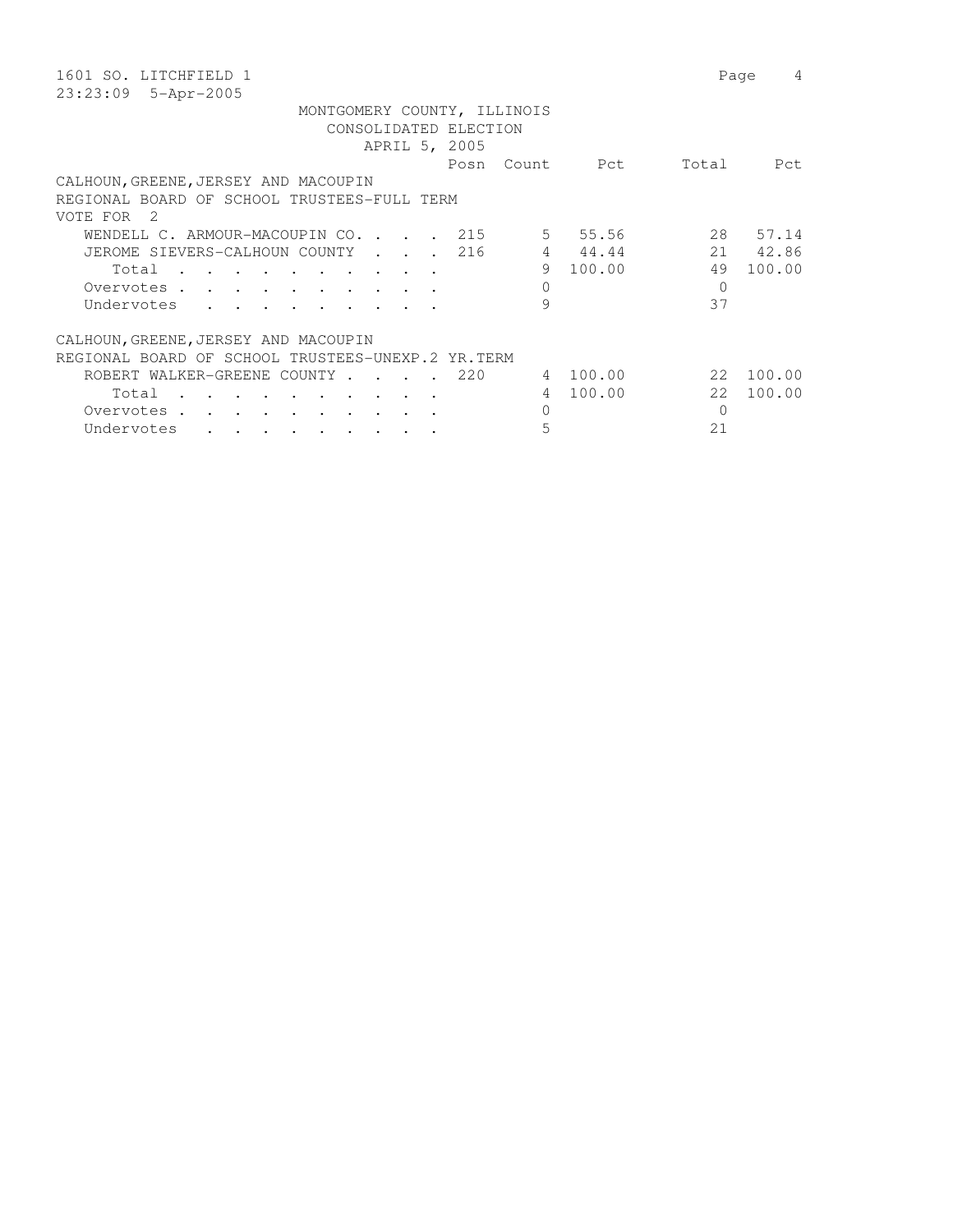| MONTGOMERY COUNTY, ILLINOIS |  |
|-----------------------------|--|
| CONSOLIDATED ELECTION       |  |

|                                                                                                                                                                                                                                                |              |                                         |                      | APRIL 5, 2005 |                         |                                                             |                                     |              |
|------------------------------------------------------------------------------------------------------------------------------------------------------------------------------------------------------------------------------------------------|--------------|-----------------------------------------|----------------------|---------------|-------------------------|-------------------------------------------------------------|-------------------------------------|--------------|
|                                                                                                                                                                                                                                                |              |                                         |                      | Posn          | Count                   | Pct                                                         | Total                               | Pct          |
| Precincts Counted - TOTAL                                                                                                                                                                                                                      |              |                                         |                      |               | $\frac{1}{2}$           | 2.38                                                        | 42                                  | 100.00       |
| Registered Voters - TOTAL                                                                                                                                                                                                                      | $\cdot$      |                                         |                      |               | 702                     |                                                             | 18,432                              |              |
| Ballots Cast - TOTAL                                                                                                                                                                                                                           |              |                                         |                      |               |                         | 318 45.30                                                   | 6,156                               | 33.40        |
| Ballots Cast - BLANK                                                                                                                                                                                                                           |              |                                         |                      |               | $\overline{\mathbf{3}}$ | 0.43                                                        | 33                                  | 0.18         |
| Ballots Cast - WHITE 218                                                                                                                                                                                                                       |              |                                         |                      |               |                         |                                                             | 4,315                               |              |
| Ballots Cast - YELLOW                                                                                                                                                                                                                          |              |                                         |                      |               | 63                      |                                                             | 365                                 |              |
| Ballots Cast - GREEN                                                                                                                                                                                                                           |              |                                         |                      |               | 37                      |                                                             | 1,252                               |              |
| Ballots Cast - SALMON                                                                                                                                                                                                                          |              |                                         |                      |               | $\bigcirc$              |                                                             | 179                                 |              |
| CITY OF LITCHFIELD                                                                                                                                                                                                                             |              |                                         |                      |               |                         |                                                             |                                     |              |
| MAYOR-4 YR.TERM                                                                                                                                                                                                                                |              |                                         |                      |               |                         |                                                             |                                     |              |
| DEM - NO CANDIDATE FILED                                                                                                                                                                                                                       |              |                                         |                      |               |                         |                                                             |                                     |              |
| $IND - TOM JONES 7 123$                                                                                                                                                                                                                        |              |                                         |                      |               |                         | 51.04                                                       |                                     | 953 46.04    |
| $IND - ROBERT P. REID$                                                                                                                                                                                                                         |              |                                         |                      | 8             |                         | 72 29.88                                                    |                                     | 825 39.86    |
| IND - ROSS E. WILSON JR.                                                                                                                                                                                                                       |              |                                         |                      |               |                         | 9 46 19.09                                                  | 292                                 | 14.11        |
| Total<br>$\mathbf{r}$ , and $\mathbf{r}$ , and $\mathbf{r}$ , and $\mathbf{r}$ , and $\mathbf{r}$                                                                                                                                              |              |                                         |                      |               |                         | 241 100.00                                                  | 2,070                               | 100.00       |
| Overvotes                                                                                                                                                                                                                                      |              |                                         |                      |               | $\overline{0}$          |                                                             | $\overline{4}$                      |              |
| Undervotes                                                                                                                                                                                                                                     |              |                                         |                      |               | 14                      |                                                             | 66                                  |              |
| CITY OF LITCHFIELD                                                                                                                                                                                                                             |              |                                         |                      |               |                         |                                                             |                                     |              |
| CITY CLERK-4 YR.TERM                                                                                                                                                                                                                           |              |                                         |                      |               |                         |                                                             |                                     |              |
| DEM - NO CANDIDATE FILED                                                                                                                                                                                                                       |              |                                         |                      |               |                         |                                                             |                                     |              |
| IND - MARILYN S. HARTKE 14 199 100.00                                                                                                                                                                                                          |              |                                         |                      |               |                         |                                                             |                                     | 1,781 100.00 |
| Total<br>$\mathbf{a}$ and $\mathbf{a}$ are a set of the set of the set of the set of the set of the set of the set of the set of the set of the set of the set of the set of the set of the set of the set of the set of the set of the set of |              |                                         |                      |               |                         | 199 100.00                                                  |                                     | 1,781 100.00 |
| Overvotes.                                                                                                                                                                                                                                     |              |                                         |                      |               | $\overline{0}$          |                                                             | $\overline{0}$                      |              |
| Undervotes                                                                                                                                                                                                                                     |              |                                         |                      |               | 56                      |                                                             | 359                                 |              |
| CITY OF LITCHFIELD WARD 1                                                                                                                                                                                                                      |              |                                         |                      |               |                         |                                                             |                                     |              |
| ALDERMAN-4 YR.TERM                                                                                                                                                                                                                             |              |                                         |                      |               |                         |                                                             |                                     |              |
| DEM - BOBBY J. BERTOLIS                                                                                                                                                                                                                        |              |                                         |                      |               |                         | $\cdot$ $\cdot$ $\cdot$ $\cdot$ $\cdot$ $\cdot$ 19 56 29.02 |                                     | 152 33.63    |
| IND - SYLVESTER N. (SY) JARMAN                                                                                                                                                                                                                 |              |                                         |                      | 20            |                         | 137 70.98                                                   |                                     | 300 66.37    |
| Total                                                                                                                                                                                                                                          |              |                                         |                      |               | 193                     | 100.00                                                      | 452                                 | 100.00       |
| Overvotes.                                                                                                                                                                                                                                     |              |                                         |                      |               | $\overline{0}$          |                                                             | $\overline{0}$                      |              |
| Undervotes                                                                                                                                                                                                                                     |              |                                         |                      |               | 25                      |                                                             | 50                                  |              |
| CITY OF LITCHFIELD WARD 2                                                                                                                                                                                                                      |              |                                         |                      |               |                         |                                                             |                                     |              |
| ALDERMAN-4 YR.TERM                                                                                                                                                                                                                             |              |                                         |                      |               |                         |                                                             |                                     |              |
| DEM - GENE SHREVE                                                                                                                                                                                                                              |              |                                         |                      |               |                         |                                                             | $\cdot$ $\cdot$ 19 4 11.76 57 12.81 |              |
| IND - HAROLD ELLINGER JR.                                                                                                                                                                                                                      |              |                                         |                      | 20            |                         | 28 82.35                                                    | 343                                 | 77.08        |
| IND - HARVEY L. CLINE                                                                                                                                                                                                                          |              |                                         |                      | 21            | $\overline{2}$          | 5.88                                                        |                                     | 45 10.11     |
| Total                                                                                                                                                                                                                                          |              |                                         |                      |               | 34                      | 100.00                                                      | 445                                 | 100.00       |
| Overvotes                                                                                                                                                                                                                                      |              |                                         | $\ddot{\phantom{a}}$ |               | $\mathbf{0}$            |                                                             | 2                                   |              |
| Undervotes                                                                                                                                                                                                                                     |              |                                         |                      |               | 3                       |                                                             | 34                                  |              |
|                                                                                                                                                                                                                                                |              |                                         |                      |               |                         |                                                             |                                     |              |
| SOUTH LITCHFIELD TOWNSHIP                                                                                                                                                                                                                      |              |                                         |                      |               |                         |                                                             |                                     |              |
| TOWNSHIP SUPERVISOR-4 YR.TERM                                                                                                                                                                                                                  |              |                                         |                      |               |                         |                                                             |                                     |              |
| DEM - CLETA PAINTER                                                                                                                                                                                                                            |              |                                         |                      | 33            |                         | 137 47.57                                                   |                                     | 421 42.14    |
| IND - SHARON KUCHAR<br>$\sim$                                                                                                                                                                                                                  | $\mathbf{L}$ | $\cdot$ $\cdot$ $\cdot$ $\cdot$ $\cdot$ |                      | 34            |                         | 151 52.43                                                   | 578                                 | 57.86        |
| Total                                                                                                                                                                                                                                          |              |                                         | $\ddot{\phantom{a}}$ |               | 288                     | 100.00                                                      | 999                                 | 100.00       |
| Overvotes.                                                                                                                                                                                                                                     |              |                                         | $\ddot{\phantom{a}}$ |               | $\overline{0}$          |                                                             | $\mathbf{0}$                        |              |
| Undervotes                                                                                                                                                                                                                                     |              |                                         |                      |               | 30                      |                                                             | 88                                  |              |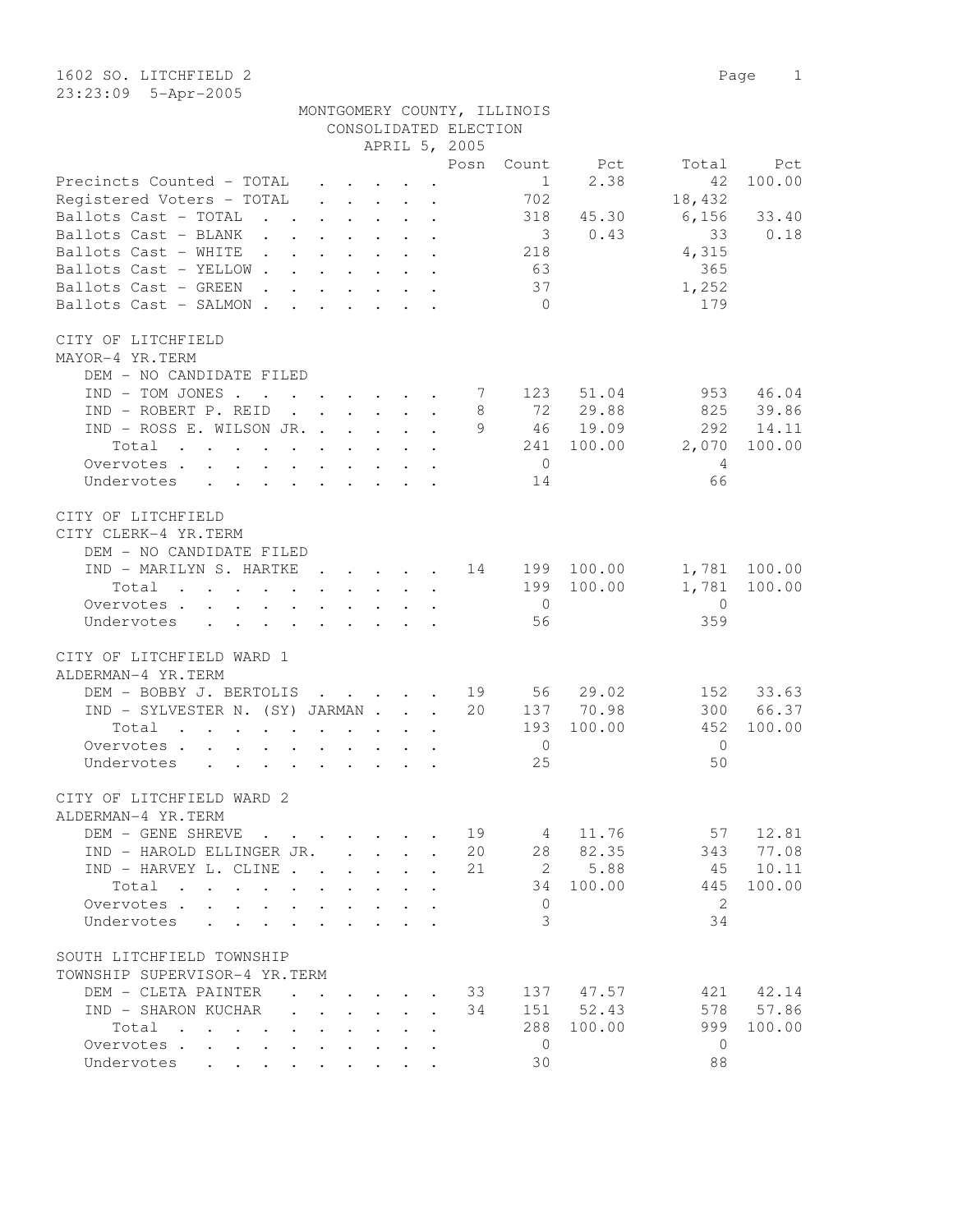| 1602 SO. LITCHFIELD 2                                                                                        |                                                                                                                                                         |                           |        |                                                                  |                            |                             |              |                | 2<br>Page   |
|--------------------------------------------------------------------------------------------------------------|---------------------------------------------------------------------------------------------------------------------------------------------------------|---------------------------|--------|------------------------------------------------------------------|----------------------------|-----------------------------|--------------|----------------|-------------|
| 23:23:09 5-Apr-2005                                                                                          |                                                                                                                                                         |                           |        |                                                                  |                            |                             |              |                |             |
|                                                                                                              |                                                                                                                                                         |                           |        |                                                                  |                            | MONTGOMERY COUNTY, ILLINOIS |              |                |             |
|                                                                                                              |                                                                                                                                                         |                           |        |                                                                  | CONSOLIDATED ELECTION      |                             |              |                |             |
|                                                                                                              |                                                                                                                                                         |                           |        |                                                                  | APRIL 5, 2005              |                             |              |                |             |
|                                                                                                              |                                                                                                                                                         |                           |        |                                                                  | Posn                       |                             | Count Pct    | Total          | Pct         |
| SOUTH LITCHFIELD TOWNSHIP                                                                                    |                                                                                                                                                         |                           |        |                                                                  |                            |                             |              |                |             |
| TOWNSHIP CLERK-4 YR.TERM                                                                                     |                                                                                                                                                         |                           |        |                                                                  |                            |                             |              |                |             |
| DEM - LARRY BRANDT                                                                                           |                                                                                                                                                         |                           |        |                                                                  | 38                         | 139                         | 47.12        | 421            | 42.61       |
| $IND - TAMI (JETT) BURDELL $                                                                                 |                                                                                                                                                         |                           |        |                                                                  | 39                         | 156                         | 52.88        | 567            | 57.39       |
| Total                                                                                                        |                                                                                                                                                         |                           |        |                                                                  |                            | 295                         | 100.00       | 988            | 100.00      |
| Overvotes.                                                                                                   |                                                                                                                                                         |                           |        |                                                                  |                            | $\overline{0}$              |              | 1              |             |
| Undervotes                                                                                                   |                                                                                                                                                         |                           |        |                                                                  |                            | 23                          |              | 98             |             |
| SOUTH LITCHFIELD TOWNSHIP                                                                                    |                                                                                                                                                         |                           |        |                                                                  |                            |                             |              |                |             |
| TOWNSHIP ASSESSOR-4 YR.TERM                                                                                  |                                                                                                                                                         |                           |        |                                                                  |                            |                             |              |                |             |
| DEM - JAKE SCHELDT 43                                                                                        |                                                                                                                                                         |                           |        |                                                                  |                            | 238                         | 100.00       | 798            | 100.00      |
| Total                                                                                                        |                                                                                                                                                         |                           |        |                                                                  |                            | 238                         | 100.00       | 798            | 100.00      |
| Overvotes                                                                                                    |                                                                                                                                                         |                           |        | $\mathbf{r} = \mathbf{r} + \mathbf{r} + \mathbf{r} + \mathbf{r}$ |                            | $\overline{0}$              |              | $\bigcirc$     |             |
|                                                                                                              |                                                                                                                                                         |                           |        |                                                                  |                            | 80                          |              | 289            |             |
| Undervotes<br>$\mathbf{r}$ , and $\mathbf{r}$ , and $\mathbf{r}$ , and $\mathbf{r}$                          |                                                                                                                                                         |                           |        |                                                                  |                            |                             |              |                |             |
| SOUTH LITCHFIELD TOWNSHIP                                                                                    |                                                                                                                                                         |                           |        |                                                                  |                            |                             |              |                |             |
| HIGHWAY COMMISSIONER-4 YR.TERM                                                                               |                                                                                                                                                         |                           |        |                                                                  |                            |                             |              |                |             |
| DEM - FRANK J. KOMOR JR.                                                                                     |                                                                                                                                                         |                           |        |                                                                  | 58                         |                             | 130 44.98    | 423            | 42.99       |
| IND - RAYMOND AKEMAN                                                                                         |                                                                                                                                                         |                           |        |                                                                  | 59                         |                             | 159 55.02    | 561            | 57.01       |
| Total                                                                                                        |                                                                                                                                                         |                           |        |                                                                  |                            |                             | 289 100.00   | 984            | 100.00      |
| Overvotes<br>$\ddot{\phantom{0}}$                                                                            | $\begin{array}{cccccccccccccc} \bullet & \bullet & \bullet & \bullet & \bullet & \bullet & \bullet & \bullet & \bullet & \bullet & \bullet \end{array}$ |                           |        |                                                                  |                            | $\overline{\phantom{0}}^2$  |              | 3              |             |
| Undervotes<br>$\cdot$ $\cdot$ $\cdot$ $\cdot$ $\cdot$                                                        |                                                                                                                                                         |                           |        | $\cdot$ $\cdot$ $\cdot$ $\cdot$ $\cdot$ $\cdot$                  |                            | 27                          |              | 100            |             |
|                                                                                                              |                                                                                                                                                         |                           |        |                                                                  |                            |                             |              |                |             |
| SOUTH LITCHFIELD TOWNSHIP                                                                                    |                                                                                                                                                         |                           |        |                                                                  |                            |                             |              |                |             |
| TOWNSHIP TRUSTEE-4 YR.TERM                                                                                   |                                                                                                                                                         |                           |        |                                                                  |                            |                             |              |                |             |
| VOTE FOR<br>$\overline{4}$                                                                                   |                                                                                                                                                         |                           |        |                                                                  |                            |                             |              |                |             |
| DEM - WILLIE HICKS                                                                                           |                                                                                                                                                         |                           |        |                                                                  | 63                         | 123                         | 10.70        | 372            | 9.78        |
| DEM - RICHARD WENDAL                                                                                         |                                                                                                                                                         |                           |        |                                                                  | 64                         | 149                         | 12.97        | 414            | 10.88       |
| DEM - MARVIN SAVAGE JR.                                                                                      |                                                                                                                                                         |                           |        |                                                                  | 65                         | 131                         | 11.40        | 403            | 10.59       |
| DEM - KEITH HORN<br>$\mathbf{r}$ , and $\mathbf{r}$ , and $\mathbf{r}$ , and $\mathbf{r}$                    |                                                                                                                                                         |                           |        |                                                                  | 66                         | 124                         | 10.79        | 378            | 9.94        |
| IND - RAY SWANSON                                                                                            | $\mathbf{r}$ , $\mathbf{r}$ , $\mathbf{r}$ , $\mathbf{r}$ , $\mathbf{r}$                                                                                |                           |        |                                                                  | 67                         | 135                         | 11.75        | 496            | 13.04       |
| IND - TODD BERGMAN                                                                                           |                                                                                                                                                         |                           |        |                                                                  | 68                         | 167                         | 14.53        | 580            | 15.25       |
| IND - STEVE HEYEN<br>$\mathbf{r}$ , $\mathbf{r}$ , $\mathbf{r}$ , $\mathbf{r}$ , $\mathbf{r}$ , $\mathbf{r}$ |                                                                                                                                                         |                           |        |                                                                  | 69                         | 183                         | 15.93        | 642            | 16.88       |
| IND - LOUIS P. TAYLOR                                                                                        |                                                                                                                                                         |                           |        |                                                                  | 70                         | 137                         | 11.92        | 519            | 13.64       |
| Total                                                                                                        |                                                                                                                                                         |                           |        |                                                                  |                            |                             | 1,149 100.00 |                | 100.00      |
| Overvotes                                                                                                    |                                                                                                                                                         |                           |        |                                                                  |                            | 2                           |              | 3,804<br>12    |             |
| Undervotes                                                                                                   |                                                                                                                                                         |                           |        |                                                                  |                            | 115                         |              | 496            |             |
| $\sim$                                                                                                       |                                                                                                                                                         |                           |        | $\cdots$                                                         |                            |                             |              |                |             |
| LITCHFIELD PARK DISTRICT                                                                                     |                                                                                                                                                         |                           |        |                                                                  |                            |                             |              |                |             |
| PARK COMMISSIONER-4 YR.TERM                                                                                  |                                                                                                                                                         |                           |        |                                                                  |                            |                             |              |                |             |
| VOTE FOR 4                                                                                                   |                                                                                                                                                         |                           |        |                                                                  |                            |                             |              |                |             |
| JOHNY C. LEONARD                                                                                             |                                                                                                                                                         |                           |        |                                                                  | - 84                       |                             | 160 38.28    |                | 1,396 36.53 |
| CERESSA J. WALDRUP.                                                                                          | $\mathbf{r}$ and $\mathbf{r}$ and $\mathbf{r}$                                                                                                          |                           |        | $\ddot{\phantom{0}}$                                             | 85<br>$\ddot{\phantom{a}}$ |                             | 127 30.38    |                | 1,236 32.34 |
| MONTE E. GOVAIA.<br>$\sim$ $\sim$                                                                            | $\cdot$ $\cdot$ $\cdot$                                                                                                                                 | $\mathbf{L}^{\text{max}}$ | $\sim$ | $\mathbb{Z}^{\mathbb{Z}^2}$                                      | 86<br>$\ddot{\phantom{a}}$ |                             | 131 31.34    |                | 1,190 31.14 |
| Total                                                                                                        | $\sim$                                                                                                                                                  | $\mathbf{L}$              |        |                                                                  |                            | 418                         | 100.00       | 3,822          | 100.00      |
| Overvotes<br>$\ddot{\phantom{0}}$                                                                            |                                                                                                                                                         |                           |        |                                                                  |                            | $\overline{0}$              |              | $\overline{0}$ |             |
| Undervotes<br>$\sim$                                                                                         |                                                                                                                                                         |                           |        |                                                                  |                            | 602                         |              | 4,738          |             |
|                                                                                                              |                                                                                                                                                         |                           |        |                                                                  |                            |                             |              |                |             |
| HILLSBORO C.U.S.D. #3                                                                                        |                                                                                                                                                         |                           |        |                                                                  |                            |                             |              |                |             |
| MEMBERS OF THE BOARD OF EDUCATION-UNEXP.2 YR.TERM                                                            |                                                                                                                                                         |                           |        |                                                                  |                            |                             |              |                |             |
| BARBARA ADAMS<br>$\mathbf{r}$ , $\mathbf{r}$ , $\mathbf{r}$ , $\mathbf{r}$ , $\mathbf{r}$ , $\mathbf{r}$     |                                                                                                                                                         |                           |        |                                                                  | 149                        | $\mathbf{0}$                |              | 1,044          | 100.00      |
| Total                                                                                                        |                                                                                                                                                         |                           |        |                                                                  |                            | $\mathbf{0}$                |              | 1,044          | 100.00      |
| Overvotes                                                                                                    |                                                                                                                                                         |                           |        |                                                                  |                            | $\mathbf{0}$                |              | $\mathbf{0}$   |             |
| Undervotes                                                                                                   |                                                                                                                                                         |                           |        |                                                                  |                            | $\Omega$                    |              | 411            |             |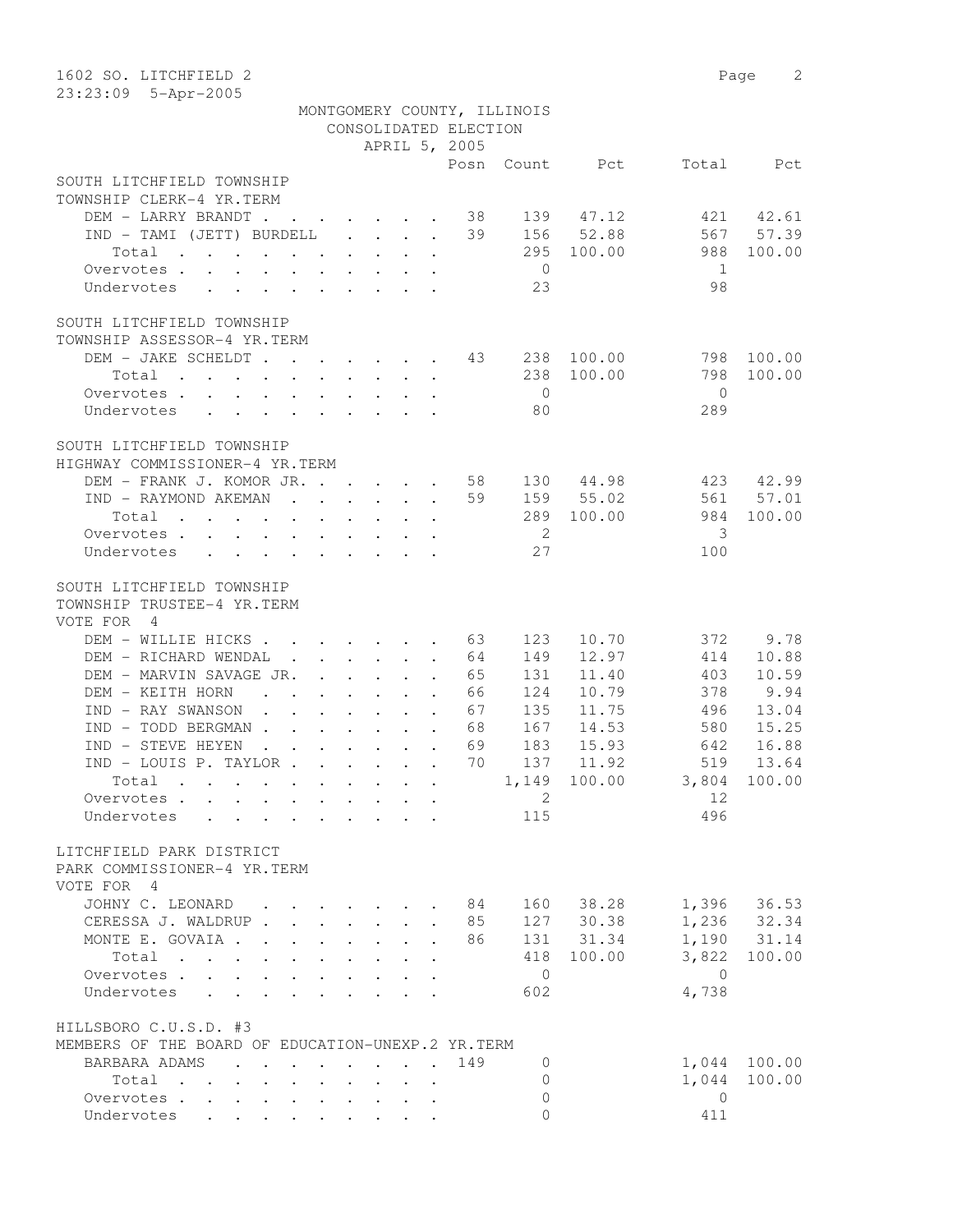| 1602 SO. LITCHFIELD 2<br>23:23:09 5-Apr-2005                    |                             |                                   |                             |                |                |                | 3<br>Page       |
|-----------------------------------------------------------------|-----------------------------|-----------------------------------|-----------------------------|----------------|----------------|----------------|-----------------|
|                                                                 | MONTGOMERY COUNTY, ILLINOIS |                                   |                             |                |                |                |                 |
|                                                                 |                             | CONSOLIDATED ELECTION             |                             |                |                |                |                 |
|                                                                 |                             | APRIL 5, 2005                     |                             |                |                |                |                 |
|                                                                 |                             |                                   |                             |                | Posn Count Pct | Total          | Pct             |
| HILLSBORO C.U.S.D. #3                                           |                             |                                   |                             |                |                |                |                 |
| MEMBERS OF THE BOARD OF EDUCATION-FULL 4-YR. TERM               |                             |                                   |                             |                |                |                |                 |
| VOTE FOR 3                                                      |                             |                                   |                             |                |                |                |                 |
| DOUG DONALDSON                                                  |                             |                                   | 163                         | $\mathbf{0}$   |                | 830            | 26.37           |
| LYNNE M. HUTCHISON                                              |                             |                                   | 164                         | $\Omega$       |                | 968            | 30.75           |
| BILL JONES                                                      |                             |                                   | 165<br>$\ddot{\phantom{0}}$ | $\mathbf{0}$   |                |                | 820 26.05       |
| KENNY HANNERS                                                   |                             |                                   | 166                         | $\overline{0}$ |                |                | 530 16.84       |
| Total                                                           |                             |                                   |                             | $\Omega$       |                | 3,148          | 100.00          |
| Overvotes                                                       |                             |                                   |                             | $\Omega$       |                | 12             |                 |
| Undervotes                                                      |                             |                                   |                             | $\Omega$       |                | 1,181          |                 |
| LITCHFIELD C.U.S.D. #12                                         |                             |                                   |                             |                |                |                |                 |
| MEMBERS OF THE BOARD OF EDUCATION-UNEXP.2 YR.TERM               |                             |                                   |                             |                |                |                |                 |
| VOTE FOR 2                                                      |                             |                                   |                             |                |                |                |                 |
| JOYCE L. BERGEN 147 199 61.61                                   |                             |                                   |                             |                |                |                | 1,817 58.96     |
| JEFF SEABAUGH                                                   |                             |                                   | 148                         |                | 124 38.39      |                | $1,265$ $41.04$ |
|                                                                 |                             |                                   |                             |                | 323 100.00     |                | 3,082 100.00    |
| Overvotes                                                       |                             |                                   |                             | $\overline{0}$ |                | $\overline{0}$ |                 |
| Undervotes                                                      |                             |                                   |                             | 313            |                | 2,648          |                 |
|                                                                 |                             |                                   |                             |                |                |                |                 |
| LITCHFIELD C.U.S.D. #12                                         |                             |                                   |                             |                |                |                |                 |
| MEMBERS OF THE BOARD OF EDUCATION-FULL 4-YR. TERM<br>VOTE FOR 3 |                             |                                   |                             |                |                |                |                 |
| SHERRY L. ROVEY                                                 |                             |                                   | 151                         | 134            | 20.43          | 1,238          | 20.27           |
| DON W. WILLIAMS                                                 |                             |                                   | 152                         | 99             | 15.09          |                | $1,240$ 20.30   |
| TIMOTHY E. REENTS                                               |                             |                                   | 153                         | 153            | 23.32          |                | 1,617 26.47     |
| SEAN J. VANSLYKE                                                |                             |                                   | 154                         |                | 140 21.34      | 1,167          | 19.11           |
| RON ANGLIN 155                                                  |                             |                                   |                             |                | 130 19.82      | 846            | 13.85           |
| Total                                                           |                             |                                   |                             |                | 656 100.00     | 6,108          | 100.00          |
| Overvotes                                                       |                             |                                   |                             | $\overline{7}$ |                | 75             |                 |
| Undervotes                                                      |                             |                                   |                             | 277            |                | 2,262          |                 |
| CHRISTIAN AND MONTGOMERY COUNTIES                               |                             |                                   |                             |                |                |                |                 |
| REGIONAL BOARD OF SCHOOL TRUSTEES-FULL TERM                     |                             |                                   |                             |                |                |                |                 |
| VOTE FOR 2                                                      |                             |                                   |                             |                |                |                |                 |
| DON SCOTT-CHRISTIAN COUNTY                                      |                             |                                   | 216<br>$\sim$               |                | 169 51.84      |                | 3,345 48.83     |
| BYRON L. SCHNEIDER-CHRISTIAN CO.                                |                             | $\mathcal{L}^{\text{max}}$        | 217                         |                | 157 48.16      | 3,505          | 51.17           |
| Total                                                           |                             |                                   |                             | 326            | 100.00         | 6,850          | 100.00          |
| Overvotes .<br>$\mathbf{L} = \mathbf{L}$                        |                             |                                   |                             | $\overline{0}$ |                | $\overline{0}$ |                 |
| Undervotes<br>$\mathbf{A}$                                      |                             |                                   |                             | 310            |                | 5,304          |                 |
|                                                                 |                             |                                   |                             |                |                |                |                 |
| CHRISTIAN AND MONTGOMERY COUNTIES                               |                             |                                   |                             |                |                |                |                 |
| REGIONAL BOARD OF SCHOOL TRUSTEES-UNEXP. 4 YR. TERM             |                             |                                   |                             |                |                |                |                 |
| DONNA YESKE-MONTGOMERY COUNTY                                   |                             | <b>Contract Contract Contract</b> | 221                         | 202            | 100.00         | 4,310          | 100.00          |
| Total<br>$\cdot$                                                |                             |                                   |                             | 202            | 100.00         | 4,310          | 100.00          |
| Overvotes.                                                      |                             |                                   |                             | $\mathbf 0$    |                | $\overline{0}$ |                 |
| Undervotes                                                      |                             |                                   |                             | 116            |                | 1,767          |                 |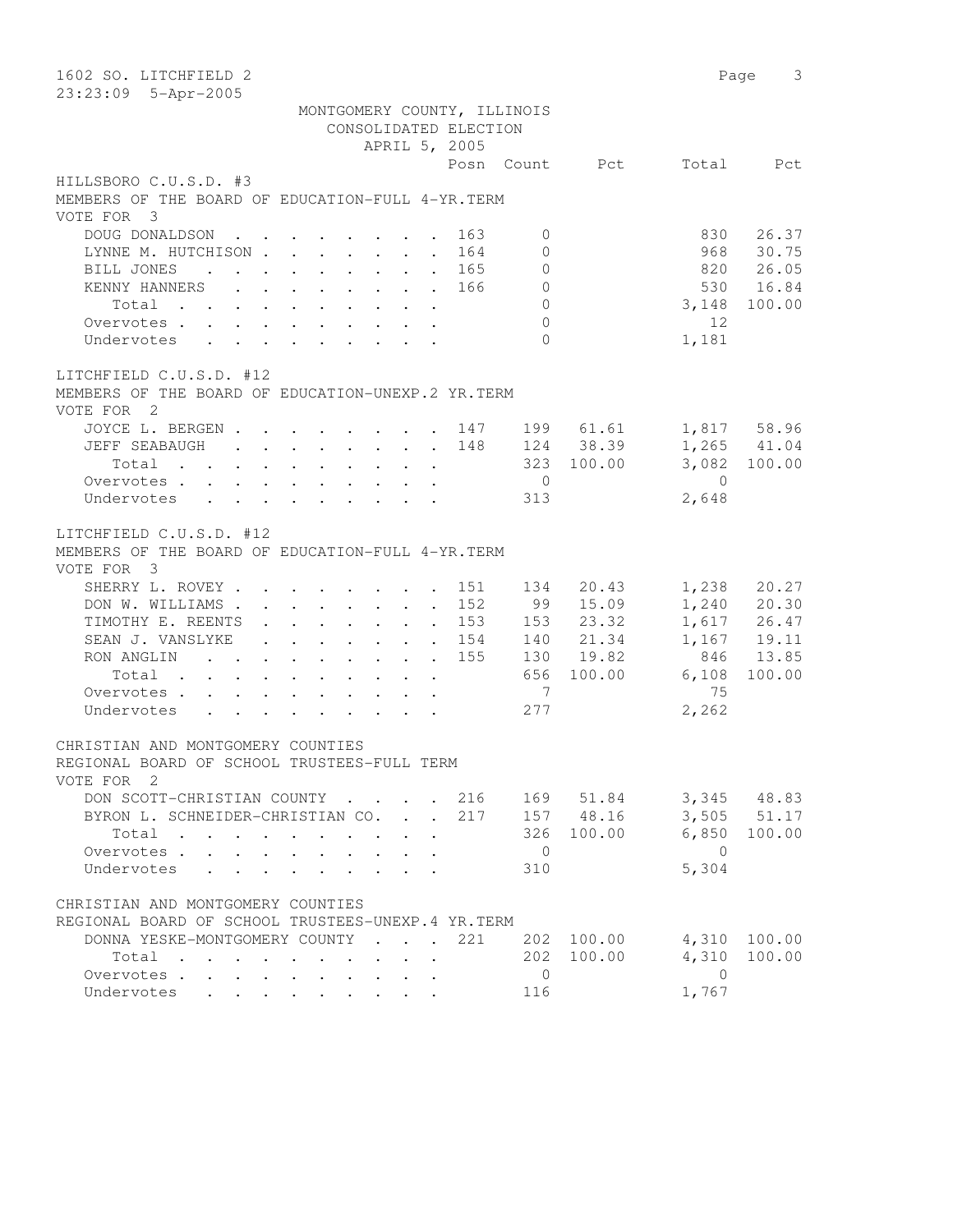1603 SO. LITCHFIELD 3 Page 1 23:23:09 5-Apr-2005

|                                                                                                                                                                                                                                                           |              |                                                           |                      |           |                                                                                                                                                                                                                                                                                                                                                                                                                                                                          | MONTGOMERY COUNTY, ILLINOIS |            |                |              |
|-----------------------------------------------------------------------------------------------------------------------------------------------------------------------------------------------------------------------------------------------------------|--------------|-----------------------------------------------------------|----------------------|-----------|--------------------------------------------------------------------------------------------------------------------------------------------------------------------------------------------------------------------------------------------------------------------------------------------------------------------------------------------------------------------------------------------------------------------------------------------------------------------------|-----------------------------|------------|----------------|--------------|
|                                                                                                                                                                                                                                                           |              |                                                           |                      |           | CONSOLIDATED ELECTION                                                                                                                                                                                                                                                                                                                                                                                                                                                    |                             |            |                |              |
|                                                                                                                                                                                                                                                           |              |                                                           |                      |           | APRIL 5, 2005                                                                                                                                                                                                                                                                                                                                                                                                                                                            |                             |            |                |              |
|                                                                                                                                                                                                                                                           |              |                                                           |                      |           | Posn                                                                                                                                                                                                                                                                                                                                                                                                                                                                     |                             | Count Pct  | Total          | Pct          |
| Precincts Counted - TOTAL                                                                                                                                                                                                                                 |              | $\mathbf{r}$ , $\mathbf{r}$ , $\mathbf{r}$ , $\mathbf{r}$ |                      |           |                                                                                                                                                                                                                                                                                                                                                                                                                                                                          | $\mathbf{1}$                | 2.38       | 42             | 100.00       |
| Registered Voters - TOTAL                                                                                                                                                                                                                                 |              |                                                           |                      |           | $\mathbf{r} = \mathbf{r} \times \mathbf{r} + \mathbf{r} \times \mathbf{r} + \mathbf{r} \times \mathbf{r} + \mathbf{r} \times \mathbf{r} + \mathbf{r} \times \mathbf{r} + \mathbf{r} \times \mathbf{r} + \mathbf{r} \times \mathbf{r} + \mathbf{r} \times \mathbf{r} + \mathbf{r} \times \mathbf{r} + \mathbf{r} \times \mathbf{r} + \mathbf{r} \times \mathbf{r} + \mathbf{r} \times \mathbf{r} + \mathbf{r} \times \mathbf{r} + \mathbf{r} \times \mathbf{r} + \mathbf$ | 387                         |            | 18,432         |              |
| Ballots Cast - TOTAL<br>$\mathcal{A}$ . The set of the set of the set of the $\mathcal{A}$                                                                                                                                                                |              |                                                           |                      |           |                                                                                                                                                                                                                                                                                                                                                                                                                                                                          | 179                         | 46.25      | 6,156          | 33.40        |
| Ballots Cast - BLANK                                                                                                                                                                                                                                      |              |                                                           |                      |           |                                                                                                                                                                                                                                                                                                                                                                                                                                                                          | $\overline{0}$              | 0.00       | 33             | 0.18         |
| Ballots Cast - WHITE                                                                                                                                                                                                                                      |              |                                                           |                      |           |                                                                                                                                                                                                                                                                                                                                                                                                                                                                          | 179                         |            | 4,315          |              |
| Ballots Cast - GREEN<br>$\mathbf{r}$ . The contract of the contract of the contract of the contract of the contract of the contract of the contract of the contract of the contract of the contract of the contract of the contract of the contract of th |              |                                                           |                      |           |                                                                                                                                                                                                                                                                                                                                                                                                                                                                          | $\bigcirc$                  |            | 1,252          |              |
| CITY OF LITCHFIELD                                                                                                                                                                                                                                        |              |                                                           |                      |           |                                                                                                                                                                                                                                                                                                                                                                                                                                                                          |                             |            |                |              |
| MAYOR-4 YR.TERM                                                                                                                                                                                                                                           |              |                                                           |                      |           |                                                                                                                                                                                                                                                                                                                                                                                                                                                                          |                             |            |                |              |
| DEM - NO CANDIDATE FILED                                                                                                                                                                                                                                  |              |                                                           |                      |           |                                                                                                                                                                                                                                                                                                                                                                                                                                                                          |                             |            |                |              |
| $IND - TOM JONES$                                                                                                                                                                                                                                         |              |                                                           |                      |           |                                                                                                                                                                                                                                                                                                                                                                                                                                                                          |                             | 90 50.85   | 953            | 46.04        |
| IND - ROBERT P. REID                                                                                                                                                                                                                                      |              |                                                           |                      | $\bullet$ | 8                                                                                                                                                                                                                                                                                                                                                                                                                                                                        |                             | 41 23.16   | 825            | 39.86        |
| IND - ROSS E. WILSON JR.                                                                                                                                                                                                                                  |              |                                                           |                      |           | 9                                                                                                                                                                                                                                                                                                                                                                                                                                                                        |                             | 46 25.99   | 292            | 14.11        |
| Total                                                                                                                                                                                                                                                     |              |                                                           |                      |           |                                                                                                                                                                                                                                                                                                                                                                                                                                                                          |                             | 177 100.00 | 2,070          | 100.00       |
| Overvotes.                                                                                                                                                                                                                                                |              |                                                           |                      |           |                                                                                                                                                                                                                                                                                                                                                                                                                                                                          | $\circ$                     |            | $\overline{4}$ |              |
| Undervotes                                                                                                                                                                                                                                                |              |                                                           |                      |           |                                                                                                                                                                                                                                                                                                                                                                                                                                                                          | 2                           |            | 66             |              |
|                                                                                                                                                                                                                                                           |              |                                                           |                      |           |                                                                                                                                                                                                                                                                                                                                                                                                                                                                          |                             |            |                |              |
| CITY OF LITCHFIELD                                                                                                                                                                                                                                        |              |                                                           |                      |           |                                                                                                                                                                                                                                                                                                                                                                                                                                                                          |                             |            |                |              |
| CITY CLERK-4 YR. TERM                                                                                                                                                                                                                                     |              |                                                           |                      |           |                                                                                                                                                                                                                                                                                                                                                                                                                                                                          |                             |            |                |              |
| DEM - NO CANDIDATE FILED                                                                                                                                                                                                                                  |              |                                                           |                      |           |                                                                                                                                                                                                                                                                                                                                                                                                                                                                          |                             |            |                |              |
| IND - MARILYN S. HARTKE 14 141 100.00                                                                                                                                                                                                                     |              |                                                           |                      |           |                                                                                                                                                                                                                                                                                                                                                                                                                                                                          |                             |            |                | 1,781 100.00 |
| Total<br>the contract of the contract of the contract of                                                                                                                                                                                                  |              |                                                           |                      |           |                                                                                                                                                                                                                                                                                                                                                                                                                                                                          | 141                         | 100.00     | 1,781          | 100.00       |
| Overvotes.                                                                                                                                                                                                                                                |              |                                                           |                      |           |                                                                                                                                                                                                                                                                                                                                                                                                                                                                          | $\overline{0}$              |            | $\overline{0}$ |              |
| Undervotes<br>$\mathbf{r}$ , and $\mathbf{r}$ , and $\mathbf{r}$ , and $\mathbf{r}$                                                                                                                                                                       |              |                                                           |                      |           |                                                                                                                                                                                                                                                                                                                                                                                                                                                                          | 38                          |            | 359            |              |
|                                                                                                                                                                                                                                                           |              |                                                           |                      |           |                                                                                                                                                                                                                                                                                                                                                                                                                                                                          |                             |            |                |              |
| CITY OF LITCHFIELD WARD 2                                                                                                                                                                                                                                 |              |                                                           |                      |           |                                                                                                                                                                                                                                                                                                                                                                                                                                                                          |                             |            |                |              |
| ALDERMAN-4 YR.TERM                                                                                                                                                                                                                                        |              |                                                           |                      |           |                                                                                                                                                                                                                                                                                                                                                                                                                                                                          |                             |            |                |              |
| DEM - GENE SHREVE 19                                                                                                                                                                                                                                      |              |                                                           |                      |           |                                                                                                                                                                                                                                                                                                                                                                                                                                                                          | 22                          | 13.17      | 57             | 12.81        |
| IND - HAROLD ELLINGER JR.                                                                                                                                                                                                                                 |              |                                                           |                      |           | 20                                                                                                                                                                                                                                                                                                                                                                                                                                                                       | 126                         | 75.45      | 343            | 77.08        |
| IND - HARVEY L. CLINE                                                                                                                                                                                                                                     |              |                                                           |                      |           | 21                                                                                                                                                                                                                                                                                                                                                                                                                                                                       |                             | 19 11.38   | 45             | 10.11        |
| Total<br>the contract of the contract of the contract of the contract of the contract of the contract of the contract of                                                                                                                                  |              |                                                           |                      |           |                                                                                                                                                                                                                                                                                                                                                                                                                                                                          | 167                         | 100.00     | 445            | 100.00       |
| Overvotes                                                                                                                                                                                                                                                 |              |                                                           |                      |           |                                                                                                                                                                                                                                                                                                                                                                                                                                                                          | $\mathbf{1}$                |            | -2             |              |
| Undervotes<br>$\mathbf{r}$ , and $\mathbf{r}$ , and $\mathbf{r}$ , and $\mathbf{r}$ , and $\mathbf{r}$                                                                                                                                                    |              |                                                           |                      |           |                                                                                                                                                                                                                                                                                                                                                                                                                                                                          | 11                          |            | 34             |              |
| SOUTH LITCHFIELD TOWNSHIP                                                                                                                                                                                                                                 |              |                                                           |                      |           |                                                                                                                                                                                                                                                                                                                                                                                                                                                                          |                             |            |                |              |
| TOWNSHIP SUPERVISOR-4 YR.TERM                                                                                                                                                                                                                             |              |                                                           |                      |           |                                                                                                                                                                                                                                                                                                                                                                                                                                                                          |                             |            |                |              |
| DEM - CLETA PAINTER                                                                                                                                                                                                                                       |              |                                                           |                      |           | 33                                                                                                                                                                                                                                                                                                                                                                                                                                                                       | 84                          | 50.30      | 421            | 42.14        |
| IND - SHARON KUCHAR                                                                                                                                                                                                                                       |              |                                                           |                      |           | 34                                                                                                                                                                                                                                                                                                                                                                                                                                                                       | 83                          | 49.70      | 578            | 57.86        |
| Total<br>$\sim$<br>$\mathbf{r}$ . The set of $\mathbf{r}$<br>$\sim$                                                                                                                                                                                       |              |                                                           |                      |           |                                                                                                                                                                                                                                                                                                                                                                                                                                                                          | 167                         | 100.00     | 999            | 100.00       |
| Overvotes .                                                                                                                                                                                                                                               |              |                                                           |                      |           |                                                                                                                                                                                                                                                                                                                                                                                                                                                                          | $\overline{0}$              |            | $\overline{0}$ |              |
| Undervotes                                                                                                                                                                                                                                                |              |                                                           |                      |           |                                                                                                                                                                                                                                                                                                                                                                                                                                                                          | 12                          |            | 88             |              |
|                                                                                                                                                                                                                                                           |              |                                                           |                      |           |                                                                                                                                                                                                                                                                                                                                                                                                                                                                          |                             |            |                |              |
| SOUTH LITCHFIELD TOWNSHIP                                                                                                                                                                                                                                 |              |                                                           |                      |           |                                                                                                                                                                                                                                                                                                                                                                                                                                                                          |                             |            |                |              |
| TOWNSHIP CLERK-4 YR.TERM                                                                                                                                                                                                                                  |              |                                                           |                      |           |                                                                                                                                                                                                                                                                                                                                                                                                                                                                          |                             |            |                |              |
| DEM - LARRY BRANDT                                                                                                                                                                                                                                        |              |                                                           |                      |           | 38                                                                                                                                                                                                                                                                                                                                                                                                                                                                       | 76 —                        | 46.63      | 421            | 42.61        |
| IND - TAMI (JETT) BURDELL                                                                                                                                                                                                                                 | $\mathbf{L}$ | $\mathbf{L}$                                              | $\ddot{\phantom{0}}$ | $\cdot$   | 39                                                                                                                                                                                                                                                                                                                                                                                                                                                                       | 87                          | 53.37      | 567            | 57.39        |
| Total                                                                                                                                                                                                                                                     |              |                                                           |                      |           |                                                                                                                                                                                                                                                                                                                                                                                                                                                                          | 163                         | 100.00     | 988            | 100.00       |

Overvotes . . . . . . . . . . . . 1 1 1 1 1 Undervotes . . . . . . . . . 15 98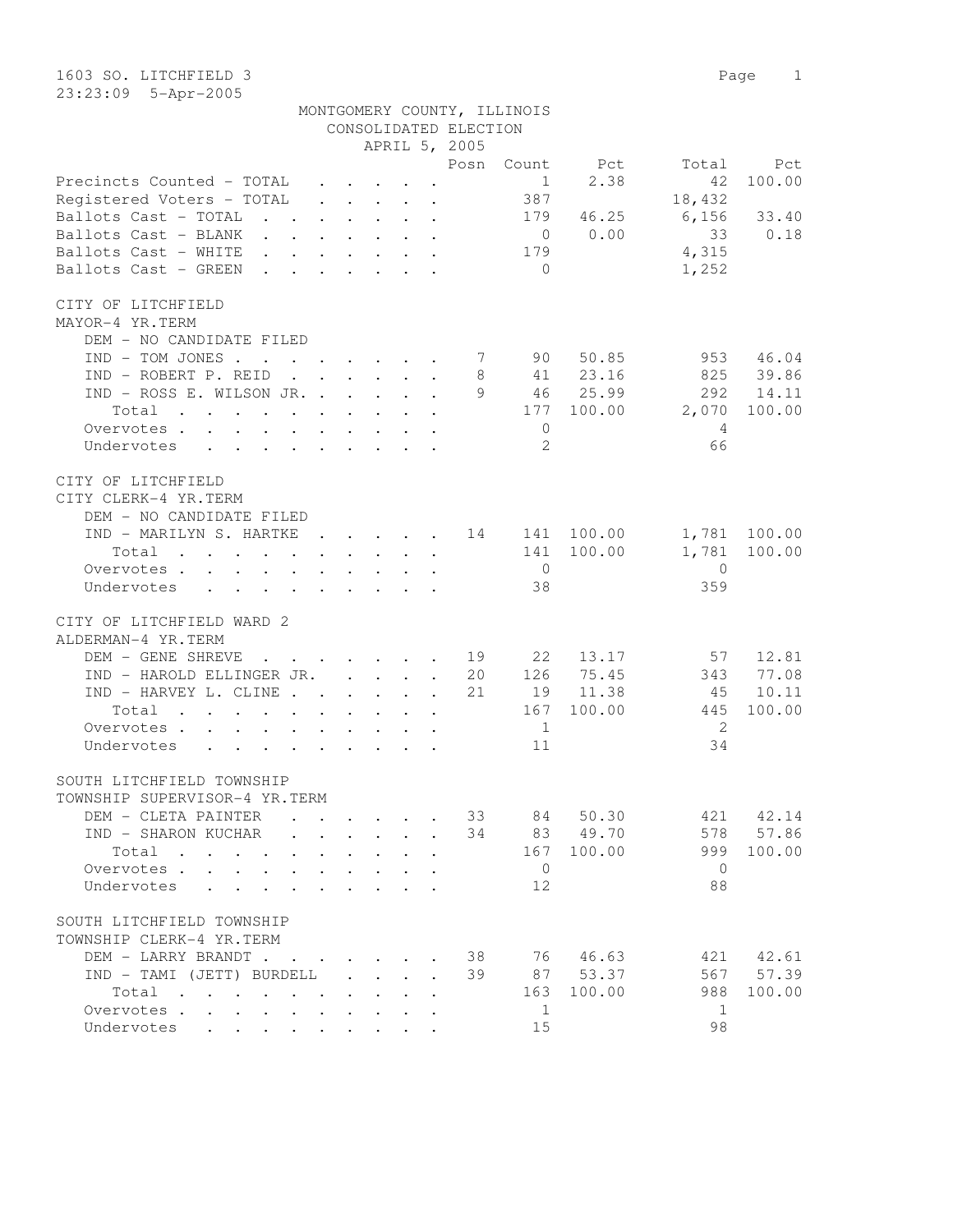| 1603 SO. LITCHFIELD 3                                                                                                                                                                                                                           |                            |                            |                                                                          |                           |                       |                             |            |              | 2<br>Page       |
|-------------------------------------------------------------------------------------------------------------------------------------------------------------------------------------------------------------------------------------------------|----------------------------|----------------------------|--------------------------------------------------------------------------|---------------------------|-----------------------|-----------------------------|------------|--------------|-----------------|
| 23:23:09 5-Apr-2005                                                                                                                                                                                                                             |                            |                            |                                                                          |                           |                       |                             |            |              |                 |
|                                                                                                                                                                                                                                                 |                            |                            |                                                                          |                           |                       | MONTGOMERY COUNTY, ILLINOIS |            |              |                 |
|                                                                                                                                                                                                                                                 |                            |                            |                                                                          |                           | CONSOLIDATED ELECTION |                             |            |              |                 |
|                                                                                                                                                                                                                                                 |                            |                            |                                                                          |                           | APRIL 5, 2005         |                             |            |              |                 |
|                                                                                                                                                                                                                                                 |                            |                            |                                                                          |                           | Posn                  |                             | Count Pct  | Total        | Pct             |
| SOUTH LITCHFIELD TOWNSHIP                                                                                                                                                                                                                       |                            |                            |                                                                          |                           |                       |                             |            |              |                 |
| TOWNSHIP ASSESSOR-4 YR.TERM                                                                                                                                                                                                                     |                            |                            |                                                                          |                           |                       |                             |            |              |                 |
| DEM - JAKE SCHELDT 43                                                                                                                                                                                                                           |                            |                            |                                                                          |                           |                       |                             | 130 100.00 | 798          | 100.00          |
| Total                                                                                                                                                                                                                                           |                            |                            |                                                                          | $\ddot{\phantom{a}}$      |                       | 130                         | 100.00     | 798          | 100.00          |
| Overvotes                                                                                                                                                                                                                                       |                            |                            |                                                                          |                           |                       | $\overline{0}$              |            | $\Omega$     |                 |
| Undervotes                                                                                                                                                                                                                                      |                            |                            |                                                                          |                           |                       | 49                          |            | 289          |                 |
|                                                                                                                                                                                                                                                 |                            |                            |                                                                          |                           |                       |                             |            |              |                 |
| SOUTH LITCHFIELD TOWNSHIP                                                                                                                                                                                                                       |                            |                            |                                                                          |                           |                       |                             |            |              |                 |
| HIGHWAY COMMISSIONER-4 YR.TERM                                                                                                                                                                                                                  |                            |                            |                                                                          |                           |                       |                             |            |              |                 |
| DEM - FRANK J. KOMOR JR.                                                                                                                                                                                                                        |                            |                            |                                                                          |                           | 58                    |                             | 76 47.80   | 423          | 42.99           |
| IND - RAYMOND AKEMAN                                                                                                                                                                                                                            |                            |                            | $\mathbf{r}$ , $\mathbf{r}$ , $\mathbf{r}$ , $\mathbf{r}$ , $\mathbf{r}$ |                           | 59                    |                             | 83 52.20   | 561          | 57.01           |
| Total                                                                                                                                                                                                                                           |                            |                            |                                                                          |                           |                       |                             | 159 100.00 | 984          | 100.00          |
| Overvotes                                                                                                                                                                                                                                       |                            |                            |                                                                          |                           |                       | $\overline{1}$              |            | 3            |                 |
| Undervotes                                                                                                                                                                                                                                      |                            |                            |                                                                          |                           |                       | 19                          |            | 100          |                 |
|                                                                                                                                                                                                                                                 |                            |                            |                                                                          |                           |                       |                             |            |              |                 |
| SOUTH LITCHFIELD TOWNSHIP                                                                                                                                                                                                                       |                            |                            |                                                                          |                           |                       |                             |            |              |                 |
| TOWNSHIP TRUSTEE-4 YR.TERM                                                                                                                                                                                                                      |                            |                            |                                                                          |                           |                       |                             |            |              |                 |
| VOTE FOR 4                                                                                                                                                                                                                                      |                            |                            |                                                                          |                           |                       |                             |            |              |                 |
| DEM - WILLIE HICKS                                                                                                                                                                                                                              |                            |                            |                                                                          |                           | 63                    | 68                          | 11.70      | 372          | 9.78            |
| DEM - RICHARD WENDAL .                                                                                                                                                                                                                          |                            |                            | $\cdot$ $\cdot$ $\cdot$ $\cdot$                                          | $\ddot{\phantom{a}}$      | 64                    | 63                          | 10.84      | 414          | 10.88           |
| DEM - MARVIN SAVAGE JR.                                                                                                                                                                                                                         |                            |                            |                                                                          |                           | 65                    | 71                          | 12.22      | 403          | 10.59           |
| DEM - KEITH HORN                                                                                                                                                                                                                                |                            |                            |                                                                          | $\ddot{\phantom{a}}$      | 66                    | 67                          | 11.53      | 378          | 9.94            |
| IND - RAY SWANSON<br>$\mathbf{r}$ , $\mathbf{r}$ , $\mathbf{r}$ , $\mathbf{r}$ , $\mathbf{r}$                                                                                                                                                   |                            |                            |                                                                          | $\ddot{\phantom{a}}$      | 67                    | 73                          | 12.56      | 496          | 13.04           |
| $IND - TOD BERGMAN$                                                                                                                                                                                                                             |                            |                            |                                                                          | $\ddot{\phantom{a}}$      | 68                    | 84                          | 14.46      | 580          | 15.25           |
| IND - STEVE HEYEN<br>$\mathbf{r}$ , $\mathbf{r}$ , $\mathbf{r}$ , $\mathbf{r}$ , $\mathbf{r}$ , $\mathbf{r}$                                                                                                                                    |                            |                            |                                                                          |                           | 69                    | 88                          | 15.15      | 642          | 16.88           |
| IND - LOUIS P. TAYLOR                                                                                                                                                                                                                           |                            |                            |                                                                          |                           | 70                    | 67                          | 11.53      | 519          | 13.64           |
| Total                                                                                                                                                                                                                                           |                            |                            |                                                                          |                           |                       | 581                         | 100.00     | 3,804        | 100.00          |
| Overvotes                                                                                                                                                                                                                                       |                            |                            |                                                                          |                           |                       | 3                           |            | 12           |                 |
| Undervotes<br>$\mathbf{r}$ . The contract of the contract of the contract of the contract of the contract of the contract of the contract of the contract of the contract of the contract of the contract of the contract of the contract of th |                            |                            |                                                                          |                           |                       | 123                         |            | 496          |                 |
|                                                                                                                                                                                                                                                 |                            |                            |                                                                          |                           |                       |                             |            |              |                 |
| LITCHFIELD PARK DISTRICT                                                                                                                                                                                                                        |                            |                            |                                                                          |                           |                       |                             |            |              |                 |
| PARK COMMISSIONER-4 YR.TERM                                                                                                                                                                                                                     |                            |                            |                                                                          |                           |                       |                             |            |              |                 |
| VOTE FOR<br>4                                                                                                                                                                                                                                   |                            |                            |                                                                          |                           |                       |                             |            |              |                 |
| JOHNY C. LEONARD 84                                                                                                                                                                                                                             |                            |                            |                                                                          |                           |                       | 115                         | 37.22      |              | 1,396 36.53     |
| CERESSA J. WALDRUP                                                                                                                                                                                                                              |                            |                            |                                                                          |                           | 85                    | 91                          | 29.45      | 1,236        | 32.34           |
| MONTE E. GOVAIA                                                                                                                                                                                                                                 |                            | $\sim$ $-$                 | $\mathbf{L} = \mathbf{L} \times \mathbf{L}$                              | $\ddot{\phantom{a}}$      | 86                    | 103                         | 33.33      |              | 1,190 31.14     |
| Total                                                                                                                                                                                                                                           |                            | $\mathbf{L}$               | $\cdot$ $\cdot$ $\cdot$                                                  |                           |                       | 309                         | 100.00     | 3,822        | 100.00          |
| Overvotes                                                                                                                                                                                                                                       | $\mathcal{L}^{\text{max}}$ | $\mathbf{L}$               |                                                                          |                           |                       | $\overline{0}$              |            | $\bigcirc$   |                 |
| Undervotes<br>$\mathbf{r} = \mathbf{r} + \mathbf{r}$                                                                                                                                                                                            |                            |                            |                                                                          |                           |                       | 407                         |            | 4,738        |                 |
|                                                                                                                                                                                                                                                 |                            |                            |                                                                          |                           |                       |                             |            |              |                 |
| LITCHFIELD C.U.S.D. #12                                                                                                                                                                                                                         |                            |                            |                                                                          |                           |                       |                             |            |              |                 |
| MEMBERS OF THE BOARD OF EDUCATION-UNEXP.2 YR.TERM                                                                                                                                                                                               |                            |                            |                                                                          |                           |                       |                             |            |              |                 |
| VOTE FOR 2                                                                                                                                                                                                                                      |                            |                            |                                                                          |                           |                       |                             |            |              |                 |
| JOYCE L. BERGEN                                                                                                                                                                                                                                 |                            |                            |                                                                          |                           | 147                   |                             | 115 61.83  |              | 1,817 58.96     |
| JEFF SEABAUGH                                                                                                                                                                                                                                   |                            | $\mathcal{L}^{\text{max}}$ | $\ddotsc$ $\ddotsc$                                                      | $\mathbf{L} = \mathbf{L}$ | 148                   | 71                          | 38.17      |              | $1,265$ $41.04$ |
| Total                                                                                                                                                                                                                                           |                            | $\mathbf{L}$               | $\mathbf{L}$                                                             |                           |                       | 186                         | 100.00     | 3,082        | 100.00          |
| Overvotes                                                                                                                                                                                                                                       | $\sim$                     | $\ddot{\phantom{a}}$       |                                                                          |                           |                       | $\overline{0}$              |            | $\mathbf{0}$ |                 |
| Undervotes                                                                                                                                                                                                                                      |                            |                            |                                                                          |                           |                       | 172                         |            | 2,648        |                 |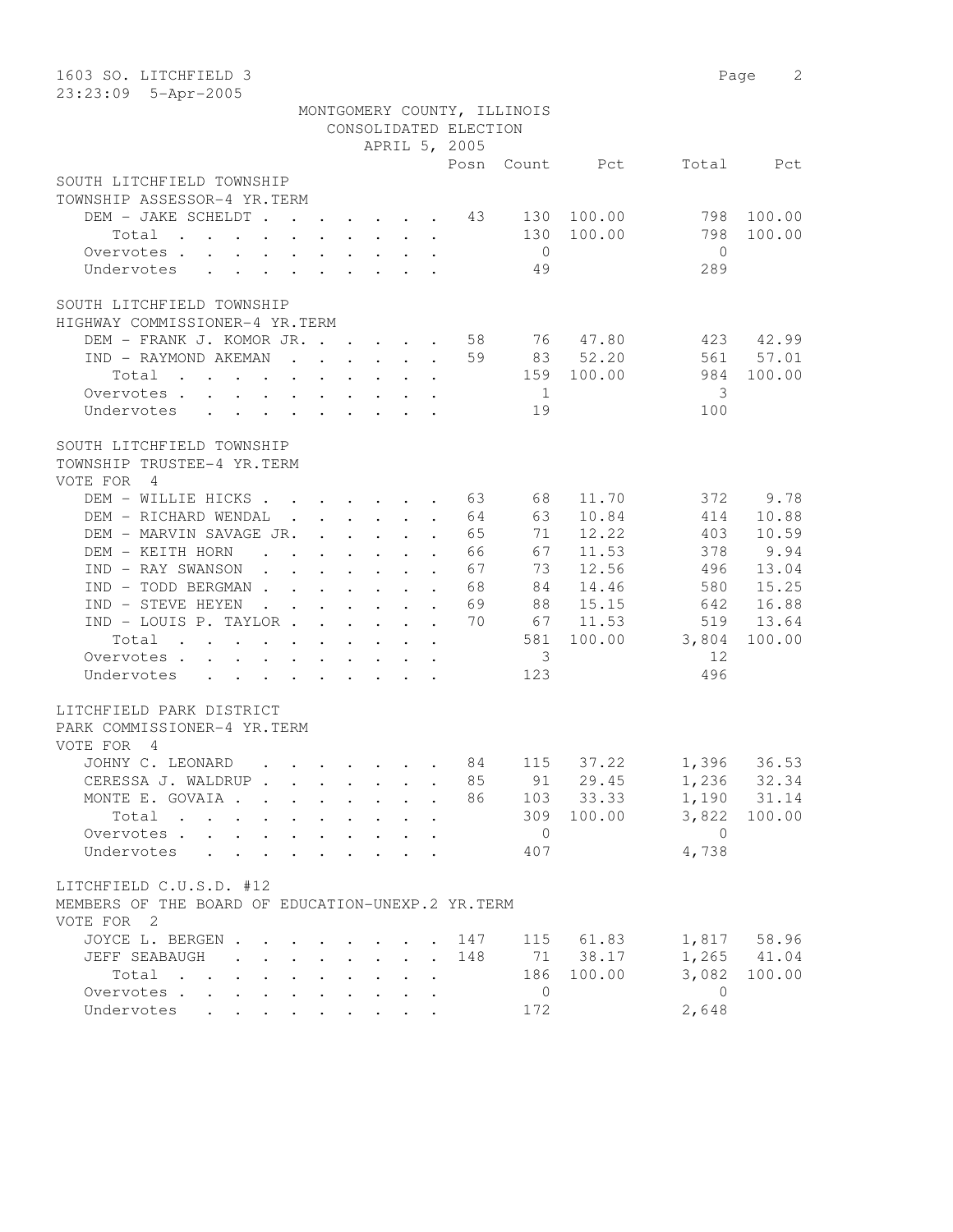| 1603 SO. LITCHFIELD 3                                                                                                                                                                                                                                                                                                                                                                                                                                                    |                             |                             |                |            | Page      | 3               |
|--------------------------------------------------------------------------------------------------------------------------------------------------------------------------------------------------------------------------------------------------------------------------------------------------------------------------------------------------------------------------------------------------------------------------------------------------------------------------|-----------------------------|-----------------------------|----------------|------------|-----------|-----------------|
| 23:23:09 5-Apr-2005                                                                                                                                                                                                                                                                                                                                                                                                                                                      |                             |                             |                |            |           |                 |
|                                                                                                                                                                                                                                                                                                                                                                                                                                                                          |                             | MONTGOMERY COUNTY, ILLINOIS |                |            |           |                 |
|                                                                                                                                                                                                                                                                                                                                                                                                                                                                          |                             | CONSOLIDATED ELECTION       |                |            |           |                 |
|                                                                                                                                                                                                                                                                                                                                                                                                                                                                          |                             | APRIL 5, 2005               |                |            |           |                 |
|                                                                                                                                                                                                                                                                                                                                                                                                                                                                          |                             | Posn                        |                | Count Pct  | Total     | Pct             |
| LITCHFIELD C.U.S.D. #12                                                                                                                                                                                                                                                                                                                                                                                                                                                  |                             |                             |                |            |           |                 |
| MEMBERS OF THE BOARD OF EDUCATION-FULL 4-YR. TERM                                                                                                                                                                                                                                                                                                                                                                                                                        |                             |                             |                |            |           |                 |
| VOTE FOR 3                                                                                                                                                                                                                                                                                                                                                                                                                                                               |                             |                             |                |            |           |                 |
| SHERRY L. ROVEY.<br>$\mathbf{r}$ , and $\mathbf{r}$ , and $\mathbf{r}$ , and $\mathbf{r}$                                                                                                                                                                                                                                                                                                                                                                                |                             | 151                         |                | 74 21.39   | 1,238     | 20.27           |
| DON W. WILLIAMS.<br>$\mathbf{r}$ , $\mathbf{r}$ , $\mathbf{r}$ , $\mathbf{r}$ , $\mathbf{r}$                                                                                                                                                                                                                                                                                                                                                                             |                             | 152                         |                | 47 13.58   |           | $1,240$ 20.30   |
| TIMOTHY E. REENTS<br>$\begin{array}{cccccccccccccc} . & . & . & . & . & . & . & . & . \end{array}$                                                                                                                                                                                                                                                                                                                                                                       |                             | . 153                       |                | 82 23.70   |           | 1,617 26.47     |
| SEAN J. VANSLYKE                                                                                                                                                                                                                                                                                                                                                                                                                                                         |                             | 154                         |                | 72 20.81   |           | 1,167 19.11     |
| $\cdot$ $\cdot$ $\cdot$ $\cdot$ $\cdot$ $\cdot$ $\cdot$ $\cdot$                                                                                                                                                                                                                                                                                                                                                                                                          |                             |                             |                | 71 20.52   |           | 846 13.85       |
| RON ANGLIN<br>$\mathbf{r}$ , $\mathbf{r}$ , $\mathbf{r}$ , $\mathbf{r}$ , $\mathbf{r}$ , $\mathbf{r}$ , $\mathbf{r}$                                                                                                                                                                                                                                                                                                                                                     |                             | 155                         |                |            |           |                 |
| Total                                                                                                                                                                                                                                                                                                                                                                                                                                                                    |                             |                             | 346            | 100.00     | 6,108     | 100.00          |
| Overvotes                                                                                                                                                                                                                                                                                                                                                                                                                                                                |                             |                             | 6              |            | 75        |                 |
| Undervotes                                                                                                                                                                                                                                                                                                                                                                                                                                                               |                             |                             | 173            |            | 2,262     |                 |
|                                                                                                                                                                                                                                                                                                                                                                                                                                                                          |                             |                             |                |            |           |                 |
| CHRISTIAN AND MONTGOMERY COUNTIES                                                                                                                                                                                                                                                                                                                                                                                                                                        |                             |                             |                |            |           |                 |
| REGIONAL BOARD OF SCHOOL TRUSTEES-FULL TERM                                                                                                                                                                                                                                                                                                                                                                                                                              |                             |                             |                |            |           |                 |
| VOTE FOR 2                                                                                                                                                                                                                                                                                                                                                                                                                                                               |                             |                             |                |            |           |                 |
| DON SCOTT-CHRISTIAN COUNTY                                                                                                                                                                                                                                                                                                                                                                                                                                               |                             | . 216                       |                | 107 52.71  |           | 3,345 48.83     |
| BYRON L. SCHNEIDER-CHRISTIAN CO.                                                                                                                                                                                                                                                                                                                                                                                                                                         |                             | 217                         |                | 96 47.29   |           | $3,505$ $51.17$ |
| Total                                                                                                                                                                                                                                                                                                                                                                                                                                                                    |                             |                             |                | 203 100.00 | 6,850     | 100.00          |
| Overvotes                                                                                                                                                                                                                                                                                                                                                                                                                                                                |                             |                             | $\overline{0}$ |            | $\bigcap$ |                 |
| Undervotes                                                                                                                                                                                                                                                                                                                                                                                                                                                               |                             |                             | 155            |            | 5,304     |                 |
|                                                                                                                                                                                                                                                                                                                                                                                                                                                                          |                             |                             |                |            |           |                 |
| CHRISTIAN AND MONTGOMERY COUNTIES                                                                                                                                                                                                                                                                                                                                                                                                                                        |                             |                             |                |            |           |                 |
| REGIONAL BOARD OF SCHOOL TRUSTEES-UNEXP.4 YR.TERM                                                                                                                                                                                                                                                                                                                                                                                                                        |                             |                             |                |            |           |                 |
| DONNA YESKE-MONTGOMERY COUNTY                                                                                                                                                                                                                                                                                                                                                                                                                                            | $\sim$ $\sim$ $\sim$ $\sim$ | 221                         |                | 118 100.00 | 4,310     | 100.00          |
| Total                                                                                                                                                                                                                                                                                                                                                                                                                                                                    |                             |                             | 118            | 100.00     | 4,310     | 100.00          |
| Overvotes.<br>$\mathbf{1} \qquad \mathbf{1} \qquad \mathbf{1} \qquad \mathbf{1} \qquad \mathbf{1} \qquad \mathbf{1} \qquad \mathbf{1} \qquad \mathbf{1} \qquad \mathbf{1} \qquad \mathbf{1} \qquad \mathbf{1} \qquad \mathbf{1} \qquad \mathbf{1} \qquad \mathbf{1} \qquad \mathbf{1} \qquad \mathbf{1} \qquad \mathbf{1} \qquad \mathbf{1} \qquad \mathbf{1} \qquad \mathbf{1} \qquad \mathbf{1} \qquad \mathbf{1} \qquad \mathbf{1} \qquad \mathbf{1} \qquad \mathbf{$ |                             |                             | $\bigcirc$     |            | $\Omega$  |                 |
| Undervotes                                                                                                                                                                                                                                                                                                                                                                                                                                                               |                             |                             | 61             |            | 1,767     |                 |
|                                                                                                                                                                                                                                                                                                                                                                                                                                                                          |                             |                             |                |            |           |                 |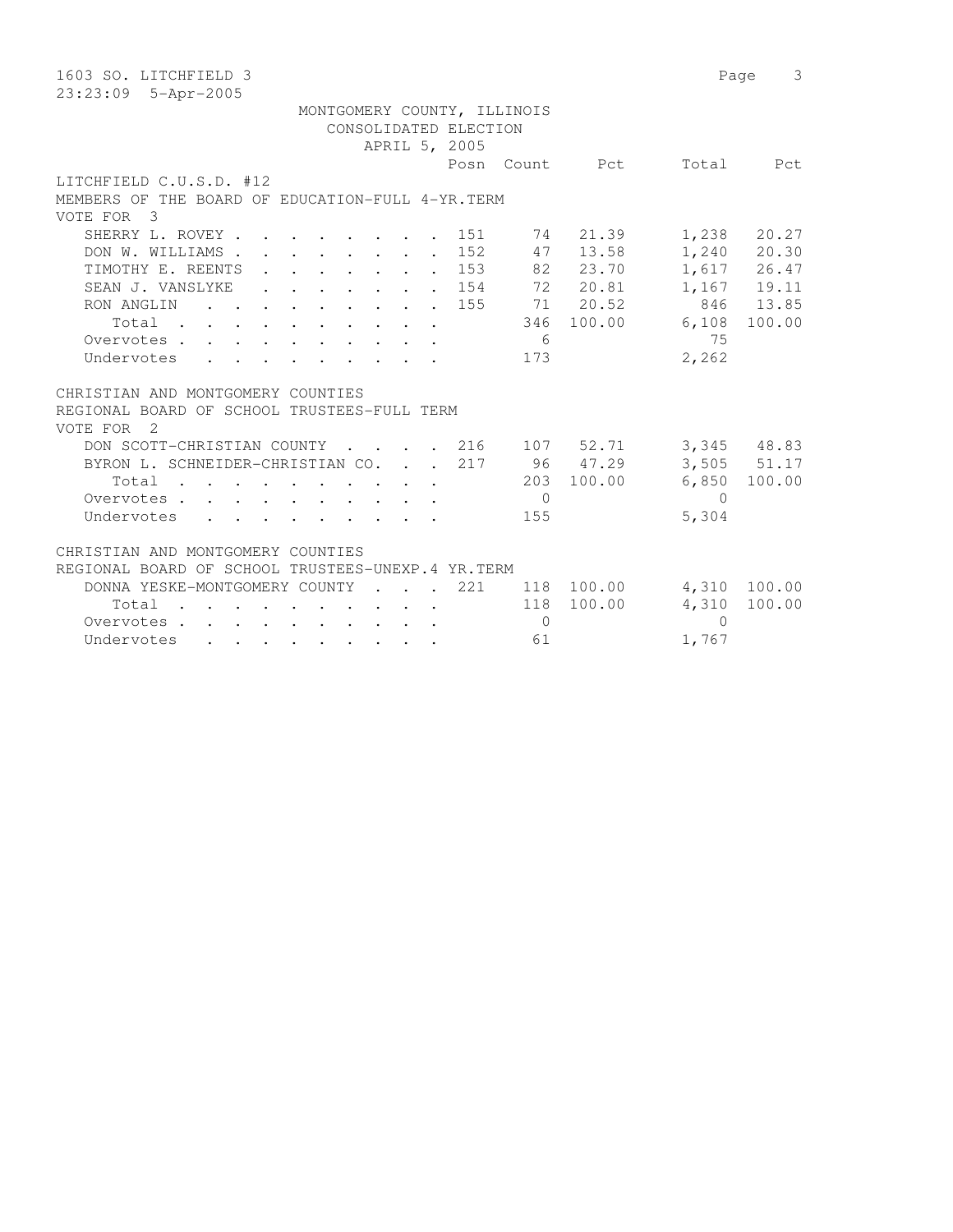1604 SO. LITCHFIELD 4 Page 1

| 23:23:09 5-Apr-2005                                                            |                                                                               |  |                       |                             |                                                    |                                                      |                        |
|--------------------------------------------------------------------------------|-------------------------------------------------------------------------------|--|-----------------------|-----------------------------|----------------------------------------------------|------------------------------------------------------|------------------------|
|                                                                                |                                                                               |  |                       | MONTGOMERY COUNTY, ILLINOIS |                                                    |                                                      |                        |
|                                                                                |                                                                               |  | CONSOLIDATED ELECTION |                             |                                                    |                                                      |                        |
|                                                                                |                                                                               |  | APRIL 5, 2005         |                             |                                                    |                                                      |                        |
|                                                                                |                                                                               |  |                       |                             | Posn Count Pct                                     | Total                                                | Pct                    |
| Precincts Counted - TOTAL                                                      | $\mathbf{r} = \mathbf{r} + \mathbf{r} + \mathbf{r} + \mathbf{r} + \mathbf{r}$ |  |                       |                             | $1 \t 2.38$                                        | 42                                                   | 100.00                 |
| Registered Voters - TOTAL                                                      | $\mathbf{r} = \mathbf{r} + \mathbf{r} + \mathbf{r} + \mathbf{r} + \mathbf{r}$ |  |                       | 549                         |                                                    | 18,432                                               |                        |
| Ballots Cast - TOTAL 264 48.09                                                 |                                                                               |  |                       |                             |                                                    | $6,156$ 33.40                                        |                        |
|                                                                                |                                                                               |  |                       |                             | $\begin{bmatrix} 48.09 \\ 0 \\ 0.00 \end{bmatrix}$ |                                                      | 33 0.18                |
|                                                                                |                                                                               |  |                       | 132                         |                                                    | 4,315                                                |                        |
| Ballots Cast - GREEN                                                           |                                                                               |  |                       | 132                         |                                                    | 1,252                                                |                        |
|                                                                                |                                                                               |  |                       |                             |                                                    |                                                      |                        |
| CITY OF LITCHFIELD                                                             |                                                                               |  |                       |                             |                                                    |                                                      |                        |
| MAYOR-4 YR.TERM                                                                |                                                                               |  |                       |                             |                                                    |                                                      |                        |
| DEM - NO CANDIDATE FILED                                                       |                                                                               |  |                       |                             |                                                    |                                                      |                        |
| $IND - TOM JONES 7 54 42.86$                                                   |                                                                               |  |                       |                             |                                                    |                                                      | 953 46.04              |
| IND - ROBERT P. REID                                                           |                                                                               |  |                       |                             |                                                    |                                                      |                        |
| IND - ROSS E. WILSON JR.                                                       |                                                                               |  |                       |                             |                                                    |                                                      | 825 39.86<br>292 14.11 |
| Total                                                                          |                                                                               |  |                       |                             |                                                    | 8 37 29.37 825<br>9 35 27.78 292<br>126 100.00 2,070 | 100.00                 |
| Overvotes                                                                      |                                                                               |  |                       | $\overline{0}$              |                                                    |                                                      |                        |
|                                                                                |                                                                               |  |                       |                             |                                                    | 4                                                    |                        |
| Undervotes                                                                     |                                                                               |  |                       | -6                          |                                                    | 66                                                   |                        |
| CITY OF LITCHFIELD                                                             |                                                                               |  |                       |                             |                                                    |                                                      |                        |
| CITY CLERK-4 YR.TERM                                                           |                                                                               |  |                       |                             |                                                    |                                                      |                        |
|                                                                                |                                                                               |  |                       |                             |                                                    |                                                      |                        |
| DEM - NO CANDIDATE FILED<br>IND - MARILYN S. HARTKE 14 105 100.00 1,781 100.00 |                                                                               |  |                       |                             |                                                    |                                                      |                        |
|                                                                                |                                                                               |  |                       |                             |                                                    | 1,781 100.00                                         |                        |
| Total                                                                          |                                                                               |  |                       |                             | 105 100.00                                         |                                                      |                        |
| Overvotes.                                                                     |                                                                               |  |                       | $\overline{0}$<br>27        |                                                    | $\overline{0}$                                       |                        |
| Undervotes                                                                     |                                                                               |  |                       |                             |                                                    | 359                                                  |                        |
| CITY OF LITCHFIELD WARD 1                                                      |                                                                               |  |                       |                             |                                                    |                                                      |                        |
|                                                                                |                                                                               |  |                       |                             |                                                    |                                                      |                        |
| ALDERMAN-4 YR.TERM                                                             |                                                                               |  |                       |                             |                                                    |                                                      |                        |
| DEM - BOBBY J. BERTOLIS 19 47 38.21                                            |                                                                               |  |                       |                             |                                                    |                                                      | 152 33.63              |
| IND - SYLVESTER N. (SY) JARMAN 20 76 61.79                                     |                                                                               |  |                       |                             |                                                    | 300                                                  | 66.37                  |
| Total                                                                          |                                                                               |  |                       |                             | 123 100.00                                         | 452                                                  | 100.00                 |
| Overvotes.                                                                     |                                                                               |  |                       | $\overline{0}$              |                                                    | $\overline{0}$                                       |                        |
| Undervotes                                                                     |                                                                               |  |                       | 9                           |                                                    | 50                                                   |                        |
|                                                                                |                                                                               |  |                       |                             |                                                    |                                                      |                        |
| SOUTH LITCHFIELD TOWNSHIP                                                      |                                                                               |  |                       |                             |                                                    |                                                      |                        |
| TOWNSHIP SUPERVISOR-4 YR.TERM                                                  |                                                                               |  |                       |                             |                                                    |                                                      |                        |
| DEM - CLETA PAINTER                                                            |                                                                               |  | 33                    | 111                         | 45.12                                              | 421                                                  | 42.14                  |
| IND - SHARON KUCHAR                                                            |                                                                               |  | 34                    | 135                         | 54.88                                              | 578                                                  | 57.86                  |
| Total                                                                          |                                                                               |  |                       | 246                         | 100.00                                             | 999                                                  | 100.00                 |
| Overvotes                                                                      |                                                                               |  |                       | $\overline{0}$              |                                                    | $\overline{0}$                                       |                        |
| Undervotes<br>$\ddot{\phantom{0}}$                                             |                                                                               |  |                       | 18                          |                                                    | 88                                                   |                        |
|                                                                                |                                                                               |  |                       |                             |                                                    |                                                      |                        |
| SOUTH LITCHFIELD TOWNSHIP                                                      |                                                                               |  |                       |                             |                                                    |                                                      |                        |
| TOWNSHIP CLERK-4 YR.TERM<br>$\Gamma$ חוגמס צפת ז $\Gamma$                      |                                                                               |  |                       |                             |                                                    | 38 116 17 35 171 1761                                |                        |
|                                                                                |                                                                               |  |                       |                             |                                                    |                                                      |                        |

| TOWNSHIP CLERK-4 YR.TERM |            |  |                                                                                                        |  |  |  |    |                                 |    |            |
|--------------------------|------------|--|--------------------------------------------------------------------------------------------------------|--|--|--|----|---------------------------------|----|------------|
|                          |            |  |                                                                                                        |  |  |  |    | DEM - LARRY BRANDT 38 116 47.35 |    | 421 42.61  |
|                          |            |  |                                                                                                        |  |  |  |    | 129 52.65                       |    | 567 57.39  |
|                          | Total      |  |                                                                                                        |  |  |  |    | 245 100.00                      |    | 988 100.00 |
|                          | Overvotes  |  |                                                                                                        |  |  |  |    |                                 |    |            |
|                          | Undervotes |  | $\mathbf{r}$ , $\mathbf{r}$ , $\mathbf{r}$ , $\mathbf{r}$ , $\mathbf{r}$ , $\mathbf{r}$ , $\mathbf{r}$ |  |  |  | 19 |                                 | 98 |            |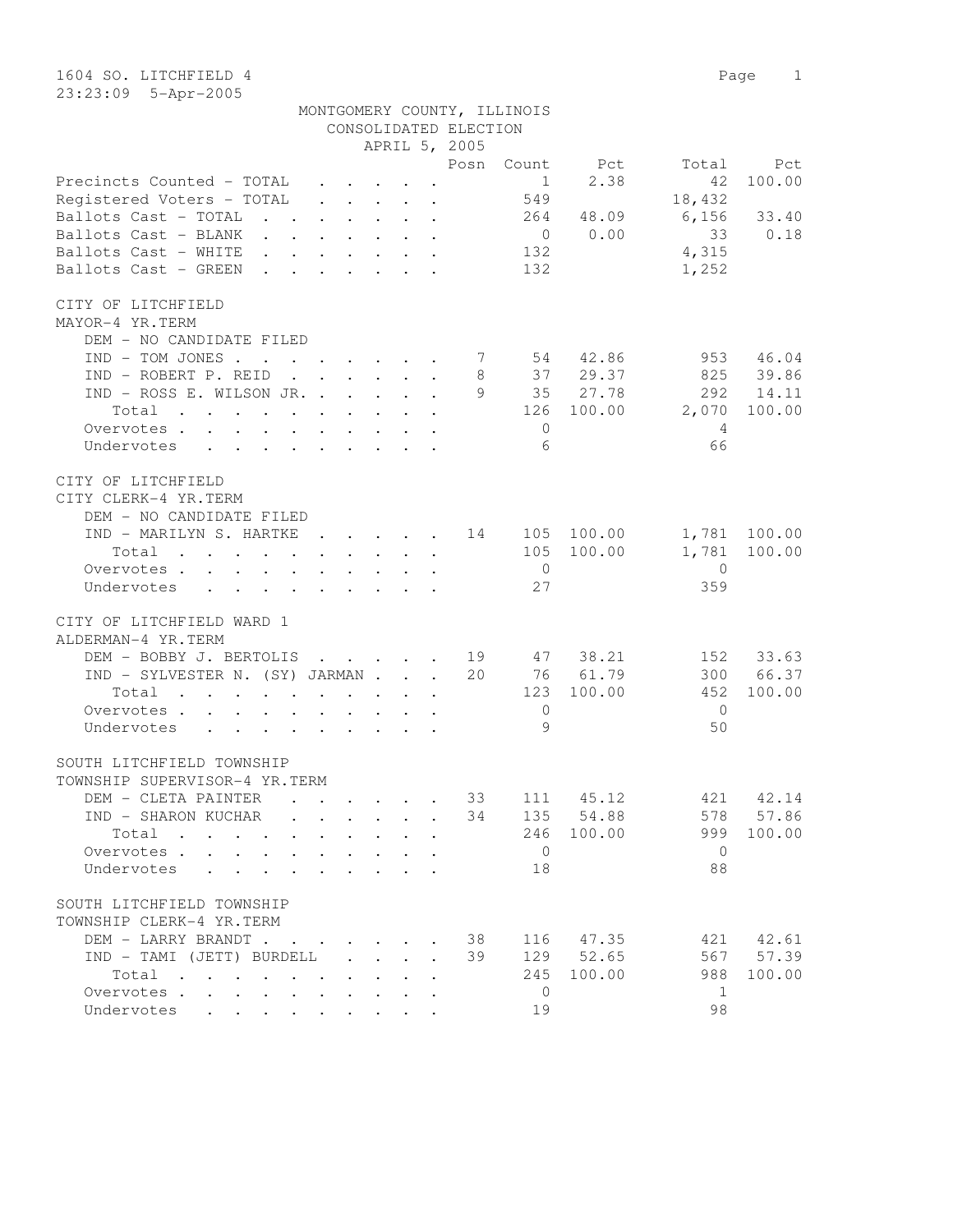| 1604 SO. LITCHFIELD 4<br>23:23:09 5-Apr-2005                                                                             |                                                                           |                      |                                                             |                                 |                      |                       |                             |           |            | Page<br>2   |
|--------------------------------------------------------------------------------------------------------------------------|---------------------------------------------------------------------------|----------------------|-------------------------------------------------------------|---------------------------------|----------------------|-----------------------|-----------------------------|-----------|------------|-------------|
|                                                                                                                          |                                                                           |                      |                                                             |                                 |                      | CONSOLIDATED ELECTION | MONTGOMERY COUNTY, ILLINOIS |           |            |             |
|                                                                                                                          |                                                                           |                      |                                                             |                                 |                      | APRIL 5, 2005         |                             |           |            |             |
|                                                                                                                          |                                                                           |                      |                                                             |                                 |                      |                       | Posn Count                  | Pct       |            | Total Pct   |
| SOUTH LITCHFIELD TOWNSHIP                                                                                                |                                                                           |                      |                                                             |                                 |                      |                       |                             |           |            |             |
| TOWNSHIP ASSESSOR-4 YR.TERM                                                                                              |                                                                           |                      |                                                             |                                 |                      |                       |                             | 100.00    |            |             |
| DEM - JAKE SCHELDT.                                                                                                      | $\mathbf{r}$ . The set of $\mathbf{r}$                                    |                      |                                                             |                                 | $\ddot{\phantom{a}}$ | 43                    | 192<br>192                  |           | 798<br>798 | 100.00      |
| Total                                                                                                                    |                                                                           |                      |                                                             |                                 |                      |                       | $\bigcirc$                  | 100.00    | $\Omega$   | 100.00      |
| Overvotes .<br>Undervotes                                                                                                |                                                                           |                      |                                                             |                                 |                      |                       | 72                          |           | 289        |             |
|                                                                                                                          |                                                                           |                      |                                                             |                                 |                      |                       |                             |           |            |             |
| SOUTH LITCHFIELD TOWNSHIP<br>HIGHWAY COMMISSIONER-4 YR.TERM                                                              |                                                                           |                      |                                                             |                                 |                      |                       |                             |           |            |             |
| DEM - FRANK J. KOMOR JR. .                                                                                               |                                                                           | $\sim$ $\sim$        | $\ddot{\phantom{0}}$                                        |                                 |                      | 58                    | 103                         | 42.92     | 423        | 42.99       |
| IND - RAYMOND AKEMAN                                                                                                     | $\ddot{\phantom{a}}$                                                      |                      | $\ddot{\phantom{0}}$                                        |                                 |                      | 59                    |                             | 137 57.08 | 561        | 57.01       |
| Total<br>$\sim$ $\sim$<br>$\cdot$ .                                                                                      |                                                                           |                      |                                                             |                                 |                      |                       | 240                         | 100.00    | 984        | 100.00      |
| Overvotes .<br>Undervotes                                                                                                |                                                                           |                      |                                                             |                                 |                      |                       | $\bigcirc$<br>24            |           | 3<br>100   |             |
|                                                                                                                          |                                                                           |                      |                                                             |                                 |                      |                       |                             |           |            |             |
| SOUTH LITCHFIELD TOWNSHIP<br>TOWNSHIP TRUSTEE-4 YR.TERM<br>VOTE FOR<br>$\overline{4}$                                    |                                                                           |                      |                                                             |                                 |                      |                       |                             |           |            |             |
| DEM - WILLIE HICKS                                                                                                       |                                                                           |                      |                                                             |                                 |                      | 63                    | 106                         | 11.34     | 372        | 9.78        |
| DEM - RICHARD WENDAL                                                                                                     | $\sim$ 100 $\pm$                                                          |                      | $\ddot{\phantom{0}}$                                        |                                 |                      | 64                    | 107                         | 11.44     | 414        | 10.88       |
| DEM - MARVIN SAVAGE JR.                                                                                                  |                                                                           |                      |                                                             |                                 |                      | 65                    | 118                         | 12.62     | 403        | 10.59       |
| DEM - KEITH HORN                                                                                                         |                                                                           |                      |                                                             |                                 |                      | 66                    | 106                         | 11.34     | 378        | 9.94        |
| IND - RAY SWANSON                                                                                                        |                                                                           |                      |                                                             |                                 |                      | 67                    | 112                         | 11.98     | 496        | 13.04       |
| IND - TODD BERGMAN.                                                                                                      |                                                                           |                      |                                                             |                                 |                      | 68                    | 124                         | 13.26     | 580        | 15.25       |
| IND - STEVE HEYEN<br>$\mathbf{L}$                                                                                        |                                                                           |                      |                                                             |                                 | $\mathbf{r}$         | 69                    | 145                         | 15.51     | 642        | 16.88       |
| IND - LOUIS P. TAYLOR.                                                                                                   | $\ddot{\phantom{a}}$                                                      |                      |                                                             |                                 |                      | 70                    | 117                         | 12.51     | 519        | 13.64       |
| Total<br>$\sim$ $\sim$ $\sim$                                                                                            | $\ddot{\phantom{a}}$                                                      |                      |                                                             |                                 |                      |                       | 935                         | 100.00    | 3,804      | 100.00      |
| Overvotes .<br>$\cdot$ $\cdot$ $\cdot$<br>$\ddot{\phantom{0}}$                                                           | $\ddot{\phantom{0}}$<br>$\ddot{\phantom{a}}$                              | $\ddot{\phantom{a}}$ | $\ddot{\phantom{0}}$                                        | $\ddot{\phantom{0}}$            | $\ddot{\phantom{0}}$ |                       | 3                           |           | 12         |             |
| Undervotes<br>$\ddot{\phantom{0}}$<br>$\bullet$                                                                          | $\sim$ $-$<br>$\bullet$ .<br><br><br><br><br><br><br><br><br><br><br><br> | $\ddot{\phantom{0}}$ | $\bullet$ .<br><br><br><br><br><br><br><br><br><br><br><br> |                                 | $\bullet$            |                       | 109                         |           | 496        |             |
| LITCHFIELD PARK DISTRICT<br>PARK COMMISSIONER-4 YR.TERM<br>VOTE FOR<br>$\overline{4}$                                    |                                                                           |                      |                                                             |                                 |                      |                       |                             |           |            |             |
| JOHNY C. LEONARD<br>$\mathbf{r} = \mathbf{r}$                                                                            |                                                                           | $\sim$ $\sim$        |                                                             |                                 |                      | 84                    | 103                         | 40.55     | 1,396      | 36.53       |
| CERESSA J. WALDRUP.                                                                                                      | $\mathbf{r}$ , $\mathbf{r}$ , $\mathbf{r}$ , $\mathbf{r}$                 |                      |                                                             |                                 | $\ddot{\phantom{a}}$ | 85                    | 78                          | 30.71     |            | 1,236 32.34 |
| MONTE E. GOVAIA .                                                                                                        | $\mathbf{r}$ , $\mathbf{r}$ , $\mathbf{r}$ , $\mathbf{r}$ , $\mathbf{r}$  |                      |                                                             |                                 | $\mathbf{r}$         | 86                    | 73                          | 28.74     |            | 1,190 31.14 |
| Total                                                                                                                    |                                                                           |                      |                                                             |                                 |                      |                       | 254                         | 100.00    | 3,822      | 100.00      |
| Overvotes<br>$\ddot{\phantom{0}}$                                                                                        | $\sim$ $-$<br>$\mathbf{L}^{\text{max}}$                                   | $\ddot{\phantom{0}}$ | $\sim$                                                      | $\sim$                          | $\ddot{\phantom{a}}$ |                       | $\overline{0}$              |           | $\Omega$   |             |
| Undervotes<br>$\ddot{\phantom{a}}$                                                                                       |                                                                           | $\ddot{\phantom{a}}$ |                                                             |                                 |                      |                       | 274                         |           | 4,738      |             |
| LITCHFIELD C.U.S.D. #12<br>MEMBERS OF THE BOARD OF EDUCATION-UNEXP.2 YR.TERM<br>VOTE FOR 2                               |                                                                           |                      |                                                             |                                 |                      |                       |                             |           |            |             |
| JOYCE L. BERGEN .                                                                                                        | $\cdot$ $\cdot$ $\cdot$ $\cdot$ $\cdot$ $\cdot$                           |                      |                                                             |                                 |                      | 147                   |                             | 191 63.46 | 1,817      | 58.96       |
| JEFF SEABAUGH<br>$\overline{\phantom{a}}$                                                                                | $\cdot$ $\cdot$ $\cdot$ $\cdot$ $\cdot$ $\cdot$ $\cdot$                   |                      |                                                             |                                 | $\mathbf{r}$         | 148                   |                             | 110 36.54 | 1,265      | 41.04       |
| Total<br>the contract of the contract of the contract of the contract of the contract of the contract of the contract of |                                                                           |                      |                                                             |                                 |                      |                       | 301                         | 100.00    | 3,082      | 100.00      |
| Overvotes                                                                                                                |                                                                           |                      |                                                             | $\cdot$ $\cdot$ $\cdot$ $\cdot$ |                      |                       | $\overline{0}$              |           | $\Omega$   |             |
| Undervotes                                                                                                               |                                                                           |                      |                                                             |                                 |                      |                       | 227                         |           | 2,648      |             |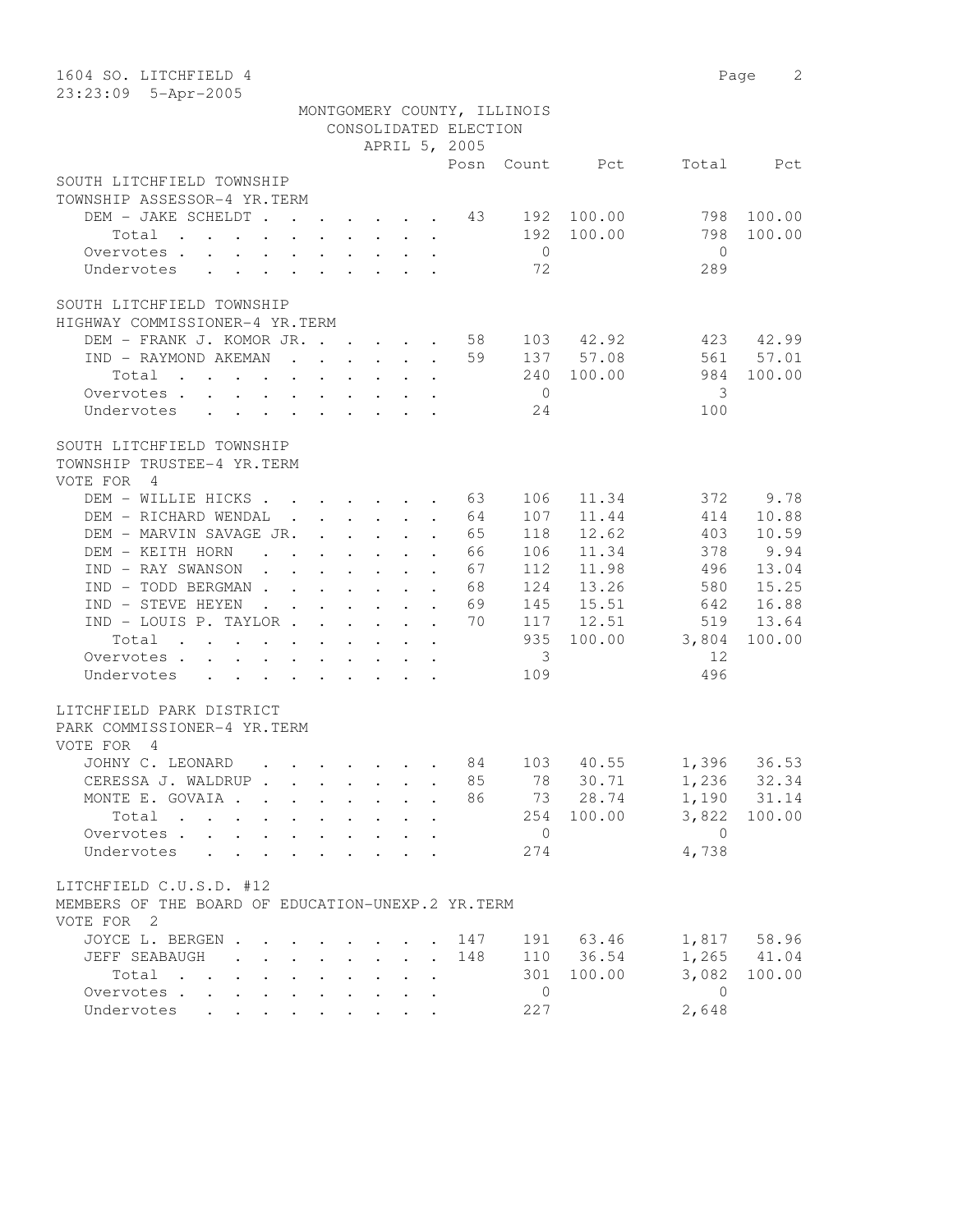| 1604 SO. LITCHFIELD 4                                                                                                              |            | Page      | 3           |
|------------------------------------------------------------------------------------------------------------------------------------|------------|-----------|-------------|
| 23:23:09 5-Apr-2005                                                                                                                |            |           |             |
| MONTGOMERY COUNTY, ILLINOIS                                                                                                        |            |           |             |
| CONSOLIDATED ELECTION                                                                                                              |            |           |             |
| APRIL 5, 2005                                                                                                                      |            |           |             |
| Posn<br>Count                                                                                                                      | Pct        | Total     | Pct         |
| LITCHFIELD C.U.S.D. #12                                                                                                            |            |           |             |
| MEMBERS OF THE BOARD OF EDUCATION-FULL 4-YR. TERM                                                                                  |            |           |             |
| VOTE FOR 3                                                                                                                         |            |           |             |
| SHERRY L. ROVEY.<br>105<br>151<br>$\cdot$ $\cdot$ $\cdot$ $\cdot$ $\cdot$ $\cdot$ $\cdot$                                          | 20.63      | 1,238     | 20.27       |
| 152<br>DON W. WILLIAMS.<br>$\mathbf{r}$ , $\mathbf{r}$ , $\mathbf{r}$ , $\mathbf{r}$ , $\mathbf{r}$                                | 79 15.52   |           | 1,240 20.30 |
| TIMOTHY E. REENTS<br>153<br>$\mathbf{r}$ , and $\mathbf{r}$ , and $\mathbf{r}$ , and $\mathbf{r}$<br>$\sim$                        | 122 23.97  |           | 1,617 26.47 |
| SEAN J. VANSLYKE<br>154<br>$\mathbf{r} = \mathbf{r} + \mathbf{r} + \mathbf{r} + \mathbf{r} + \mathbf{r} + \mathbf{r} + \mathbf{r}$ | 118 23.18  |           | 1,167 19.11 |
| RON ANGLIN<br>155<br>85<br>$\mathbf{r}$ , $\mathbf{r}$ , $\mathbf{r}$ , $\mathbf{r}$ , $\mathbf{r}$ , $\mathbf{r}$ , $\mathbf{r}$  | 16.70      |           | 846 13.85   |
| 509<br>Total                                                                                                                       | 100.00     | 6,108     | 100.00      |
| 9<br>Overvotes                                                                                                                     |            | 75        |             |
| 256<br>Undervotes                                                                                                                  |            | 2,262     |             |
|                                                                                                                                    |            |           |             |
| CHRISTIAN AND MONTGOMERY COUNTIES                                                                                                  |            |           |             |
| REGIONAL BOARD OF SCHOOL TRUSTEES-FULL TERM                                                                                        |            |           |             |
| VOTE FOR 2                                                                                                                         |            |           |             |
| DON SCOTT-CHRISTIAN COUNTY<br>. 216                                                                                                | 152 51.88  |           | 3,345 48.83 |
| BYRON L. SCHNEIDER-CHRISTIAN CO.<br>217                                                                                            | 141 48.12  |           | 3,505 51.17 |
| Total                                                                                                                              | 293 100.00 | 6,850     | 100.00      |
| Overvotes<br>$\overline{0}$                                                                                                        |            | $\bigcap$ |             |
| 235<br>Undervotes                                                                                                                  |            | 5,304     |             |
|                                                                                                                                    |            |           |             |
| CHRISTIAN AND MONTGOMERY COUNTIES                                                                                                  |            |           |             |
| REGIONAL BOARD OF SCHOOL TRUSTEES-UNEXP.4 YR.TERM                                                                                  |            |           |             |
| 221<br>DONNA YESKE-MONTGOMERY COUNTY<br>179<br>$\sim$ $\sim$ $\sim$ $\sim$ $\sim$ $\sim$                                           | 100.00     | 4,310     | 100.00      |
| 179<br>Total<br>$\mathbf{r}$ , and $\mathbf{r}$ , and $\mathbf{r}$ , and $\mathbf{r}$ , and $\mathbf{r}$                           | 100.00     | 4,310     | 100.00      |
| Overvotes<br>$\overline{0}$                                                                                                        |            | $\Omega$  |             |
| 85<br>Undervotes                                                                                                                   |            | 1,767     |             |
|                                                                                                                                    |            |           |             |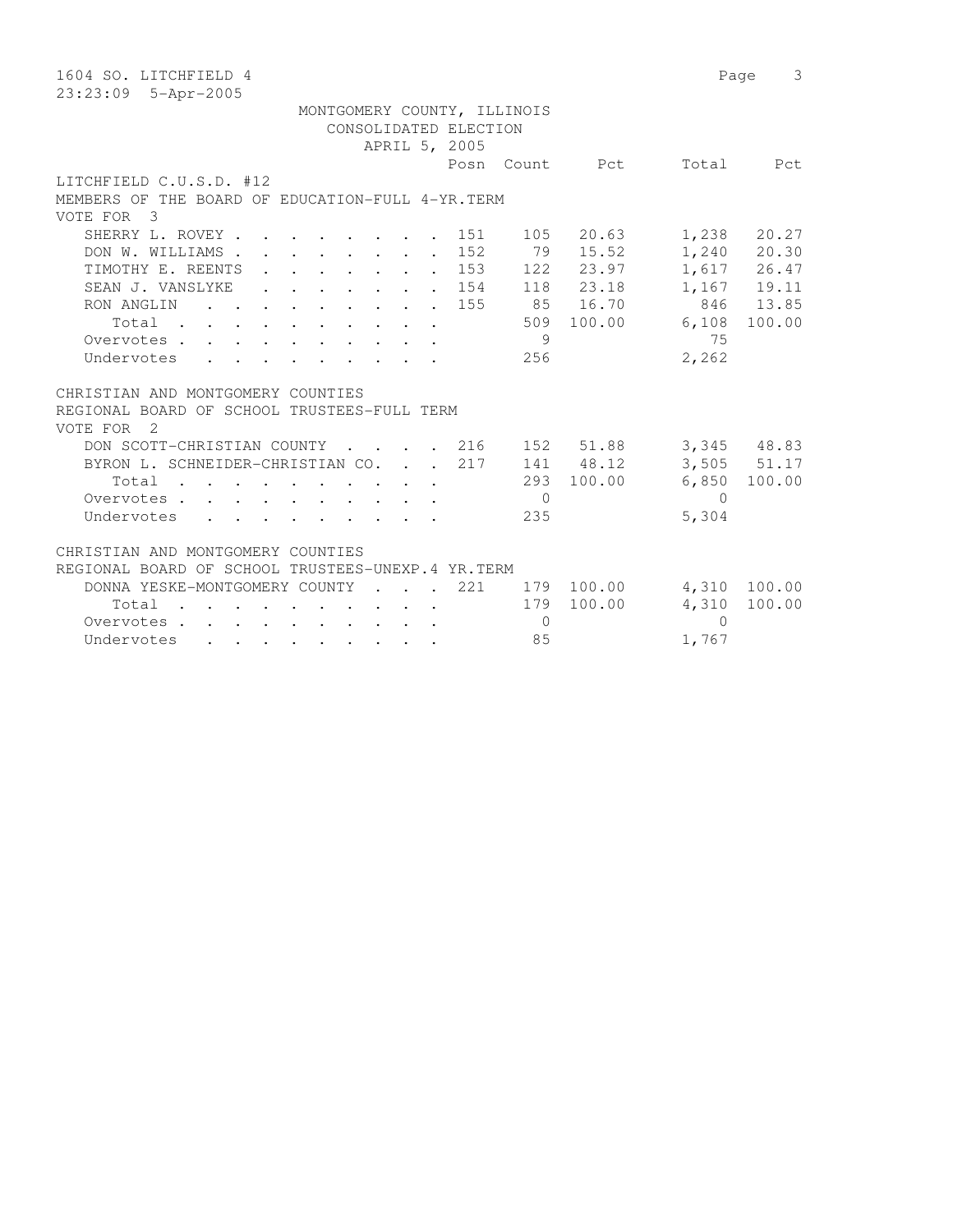1701 WALSHVILLE Page 1 23:23:09 5-Apr-2005

| MONTGOMERY COUNTY, ILLINOIS |                       |  |
|-----------------------------|-----------------------|--|
|                             | CONSOLIDATED ELECTION |  |

|                                                                                                                |                                                           |                                                                          |                           | APRIL 5, 2005 |                |           |                |        |
|----------------------------------------------------------------------------------------------------------------|-----------------------------------------------------------|--------------------------------------------------------------------------|---------------------------|---------------|----------------|-----------|----------------|--------|
|                                                                                                                |                                                           |                                                                          |                           | Posn          | Count          | Pct       | Total          | Pct    |
| Precincts Counted - TOTAL                                                                                      |                                                           | $\cdot$ $\cdot$ $\cdot$ $\cdot$ $\cdot$                                  |                           |               | $\mathbf{1}$   | 2.38      | 42             | 100.00 |
| Registered Voters - TOTAL                                                                                      |                                                           | $\cdot$ $\cdot$ $\cdot$ $\cdot$ $\cdot$ $\cdot$                          |                           |               | 240            |           | 18,432         |        |
| Ballots Cast - TOTAL<br>$\cdot$ $\cdot$                                                                        |                                                           | $\cdot$ $\cdot$ $\cdot$ $\cdot$ $\cdot$ $\cdot$                          |                           |               | 55             | 22.92     | 6,156          | 33.40  |
| Ballots Cast - BLANK                                                                                           |                                                           | $\mathbf{L}^{(1)}$                                                       | $\sim$                    |               | $\overline{0}$ | 0.00      | 33             | 0.18   |
| Ballots Cast - WHITE<br>$\sim 100$ km s $^{-1}$                                                                |                                                           |                                                                          |                           |               | 27             |           | 4,315          |        |
| Ballots Cast - YELLOW.<br>$\mathbf{L}$                                                                         |                                                           |                                                                          | $\sim$                    |               | 6              |           | 365            |        |
| Ballots Cast - GREEN<br>$\mathbf{L} = \mathbf{L} \mathbf{L}$<br>$\sim$ $\sim$                                  | $\mathbf{L}$                                              | $\sim$ $\sim$                                                            | $\ddot{\phantom{0}}$      |               | 2              |           | 1,252          |        |
| Ballots Cast - SALMON                                                                                          |                                                           | $\mathbf{L}$                                                             | $\mathbf{r} = \mathbf{r}$ |               | 18             |           | 179            |        |
| Ballots Cast - PINK<br>$\mathbf{r}$ , $\mathbf{r}$ , $\mathbf{r}$ , $\mathbf{r}$ , $\mathbf{r}$ , $\mathbf{r}$ |                                                           |                                                                          |                           |               | - 2            |           | 6              |        |
| Ballots Cast - BLUE<br>$\cdot$ $\cdot$ $\cdot$ $\cdot$ $\cdot$ $\cdot$ $\cdot$ $\cdot$                         |                                                           |                                                                          |                           |               | $\bigcap$      |           | 13             |        |
| VILLAGE OF WALSHVILLE                                                                                          |                                                           |                                                                          |                           |               |                |           |                |        |
| VILLAGE PRESIDENT-4 YR.TERM                                                                                    |                                                           |                                                                          |                           |               |                |           |                |        |
| $IND - WILLIAM D. SYKES, JR.$                                                                                  |                                                           |                                                                          |                           | 7             |                | 13 100.00 | 13             | 100.00 |
| Total                                                                                                          |                                                           |                                                                          |                           |               | 13             | 100.00    | 13             | 100.00 |
| Overvotes                                                                                                      |                                                           | $\mathbf{r}$ , $\mathbf{r}$ , $\mathbf{r}$ , $\mathbf{r}$ , $\mathbf{r}$ |                           |               | $\overline{0}$ |           | $\mathbf{0}$   |        |
| $\mathbf{L} = \mathbf{L} \times \mathbf{L}$<br>Undervotes                                                      |                                                           | $\cdot$ $\cdot$ $\cdot$ $\cdot$ $\cdot$ $\cdot$ $\cdot$                  |                           |               | $\overline{5}$ |           | 5              |        |
| VILLAGE OF WALSHVILLE                                                                                          |                                                           |                                                                          |                           |               |                |           |                |        |
| VILLAGE CLERK-4 YR.TERM                                                                                        |                                                           |                                                                          |                           |               |                |           |                |        |
| IND - CATHY HEMKEN.                                                                                            |                                                           | $\mathbf{r}$ , and $\mathbf{r}$ , and $\mathbf{r}$ , and $\mathbf{r}$    |                           | 11            |                | 16 100.00 | 16             | 100.00 |
| Total                                                                                                          |                                                           |                                                                          |                           |               | 16             | 100.00    | 16             | 100.00 |
| Overvotes                                                                                                      |                                                           | $\cdot$ $\cdot$ $\cdot$                                                  |                           |               | $\overline{0}$ |           | $\mathbf{0}$   |        |
| Undervotes<br>$\mathbf{L}$<br>$\ddot{\phantom{a}}$<br>$\ddot{\phantom{a}}$                                     |                                                           |                                                                          |                           |               | 2              |           | 2              |        |
| VILLAGE OF WALSHVILLE                                                                                          |                                                           |                                                                          |                           |               |                |           |                |        |
| VILLAGE TRUSTEE-4 YR.TERM                                                                                      |                                                           |                                                                          |                           |               |                |           |                |        |
|                                                                                                                |                                                           |                                                                          |                           |               |                |           |                |        |
| VOTE FOR 3                                                                                                     |                                                           |                                                                          |                           |               |                |           |                |        |
| IND - TERRY HEMKEN 15                                                                                          |                                                           |                                                                          |                           |               | 17             | 40.48     | 17             | 40.48  |
| IND - DORIS LEONA VOLLINTINE<br>IND - MARY J. CARTWRIGHT                                                       |                                                           |                                                                          | $\cdot$ $\cdot$ $\cdot$   | 16            | 12             | 28.57     | 12             | 28.57  |
|                                                                                                                |                                                           |                                                                          |                           | 17            | 13             | 30.95     | 13             | 30.95  |
| Total                                                                                                          |                                                           |                                                                          |                           |               | 42             | 100.00    | 42             | 100.00 |
| Overvotes.<br>$\cdot$ $\cdot$ $\cdot$ $\cdot$                                                                  | $\sim$ $-$                                                |                                                                          |                           |               | $\overline{0}$ |           | $\overline{0}$ |        |
| Undervotes<br>$\mathbf{r} = \mathbf{r} + \mathbf{r}$                                                           |                                                           | $\mathbf{r}$ , $\mathbf{r}$ , $\mathbf{r}$ , $\mathbf{r}$ , $\mathbf{r}$ |                           |               | 12             |           | 12             |        |
| VILLAGE OF WALSHVILLE                                                                                          |                                                           |                                                                          |                           |               |                |           |                |        |
| VILLAGE TRUSTEE-UNEXP.2 YR.TERM                                                                                |                                                           |                                                                          |                           |               |                |           |                |        |
| IND - NO CANDIDATE FILED                                                                                       |                                                           |                                                                          |                           |               |                |           |                |        |
| Total                                                                                                          |                                                           |                                                                          |                           |               | 0              |           | $\mathbf{0}$   |        |
| Overvotes .                                                                                                    |                                                           |                                                                          |                           |               | $\circ$        |           | $\mathbf{0}$   |        |
| Undervotes                                                                                                     |                                                           |                                                                          |                           |               | 18             |           | 18             |        |
| WALSHVILLE TOWNSHIP                                                                                            |                                                           |                                                                          |                           |               |                |           |                |        |
| TOWNSHIP SUPERVISOR-4 YR.TERM                                                                                  |                                                           |                                                                          |                           |               |                |           |                |        |
| REP - BRIAN E. NIEMANN                                                                                         |                                                           |                                                                          |                           | 33            | 50             | 100.00    | 50             | 100.00 |
| DEM - NO CANDIDATE FILED                                                                                       |                                                           |                                                                          |                           |               |                |           |                |        |
| Total<br>$\sim$<br>$\cdot$ $\cdot$ $\cdot$ $\cdot$                                                             | $\mathbf{r}$ , $\mathbf{r}$ , $\mathbf{r}$ , $\mathbf{r}$ |                                                                          |                           |               | 50             | 100.00    | 50             | 100.00 |
| Overvotes                                                                                                      |                                                           |                                                                          |                           |               | $\mathbf 0$    |           | 0              |        |
| Undervotes                                                                                                     |                                                           |                                                                          |                           |               | 5              |           | 5              |        |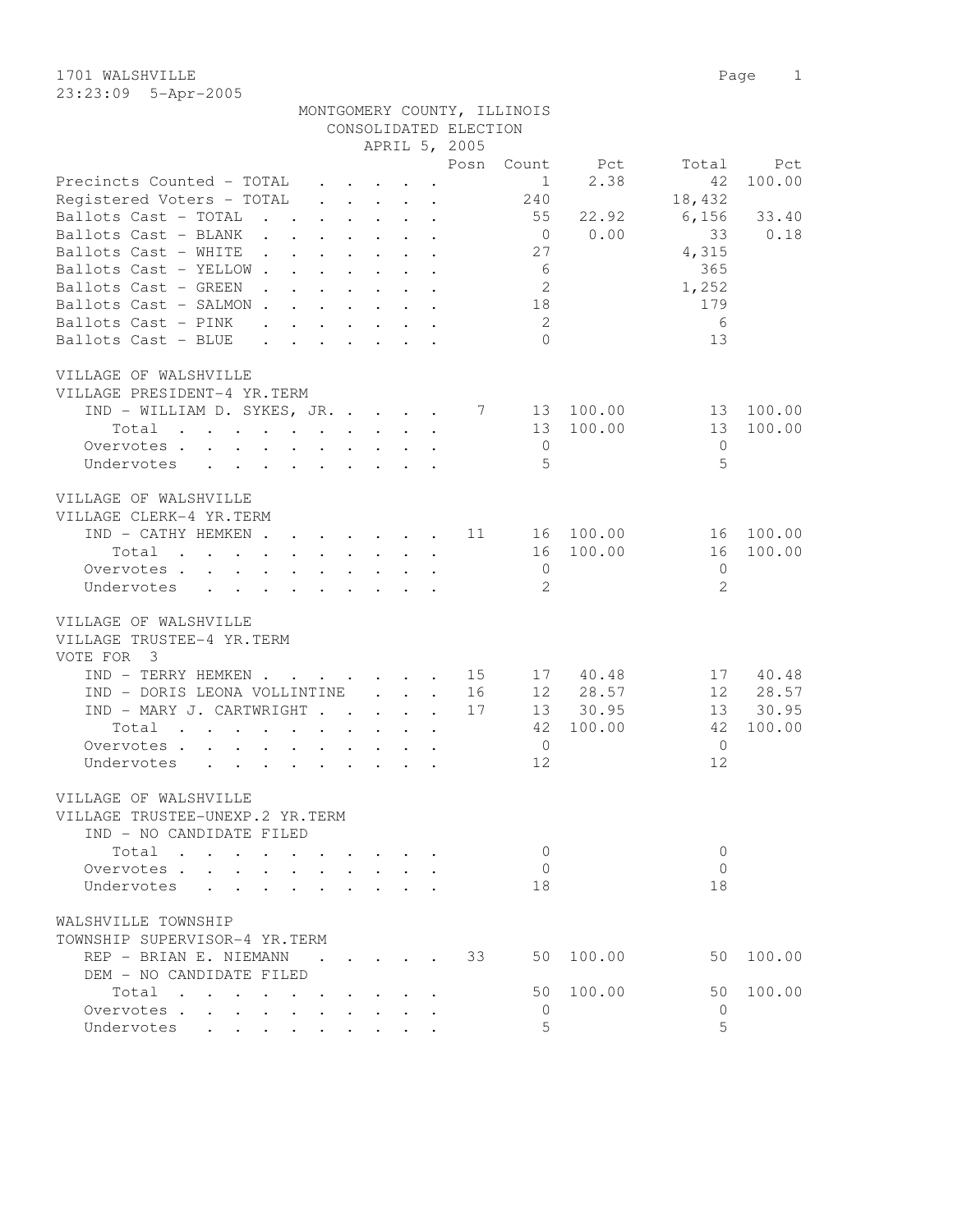| 1701 WALSHVILLE                                                                                              |                      |                                                           |  |                      |                       |                             |           | Page           | 2      |
|--------------------------------------------------------------------------------------------------------------|----------------------|-----------------------------------------------------------|--|----------------------|-----------------------|-----------------------------|-----------|----------------|--------|
| 23:23:09 5-Apr-2005                                                                                          |                      |                                                           |  |                      |                       |                             |           |                |        |
|                                                                                                              |                      |                                                           |  |                      |                       | MONTGOMERY COUNTY, ILLINOIS |           |                |        |
|                                                                                                              |                      |                                                           |  |                      | CONSOLIDATED ELECTION |                             |           |                |        |
|                                                                                                              |                      |                                                           |  |                      | APRIL 5, 2005         |                             |           |                |        |
| WALSHVILLE TOWNSHIP                                                                                          |                      |                                                           |  |                      | Posn                  |                             | Count Pct | Total          | Pct    |
| TOWNSHIP CLERK-4 YR.TERM                                                                                     |                      |                                                           |  |                      |                       |                             |           |                |        |
| REP - RAY HUGHES<br>$\mathbf{r}$ , and $\mathbf{r}$ , and $\mathbf{r}$ , and $\mathbf{r}$ , and $\mathbf{r}$ |                      |                                                           |  |                      | 38                    | 43                          | 100.00    | 43             | 100.00 |
| DEM - NO CANDIDATE FILED                                                                                     |                      |                                                           |  |                      |                       |                             |           |                |        |
| Total                                                                                                        |                      |                                                           |  |                      |                       | 43                          | 100.00    | 43             | 100.00 |
| Overvotes.                                                                                                   |                      |                                                           |  |                      |                       | $\overline{0}$              |           | $\bigcirc$     |        |
| Undervotes                                                                                                   |                      |                                                           |  |                      |                       | 12                          |           | 12             |        |
|                                                                                                              |                      |                                                           |  |                      |                       |                             |           |                |        |
| WALSHVILLE TOWNSHIP                                                                                          |                      |                                                           |  |                      |                       |                             |           |                |        |
| HIGHWAY COMMISSIONER-4 YR.TERM                                                                               |                      |                                                           |  |                      |                       |                             |           |                |        |
| REP - DEAN DEVRIES 13                                                                                        |                      |                                                           |  |                      |                       | 43                          | 100.00    | 43             | 100.00 |
| DEM - NO CANDIDATE FILED                                                                                     |                      |                                                           |  |                      |                       |                             |           |                |        |
| Total                                                                                                        |                      |                                                           |  |                      |                       | 43                          | 100.00    | 43             | 100.00 |
| Overvotes.                                                                                                   |                      |                                                           |  |                      |                       | $\overline{0}$              |           | $\bigcirc$     |        |
| Undervotes                                                                                                   |                      |                                                           |  |                      |                       | 12                          |           | 12             |        |
|                                                                                                              |                      |                                                           |  |                      |                       |                             |           |                |        |
| WALSHVILLE TOWNSHIP                                                                                          |                      |                                                           |  |                      |                       |                             |           |                |        |
| TOWNSHIP TRUSTEE-4 YR.TERM                                                                                   |                      |                                                           |  |                      |                       |                             |           |                |        |
| VOTE FOR 4                                                                                                   |                      |                                                           |  |                      |                       |                             |           |                |        |
| REP - DAVID W. EILERT                                                                                        |                      |                                                           |  |                      | 58                    | 49                          | 26.06     | 49             | 26.06  |
| REP - ROBERT A. NIEHAUS                                                                                      |                      |                                                           |  |                      | 59                    | 45                          | 23.94     | 45             | 23.94  |
| REP - KENNY PEZOLD                                                                                           |                      |                                                           |  |                      | 60                    | 49                          | 26.06     | 49             | 26.06  |
| REP - CHARLES S. ROCHE                                                                                       |                      | $\mathbf{r}$ , $\mathbf{r}$ , $\mathbf{r}$ , $\mathbf{r}$ |  | $\ddot{\phantom{a}}$ | 61                    | 45                          | 23.94     | 45             | 23.94  |
| DEM - NO CANDIDATE FILED                                                                                     |                      |                                                           |  |                      |                       |                             |           |                |        |
| Total                                                                                                        |                      |                                                           |  |                      |                       | 188                         | 100.00    | 188            | 100.00 |
| Overvotes                                                                                                    |                      |                                                           |  |                      |                       | $\overline{0}$              |           | $\overline{0}$ |        |
| Undervotes                                                                                                   |                      |                                                           |  |                      |                       | 32                          |           | 32             |        |
|                                                                                                              |                      |                                                           |  |                      |                       |                             |           |                |        |
| EAST FORK/GRISHAM/WALSHVILLE TOWNSHIPS                                                                       |                      |                                                           |  |                      |                       |                             |           |                |        |
| MULTI-TOWNSHIP ASSESSOR-4 YR.TERM                                                                            |                      |                                                           |  |                      |                       |                             |           |                |        |
| NO CANDIDATE FILED                                                                                           |                      |                                                           |  |                      |                       |                             |           |                |        |
| Total                                                                                                        |                      |                                                           |  |                      |                       | $\mathbf{0}$                |           | $\circ$        |        |
| Overvotes.                                                                                                   |                      |                                                           |  |                      |                       | $\mathbf{0}$                |           | $\Omega$       |        |
| Undervotes                                                                                                   |                      |                                                           |  |                      |                       | 55                          |           | 595            |        |
|                                                                                                              |                      |                                                           |  |                      |                       |                             |           |                |        |
| BOND COUNTY C.U.S.D. #2                                                                                      |                      |                                                           |  |                      |                       |                             |           |                |        |
| MEMBERS OF THE BOARD OF EDUCATION-UNEXP.2-YR.TERM                                                            |                      |                                                           |  |                      |                       |                             |           |                |        |
| TOM THEISS<br>$\cdot$                                                                                        |                      |                                                           |  |                      | 149                   | $\overline{0}$              | 0.00      | $\Omega$       | 0.00   |
| CLAYTON K. HILDERBRAND                                                                                       |                      |                                                           |  |                      | 150                   | 1                           | 100.00    | $\mathbf{1}$   | 100.00 |
| Total<br>$\ddot{\phantom{a}}$<br>$\ddot{\phantom{a}}$                                                        |                      |                                                           |  |                      |                       | $\mathbf{1}$                | 100.00    | $\mathbf{1}$   | 100.00 |
| Overvotes .                                                                                                  |                      |                                                           |  |                      |                       | $\Omega$                    |           | $\circ$        |        |
| Undervotes                                                                                                   |                      |                                                           |  |                      |                       | $\mathbf{1}$                |           | 3              |        |
|                                                                                                              |                      |                                                           |  |                      |                       |                             |           |                |        |
| BOND COUNTY C.U.S.D. #2                                                                                      |                      |                                                           |  |                      |                       |                             |           |                |        |
| MEMBERS OF THE BOARD OF EDUCATION-FULL 4-YR. TERM                                                            |                      |                                                           |  |                      |                       |                             |           |                |        |
| VOTE FOR 4                                                                                                   |                      |                                                           |  |                      |                       |                             |           |                |        |
| MIKE SUESS                                                                                                   |                      |                                                           |  |                      | 162                   | $\mathbf{0}$                | 0.00      | 0              | 0.00   |
| SARA MCPEAK                                                                                                  |                      |                                                           |  |                      | 163                   | $\mathbf{1}$                | 20.00     | $\mathbf{1}$   | 20.00  |
| ROBERT L. "VERN" BREWER                                                                                      |                      |                                                           |  |                      | 164                   | $\mathbf{1}$                | 20.00     | $\mathbf{1}$   | 20.00  |
| EDMAR P.W. SCHREIBER                                                                                         |                      |                                                           |  |                      | 165                   | 2                           | 40.00     | $\overline{2}$ | 40.00  |
| JAY D. YOUNG.<br>$\sim 100$<br>$\ddot{\phantom{a}}$                                                          |                      |                                                           |  | $\ddot{\phantom{a}}$ | 166                   | $\mathbf{1}$                | 20.00     | $\mathbf{1}$   | 20.00  |
| Total<br>$\ddot{\phantom{a}}$<br>$\mathbf{r}$ , $\mathbf{r}$ , $\mathbf{r}$ , $\mathbf{r}$                   | $\ddot{\phantom{a}}$ |                                                           |  |                      |                       | 5                           | 100.00    | 5              | 100.00 |
| Overvotes.<br>$\sim$<br>$\sim$<br>$\ddot{\phantom{0}}$                                                       |                      |                                                           |  |                      |                       | $\mathbf{0}$                |           | $\Omega$       |        |
| Undervotes                                                                                                   |                      |                                                           |  |                      |                       | 3                           |           | 11             |        |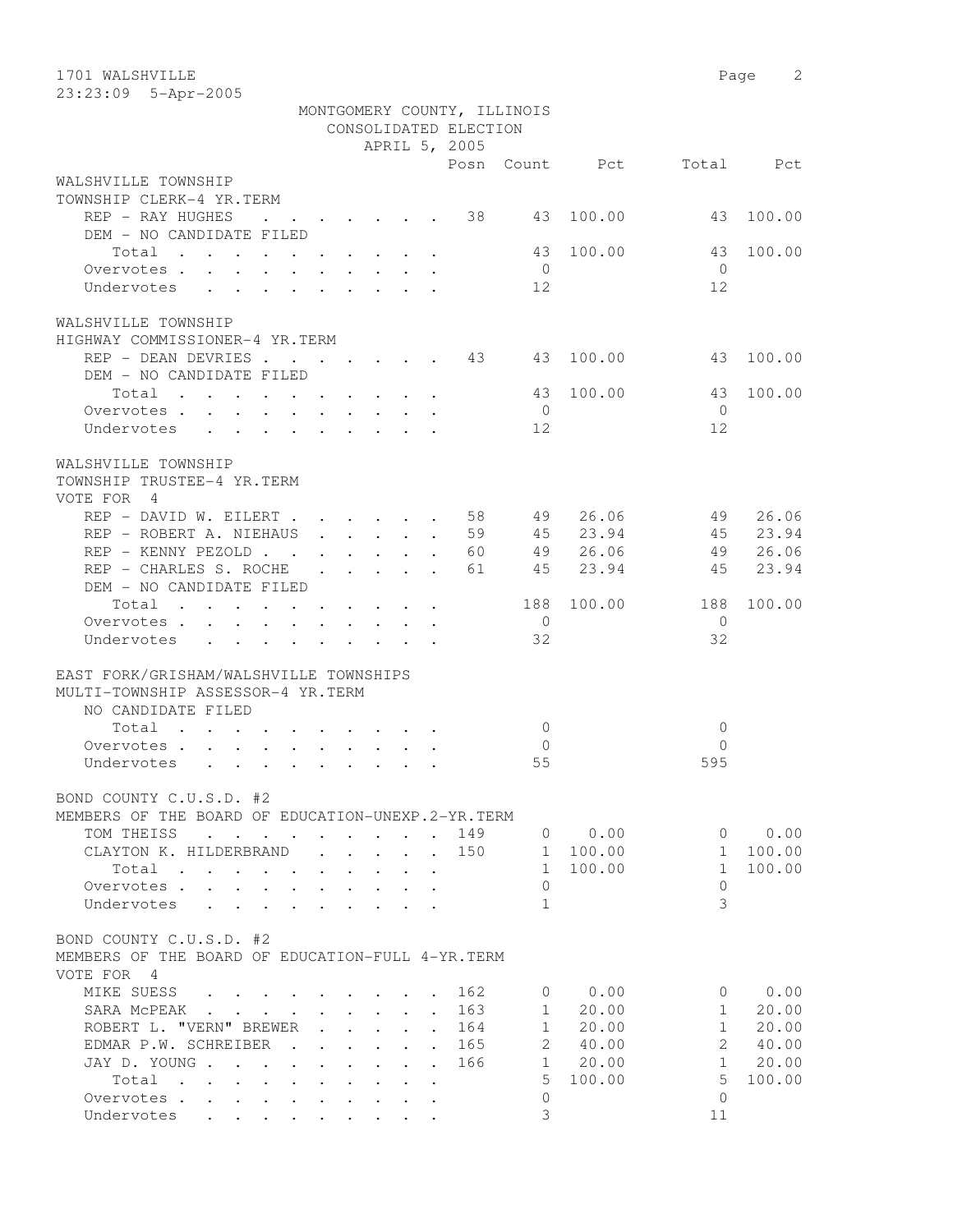1701 WALSHVILLE Page 3 23:23:09 5-Apr-2005 MONTGOMERY COUNTY, ILLINOIS CONSOLIDATED ELECTION APRIL 5, 2005 Posn Count Pct Total Pct HIGHLAND C.U.S.D. #5 MEMBERS OF THE BOARD OF EDUCATION-FULL 4-YR.TERM VOTE FOR 4 ROONEY BARKER . . . . . . . 147 0 0 0 0 RENE FRIEDEL . . . . . . . . 148 0 0 0 0 LISA HUNSCHE . . . . . . . . 149 0 0 0 0 MARK HOSTO . . . . . . . . . 150 0 0 Total . . . . . . . . . . 0 0 Overvotes . . . . . . . . . . 0 0 Undervotes . . . . . . . . . 0 0 MT. OLIVE C.U.S.D. #5 MEMBERS OF THE BOARD OF EDUCATION-FULL 4-YR.TERM VOTE FOR 3 VERNE SCHULTE . . . . . . . . 144 12 16.44 16 16.84 JIM BOSTON . . . . . . . . . 145 14 19.18 15 15.79 DENNIS J. BAUM . . . . . . . . 146 10 13.70 18 18.95 SAM PASTROVICH III . . . . . . 147 17 23.29 21 22.11 SANDIE PEZOLD . . . . . . 148 20 27.40 25 26.32 Total . . . . . . . . . . 73 100.00 95 100.00 Overvotes . . . . . . . . . . . 0 Undervotes . . . . . . . . . 14 19 LITCHFIELD C.U.S.D. #12 MEMBERS OF THE BOARD OF EDUCATION-UNEXP.2 YR.TERM VOTE FOR 2 JOYCE L. BERGEN . . . . . . . 147 13 43.33 1,817 58.96 JEFF SEABAUGH . . . . . . . . 148 17 56.67 1,265 41.04 Total . . . . . . . . . . 30 100.00 3,082 100.00 Overvotes . . . . . . . . . . 0 0 Undervotes . . . . . . . . . 18 2,648 LITCHFIELD C.U.S.D. #12 MEMBERS OF THE BOARD OF EDUCATION-FULL 4-YR.TERM VOTE FOR 3 SHERRY L. ROVEY . . . . . . . 151 8 20.51 1,238 20.27 DON W. WILLIAMS . . . . . . . . 152 10 25.64 1,240 20.30 TIMOTHY E. REENTS . . . . . . . 153 9 23.08 1,617 26.47 SEAN J. VANSLYKE . . . . . . . 154 6 15.38 1,167 19.11 RON ANGLIN . . . . . . . . 155 6 15.38 846 13.85 Total . . . . . . . . . . 39 100.00 6,108 100.00 Overvotes . . . . . . . . . . . 1 75 0<br>vervotes . . . . . . . . . . . . . . . . . 75<br>Undervotes . . . . . . . . . . 30 2,262 SOUTHWESTERN ILLINOIS C.C.D. #522 DIST. 7 TRUSTEES OF THE COMMUNITY COLLEGE DIST.-UNEXP.6 YR. PHILIP L. SMITH . . . . . . . . 190 0 0  $\texttt{Total} \quad . \quad . \quad . \quad . \quad . \quad . \qquad . \qquad 0 \qquad \qquad 0$  Overvotes . . . . . . . . . . 0 0 Undervotes . . . . . . . . . 0 0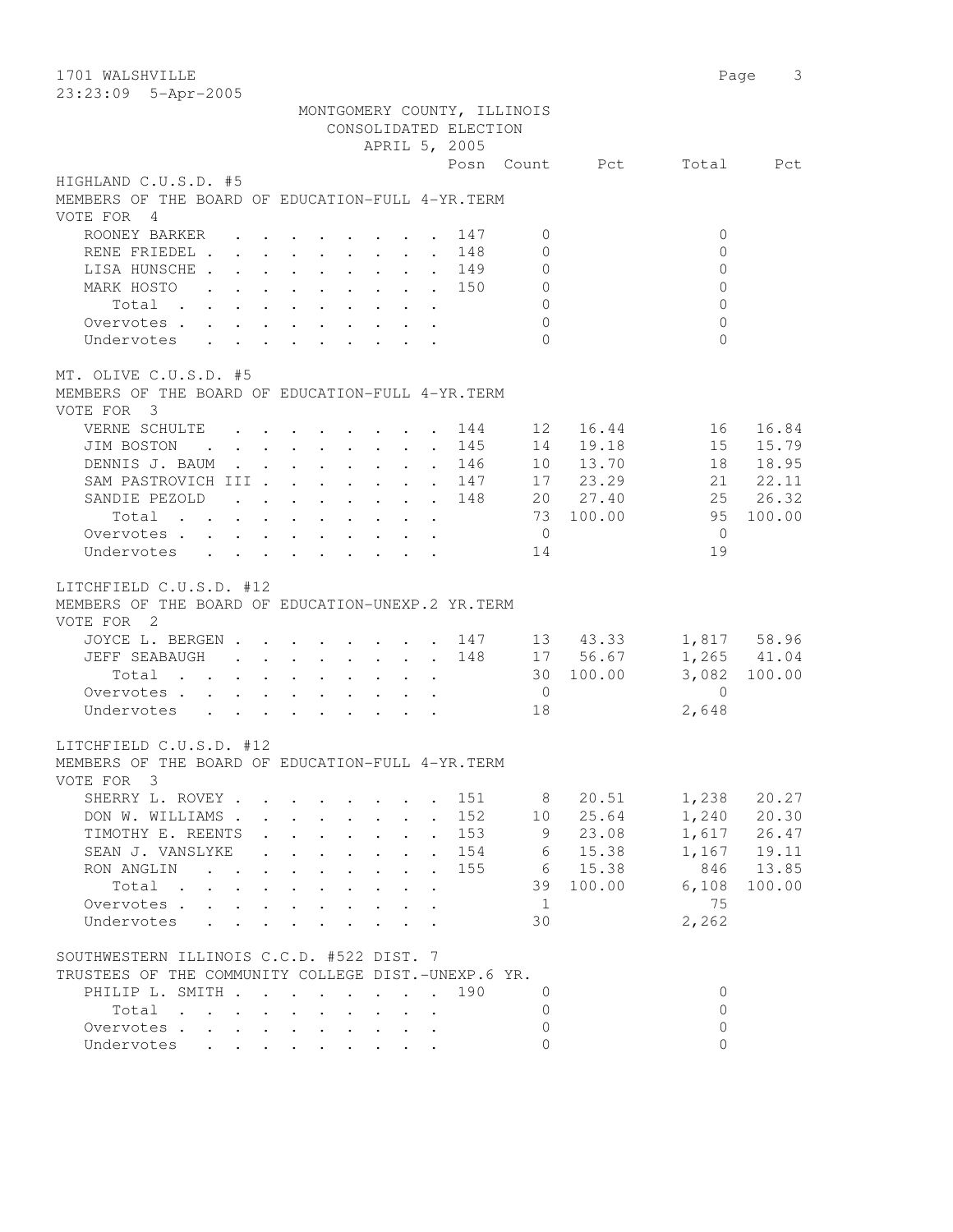1701 WALSHVILLE Page 4 23:23:09 5-Apr-2005 MONTGOMERY COUNTY, ILLINOIS CONSOLIDATED ELECTION APRIL 5, 2005 Posn Count Pct Total Pct KASKASKIA COMMUNITY COLLEGE DISTRICT #501 TRUSTEES OF THE COMMUNITY COLLEGE DIST.-FULL TERM VOTE FOR 2 SHERM DOOLEN . . . . . . . . 190 1 50.00 7 22.58 ROBERT H. (BOB) GAFFNER . . . . . 191 1 50.00 13 41.94 BRIAN THOMAS COURTNEY . . . . . . 192 0 0.00 11 35.48 Total . . . . . . . . . . 2 100.00 31 100.00 Overvotes . . . . . . . . . . 0 0 Undervotes . . . . . . . . . 6 25 CHRISTIAN AND MONTGOMERY COUNTIES REGIONAL BOARD OF SCHOOL TRUSTEES-FULL TERM VOTE FOR 2 DON SCOTT-CHRISTIAN COUNTY . . . . 216 13 50.00 3,345 48.83 BYRON L. SCHNEIDER-CHRISTIAN CO. . . 217 13 50.00 3,505 51.17 Total . . . . . . . . . . 26 100.00 6,850 100.00 Overvotes . . . . . . . . . . . 0 Undervotes . . . . . . . . . . . . . . . . . 5,304 CHRISTIAN AND MONTGOMERY COUNTIES REGIONAL BOARD OF SCHOOL TRUSTEES-UNEXP.4 YR.TERM DONNA YESKE-MONTGOMERY COUNTY . . . 221 14 100.00 4,310 100.00 Total . . . . . . . . . . 14 100.00 4,310 100.00 Overvotes . . . . . . . . . . 0 0 Undervotes . . . . . . . . . 10 1,767 BOND, EFFINGHAM AND FAYETTE COUNTIES REGIONAL BOARD OF SCHOOL TRUSTEES-FULL TERM VOTE FOR 2 DANIEL H. JOHNSON-BOND COUNTY . . . 215 1 50.00 17 44.74 JERRY K. BEABOUT-FAYETTE COUNTY . . 216 1 50.00 21 55.26 Total . . . . . . . . . . 2 100.00 38 100.00 Overvotes . . . . . . . . . . 0 0 Undervotes . . . . . . . . . . 2 20 CALHOUN,GREENE,JERSEY AND MACOUPIN REGIONAL BOARD OF SCHOOL TRUSTEES-FULL TERM VOTE FOR 2 WENDELL C. ARMOUR-MACOUPIN CO. . . . 215 19 59.38 28 57.14 JEROME SIEVERS-CALHOUN COUNTY . . . 216 13 40.63 21 42.86 Total . . . . . . . . . . 32 100.00 49 100.00 Overvotes . . . . . . . . . . 0 0 Undervotes . . . . . . . . . 26 37 CALHOUN,GREENE,JERSEY AND MACOUPIN REGIONAL BOARD OF SCHOOL TRUSTEES-UNEXP.2 YR.TERM ROBERT WALKER-GREENE COUNTY . . . . 220 14 100.00 22 100.00 Total . . . . . . . . . . 14 100.00 22 100.00 100.00 22<br>
Overvotes . . . . . . . . . . . 0<br>
Undervotes . . . . . . . . . . . 15 21 Undervotes . . . . . . . . . 15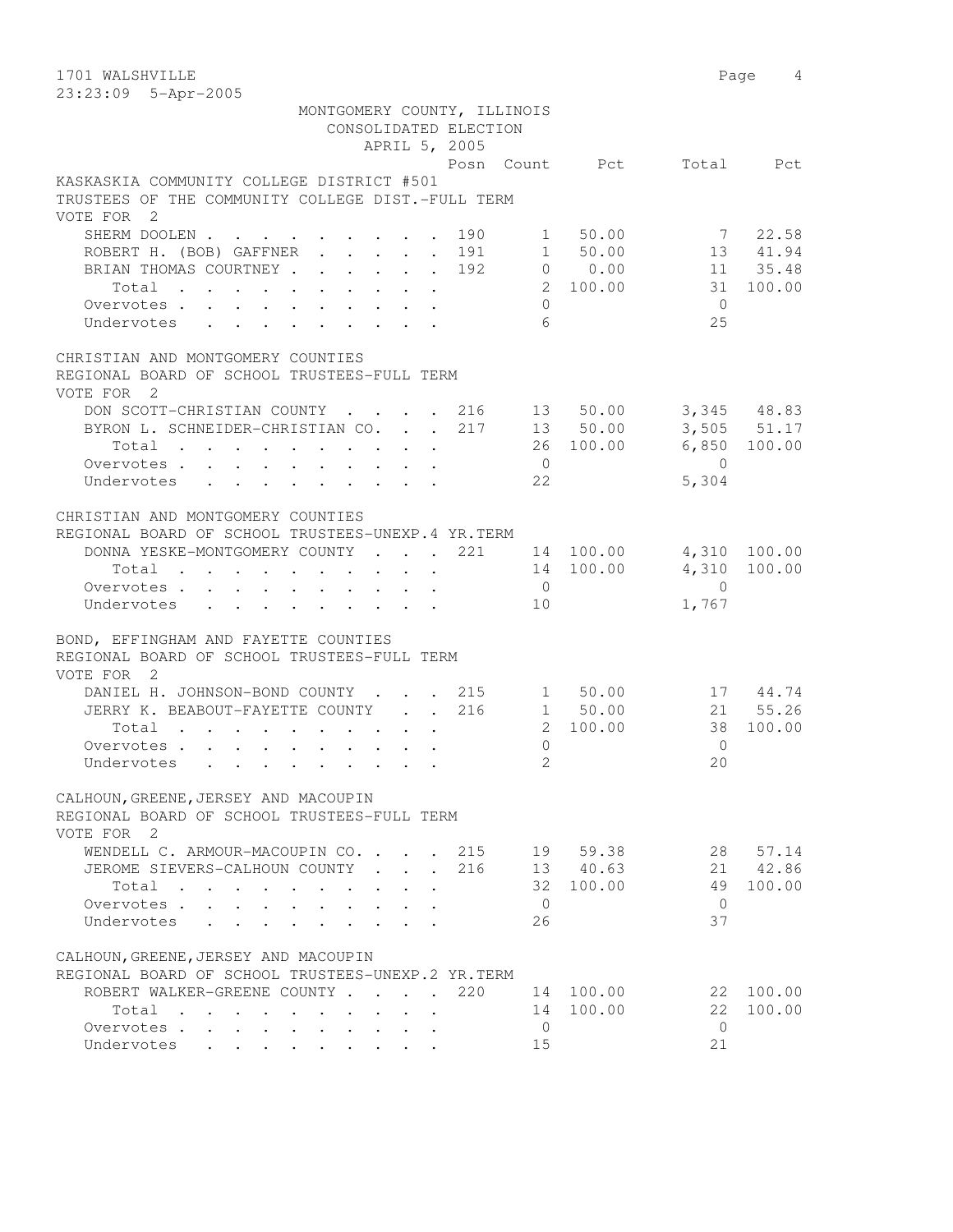| 1701 WALSHVILLE                                                                                                               | Page  | 5    |
|-------------------------------------------------------------------------------------------------------------------------------|-------|------|
| 23:23:09 5-Apr-2005                                                                                                           |       |      |
| MONTGOMERY COUNTY, ILLINOIS                                                                                                   |       |      |
| CONSOLIDATED ELECTION                                                                                                         |       |      |
| APRIL 5, 2005                                                                                                                 |       |      |
| Pct<br>- Count.<br>Posn                                                                                                       | Total | Pct. |
| MADISON COUNTY                                                                                                                |       |      |
| REGIONAL BOARD OF SCHOOL TRUSTEES-FULL TERM                                                                                   |       |      |
| VOTE FOR 2                                                                                                                    |       |      |
| TERRY TAAKE<br>216<br>O                                                                                                       |       |      |
| Total                                                                                                                         |       |      |
| Overvotes.<br>the contract of the contract of the contract of the contract of the contract of the contract of the contract of |       |      |

Undervotes . . . . . . . . . 0 0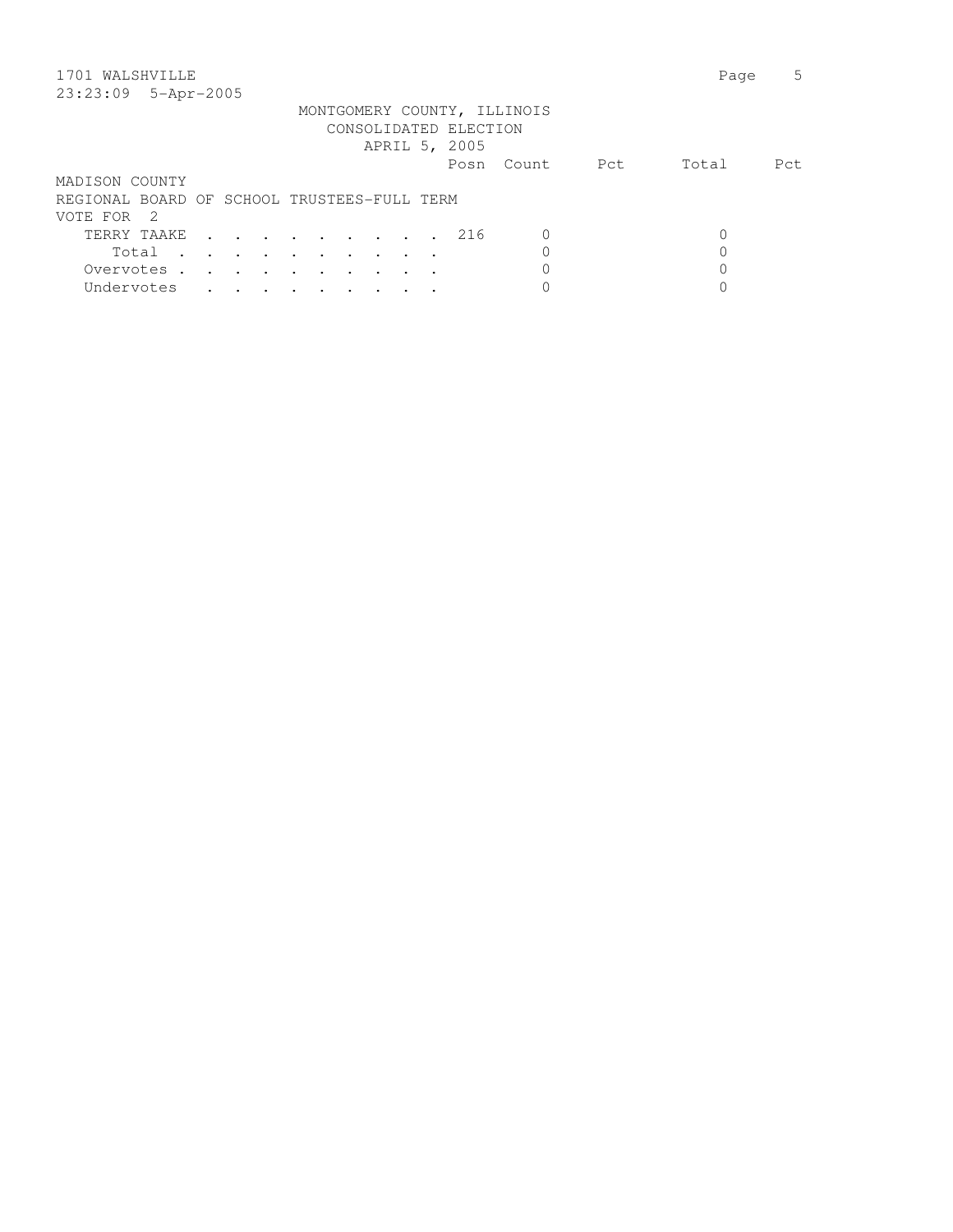1801 WITT 1 Page 1 23:23:09 5-Apr-2005

|                                                                                                                                                                                                                                             |                                          |                      |                                         |                                                 | CONSOLIDATED ELECTION |                |           |                |        |
|---------------------------------------------------------------------------------------------------------------------------------------------------------------------------------------------------------------------------------------------|------------------------------------------|----------------------|-----------------------------------------|-------------------------------------------------|-----------------------|----------------|-----------|----------------|--------|
|                                                                                                                                                                                                                                             |                                          |                      |                                         |                                                 | APRIL 5, 2005         |                |           |                |        |
|                                                                                                                                                                                                                                             |                                          |                      |                                         |                                                 | Posn                  | Count          | Pct       | Total          | Pct    |
| Precincts Counted - TOTAL                                                                                                                                                                                                                   | $\ddot{\phantom{0}}$                     |                      | $\cdot$ $\cdot$                         |                                                 |                       | $\mathbf{1}$   | 2.38      | 42             | 100.00 |
| Registered Voters - TOTAL                                                                                                                                                                                                                   |                                          |                      |                                         | $\cdot$ $\cdot$ $\cdot$ $\cdot$ $\cdot$ $\cdot$ |                       | 152            |           | 18,432         |        |
| Ballots Cast - TOTAL<br>$\sim$<br>$\sim$                                                                                                                                                                                                    | $\ddot{\phantom{0}}$                     |                      |                                         | $\cdot$ $\cdot$ $\cdot$ $\cdot$                 |                       | 53             | 34.87     | 6,156          | 33.40  |
| Ballots Cast - BLANK                                                                                                                                                                                                                        | $\mathbf{r} = \mathbf{r} + \mathbf{r}$ . |                      |                                         | $\cdot$ $\cdot$ $\cdot$                         |                       | $\overline{0}$ | 0.00      | 33             | 0.18   |
| Ballots Cast - WHITE                                                                                                                                                                                                                        |                                          | $\ddot{\phantom{0}}$ | $\cdot$ $\cdot$ $\cdot$ $\cdot$         |                                                 |                       | 48             |           | 4,315          |        |
| Ballots Cast - GREEN                                                                                                                                                                                                                        |                                          |                      |                                         |                                                 |                       | 5              |           | 1,252          |        |
|                                                                                                                                                                                                                                             |                                          |                      |                                         |                                                 |                       |                |           |                |        |
| WITT TOWNSHIP                                                                                                                                                                                                                               |                                          |                      |                                         |                                                 |                       |                |           |                |        |
| TOWNSHIP SUPERVISOR-4 YR.TERM                                                                                                                                                                                                               |                                          |                      |                                         |                                                 |                       |                |           |                |        |
| DEM - MICHAEL PAUL HAMROCK                                                                                                                                                                                                                  |                                          |                      |                                         |                                                 | 33                    | 31             | 100.00    | 288            | 100.00 |
| REP - NO CANDIDATE FILED                                                                                                                                                                                                                    |                                          |                      |                                         |                                                 |                       |                |           |                |        |
| Total<br>$\mathcal{A}$ . The set of the set of the set of the set of the set of the set of the set of the set of the set of the set of the set of the set of the set of the set of the set of the set of the set of the set of the set of t |                                          |                      |                                         |                                                 |                       | 31             | 100.00    | 288            | 100.00 |
| Overvotes                                                                                                                                                                                                                                   |                                          |                      |                                         |                                                 |                       | $\overline{0}$ |           | $\overline{0}$ |        |
| Undervotes<br>$\mathbf{r}$ , and $\mathbf{r}$ , and $\mathbf{r}$ , and $\mathbf{r}$                                                                                                                                                         |                                          |                      |                                         |                                                 |                       | 22             |           | 80             |        |
|                                                                                                                                                                                                                                             |                                          |                      |                                         |                                                 |                       |                |           |                |        |
| WITT TOWNSHIP                                                                                                                                                                                                                               |                                          |                      |                                         |                                                 |                       |                |           |                |        |
| TOWNSHIP CLERK-4 YR.TERM                                                                                                                                                                                                                    |                                          |                      |                                         |                                                 |                       |                |           |                |        |
| DEM - CAROL S. DURBIN.                                                                                                                                                                                                                      |                                          |                      | $\cdot$                                 |                                                 | 38                    | 34             | 100.00    | 288            | 100.00 |
| REP - NO CANDIDATE FILED                                                                                                                                                                                                                    |                                          |                      |                                         |                                                 |                       |                |           |                |        |
| Total<br>the contract of the contract of the contract of the contract of the contract of the contract of the contract of                                                                                                                    |                                          |                      |                                         | $\ddot{\phantom{a}}$                            |                       | 34             | 100.00    | 288            | 100.00 |
| Overvotes                                                                                                                                                                                                                                   |                                          |                      |                                         |                                                 |                       | $\mathbf{0}$   |           | $\Omega$       |        |
| Undervotes<br>$\mathbf{r}$ , and $\mathbf{r}$ , and $\mathbf{r}$ , and $\mathbf{r}$ , and $\mathbf{r}$                                                                                                                                      |                                          |                      |                                         |                                                 |                       | 19             |           | 80             |        |
|                                                                                                                                                                                                                                             |                                          |                      |                                         |                                                 |                       |                |           |                |        |
| WITT TOWNSHIP                                                                                                                                                                                                                               |                                          |                      |                                         |                                                 |                       |                |           |                |        |
| HIGHWAY COMMISSIONER-4 YR.TERM                                                                                                                                                                                                              |                                          |                      |                                         |                                                 |                       |                |           |                |        |
| DEM - JOHN CHARNISKY<br>$\cdot$ $\cdot$ $\cdot$ $\cdot$                                                                                                                                                                                     |                                          |                      |                                         |                                                 | 43                    | 33             | 100.00    | 293            | 100.00 |
| REP - NO CANDIDATE FILED                                                                                                                                                                                                                    |                                          |                      |                                         |                                                 |                       |                |           |                |        |
| Total<br>the contract of the contract of the contract of                                                                                                                                                                                    |                                          |                      |                                         |                                                 |                       | 33             | 100.00    | 293            | 100.00 |
|                                                                                                                                                                                                                                             |                                          |                      |                                         |                                                 |                       | $\overline{0}$ |           | $\Omega$       |        |
| Overvotes.<br>Undervotes                                                                                                                                                                                                                    |                                          |                      |                                         |                                                 |                       | 20             |           | 75             |        |
| $\mathbf{r} = \mathbf{r} - \mathbf{r}$ , and $\mathbf{r} = \mathbf{r} - \mathbf{r}$ , and $\mathbf{r} = \mathbf{r} - \mathbf{r}$                                                                                                            |                                          |                      |                                         |                                                 |                       |                |           |                |        |
|                                                                                                                                                                                                                                             |                                          |                      |                                         |                                                 |                       |                |           |                |        |
| WITT TOWNSHIP                                                                                                                                                                                                                               |                                          |                      |                                         |                                                 |                       |                |           |                |        |
| TOWNSHIP TRUSTEE-4 YR.TERM<br>VOTE FOR<br>$\overline{4}$                                                                                                                                                                                    |                                          |                      |                                         |                                                 |                       |                |           |                |        |
| DEM - ROGER MILLER.                                                                                                                                                                                                                         |                                          |                      |                                         |                                                 | 58                    | 44             | 29.73     | 297            | 26.47  |
| $\mathbf{r}$ , $\mathbf{r}$ , $\mathbf{r}$ , $\mathbf{r}$<br>DEM - HARRY W. JOYCE                                                                                                                                                           |                                          |                      |                                         |                                                 | 59                    | 36             | 24.32     | 285            |        |
| $\cdot$ $\cdot$ $\cdot$ $\cdot$ $\cdot$                                                                                                                                                                                                     |                                          |                      |                                         |                                                 |                       |                |           |                | 25.40  |
| DEM - ALFRED HAND                                                                                                                                                                                                                           |                                          |                      |                                         |                                                 | 60                    | 35             | 23.65     | 272            | 24.24  |
| DEM - MICHAEL P. GOLITKO                                                                                                                                                                                                                    |                                          |                      |                                         |                                                 | 61                    | 33             | 22.30     | 268            | 23.89  |
| REP - NO CANDIDATE FILED                                                                                                                                                                                                                    |                                          |                      |                                         |                                                 |                       |                |           |                |        |
| Total<br>the contract of the contract of the contract of the contract of the contract of the contract of the contract of                                                                                                                    |                                          |                      |                                         |                                                 |                       | 148            | 100.00    | 1,122          | 100.00 |
| Overvotes                                                                                                                                                                                                                                   |                                          |                      |                                         |                                                 |                       | $\overline{0}$ |           | $\overline{0}$ |        |
| Undervotes                                                                                                                                                                                                                                  |                                          |                      |                                         |                                                 |                       | 64             |           | 350            |        |
|                                                                                                                                                                                                                                             |                                          |                      |                                         |                                                 |                       |                |           |                |        |
| FILLMORE/SOUTH FILLMORE/WITT TOWNSHIPS                                                                                                                                                                                                      |                                          |                      |                                         |                                                 |                       |                |           |                |        |
| MULTI-TOWNSHIP ASSESSOR-4 YR.TERM                                                                                                                                                                                                           |                                          |                      |                                         |                                                 |                       |                |           |                |        |
| DEM - RITA A. MILLER                                                                                                                                                                                                                        |                                          |                      |                                         |                                                 | 71                    |                | 44 100.00 | 413            | 100.00 |
| Total<br>$\mathbf{r}$ , $\mathbf{r}$ , $\mathbf{r}$ , $\mathbf{r}$ , $\mathbf{r}$                                                                                                                                                           | $\mathbf{L}$                             |                      | $\mathbf{r} = \mathbf{r} + \mathbf{r}$  |                                                 |                       | 44             | 100.00    | 413            | 100.00 |
| Overvotes                                                                                                                                                                                                                                   |                                          |                      | $\cdot$ $\cdot$ $\cdot$ $\cdot$ $\cdot$ |                                                 |                       | $\mathbf{0}$   |           | $\mathbf{0}$   |        |
| Undervotes                                                                                                                                                                                                                                  |                                          |                      |                                         |                                                 |                       | 9              |           | 96             |        |

MONTGOMERY COUNTY, ILLINOIS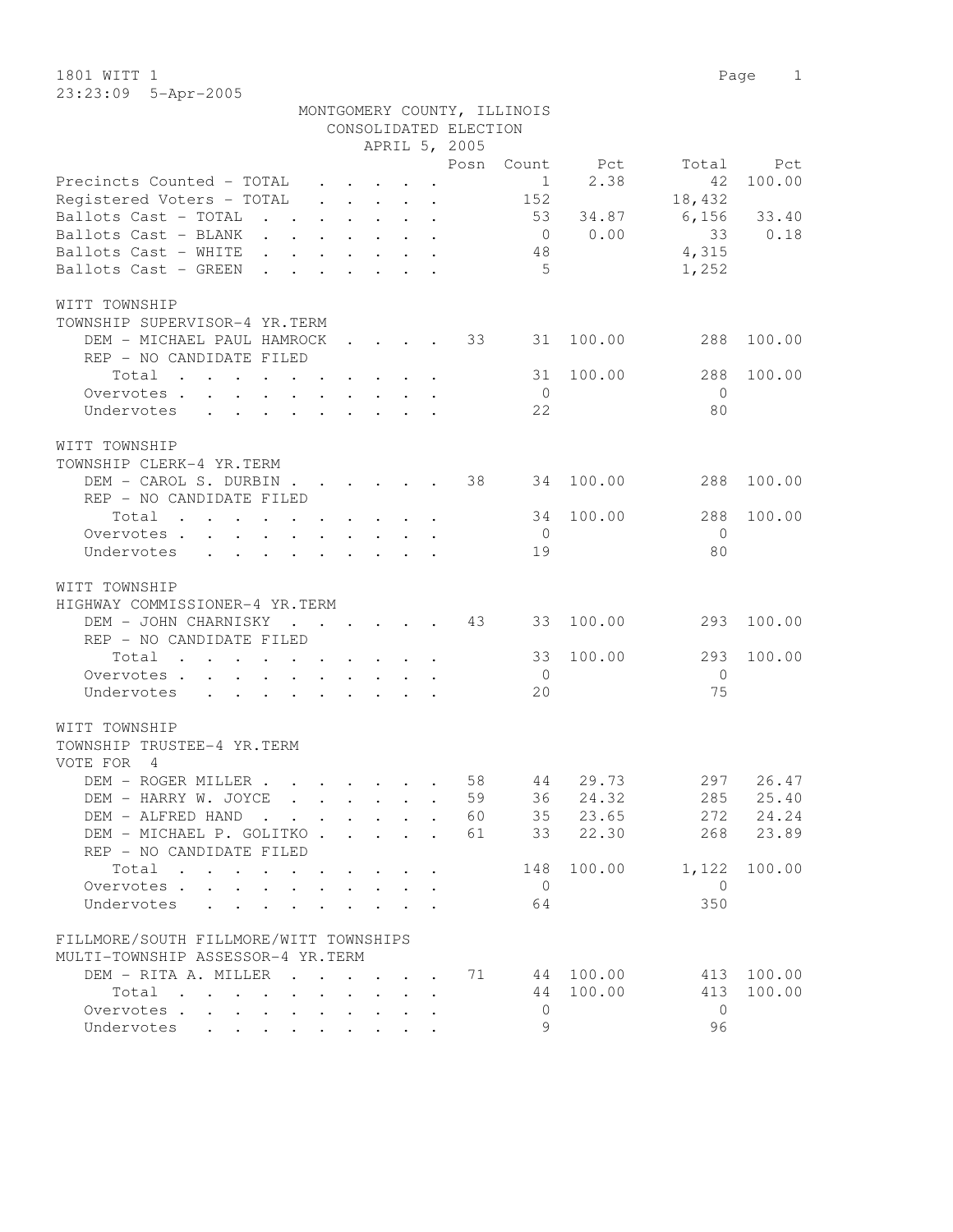1801 WITT 1 Page 2 23:23:09 5-Apr-2005

|                                                                                         | MONTGOMERY COUNTY, ILLINOIS                                                             | CONSOLIDATED ELECTION |                     |                |                |                |                 |
|-----------------------------------------------------------------------------------------|-----------------------------------------------------------------------------------------|-----------------------|---------------------|----------------|----------------|----------------|-----------------|
|                                                                                         |                                                                                         | APRIL 5, 2005         |                     |                |                |                |                 |
|                                                                                         |                                                                                         |                       |                     |                | Posn Count Pct |                | Total Pct       |
| WITT TOWNSHIP LIBRARY                                                                   |                                                                                         |                       |                     |                |                |                |                 |
| LIBRARY TRUSTEE-6 YR.TERM<br>VOTE FOR 2                                                 |                                                                                         |                       |                     |                |                |                |                 |
| SHIRLEY RUTHER 110                                                                      |                                                                                         |                       |                     |                | 36 46.15       | 243            | 45.42           |
| BETTY J. HADLEY 111                                                                     |                                                                                         |                       |                     |                | 42 53.85       |                | 292 54.58       |
| Total                                                                                   |                                                                                         |                       |                     |                | 78 100.00      | 535            | 100.00          |
| Overvotes                                                                               |                                                                                         |                       |                     | $\overline{0}$ |                | $\overline{0}$ |                 |
| Undervotes                                                                              | $\mathbf{r}$ , $\mathbf{r}$ , $\mathbf{r}$ , $\mathbf{r}$ , $\mathbf{r}$ , $\mathbf{r}$ |                       |                     | 28             |                | 201            |                 |
| HILLSBORO C.U.S.D. #3                                                                   |                                                                                         |                       |                     |                |                |                |                 |
| MEMBERS OF THE BOARD OF EDUCATION-UNEXP.2 YR.TERM                                       |                                                                                         |                       |                     |                |                |                |                 |
| BARBARA ADAMS                                                                           |                                                                                         |                       | 149                 | $5^{\circ}$    | 100.00         | 1,044 100.00   |                 |
| Total $\cdot$                                                                           |                                                                                         |                       |                     |                | 5 100.00       |                | 1,044 100.00    |
| Overvotes                                                                               |                                                                                         |                       |                     | $\Omega$       |                | $\overline{0}$ |                 |
| Undervotes                                                                              |                                                                                         |                       |                     | $\Omega$       |                | 411            |                 |
| HILLSBORO C.U.S.D. #3<br>MEMBERS OF THE BOARD OF EDUCATION-FULL 4-YR.TERM<br>VOTE FOR 3 |                                                                                         |                       |                     |                |                |                |                 |
| DOUG DONALDSON 163                                                                      |                                                                                         |                       |                     |                | 3 33.33        | 830            | 26.37           |
| LYNNE M. HUTCHISON 164                                                                  |                                                                                         |                       |                     |                | 2, 22, 22      | 968            | 30.75           |
| BILL JONES<br>$\cdot$ 165                                                               |                                                                                         |                       |                     |                | 1 11.11        | 820            | 26.05           |
| KENNY HANNERS 166                                                                       |                                                                                         |                       |                     |                | 3 33.33        |                | 530 16.84       |
| Total                                                                                   |                                                                                         |                       |                     |                | 9 100.00       | 3,148          | 100.00          |
| Overvotes                                                                               |                                                                                         |                       |                     | 1              |                | 12             |                 |
| Undervotes                                                                              |                                                                                         |                       |                     | 3 <sup>7</sup> |                | 1,181          |                 |
| NOKOMIS C.U.S.D. #22                                                                    |                                                                                         |                       |                     |                |                |                |                 |
| MEMBERS OF THE BOARD OF EDUCATION-FULL 4-YR. TERM<br>VOTE FOR 4                         |                                                                                         |                       |                     |                |                |                |                 |
| REGINA K. CHAUSSE                                                                       |                                                                                         |                       |                     |                | 9 5.63         | 386            | 10.54           |
| BRENT ENGELMAN 149 22 13.75                                                             |                                                                                         |                       |                     |                |                | 600            | 16.39           |
| DENNY BAUMAN                                                                            | $\cdot$ 150                                                                             |                       |                     |                | 30 18.75       | 520            | 14.20           |
| PAM BURDZILAUSKAS                                                                       | $\mathbf{r}$ , $\mathbf{r}$ , $\mathbf{r}$ , $\mathbf{r}$ , $\mathbf{r}$                |                       | $\cdot$ $\cdot$ 151 |                | 10 6.25        | 405            | 11.06           |
| WILLIAM DOOLEY                                                                          | . 152                                                                                   |                       |                     | 16             | 10.00          | 431            | 11.77           |
| STEVEN JANSSEN 153                                                                      |                                                                                         |                       |                     |                | 36 22.50       |                | 416 11.36       |
| J. DAVID HADLEY 154                                                                     |                                                                                         |                       |                     |                | 20 12.50       | 572            | 15.62           |
| CHARLES TOBERMAN                                                                        |                                                                                         |                       | 155                 |                | 17 10.63       | 331            | 9.04            |
| Total                                                                                   |                                                                                         |                       |                     | 160            | 100.00         | 3,661          | 100.00          |
| Overvotes                                                                               | $\cdot$ $\cdot$ $\cdot$ $\cdot$ $\cdot$ $\cdot$                                         |                       |                     | $\mathbf{1}$   |                | 17             |                 |
| Undervotes                                                                              |                                                                                         |                       |                     | 28             |                | 723            |                 |
| CHRISTIAN AND MONTGOMERY COUNTIES                                                       |                                                                                         |                       |                     |                |                |                |                 |
| REGIONAL BOARD OF SCHOOL TRUSTEES-FULL TERM                                             |                                                                                         |                       |                     |                |                |                |                 |
| VOTE FOR 2                                                                              |                                                                                         |                       |                     |                |                |                |                 |
| DON SCOTT-CHRISTIAN COUNTY                                                              |                                                                                         |                       | 216                 |                | 32 41.03       |                | 3,345 48.83     |
| BYRON L. SCHNEIDER-CHRISTIAN CO.                                                        |                                                                                         |                       | 217                 |                | 46 58.97       |                | $3,505$ $51.17$ |
|                                                                                         |                                                                                         |                       |                     | 78             |                | 6,850          | 100.00          |
| Total<br>. The simple state is a set of the state of the state $\mathcal{A}$            |                                                                                         |                       |                     | $\overline{0}$ | 100.00         | $\overline{0}$ |                 |
| Overvotes<br>Undervotes                                                                 |                                                                                         |                       |                     | 28             |                | 5,304          |                 |
|                                                                                         |                                                                                         |                       |                     |                |                |                |                 |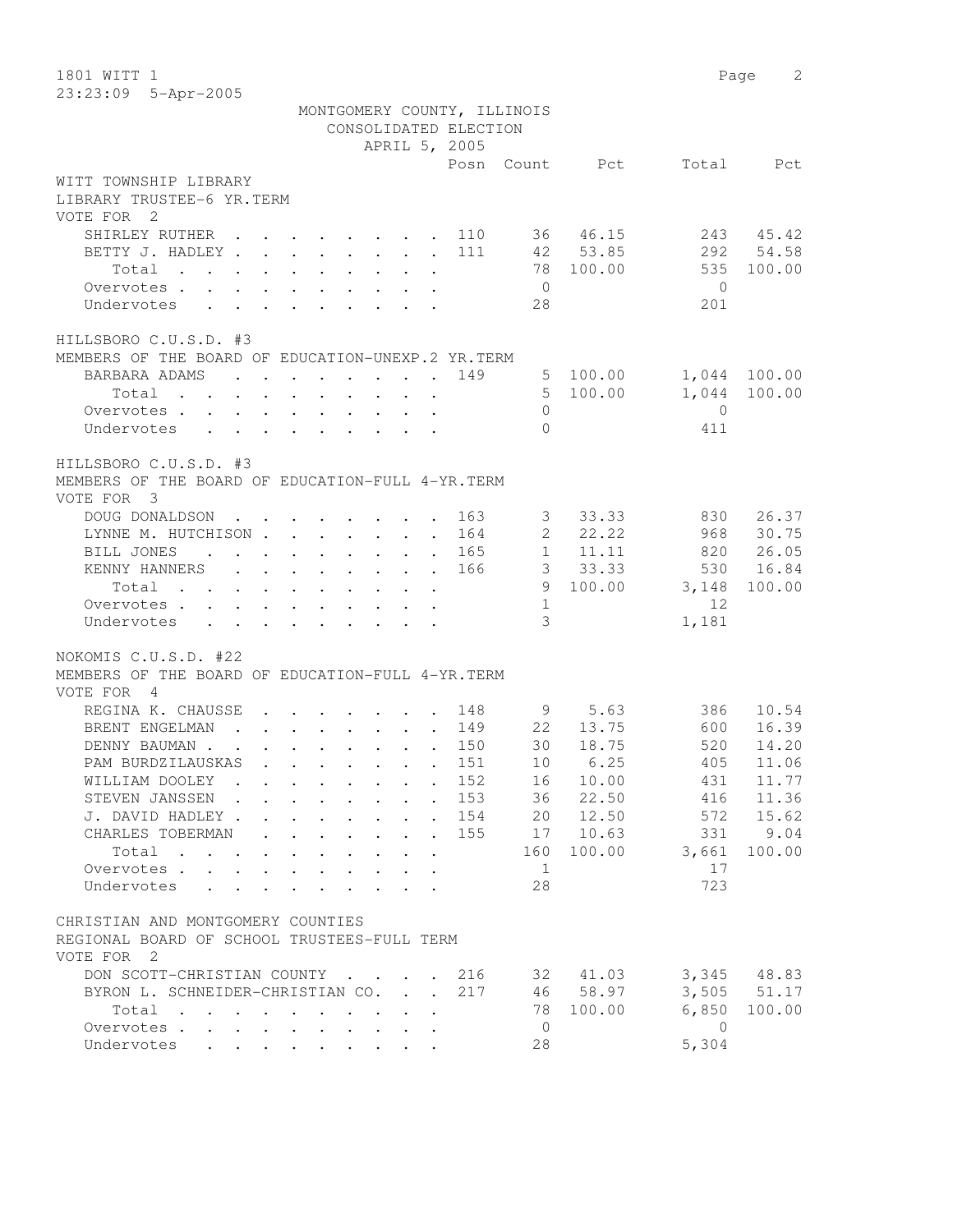| 1801 WITT 1                                                                                                                                                                                                                                             | Page  |        |
|---------------------------------------------------------------------------------------------------------------------------------------------------------------------------------------------------------------------------------------------------------|-------|--------|
| 23:23:09<br>$5 - Apr - 2005$                                                                                                                                                                                                                            |       |        |
| MONTGOMERY COUNTY, ILLINOIS                                                                                                                                                                                                                             |       |        |
| CONSOLIDATED ELECTION                                                                                                                                                                                                                                   |       |        |
| APRIL 5, 2005                                                                                                                                                                                                                                           |       |        |
| Pct<br>- Count.<br>Posn                                                                                                                                                                                                                                 | Total | Pct.   |
| CHRISTIAN AND MONTGOMERY COUNTIES                                                                                                                                                                                                                       |       |        |
| REGIONAL BOARD OF SCHOOL TRUSTEES-UNEXP.4 YR.TERM                                                                                                                                                                                                       |       |        |
| 100.00<br>DONNA YESKE-MONTGOMERY COUNTY 221<br>29                                                                                                                                                                                                       | 4,310 | 100.00 |
| 29 100.00<br>Total<br>$\mathbf{r}$ . The contract of the contract of the contract of the contract of the contract of the contract of the contract of the contract of the contract of the contract of the contract of the contract of the contract of th | 4,310 | 100.00 |
| 0<br>Overvotes.<br>$\sim$<br>and the state of the state of the                                                                                                                                                                                          |       |        |
| Undervotes<br>24                                                                                                                                                                                                                                        | 1,767 |        |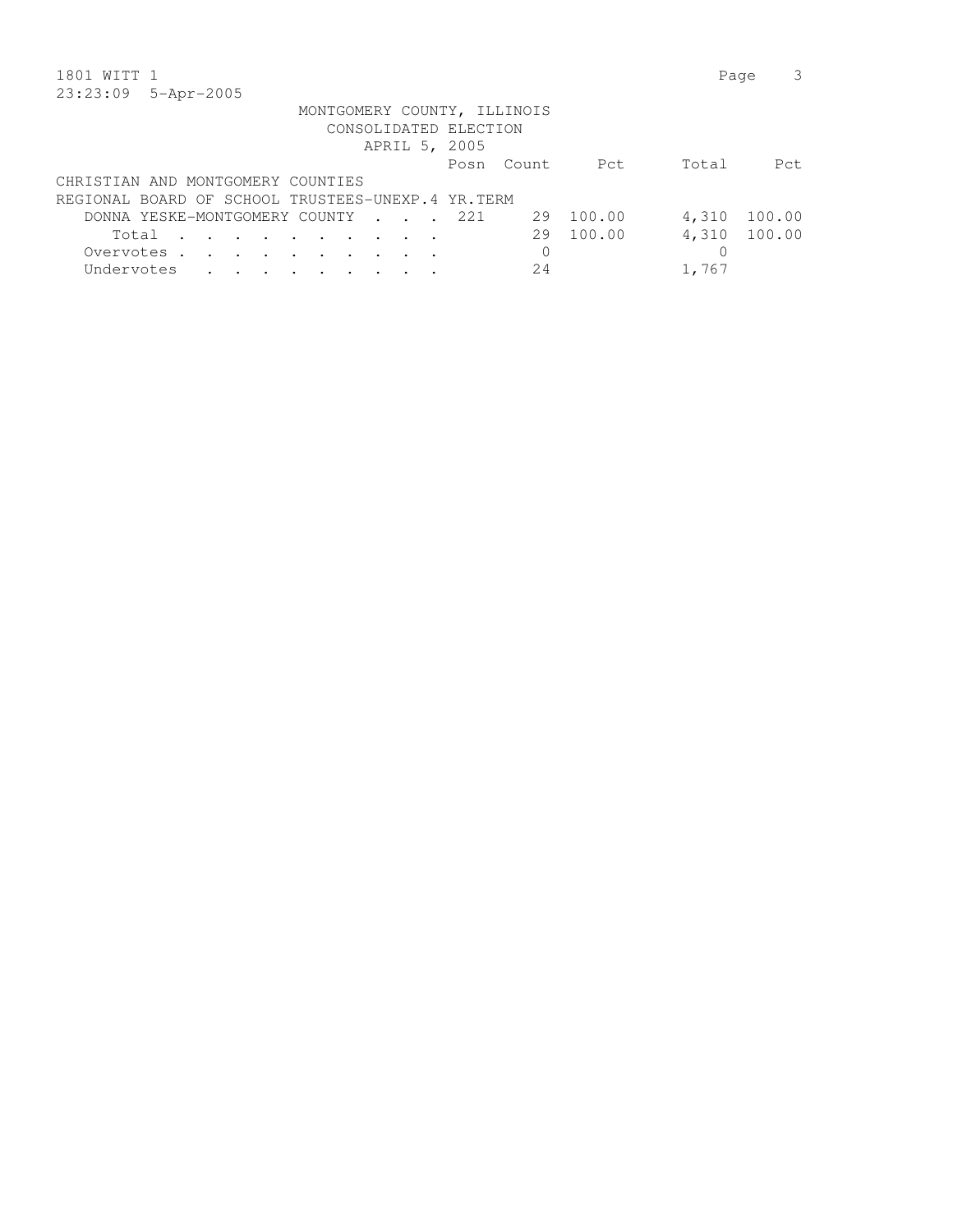1802 WITT 2 Page 1 23:23:09 5-Apr-2005

|                                                                                            |                                              |                                      |                                                                                               |                                                                                      | CONSOLIDATED ELECTION | MONTGOMERY COUNTY, ILLINOIS |           |                |        |
|--------------------------------------------------------------------------------------------|----------------------------------------------|--------------------------------------|-----------------------------------------------------------------------------------------------|--------------------------------------------------------------------------------------|-----------------------|-----------------------------|-----------|----------------|--------|
|                                                                                            |                                              |                                      |                                                                                               |                                                                                      | APRIL 5, 2005         |                             |           |                |        |
|                                                                                            |                                              |                                      |                                                                                               |                                                                                      | Posn                  | Count                       | Pct       | Total          | Pct    |
| Precincts Counted - TOTAL                                                                  |                                              |                                      |                                                                                               | $\cdot$ $\cdot$ $\cdot$ $\cdot$                                                      |                       | $\mathbf{1}$                | 2.38      | 42             | 100.00 |
| Registered Voters - TOTAL                                                                  |                                              |                                      |                                                                                               | $\ddot{\phantom{a}}$                                                                 |                       | 300                         |           | 18,432         |        |
| Ballots Cast - TOTAL<br>$\mathbf{r}$ $\mathbf{r}$                                          |                                              | $\ddot{\phantom{0}}$                 |                                                                                               | $\mathbf{L} = \mathbf{L} \times \mathbf{L} = \mathbf{L} \times \mathbf{L}$           |                       | 131                         | 43.67     | 6,156          | 33.40  |
| Ballots Cast - BLANK<br>$\mathbf{r}$ . The set of $\mathbf{r}$                             | $\ddot{\phantom{0}}$                         | $\sim$                               | $\ddotsc$                                                                                     | $\sim$                                                                               | $\bullet$             | $\overline{2}$              | 0.67      | 33             | 0.18   |
| Ballots Cast - WHITE<br>$\ddot{\phantom{0}}$                                               |                                              |                                      |                                                                                               | $\sim$                                                                               |                       | 42                          |           | 4,315          |        |
| Ballots Cast - YELLOW.                                                                     | $\ddot{\phantom{0}}$                         | $\mathbf{L}^{(1)}$ .                 |                                                                                               |                                                                                      |                       | $5^{\circ}$                 |           | 365            |        |
| Ballots Cast - GREEN<br>$\sim$ $\sim$                                                      | $\mathbf{L}$ and $\mathbf{L}$                |                                      | $\sim$ $\sim$                                                                                 | $\cdot$ $\cdot$                                                                      |                       | 80                          |           | 1,252          |        |
| Ballots Cast - SALMON                                                                      |                                              | $\sim$                               | $\sim$                                                                                        | $\mathbf{L}$                                                                         |                       | $\overline{0}$              |           | 179            |        |
| Ballots Cast - BLUE                                                                        |                                              |                                      |                                                                                               |                                                                                      |                       | $\overline{4}$              |           | 13             |        |
| CITY OF WITT                                                                               |                                              |                                      |                                                                                               |                                                                                      |                       |                             |           |                |        |
| MAYOR-4 YR. TERM                                                                           |                                              |                                      |                                                                                               |                                                                                      |                       |                             |           |                |        |
| IND - WILLIAM KORBAR                                                                       |                                              |                                      | $\mathbf{r} = \mathbf{r} + \mathbf{r}$ , where $\mathbf{r} = \mathbf{r}$                      |                                                                                      | 7                     |                             | 61 49.19  | 177            | 59.20  |
| IND - RICHARD FLYNN                                                                        |                                              |                                      | $\mathbf{r} = \mathbf{r} + \mathbf{r} + \mathbf{r} + \mathbf{r}$                              |                                                                                      | 8                     | 63                          | 50.81     | 122            | 40.80  |
| Total                                                                                      |                                              | $\ddot{\phantom{0}}$<br>$\mathbf{L}$ | $\ddot{\phantom{0}}$                                                                          |                                                                                      |                       | 124                         | 100.00    | 299            | 100.00 |
| Overvotes .<br>$\mathbf{L}$<br>$\mathbf{L} = \mathbf{L} \mathbf{L}$                        | $\mathbf{L} = \mathbf{L} \mathbf{L}$         |                                      |                                                                                               |                                                                                      |                       | $\overline{0}$              |           | $\mathbf{0}$   |        |
| Undervotes<br>$\cdot$ $\cdot$ $\cdot$<br>$\mathbf{L}$                                      | $\mathbf{L}$                                 |                                      |                                                                                               |                                                                                      |                       | 2                           |           | 7              |        |
| CITY OF WITT                                                                               |                                              |                                      |                                                                                               |                                                                                      |                       |                             |           |                |        |
| CITY CLERK-4 YR. TERM                                                                      |                                              |                                      |                                                                                               |                                                                                      |                       |                             |           |                |        |
| IND - NANCY J. HUGHES                                                                      |                                              |                                      |                                                                                               |                                                                                      | 12<br>$\sim$ $\sim$   | 94                          | 76.42     | 206            | 69.36  |
| IND - ANN SPERRY<br>$\mathcal{A}^{\text{max}}$ , $\mathcal{A}^{\text{max}}$                |                                              | $\sim$                               | $\mathbf{1}^{\prime}$ , $\mathbf{1}^{\prime}$ , $\mathbf{1}^{\prime}$ , $\mathbf{1}^{\prime}$ |                                                                                      | 13<br>$\sim$ $-$      | $\overline{7}$              | 5.69      | 34             | 11.45  |
| IND - SHERI L. SHELTON                                                                     |                                              | $\mathbf{L}$                         |                                                                                               | $\mathbf{L} = \mathbf{L} \mathbf{L} + \mathbf{L} \mathbf{L} + \mathbf{L} \mathbf{L}$ | 14                    |                             | 22 17.89  | 57             | 19.19  |
| Total                                                                                      |                                              |                                      | $\cdots$                                                                                      |                                                                                      |                       | 123                         | 100.00    | 297            | 100.00 |
| Overvotes .<br>$\mathbf{L}$ and $\mathbf{L}$ and $\mathbf{L}$                              | $\sim$ $\sim$                                | $\ddot{\phantom{0}}$                 |                                                                                               |                                                                                      |                       | $\overline{0}$              |           | 2              |        |
| Undervotes<br>$\mathbf{r} = \mathbf{r} + \mathbf{r}$                                       | $\ddot{\phantom{a}}$                         | $\mathbf{L}$                         |                                                                                               |                                                                                      |                       | 3                           |           | 7              |        |
| CITY OF WITT                                                                               |                                              |                                      |                                                                                               |                                                                                      |                       |                             |           |                |        |
| CITY TREASURER-4 YR.TERM                                                                   |                                              |                                      |                                                                                               |                                                                                      |                       |                             |           |                |        |
| IND - DONNA RAE LEIGHS                                                                     |                                              |                                      |                                                                                               | $\cdot$ $\cdot$ $\cdot$ $\cdot$ $\cdot$ $\cdot$                                      | 18                    | 111                         | 100.00    | 269            | 100.00 |
| Total<br>$\ddot{\phantom{a}}$<br>$\mathbf{r}$ , $\mathbf{r}$ , $\mathbf{r}$ , $\mathbf{r}$ |                                              | $\bullet$ .                          | $\mathbf{a}^{\prime}$ , and $\mathbf{a}^{\prime}$ , and $\mathbf{a}^{\prime}$                 |                                                                                      |                       | 111                         | 100.00    | 269            | 100.00 |
| Overvotes                                                                                  |                                              | $\sim$                               | $\cdot$ $\cdot$ $\cdot$                                                                       |                                                                                      |                       | $\overline{0}$              |           | $\overline{0}$ |        |
| Undervotes<br>$\ddot{\phantom{a}}$                                                         | $\ddot{\phantom{a}}$<br>$\ddot{\phantom{a}}$ |                                      |                                                                                               |                                                                                      |                       | 15                          |           | 37             |        |
| CITY OF WITT WARD 1                                                                        |                                              |                                      |                                                                                               |                                                                                      |                       |                             |           |                |        |
| ALDERMAN-4 YR.TERM                                                                         |                                              |                                      |                                                                                               |                                                                                      |                       |                             |           |                |        |
| IND - NO CANDIDATE FILED                                                                   |                                              |                                      |                                                                                               |                                                                                      |                       |                             |           |                |        |
| Total                                                                                      |                                              |                                      |                                                                                               |                                                                                      |                       | $\Omega$                    |           | 0              |        |
| Overvotes                                                                                  |                                              |                                      |                                                                                               |                                                                                      |                       | $\Omega$                    |           | $\Omega$       |        |
| Undervotes                                                                                 |                                              |                                      |                                                                                               |                                                                                      |                       | 4                           |           | 60             |        |
| CITY OF WITT WARD 2                                                                        |                                              |                                      |                                                                                               |                                                                                      |                       |                             |           |                |        |
| ALDERMAN-4 YR.TERM                                                                         |                                              |                                      |                                                                                               |                                                                                      |                       |                             |           |                |        |
| IND - LENNY G. HOMA                                                                        |                                              |                                      |                                                                                               |                                                                                      | 22                    |                             | 73 100.00 | 73             | 100.00 |
| Total                                                                                      |                                              |                                      |                                                                                               |                                                                                      |                       | 73                          | 100.00    | 73             | 100.00 |
| Overvotes.                                                                                 |                                              |                                      |                                                                                               |                                                                                      |                       | $\Omega$                    |           | $\Omega$       |        |

Undervotes . . . . . . . . . 7 7 7 7 CITY OF WITT WARD 3

ALDERMAN-4 YR.TERM IND - RONALD ROSKO . . . . . . . 22 39 100.00 146 100.00 Total . . . . . . . . . . 39 100.00 146 100.00 Overvotes . . . . . . . . . . 0 0

Undervotes . . . . . . . . . . 3 20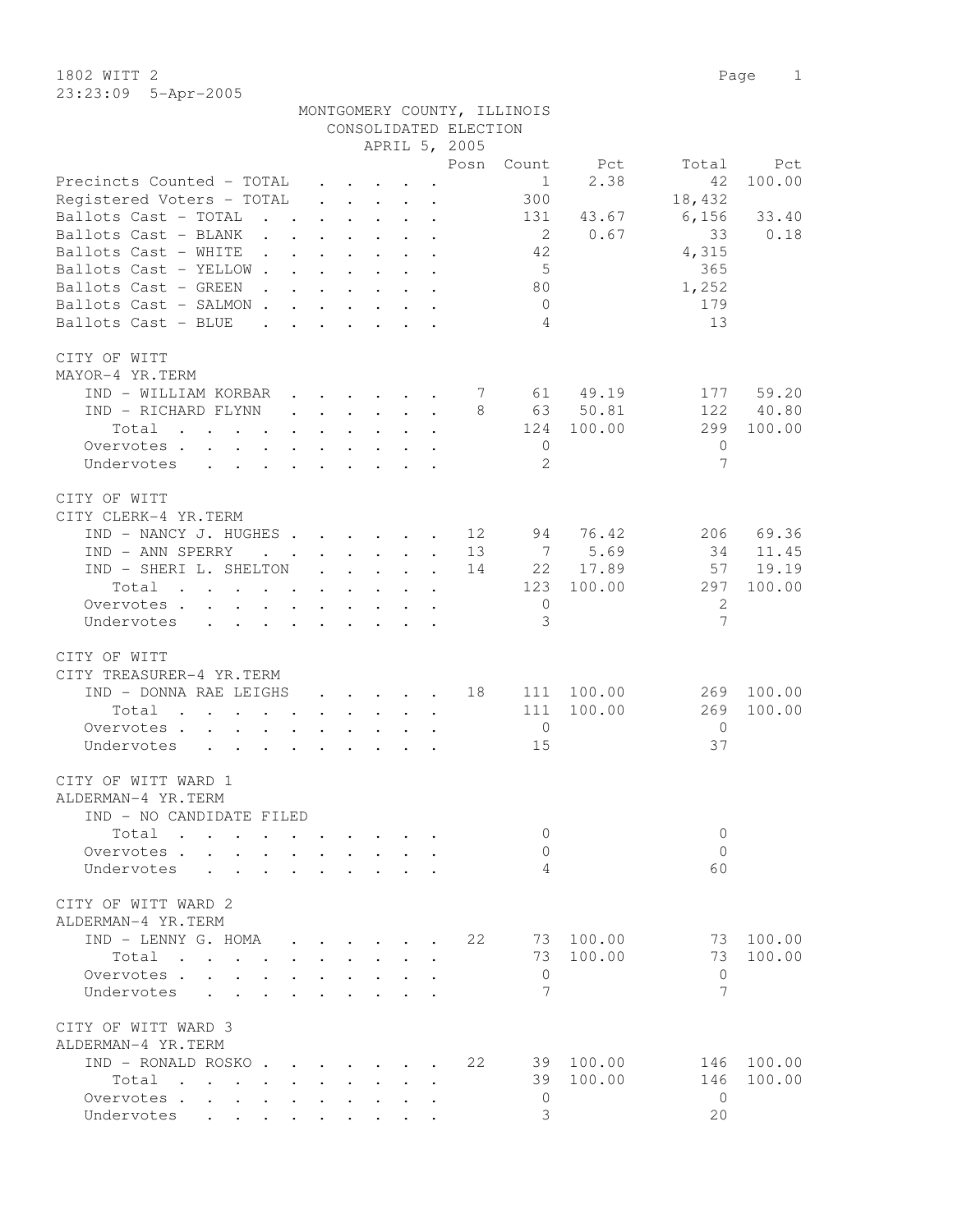1802 WITT 2 Page 2 23:23:09 5-Apr-2005

|                                                                                                                                                                                                                                                 |                                                 |                                 |                                                         |                       | MONTGOMERY COUNTY, ILLINOIS |            |                |        |
|-------------------------------------------------------------------------------------------------------------------------------------------------------------------------------------------------------------------------------------------------|-------------------------------------------------|---------------------------------|---------------------------------------------------------|-----------------------|-----------------------------|------------|----------------|--------|
|                                                                                                                                                                                                                                                 |                                                 |                                 |                                                         | CONSOLIDATED ELECTION |                             |            |                |        |
|                                                                                                                                                                                                                                                 |                                                 |                                 |                                                         | APRIL 5, 2005         |                             |            |                |        |
|                                                                                                                                                                                                                                                 |                                                 |                                 |                                                         |                       | Posn Count                  | Pct        | Total          | Pct    |
| WITT TOWNSHIP                                                                                                                                                                                                                                   |                                                 |                                 |                                                         |                       |                             |            |                |        |
| TOWNSHIP SUPERVISOR-4 YR.TERM                                                                                                                                                                                                                   |                                                 |                                 |                                                         |                       |                             |            |                |        |
| DEM - MICHAEL PAUL HAMROCK                                                                                                                                                                                                                      |                                                 |                                 |                                                         | 33                    | 105                         | 100.00     | 288            | 100.00 |
| REP - NO CANDIDATE FILED                                                                                                                                                                                                                        |                                                 |                                 |                                                         |                       |                             |            |                |        |
| Total                                                                                                                                                                                                                                           |                                                 |                                 |                                                         |                       | 105                         | 100.00     | 288            | 100.00 |
| Overvotes                                                                                                                                                                                                                                       |                                                 |                                 |                                                         |                       | $\overline{0}$              |            | $\Omega$       |        |
| Undervotes<br>$\mathbf{r}$ , and $\mathbf{r}$ , and $\mathbf{r}$ , and $\mathbf{r}$                                                                                                                                                             |                                                 |                                 |                                                         |                       | 26                          |            | 80             |        |
|                                                                                                                                                                                                                                                 |                                                 |                                 |                                                         |                       |                             |            |                |        |
| WITT TOWNSHIP<br>TOWNSHIP CLERK-4 YR.TERM                                                                                                                                                                                                       |                                                 |                                 |                                                         |                       |                             |            |                |        |
| DEM - CAROL S. DURBIN                                                                                                                                                                                                                           |                                                 |                                 |                                                         | 38                    |                             | 107 100.00 | 288            | 100.00 |
| REP - NO CANDIDATE FILED                                                                                                                                                                                                                        |                                                 |                                 |                                                         |                       |                             |            |                |        |
| Total                                                                                                                                                                                                                                           |                                                 |                                 |                                                         |                       | 107                         | 100.00     | 288            | 100.00 |
| Overvotes<br>$\mathbf{L}$                                                                                                                                                                                                                       |                                                 |                                 | $\cdot$ $\cdot$ $\cdot$ $\cdot$ $\cdot$ $\cdot$ $\cdot$ |                       | $\bigcirc$                  |            | $\bigcirc$     |        |
| Undervotes                                                                                                                                                                                                                                      |                                                 |                                 |                                                         |                       | 24                          |            | 80             |        |
|                                                                                                                                                                                                                                                 |                                                 |                                 |                                                         |                       |                             |            |                |        |
| WITT TOWNSHIP                                                                                                                                                                                                                                   |                                                 |                                 |                                                         |                       |                             |            |                |        |
| HIGHWAY COMMISSIONER-4 YR.TERM                                                                                                                                                                                                                  |                                                 |                                 |                                                         |                       |                             |            |                |        |
| DEM - JOHN CHARNISKY 43                                                                                                                                                                                                                         |                                                 |                                 |                                                         |                       | 111                         | 100.00     | 293            | 100.00 |
| REP - NO CANDIDATE FILED                                                                                                                                                                                                                        |                                                 |                                 |                                                         |                       |                             |            |                |        |
| Total                                                                                                                                                                                                                                           |                                                 |                                 |                                                         |                       | 111                         | 100.00     | 293            | 100.00 |
| Overvotes<br>$\mathbf{r}$ , and $\mathbf{r}$ , and $\mathbf{r}$ , and $\mathbf{r}$                                                                                                                                                              |                                                 |                                 |                                                         |                       | $\overline{0}$              |            | $\overline{0}$ |        |
| Undervotes<br>$\mathbf{L}$<br>$\cdot$ $\cdot$ $\cdot$ $\cdot$                                                                                                                                                                                   |                                                 | $\sim$                          |                                                         |                       | 20                          |            | 75             |        |
|                                                                                                                                                                                                                                                 |                                                 |                                 |                                                         |                       |                             |            |                |        |
| WITT TOWNSHIP                                                                                                                                                                                                                                   |                                                 |                                 |                                                         |                       |                             |            |                |        |
| TOWNSHIP TRUSTEE-4 YR.TERM                                                                                                                                                                                                                      |                                                 |                                 |                                                         |                       |                             |            |                |        |
| VOTE FOR 4                                                                                                                                                                                                                                      |                                                 |                                 |                                                         |                       |                             |            |                |        |
| DEM - ROGER MILLER                                                                                                                                                                                                                              |                                                 |                                 |                                                         | 58                    | 116                         | 26.85      | 297            | 26.47  |
| DEM - HARRY W. JOYCE<br>$\mathbf{r}$ , $\mathbf{r}$ , $\mathbf{r}$ , $\mathbf{r}$ , $\mathbf{r}$                                                                                                                                                |                                                 |                                 |                                                         | 59<br>$\bullet$       | 108                         | 25.00      | 285            | 25.40  |
| DEM - ALFRED HAND<br>$\sim$                                                                                                                                                                                                                     | $\cdot$ $\cdot$ $\cdot$ $\cdot$ $\cdot$ $\cdot$ |                                 | $\sim$                                                  | 60                    | 107                         | 24.77      | 272            | 24.24  |
| DEM - MICHAEL P. GOLITKO.                                                                                                                                                                                                                       |                                                 | $\cdot$ $\cdot$ $\cdot$ $\cdot$ |                                                         | 61                    | 101                         | 23.38      | 268            | 23.89  |
| REP - NO CANDIDATE FILED                                                                                                                                                                                                                        |                                                 |                                 |                                                         |                       |                             |            |                |        |
| Total<br>the contract of the contract of the contract of                                                                                                                                                                                        |                                                 |                                 |                                                         |                       | 432                         | 100.00     | 1,122          | 100.00 |
| Overvotes.                                                                                                                                                                                                                                      |                                                 |                                 |                                                         |                       | $\overline{0}$              |            | $\Omega$       |        |
| Undervotes<br>$\mathbf{r}$ , and the contract of the contract of the contract of the contract of the contract of the contract of the contract of the contract of the contract of the contract of the contract of the contract of the contract o |                                                 |                                 |                                                         |                       | 92                          |            | 350            |        |
|                                                                                                                                                                                                                                                 |                                                 |                                 |                                                         |                       |                             |            |                |        |
| FILLMORE/SOUTH FILLMORE/WITT TOWNSHIPS                                                                                                                                                                                                          |                                                 |                                 |                                                         |                       |                             |            |                |        |
| MULTI-TOWNSHIP ASSESSOR-4 YR.TERM                                                                                                                                                                                                               |                                                 |                                 |                                                         |                       |                             |            |                |        |
| DEM - RITA A. MILLER<br>$\mathbf{r}$ . The set of $\mathbf{r}$                                                                                                                                                                                  |                                                 |                                 |                                                         | 71                    |                             | 106 100.00 | 413            | 100.00 |
| Total                                                                                                                                                                                                                                           |                                                 |                                 |                                                         |                       | 106                         | 100.00     | 413            | 100.00 |
| Overvotes                                                                                                                                                                                                                                       |                                                 |                                 |                                                         |                       | $\overline{0}$              |            | $\bigcirc$     |        |
| Undervotes<br>$\mathbf{L}$<br>$\cdot$<br>$\sim$                                                                                                                                                                                                 |                                                 |                                 |                                                         |                       | 25                          |            | 96             |        |
|                                                                                                                                                                                                                                                 |                                                 |                                 |                                                         |                       |                             |            |                |        |
| WITT TOWNSHIP LIBRARY                                                                                                                                                                                                                           |                                                 |                                 |                                                         |                       |                             |            |                |        |
| LIBRARY TRUSTEE-6 YR.TERM                                                                                                                                                                                                                       |                                                 |                                 |                                                         |                       |                             |            |                |        |
| VOTE FOR 2                                                                                                                                                                                                                                      |                                                 |                                 |                                                         |                       |                             |            |                |        |
| SHIRLEY RUTHER                                                                                                                                                                                                                                  | $\ddot{\phantom{a}}$                            |                                 |                                                         | 110                   |                             | 91 46.67   | 243            | 45.42  |
| BETTY J. HADLEY.                                                                                                                                                                                                                                |                                                 |                                 |                                                         | 111                   |                             | 104 53.33  | 292            | 54.58  |
| Total                                                                                                                                                                                                                                           |                                                 |                                 |                                                         |                       | 195                         | 100.00     | 535            | 100.00 |
| Overvotes .<br>$\sim$<br>$\ddot{\phantom{a}}$                                                                                                                                                                                                   |                                                 |                                 |                                                         |                       | $\mathbf{0}$                |            | $\mathbf{0}$   |        |
| Undervotes<br>$\ddot{\phantom{0}}$<br>$\mathbf{L}$<br>$\cdot$                                                                                                                                                                                   | $\cdot$                                         |                                 |                                                         |                       | 67                          |            | 201            |        |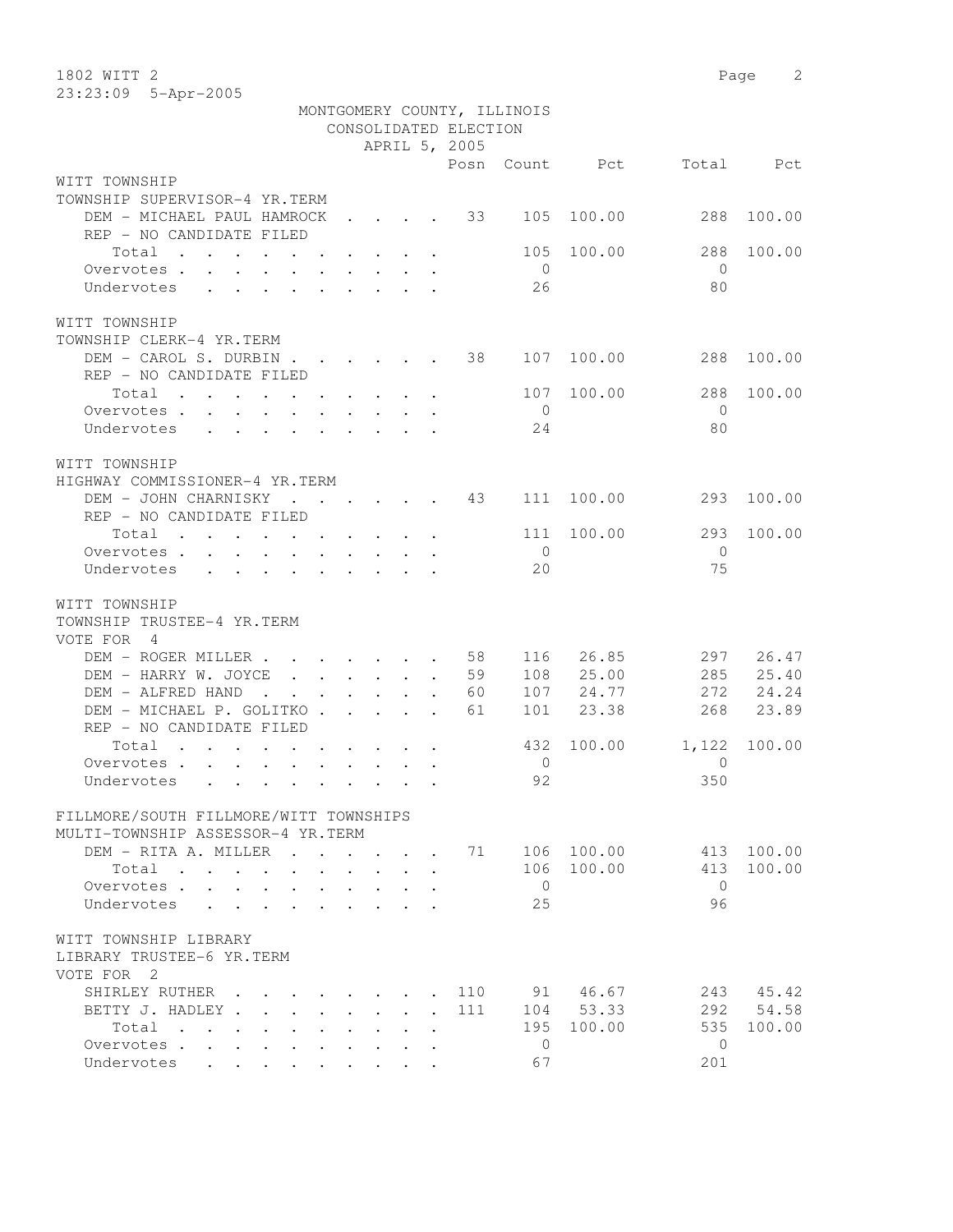| 1802 WITT 2                                                                                                                                                                           |                             |                | Page           | 3            |
|---------------------------------------------------------------------------------------------------------------------------------------------------------------------------------------|-----------------------------|----------------|----------------|--------------|
| 23:23:09 5-Apr-2005                                                                                                                                                                   |                             |                |                |              |
| MONTGOMERY COUNTY, ILLINOIS                                                                                                                                                           |                             |                |                |              |
|                                                                                                                                                                                       | CONSOLIDATED ELECTION       |                |                |              |
|                                                                                                                                                                                       | APRIL 5, 2005               |                |                |              |
|                                                                                                                                                                                       | Posn                        | Count Pct      | Total          | Pct          |
| HILLSBORO C.U.S.D. #3                                                                                                                                                                 |                             |                |                |              |
| MEMBERS OF THE BOARD OF EDUCATION-UNEXP.2 YR.TERM                                                                                                                                     |                             |                |                |              |
| BARBARA ADAMS                                                                                                                                                                         |                             | 87 100.00      |                | 1,044 100.00 |
| Total<br>$\mathbf{r}$ , $\mathbf{r}$ , $\mathbf{r}$ , $\mathbf{r}$ , $\mathbf{r}$<br>$\ddot{\phantom{0}}$                                                                             | $\ddot{\phantom{a}}$        | 87 100.00      | 1,044          | 100.00       |
| Overvotes.                                                                                                                                                                            |                             | $\overline{0}$ | $\circ$        |              |
| Undervotes                                                                                                                                                                            |                             | 44             | 411            |              |
|                                                                                                                                                                                       |                             |                |                |              |
| HILLSBORO C.U.S.D. #3                                                                                                                                                                 |                             |                |                |              |
| MEMBERS OF THE BOARD OF EDUCATION-FULL 4-YR.TERM                                                                                                                                      |                             |                |                |              |
| VOTE FOR 3                                                                                                                                                                            |                             |                |                |              |
| DOUG DONALDSON                                                                                                                                                                        | 163                         | 94<br>34.81    | 830            | 26.37        |
| LYNNE M. HUTCHISON                                                                                                                                                                    | 164                         | 29.26<br>79    | 968            | 30.75        |
| BILL JONES<br>$\mathcal{L}^{\mathcal{A}}$ . The set of the set of the set of the set of the $\mathcal{L}^{\mathcal{A}}$                                                               | 165<br>$\sim$               | 65<br>24.07    | 820            | 26.05        |
| KENNY HANNERS                                                                                                                                                                         | 166                         | 32 11.85       | 530            | 16.84        |
| Total                                                                                                                                                                                 |                             | 270<br>100.00  | 3,148          | 100.00       |
| Overvotes                                                                                                                                                                             |                             | $\overline{1}$ | 12             |              |
| Undervotes                                                                                                                                                                            |                             | 120            | 1,181          |              |
|                                                                                                                                                                                       |                             |                |                |              |
| NOKOMIS C.U.S.D. #22                                                                                                                                                                  |                             |                |                |              |
| MEMBERS OF THE BOARD OF EDUCATION-FULL 4-YR. TERM                                                                                                                                     |                             |                |                |              |
| VOTE FOR 4                                                                                                                                                                            |                             |                |                |              |
| REGINA K. CHAUSSE<br>$\mathbf{r}$ , and $\mathbf{r}$ , and $\mathbf{r}$ , and $\mathbf{r}$                                                                                            | 148                         | 0              | 386            | 10.54        |
| BRENT ENGELMAN<br>and the contract of the contract of                                                                                                                                 | 149<br>$\ddot{\phantom{a}}$ | $\mathbf{0}$   | 600            | 16.39        |
| DENNY BAUMAN.<br>$\mathbf{r}$ , $\mathbf{r}$ , $\mathbf{r}$ , $\mathbf{r}$<br>$\sim$ $\sim$<br>$\mathbf{r}$                                                                           | 150<br>$\ddot{\phantom{a}}$ | $\mathbf{0}$   | 520            | 14.20        |
| PAM BURDZILAUSKAS<br>$\mathbf{r}$ , $\mathbf{r}$ , $\mathbf{r}$ , $\mathbf{r}$ , $\mathbf{r}$<br>$\sim$                                                                               | 151<br>$\bullet$            | $\mathbf{0}$   | 405            | 11.06        |
| WILLIAM DOOLEY<br>$\mathbf{r} = \mathbf{r} + \mathbf{r} + \mathbf{r} + \mathbf{r} + \mathbf{r}$                                                                                       | 152<br>$\ddot{\phantom{0}}$ | $\circ$        | 431            | 11.77        |
| STEVEN JANSSEN.<br>$\cdot$ $\cdot$ $\cdot$ $\cdot$ $\cdot$ $\cdot$ $\cdot$ $\cdot$                                                                                                    | 153                         | $\circ$        | 416            | 11.36        |
| J. DAVID HADLEY.<br>$\begin{array}{cccccccccccccc} \bullet & \bullet & \bullet & \bullet & \bullet & \bullet & \bullet & \bullet & \bullet & \bullet & \bullet & \bullet \end{array}$ | 154                         | $\mathbf 0$    | 572            | 15.62        |
| CHARLES TOBERMAN<br>$\cdot$ $\cdot$ $\cdot$ $\cdot$ $\cdot$ $\cdot$ $\cdot$ $\cdot$                                                                                                   | 155                         | $\circledcirc$ | 331            | 9.04         |
| Total<br>$\cdot$ $\cdot$ $\cdot$ $\cdot$<br>$\sim$<br>$\sim$ $\sim$                                                                                                                   |                             | $\circ$        | 3,661          | 100.00       |
| Overvotes.                                                                                                                                                                            |                             | $\circ$        | 17             |              |
| Undervotes                                                                                                                                                                            |                             | $\Omega$       | 723            |              |
|                                                                                                                                                                                       |                             |                |                |              |
| CHRISTIAN AND MONTGOMERY COUNTIES                                                                                                                                                     |                             |                |                |              |
| REGIONAL BOARD OF SCHOOL TRUSTEES-FULL TERM                                                                                                                                           |                             |                |                |              |
| VOTE FOR 2                                                                                                                                                                            |                             |                |                |              |
| DON SCOTT-CHRISTIAN COUNTY                                                                                                                                                            | 216                         | 75 49.34       |                | 3,345 48.83  |
| BYRON L. SCHNEIDER-CHRISTIAN CO. .                                                                                                                                                    | 217                         | 77 50.66       |                | 3,505 51.17  |
| Total<br>$\sim 100$                                                                                                                                                                   |                             | 152 100.00     | 6,850          | 100.00       |
| Overvotes<br>$\mathbf{L}$<br>$\ddot{\phantom{0}}$                                                                                                                                     |                             | $\overline{0}$ | $\overline{0}$ |              |
| Undervotes<br>$\mathbf{r} = \mathbf{r} + \mathbf{r}$<br>$\mathbf{L}$<br>and a strategic control                                                                                       |                             | 110            | 5,304          |              |
|                                                                                                                                                                                       |                             |                |                |              |
| CHRISTIAN AND MONTGOMERY COUNTIES                                                                                                                                                     |                             |                |                |              |
| REGIONAL BOARD OF SCHOOL TRUSTEES-UNEXP.4 YR.TERM                                                                                                                                     |                             |                |                |              |
| DONNA YESKE-MONTGOMERY COUNTY                                                                                                                                                         | 221                         | 87 100.00      |                | 4,310 100.00 |
| Total                                                                                                                                                                                 |                             | 87 100.00      | 4,310          | 100.00       |
| Overvotes                                                                                                                                                                             |                             | $\overline{0}$ | $\overline{0}$ |              |
| Undervotes<br>$\mathbf{r}$ . The set of $\mathbf{r}$                                                                                                                                  |                             | 44             | 1,767          |              |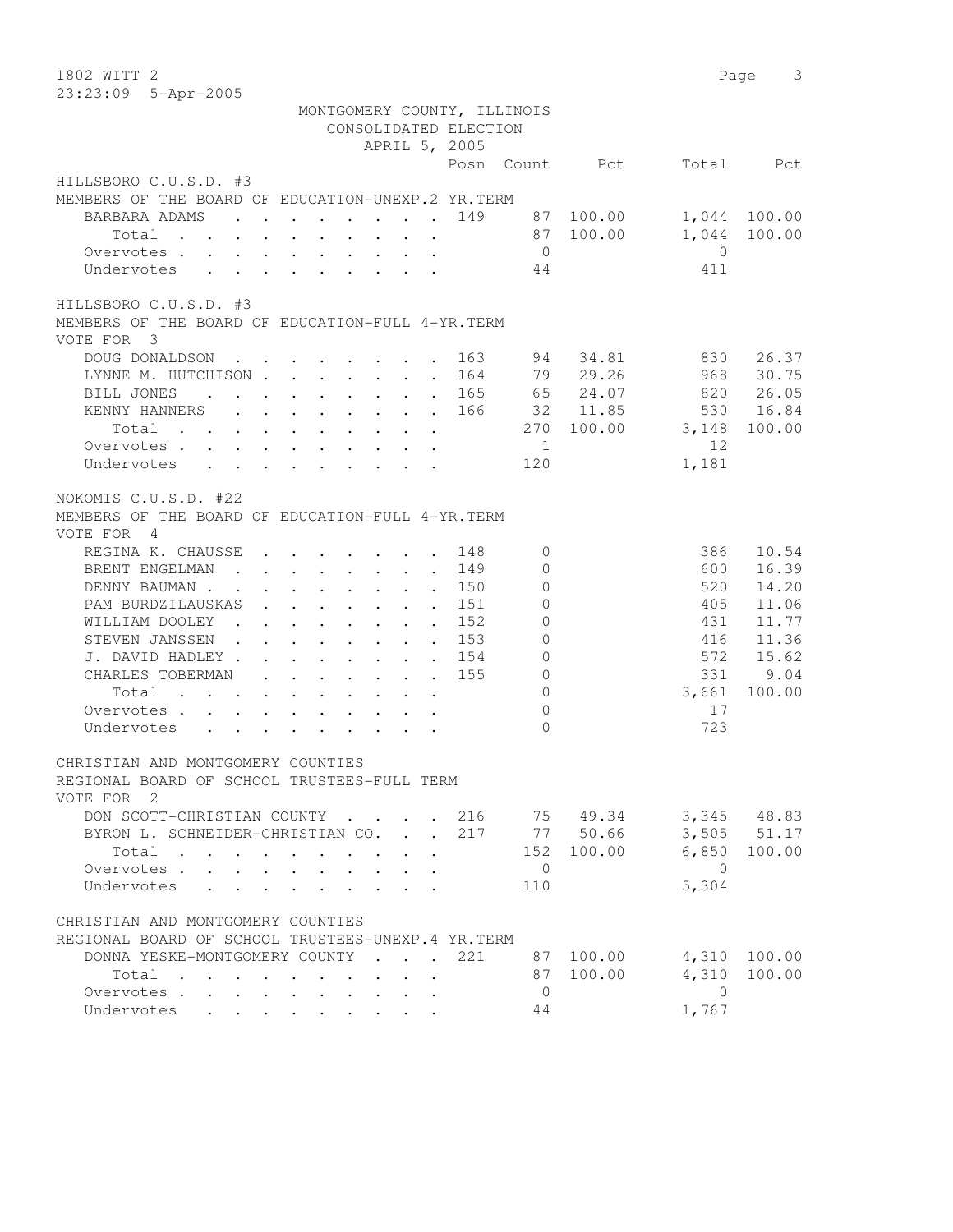1803 WITT 3 Page 1 23:23:09 5-Apr-2005

|                                                                                                                          |                                              |                                                           |                                                                  |                      |                       | MONTGOMERY COUNTY, ILLINOIS |            |                 |        |
|--------------------------------------------------------------------------------------------------------------------------|----------------------------------------------|-----------------------------------------------------------|------------------------------------------------------------------|----------------------|-----------------------|-----------------------------|------------|-----------------|--------|
|                                                                                                                          |                                              |                                                           |                                                                  |                      | CONSOLIDATED ELECTION |                             |            |                 |        |
|                                                                                                                          |                                              |                                                           | APRIL 5, 2005                                                    |                      |                       |                             |            |                 |        |
|                                                                                                                          |                                              |                                                           |                                                                  |                      | Posn                  | Count                       | Pct        | Total           | Pct    |
| Precincts Counted - TOTAL                                                                                                | $\mathbf{L}$                                 |                                                           | $\ddot{\phantom{1}}$                                             |                      |                       | 1                           | 2.38       | 42              | 100.00 |
| Registered Voters - TOTAL                                                                                                |                                              |                                                           | $\mathbf{r} = \mathbf{r} + \mathbf{r} + \mathbf{r} + \mathbf{r}$ |                      |                       | 370                         |            | 18,432          |        |
| Ballots Cast - TOTAL<br>$\mathbf{r}$ , $\mathbf{r}$ , $\mathbf{r}$                                                       | $\mathbf{L}$                                 | $\mathbf{L}$                                              | $\cdot$ $\cdot$ $\cdot$                                          | $\ddot{\phantom{a}}$ |                       | 184                         | 49.73      | 6,156           | 33.40  |
| Ballots Cast - BLANK                                                                                                     | $\ddot{\phantom{0}}$                         | $\ddot{\phantom{0}}$                                      | $\ddot{\phantom{0}}$<br>$\sim$                                   | $\ddot{\phantom{a}}$ |                       | $\mathbf{1}$                | 0.27       | 33              | 0.18   |
| Ballots Cast - WHITE .                                                                                                   | $\mathbf{L}$                                 | $\ddot{\phantom{a}}$                                      | $\ddot{\phantom{a}}$                                             | $\sim$               |                       | $\overline{0}$              |            | 4,315           |        |
| Ballots Cast - YELLOW.                                                                                                   | $\mathbf{r}$                                 |                                                           |                                                                  |                      |                       | 56                          |            | 365             |        |
| Ballots Cast - GREEN<br>$\sim$                                                                                           |                                              | $\ddot{\phantom{a}}$                                      | $\ddot{\phantom{a}}$                                             |                      |                       | $\overline{4}$              |            | 1,252           |        |
| Ballots Cast - SALMON.                                                                                                   | $\sim$<br>$\mathbf{A}$                       |                                                           |                                                                  |                      |                       | 124                         |            | 179             |        |
| CITY OF WITT                                                                                                             |                                              |                                                           |                                                                  |                      |                       |                             |            |                 |        |
| MAYOR-4 YR.TERM                                                                                                          |                                              |                                                           |                                                                  |                      |                       |                             |            |                 |        |
| IND - WILLIAM KORBAR                                                                                                     |                                              |                                                           | $\cdot$ $\cdot$ $\cdot$ $\cdot$ $\cdot$                          |                      | 7                     |                             | 116 66.29  | 177             | 59.20  |
| IND - RICHARD FLYNN                                                                                                      | $\ddot{\phantom{a}}$                         |                                                           | $\cdot$ $\cdot$ $\cdot$ $\cdot$ $\cdot$                          |                      | 8                     |                             | 59 33.71   | 122             | 40.80  |
| Total<br>$\mathbf{r}$ , $\mathbf{r}$ , $\mathbf{r}$ , $\mathbf{r}$                                                       |                                              | $\ddot{\phantom{a}}$                                      |                                                                  |                      |                       | 175                         | 100.00     | 299             | 100.00 |
| Overvotes                                                                                                                | $\ddot{\phantom{a}}$                         |                                                           |                                                                  |                      |                       | 0                           |            | $\mathbf{0}$    |        |
| Undervotes<br>$\ddot{\phantom{a}}$<br>$\ddot{\phantom{a}}$                                                               |                                              |                                                           |                                                                  |                      |                       | 5                           |            | 7               |        |
|                                                                                                                          |                                              |                                                           |                                                                  |                      |                       |                             |            |                 |        |
| CITY OF WITT<br>CITY CLERK-4 YR. TERM                                                                                    |                                              |                                                           |                                                                  |                      |                       |                             |            |                 |        |
| IND - NANCY J. HUGHES                                                                                                    |                                              |                                                           |                                                                  | $\sim$               | 12                    | 112                         | 64.37      | 206             | 69.36  |
| IND - ANN SPERRY<br>$\mathcal{L}(\mathcal{A})$ . The contract of $\mathcal{A}(\mathcal{A})$                              |                                              |                                                           | $\cdot$ $\cdot$ $\cdot$ $\cdot$                                  | $\sim$               | 13                    | 27                          | 15.52      | 34              | 11.45  |
| IND - SHERI L. SHELTON                                                                                                   | $\ddot{\phantom{0}}$                         | $\sim$                                                    | $\ddotsc$                                                        | $\ddot{\phantom{a}}$ | 14                    | 35                          | 20.11      | 57              | 19.19  |
| Total<br>the contract of the contract of the contract of the contract of the contract of the contract of the contract of |                                              |                                                           | $\ddot{\phantom{a}}$ . $\ddot{\phantom{a}}$                      |                      |                       | 174                         | 100.00     | 297             | 100.00 |
| Overvotes<br>$\mathbf{r}$<br>$\ddot{\phantom{0}}$                                                                        | $\ddot{\phantom{0}}$                         | $\ddot{\phantom{a}}$                                      |                                                                  |                      |                       | 2                           |            | 2               |        |
| Undervotes                                                                                                               | $\mathbf{r}$                                 |                                                           |                                                                  |                      |                       | 4                           |            | $7\phantom{.0}$ |        |
|                                                                                                                          |                                              |                                                           |                                                                  |                      |                       |                             |            |                 |        |
| CITY OF WITT                                                                                                             |                                              |                                                           |                                                                  |                      |                       |                             |            |                 |        |
| CITY TREASURER-4 YR.TERM                                                                                                 |                                              |                                                           |                                                                  |                      |                       |                             |            |                 |        |
| IND - DONNA RAE LEIGHS                                                                                                   |                                              |                                                           | $\cdot$ $\cdot$ $\cdot$ $\cdot$ $\cdot$                          |                      | 18                    |                             | 158 100.00 | 269             | 100.00 |
| Total<br>$\sim$                                                                                                          |                                              | $\mathbf{L}^{\text{max}}$ , and $\mathbf{L}^{\text{max}}$ | $\ddotsc$<br>$\mathbf{L}^{\text{max}}$                           | $\ddot{\phantom{a}}$ |                       | 158                         | 100.00     | 269             | 100.00 |
| Overvotes                                                                                                                |                                              |                                                           |                                                                  |                      |                       | $\overline{0}$              |            | $\overline{0}$  |        |
| Undervotes                                                                                                               |                                              |                                                           |                                                                  |                      |                       | 22                          |            | 37              |        |
| CITY OF WITT WARD 1                                                                                                      |                                              |                                                           |                                                                  |                      |                       |                             |            |                 |        |
| ALDERMAN-4 YR.TERM                                                                                                       |                                              |                                                           |                                                                  |                      |                       |                             |            |                 |        |
| IND - NO CANDIDATE FILED                                                                                                 |                                              |                                                           |                                                                  |                      |                       |                             |            |                 |        |
| Total<br>$\mathbf{r}$ , and $\mathbf{r}$ , and $\mathbf{r}$ , and $\mathbf{r}$                                           |                                              |                                                           |                                                                  |                      |                       | $\mathbf 0$                 |            | $\mathbf{0}$    |        |
| Overvotes.                                                                                                               |                                              |                                                           |                                                                  |                      |                       | $\overline{0}$              |            | $\Omega$        |        |
| Undervotes                                                                                                               |                                              |                                                           |                                                                  | $\ddot{\phantom{a}}$ |                       | 56                          |            | 60              |        |
| CITY OF WITT WARD 3                                                                                                      |                                              |                                                           |                                                                  |                      |                       |                             |            |                 |        |
| ALDERMAN-4 YR.TERM                                                                                                       |                                              |                                                           |                                                                  |                      |                       |                             |            |                 |        |
| IND - RONALD ROSKO                                                                                                       |                                              |                                                           |                                                                  |                      | 22                    | 107                         | 100.00     | 146             | 100.00 |
| Total<br>$\mathbf{L}$                                                                                                    | $\sim$                                       | $\mathbf{L}$                                              | $\mathbf{L}$<br>$\sim$                                           | $\mathbf{A}$         |                       | 107                         | 100.00     | 146             | 100.00 |
| Overvotes<br>$\mathbf{L}$                                                                                                | $\ddot{\phantom{a}}$                         |                                                           | $\cdot$ $\cdot$ $\cdot$ $\cdot$ $\cdot$                          | $\mathbf{r}$         |                       | $\mathbf{0}$                |            | $\bigcirc$      |        |
| Undervotes<br>$\mathbf{r}$ , $\mathbf{r}$ , $\mathbf{r}$ , $\mathbf{r}$                                                  | $\ddot{\phantom{a}}$                         |                                                           | $\cdot$ $\cdot$ $\cdot$ $\cdot$                                  |                      |                       | 17                          |            | 20              |        |
| WITT TOWNSHIP<br>TOWNSHIP SUPERVISOR-4 YR.TERM                                                                           |                                              |                                                           |                                                                  |                      |                       |                             |            |                 |        |
| DEM - MICHAEL PAUL HAMROCK                                                                                               |                                              |                                                           |                                                                  |                      | 33                    | 152                         | 100.00     | 288             | 100.00 |
| REP - NO CANDIDATE FILED                                                                                                 |                                              |                                                           |                                                                  |                      |                       |                             |            |                 |        |
| Total                                                                                                                    |                                              |                                                           |                                                                  |                      |                       | 152                         | 100.00     | 288             | 100.00 |
| Overvotes                                                                                                                | $\ddot{\phantom{a}}$<br>$\ddot{\phantom{0}}$ |                                                           |                                                                  |                      |                       | $\overline{0}$              |            | $\mathbf{0}$    |        |
| Undervotes<br>$\mathbf{r} = \mathbf{r} + \mathbf{r} + \mathbf{r} + \mathbf{r}$                                           |                                              | $\cdot$ $\cdot$ $\cdot$                                   | $\ddot{\phantom{0}}$<br>$\ddot{\phantom{a}}$                     |                      |                       | 32                          |            | 80              |        |
|                                                                                                                          |                                              |                                                           |                                                                  |                      |                       |                             |            |                 |        |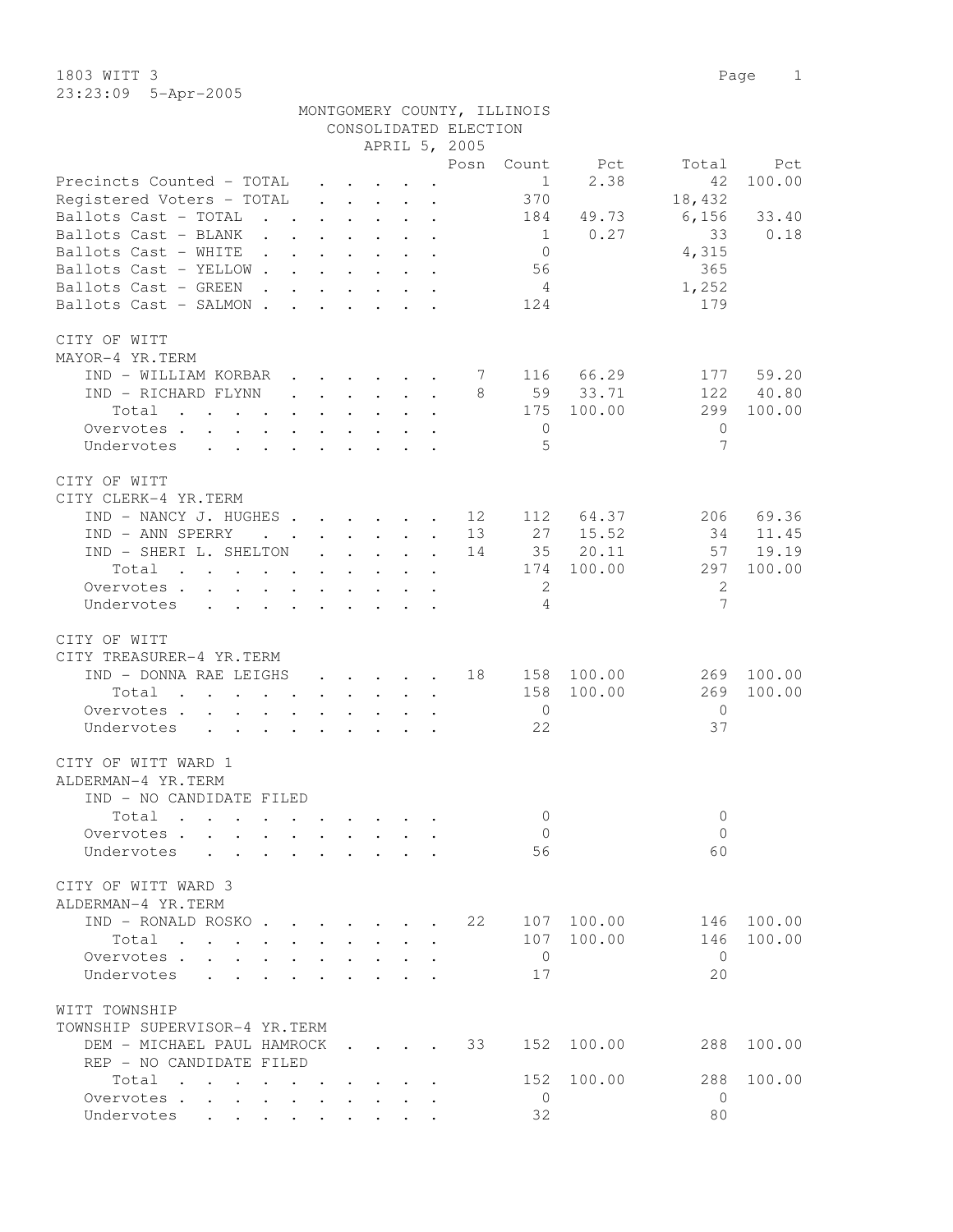1803 WITT 3 Page 2 23:23:09 5-Apr-2005

|                                                                                                                                                                                                                                        |                  |                           |                      |                                                     |                       | MONTGOMERY COUNTY, ILLINOIS |                |                |           |
|----------------------------------------------------------------------------------------------------------------------------------------------------------------------------------------------------------------------------------------|------------------|---------------------------|----------------------|-----------------------------------------------------|-----------------------|-----------------------------|----------------|----------------|-----------|
|                                                                                                                                                                                                                                        |                  |                           |                      |                                                     | CONSOLIDATED ELECTION |                             |                |                |           |
|                                                                                                                                                                                                                                        |                  |                           |                      |                                                     | APRIL 5, 2005         |                             |                |                |           |
|                                                                                                                                                                                                                                        |                  |                           |                      |                                                     |                       |                             | Posn Count Pct |                | Total Pct |
| WITT TOWNSHIP                                                                                                                                                                                                                          |                  |                           |                      |                                                     |                       |                             |                |                |           |
| TOWNSHIP CLERK-4 YR.TERM                                                                                                                                                                                                               |                  |                           |                      |                                                     |                       |                             |                |                |           |
| DEM - CAROL S. DURBIN 38                                                                                                                                                                                                               |                  |                           |                      |                                                     |                       | 147                         | 100.00         | 288            | 100.00    |
| REP - NO CANDIDATE FILED                                                                                                                                                                                                               |                  |                           |                      |                                                     |                       |                             |                |                |           |
| Total<br>. The contract of the contract of the contract of the contract of the contract of the contract of the contract of the contract of the contract of the contract of the contract of the contract of the contract of the contrac |                  |                           |                      |                                                     |                       | 147                         | 100.00         | 288            | 100.00    |
| Overvotes.                                                                                                                                                                                                                             |                  |                           |                      |                                                     |                       | $\overline{0}$              |                | $\overline{0}$ |           |
| Undervotes                                                                                                                                                                                                                             |                  |                           |                      |                                                     |                       | 37                          |                | 80             |           |
| WITT TOWNSHIP                                                                                                                                                                                                                          |                  |                           |                      |                                                     |                       |                             |                |                |           |
| HIGHWAY COMMISSIONER-4 YR.TERM                                                                                                                                                                                                         |                  |                           |                      |                                                     |                       |                             |                |                |           |
| DEM - JOHN CHARNISKY 43 149                                                                                                                                                                                                            |                  |                           |                      |                                                     |                       |                             | 100.00         | 293            | 100.00    |
| REP - NO CANDIDATE FILED                                                                                                                                                                                                               |                  |                           |                      |                                                     |                       |                             |                |                |           |
| Total<br>. The simple state is a set of the simple state of $\mathcal{A}$ , and $\mathcal{A}$                                                                                                                                          |                  |                           |                      |                                                     |                       | 149                         | 100.00         | 293            | 100.00    |
| Overvotes                                                                                                                                                                                                                              |                  |                           |                      |                                                     |                       | $\overline{0}$              |                | $\bigcirc$     |           |
| Undervotes                                                                                                                                                                                                                             |                  |                           |                      |                                                     |                       | 35                          |                | 75             |           |
|                                                                                                                                                                                                                                        |                  |                           |                      |                                                     |                       |                             |                |                |           |
| WITT TOWNSHIP                                                                                                                                                                                                                          |                  |                           |                      |                                                     |                       |                             |                |                |           |
| TOWNSHIP TRUSTEE-4 YR.TERM                                                                                                                                                                                                             |                  |                           |                      |                                                     |                       |                             |                |                |           |
| VOTE FOR 4                                                                                                                                                                                                                             |                  |                           |                      |                                                     |                       |                             |                |                |           |
| DEM - ROGER MILLER 58                                                                                                                                                                                                                  |                  |                           |                      |                                                     |                       |                             | 137 25.28      | 297            | 26.47     |
| DEM - HARRY W. JOYCE                                                                                                                                                                                                                   |                  |                           |                      |                                                     | 59                    | 141                         | 26.01          | 285            | 25.40     |
| DEM - ALFRED HAND<br>$\mathcal{A}$ . The set of the set of the set of the set of the $\mathcal{A}$                                                                                                                                     |                  |                           |                      |                                                     | 60                    |                             | 130 23.99      | 272            | 24.24     |
| DEM - MICHAEL P. GOLITKO                                                                                                                                                                                                               |                  |                           |                      |                                                     | 61                    | 134                         | 24.72          | 268            | 23.89     |
| REP - NO CANDIDATE FILED                                                                                                                                                                                                               |                  |                           |                      |                                                     |                       |                             |                |                |           |
| Total                                                                                                                                                                                                                                  |                  |                           |                      |                                                     |                       |                             | 542 100.00     | 1,122          | 100.00    |
| Overvotes<br>$\mathbf{r}$ , and $\mathbf{r}$ , and $\mathbf{r}$ , and $\mathbf{r}$ , and $\mathbf{r}$                                                                                                                                  |                  |                           |                      |                                                     |                       | $\overline{0}$              |                | $\overline{0}$ |           |
| Undervotes<br>$\mathbf{r}$<br>$\ddot{\phantom{0}}$                                                                                                                                                                                     | $\sim$           | $\ddot{\phantom{0}}$      |                      |                                                     |                       | 194                         |                | 350            |           |
|                                                                                                                                                                                                                                        |                  |                           |                      |                                                     |                       |                             |                |                |           |
| FILLMORE/SOUTH FILLMORE/WITT TOWNSHIPS                                                                                                                                                                                                 |                  |                           |                      |                                                     |                       |                             |                |                |           |
| MULTI-TOWNSHIP ASSESSOR-4 YR.TERM                                                                                                                                                                                                      |                  |                           |                      |                                                     |                       |                             |                |                |           |
| DEM - RITA A. MILLER 71                                                                                                                                                                                                                |                  |                           |                      |                                                     |                       |                             | 153 100.00     | 413            | 100.00    |
| Total<br>the contract of the contract of the contract of the contract of the contract of the contract of the contract of                                                                                                               |                  |                           |                      |                                                     |                       |                             | 153 100.00     | 413            | 100.00    |
| Overvotes                                                                                                                                                                                                                              |                  |                           |                      |                                                     |                       | $\overline{0}$              |                | $\overline{0}$ |           |
| Undervotes                                                                                                                                                                                                                             |                  |                           |                      |                                                     |                       | 31                          |                | 96             |           |
| WITT TOWNSHIP LIBRARY                                                                                                                                                                                                                  |                  |                           |                      |                                                     |                       |                             |                |                |           |
| LIBRARY TRUSTEE-6 YR.TERM                                                                                                                                                                                                              |                  |                           |                      |                                                     |                       |                             |                |                |           |
| VOTE FOR 2                                                                                                                                                                                                                             |                  |                           |                      |                                                     |                       |                             |                |                |           |
| SHIRLEY RUTHER .                                                                                                                                                                                                                       |                  |                           |                      |                                                     | 110                   |                             | 116 44.27      | 243            | 45.42     |
| BETTY J. HADLEY.                                                                                                                                                                                                                       |                  | $\mathbf{L}^{\text{max}}$ | $\ddot{\phantom{0}}$ | $\ddot{\phantom{a}}$                                | 111                   |                             | 146 55.73      | 292            | 54.58     |
| Total<br>$\mathbf{r}$ , $\mathbf{r}$ , $\mathbf{r}$ , $\mathbf{r}$<br>$\ddot{\phantom{0}}$                                                                                                                                             |                  | $\ddot{\phantom{0}}$      |                      |                                                     |                       |                             | 262 100.00     | 535            | 100.00    |
| Overvotes .                                                                                                                                                                                                                            |                  |                           |                      |                                                     |                       | $\overline{0}$              |                | $\overline{0}$ |           |
| Undervotes                                                                                                                                                                                                                             |                  |                           |                      |                                                     |                       | 106                         |                | 201            |           |
|                                                                                                                                                                                                                                        |                  |                           |                      |                                                     |                       |                             |                |                |           |
| HILLSBORO C.U.S.D. #3                                                                                                                                                                                                                  |                  |                           |                      |                                                     |                       |                             |                |                |           |
| MEMBERS OF THE BOARD OF EDUCATION-UNEXP.2 YR. TERM                                                                                                                                                                                     |                  |                           |                      |                                                     |                       |                             |                |                |           |
| BARBARA ADAMS                                                                                                                                                                                                                          |                  | $\ddot{\phantom{0}}$      | $\ddot{\phantom{0}}$ |                                                     | 149                   |                             | 128 100.00     | 1,044          | 100.00    |
| Total<br>$\mathbf{r}$ , $\mathbf{r}$ , $\mathbf{r}$ , $\mathbf{r}$ , $\mathbf{r}$                                                                                                                                                      | $\sim$ 100 $\pm$ | $\ddot{\phantom{0}}$      |                      | $\mathbf{r} = \mathbf{r} + \mathbf{r} + \mathbf{r}$ |                       | 128                         | 100.00         | 1,044          | 100.00    |
| Overvotes                                                                                                                                                                                                                              |                  |                           |                      |                                                     |                       | $\circ$                     |                | $\Omega$       |           |
| Undervotes                                                                                                                                                                                                                             |                  |                           |                      |                                                     |                       | 56                          |                | 411            |           |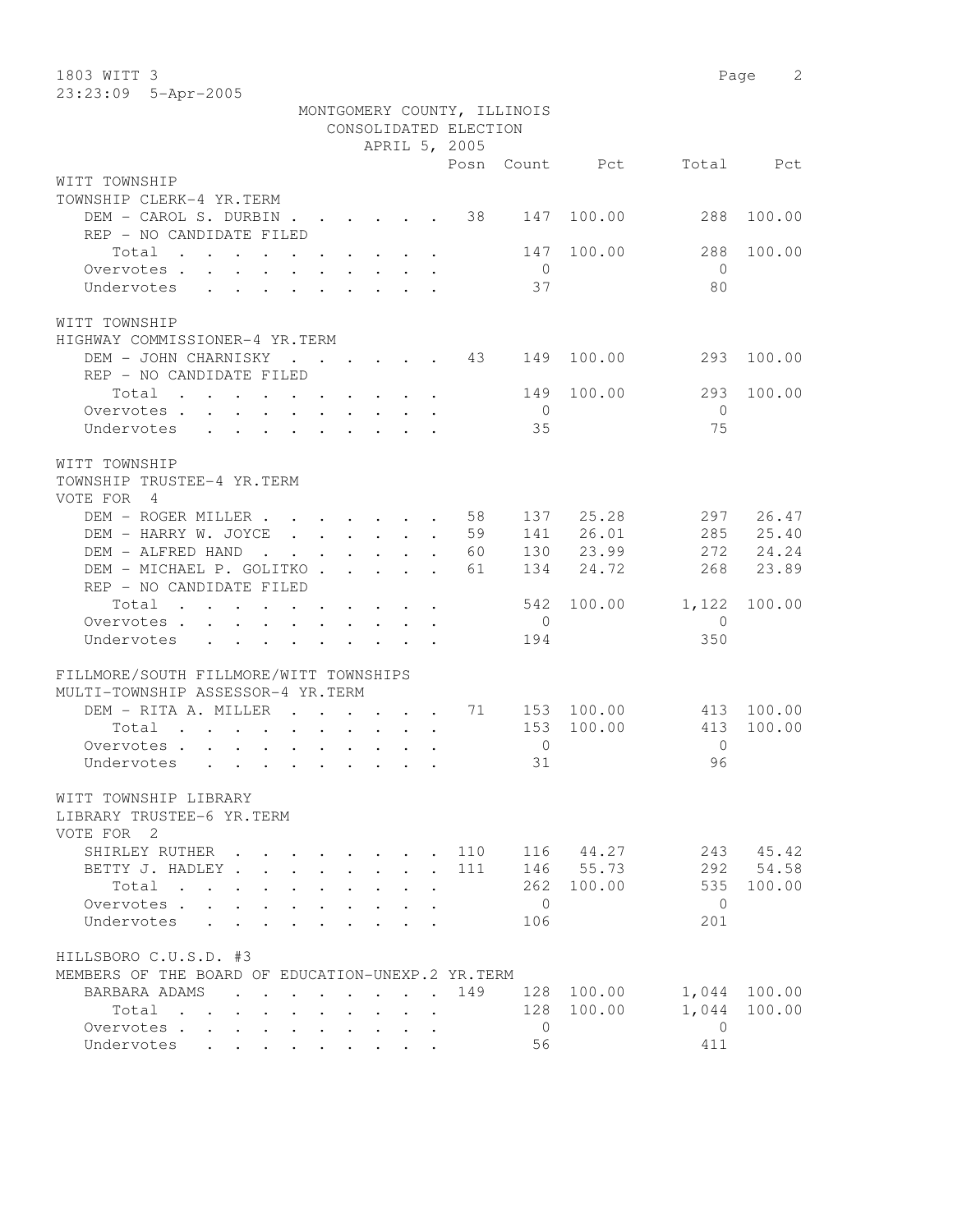| 1803 WITT 3                                                                                                                                               |                                             |             | Page       | 3            |
|-----------------------------------------------------------------------------------------------------------------------------------------------------------|---------------------------------------------|-------------|------------|--------------|
| 23:23:09 5-Apr-2005                                                                                                                                       |                                             |             |            |              |
| MONTGOMERY COUNTY, ILLINOIS                                                                                                                               |                                             |             |            |              |
| CONSOLIDATED ELECTION                                                                                                                                     |                                             |             |            |              |
| APRIL 5, 2005                                                                                                                                             |                                             |             |            |              |
|                                                                                                                                                           | Posn Count                                  | Pct         | Total      | Pct.         |
| HILLSBORO C.U.S.D. #3                                                                                                                                     |                                             |             |            |              |
| MEMBERS OF THE BOARD OF EDUCATION-FULL 4-YR. TERM                                                                                                         |                                             |             |            |              |
| VOTE FOR 3                                                                                                                                                |                                             |             |            |              |
| DOUG DONALDSON<br>$\cdot$ $\cdot$<br>$\cdot$ $\cdot$ $\cdot$ $\cdot$<br>$\ddot{\phantom{0}}$                                                              | 163<br>131<br>$\ddot{\phantom{0}}$          | 36.59       | 830        | 26.37        |
| LYNNE M. HUTCHISON<br>$\ddot{\phantom{0}}$                                                                                                                | 98<br>164<br>$\ddot{\phantom{a}}$           | 27.37       | 968        | 30.75        |
| BILL JONES<br>$\ddot{\phantom{a}}$<br>$\mathbf{r}$ , and $\mathbf{r}$ , and $\mathbf{r}$<br>$\sim$                                                        | 165<br>$\ddot{\phantom{a}}$                 | 79<br>22.07 | 820        | 26.05        |
| KENNY HANNERS<br>$\mathbf{r} = \mathbf{r} - \mathbf{r}$ , and $\mathbf{r} = \mathbf{r} - \mathbf{r}$ , and $\mathbf{r} = \mathbf{r} - \mathbf{r}$         | 166                                         | 50 13.97    | 530        | 16.84        |
| Total<br>and the contract of the contract of the<br>$\cdot$ $\cdot$                                                                                       | 358                                         | 100.00      | 3,148      | 100.00       |
| Overvotes<br>$\mathbf{L}^{\text{max}}$ , and                                                                                                              | 1                                           |             | 12         |              |
| Undervotes                                                                                                                                                | 191                                         |             | 1,181      |              |
|                                                                                                                                                           |                                             |             |            |              |
| NOKOMIS C.U.S.D. #22                                                                                                                                      |                                             |             |            |              |
| MEMBERS OF THE BOARD OF EDUCATION-FULL 4-YR. TERM                                                                                                         |                                             |             |            |              |
| VOTE FOR<br>$\frac{4}{3}$                                                                                                                                 |                                             |             |            |              |
| REGINA K. CHAUSSE                                                                                                                                         | 148<br>$\mathbf{0}$                         |             | 386        | 10.54        |
| $\bullet$ . In the case of the $\bullet$<br>BRENT ENGELMAN<br>$\mathbf{r}$ , $\mathbf{r}$ , $\mathbf{r}$ , $\mathbf{r}$ , $\mathbf{r}$                    | 149<br>$\mathbf{0}$                         |             | 600        | 16.39        |
|                                                                                                                                                           | $\ddot{\phantom{a}}$                        |             |            |              |
| DENNY BAUMAN.<br>$\cdot$ $\cdot$ $\cdot$ $\cdot$ $\cdot$<br>$\sim$ $\sim$<br>$\sim$<br>PAM BURDZILAUSKAS                                                  | 150<br>$\mathbf{0}$<br>$\ddot{\phantom{a}}$ |             | 520        | 14.20        |
| $\mathbf{r} = \mathbf{r} + \mathbf{r} + \mathbf{r} + \mathbf{r}$<br>$\bullet$                                                                             | 151<br>$\mathbf{0}$<br>$\bullet$            |             | 405        | 11.06        |
| WILLIAM DOOLEY.<br>$\bullet$ .<br><br><br><br><br><br><br><br><br><br><br><br><br><br><br>$\ddot{\phantom{0}}$<br>$\sim$ $\sim$<br>$\bullet$<br>$\bullet$ | 152<br>0                                    |             | 431        | 11.77        |
| STEVEN JANSSEN.<br>$\ddot{\phantom{0}}$<br>$\ddot{\phantom{a}}$                                                                                           | 153<br>$\mathbf 0$                          |             | 416        | 11.36        |
| J. DAVID HADLEY.                                                                                                                                          | $\mathbf 0$<br>154                          |             | 572        | 15.62        |
| CHARLES TOBERMAN<br>$\mathbf{L}$<br>$\ddot{\phantom{0}}$<br>$\sim$<br>$\ddot{\phantom{0}}$                                                                | 155<br>$\mathbf{0}$                         |             | 331        | 9.04         |
| Total<br>$\ddot{\phantom{0}}$<br>$\ddot{\phantom{0}}$<br>$\sim$<br>$\sim$<br>$\bullet$ .<br><br><br><br><br><br><br>                                      | $\mathbf{0}$                                |             | 3,661      | 100.00       |
| Overvotes<br>$\ddot{\phantom{0}}$<br>$\mathbf{L}^{\text{max}}$<br>$\mathbf{r} = \mathbf{r} + \mathbf{r}$ .<br>$\sim$                                      | $\mathbf{0}$                                |             | 17         |              |
| Undervotes<br>$\sim 10^{-10}$<br>$\cdot$ $\cdot$ $\cdot$ $\cdot$ $\cdot$ $\cdot$                                                                          | $\Omega$                                    |             | 723        |              |
|                                                                                                                                                           |                                             |             |            |              |
| CHRISTIAN AND MONTGOMERY COUNTIES                                                                                                                         |                                             |             |            |              |
| REGIONAL BOARD OF SCHOOL TRUSTEES-FULL TERM                                                                                                               |                                             |             |            |              |
| VOTE FOR<br>$\overline{\phantom{0}}^2$                                                                                                                    |                                             |             |            |              |
| DON SCOTT-CHRISTIAN COUNTY<br>$\sim$ $\sim$                                                                                                               | 216                                         | 98 49.00    |            | 3,345 48.83  |
| BYRON L. SCHNEIDER-CHRISTIAN CO.<br>$\mathbf{r} = \mathbf{r}$                                                                                             | 217<br>102                                  | 51.00       | 3,505      | 51.17        |
| Total<br>$\sim$                                                                                                                                           | 200                                         | 100.00      | 6,850      | 100.00       |
| Overvotes .<br>$\mathbf{r} = \mathbf{r} + \mathbf{r}$<br>$\mathbf{L}$<br>$\ddot{\phantom{0}}$<br>$\cdot$ $\cdot$                                          | $\circ$                                     |             | $\Omega$   |              |
| Undervotes                                                                                                                                                | 168                                         |             | 5,304      |              |
|                                                                                                                                                           |                                             |             |            |              |
| CHRISTIAN AND MONTGOMERY COUNTIES                                                                                                                         |                                             |             |            |              |
| REGIONAL BOARD OF SCHOOL TRUSTEES-UNEXP.4 YR.TERM                                                                                                         |                                             |             |            |              |
| DONNA YESKE-MONTGOMERY COUNTY                                                                                                                             | 221                                         | 129 100.00  |            | 4,310 100.00 |
| Total                                                                                                                                                     |                                             | 129 100.00  | 4,310      | 100.00       |
| Overvotes                                                                                                                                                 | $\overline{0}$                              |             | $\bigcirc$ |              |
| Undervotes<br>$\mathbf{r} = \mathbf{r}$<br>$\sim$                                                                                                         | 55                                          |             | 1,767      |              |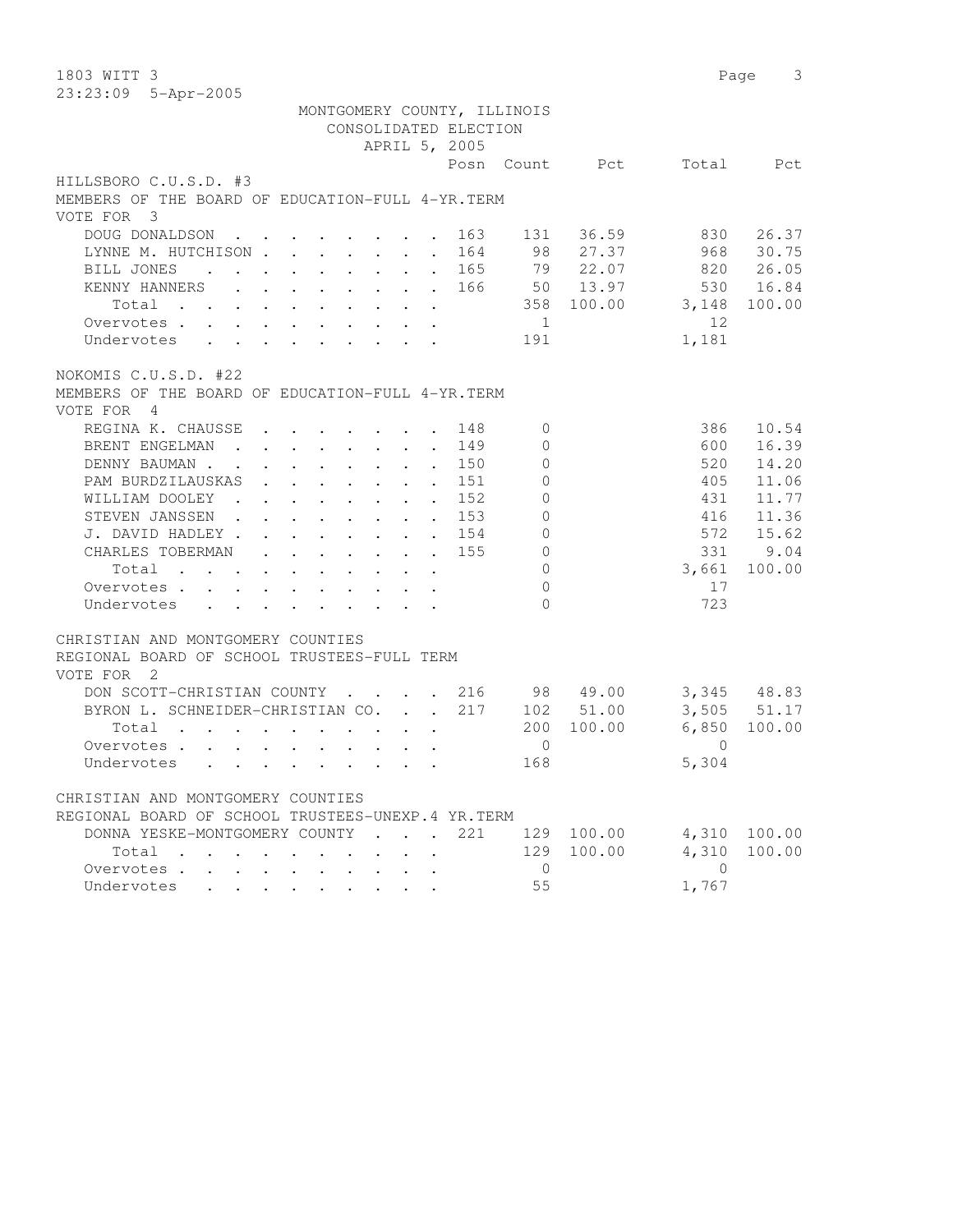| 1901 ZANESVILLE |                       |                             |  | Page 1 |  |
|-----------------|-----------------------|-----------------------------|--|--------|--|
|                 | $23:23:09$ 5-Apr-2005 |                             |  |        |  |
|                 |                       | MONTGOMERY COUNTY, ILLINOIS |  |        |  |

|                                                                                                                                                                                                                                             |                                                           |                           |                      | CONSOLIDATED ELECTION |                  |           |                |        |
|---------------------------------------------------------------------------------------------------------------------------------------------------------------------------------------------------------------------------------------------|-----------------------------------------------------------|---------------------------|----------------------|-----------------------|------------------|-----------|----------------|--------|
|                                                                                                                                                                                                                                             |                                                           |                           |                      | APRIL 5, 2005         |                  |           |                |        |
|                                                                                                                                                                                                                                             |                                                           |                           |                      | Posn                  | Count            | Pct       | Total          | Pct    |
| Precincts Counted - TOTAL                                                                                                                                                                                                                   |                                                           |                           |                      |                       | 1                | 2.38      | 42             | 100.00 |
| Registered Voters - TOTAL                                                                                                                                                                                                                   | $\mathbf{r}$ , $\mathbf{r}$ , $\mathbf{r}$                |                           | $\mathbf{r}$         |                       | 313              |           | 18,432         |        |
| Ballots Cast - TOTAL<br>$\mathbf{r}$ . The set of $\mathbf{r}$                                                                                                                                                                              | $\mathbf{r} = \mathbf{r} \cdot \mathbf{r}$                |                           | $\ddot{\phantom{a}}$ |                       | 42               | 13.42     | 6,156          | 33.40  |
| Ballots Cast - BLANK                                                                                                                                                                                                                        | $\mathbf{L}$<br>$\mathbf{L}$                              | $\mathbf{L}$              | $\ddot{\phantom{a}}$ |                       | $\overline{0}$   | 0.00      | 33             | 0.18   |
| Ballots Cast - WHITE<br>$\sim$ $\sim$<br>$\cdot$ $\cdot$ $\cdot$                                                                                                                                                                            | $\ddot{\phantom{0}}$                                      | $\ddot{\phantom{0}}$      | $\ddot{\phantom{a}}$ |                       | 24               |           | 4,315          |        |
| Ballots Cast - YELLOW.<br>$\ddot{\phantom{a}}$                                                                                                                                                                                              | $\ddot{\phantom{a}}$                                      |                           |                      |                       | $5\overline{)}$  |           | 365            |        |
| Ballots Cast - GREEN                                                                                                                                                                                                                        |                                                           |                           |                      |                       | $\overline{9}$   |           | 1,252          |        |
| Ballots Cast - SALMON.                                                                                                                                                                                                                      |                                                           |                           |                      |                       | $\mathcal{S}$    |           | 179            |        |
| Ballots Cast - BLUE<br>$\mathbf{A}$                                                                                                                                                                                                         |                                                           |                           |                      |                       | $\mathbf{1}$     |           | 13             |        |
|                                                                                                                                                                                                                                             |                                                           |                           |                      |                       |                  |           |                |        |
| VILLAGE OF RAYMOND                                                                                                                                                                                                                          |                                                           |                           |                      |                       |                  |           |                |        |
| MAYOR-4 YR.TERM                                                                                                                                                                                                                             |                                                           |                           |                      |                       |                  |           |                |        |
| IND - DENNIS HELD<br>$\sim$                                                                                                                                                                                                                 | $\cdot$ $\cdot$ $\cdot$ $\cdot$ $\cdot$                   |                           |                      | 7                     | 3                | 100.00    | 159            | 100.00 |
| Total<br>$\mathbf{r}$ , $\mathbf{r}$ , $\mathbf{r}$ , $\mathbf{r}$<br>$\sim$ $-$                                                                                                                                                            | $\cdot$ $\cdot$ $\cdot$ $\cdot$                           |                           |                      |                       | 3                | 100.00    | 159            | 100.00 |
| Overvotes<br>$\cdot$ $\cdot$ $\cdot$                                                                                                                                                                                                        | $\sim$ $\sim$                                             |                           |                      |                       | $\Omega$         |           | $\overline{0}$ |        |
| Undervotes<br>$\mathbf{r} = \mathbf{r}$<br>$\cdot$ $\cdot$                                                                                                                                                                                  |                                                           |                           |                      |                       | $\Omega$         |           | 33             |        |
|                                                                                                                                                                                                                                             |                                                           |                           |                      |                       |                  |           |                |        |
| VILLAGE OF RAYMOND                                                                                                                                                                                                                          |                                                           |                           |                      |                       |                  |           |                |        |
| VILLAGE CLERK-4 YR.TERM                                                                                                                                                                                                                     |                                                           |                           |                      |                       |                  |           |                |        |
|                                                                                                                                                                                                                                             |                                                           |                           |                      | 11                    |                  | 100.00    | 164            | 100.00 |
| IND - YVONNE (VONNIE) MARTIN                                                                                                                                                                                                                |                                                           | $\mathbf{r} = \mathbf{r}$ | $\mathbf{r}$         |                       | 2<br>$2^{\circ}$ |           |                |        |
| Total<br>$\mathcal{A}$ . The set of the set of the set of the set of the set of the set of the set of the set of the set of the set of the set of the set of the set of the set of the set of the set of the set of the set of the set of t |                                                           |                           |                      |                       |                  | 100.00    | 164            | 100.00 |
| Overvotes                                                                                                                                                                                                                                   |                                                           |                           |                      |                       | $\mathbf{0}$     |           | $\Omega$       |        |
| Undervotes                                                                                                                                                                                                                                  |                                                           |                           |                      |                       | $\mathbf{1}$     |           | 28             |        |
|                                                                                                                                                                                                                                             |                                                           |                           |                      |                       |                  |           |                |        |
| VILLAGE OF RAYMOND                                                                                                                                                                                                                          |                                                           |                           |                      |                       |                  |           |                |        |
| VILLAGE TREASURER-4 YR.TERM                                                                                                                                                                                                                 |                                                           |                           |                      |                       |                  |           |                |        |
| IND - JOANN WATSON                                                                                                                                                                                                                          |                                                           |                           |                      | 15                    |                  | 3 100.00  | 162            | 100.00 |
| Total<br>$\mathbf{r}$ , $\mathbf{r}$ , $\mathbf{r}$ , $\mathbf{r}$                                                                                                                                                                          | $\cdot$ $\cdot$ $\cdot$ $\cdot$ $\cdot$                   |                           | $\ddot{\phantom{a}}$ |                       | 3 <sup>7</sup>   | 100.00    | 162            | 100.00 |
| Overvotes.                                                                                                                                                                                                                                  |                                                           |                           | $\ddot{\phantom{a}}$ |                       | $\mathbf{0}$     |           | $\Omega$       |        |
| Undervotes                                                                                                                                                                                                                                  |                                                           |                           |                      |                       | $\Omega$         |           | 30             |        |
|                                                                                                                                                                                                                                             |                                                           |                           |                      |                       |                  |           |                |        |
| VILLAGE OF RAYMOND                                                                                                                                                                                                                          |                                                           |                           |                      |                       |                  |           |                |        |
| VILLAGE TRUSTEE-4 YR.TERM                                                                                                                                                                                                                   |                                                           |                           |                      |                       |                  |           |                |        |
| VOTE FOR 3                                                                                                                                                                                                                                  |                                                           |                           |                      |                       |                  |           |                |        |
| IND - SHAWN D. ALLEN<br>$\sim$                                                                                                                                                                                                              | $\sim$ $\sim$ $\sim$ $\sim$ $\sim$ $\sim$                 |                           |                      | 19                    | $1 \quad$        | 25.00     | 129            | 26.88  |
| IND - EMILY BATTIN.                                                                                                                                                                                                                         | $\mathbf{r}$ , $\mathbf{r}$ , $\mathbf{r}$ , $\mathbf{r}$ |                           |                      | 20                    | $\mathbf{1}$     | 25.00     | 143            | 29.79  |
| IND - BRUCE POGGENPOHL                                                                                                                                                                                                                      |                                                           |                           |                      | 21                    | 1                | 25.00     | 118            | 24.58  |
| IND - MIKE HOUGH                                                                                                                                                                                                                            |                                                           |                           |                      | 22                    |                  | 1 25.00   | 90             | 18.75  |
| Total                                                                                                                                                                                                                                       |                                                           |                           |                      |                       | $4\phantom{0}$   | 100.00    | 480            | 100.00 |
| Overvotes                                                                                                                                                                                                                                   |                                                           |                           |                      |                       | $\Omega$         |           | 2              |        |
| Undervotes                                                                                                                                                                                                                                  |                                                           |                           |                      |                       | 5                |           | 90             |        |
|                                                                                                                                                                                                                                             |                                                           |                           |                      |                       |                  |           |                |        |
| ZANESVILLE TOWNSHIP                                                                                                                                                                                                                         |                                                           |                           |                      |                       |                  |           |                |        |
| TOWNSHIP SUPERVISOR-4 YR.TERM                                                                                                                                                                                                               |                                                           |                           |                      |                       |                  |           |                |        |
| REP - RANDALL RIEMANN 33                                                                                                                                                                                                                    |                                                           |                           |                      |                       |                  | 35 100.00 | 35             | 100.00 |
| DEM - NO CANDIDATE FILED                                                                                                                                                                                                                    |                                                           |                           |                      |                       |                  |           |                |        |
| Total                                                                                                                                                                                                                                       |                                                           |                           |                      |                       | 35               | 100.00    | 35             | 100.00 |
| Overvotes.                                                                                                                                                                                                                                  |                                                           |                           |                      |                       | 0                |           | 0              |        |
| Undervotes                                                                                                                                                                                                                                  |                                                           |                           |                      |                       | $\overline{7}$   |           | 7              |        |
|                                                                                                                                                                                                                                             |                                                           |                           |                      |                       |                  |           |                |        |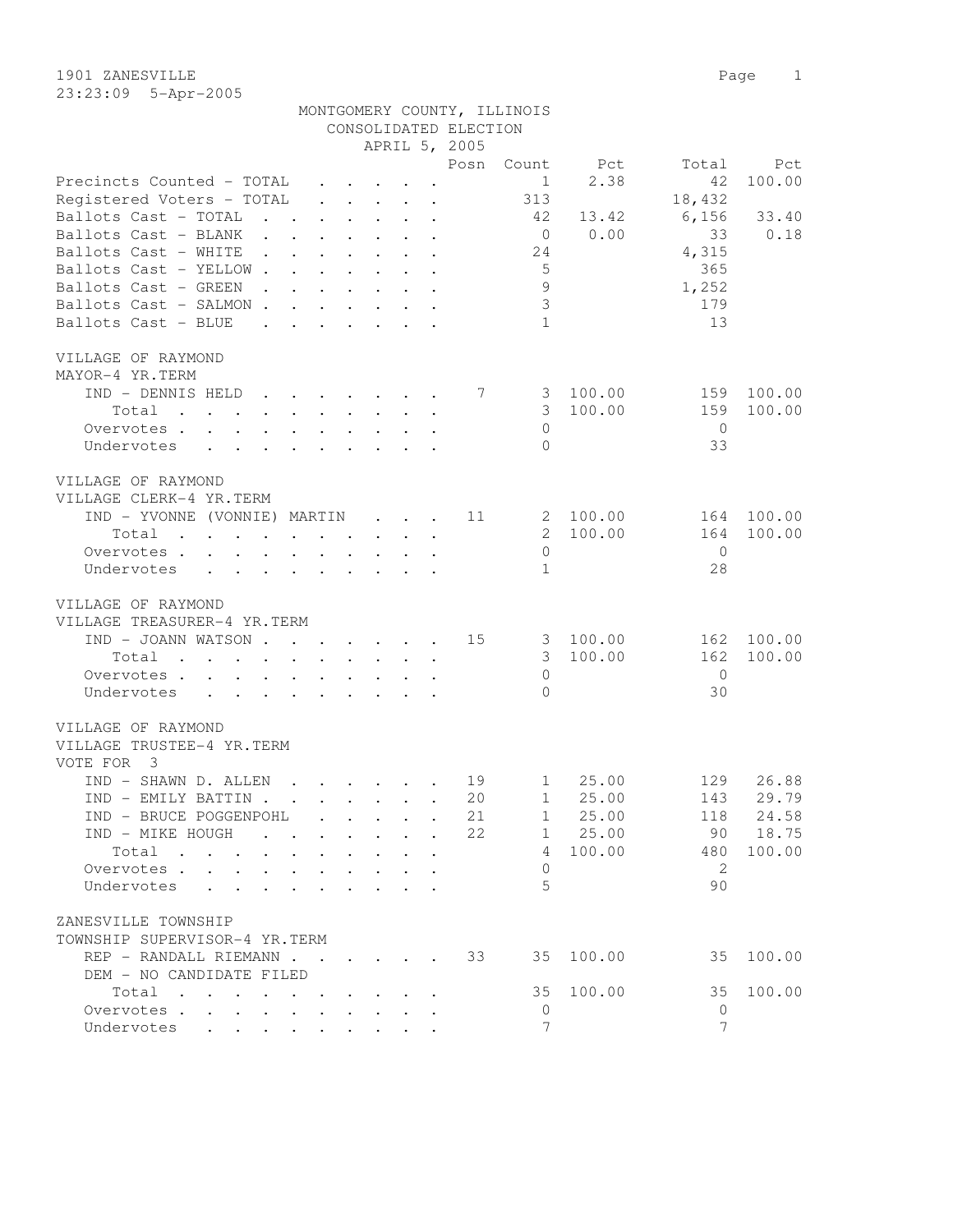1901 ZANESVILLE Page 2 23:23:09 5-Apr-2005

|                                                                               |                               |                                                                 |                        | CONSOLIDATED ELECTION<br>APRIL 5, 2005 | MONTGOMERY COUNTY, ILLINOIS |                       |              |            |
|-------------------------------------------------------------------------------|-------------------------------|-----------------------------------------------------------------|------------------------|----------------------------------------|-----------------------------|-----------------------|--------------|------------|
|                                                                               |                               |                                                                 |                        |                                        |                             | Posn Count Pct        |              | Total Pct  |
| ZANESVILLE TOWNSHIP                                                           |                               |                                                                 |                        |                                        |                             |                       |              |            |
| TOWNSHIP CLERK-4 YR.TERM                                                      |                               |                                                                 |                        |                                        |                             |                       |              |            |
| REP - NO CANDIDATE FILED                                                      |                               |                                                                 |                        |                                        |                             |                       |              |            |
| DEM - SARA PENNOCK 39 36 100.00                                               |                               |                                                                 |                        |                                        |                             |                       | 36 100.00    |            |
| Total $\cdots$                                                                |                               |                                                                 |                        |                                        |                             | 36 100.00             | 36           | 100.00     |
| Overvotes                                                                     |                               |                                                                 |                        |                                        | $\bigcirc$                  |                       | $\Omega$     |            |
| Undervotes                                                                    |                               |                                                                 |                        |                                        | 6                           |                       | 6            |            |
| ZANESVILLE TOWNSHIP                                                           |                               |                                                                 |                        |                                        |                             |                       |              |            |
| HIGHWAY COMMISSIONER-4 YR.TERM                                                |                               |                                                                 |                        |                                        |                             |                       |              |            |
| REP - DENNIS ROSENTHAL                                                        | and the state of the state of |                                                                 |                        | 43                                     | 37                          | 100.00                | 37           | 100.00     |
| DEM - NO CANDIDATE FILED                                                      |                               |                                                                 |                        |                                        |                             |                       |              |            |
| Total                                                                         |                               |                                                                 |                        |                                        | 37                          | 100.00                | 37           | 100.00     |
| Overvotes.                                                                    |                               |                                                                 |                        |                                        | $\overline{0}$              |                       | $\Omega$     |            |
| Undervotes                                                                    |                               |                                                                 |                        |                                        | 5                           |                       | 5            |            |
|                                                                               |                               |                                                                 |                        |                                        |                             |                       |              |            |
| ZANESVILLE TOWNSHIP                                                           |                               |                                                                 |                        |                                        |                             |                       |              |            |
| TOWNSHIP TRUSTEE-4 YR.TERM                                                    |                               |                                                                 |                        |                                        |                             |                       |              |            |
| VOTE FOR 4                                                                    |                               |                                                                 |                        |                                        |                             |                       |              |            |
| REP - CHARLES A. HAMPTON 58 37 25.00                                          |                               |                                                                 |                        |                                        |                             |                       | 37           | 25.00      |
| REP - MELVIN C. WEMPEN, JR. 59                                                |                               |                                                                 |                        |                                        |                             | 35 23.65              | 35 23.65     |            |
| DEM - JAMES R. LITTRELL 60                                                    |                               |                                                                 |                        |                                        |                             | 38 25.68              |              | 38 25.68   |
| DEM - WILLIAM E. BEELER 61                                                    |                               |                                                                 |                        |                                        |                             | 38 25.68              |              | 38 25.68   |
| Total                                                                         |                               |                                                                 |                        |                                        |                             | 148 100.00            | 148          | 100.00     |
| Overvotes                                                                     |                               |                                                                 |                        |                                        | $\overline{0}$              |                       | $\Omega$     |            |
| Undervotes                                                                    |                               |                                                                 |                        |                                        | 20                          |                       | 20           |            |
| HARVEL/PITMAN/ZANESVILLE TOWNSHIPS                                            |                               |                                                                 |                        |                                        |                             |                       |              |            |
| MULTI-TOWNSHIP ASSESSOR-4 YR.TERM                                             |                               |                                                                 |                        |                                        |                             |                       |              |            |
| DEM - DOROTHY MARSHALL                                                        |                               |                                                                 |                        |                                        |                             | $\cdots$ 71 35 100.00 |              | 148 100.00 |
| Total                                                                         |                               |                                                                 |                        |                                        |                             | 35 100.00             | 148          | 100.00     |
| Overvotes.                                                                    |                               |                                                                 |                        |                                        | $\overline{0}$              |                       | $\bigcirc$   |            |
| Undervotes                                                                    |                               |                                                                 |                        |                                        | 7                           |                       | 42           |            |
|                                                                               |                               |                                                                 |                        |                                        |                             |                       |              |            |
| RAYMOND PARK DISTRICT                                                         |                               |                                                                 |                        |                                        |                             |                       |              |            |
| PARK COMMISSIONER-6 YR.TERM                                                   |                               |                                                                 |                        |                                        |                             |                       |              |            |
| VOTE FOR 2                                                                    |                               |                                                                 |                        |                                        |                             |                       |              |            |
| TERRY TODT                                                                    |                               |                                                                 |                        | 84                                     | 2                           | 50.00                 | 170          | 52.96      |
| KENT SORRELLS<br>$\sim$                                                       | $\mathbf{r}$                  | $\mathbf{r} = \mathbf{r}$                                       | $\mathbf{r}$           | 85                                     | $\mathcal{L}$               | 50.00                 | 151          | 47.04      |
| Total<br>$\ddot{\phantom{a}}$                                                 |                               |                                                                 |                        |                                        | 4                           | 100.00                | 321          | 100.00     |
| Overvotes<br>$\ddot{\phantom{a}}$                                             |                               | $\ddot{\phantom{0}}$                                            |                        |                                        | $\Omega$                    |                       | $\bigcirc$   |            |
| Undervotes<br>$\bullet$ .<br><br><br><br><br><br><br><br><br><br><br><br><br> |                               | $\bullet$ .<br><br><br><br><br><br><br><br><br><br><br><br><br> |                        |                                        | 2                           |                       | 63           |            |
| DOYLE PUBLIC LIBRARY DISTRICT                                                 |                               |                                                                 |                        |                                        |                             |                       |              |            |
| LIBRARY TRUSTEE-6 YR.TERM                                                     |                               |                                                                 |                        |                                        |                             |                       |              |            |
| VOTE FOR 2                                                                    |                               |                                                                 |                        |                                        |                             |                       |              |            |
| RITA BRUNTJEN                                                                 |                               |                                                                 |                        | 110                                    | 22                          | 50.00                 | 226          | 47.68      |
| KAREN SALE<br>$\mathbf{r}$                                                    |                               | $\mathbf{L}$                                                    | $\mathbf{A}$<br>$\sim$ | 111                                    | 22                          | 50.00                 | 248          | 52.32      |
| Total .<br>$\ddot{\phantom{a}}$                                               |                               |                                                                 |                        |                                        | 44                          | 100.00                | 474          | 100.00     |
| Overvotes<br>$\ddot{\phantom{a}}$                                             | $\ddot{\phantom{a}}$          | $\ddot{\phantom{a}}$                                            | $\ddot{\phantom{a}}$   |                                        | $\mathbf{0}$                |                       | $\mathbf{0}$ |            |
| Undervotes                                                                    | $\ddot{\phantom{0}}$          |                                                                 |                        |                                        | 12                          |                       | 106          |            |